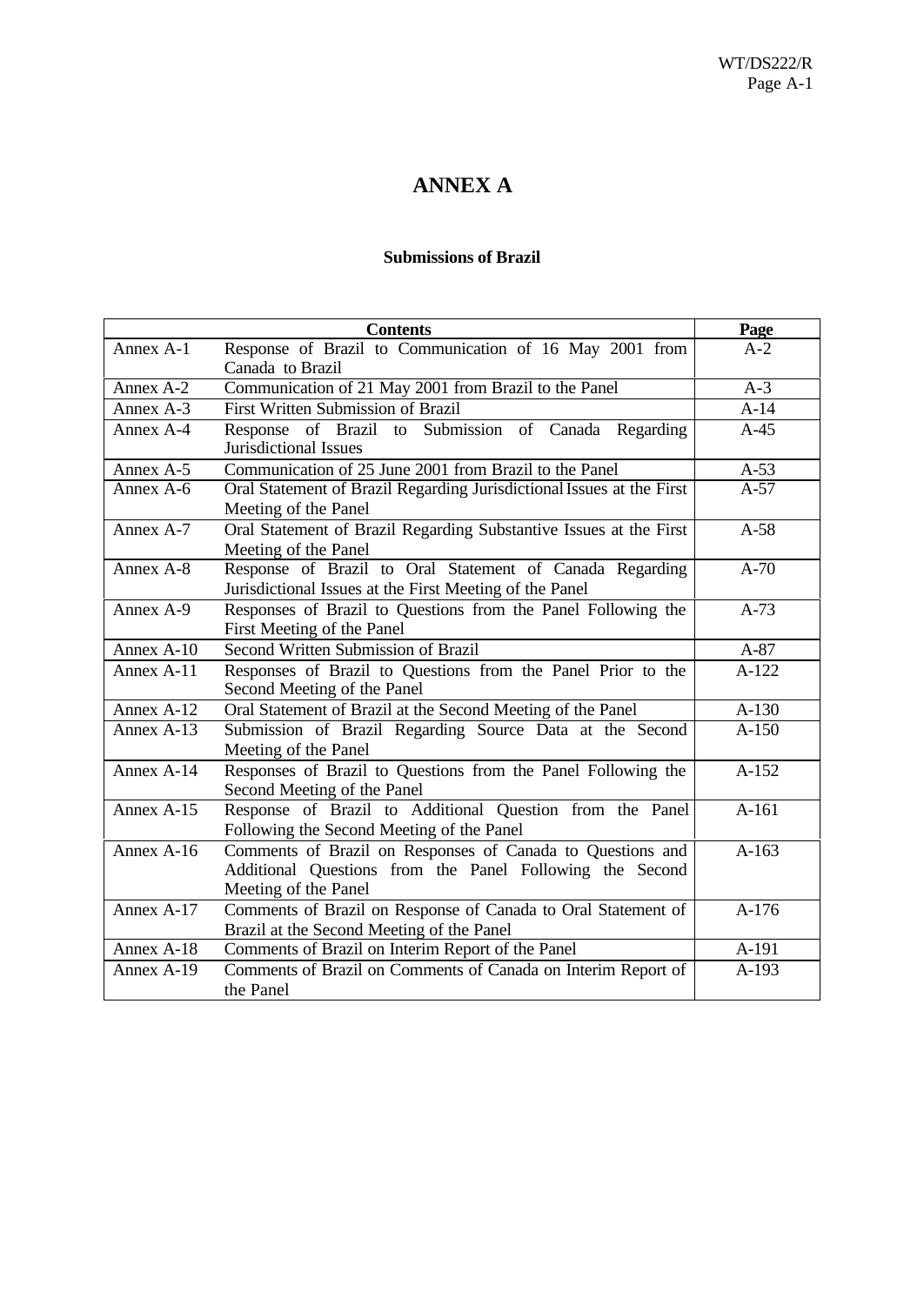# **ANNEX A-1**

# RESPONSE OF BRAZIL TO COMMUNICATION OF 16 MAY 2001 FROM CANADA TO BRAZIL

## (21 May 2001)

In a letter to the Panel dated 16 May 2001, Canada requested that Brazil provide "confirmation" and "clarification" on a number of points concerning Brazil's challenge to several Canadian subsidies. In accordance with normal practice in the WTO, Brazil intends to present its position to the Panel, to Canada, and to the Third Parties, in its first written submission to the Panel at the time established by the Panel in its Working Procedures.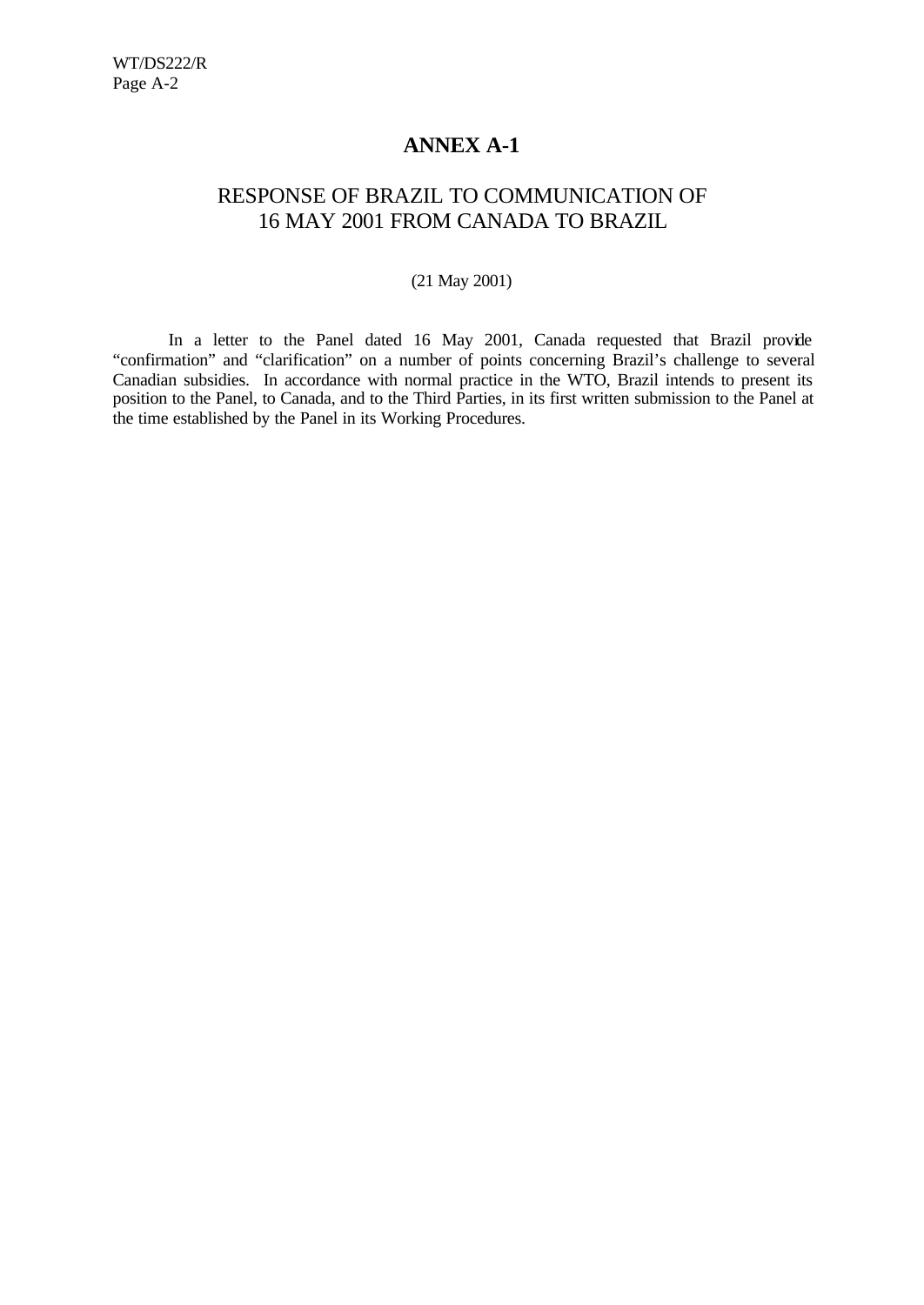# **ANNEX A-2**

## COMMUNICATION OF 21 MAY 2001 FROM BRAZIL TO THE PANEL

#### (21 May 2001)

1. With this letter, Brazil requests that the Panel exercise its discretion, under Article 13.1 of the *Understanding on Rules and Procedures Governing the Settlement of Disputes* ("DSU"), to request from Canada documents and other information concerning the terms of any support from 1 January 1995 onward committed or granted by the Export Development Corporation ("EDC"), Canada Account, Investissement Québec ("IQ"), or any subsidiary organizations thereof, in connection with the sale of regional aircraft by Bombardier, the Canadian manufacturer. As you are aware from its request for establishment of this Panel, Brazil considers that Canadian support for its regional aircraft industry under these programs, each of which was challenged in *Canada – Measures* Affecting the Export of Civilian Aircraft ("Canada – Aircraft")<sup>1</sup>, constitutes prohibited export subsidies. A recent transaction involving Air Wisconsin, discussed below, is but one example of this support.

2. This request is necessitated by Canada's refusal to produce evidence that is solely within its possession, and that is necessary to the Panel's assessment of this dispute. Later in this letter, Brazil will present evidence available from public sources establishing a *prima facie* case that Canada Account support for the Air Wisconsin transaction, and EDC and IQ support for the Canadian regional aircraft industry, constitutes a prohibited export subsidy. In subsequent submissions, Brazil will provide additional evidence supporting its claims, both with respect to the Air Wisconsin transaction and other deals. However, given the confidential nature of regional aircraft transactions<sup>2</sup>, the only direct evidence available – documents concerning the terms of Canadian government support for regional aircraft transactions – is in the sole possession of the Canadian government.

#### *Canada's refusal to produce information*

3. Canada's repeated failure to provide highly relevant evidence within its sole possession is well-documented. In the *Canada – Aircraft* dispute, Canada refused, in consultations with Brazil, to provide documentary information regarding support under the very same programs at issue in this dispute.<sup>3</sup> Moreover, the Report of the Panel in that dispute includes 26 citations to Canada's refusal to provide specific documentary information requested not by Brazil, but by the Panel itself, with respect once again to the very same programs challenged in the current dispute.<sup>4</sup>

4. This pattern appears to be repeating itself in these proceedings. In consultations with Canada on 21 February 2001, Brazil affirmatively requested transaction-specific information about the details

 $1$  WT/DS70/R (14 April 1999) (Adopted 20 August 1999).

<sup>2</sup> *Brazil – Export Financing Programme for Aircraft*, WT/DS46/R (14 April 1999) (Adopted 20 August 1999), para. 7.27 (Panel notes that regional aircraft transactions involve "confidential business information not generally available to the public at large.").

<sup>&</sup>lt;sup>3</sup> WT/DS70/R, para. 4.80.

<sup>4</sup> WT/DS70/R, paras. 6.80, 6.171, 6.203, 6.258, 6.259, 6.260, 6.279, 6.303, 6.304, 6.326, 6.327, 9.176, 9.188, 9.218, 9.244, 9.253, 9.272, 9.293, 9.294, 9.299, 9.303, 9.313, 9.314 (note 621), 9.327, 9.345, 9.347 (note 633).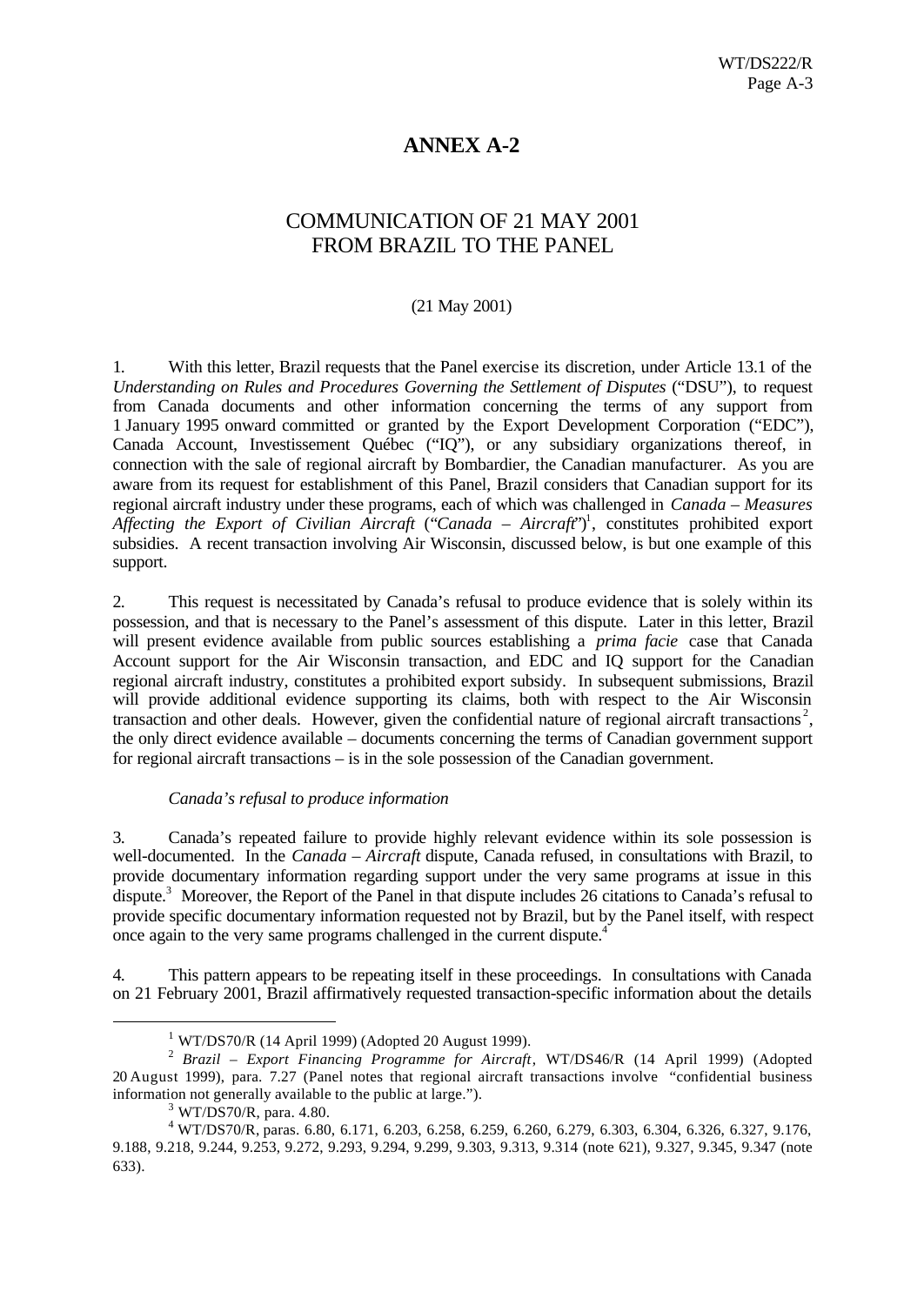l

of EDC, Canada Account and IQ support for Canadian regional aircraft industry transactions.<sup>5</sup> Other than a statement that support for one transaction – the Air Wisconsin deal – would "probably" be through the Canada Account, Canadian representatives at the consultations refused to produce any such information.<sup>6</sup>

5. Canada's failure to provide this information to Brazil during consultations is directly contrary to its legal obligations. Tribunals in a variety of public international law fora have long recognised that governments party to international disputes have a particular responsibility to provide documents within their exclusive control.<sup>7</sup> Indeed, in *India – Patent Protection for Pharmaceutical and Agricultural Chemical Products* ("*India – Pharmaceuticals*"), the Appellate Body specifically recognised that all Members are required to be "fully forthcoming" at all stages of WTO dispute settlement proceedings, noting that:

All parties engaged in dispute settlement under the DSU must be fully forthcoming from the very beginning both as to the claims involved in a dispute and as to the facts relating to those claims. . . . This must be so in consultations as well as in the more formal setting of panel proceedings.<sup>8</sup>

Canada's failure to provide information requested by Brazil in consultations in this dispute is in direct contravention of these requirements.

#### *The Panel's unconditional authority to request information*

6. In its Report in *Canada – Aircraft*, the Appellate Body confirmed both the authority of a panel, under Article 13.1 of the DSU, to request information from whomever it likes, whenever it likes, and the legal obligation of a Member to comply with the panel's request.<sup>9</sup> According to the Appellate Body, "Article 13.1 imposes *no conditions* on the exercise of [a panel's] discretionary authority."<sup>10</sup> Moreover, in its Report in *India – Pharmaceuticals*, the Appellate Body specifically advised Members to call upon a panel's authority to request information when evidence necessary to a panel's consideration is not produced in consultations:

 $<sup>5</sup>$  Brazil attaches its list of consultation questions to Canada as Exhibit Bra-1.</sup>

<sup>&</sup>lt;sup>6</sup> EDC officials have publicly stated that they will not provide "financing details" for the Air Wisconsin transaction. "Bombardier Snags \$2.4 B order from U.S. airline: Air Wisconsin: Government helps out with low-cost loan," *The National Post*, 17 April 2001 (Exhibit Bra-2). 7

*See, e.g.*, Mexico/USA General Claims Commission, *William A. Parker (USA) v. United Mexican States*, *IV Recueil des Sentences Arbitrales* 35, 39 (31 March 1926) ("In any case where evidence which would probably influence its decision is peculiarly within the knowledge of the claimant or of the respondent Government, the failure to produce it, unexplained, may be taken into account by the Commission in reaching its decision."); Charles N. Brower, *The Anatomy of Fact-Finding before International Tribunals: An Analysis and a Proposal Concerning the Evaluation of Evidence*, *in* FACT -FINDING BEFORE INTERNATIONAL TRIBUNALS 147, 150-151 (R. Lillich, Ed., 1991) (Judge Brower of the Iran-United States Claims Tribunal perceives "the emergence of a *lex evidentia* that will embrace common principles for the evaluation of evidence by international tribunals," including the principle that, "[w]hen it reasonably should be expected that certain evidence exists and that it is in the control of a party, the failure of that party to produce such evidence gives rise to a justifiable inference that such evidence, if produced, would be adverse to that party."); Durward V. Sandifer, EVIDENCE BEFORE INTERNATIONAL TRIBUNALS (Rev. Ed., Univ. Press of Virginia 1975) 112 ("[P]arties to international judicial proceedings have a more extensive obligation to produce all evidence within their control than that normally imposed upon litigants in municipal proceedings.").

<sup>8</sup> WT/DS50/AB/R (19 December 1997) (Adopted 16 January 1998), para. 94.

<sup>&</sup>lt;sup>9</sup> *Canada – Measures Affecting the Export of Civilian Aircraft*, WT/DS70/AB/R (2 August 1999) (Adopted 20 August 1999), para.  $189$ .

<sup>10</sup> WT/DS70/AB/R, para. 185.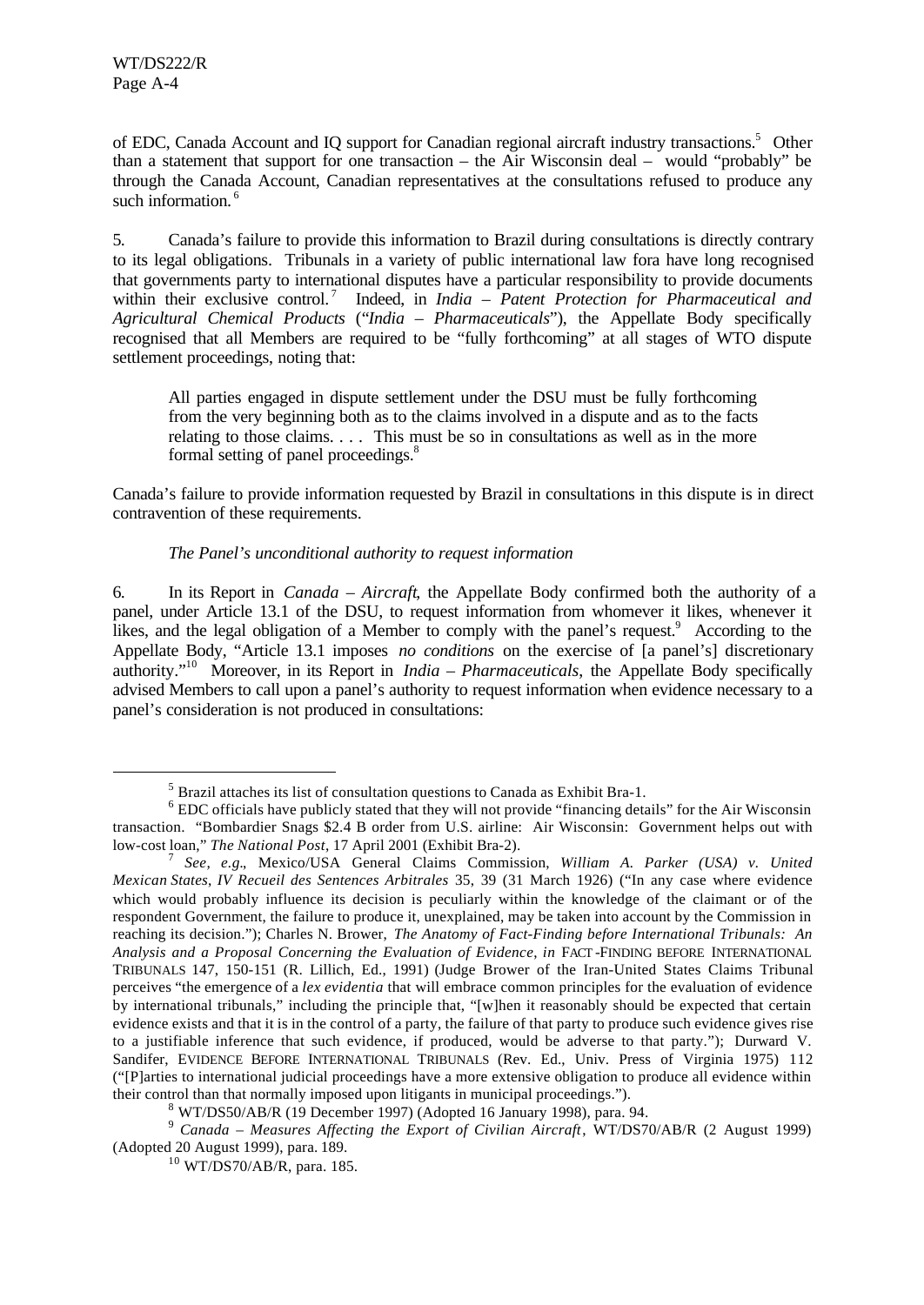If, in the aftermath of consultations, any party believes that all the pertinent facts relating to a claim are, for any reasons, not before the panel, then that party should ask the panel in that case to engage in additional fact-finding.  $11$ 

Finally, Article 11 of the DSU requires a panel to make "an objective assessment of the matter before it".

7. Action by the Panel at this stage is fully justified by Canada's failure to observe the requirement to be "fully forthcoming" in consultations with Brazil, in the words of the Appellate Body in *India – Pharmaceuticals*. Canada's failure to provide evidence solely within its possession is not without effect; it has directly caused (and will continue to cause) the absence of "pertinent facts" necessary to the Panel's consideration of this case. Only direct evidence of Canadian support for its regional aircraft industry – evidence that is, once again, solely in Canada's possession – can resolve this matter definitively. In these circumstances, so that the Panel may effectively discharge its duty to make "an objective assessment of the matter before it," under DSU Article 11, it is both "necessary and appropriate", within the meaning of DSU Article 13.1, for the Panel to engage in the "additional fact-finding" discussed by the Appellate Body in *India – Pharmaceuticals*, and to request documentary information regarding EDC, Canada Account and IQ support for Canadian regional aircraft transactions, including the Air Wisconsin deal.

#### *Confidentiality*

8. The Appellate Body concluded that a panel's authority to request information under Article 13.1 of the DSU is unconditional. In *Canada – Aircraft*, however, Canada argued that compliance with a panel's request under Article 13.1 was conditional. Canada argued that it could not comply with the Panel's request for the production of documentary evidence in this case because it objected to an amendment the Panel had made to Canada's proposed confidentiality procedures.<sup>12</sup> The Appellate Body rejected Canada's claim that objections to the confidentiality procedures justified a refusal to provide the documentary information requested by the Panel.<sup>13</sup>

#### *Prima facie case*

9. Canada also claimed that the Panel's authority to request information was limited because Brazil had allegedly not, in advance of the Panel's request for information, established a prima facie case. This defense was rejected by the Appellate Body as "quite simply, bereft of any textual or logical basis".<sup>14</sup> Although Article 13.1 thus does not require a Member to establish a prima facie case before a panel may request information, to satisfy the Panel that Brazil is not engaging in a "fishing expedition", Brazil presents here evidence establishing a prima facie case that Canadian support constitutes prohibited export subsidies.

10. Under Article 1.1 of the SCM Agreement, a subsidy exists when a government makes a "financial contribution" that confers a "benefit," which has been defined by the Appellate Body as "terms more favourable than those available to the recipient in the market".<sup>15</sup> Under Article 3.1(a) of the SCM Agreement, a subsidy is prohibited if it is contingent, in law or in fact, on export. Based on

<sup>11</sup> *Id*.

<sup>&</sup>lt;sup>12</sup> WT/DS70/R, para. 9.60 ("Canada stated that because 'the modified procedures do not provide the requisite level of protection for [business confidential information], . . . Canada would not be in a position to submit [business confidential information] under the modified procedures.'") *See also* WT/DS70/AB/R, para. 195.

<sup>13</sup> WT/DS70/AB/R, paras. 195-196.

<sup>14</sup> WT/DS70/AB/R, para. 185.

<sup>15</sup> WT/DS70/AB/R, para. 158.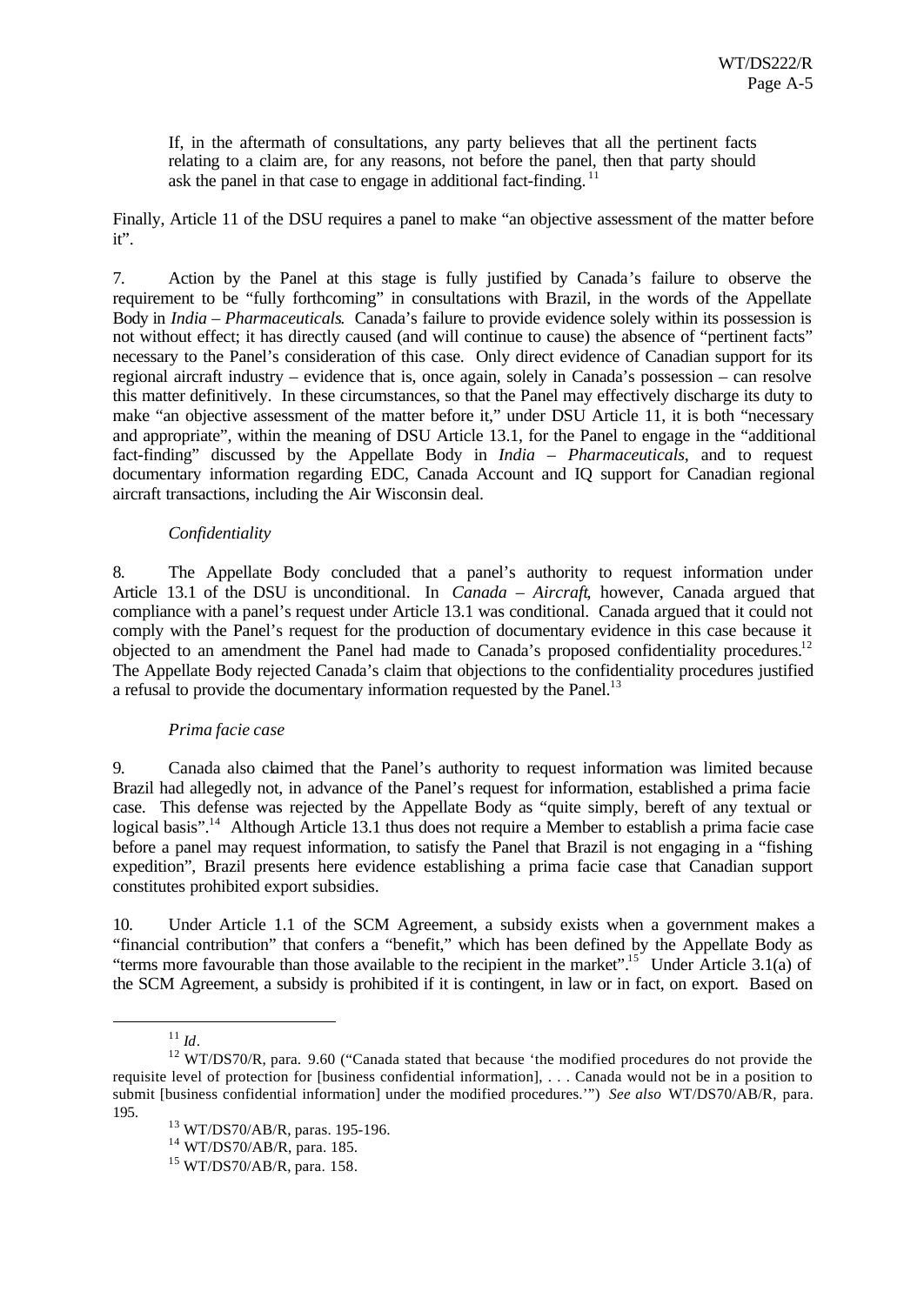l

these legal standards, Brazil first presents evidence establishing that support under the Canada Account for one recent transaction – Air Wisconsin – constitutes a prohibited export subsidy. As noted above, this is only one example of a transaction supported by EDC, the Canada Account or IQ. Second, Brazil presents evidence regarding support *via* the EDC. Third, Brazil presents evidence with respect to IQ support.

#### *Prima facie case with respect to Canada Account*

11. Canada Account support for the Air Wisconsin transaction constitutes a prohibited export subsidy. On 10 January 2001, Canadian Minister of Industry Brian Tobin, along with Canadian Minister for International Trade Pierre Pettigrew, announced government support for the sale to Air Wisconsin of 75 Bombardier regional jets, with an option for the purchase of 75 more. While details of the Canadian government support were not provided, Rod Giles, a spokesman for EDC, noted that "[t]his transaction will be done under the [EDC's] Canada account, which is used in those instances where [the business deal] is deemed to be in the national interest."<sup>16</sup> A "backgrounder" regarding the Canada Account, which is administered by the EDC, was attached to the Industry Canada news release accompanying the Ministers' announcement.<sup>17</sup>

12. Minister Tobin characterized the support Canada was making available to Air Wisconsin as a loan or direct financing at a rate equal to that allegedly offered by Brazil for Bombardier rival Embraer's offer to Air Wisconsin.<sup>18</sup> Specifically, Minister Tobin stated that Canada was matching support allegedly offered by Brazil to help Embraer secure the sale.<sup>19</sup> According to Minister Tobin, the support allegedly offered by Brazil was itself a subsidy, granted at below-market rates.<sup>20</sup> Thus,

<sup>19</sup> "Canada to aid Bombardier in jet deal: Tobin vows to protect jobs in subsidy battle with Brazil", *Ottawa Citizen*, 11 January 2001 ("The subsidy, which comes from the cabinet-controlled Canada Account, will attempt to match the terms of a state-supported bid by Brazil's Embraer for the Air Wisconsin contract, Mr. Tobin said.") (Exhibit Bra-6); "Canada to match illegal Brazilian aerospace subsidies to save market share," *Ottawa Citizen*, 11 January 2001 ("'We're doing something which matches a program which has been judged illegal by the WTO [World Trade Organization],'" Industry Minister Brian Tobin said Wednesday in announcing the cabinet decision" to "match illegal Brazilian trade subsidies and loan an estimated \$1.5 billion at below market rates to an American buyer of Bombardier aircraft.") (Exhibit Bra-7); "Ottawa backs Bombardier," *PoliticX*, 11 January 2001 ("Industry Minister Brian Tobin yesterday announced Ottawa would lend about \$1.7 billion to a U.S. airline to buy 75 Bombardier regional jets. He said the loan to Air Wisconsin Airlines Corp. is necessary to match dollar-for-dollar subsidies the Brazilian government has made to its aerospace company, Empresa Brasileira de Aeronautica SA.") (emphasis added) (Exhibit Bra-5); "Ottawa Backs Bombardier in Brazil Trade War," *Globe and Mail*, 10 January 2001 ("Embraer, [Tobin] said, is currently able to secure preferential, below-commercial interest rates in providing financing for the sale of aircraft because of the subsidies it receives from Brazil [sic] government. Canada, he said, will match that for Bombardier.") (Exhibit Bra-8).

<sup>20</sup> "Canada to match illegal Brazilian aerospace subsidies to save market share," *Ottawa Citizen*, 11 January 2001 ("'We're doing something which matches a program which has been judged illegal by the WTO [World Trade Organization],'" Industry Minister Brian Tobin said . . .") (Exhibit Bra-7); "Ottawa backs

<sup>&</sup>lt;sup>16</sup> "Bombardier Snags \$2.4 B order from U.S. airline: Air Wisconsin: Government helps out with lowcost loan," *The National Post*, 17 April 2001 (Exhibit Bra-2).

<sup>17</sup> "Canada Ready to match Brazilian Financing Terms to Preserve Aerospace Jobs," *Industry Canada News Release*, 10 January 2001 (Exhibit Bra-3).

<sup>18</sup> "Canadian government lends \$1.7 billion to Bombardier," *Canadian Machinery and Metalworking*, 11 January 2001 ("The Canadian government will lend \$1.7 billion in *direct financing* to support Bombardier Inc.'s fight against heavily (and illegally) subsidized Brazilian aircraft manufacturer Embraer SA, says newly appointed Industry Minister Brian Tobin.") (emphasis added) (Exhibit Bra-4); "Ottawa backs Bombardier," *PoliticX*, 11 January 2001 ("Industry Minister Brian Tobin yesterday announced Ottawa would *lend* about \$1.7 billion to a U.S. airline to buy 75 Bombardier regional jets. He said the *loan* to Air Wisconsin Airlines Corp. is necessary to match dollar-for-dollar subsidies the Brazilian government has made to its aerospace company, Empresa Brasileira de Aeronautica SA.") (emphasis added) (Exhibit Bra-5).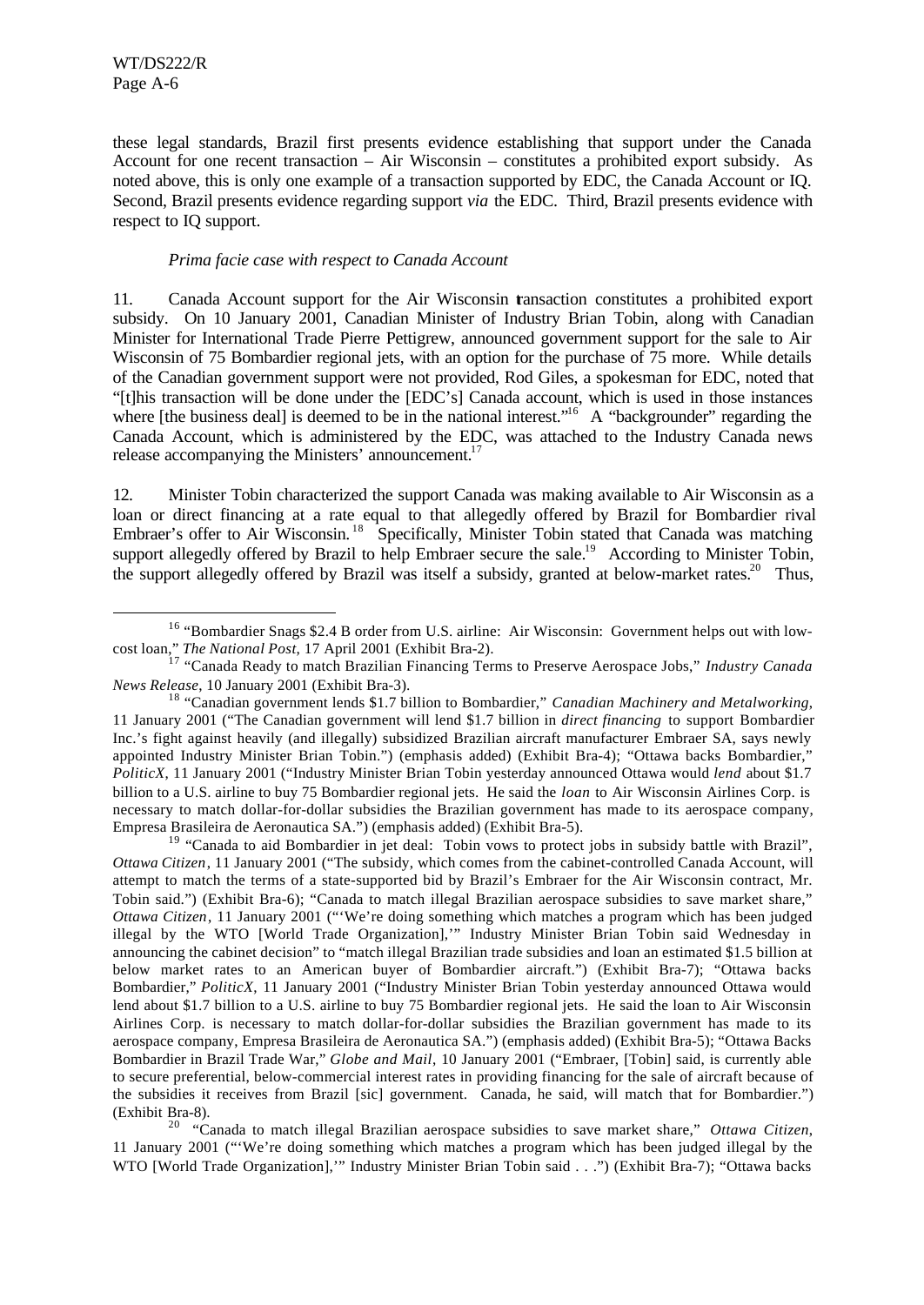anything "matching" that rate is by definition also a subsidy. In fact, Minister Tobin characterized the support offered by Canada itself in those very terms: "'What we're doing is using the borrowing strength and capacity of the government to give a better rate of interest.<sup> $2^{21}$ </sup>

13. The \$2.35 billion Air Wisconsin deal was confirmed by Bombardier on 16 April 2001, with International Trade Ministry spokesman Sebastien Theberge stating that "the deal is in essence the one announced (by Mr. Tobin)".<sup>22</sup>

14. Support by the Canada Account, which according to Canadian officials is the source of Canadian government support for the Air Wisconsin transaction, was found by the Panel in *Canada – Aircraft* to be a prohibited export subsidy.<sup>23</sup> Canadian measures adopted by Canada to implement the Panel's non-appealed findings on Canada Account were challenged by Brazil, under Article 21.5 of the DSU, as inconsistent with Article 3 of the SCM Agreement. The Article 21.5 Panel agreed, concluding that Canada had failed to implement the recommendations and rulings of the Dispute Settlement Body with respect to Canada Account.<sup>24</sup> This result was not appealed, and Canada has not announced further measures to bring Canada Account into compliance with its obligations under the SCM Agreement.

15. In fact, Canada has re-affirmed that support for the Canadian regional aircraft industry *via* the Canada Account continues to constitute prohibited export subsidies. In the recent Air Wisconsin transaction and current documents regarding Canada Account, Canada states that Canada Account support constitutes a financial contribution that confers a benefit, within the meaning of Article 1 of the SCM Agreement, and that it is contingent in law or in fact on export, within the meaning of Article 3.1(a) of the SCM Agreement.

Bombardier," *PoliticX*, 11 January 2001 ("Industry Minister Brian Tobin yesterday announced Ottawa would lend about \$1.7 billion to a U.S. airline to buy 75 Bombardier regional jets. He said the loan to Air Wisconsin Airlines Corp. is necessary to match dollar-for-dollar subsidies the Brazilian government has made to its aerospace company, Empresa Brasileira de Aeronautica SA.") (emphasis added) (Exhibit Bra-5); "Ottawa Backs Bombardier in Brazil Trade War," *Globe and Mail*, 10 January 2001 ("Embraer, [Tobin] said, is currently able to secure preferential, below-commercial interest rates in providing financing for the sale of aircraft because of the subsidies it receives from Brazil [sic] government. Canada, he said, will match that for Bombardier.") (Exhibit Bra-8).

<sup>21</sup> "Ottawa backs Bombardier: Loan to U.S. firm to buy jets slaps Brazil's aerospace subsidies," *The Montreal Gazette*, 11 January 2001 (Exhibit Bra-9); "Ottawa backs Bombardier," *PoliticX*, 11 January 2001 (Exhibit Bra-5).

For similar statements by Minister Tobin about the subsidised nature of Canadian government support for the Air Wisconsin transaction, *see also* "Canada to use illegal low-cost finance in aircraft subsidy dispute with Brazil," *BBC Summary of World Broadcasts*, 20 January 2001 ("Minister Tobin admits the cut-rate loan *would be illegal under international trade rules* but he says it is the only way to level the playing field and save Canadian jobs.") (emphasis added) (Exhibit Bra-10); "Air Wisconsin orders 51 jets from Bombardier," *Milwaukee Journal Sentinel*, 17 April 2001 ("The Canadian government is providing a subsidized interest rate to Air Wisconsin to make the deal. Brian Tobin, Canada's Minister of Industry, said the *subsidy* is needed to match terms offered by a Brazilian manufacturer, Embraer.") (emphasis added) (Exhibit Bra-11); "Bombardier lashes out at professor," *Globe and Mail*, 12 January 2001 ("Industry Minister Brian Tobin announced on Wednesday that Ottawa would lend the airline up to \$1.7-billion at *below-market rates* to close the [Air Wisconsin] deal.") (emphasis added) (Exhibit Bra-12); "Ottawa bankrolls jet deal," *Globe and Mail*, 11 January 2001 ("Mr. Tobin said Ottawa had no choice but to retaliate with an unprecedented *direct export subsidy* to protect the jobs of 24,000 Canadian aerospace workers.") (emphasis added) (Exhibit Bra-13).

 $22^{22}$  "Bombardier cranks up job mill after signing \$2.35-billion jet deal: Federal subsidy gives U.S. airline below-market rate," *Ottawa Citizen*, 17 April 2001 (Exhibit Bra-14). *See also* "Bombardier signs contract with Air Wisconsin for up to 150 CRJ200 regional jets," *Bombardier Press Release*, 16 April 2001 (Exhibit Bra-15).

<sup>23</sup> WT/DS70/R, paras. 9.231, 10.1.

l

 $^{24}$  WT/DS70/RW (9 May 2000) (Adopted 4 August 2000), para. 6.2.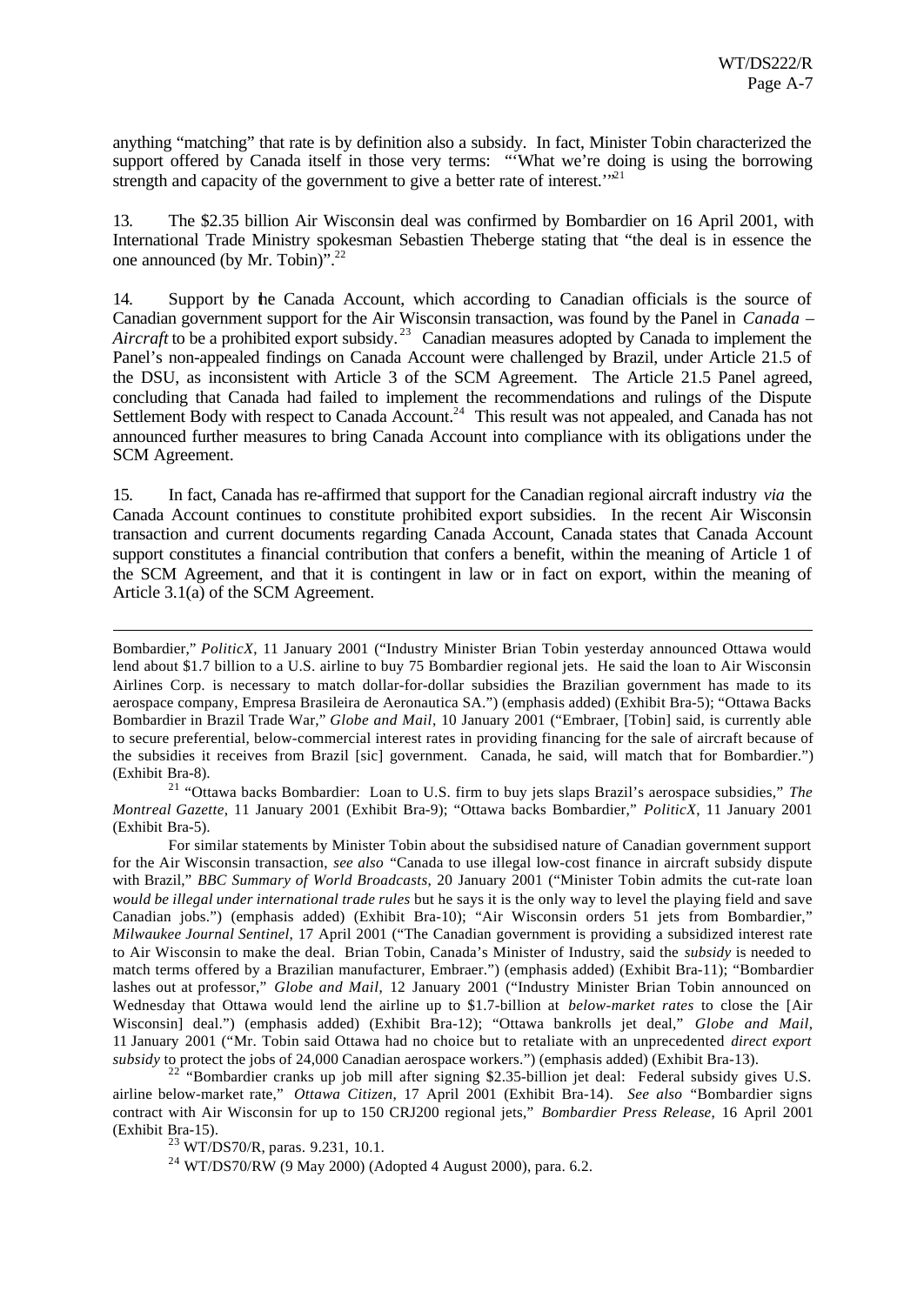16. With respect to "financial contribution", EDC's website confirms that Canada Account provides "insurance coverage, financing and guarantees"<sup>25</sup>, each of which constitutes either a "direct" transfer of funds" or a "potential direct transfer of funds or liabilities", under Article 1.1(a)(1)(i) to the SCM Agreement. Moreover, as noted above, Minister Tobin stated that Canadian support for the Air Wisconsin transaction would take the form of a loan or direct financing, which constitute "direct transfer[s] of funds".

17. With respect to "benefit", Minister Tobin acknowledges, as noted above, that Canada is matching what he characterized as subsidized support from Brazil to Air Wisconsin. Brazil recalls the Appellate Body's determination that a benefit arises when a financial contribution confers "terms more favourable than those available to the recipient in the market".<sup>26</sup> Any Canadian support "matching" terms more favourable than those available to Air Wisconsin in the market is, by definition, itself on similarly more favourable terms than those available to Air Wisconsin in the market. Moreover, the Minister stated that Canada was in this instance "using the borrowing strength and capacity of the government to give a better rate of interest.<sup> $27$ </sup> Both of these statements, as well as others noted above, satisfy the Appellate Body's "benefit" standard.

18. Finally, with respect to export contingency, EDC's website confirms that "[t]he Canada Account is used to support export transactions . . "<sup>28</sup> Similarly, the Canada Account "backgrounder" accompanying Industry Canada's announcement of its support for the Air Wisconsin deal states that Canada Account is one way for EDC to satisfy its "mandate to support and develop Canada's export trade and Canadian capacity to engage in that trade and to respond to international business opportunities".<sup>29</sup>

19. Thus, while the Appellate Body has held that setting forth a *prima facie* case is not a prerequisite to a request for information under DSU Article 13.1, Brazil has, with this evidence, established a *prima facie* case that Canada Account support for the Air Wisconsin transaction constitutes a prohibited export subsidy. As noted above, in its submissions to this Panel, Brazil will provide further information from publicly-available sources regarding other examples of EDC, Canada Account and IQ support for the Canadian regional aircraft industry. Direct evidence of this support, however, is solely within Canada's possession.

## *Prima facie case with respect to EDC*

20. Canada itself, in proceedings considering the consistency of the Brazilian PROEX programME with the *Agreement on Subsidies and Countervailing Measures* ("SCM Agreement"), acknowledged that EDC provides support to the Canadian regional aircraft industry on terms below the commercial interest reference rates ("CIRR") established by the OECD's *Arrangement on Guidelines for Officially Supported Export Credits*. Canada noted "instances where certain of EDC's financing transactions were at a rate less than the CIRR applicable on the date the transaction closed". $30$ 

 $25$  EDC website, "How We Work" (Exhibit Bra-16).

<sup>26</sup> WT/DS70/AB/R, para. 158.

<sup>27</sup> "Ottawa backs Bombardier: Loan to U.S. firm to buy jets slaps Brazil's aerospace subsidies," *The Montreal Gazette*, 11 January 2001 (Exhibit Bra-9); "Ottawa backs Bombardier," *PoliticX*, 11 January 2001 (Exhibit Bra-5).

 $28$  EDC website, "How We Work" (Exhibit Bra-16).

<sup>29</sup> "Canada Ready to match Brazilian Financing Terms to Preserve Aerospace Jobs," *Industry Canada News Release*, 10 January 2001 ("Backgrounder" regarding "EDC – Canada Account") (Exhibit Bra-3).

<sup>30</sup> *Brazil – Export Financing Programme for Aircraft – Recourse by Canada to Article 21.5 of the DSU*, WT/DS46/RW (9 May 2000) (Adopted 4 August 2000), para. 6.102.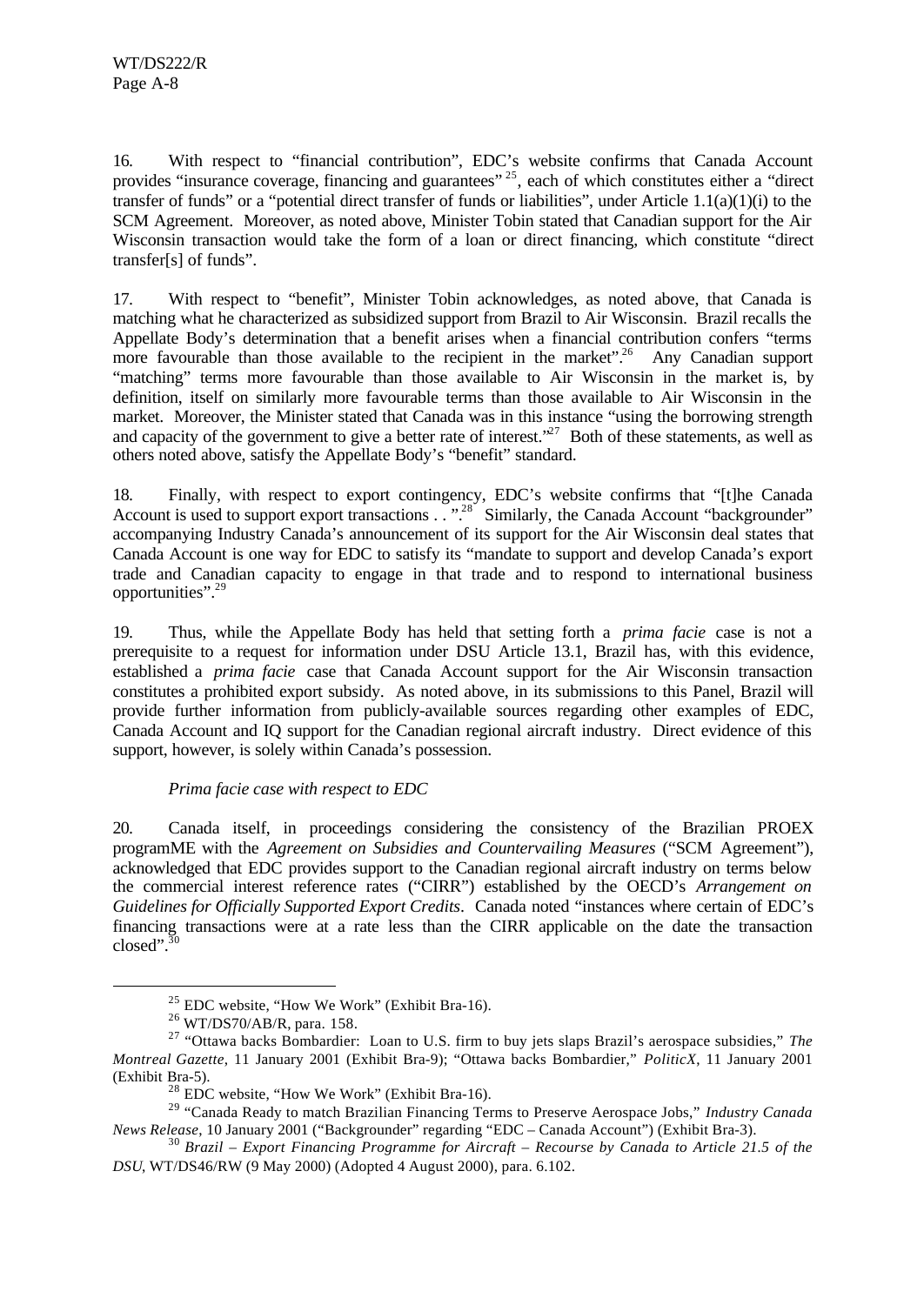21. The Appellate Body stated, in its Report in *Brazil – Aircraft*, that a net interest rate "below the relevant CIRR is a positive indication that the government payment in that case has been 'used to secure a material advantage in the field of export credit terms,'" within the meaning of item (k) to Annex I of the SCM Agreement.<sup>31</sup> The Appellate Body also noted in that case that the term "benefit", within the meaning of Article 1.1(b) of the SCM Agreement, is different from the term "material advantage" in item (k), and that item (k) and "material advantage" become an issue only after support has been deemed to confer a benefit and constitute a subsidy. In other words, export support that confers a material advantage will always confer a benefit, but export support that confers a benefit will not always secure a material advantage. $32$ 

22. Because Canada has acknowledged that EDC has lent at rates [], it has also provided, in the Appellate Body's words, "a positive indication" that EDC not only secures a material advantage, but also confers a benefit.

23. With respect to export contingency, Article 10(1) of the Export Development Act states that EDC was founded "for the purposes of supporting and developing, directly or indirectly, Canada's export trade and Canadian capacity to engage in that trade and to respond to international business opportunities."<sup>33</sup> As such, EDC support for the Canadian regional aircraft industry is contingent in law or in fact on export, within the meaning of Article 3.1(a) of the SCM Agreement.

24. Once again, while setting forth a *prima facie* case is not a prerequisite to an Article 13.1 request for information, the evidence provided above in fact establishes that EDC support for the Canadian regional aircraft industry constitutes a prohibited export subsidy.

#### *Prima facie case with respect to IQ*

25. Along with federal aid, the Air Wisconsin transaction also benefited from IQ support, as part of a \$226 million loan guarantee package recently made available to purchasers of Bombardier aircraft.<sup>34</sup> According to IQ spokesman Jean Cyr:

. . . [I]n 1996 the provincial investment fund created a five-year \$450-million program to provide loan guarantees to Bombardier's customers. About \$300 million of that has been used, and Cyr said that on Dec. 20, Bombardier "came to us and said they were negotiating this big deal with Air Wisconsin that would require" more than the remaining \$150 million.

So the provincial cabinet approved another \$76 million, making a total of \$226 million available to airlines that buy Bombardier aircraft. That entire sum will not go entirely to the Air Wisconsin deal, Cyr said.<sup>35</sup>

26. As reported, IQ spokesman Cyr's comments establish that IQ has provided both a financial contribution, in the form of loan guarantees, and a benefit, by substituting the credit rating of the Government of Quebec for that of the borrower, Air Wisconsin. This principle was firmly established

<sup>&</sup>lt;sup>31</sup> *Brazil – Export Financing Programme for Aircraft*, WT/DS46/AB/R (2 August 1999) (Adopted 20 August 1999), para. 182.

 $32$  WT/DS46/AB/R, para. 179.

<sup>&</sup>lt;sup>33</sup> Export Development Act (Exhibit Bra-17).

<sup>34</sup> "Ottawa backs Bombardier: Loan to U.S. firm to buy jets slaps Brazil's aerospace subsidies," *The Montreal Gazette*, 11 January 2001 ("In addition to federal aid, Bombardier also secured \$226 million from Investissement Quebec in loan guarantees partly for the deal with Air Wisconsin . . .") (Exhibit Bra-9).

 $rac{35}{1}$ *M*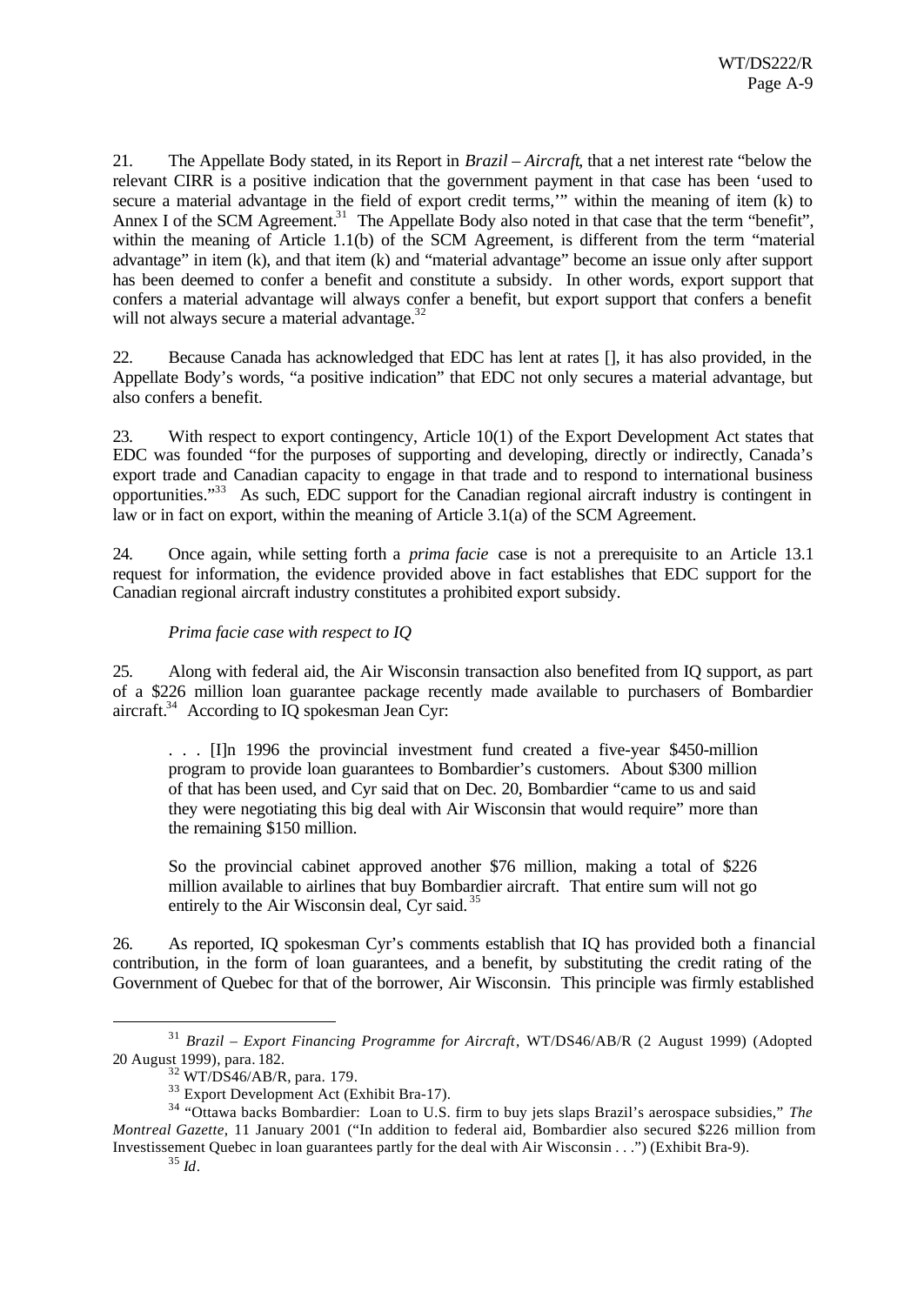by Canada itself when, in *Brazil – Aircraft*, it described the beneficial effect of a loan guarantee in the following terms:

The transaction cited by Brazil is a simple US Ex-Im Bank loan guarantee under which the Government of the United States extends its own sovereign credit risk to cover a percentage of the amount financed. In such circumstances, the lending bank establishes financing terms in the light of the risk of the US Government, not the borrower.<sup>36</sup>

Thus, provision of a guarantee and substitution of a government's credit rating for that of the borrower confers a benefit.

27. With respect to export contingency, Article 25 of the Act Respecting Investissement-Québec and Garantie-Québec states that as part of its mission, IQ is directed to facilitate "export activities".<sup>37</sup> Similarly, paragraph 1 of Quebec Decree 572-2000 enables IQ to offer financial support to encourage companies, *inter alia*, to undertake export projects, including, under paragraph 2, the sale of goods outside of Quebec.<sup>38</sup> Moreover, paragraph 2 to Quebec Decree 841-2000 requires IQ to limit its financial support to, among other things, "market development" projects<sup>39</sup>, which under paragraph 3 include the growth of export sales and the sale of goods outside of Quebec.<sup>40</sup> Paragraph 10 to Annex II of Decree 841-2000 provides additional information about the "market development" projects that can receive IQ support, *e.g.*, the promotion of exports in existing markets, the creation of export consortiums, and the extension of export credit margins. $41$ 

28. During consultations, Brazil asked Canada for details concerning IQ and its activities. Canada's representatives stated that they had no information concerning IQ, did not bring any official capable of discussing IQ to the consultations, and were therefore not prepared to discuss it. The Member whose actions are the subject of consultations has an obligation, under Article 4.2 of the DSU, to accord sympathetic consideration to the requests of other Members. In the absence of any information provided by Canada, the evidence set forth herein is sufficient to establish a *prima facie* case that IQ support constitutes a prohibited export subsidy.

#### *Documents and information to be requested*

29. To facilitate an objective assessment of the matter before it, *i.e.*, whether EDC, Canada Account and IQ provide prohibited export subsidies to support sales by the Canadian regional aircraft industry, Brazil considers that the Panel would need to request, at a minimum, documents providing the following transaction-specific information for the period 1 January 1995 to the present:

<sup>36</sup> WT/DS46/RW, Annex 1-2, para. 36.

<sup>&</sup>lt;sup>37</sup> Act Respecting Investissement-Québec and Garantie-Québec (Exhibit Bra-18).

<sup>38</sup> Décret 572-2000, 9 mai 2000, Concernant le programme du Fonds pour l'accroissement de l'investissement privé et la relance de l'emploi, para. 1 ("1. Le prent programme vise à permettre à Investissement-Québec, dans le cadre de la réalisation de sa mission, d'apporter son soutien financier afin d'inciter les entrepreises à réaliser des projets d'investissement et d'exportation et de favoriser l'émergence de nouveaux projets . . .") (Exhibit Bra-19). *See also Id*. at para. 2 ("'exportation': toute activité ayant pour objet: - la vente de biens, la prestation de services et l'exécution de contrats à l'extérieur de Québec.").

 $39$  Décret 841-2000, 28 juin 2000, Concernant le Programme d'aide au financement des entreprises, para. 2 ("L'aide financière accordée en vertu du présent programme doit avoir pour objet . . . . de développement de marchés . . .) (Exhibit Bra-20).

<sup>40</sup> *Id*. at para. 3 ("'Développement de marchés: . . . – la commercialisation . . . pour l'accroissement de ventes . . . à l'extérieur du Québec; - la vente de biens . . . à l'extérieur du Québec; - la formation d'un groupement d'entreprises à des fins de vente de biens . . . à l'extérieur du Québec . . . .").

<sup>&</sup>lt;sup>41</sup> *Id.* at Annex II, para. 10 (10. Développement de marchés: ... – la promotion des exportations sur un marché existant; . . . – la formation de consortium d'exportation; . . . – la marge de crédit à l'exportation . . .).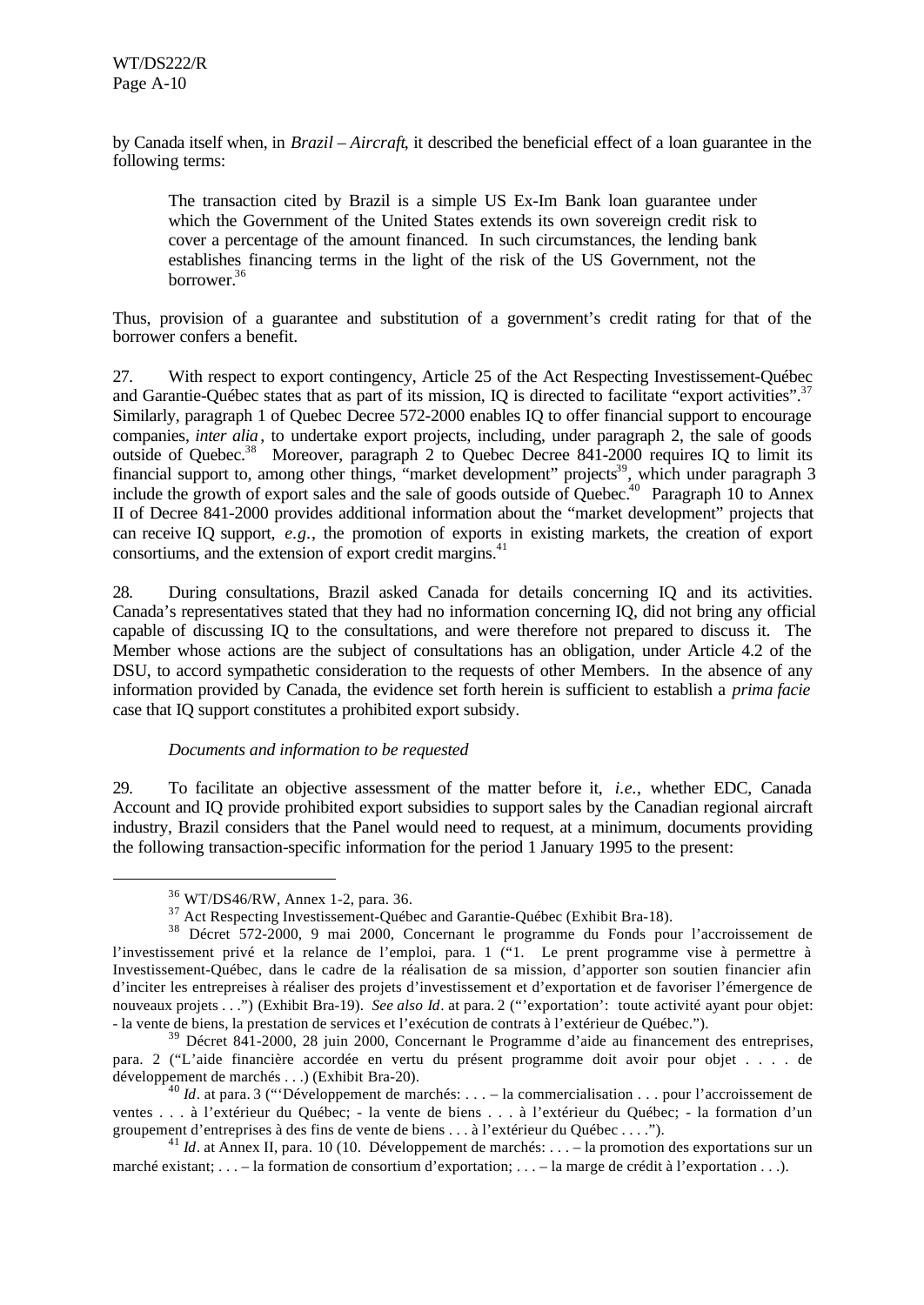- ? Type of support (*e.g.*, loan, loan guarantee, equity guarantee, equity support, etc.)<br>Passe interest rate provided to recipient (for direct transfers of funds) or secured
- Base interest rate provided to recipient (for direct transfers of funds) or secured by recipient (for potential direct transfers of funds)
- ? Risk spread added onto the base interest rate
- ? Fee and/or premium charged
- ? Tenor of support
- ? Credit rating of recipient
- ? Date of transaction
- ? Value of transaction (in the currency of the transaction)
- ? Value of EDC/Canada Account/IQ support for transaction (in the currency of the transaction)
- ? Cash payment requirements for transaction<br>
? Spare parts coverage of EDC/Canada Accou
- ? Spare parts coverage of EDC/Canada Account/IQ support
- ? Any conditions attached to award or receipt of the support

#### *Conclusion*

30. For the foregoing reasons, Brazil requests that the Panel immediately exercise its discretion to request from Canada documents concerning EDC, Canada Account and IQ support for Canadian regional aircraft transactions from 1 January 1995 onward, including but not limited to the Air Wisconsin deal. This confidential information is not available from public sources, and Canada's failure to produce it, both in the previous *Canada – Aircraft* dispute and thusfar in these proceedings, is well-documented. A request by the Panel that Canada produce this documentary information, pursuant to DSU Article 13.1, is "necessary and appropriate" to enable the Panel to discharge its duty to make "an objective assessment of the matter before it," pursuant to Article 11 of the DSU.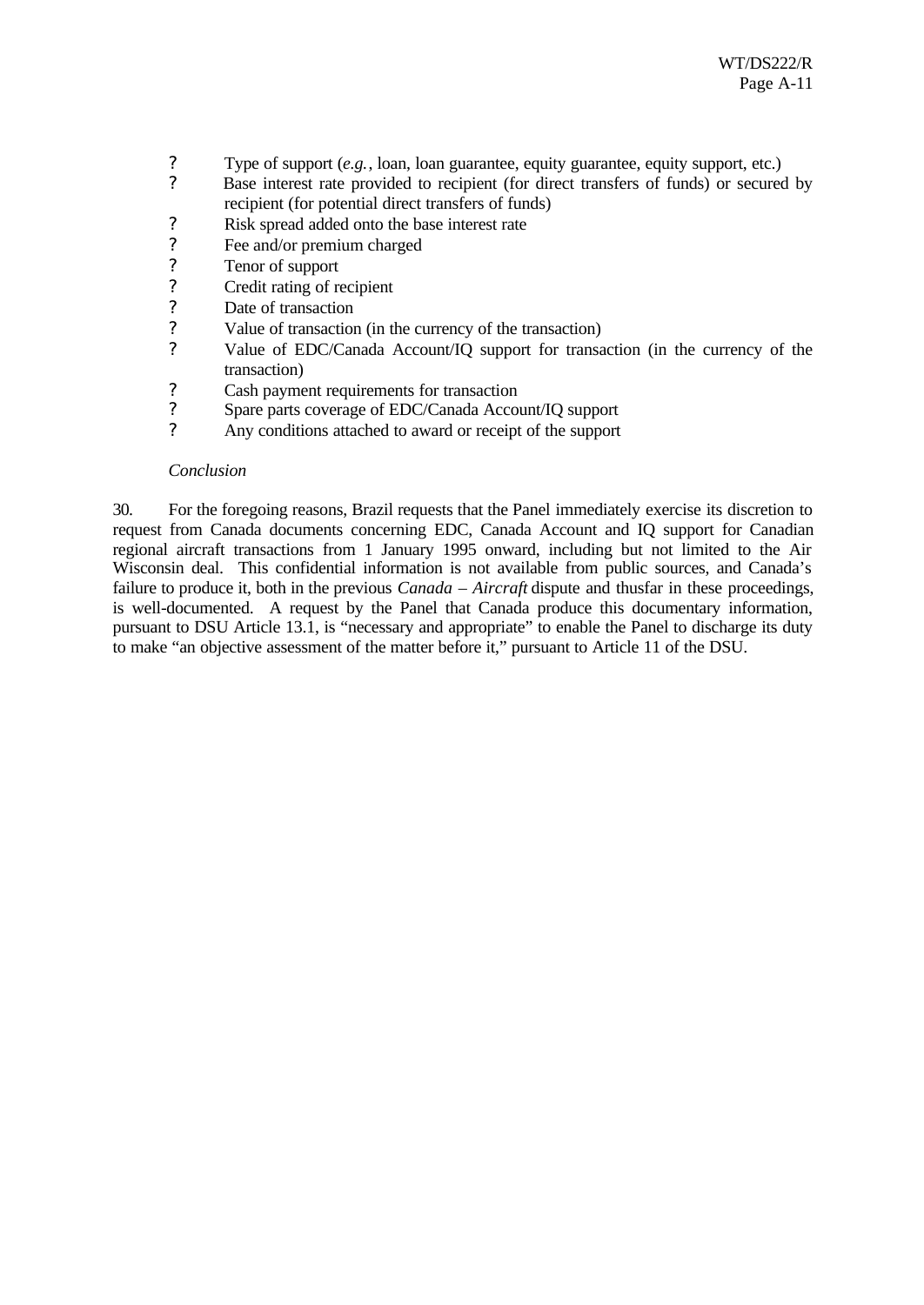## Exhibit List

| Brazilian consultation questions to Canada                                                                                                            | Exhibit Bra-1        |
|-------------------------------------------------------------------------------------------------------------------------------------------------------|----------------------|
| "Bombardier Snags \$2.4 B order from U.S.<br>airline: Air Wisconsin: Government helps<br>out with low-cost loan," The National Post,<br>17 April 2001 | Exhibit Bra-2        |
| "Canada Ready to match Brazilian Financing<br>Terms to Preserve Aerospace Jobs," Industry<br>Canada News Release, 10 January 2001                     | Exhibit Bra-3        |
| "Canadian government lends \$1.7 billion to<br>Bombardier," Canadian Machinery and<br>Metalworking, 11 January 2001                                   | Exhibit Bra-4        |
| "Ottawa backs Bombardier," PoliticX,<br>11 January 2001                                                                                               | <b>Exhibit Bra-5</b> |
| "Canada to aid Bombardier in jet deal: Tobin<br>vows to protect jobs in subsidy battle with Brazil,"<br>Ottawa Citizen, 11 January 2001               | Exhibit Bra-6        |
| "Canada to match illegal Brazilian aerospace<br>subsidies to save market share," Ottawa Citizen,<br>11 January 2001                                   | Exhibit Bra-7        |
| "Ottawa Backs Bombardier in Brazil Trade War,"<br>Globe and Mail, 10 January 2001                                                                     | Exhibit Bra-8        |
| "Ottawa backs Bombardier: Loan to U.S. firm to<br>buy jets slaps Brazil's aerospace subsidies," The<br>Montreal Gazette, 11 January 2001              | Exhibit Bra-9        |
| "Canada to use illegal low-cost finance in aircraft<br>subsidy dispute with Brazil," BBC Summary of<br>World Broadcasts, 20 January 2001              | Exhibit Bra-10       |
| "Air Wisconsin orders 51 jets from Bombardier,"<br>Milwaukee Journal Sentinel, 17 April 2001                                                          | Exhibit Bra-11       |
| "Bombardier lashes out at professor," Globe and<br>Mail, 12 January 2001                                                                              | Exhibit Bra-12       |
| "Ottawa bankrolls jet deal," Globe and Mail,<br>11 January 2001                                                                                       | Exhibit Bra-13       |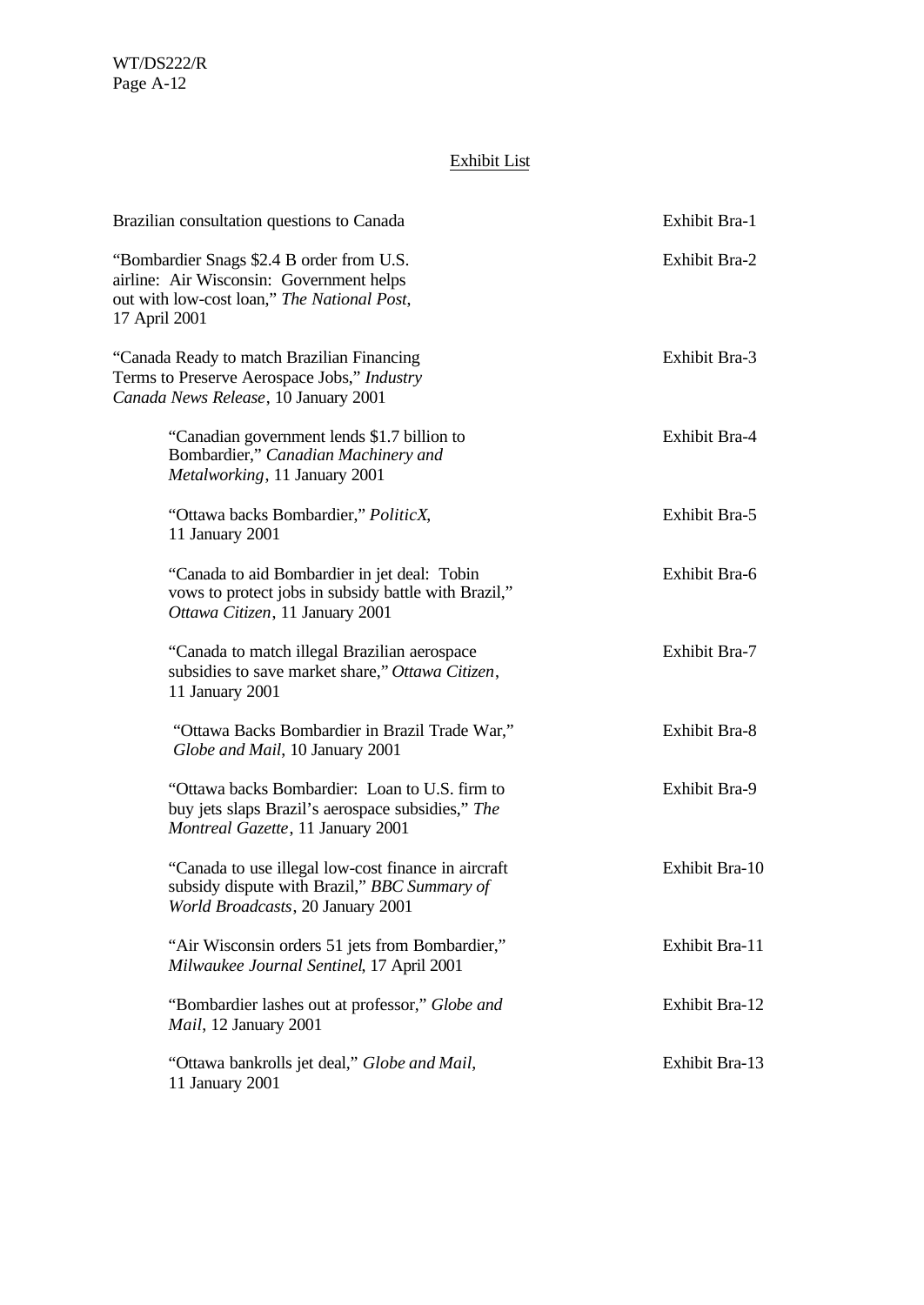| "Bombardier cranks up job mill after signing<br>\$2.35-billion jet deal: Federal subsidy gives<br>U.S. airline below-market rate," Ottawa<br>Citizen, 17 April 2001 | Exhibit Bra-14 |
|---------------------------------------------------------------------------------------------------------------------------------------------------------------------|----------------|
| "Bombardier signs contract with Air Wisconsin<br>for up to 150 CRJ200 regional jets," Bombardier<br>Press Release, 16 April 2001                                    | Exhibit Bra-15 |
| EDC website, "How We Work"                                                                                                                                          | Exhibit Bra-16 |
| <b>Export Development Act</b>                                                                                                                                       | Exhibit Bra-17 |
| Act Respecting Investissement-Québec and<br>Garantie-Québec                                                                                                         | Exhibit Bra-18 |
| Décret 572-2000, 9 mai 2000, Concernant le<br>programme du Fonds pour l'accroissement de<br>l'investissement privé et la relance de l'emploi                        | Exhibit Bra-19 |
| Décret 841-2000, 28 juin 2000, Concernant le<br>Programme d'aide au financement des entreprises                                                                     | Exhibit Bra-20 |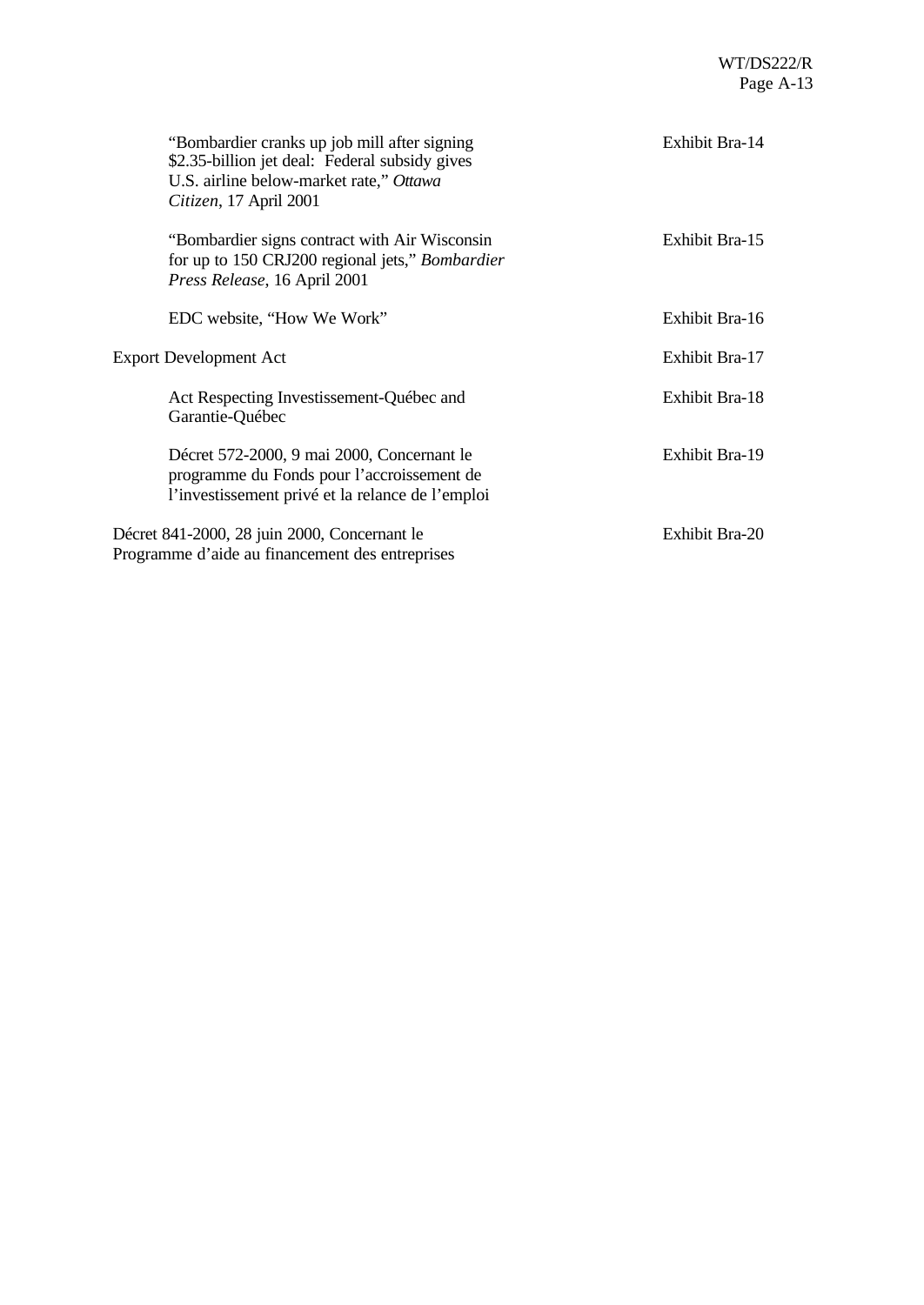# **ANNEX A-3**

# FIRST WRITTEN SUBMISSION OF BRAZIL

Volume 1 of 4 (Narrative Submission)

# (30 May 2001)

## TABLE OF CONTENTS

| I.   |                |    |                                                                                                                                           |
|------|----------------|----|-------------------------------------------------------------------------------------------------------------------------------------------|
| Η.   |                |    |                                                                                                                                           |
|      | A.             |    |                                                                                                                                           |
|      | <b>B.</b>      |    |                                                                                                                                           |
|      | $C_{\cdot}$    |    |                                                                                                                                           |
| III. |                |    |                                                                                                                                           |
|      | A.             |    | EDC WAS ESTABLISHED TO PROVIDE FINANCIAL SERVICES<br>TO CANADIAN EXPORTERS ON MORE FAVOURABLE                                             |
|      | B <sub>1</sub> |    | CANADA USES THE "MARKET WINDOW" TO PROVIDE<br>FINANCIAL SERVICES TO CANADIAN EXPORTERS ON<br>MORE FAVOURABLE TERMS THAN THEY COULD OBTAIN |
|      | $\mathbf{C}$ . |    | EDC PROVIDES A FINANCIAL CONTRIBUTION TO REGIONAL                                                                                         |
|      | D.             |    |                                                                                                                                           |
|      |                | 1. | Terms More Favourable than Provided for In the OECD                                                                                       |
|      |                | 2. | <b>EDC Supplies Export Credits on Terms More Favourable</b>                                                                               |
|      |                | 3. | Financial Services that "Complement" the Market Confer a                                                                                  |
|      |                | 4. | <b>Government Provision of Financial Services of a Quality Better</b>                                                                     |
|      |                | 5. |                                                                                                                                           |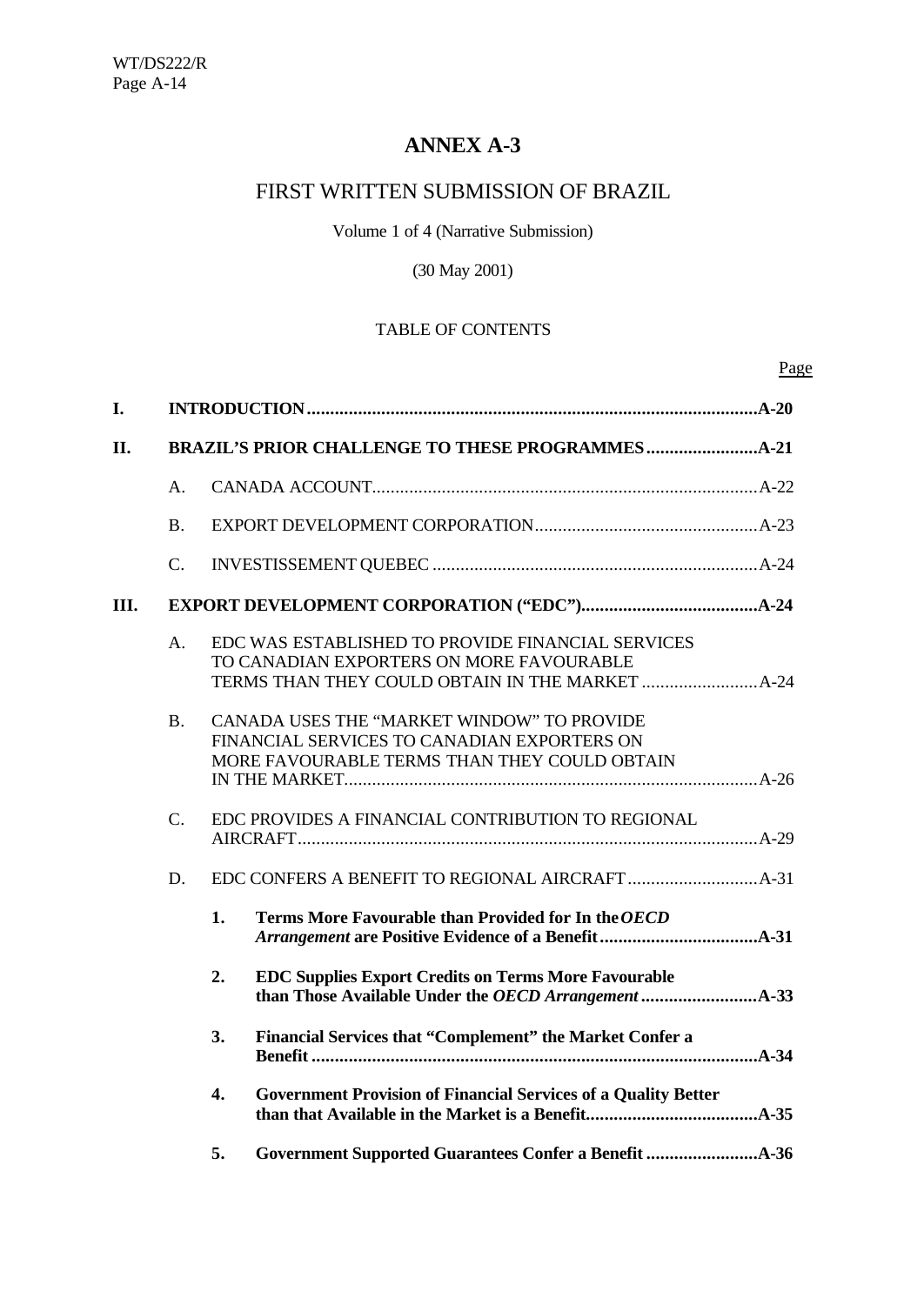|     | $E_{\rm{m}}$    |                                                        |
|-----|-----------------|--------------------------------------------------------|
|     | $F_{\rm c}$     | CANADA PROVIDES PROHIBITED SUBSIDIES THROUGH EDC  A-36 |
| IV. |                 |                                                        |
|     | $\mathsf{A}$ .  | CANADA ACCOUNT PROVIDES A FINANCIAL CONTRIBUTIONA-38   |
|     | $\mathbf{B}$ .  |                                                        |
|     | $\mathcal{C}$ . | CANADA ACCOUNT SUPPORT IS CONTINGENT UPON EXPORT A-38  |
|     | D.              | CANADA PROVIDES PROHIBITED SUBSIDIES THROUGH THE       |
| V.  |                 |                                                        |
|     | A.              | IQ PROVIDES A FINANCIAL CONTRIBUTION TO REGIONAL       |
|     | $\mathbf{B}$ .  |                                                        |
|     | $C_{\cdot}$     |                                                        |
|     | D.              |                                                        |
| VI. |                 |                                                        |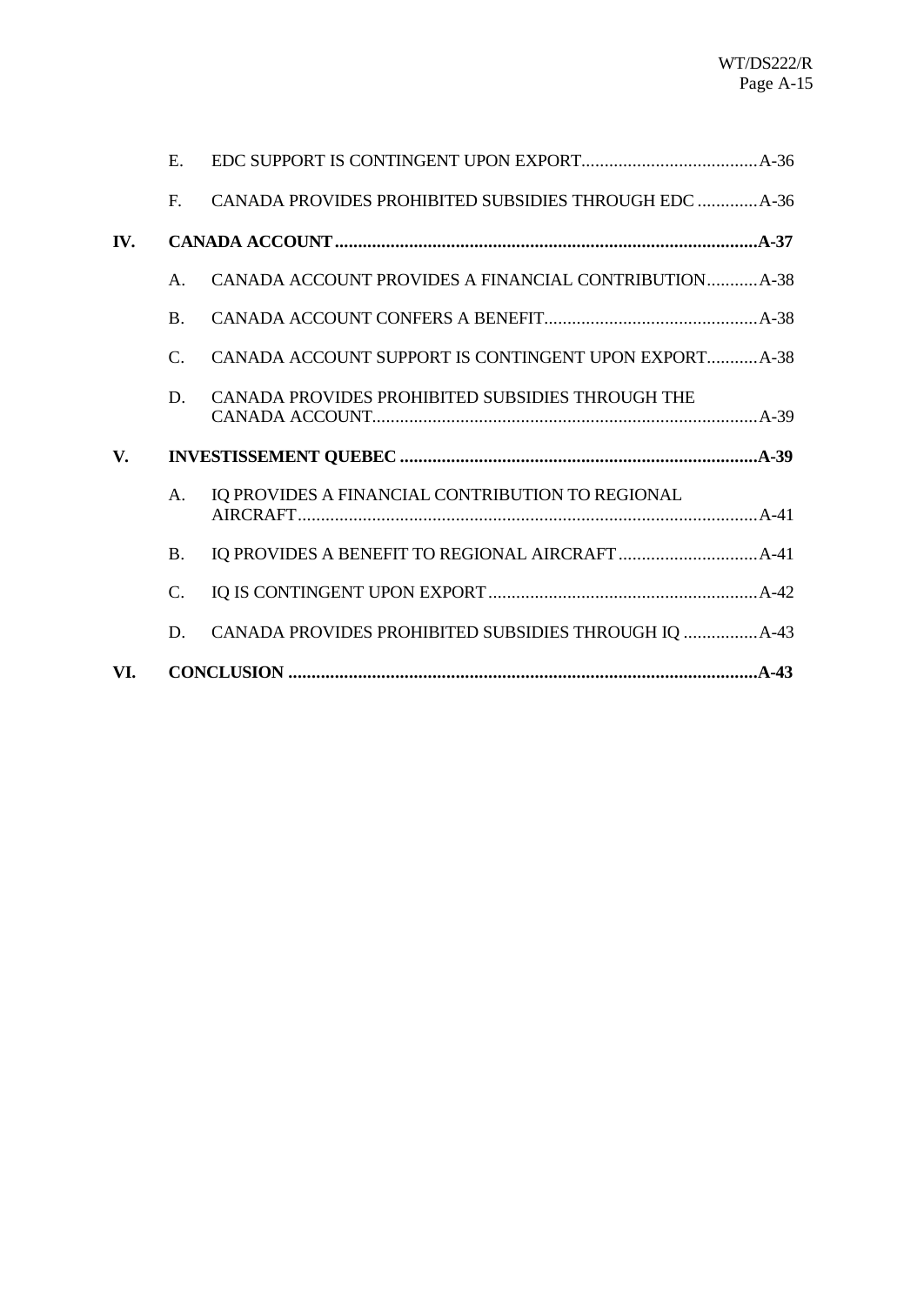## *List of Exhibits*

(Exhibits Bra-1 – Bra-20 are included with Brazil's 21 May 2001 letter to the Panel)

| Brazilian consultation questions to Canada                                                                                                                                      | Exhibit Bra-1  |
|---------------------------------------------------------------------------------------------------------------------------------------------------------------------------------|----------------|
| "Bombardier Snags \$2.4 B order from US airline: Air Exhibit Bra-2<br>Wisconsin: Government helps out with low-cost loan," The<br>National Post, 17 April 2001                  |                |
| "Canada Ready to match Brazilian Financing Terms to Preserve Exhibit Bra-3<br>Jobs," Industry Canada News Release,<br>Aerospace<br>10 January 2001                              |                |
| "Canadian government lends \$1.7 billion to Bombardier," Exhibit Bra-4<br>Canadian Machinery and Metalworking, 11 January 2001                                                  |                |
| "Ottawa backs Bombardier," PoliticX, 11 January 2001                                                                                                                            | Exhibit Bra-5  |
| "Canada to aid Bombardier in jet deal: Tobin vows to protect Exhibit Bra-6<br>jobs in subsidy battle with Brazil," Ottawa Citizen,<br>11 January 2001                           |                |
| "Canada to match illegal Brazilian aerospace subsidies to save Exhibit Bra-7<br>market share," Ottawa Citizen, 11 January 2001                                                  |                |
| "Ottawa Backs Bombardier in Brazil Trade War," Globe and Exhibit Bra-8<br>Mail, 10 January 2001                                                                                 |                |
| "Ottawa backs Bombardier: Loan to U.S. firm to buy jets slaps Exhibit Bra-9<br>aerospace subsidies," The Montreal Gazette,<br>Brazil's<br>11 January 2001                       |                |
| "Canada to use illegal low-cost finance in aircraft subsidy Exhibit Bra-10<br>dispute with Brazil," BBC Summary of World Broadcasts,<br>20 January 2001                         |                |
| "Air Wisconsin orders 51 jets from Bombardier," Milwaukee Exhibit Bra-11<br>Journal Sentinel, 17 April 2001                                                                     |                |
| "Bombardier lashes out at professor," Globe and Mail, Exhibit Bra-12<br>12 January 2001                                                                                         |                |
| "Ottawa bankrolls jet deal," Globe and Mail, 11 January 2001                                                                                                                    | Exhibit Bra-13 |
| "Bombardier cranks up job mill after signing \$2.35-billion jet Exhibit Bra-14<br>deal: Federal subsidy gives U.S. airline below-market rate,"<br>Ottawa Citizen, 17 April 2001 |                |
| "Bombardier signs contract with Air Wisconsin for up to 150 Exhibit Bra-15                                                                                                      |                |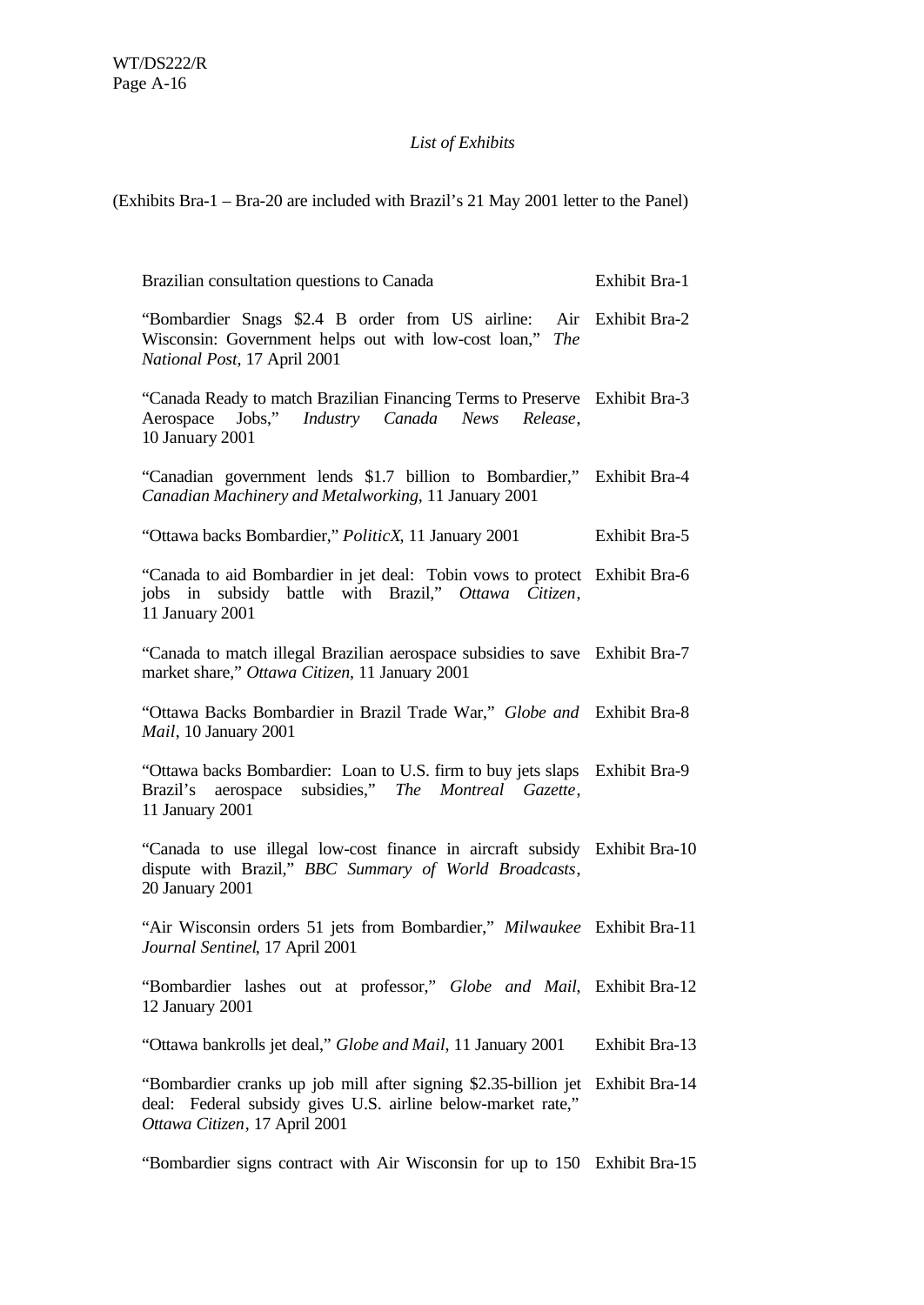CRJ200 regional jets," *Bombardier Press Release*, 16 April 2001

| EDC website, "How We Work" | Exhibit Bra-16 |
|----------------------------|----------------|
|----------------------------|----------------|

Export Development Act Exhibit Bra-17

Act Respecting Investissement-Québec and Garantie-Québec Exhibit Bra-18

Décret 572-2000, 9 mai 2000, Concernant le programme du Exhibit Bra-19 Fonds pour l'accroissement de l'investissement privé et la relance de l'emploi

Décret 841-2000, 28 juin 2000, Concernant le Programme Exhibit Bra-20 d'aide au financement des entreprises

Transcript of Press Conference of Industry Minister Brian Exhibit Bra-21 Tobin, 10 January 2001

EXPORT DEVELOPMENT CORPORATION ANNUAL Exhibit Bra-22 REPORT 2000

EXPORT DEVELOPMENT CORPORATION ANNUAL Exhibit Bra-23 REPORT 1999-2000 REFERENCE GUIDE

EXPORT DEVELOPMENT CORPORATION, *1995 Chairman* Exhibit Bra-24 *and President's Message*

Testimony of EDC Officials, Senate of Canada, 35<sup>th</sup> Parliament, Exhibit Bra-25 1<sup>st</sup> Sess., Proceedings of the Standing Senate Committee on Banking, Trade and Commerce, Issue No. 48, 28 November 1995

Testimony of EDC President Mr. Ian Gillespie before the Exhibit Bra-26 Standing Committee on Foreign Affairs and International Trade, 6 November 1997

WT/DS46/RW, Annex 1-4, Responses by Canada to Questions Exhibit Bra-27 of the Panel

GOVERNMENT RESPONSE TO THE STANDING COMMITTEE ON Exhibit Bra-28 FOREIGN AFFAIRS AND INTERNATIONAL TRADE (SCFAIT) REVIEWING THE EXPORT DEVELOPMENT ACT

Lawrence H. Summers, "The Importance of Continuing to Exhibit Bra-29 Fight Against International Trade Finance Subsidies," Remarks at the  $65<sup>th</sup>$  Anniversary of the Export Import Bank, 16 May 2000

Steve Cutts & Janet West, "The arrangement on export credits," Exhibit Bra-30 *OECD Observer*, 1 April 1998

EDC 2000-2004 CORPORATE PLAN SUMMARY Exhibit Bra-31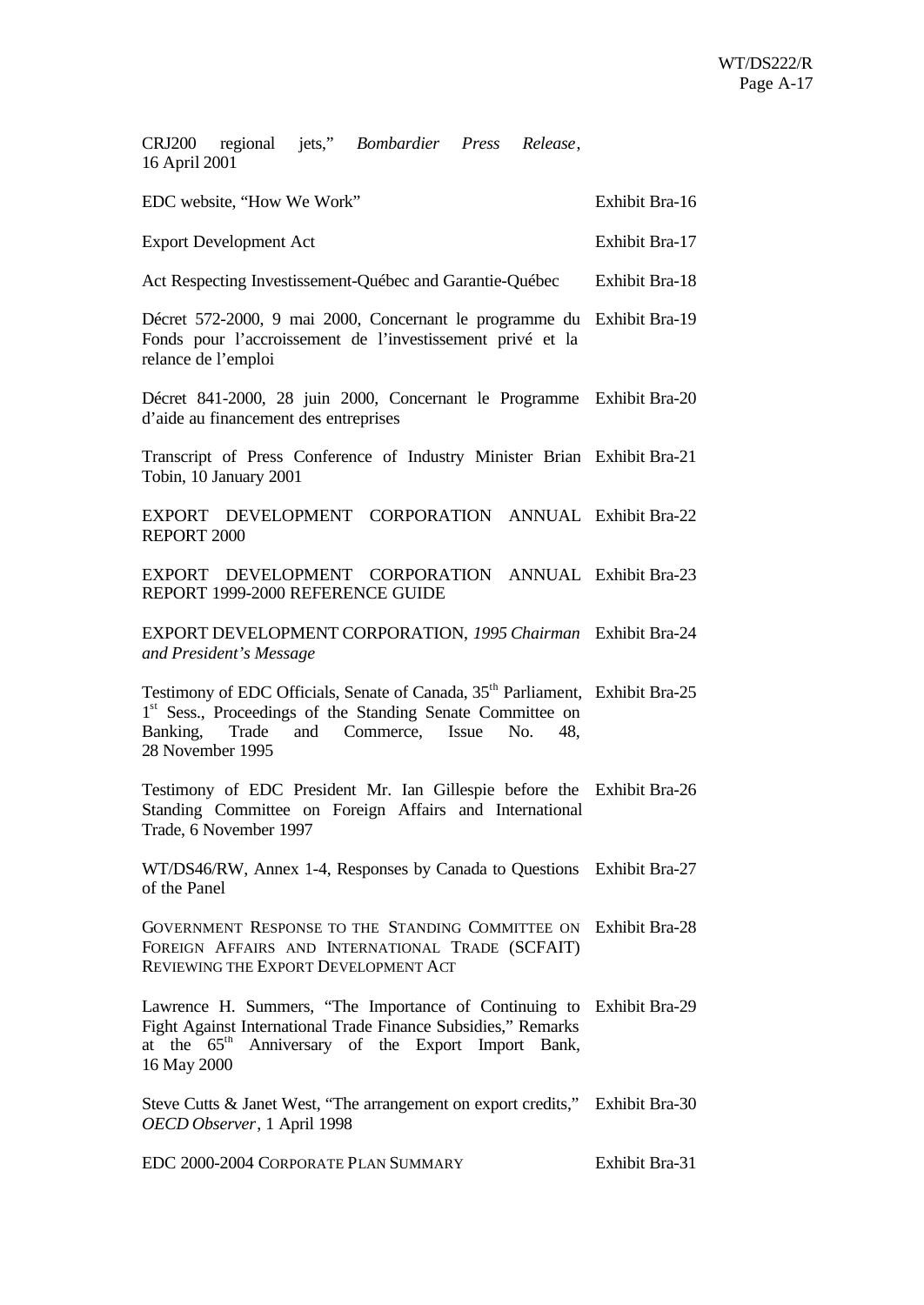Stephen S. Poloz, "The Global Transportation Outlook: Exhibit Bra-32 Moderate Turbulence Ahead," 11 September 2000

Regression Analysis Exhibit Bra-33

Dominic Jones, "Ready, Steady . . . ," *Air Finance Journal*, Exhibit Bra-34 January 2000

"Bombardier signs major Canadair Jet order with Australia's Exhibit Bra-35 Kendell Airlines," *Bombardier Press Release*, 21 October 1998

ASA Holdings, Inc., Form 10-Q, filed with the US Securities Exhibit Bra-36 and Exchange Commission for the quarterly period ended 31 March 1997

ASA Holdings, Inc., Annual Report 1997, "Liquidity and Exhibit Bra-37 Capital Resources," Lexis Disclosure Report

ASA Holdings, Inc., US Securities and Exchange Commission Exhibit Bra-38 Form 10-K for the fiscal year ended 31 December 1998

Comair Holdings, Inc., US Securities and Exchange Exhibit Bra-39 Commission Form 10-K for the fiscal year ended 31 March 1998

Comair Holdings, Inc., US Securities and Exchange Exhibit Bra-40 Commission Form 10-Q for the quarterly period ended 30 June 1998

Midway Airlines Corp., US Securities and Exchange Exhibit Bra-41 Commission Form 10-K for the fiscal year ended 31 December 1997

*OECD Arrangement on Guidelines for Officially Supported* Exhibit Bra-42 *Export Credits* (1998)

*OECD Arrangement on Guidelines for Officially Supported* Exhibit Bra-43 *Export Credits* (1992)

Atlantic Coast Airlines Holdings, Inc., US Securities and Exhibit Bra-44 Exchange Commission Form 10-K for the fiscal year ended 31 December 2000

Testimony of EDC Officials, House of Commons of Canada, Exhibit Bra-45 35<sup>th</sup> Parliament, 1<sup>st</sup> Sess., Standing Committee on Foreign Affairs and International Trade, Meeting No. 43

EDC SUMMARY REPORT TO TREASURY BOARD ON CANADA Exhibit Bra-46 ACCOUNT OPERATIONS FISCAL YEAR 1998/1999

1998-1999 Budget Speech, Delivered before the National Exhibit Bra-47Assembly by Mr. Bernard Landry, Deputy Prime Minister and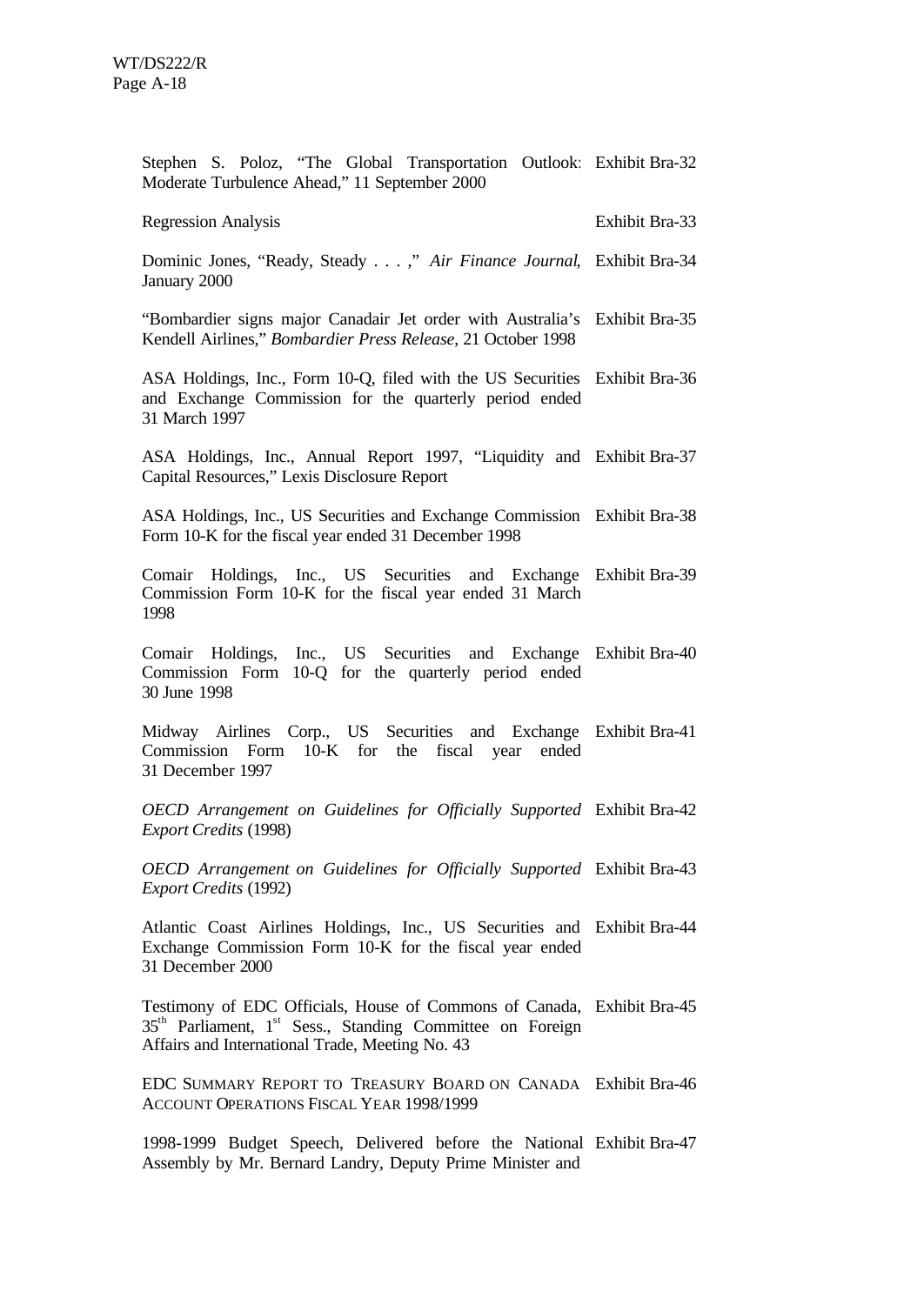Minister of State for the Economy and Finance, 31 March 1998

An Act Respecting the Société de Développement Industriel de Exhibit Bra-48 Québec

| <b>Offering Memorandum</b> | <b>Exhibit Bra-49</b> |  |
|----------------------------|-----------------------|--|
|                            |                       |  |

Bank letters Exhibit Bra-50

Monica Biringer, "Cross-Border Equipment Leasing May Reduce Financing Costs for Canadian Users," 5 *Journal of International Taxation* 230 (May 1994) Exhibit Bra-51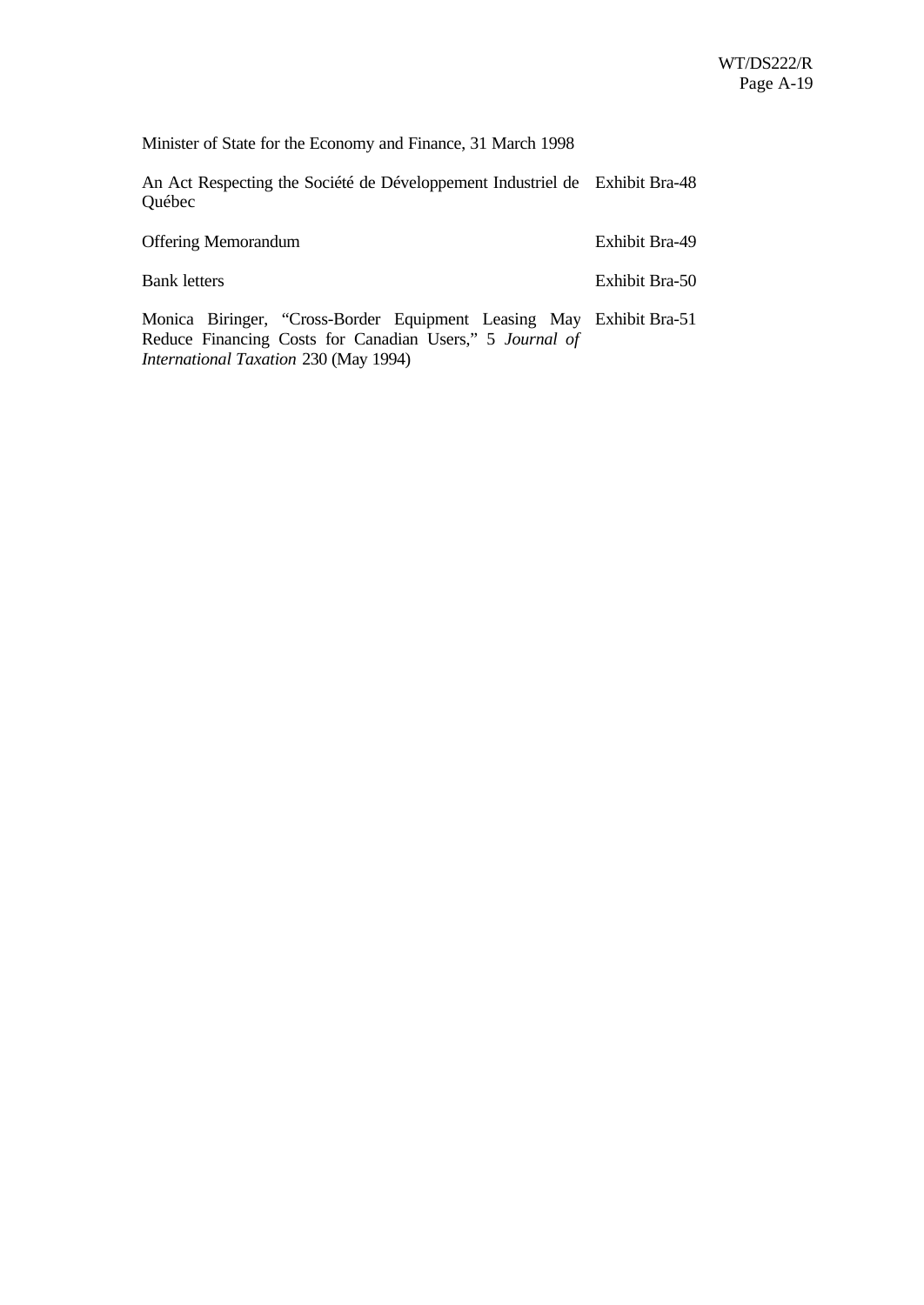l

## **I. INTRODUCTION**

1. On 10 January 2001, Canada's Minister of Industry, Mr. Brian Tobin, announced that Canada would provide export credits that were contrary to Canada's obligations under the *Agreement on Subsidies and Countervailing Measures* ("SCM Agreement" or "Agreement") to assist the United States regional carrier Air Wisconsin in its acquisition of 75 jet aircraft, with an option for an additional 75, from the Canadian producer Bombardier.<sup>1</sup> The news release accompanying Minister Tobin's press conference described Canada's Export Development Corporation ("EDC") and the Canada Account as sources of the subsidy.<sup>2</sup> In his press conference, Minister Tobin also mentioned assistance from the Province of Ouebec.<sup>3</sup>

2. On 22 January 2001, on the basis of Minister Tobin's statement and other information it had obtained, Brazil requested consultations with Canada. Brazil acted on the belief that export credits, within the meaning of item (k) of Annex I to the SCM Agreement, were being provided to support sales by the Canadian regional aircraft industry by Canada's EDC and the Canada Account, and that loan guarantees, within the meaning of item (j) of Annex I to the Agreement, were being provided to that industry by the Province of Quebec through its agency, Investissement Quebec ("IQ"). Brazil considered that all of these measures were subsidies, within the meaning of Article 1 of the Agreement, and that they were contingent, in law or in fact, upon export, within the meaning of Article 3 of the Agreement.

3. Consultations were held in Geneva on 21 February 2001. Canada's representatives at the consultations were unable or unwilling to specify whether assistance to Canada's regional aircraft industry would be provided by the Canada Account or EDC or both, or to provide any details beyond those given by Minister Tobin. They also stated that they were not familiar with IQ and were therefore unable to respond to any of Brazil's questions concerning IQ.

4. With Canada declining to provide any information at consultations concerning EDC, Canada Account, or IQ generally, or the Air Wisconsin transaction specifically, Brazil concluded that Canada had not provided the "sympathetic consideration" mandated by Article 4.2 of the *Understanding on Rules and Procedures Governing the Settlement of Disputes* ("Dispute Settlement Understanding" or "DSU"), and that the dispute could not be settled through consultations.

5. On 1 March 2001, Brazil requested the establishment of a panel pursuant to Article XXIII of the GATT 1994, Article 6 of the DSU, and Article 4.4 of the SCM Agreement. Brazil requested that the panel consider and find that:

- 1. Export credits, including financing, loan guarantees, or interest rate support by or through the Canada Account are and continue to be prohibited export subsidies within the meaning of Articles 1 and 3 of the Agreement.
- 2. Canada has not implemented the report of the Article 21.5 Panel, adopted by the DSB, requesting that Canada withdraw Canada Account subsidies.

<sup>&</sup>lt;sup>1</sup> Transcript of Press Conference of Industry Minister Brian Tobin, 10 January 2001, para. 7 ("Tobin Press Conference") (Exhibit Bra-21). The transcript was made from a recording of the press conference made by the Canadian Parliamentary Press Gallery, a group of journalists accredited to cover Canadian Government and Parliament and granted space in the Parliament buildings.

<sup>2</sup> "Canada Ready to match Brazilian Financing Terms to Preserve Aerospace Jobs," *Industry Canada News Release*, 10 January 2001 (Exhibit Bra-3).

<sup>&</sup>lt;sup>3</sup> Tobin Press Conference, para. 7 (Exhibit Bra-21).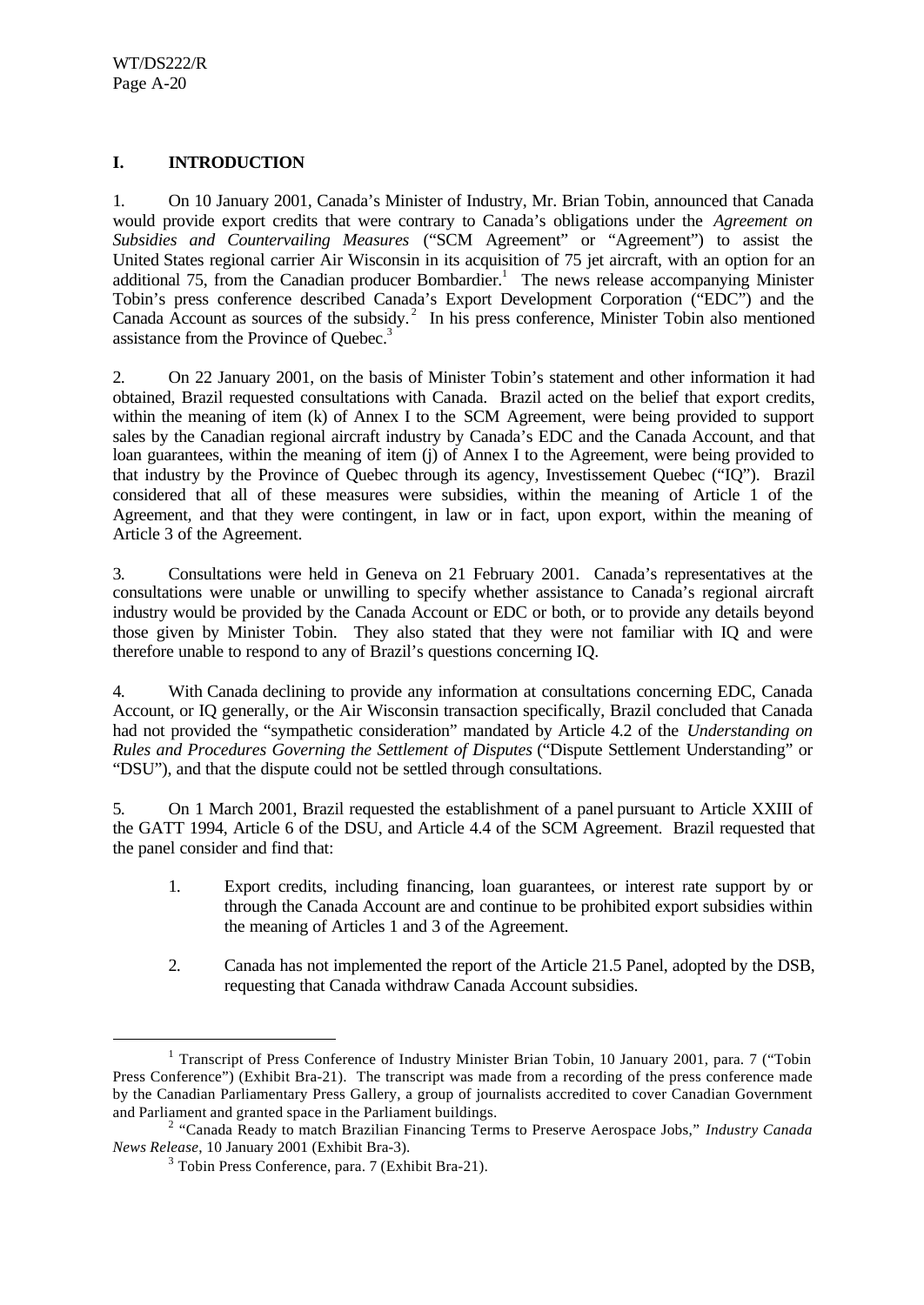- 3. Canada, in defiance of the rulings and recommendations of the Dispute Settlement Body, continues to grant or offers to grant export credits to the regional aircraft industry through the Canada Account, that are prohibited subsidies within the meaning of Articles 1 and 3 of the Agreement.
- 4. Canada's grant or offer to grant Canada Account export credits to Air Wisconsin is a prohibited export subsidy within the meaning of Articles 1 and 3 of the Agreement.
- 5. Export credits, including financing, loan guarantees, or interest rate support by or through the EDC are prohibited export subsidies within the meaning of Articles 1 and 3 of the Agreement.
- 6. Canada's grant or offer to grant export credits by or through EDC to Air Wisconsin is a prohibited export subsidy within the meaning of Articles 1 and 3 of the Agreement.
- 7. Export credits and guarantees provided by *Investissement Quebec*, including loan guarantees, equity guarantees, residual value guarantees, and "first loss deficiency guarantees" are prohibited export subsidies within the meaning of Articles 1 and 3 of the Agreement.<sup>4</sup>

6. Brazil further requested that the Panel recommend that the Dispute Settlement Body ("DSB") direct Canada to withdraw these prohibited subsidies without delay.<sup>5</sup> On 12 March 2001, the DSB established the Panel with the standard terms of reference. Because the parties were unable to agree on the composition of the Panel, on 7 May 2001 Brazil requested that the Director-General compose the Panel. On 11 May 2001, the Director-General announced the composition of the Panel.

7. In this Submission, Brazil will first discuss its prior challenge to these same programmes, beginning with the Canada Account, then EDC and concluding with IQ. Because Canada Account is operated by EDC, however, the complex facts in this dispute are best understood if the discussion on the merits treats EDC first and then Canada Account. Accordingly, after the discussion of the prior case, which begins with Canada Account, Brazil will begin its presentation of facts and argument in this case with EDC. In the course of the discussion of EDC and Canada Account, the term "Corporate Account" is sometimes used. This refers to operations that are both administered by EDC and are the financial responsibility of EDC.<sup>6</sup> Canada Account, as explained below,<sup>7</sup> is administered by EDC but is the financial responsibility of the Government of Canada.

## **II. BRAZIL'S PRIOR CHALLENGE TO THESE PROGRAMMES**

8. This is the second time a Panel has had occasion to examine the EDC, Canada Account, and IQ programmes, through which Canada subsidizes exports of regional aircraft manufactured by Bombardier.<sup>8</sup> Brazil has taken the unusual step of challenging these three measures for a second time because: (1) with regard to one of the measures – export assistance through the Canada Account –

<sup>&</sup>lt;sup>4</sup> Canada – Export Credits and Loan Guarantees for Regional Aircraft, Request for the Establishment of a Panel by Brazil, WT/DS222/2 (1 March 2001).

<sup>5</sup> *Id*.

 $6$  Although this has been Canada's position in the past, Brazil notes that EDC's Annual Report states that "EDC is for all purposes an agent of Her Majesty in right of Canada. All obligations under debt instruments issued by the Corporation are obligations of Canada." EXPORT DEVELOPMENT CORPORATION ANNUAL REPORT 2000, pg. 47 ("EDC 2000 Annual Report") (Exhibit Bra-22).

*See infra* para. 74.

<sup>8</sup> The initial occasion was *Canada – Measures Affecting the Export of Civilian Aircraft*, WT/DS70/R (14 April 1999) (Adopted 20 August 1999), and WT/DS70/AB/R (2 August 1999) (Adopted 20 August 1999).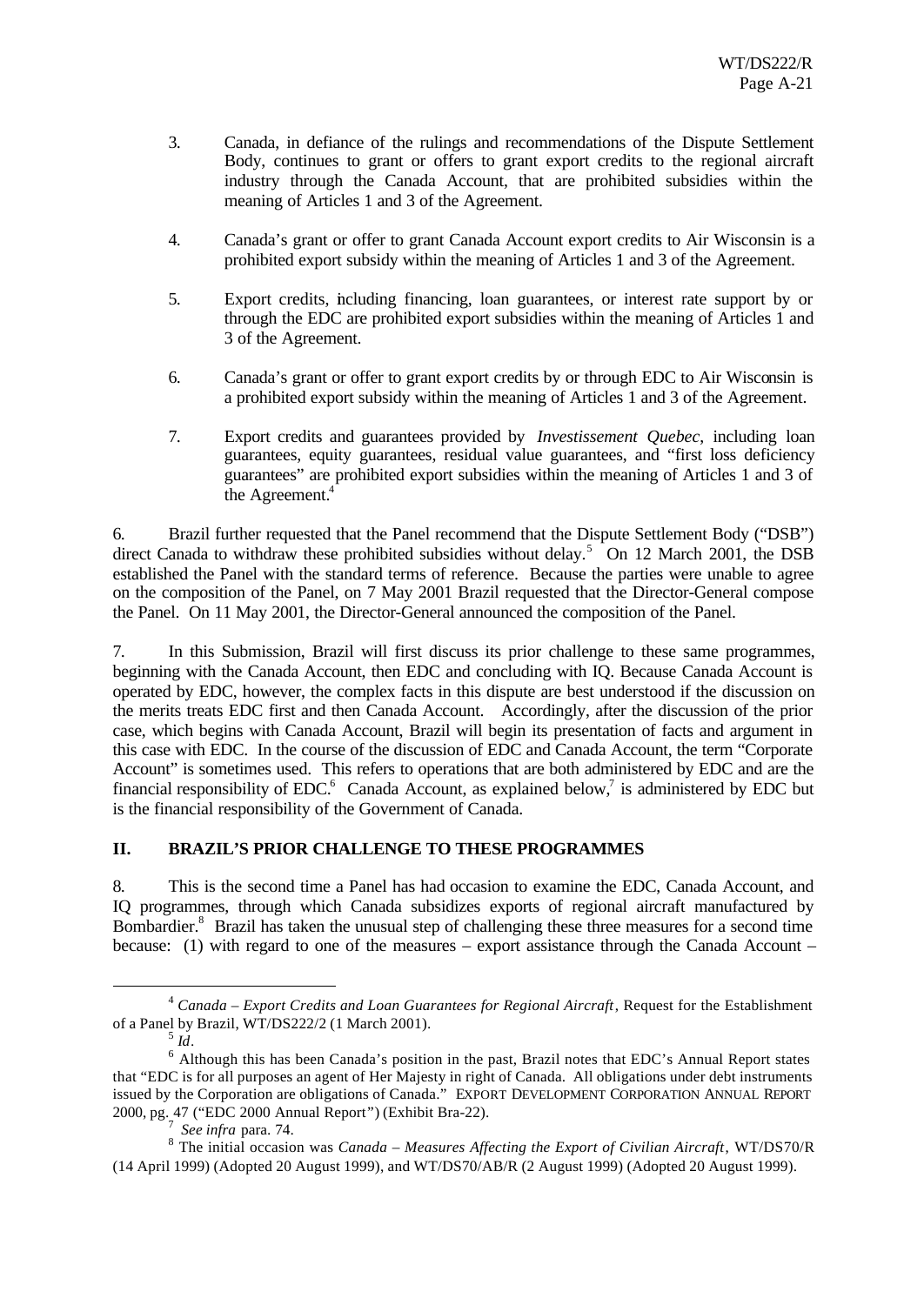l

Canada continues to utilize a programme previously found to be a violation of its commitments under the SCM Agreement; (2) with regard to another of the measures – export assistance through EDC – additional information and further developments have led Brazil to act on the suggestion of the Appellate Body in the previous proceeding that it bring the matter before a Panel again; and (3) with regard to the third measure – export assistance through IQ – Brazil has obtained additional information supporting its claims.

## A. CANADA ACCOUNT

9. On 29 August 1999, the DSB adopted the Panel Report, as upheld by the Appellate Body, in "*Canada – Aircraft*". That Report found that Canada Account export credits were subsidies contingent in law upon export performance, and were therefore prohibited by Article 3.1(a) of the SCM Agreement. The DSB recommended that Canada withdraw these subsidies within 90 days.

10. In a Status Report to the DSB on 18 November 1999, Canada stated:

With respect to Canada Account debt financing for the export of Canadian regional aircraft, which was found to be inconsistent with Canada's obligations under the SCM Agreement, *Canada wishes to inform the DSB that there will be no deliveries of regional aircraft after 18 November 1999 benefiting from such Canada Account financing.* In addition, the Minister for International Trade has approved a policy guideline which requires that all future Canada Account transactions for all sectors, not only those involving the regional aircraft sector, comply with the OECD Arrangement on Guidelines for Officially Supported Export Credits. By this policy, the Minister undertakes not to authorize any transaction under the Canada Account unless it complies with the Arrangement. No Canada Account transaction may proceed without Ministerial authorization.<sup>9</sup>

11. Brazil was of the view that this action was insufficient to implement the ruling and recommendation of the DSB with regard to the Canada Account, and, accordingly, sought review under Article 21.5 of the DSU. The Panel established to examine the matter agreed with Brazil, concluding that "Canada has failed to implement the 20 August 1999 recommendation of the DSB that Canada withdraw the Canada Account assistance to the Canadian regional aircraft industry within 90 days."<sup>10</sup>

12. Canada did not appeal that conclusion. Since that date, however, Canada has done nothing to implement the recommendation of the DSB, and remains in default of its obligations under the SCM Agreement.

13. Canada's pledge to the DSB that "there will be no deliveries of regional aircraft after 18 November 1999 benefiting from such Canada Account financing" was violated on 10 January 2001 when Minister Tobin announced that Canada intended to support the Bombardier – Air Wisconsin sale with illegal subsidies. These subsidies were on terms that, Minister Tobin admitted, were inconsistent with the SCM Agreement. $11$ 

<sup>9</sup> *Canada – Measures Affecting the Export of Civilian Aircraft – Status Report by Canada*, WT/DS70/8 (26 November 1999) (emphasis added).

<sup>10</sup> *Canada – Measures Affecting the Export of Civilian Aircraft – Recourse by Brazil to Article 21.5 of the DSU*, WT/DS70/RW (9 May 2000) (Adopted 4 August 2000), para. 6.2.

<sup>11</sup> *See, e.g.,* Tobin Press Conference*,* para. 66 (Exhibit Bra-21). *See also* Brazil's letter to the Panel dated 21 May 2001, paras. 12-13.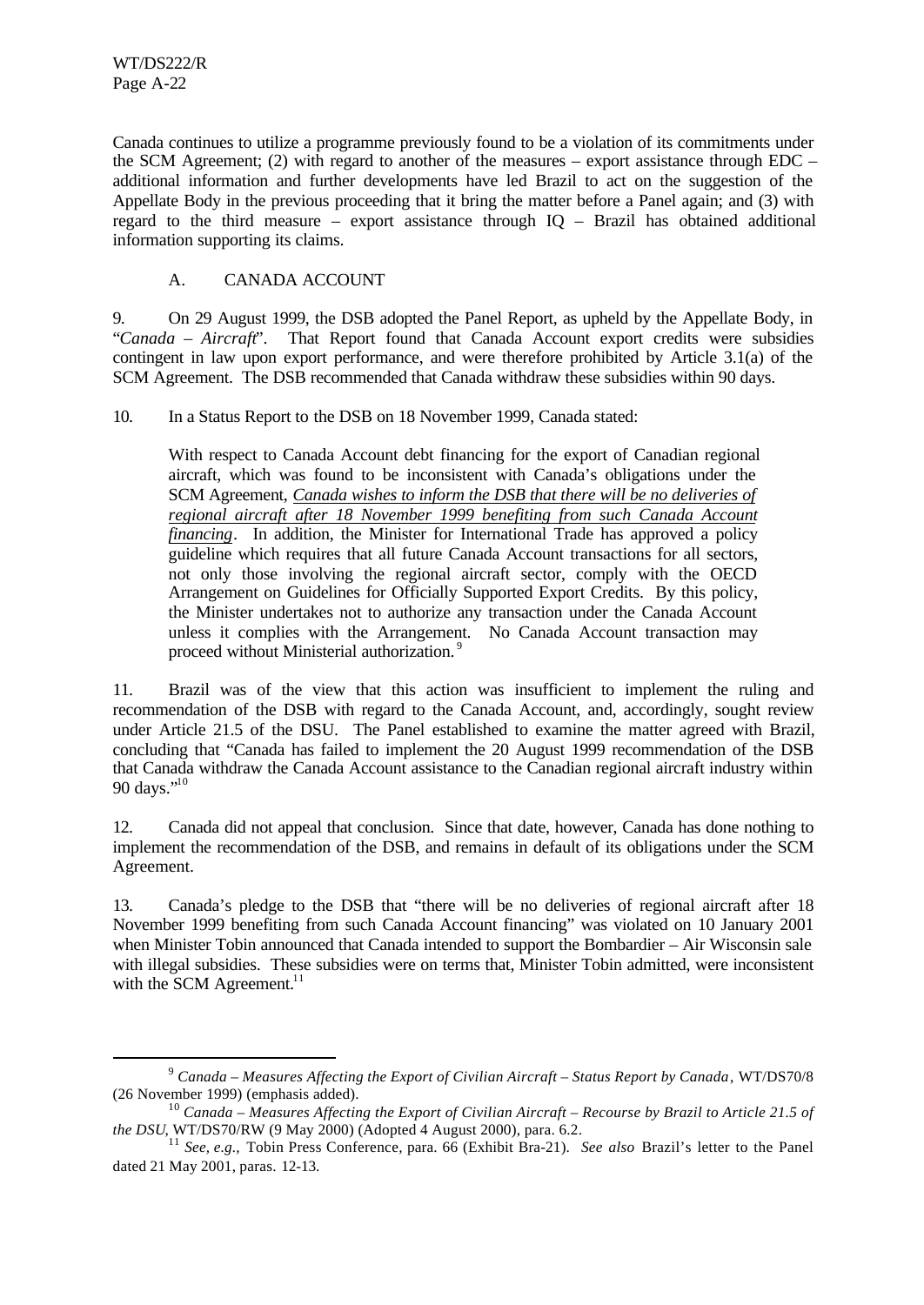## B. EXPORT DEVELOPMENT CORPORATION

14. Brazil also challenged EDC in *Canada – Aircraft*. In that proceeding, Brazil was severely hampered by the fact that Canada had not notified the relevant details of its EDC subsidy programme to the WTO, as required by Article 25 of the SCM Agreement. The Panel, accordingly, requested specific information from Canada, information that Canada refused to provide.<sup>12</sup> While the Panel stated that it "regret[ted] deeply Canada's refusal to provide the requested information,"<sup>13</sup> the Panel concluded that without the information requested from Canada, Brazil had not presented a *prima facie* case, and therefore found in favour of Canada.<sup>14</sup>

15. Brazil appealed, arguing that the Panel erred in law in not drawing inferences adverse to Canada from its refusal to provide information requested by the Panel itself. In an opinion that made clear the responsibility of parties to provide information to Panels, the Appellate Body also made clear the specific authority of Panels to draw appropriate inferences from the failure of parties to provide requested information. <sup>15</sup> The Appellate Body went on to state that, had it "been deciding the issue that confronted the Panel, we might well have concluded that the facts of record did warrant that the information Canada withheld" called for an inference adverse to Canada.<sup>16</sup> However, the Appellate Body concluded that, while it might have decided the question differently, the Panel had not erred in law or abused its discretion.<sup>17</sup>

16. In declining Brazil's appeal, the Appellate Body made a highly unusual – if not unprecedented – suggestion that Brazil bring the same case before a Panel again. "By this finding," the Appellate Body said, "we do not intend to suggest that Brazil is precluded from pursuing another dispute settlement complaint against Canada, under the provisions of the *SCM Agreement* and the DSU, concerning the consistency of certain of the EDC's financing measures with the provisions of the *SCM Agreement.*"<sup>18</sup> The Appellate Body even suggested an alternative proceeding in the Committee on Subsidies and Countervailing Measures that Brazil might consider.<sup>19</sup>

17. Brazil did not act upon the Appellate Body's suggestion when it was made because the parties had been actively involved in negotiations since August 1999, in an attempt to resolve their differences. These negotiations, however, have not been successful, and, in light of subsequent actions taken by Canada, Brazil has decided to follow the Appellate Body's suggestion, and pursue "another dispute settlement complaint against Canada, under the provisions of the *SCM Agreement* and the DSU, concerning the consistency of the EDC's financing measures with the provisions of the *SCM Agreement*."

18. In this proceeding, Brazil will place before this Panel the evidence that, when presented to the prior Panel, prompted that Panel's request to Canada for specific information. Brazil also will present evidence it has subsequently been able to obtain, despite the continuing lack of transparency that characterizes EDC's operations. Brazil believes that this Panel, like the prior Panel, should request that Canada produce any information necessary for the Panel to make an objective assessment of all of the relevant facts. By letter of 21 May 2001, Brazil has requested the Panel to make an appropriate request of Canada for information relevant to this dispute that is in Canada's sole possession. Should Canada continue to decline to provide that information, Brazil requests that this Panel, in light of the

<sup>12</sup> WT/DS70/R, para. 9.176.

<sup>13</sup> WT/DS70/R, para. 9.178.

<sup>14</sup> WT/DS70/R, para. 9.182.

<sup>15</sup> WT/DS70/AB/R, paras. 181-206.

<sup>16</sup> WT/DS70/AB/R, para. 205 (footnote omitted).

<sup>17</sup> *Id.*

<sup>18</sup> WT/DS70/AB/R, para. 206.

<sup>19</sup> *Id*.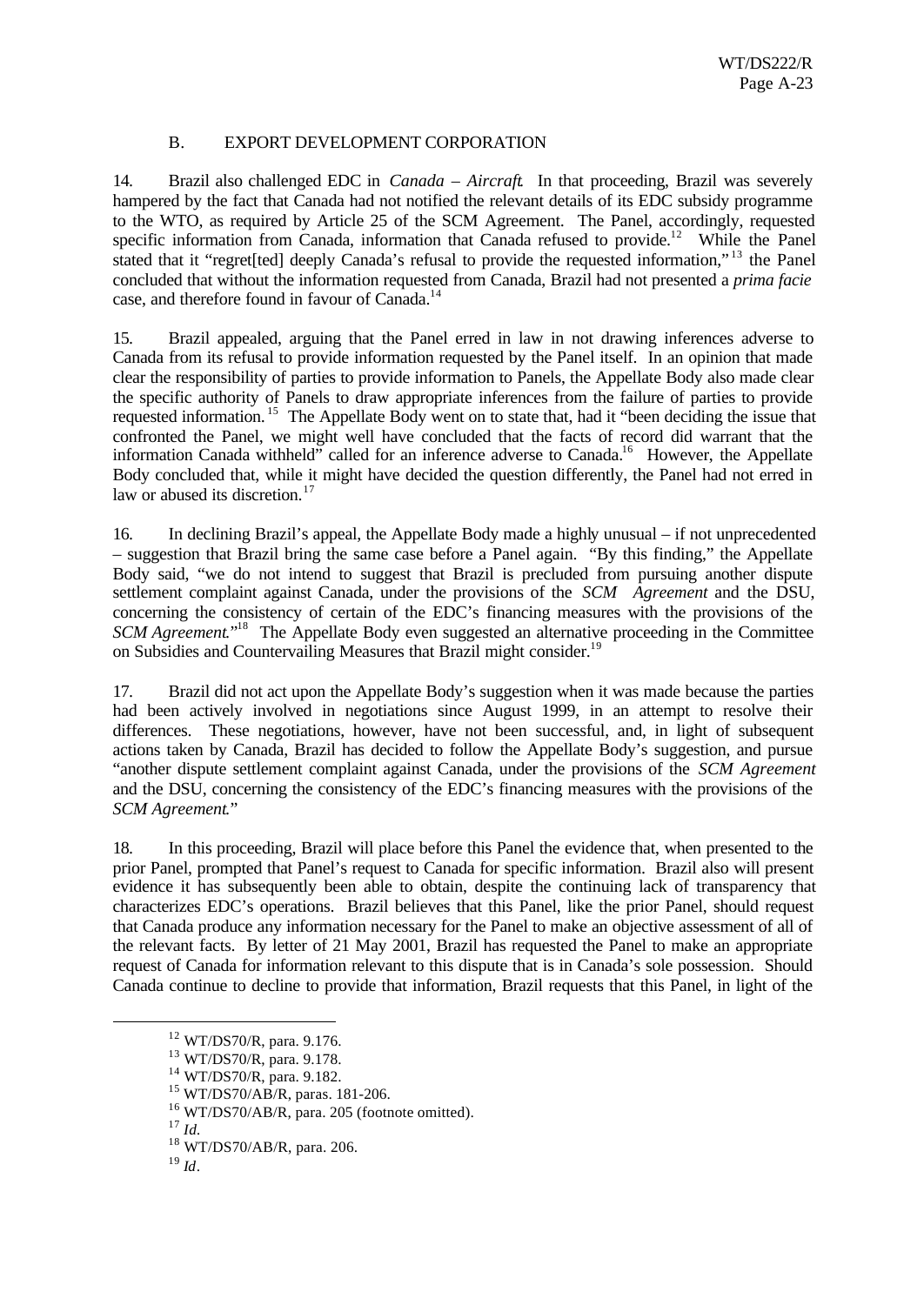extended discussion by the Appellate Body in paragraphs 181 through 206 of its Report in *Canada – Aircraft*, draw the appropriate adverse inferences.

## C. INVESTISSEMENT QUÉBEC

19. With regard to IQ, the earlier Panel also concluded that Brazil had not adduced sufficient evidence to establish a *prima facie* case.<sup>20</sup> In that proceeding as well, Brazil was hampered by the lack of transparency in Canada's programmes. Brazil pointed to the November 1998 Trade Policy Review of Canada as evidence of subsidies provided by IQ, noting that it did so by "provid[ing] export guarantees for projects considered too risky for private financial institutions."<sup>21</sup> However, the Panel concluded that the Trade Policy Review is not "intended to serve as a basis for the enforcement of specific obligations under the Agreements or for dispute settlement procedures'" and therefore declined to consider that evidence.<sup>2</sup>

20. As it did with regard to other programmes, in *Canada – Aircraft* Canada refused to provide information requested by the Panel regarding IO.<sup>23</sup> In this proceeding, Brazil continues to hampered by the lack of transparency in the programme, and IQ therefore is included in Brazil's 21 May request to the Panel. Nevertheless, Brazil has been able to obtain some additional information concerning IQ, and provides that information to the Panel in this submission.

## **III. EXPORT DEVELOPMENT CORPORATION ("EDC")**

### A. EDC WAS ESTABLISHED TO PROVIDE FINANCIAL SERVICES TO CANADIAN EXPORTERS ON MORE FAVOURABLE TERMS THAN THEY COULD OBTAIN IN THE MARKET

21. EDC was established in 1969 "for the purposes of supporting and developing, directly or indirectly, Canada's export trade and Canadian capacity to engage in that trade and to respond to international business opportunities.<sup> $24$ </sup> Its status as a Crown corporation allows it three important privileges:

- 1. It does not have to pay income tax;
- 2. It does not have to pay dividends;
- 3. It can borrow on the credit of the Government of Canada.<sup>25</sup>

22. EDC, in its own words, "is volume-driven, as opposed to other financial institutions that are profit-driven."<sup>26</sup> "If EDC were to be privatized," the Corporation points out, "its corporate focus would shift to maximizing profit, rather than maximizing exports. Thus, as a private entity, in order to return the maximum profit to its shareholders, EDC would no longer be able to serve the market segments that are already not well served by commercial lenders and insurers. … EDC, as a Crown corporation, services Canadians in a manner that other institutions do not."<sup>27</sup>

<sup>20</sup> WT/DS70/R, para. 9.275.

<sup>21</sup> WT/DS70/R, para. 9.274.

 $^{22}$  *Id*.

<sup>23</sup> WT/DS70/R, para. 9.272.

<sup>&</sup>lt;sup>24</sup> Export Development Act, Section 10(1) (Exhibit Bra-17); EDC 2000 Annual Report, pg. 47 (Exhibit Bra-22).

<sup>25</sup> EXPORT DEVELOPMENT CORPORATION 1999-2000 REFERENCE GUIDE, pg. 9 ("EDC Reference Guide") (Exhibit Bra-23).

<sup>26</sup> *Id*., pg. 10.

<sup>27</sup> *Id*., pg. 26.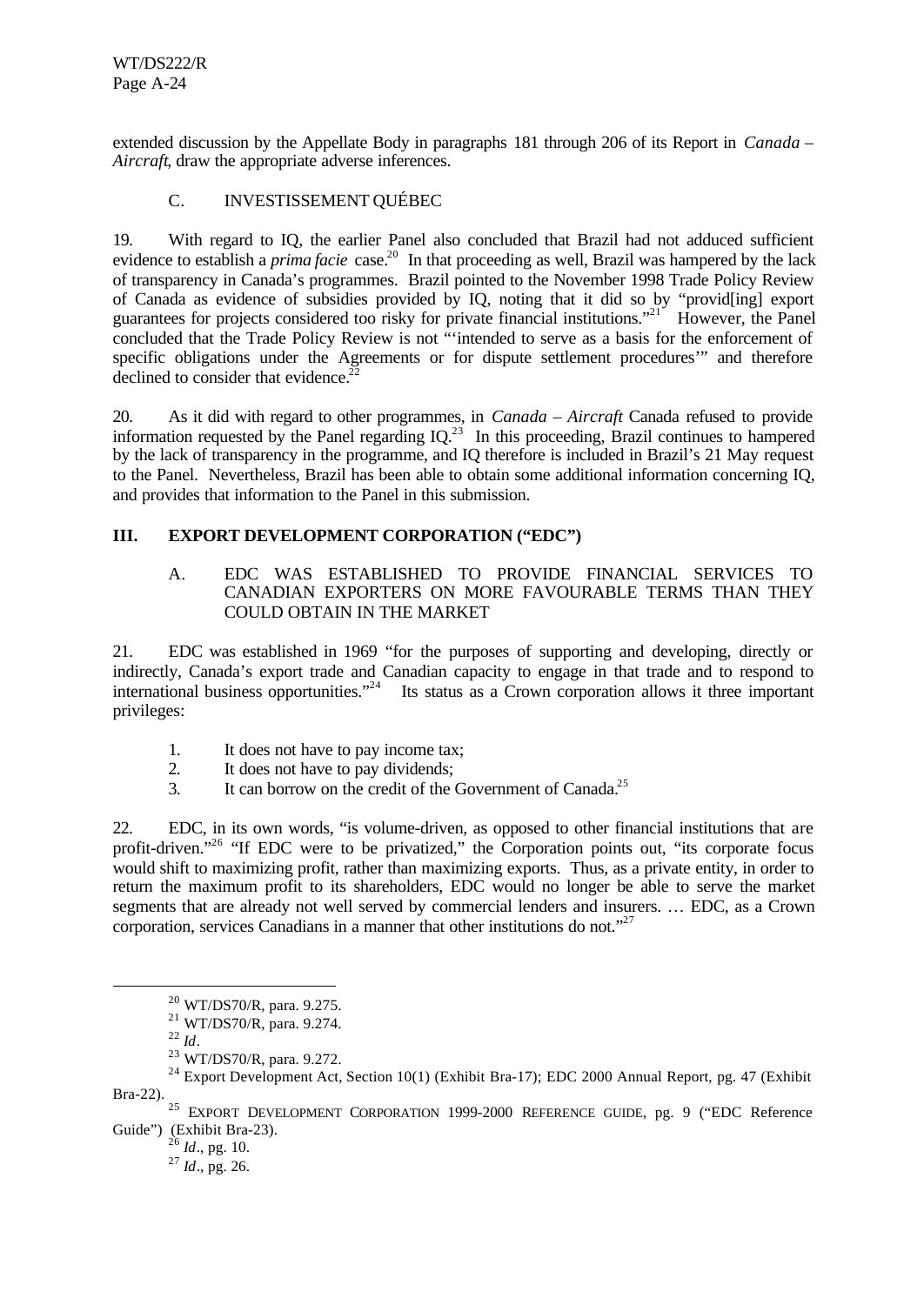23. EDC repeatedly makes clear that, in maximizing exports rather than profits, its object and purpose is to provide financial services to Canadian exporters on terms more favourable than those that exporters can obtain in the market:

- ? "Canadian firms' ability to access capital for international sales and investments has been limited. Many Canadian companies simply lack the financial strength to mobilize debt and investment financing to the same degree as their more highly capitalized rivals."<sup>28</sup>
- ? "International trade is risky, and it requires financial capacity that is often lacking because of those risks. EDC was created to help companies manage those risks and to increase the international finance capacity available to Canadian companies. By enhancing Canada's export capacity, EDC helps companies create and maintain employment and generate profits." $^{29}$
- ? "EDC has demonstrated its appetite for international risk repeatedly in the past, including during the Asian crisis of 1997, which prompted many private financial intermediaries to withdraw from the marketplace. Such episodes underscore the need for a financial institution devoted exclusively to the financial needs of Canadian exporters."<sup>30</sup>

24. EDC, as it admits, raises its capital from the taxpayers of Canada and by borrowing on the sovereign credit of the Government of Canada. "All obligations under debt instruments issued by the Corporation are obligations of Canada."<sup>31</sup> It thus is able to raise funds at rates no market-based institution can match. Then, again by its own admission, unlike a market-based institution, it pays no income tax on any profits it may earn, and its shareholder expects no dividends. These advantages permit EDC to provide to Canadian exporters, including exporters of regional aircraft, financial services that those exporters or their customers would not be able to obtain in the market on equally favourable terms.

25. EDC explicitly acknowledges this role: "EDC complements the banks and other financial intermediaries, but cannot substitute for them."<sup>32</sup> Its "goal is to help absorb the risk on behalf of Canadian exporters, beyond what is possible by other financial intermediaries".<sup>33</sup> EDC, in its own words, attempts to satisfy "the seemingly endless appetite of Canadian exporters for financial support .  $\ldots$ <sup>34</sup>

26. The former President of EDC, Mr. Paul Labbé, in testimony before the Canadian Parliament, made clear the gap between EDC and a market-based institution. EDC strives to "mak[e] at least the rate of inflation," he said, recognizing that this is well below the return "that would be required to survive in the private sector."<sup>35</sup> The current President of EDC, Mr. Ian Gillespie, has stated, "The goal for Canada is to make sure that we have a competitive advantage  $\ldots$  not just a level playing field."<sup>36</sup>

l

<sup>32</sup> EXPORT DEVELOPMENT CORPORATION, 1995 *Chairman and President's Message*, pg. 4 ("EDC Message") (Exhibit Bra-24).

<sup>36</sup> Testimony of EDC President Mr. Ian Gillespie before the Standing Committee on Foreign Affairs and International Trade, 6 November 1997, pg. 15 (Exhibit Bra-26).

<sup>28</sup> EDC 2000 Annual Report, pg. 3 (Exhibit Bra-22).

<sup>29</sup> *Id*., pg. 14.

<sup>30</sup> *Id*., pg. 17.

<sup>31</sup> *Id*., pg. 47 (note 1).

<sup>33</sup> *Id*., pg. 2.

 $^{34}$   $^{10}$ ,  $^{16}$ ,  $^{16}$ ,  $^{16}$ ,  $^{16}$ ,  $^{16}$ ,  $^{16}$ ,  $^{16}$ ,  $^{16}$ 

<sup>&</sup>lt;sup>35</sup> Testimony of EDC Officials, Senate of Canada,  $35<sup>th</sup>$  Parliament,  $f<sup>t</sup>$  Sess., Proceedings of the Standing Senate Committee on Banking, Trade and Commerce, Issue No. 48, 28 November 1995, pg. 48:22 (Exhibit Bra-25).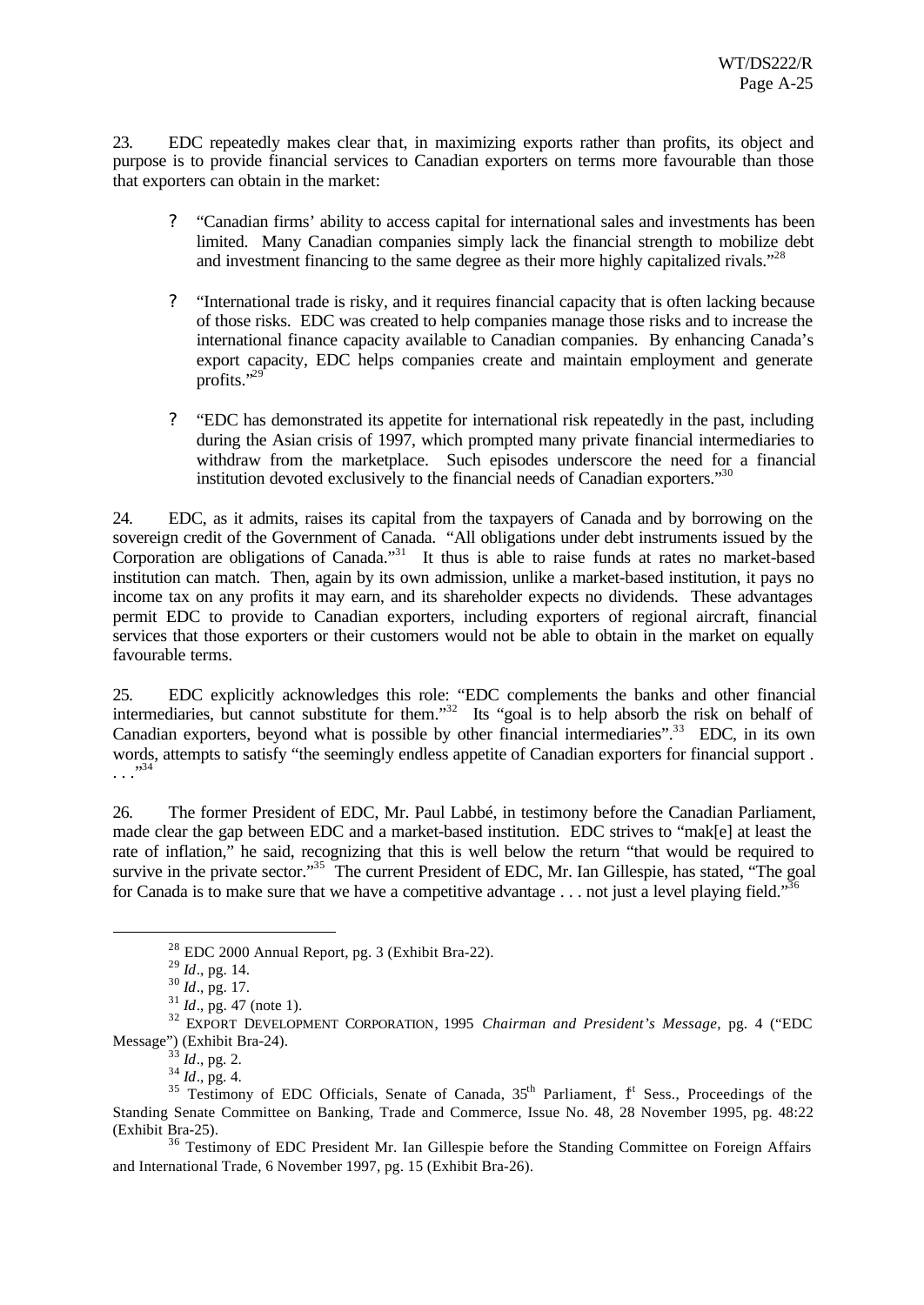27. Canada achieves that "competitive advantage" through the operations of a so-called "Market Window." This is the term used to describe the "market" or "unofficial" operations of EDC, as opposed to its "official" operations. It is not a term used in any WTO agreement, and therefore, Brazil believes, it is a term with which few WTO Members are familiar. However, the export credit operations of Canada's market window have been criticized by others besides Brazil. Because of the importance of Canada's market window operations to EDC's operations, Brazil will describe market windows and how they operate in the next section of this Submission. In the subsequent sections, Brazil will demonstrate that EDC provides subsidies contingent upon export to the regional aircraft industry. The fact that these subsidies may be provided through market window operations does not change the fact that they are subsidies.

#### B. CANADA USES THE "MARKET WINDOW" TO PROVIDE FINANCIAL SERVICES TO CANADIAN EXPORTERS ON MORE FAVOURABLE TERMS THAN THEY COULD OBTAIN IN THE MARKET

28. Government-supplied export credits normally fit the SCM Agreement's definition of a prohibited subsidy. They consist of financial contributions that are intended to confer a benefit, within the meaning of Article 1, and they are contingent upon export within the meaning of Article 3. However, the SCM Agreement provides an exception to this requirement by way of item (k) of Annex I, the "Illustrative List of Export Subsidies." The second paragraph of item (k) specifies that export credit practices that conform to the "interest rates provisions" of the *Arrangement on Guidelines for Officially Supported Export Credits ("OECD Arrangement" or "Arrangement")* are not considered to be prohibited export subsidies.<sup>37</sup> The *Arrangement* applies to "all official support for exports of goods" and/or services, or to financial leases, which have repayment terms  $\dots$  of two years or more.<sup>38</sup>

29. The term "official support" is not defined in the *Arrangement*, because the participants cannot agree on a definition.<sup>39</sup> Their disagreement centers on another term, "market window."<sup>40</sup> The export credit practices of Canada are central to the disagreement in the OECD over the definition "official support" and the legitimacy of "market window" operations by export credit agencies that provide official support." The *Brazil – Aircraft* Article 21.5 Panel was "struck" by the fact that Canada described an EDC market window transaction below the official OECD rate as, nevertheless, "commercial." $\frac{1}{41}$ 

30. While Canada is a participant in the *OECD Arrangement* and, through EDC, provides "official support" to exports, it also claims to provide "unofficial support" through the "market window." Canada has described market window operations in these terms:

 $37$  Item (k) second paragraph refers to "an international undertaking on official export credits to which at least twelve original Members to this Agreement are parties as of 1 January 1979." The *OECD Arrangement* is the only international undertaking that fits this description. WT/DS70/RW, para. 5.78. In addition to the second paragraph of item (k), Brazil is of the view that certain export credits receive a safe haven under the first paragraph as well, based on an *a contrario* interpretation of that paragraph. In addition, by virtue of Article 27, Article 3's prohibition does not apply to developing countries, in certain specified circumstances, until 1 January 2003.

<sup>38</sup> *OECD Arrangement* (1998), Art. 2.

<sup>&</sup>lt;sup>39</sup> *OECD Arrangement* (1998), Art. 88 ("It has not proved possible to reach total agreement on the definition of official support in the light of differences between long-established national export credit systems.").

<sup>40</sup> *OECD Arrangement* (1998), Art. 86 ("The Participants undertake to investigate further both the issue of transparency and the definition of market window operations in order to prevent distortion of competition.").

<sup>41</sup> *Brazil – Export Financing Program for Aircraft – Recourse by Canada to Article 21.5 of the DSU*, WT/DS46/RW (9 May 2000) (Adopted 4 August 2000), para. 6.99. The OECD rate is termed the "Commercial Interest Reference Rate" or "CIRR." *See OECD Arrangement* (1998), Art. 15.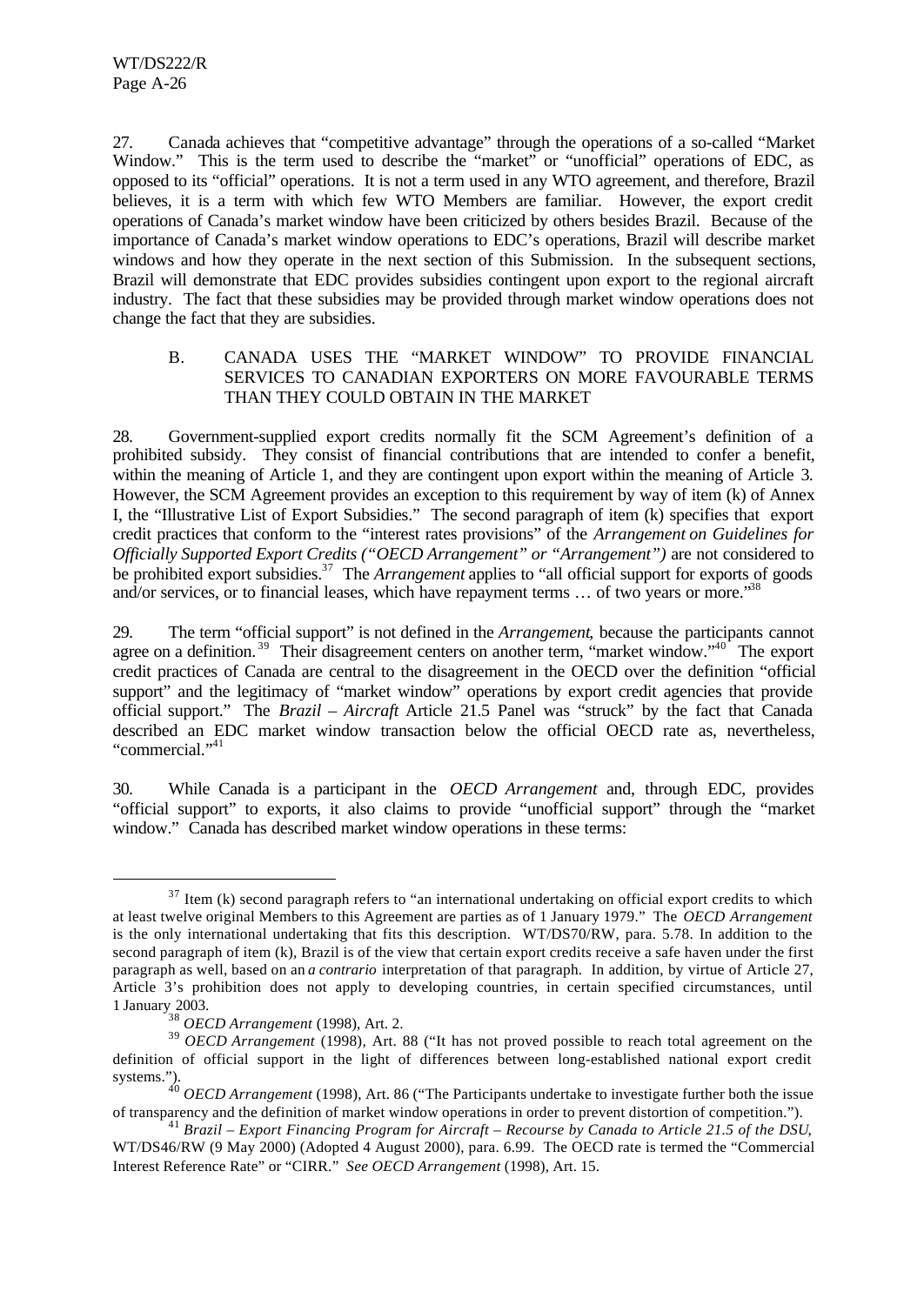The term "market window" is used to describe the provision of financing on terms that are consistent with those that are available in the market place to a particular borrower in a particular transaction. When an export credit agency provides "market window" financing, it is providing financing on terms and conditions consistent with those available from commercial banks and lenders. In that sense, the borrower obtains a net interest rate that is consistent with the market. Since the borrower could go out on the market and obtain a competitive rate in respect of the transaction from a commercial bank or lender, no benefit is conferred within the meaning of Article 1 of the SCM Agreement and, therefore, no subsidy exists. $42$ 

Under this logic, Canada does not consider that its market window transactions require recourse to the safe haven included in the second paragraph of item (k) to the Illustrative List.

31. "Market window transactions," according to Canada, "are different from 'official support' transactions….[T]he disciplines of the *OECD Arrangement* are simply not applicable to 'market window' transactions."<sup>43</sup> ""[M]arket window' transactions," Canada emphasizes, "are entered into on terms and conditions that are consistent with those that are otherwise available to a borrower in the marketplace."<sup>44</sup> Thus, "Canada stated at the meeting with the Panel on 4 February 2000 that, if the Export Development Corporation provides financing at rates equal to or higher than its borrowing costs, but below the CIRR, that practice may still not constitute a subsidy because no benefit is conferred."<sup>45</sup>

32. Canada's position is evident in its description of the *OECD Arrangement*:

The OECD Consensus guidelines … set out the most generous terms and conditions permitted on *non-market* business and hence prevent a destructive and costly export credit race among governments seeking to promote their national exports. In addition, the OECD provides a transparency mechanism by which the OECD Consensus members can exchange information about their policies and practices. Canada is an OECD Consensus member and subject to OECD Consensus guidelines for all its *official support* business.<sup>46</sup>

33. Brazil is not a member of the OECD, and therefore is unable to comment on of the "transparency mechanism" in the *Arrangement* to which Canada refers. Brazil can state, however, that while that mechanism may provide transparency for the OECD members, there is *nothing* that provides transparency concerning Canada's market window operations to the majority of WTO Members that are not members of the OECD. Canada attempts to justify this lack of transparency by likening EDC, in its market window mode, to a normal commercial bank. For example, in responding to a series of recommendations concerning EDC operations that were part of a recent review of EDC, Canada's Department of Foreign Affairs and International Trade stated:

…[I]n terms of the extent of disclosure, a distinction could be drawn between Canada Account and Corporate Account. The former tends to be higher-risk sovereign

 $42$  WT/DS46/RW, Annex 1-4, Responses by Canada to Questions of the Panel, Canada's Responses to the Panel's Questions Posed on 3 February 2000, Response to Question 2 (Exhibit Bra-27).

<sup>43</sup> *Id*., Response to Question 4.

<sup>44</sup> *Id.*, Response to Question 6.

<sup>&</sup>lt;sup>45</sup> WT/DS46/RW, Annex 1-4, Responses by Canada to Questions of the Panel, Response by Canada to Panel's Further Question Posed on 7 February 2000 (Exhibit Bra-27).

<sup>46</sup> EDC Reference Guide, pg. 7 (emphasis added) (Exhibit Bra-23). The term "*OECD Consensus*" is sometimes used rather than "*OECD Arrangement*." The term "Corporate Account," of course, includes both "official" and "unofficial" support provided by EDC, in contrast to Canada Account support.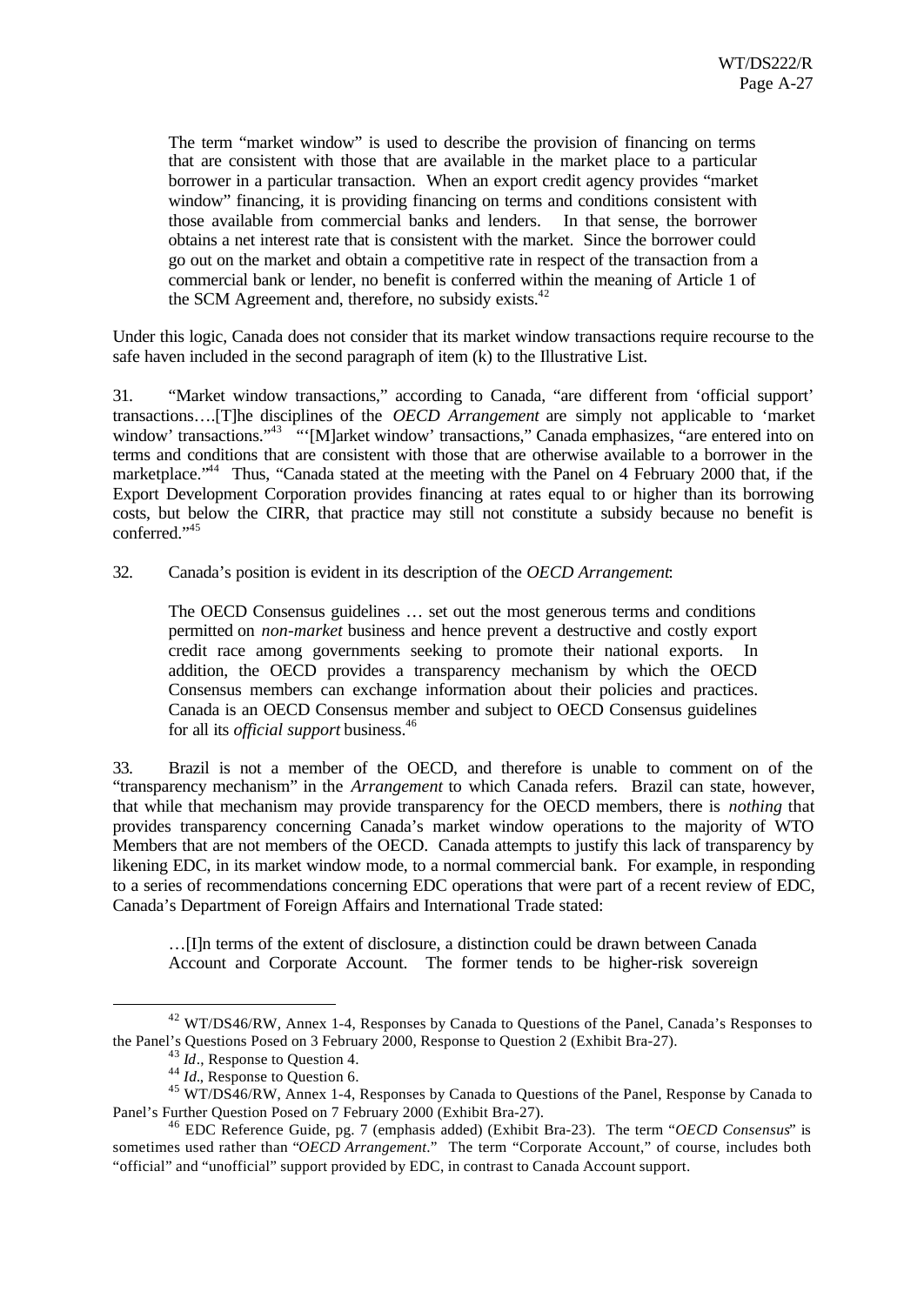business which is taken as a direct liability of the Government, while the latter includes a much higher percentage of "market window" commercial transactions, where the need to protect confidentiality would be greater, and where the risk of loss remains with the Corporation itself.<sup>47</sup>

34. Similarly, in response to the question, "Why doesn't EDC publicly disclose its transactions?", EDC states:

EDC operates in much the same manner as a bank or insurance company. It receives a great deal of confidential information from its customers and potential customers and does not disclose this information without their permission.<sup>48</sup>

35. But EDC is not just another bank. It is a government-owned entity whose actions are subject to the SCM Agreement. It possesses advantages no private financial institution possesses: (1) it borrows at the sovereign rate of the Government of Canada; (2) it pays no income taxes; and (3) its shareholder expects no dividends.<sup>49</sup> This permits EDC, whenever it chooses to do so, to offer terms and conditions more favourable than those that can be offered by a market-based financial institution, to obtain "a competitive advantage for Canadian exporters, not just a level playing field."<sup>50</sup> The difference between EDC and a bank is further demonstrated by its customer restriction. A bank would finance any transaction, provided the bank believed it would be profitable. Neither the nationality of the manufacturer nor that of the buyer would matter, nor would the national origin of parts and components in any product financed. EDC, however, supports only Canada's export trade.<sup>51</sup>

36. Former United States Treasury Secretary Lawrence H. Summers has noted that "Market Window institutions *purport* to operate under private sector discipline". "However," he added:

we believe that Market Window institutions either directly, or potentially, contravene [OECD] Arrangement rules because they are controlled and implicitly subsidized by the state. Thus, *Market Window institutions operate with an unfair competitive advantage* because they benefit from special government concessions including guarantees by the state that enable them to raise funds at a lower cost than their private sector competitors, and because they are exempted from certain taxes and dividend payments. At the same time they act like official export credit agencies in restricting financing to national exporters.<sup>5</sup>

37. Secretary Summers's analysis is confirmed by the Head of the OECD Trade Directorate and one of its specialists in export credits and financing. They define market windows as "institutions related to governments which are able to raise finance and lend at very low rates of interest but which may not currently follow all the provisions of the Arrangement.<sup>553</sup>

 $^{47}$  GOVERNMENT RESPONSE TO THE STANDING COMMITTEE ON FOREIGN AFFAIRS AND INTERNATIONAL TRADE (SCFAIT) REVIEWING THE EXPORT DEVELOPMENT ACT, pg. 12 (Exhibit Bra-28).

<sup>&</sup>lt;sup>48</sup> EDC Reference Guide, pg. 26 (Exhibit Bra-23).

<sup>49</sup> *Id*., pg. 9 (Exhibit Bra-23).

<sup>&</sup>lt;sup>50</sup> Testimony of EDC President Mr. Ian Gillespie before the Standing Committee on Foreign Affairs and International Trade, 6 November 1997, pg. 15 (Exhibit Bra-26).

 $51$  EDC 2000 Annual Report, pgs. 3, 14, 47 (Exhibit Bra-22).

<sup>&</sup>lt;sup>52</sup> Lawrence H. Summers, "The Importance of Continuing to Fight Against International Trade Finance Subsidies," Remarks at the  $65^{\text{th}}$  Anniversary of the Export Import Bank, 16 May 2000, pg. 3 (emphasis added) (Exhibit Bra-29).

<sup>53</sup> Steve Cutts & Janet West, "The arrangement on export credits," *OECD Observer*, 1 April 1998, pgs. 12, 14 (Exhibit Bra-30).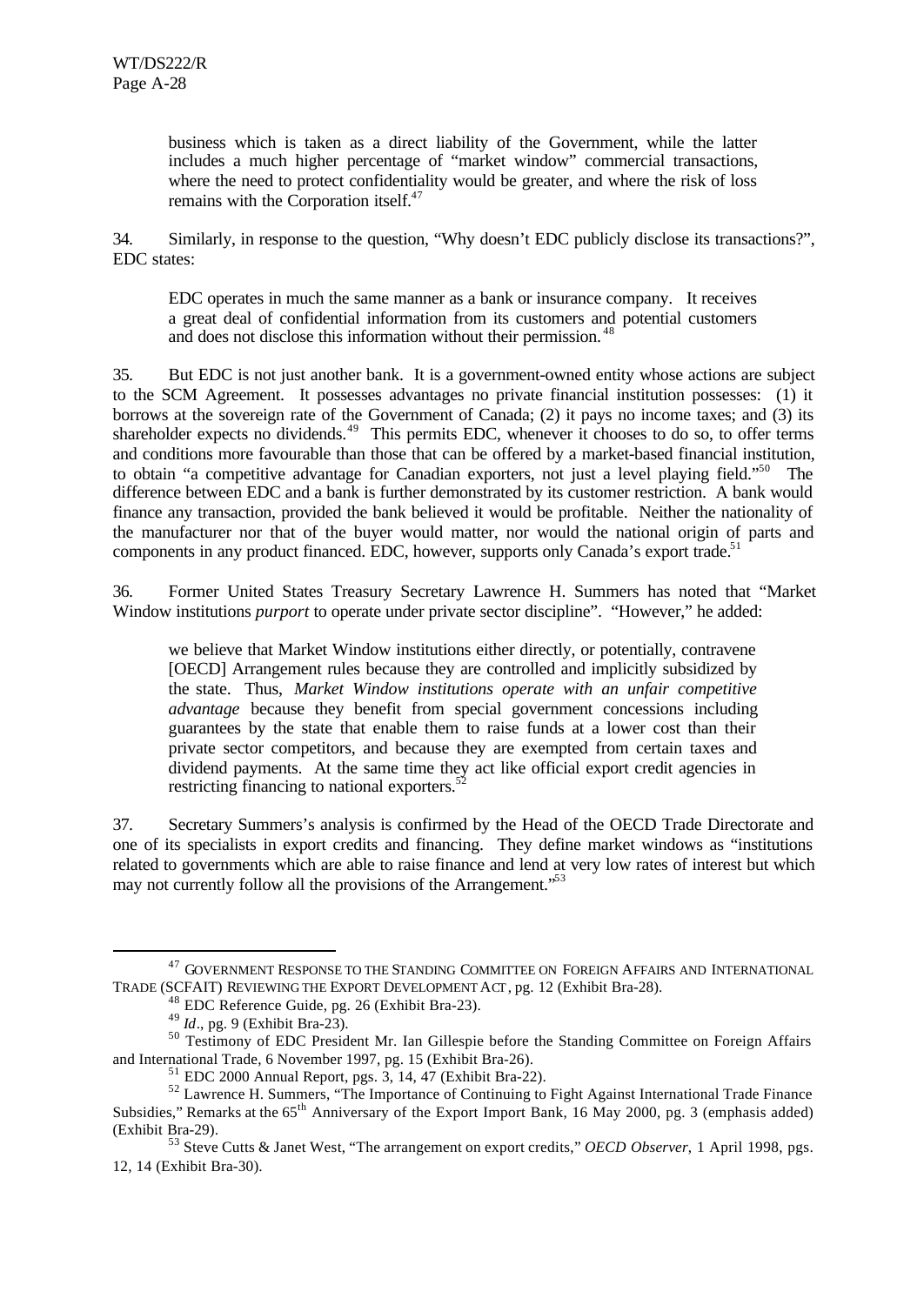38. While market windows may remain a matter of debate within the OECD, they are not a matter of debate within the WTO. A government export credit agency ("ECA") is a "government or any public body within the territory of a Member" within the meaning of Article 1. Whether a credit provided by an ECA is "official support" within the meaning of the *OECD Arrangement* is irrelevant for the purposes of the WTO. Since an ECA is a government entity, any credit it provides must meet WTO requirements. An ECA makes a financial contribution within the meaning of Article 1 whenever it makes loans or guarantees or provides other financial services. The only questions remaining are "benefit" and "contingent upon export," points that are discussed in Sections III.D and III.E, *infra*. If a market window operation meets these criteria, then it constitutes a prohibited subsidy unless it qualifies for the safe harbor of item (k).

39. The position Canada has taken throughout these disputes, that market window operations are private and need not be transparent, is particularly subversive of the WTO system because it leaves to Canada and Canada alone the right to decide, in secrecy, whether and how it will meet its international obligations. Canada's position is that when a potential transaction is presented to EDC, it is for EDC to decide whether the Corporate Account support it provides will be "official" or "unofficial." If the former, then, presumably, the transaction is transparent. But if EDC decides to use the market window, the transaction becomes "private" and transparency is not, in Canada's view, required. To be sure, Canada concedes that both kinds of support, official and unofficial, are subject to WTO rules. But as to whether those rules are being observed in market window transactions, Canada's position boils down to this: "Trust us." If the rule Canada sets for itself were adopted by the entire WTO Membership, the disciplines of the SCM Agreement with regard to export credits would be nonexistent.

#### C. EDC PROVIDES A FINANCIAL CONTRIBUTION TO REGIONAL AIRCRAFT

40. EDC offers "a wide range of financial services" to Canadian companies.<sup>54</sup> These financial services include credit insurance, financing services, bonding services, political risk insurance and equity.<sup>55</sup> They constitute financial contributions within the meaning of Article 1.1(a)(1) of the SCM Agreement.

41. Canada's regional aircraft industry, headed by Bombardier, is a major user of these services. The Air Transportation category accounted for fully 26 per cent of all EDC performing commercial loans in 1999.<sup>36</sup> EDC's Chief Economist has noted that, "The transportation sector is a very big contributor to Canada's robust export performance. Excluding cars, exports in the ground transportation and aerospace sectors were nearly \$12 billion last year, and EDC's participation in insurance and financing amounted to something like \$4 billion, about a third of the total."<sup>57</sup>

42. EDC's extensive support of Bombardier can also be demonstrated by statistical analysis. A regression analysis of the volume of EDC's commercial loans and Bombardier's aerospace and transport revenues for the period 1995 through 2000 demonstrates the close correlation between Bombardier's sales and EDC's loans.<sup>58</sup> The coefficient of determination (R<sup>2</sup>) between Bombardier's aerospace and transport revenues on the one hand, and EDC's commercial loans on the other, is high: 0.9895. This means that there is an extremely strong association between the annual level of EDC's commercial loans and the annual level of Bombardier's aerospace and transport revenues. Minister Tobin confirms this analysis less technically: "I can't give you the total number of accounts today

<sup>54</sup> EDC 2000-2004 CORPORATE PLAN SUMMARY, pg. 4 (Exhibit Bra-31).

<sup>55</sup> *Id*., pgs. 4-5.

<sup>56</sup> EDC 2000 Annual Report, pg. 28 (Exhibit Bra-22).

<sup>57</sup> Stephen S. Poloz, "The Global Transportation Outlook: Moderate Turbulence Ahead," 11 September 2000, pg. 1 (Exhibit Bra-32).

<sup>58</sup> Regression Analysis (Exhibit Bra-33).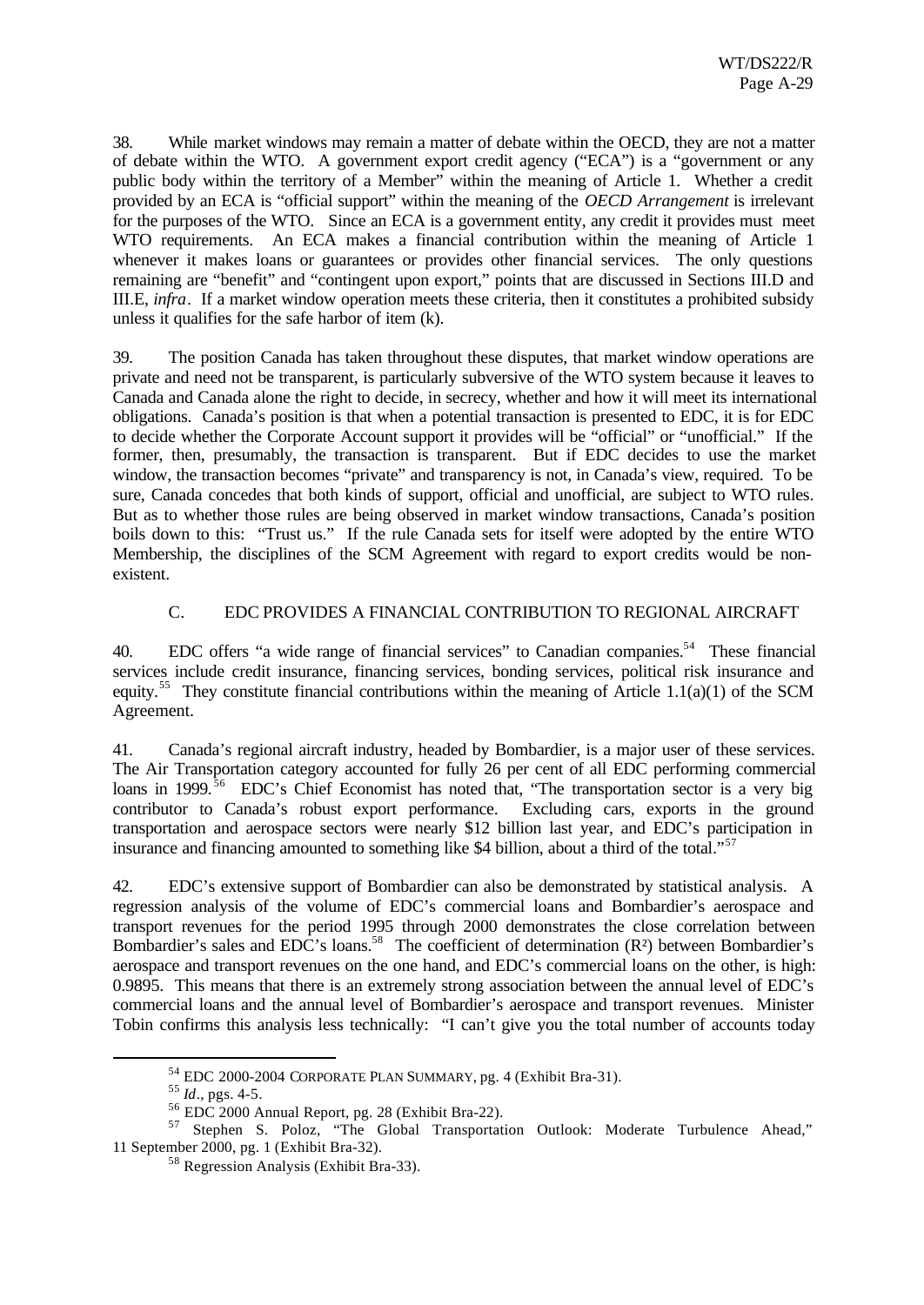that Bombardier has with EDC, but it has a significant number."<sup>59</sup> One of those accounts, of course, would be for the Air Wisconsin transaction announced that same day by Minister Tobin.

43. Public information confirms that, in addition to the Air Wisconsin sale, the regional aircraft industry utilizes financial services from EDC in acquiring Bombardier aircraft:

- ? *Air Finance Journal* reports EDC's participation in financing a \$112 million sale of eight Bombardier CRJ jets to the Australian regional airline, Kendell.<sup>60</sup> Bombardier announced the transaction in an October 1998 press release.<sup>61</sup>
- ? The US Regional carrier, ASA, in a 1997 10-Q Form, noted that in April 1997 it reached an agreement for the sale of 30 CRJs (with options for an additional 60 aircraft), valued at approximately US \$600 million, to ASA Holdings, Inc., and its subsidiary, Atlantic Southeast Airlines.<sup>62</sup> The transaction included a commitment from EDC to finance up to 85 per cent of the purchase price or the lease for all 30 CRJs, an option exercised by ASA for those aircraft delivered to date.<sup>63</sup> EDC's commitment was used to finance 16.5-year leases of the CRJs.<sup>64</sup>
- ? In a Form 10-K filed with the US Securities and Exchange Commission for the fiscal year 1998, ASA reported a transaction with Bombardier and stated, "ASA obtained a commitment from the Export Development Corporation (EDC) of Canada to provide financing to ASA for up to approximately 85 per cent of the purchase price of the 45 CRJ-200 aircraft.<sup>56</sup>
- ? The US regional carrier Comair, in a Form 10-K filed with the US Securities and Exchange Commission for the fiscal year ended March 31, 1998, reported that it "took delivery of eleven new generation, 50-passenger Canadair Jet aircraft throughout fiscal 1998 bringing the total Canadair Jet fleet to 59. … Comair expects to finance the aircraft described above through a combination of working capital and lease, equity and debt financing, utilizing manufacturer's assistance and *government guarantees* to the extent available."<sup>66</sup>
- ? Comair repeated this statement in a subsequent Form 10-Q filed with the US Securities and Exchange Commission.<sup>67</sup>
- ? In a 10-K filing with the US Securities and Exchange Commission for the fiscal year 1997, Midway Airlines Corp. reported the acquisition of 10 CRJ aircraft, and options for 20 more, for a term of 16.5 years at a rate of 6.9 per cent. $68$

<sup>59</sup> Tobin Press Conference, para. 27.

<sup>60</sup> Dominic Jones, "Ready, Steady . . . ," *Air Finance Journal*, January 2000, pg. 48 (Exhibit Bra-34).

<sup>61</sup> "Bombardier signs major Canadair Jet order with Australia's Kendell Airlines," *Bombardier Press Release*, 21 October 1998 (Exhibit Bra-35).

<sup>&</sup>lt;sup>62</sup> ASA Holdings, Inc., Form 10-Q, filed with the US Securities and Exchange Commission for the quarterly period ended 31 March 1997, website pagination pg. 12 (Exhibit Bra-36).

<sup>63</sup> ASA Holdings, Inc., Annual Report 1997, "Liquidity and Capital Resources," Lexis Disclosure Report, pgs. 15-16 (Exhibit Bra-37).

<sup>64</sup> *Id.*

<sup>&</sup>lt;sup>65</sup> ASA Holdings, Inc., U.S. Securities and Exchange Commission Form 10-K for the fiscal year ended 31 December 1998, website pagination pg. 48 (Exhibit Bra-38).

<sup>66</sup> Comair Holdings, Inc., U.S. Securities and Exchange Commission Form 10-K for the fiscal year ended 31 March 1998, website pagination pg. 33 (emphasis added) (Exhibit Bra-39).

<sup>&</sup>lt;sup>67</sup> Comair Holdings, Inc., U.S. Securities and Exchange Commission Form 10-Q for the quarterly period ended 30 June 1998, website pagination pg. 14 (Exhibit Bra-40).

<sup>&</sup>lt;sup>68</sup> Midway Airlines Corp., U.S. Securities and Exchange Commission Form 10-K for the fiscal year ended 31 December 1997, website pagination pg. 30 (Exhibit Bra-41). The filing also states that the 6.9 percent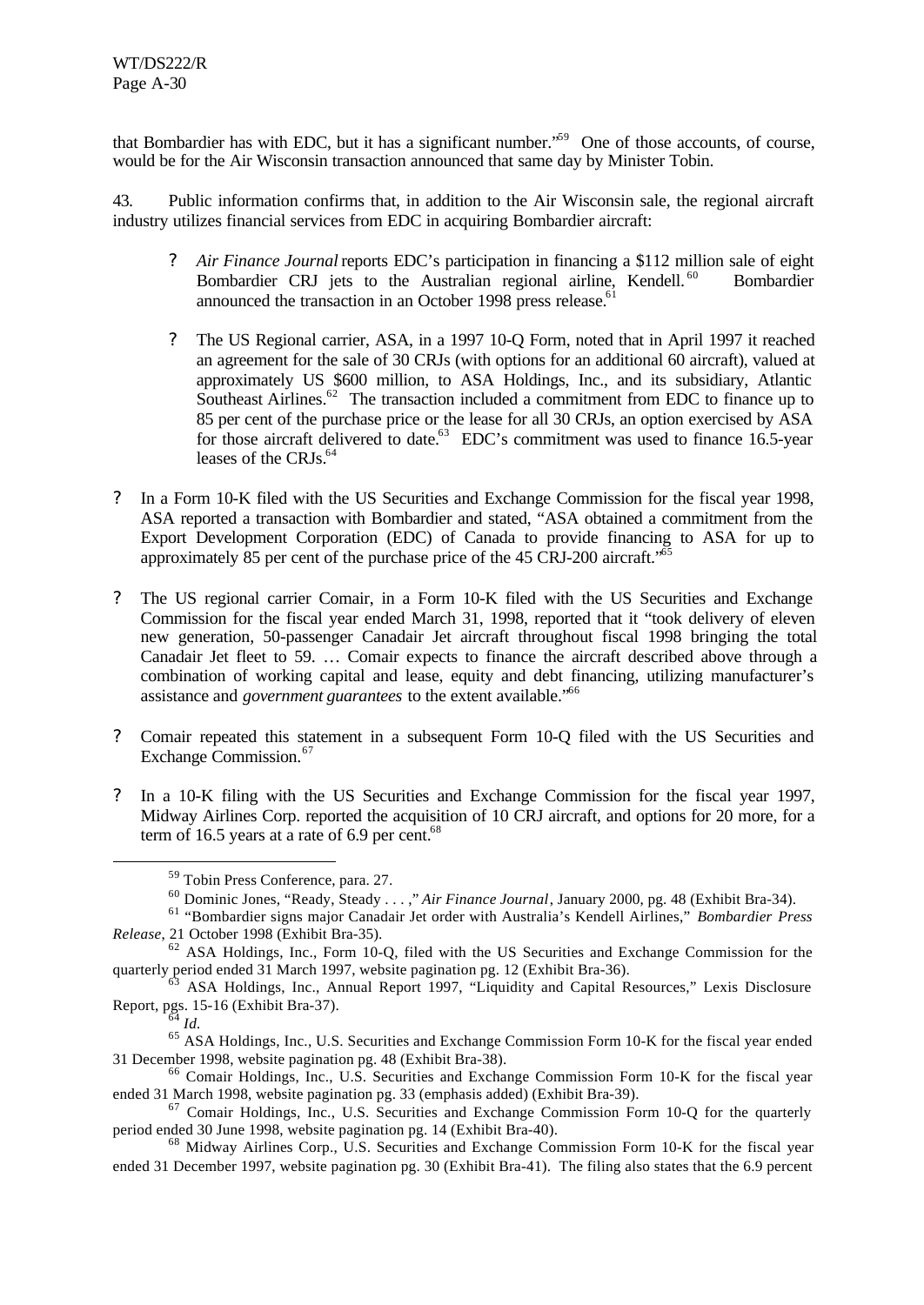44. Financing of the kind provided by EDC, such as that provided to Kendell and ASA, constitutes a "financial contribution" within the meaning of Article 1.1(a)(1)(i) of the SCM Agreement. It is a direct transfer of funds in the form of a loan. Moreover, financing by EDC of the kind announced by Minister Tobin for Air Wisconsin constitutes a "financial contribution" within the meaning of Article  $1.1(a)(1)(i)$  of the SCM Agreement, as a direct or potential direct transfer of funds.

45. Guarantees of the kind provided by EDC, such as those provided to Comair, also constitute a "financial contribution" within the meaning of Article 1.1(a)(1)(i) of the SCM Agreement. These are potential direct transfers of funds.

46. The provision by EDC of financial services in the form of export credits, including loans and guarantees, constitutes a "financial contribution" within the meaning of Article 1.1(a)(1)(iii) of the SCM Agreement. These are services other than general infrastructure.

## D. CONFERS A BENEFIT TO REGIONAL AIRCRAFT

### **1. Terms More Favourable than Provided for In the** *OECD Arrangement* are **Positive Evidence of a Benefit**

47. The Panel in *Canada – Aircraft* determined that a benefit is conferred when a "financial contribution places the recipient in a more advantageous position than would have been the case but for the financial contribution."<sup>69</sup> The Appellate Body upheld this determination with specific reference to loans, loan guarantees, and the provision of services by a government, holding that a benefit arises under each of these "if the recipient has received a 'financial contribution' on terms more favourable than those available to the recipient in the market. $"^{70}$  The available evidence demonstrates that the recipients of EDC's loans, loan guarantees and financial services obtain those financial contributions on terms more favourable than those available to them in the market.

48. As the previous *Canada – Aircraft* dispute made more than clear, the market for aircraft finance is characterized by an overall lack of transparency. Canada chooses not to disclose any of the details of the transactions in which it is involved. Participants in the market, such as airlines, appear to disclose only when legally required, as is sometimes the case with securities filings in the United States.

49. In an effort to discipline the extensive and secret government involvement in financing, including aircraft, the participants in the OECD created the *Arrangement* in 1978. The second paragraph of item (k) of Annex I to the SCM Agreement, the "Illustrative List of Export Subsidies," as noted above, specifies that export credits provided by any WTO Member – whether or not a member of the OECD – that are applied in conformity with the interest rates provisions of the *Arrangement*, are not prohibited.<sup>71</sup>

50. The *Arrangement* places limitations on the terms and conditions of export credits that benefit from official government support. It "sets out the *most generous* repayment terms and conditions that

rate became an "effective" 7.2 percent rate. It does not state that EDC was involved in the transaction; however, Embraer has informed Brazil that its trade sources state that EDC was involved in the financing. Any information with regard to EDC's involvement is, of course, in Canada's sole possession, as noted in Brazil's 21 May letter to the Panel requesting that the Panel ask Canada to provide relevant information.

<sup>69</sup>WT/DS70/R, para 9.112.

<sup>70</sup> WT/DS70/AB/R, para. 158.

<sup>71</sup> *See supra* para. 28.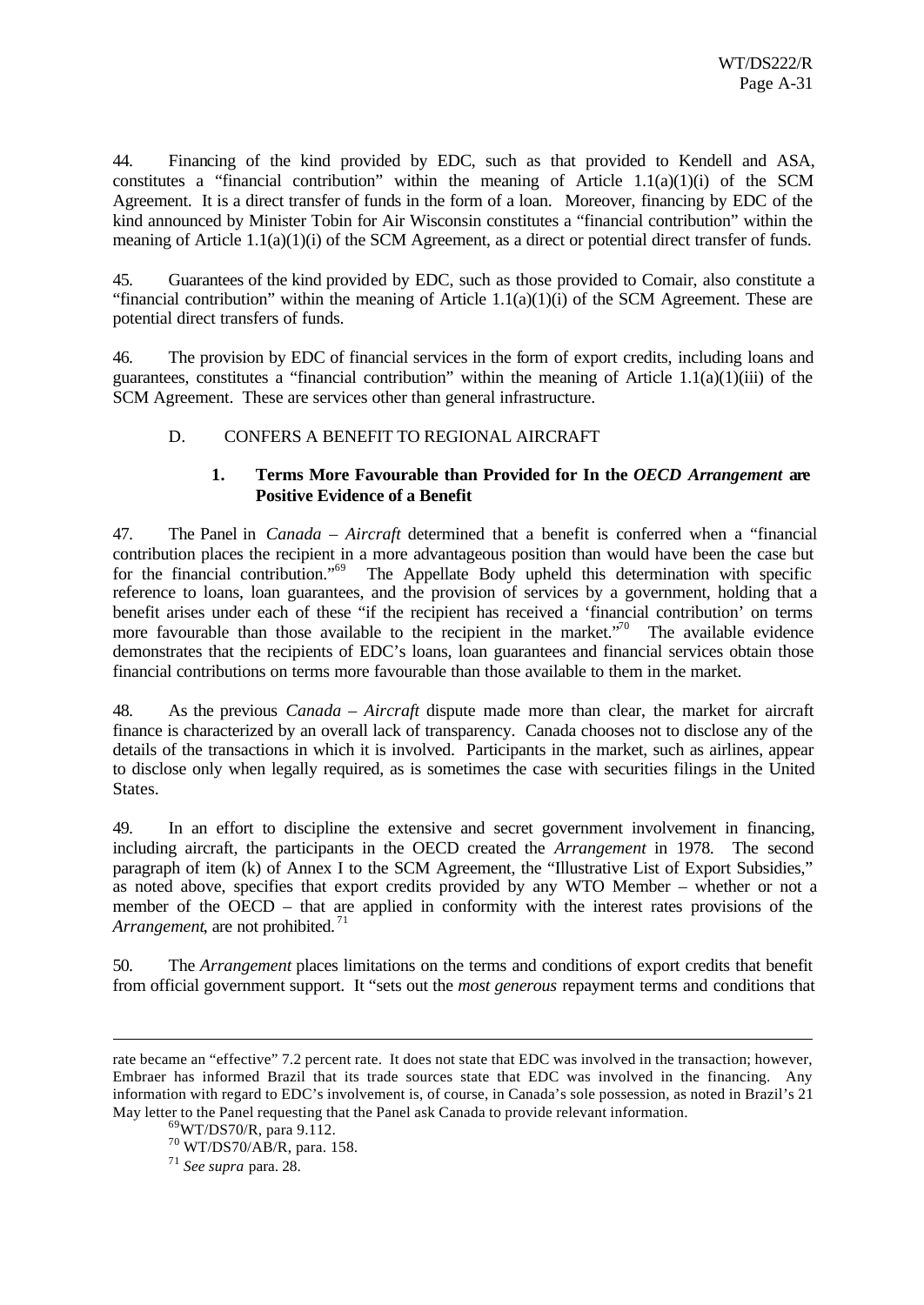may be supported."<sup>72</sup> It establishes a level below which government export credit agencies should not go in providing credits in any form to support exports.

51. In *Brazil – Aircraft*, the Appellate Body concluded that the *Arrangement* is an appropriate benchmark against which to assess whether payments by governments are used to secure a material advantage in the field of export credit terms within the meaning of item (k) first paragraph.<sup>73</sup> The Appellate Body also noted that "benefit" and "material advantage" are different, and that item (k) and material advantage become an issue only when a subsidy – including a benefit – already is present. In other words, export support that confers a material advantage will always confer a benefit, but export support that confers a benefit will not always secure a material advantage.<sup>74</sup>

52. This analysis is consistent with that of the Article 21.5 Panel in *Brazil – Aircraft*, where the issue was whether an interest rate benchmark below the relevant Commercial Interest Reference Rate ("CIRR") of the *Arrangement* conferred a material advantage within the meaning of item (k) first paragraph. The Panel observed that the Appellate Body "identified the CIRR as a relevant benchmark under the material advantage clause because it represents the '*minimum* commercial interest rate' faced by a potential borrower in respect of a particular currency.<sup>75</sup> The Panel went on to observe that, "the CIRR is intended in principle to approximate the interest rate that first class borrowers would pay 'commercially,' *i.e.*, in private transactions not benefiting from official support."<sup>76</sup>

53. The fact that a net interest rate to a borrower is below the relevant CIRR is "positive evidence" that it secures a material advantage.<sup>77</sup> A fortiori, since material advantage has a lower threshold than benefit, a rate below the relevant CIRR is also positive evidence that a benefit is thereby conferred. While the Appellate Body in *Brazil – Aircraft* specifically was addressing interest rates and the first paragraph of item (k), its reasoning applies equally to the other terms and conditions of the *Arrangement*. The legal principle established in that case is that the *Arrangement* presumptively establishes the most favourable terms available in the market, and the granting of more favourable terms is positive evidence not only of material advantage, but also of a benefit.

54. In addition to the CIRR, the provision of the *Arrangement* most relevant to this proceeding is Article 21 of its *Sector Understanding on Export Credits for Civil Aircraft* which provides for a maximum repayment term for regional aircraft of 10 years.<sup>78</sup> Just as an interest rate below the CIRR is positive evidence of a material advantage, and, *a fortiori*, a benefit, so too a repayment term of more than 10 years for regional aircraft is positive evidence of a benefit. As Canada itself has said elsewhere:

The second paragraph [of item (k)] provides an exception to the application of Article 3 for export credit practices that apply the 'interest rates provisions' of the *OECD Arrangement*. Those provisions include provisions relating to CIRR and to the *repayment term* of the support being extended. Thus, if a Member applies the "interest rates provisions" of the Arrangement, an export credit practice that is in

<sup>72</sup> *OECD Arrangement* (1998), Introduction (emphasis added) (Exhibit Bra-42).

<sup>73</sup> *Brazil – Export Financing Programme for Aircraft*, WT/DS46/AB/R, para. 181 (2 August 1999) (Adopted 20 August 1999).

 $74$  WT/DS46/AB/R, para. 179.

<sup>75</sup> WT/DS46/RW, para. 6.91 (emphasis in original).

<sup>76</sup> *Id.*

<sup>77</sup> WT/DS46/AB/R, para. 182.

<sup>78</sup> *OECD Arrangement* (1998), Annex II, Art. 21(a) (Exhibit Bra-42). *See also OECD Arrangement* (1992), Annex IV, Art. 21 (Exhibit Bra-43).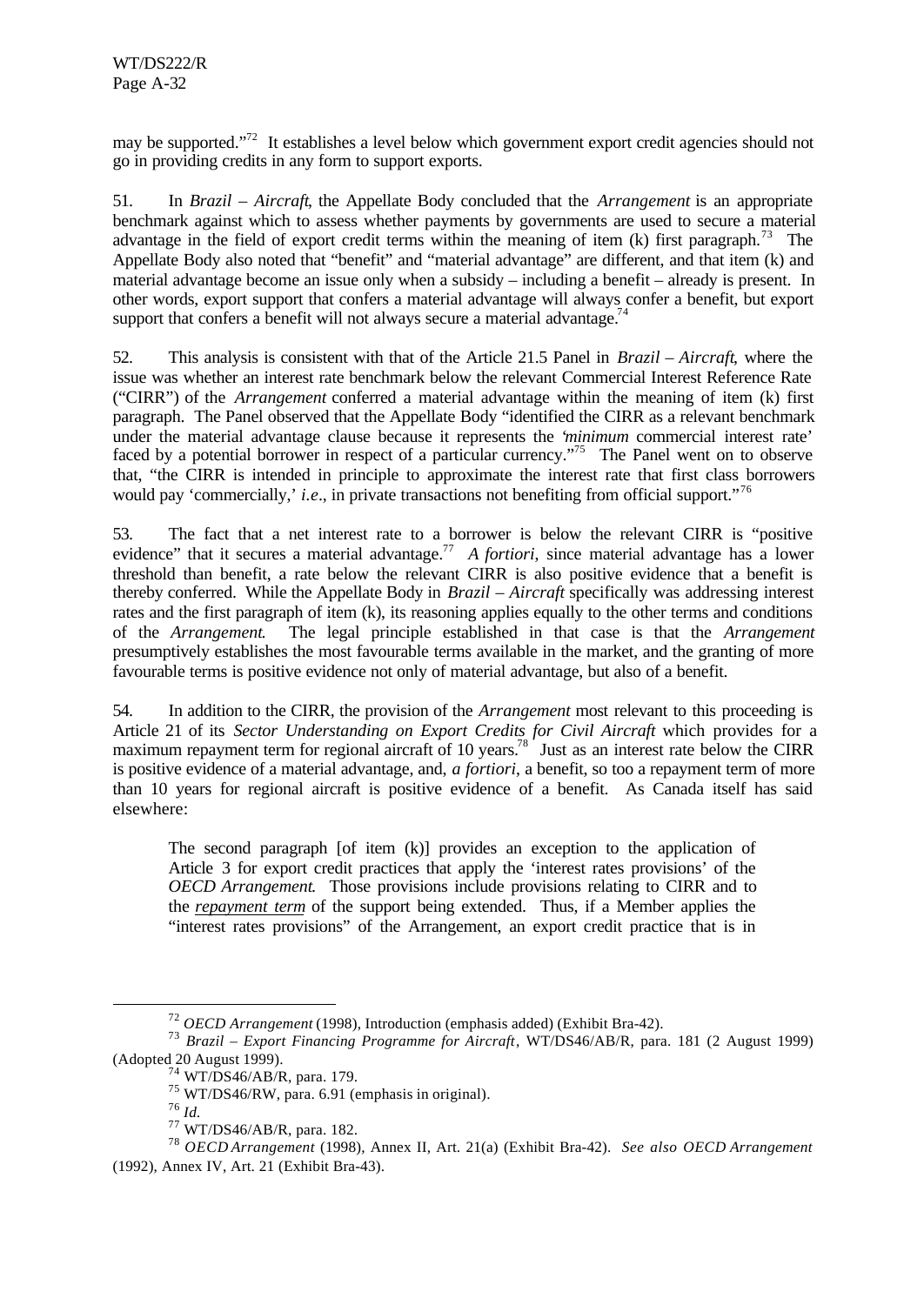conformity with these provisions will not be considered an export subsidy prohibited under Article 3.<sup>79</sup>

The available evidence makes clear that Canada, through EDC, makes available export credits for regional aircraft at rates below the relevant CIRR and for terms in excess of 10 years.

#### **2. EDC Supplies Export Credits on Terms More Favourable than Those Available Under the** *OECD Arrangement*

55. Despite the lack of transparency in Canada's export credit system, publicly available information confirms that Canada, through the EDC, provides export credits that do not comply with the minimum provisions of the Arrangement with regard both to the interest rate and to the repayment term.

56. Canada admits that EDC supplies financing at interest rates below the relevant CIRR. As the Article 21.5 Panel in *Brazil – Aircraft* stated, "We were, however, struck by Canada's assertion that export credits provided by EDC through the 'market window,' even at interest rates below CIRR, were nevertheless 'commercial' export credits that did not confer a benefit within the meaning of Article 1."80

57. Canada provided no details of the support it provided below the CIRR, nor did it explain what was "commercial" about it. Canada also admitted, in *Brazil – Aircraft*, that, in at least one instance, it has utilized the "matching" provisions of the *Arrangement*. <sup>81</sup> These permit a participant in the *Arrangement* to derogate from its requirements in order to "match" non-complying terms supported by another export credit agency.<sup>82</sup> The Article 21.5 Panel in *Canada – Aircraft* held, however, that the matching provisions are *not* part of the "interest rates provisions" of the *Arrangement*. <sup>83</sup> Therefore, utilization of the matching provisions, even if in conformity with OECD requirements, does not provide shelter for an otherwise prohibited subsidy. Even Canada, the *Brazil – Aircraft* Panel noted, did "*not* assert that this [matching] transaction was in any sense a market-based transaction."<sup>84</sup>

58. Finally, Minister Tobin himself admitted that Canada utilizes EDC to finance exports of aircraft with interest rates that confer a benefit. He unequivocally described the rate Canada was making available to Air Wisconsin as "a better rate than one would normally get on a commercial lending basis."<sup>85</sup> According to Minister Tobin, Canada is "using the borrowing strength and the capacity of the government to give a better rate of interest on a loan than could otherwise be secured by Bombardier."<sup>86</sup>

59. In addition to Canada's admitted practice of supporting exports of regional aircraft at rate s below the CIRR, the public record provides evidence that Canada routinely exceeds the *Arrangement's* 10-year maximum repayment term:

 $79$  WT/DS46/RW, Annex 1-4, Responses by Canada to Questions of the Panel, Canada's Responses to the Panel's Questions Posed on 3 February 2000,Response to Question 1 (emphasis added) (Exhibit Bra-27).

 ${}^{80}$  WT/DS46/RW, para. 6.99.

<sup>81</sup> WT/DS46/RW, para. 6.101.

<sup>82</sup> *OECD Arrangement* (1992), Art. 11 (Exhibit Bra-43)*; OECD Arrangement* (1998), Art. 29 (Exhibit Bra-42).

<sup>83</sup> WT/DS70/RW, para. 5.125.

<sup>84</sup> WT/DS46/RW, para. 6.101 (emphasis in original).

<sup>85</sup> Tobin Press Conference, para. 66 (Exhibit Bra-21).

<sup>86</sup> *Id*., para. 20.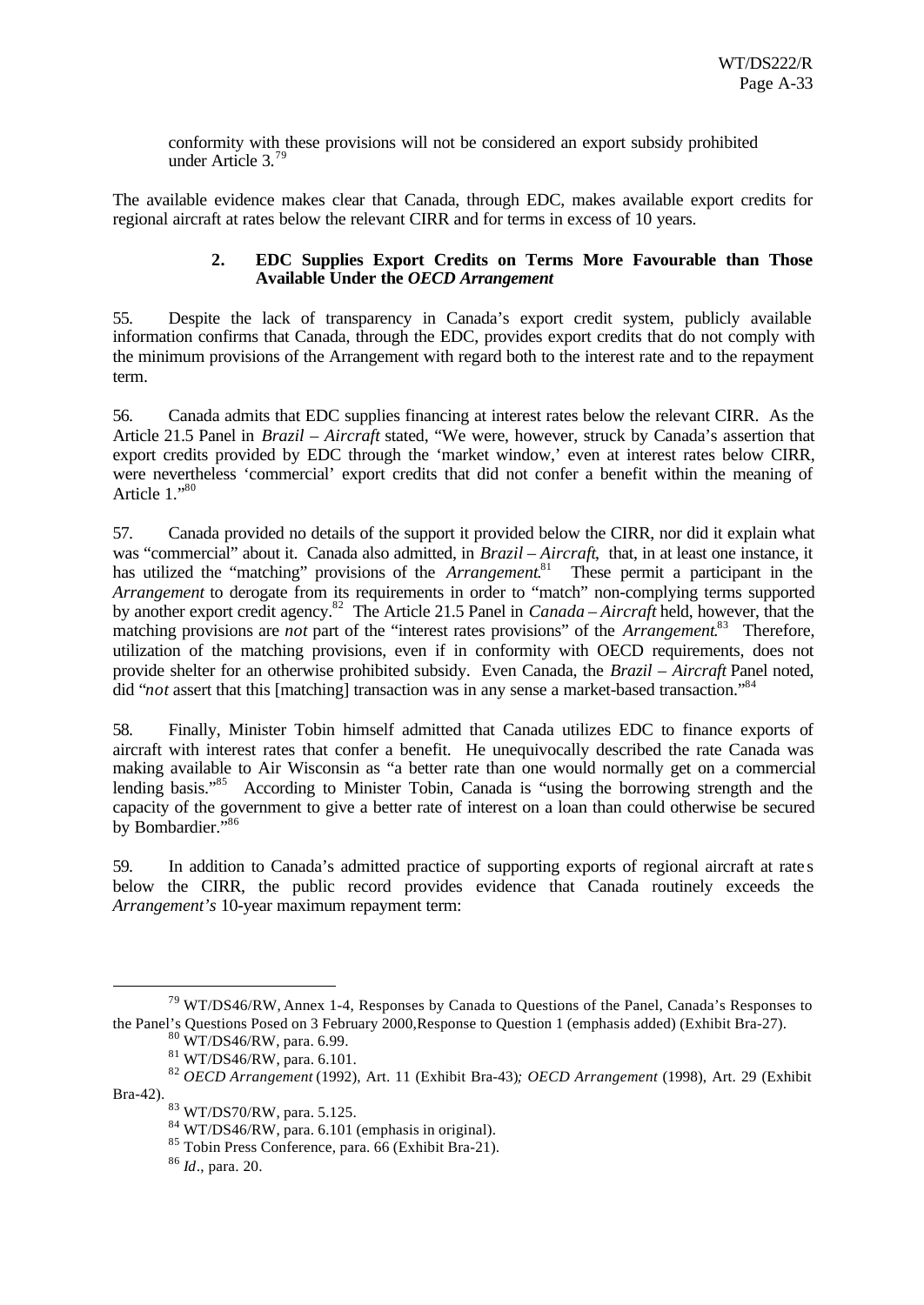l

- ? Bombardier's sale of eight CRJs to Kendell Airlines, with financing by EDC, was for a period of 12 years. $87$
- ? At least a portion of the CRJs purchased by Comair with "government guarantees to the extent available" "were financed through operating leases with terms of up to 16.5 years.<sup>888</sup>
- ? The US regional carrier Atlantic Coast Airlines Holdings Inc., in a Form 10-K filed with the US Securities and Exchange Commission for the fiscal year ended 31 December 2000, reported that, "On March 14, 2001 the Company acquired through leveraged lease transactions its 41st CRJ aircraft. The lease terms are for approximately 16.8 years."<sup>89</sup>
- ? In a Form 10-K filed with the US Securities and Exchange Commission for the fiscal year 1998, the US regional airline ASA reported the purchase of more than 90 CRJs, and the delivery of 17 "through operating leases with 16.5 year terms." It then stated, "ASA obtained a commitment from the Export Development Corporation (EDC) of Canada to provide financing to ASA for up to approximately 85 per cent of the purchase price of the 45 CRJ-200 aircraft …. This facility … is available on an aircraft by aircraft basis in the form of either direct loans or leases, with interest payable at various interest rate options determined by reference to either US Treasury rates or LIBOR, and on various repayment terms."<sup>90</sup>
- ? In a 10-K filing with the US Securities and Exchange Commission for the fiscal year 1997, Midway Airlines Corp. reported the acquisition of 10 CRJ aircraft, and options for 20 more, for a term of 16.5 years at a rate of 6.9 per cent.<sup>91</sup>

### **3. Financial Services that "Complement" the Market Confer a Benefit**

60. As Brazil noted earlier in this Submission, Canada has admitted that, "EDC *complements* the banks and other financial intermediaries, but cannot substitute for them", $\frac{92}{2}$  EDC's "goal is to help absorb the risk on behalf of Canadian exporters, beyond what is possible by other financial intermediaries".<sup>93</sup> This description makes plain that EDC goes beyond the market in providing services.

61. By definition, a service that "complements" the market provides something that is not available in the market. The ordinary meaning of the word "complement" is "The quantity or amount that completes or fills, the totality".<sup>94</sup> In other words, a "complement" adds something that was not previously present. It does not duplicate what is already there. Similarly, when government

 $87$  Dominic Jones, "Ready, Steady . . . ," pg. 48 (Exhibit Bra-34).

<sup>88</sup> Comair Holdings, Inc., Form 10-K for the fiscal year ended 31 March 1998, website pagination pg. 33 (Exhibit Bra-39); Comair Holdings, Inc., Form 10-Q for the quarterly period ended 30 June 1998, website pagination pg. 14 (Exhibit Bra-40).

<sup>&</sup>lt;sup>89</sup> Atlantic Coast Airlines Holdings, Inc., U.S. Securities and Exchange Commission Form 10-K for the fiscal year ended 31 December 2000, website pagination pg. 29 (Exhibit Bra-44).

<sup>&</sup>lt;sup>90</sup> ASA Holdings, Inc., Form 10-K for the fiscal year ended 31 December 1998, website pagination pg. 48 (Exhibit Bra-38). Brazil would note that the EDC financing referred to in this ASA filing includes floating interest rates at LIBOR. Canada's argument that floating rates are eligible for the safe haven of item (k) second paragraph has been rejected. *See* WT/DS70/RW, paras. 5.102 - 5.106.

<sup>&</sup>lt;sup>91</sup> Midway Airlines Corp., Form 10-K for the fiscal year ended 31 December 1997, website pagination pg. 30 (Exhibit Bra-41). As noted above, while the filing does not state that EDC was involved in the transaction, Embraer has informed Brazil that its trade sources state that EDC was involved in the financing. Moreover, any information with regard to EDC's involvement is in Canada's sole possession.

 $92$  EDC Message, pg. 4 (emphasis added) (Exhibit Bra-24).

<sup>&</sup>lt;sup>93</sup> *Id.*, pg. 2 (emphasis added) (Exhibit Bra-24).

<sup>&</sup>lt;sup>94</sup> NEW SHORTER OXFORD ENGLISH DICTIONARY 460 (Fourth Ed. 1993).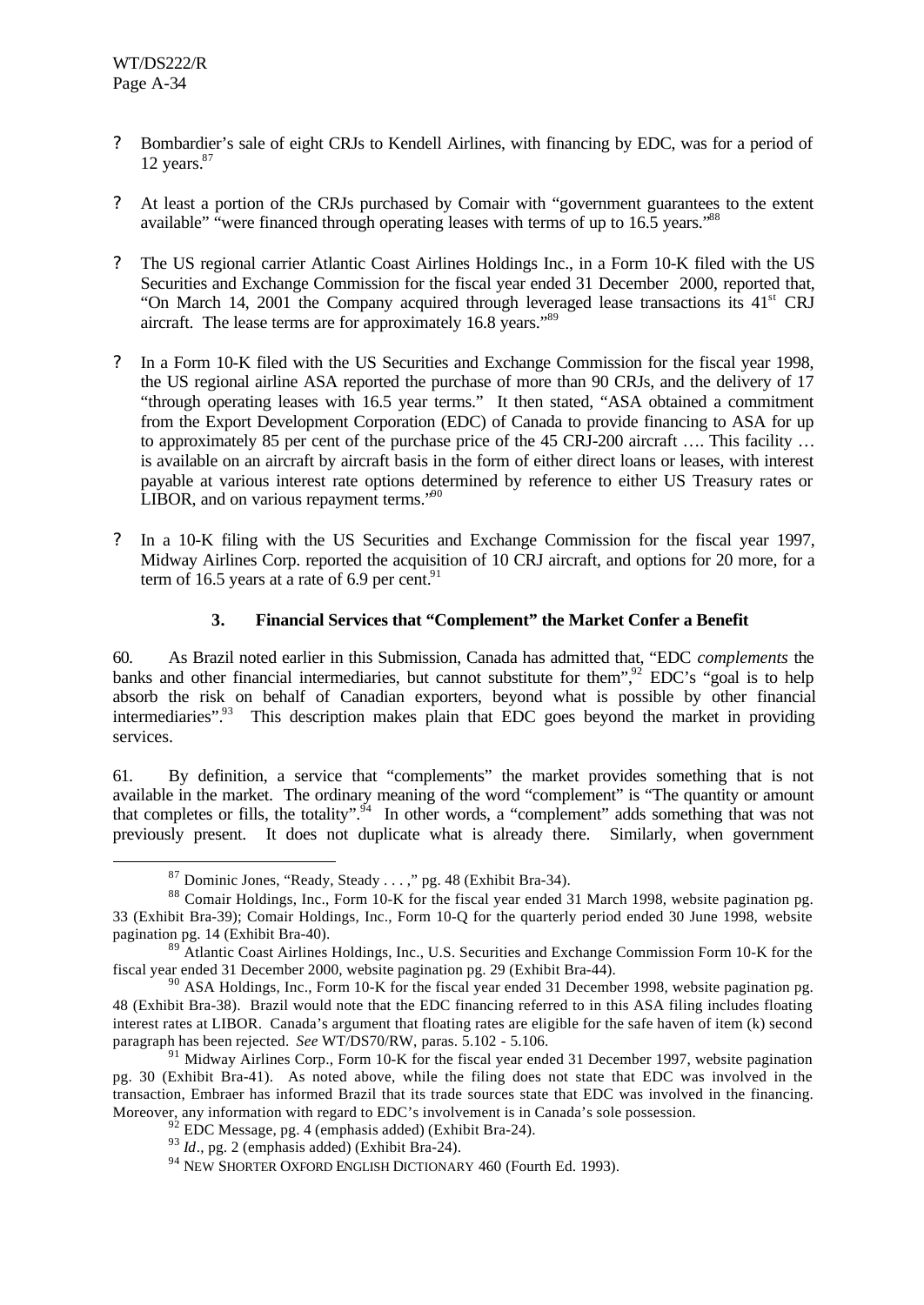"absorb[s] the risk … beyond what is possible by other financial intermediaries," it is providing something those intermediaries – those *market* intermediaries – do not. All of this is simply another way of saying that EDC provides financial services, including export credits, "on terms that are more advantageous than those that would have been available to the recipient in the market".<sup>95</sup> Thus, all of this is another way of saying that EDC's provision of superior financial services confers a benefit.

#### **4. Government Provision of Financial Services of a Quality Better than that Available in the Market is a Benefit**

62. Before the Panel in the prior proceeding, Brazil quoted the statement of former EDC President Paul Labbé:

EDC's financing support gives Canadian exporters an edge when they bid on overseas projects. … Trade deals increasingly depend on complex and tightly negotiated financing arrangements where a few basis points in interest rates can make or break the deal. Exporters are having to bid not just on the basis of quality and price, but also on the basis of the financing package supporting the sale.<sup>96</sup>

63. Brazil argued that Mr. Labbé's statement amounted to an acknowledgement that EDC provided an "edge" to Canadian exporters by "a few basis points," and that this was better than was available in the market.**<sup>97</sup>** Canada, however, argued that in referring to the "edge" provided by EDC, Mr. Labbé simply was referring to "the ability of EDC officials to assemble better structured financial packages on the basis of their knowledge and expertise".<sup>98</sup> The Panel concluded, and the Appellate Body agreed, that "this statement provides no firm guidance as to whether the EDC provides exporters with an 'edge' through subsidization."<sup>99</sup>

64. Subsequent statements by EDC officials echo Mr. Labbé's point. For example, his successor, Mr. Ian Gillespie, lauds the "skills and experience" of EDC's employees, and notes that, "EDC houses the largest pool of trade finance skills under one roof in Canada."<sup>100</sup>

65. The issue before the Panel in the prior proceeding concerned only financial contributions within the meaning of subparagraph (i) of Article  $1.1(a)(1)$  – direct financing (loans), equity infusions, and guarantees. That proceeding did not involve the question of subparagraph (iii) of Article 1.1(a)(1) – the provision by government of services other than general infrastructure.<sup>101</sup> This proceeding explicitly involves both subparagraph (i) and subparagraph (iii).

66. Brazil continues to believe that the most reasonable interpretation of the ordinary meaning of Mr. Labbé's words is that they admit that EDC provides support in the form of credits "a few basis points" below the market. We are told, however, that by referring to an "edge" amounting to a "few basis points", Mr. Labbé merely was referring to "the ability of EDC officials to assemble *better structured financial packages* on the basis of their *knowledge and expertise*". If so, there is still a benefit. Government provision of ability, knowledge and expertise through financial services superior to those the recipient otherwise could obtain in the market – through "better structured financial packages" – also constitutes the conferral of a benefit.

<sup>95</sup> WT/DS70/R, para. 9.112.

<sup>96</sup> WT/DS70/R, para. 6.57.

<sup>97</sup> WT/DS70/R, para. 6.58.

<sup>98</sup> WT/DS70/R, para. 9.163.

<sup>99</sup> WT/DS70/R, para. 9.164; WT/DS70/AB/R, para. 213.

<sup>100</sup> EDC 2000 Annual Report, pg. 4 (Exhibit Bra-22).

<sup>101</sup> *See, e.g.,* WT/DS70/R, paras. 6.1 - 6.6.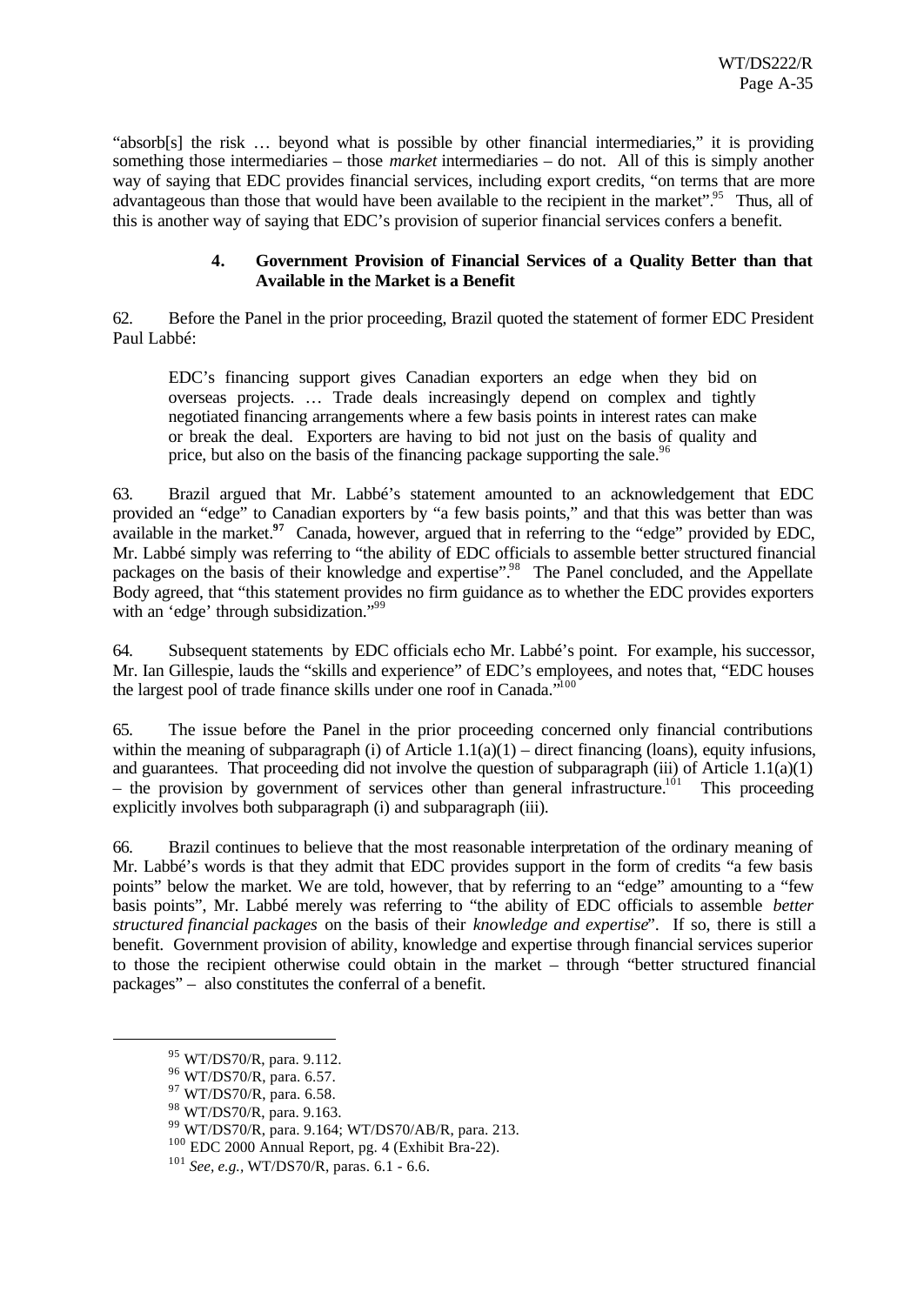67. Despite Canada's claim that EDC is just another bank, these skills, this "knowledge and expertise", this ability "to assemble better structured financial packages", are made available *only* to Canadian exporters. In the field of regional aircraft, only Bombardier may take advantage of the "edge" EDC provides through its superior services. Embraer is not eligible. Nor is any other player in the market eligible for these services which are, by Canada's own description, superior to those available in the market to Bombardier, its customers, and everyone else. Thus, through its admitted provision of services superior to those available in the market, other than general infrastructure, only to Canadian firms and their customers, EDC provides a benefit to those firms.

## **5. Government Supported Guarantees Confer a Benefit**

68. A guarantee reduces the risk in a transaction. Even if the guarantor's credit rating is the same as, or even lower than, that of the party whose performance is being guaranteed, the addition of the guarantor to the transaction will reduce risk simply by adding another party to those responsible should the guaranteed event not occur

69. In most circumstances, the credit rating of guarantor will be superior to that of the party whose performance is being guaranteed. This is particularly true when a government provides a guarantee. As Canada stated to another Panel that was considering a guarantee provided by the United States Export-Import Bank, "In such circumstances, the lending bank establishes financing terms in the light of the risk of the US Government, not the borrower".<sup>102</sup>

70. Provision of a guarantee, as well as government substitution of its own credit rating for that of a borrower through a guarantee, both permit a borrower to obtain funds on terms more favourable than it otherwise could obtain them in the market, and confers a benefit.

## E. EDC IS CONTINGENT UPON EXPORT

71. EDC "was established … for the purposes of supporting and developing, directly or indirectly, Canada's export trade and Canadian capacity to engage in that trade and to respond to international business opportunities".<sup>103</sup> Consequently, EDC subsidies are "contingent in law ... whether solely or as one of several other conditions, upon export performance", within the meaning of Article 3.1 (a) of the SCM Agreement.

72. The extent to which EDC will go in providing financial services to support sales by Canadian exporters on terms more favourable than those available in the market is illustrated by Bombardier's launch sale of its regional jet in the early 1990s. This sale was to Air Canada and therefore, ostensibly, was a domestic sale. Seemingly, therefore, the *Export* Development Corporation would not be involved. But EDC was involved. When questioned by Parliament with regard to the apparent irregularity of EDC's financing a sale to Air Canada, Mr. Labbé stated that the sale indeed was an "export" sale. A "tax vehicle" had been established in the United States, he said, and the export sale had been made to this "tax vehicle," which, in turn, leased the aircraft to Air Canada.<sup>104</sup> Why did EDC go to all this trouble to finance what should have been a purely domestic sale? Mr. Labbé explained: "Our focus is export financing. *What we're trying to do* in this particular case – this is an exceptional case – *is launch an aircraft that has a world market*".<sup>105</sup>

<sup>102</sup> WT/DS46/RW, Annex 1-2, para. 36.

<sup>&</sup>lt;sup>103</sup> Export Development Act, Section 10(1) (Exhibit Bra-17); EDC 2000 Annual Report, pg. 47 (Exhibit Bra-22).

<sup>&</sup>lt;sup>104</sup> Testimony of EDC Officials, House of Commons of Canada,  $35<sup>th</sup>$  Parliament, 1<sup>st</sup> Sess., Standing Committee on Foreign Affairs and International Trade, Meeting No. 43, pg. 43:30 (Exhibit Bra-45).

<sup>105</sup> *Id*. (emphasis added).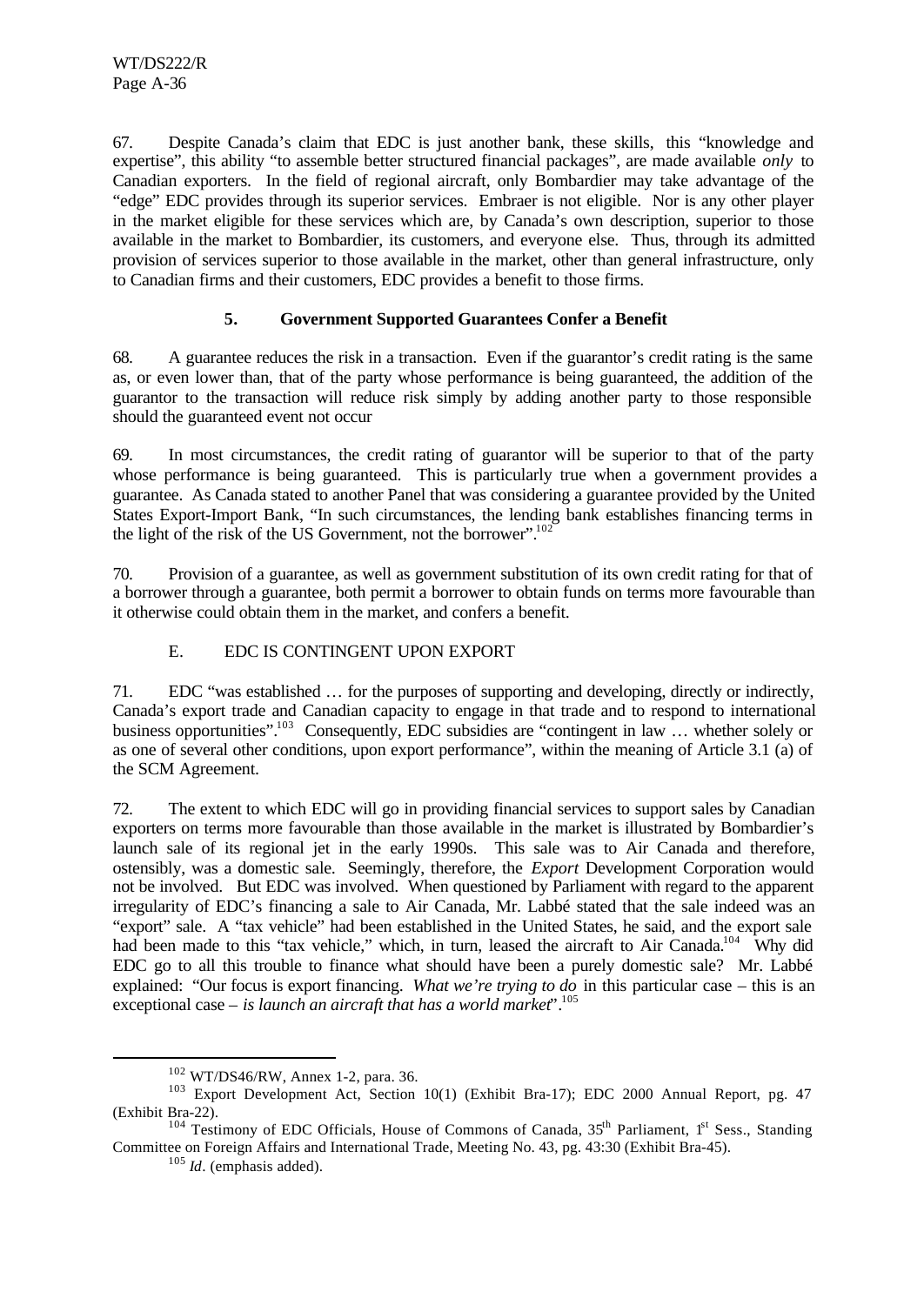### F. CANADA PROVIDES PROHIBITED SUBSIDIES THROUGH EDC

73. The publicly available evidence, as noted in Brazil's 21 May letter to the Panel, is only the tip of the iceberg. Nonetheless, this evidence makes clear that, through EDC, and, in particular its market window operations, Canada provides prohibited export subsidies. EDC was established to support exports by providing financial services that the market does not provide. EDC "complements" the market. It provides interest rates below the CIRR and for terms that exceed 10 years. Yet the CIRR and 10 years are, in the words of the *OECD Arrangement*, "the most generous repayment terms and conditions that may be supported". The Appellate Body has concluded that terms more generous than those provided by the *OECD Arrangement* are positive evidence of a material advantage; such terms are, *a fortiori*, positive evidence of a benefit. EDC, by its own description, provides financial services to Canadian exporters – and only to Canadian exporters – superior to these and superior to those the exporters could obtain elsewhere. Provision of these services is contingent in law upon export. They therefore constitute a prohibited export subsidy.

#### **IV. CANADA ACCOUNT**

74. The Canada Account was, and remains, a prohibited export subsidy. It is also a measure shrouded in secrecy. Until the 10 January press conference by Minister Tobin with respect to the Air Wisconsin transaction, virtually nothing has been said or disclosed by Canada concerning the Canada Account since Brazil's initial challenge to the measure began. The news release issued in connection with Minister Tobin's 10 January press conference described Canada Account and its relationship to EDC:

The Export Development Corporation (EDC) has a mandate to support and develop Canada's export trade and Canadian capacity to engage in that trade and to respond to international business opportunities. The Corporation is financially self-sufficient and is accountable to Parliament through the Minister for International Trade.

For transactions that are in the national interest but can not be supported directly by EDC for reasons such as high risk or size, the Corporation may refer them for consideration under Canada Account. In these cases, the Corporation administers the transaction but the risks ultimately rest with the Canada Account.

EDC must obtain the authorization of the Minister for International Trade, with the concurrence of the Minister of Finance, before Canada Account transactions can be signed. Transactions valued at more than \$50 million are referred to Cabinet for authorization. In all cases, the financing support is extended on terms which are consistent with our international export credit obligations under the OECD Arrangement on officially supported export credits.<sup>106</sup>

75. The Panel in *Canada – Aircraft* found that the Canada Account constituted a subsidy within the meaning of Article 1 of the SCM Agreement in that it was a financial contribution and conferred a benefit.<sup>107</sup> The Panel also found that Canada Account subsidies were contingent in law on export performance within the meaning of Article 3.1(a) of the SCM Agreement,<sup>108</sup> and therefore were prohibited by Article 3.2 of the Agreement.<sup>109</sup> Nothing has occurred since that time that would alter that conclusion.

<sup>106</sup> "Canada Ready to match Brazilian Financing Terms to Preserve Aerospace Jobs," *Industry Canada News Release*, 10 January 2001 (Exhibit Bra-3).

<sup>107</sup> WT/DS70/R, paras. 9.221, 9.224, 9.226.

<sup>108</sup> WT/DS70/R, para. 9.230.

<sup>109</sup> WT/DS70/R, para. 9.231.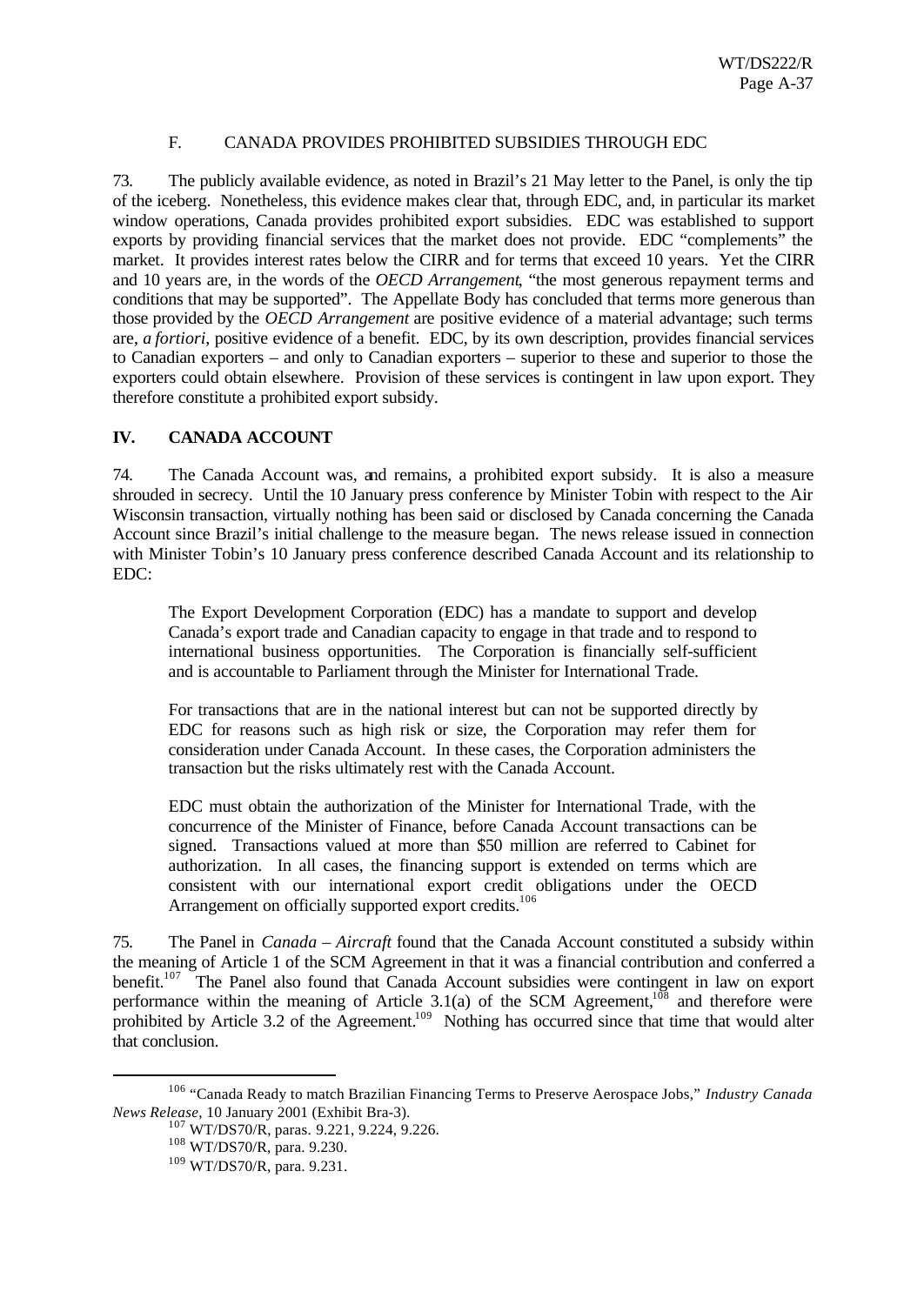76. Following adoption of the report in *Canada – Aircraft*, Canada attempted to shelter the Canada Account in the safe haven of the second paragraph of item (k) to Annex I of the SCM Agreement. This attempt was rejected by the Article 21.5 Panel that considered the issue.<sup>110</sup> In particular, Canada attempted to conform the Canada Account to its WTO obligations by agreeing to comply with the entire *OECD Arrangement*, including its matching provisions. The Panel, noting that item (k) referred only to the "interest rates provisions" of the *Arrangement*, and not to all of its provisions, explicitly disagreed with Canada.<sup>111</sup> Yet, it was these same matching provisions to which Minister Tobin referred in his press conference when asked to justify Canada's actions.<sup>112</sup> The \$2.35 billion Air Wisconsin deal was confirmed by Bombardier on 16 April 2001, with International Trade Ministry spokesman Sebastian Theberge stating that "the deal is in essence the one announced [by Mr. Tobin]". $11$ 

77. Canada's use of the Canada Account to support Bombardier's sale of aircraft to Air Wisconsin constitutes a prohibited subsidy.

## A. CANADA ACCOUNT PROVIDES A FINANCIAL CONTRIBUTION

78. Canada Account offers four major financial services to support Canadian exporters: export credits insurance, financing services, performance insurance, and political risk insurance.<sup>114</sup> These constitute either a "direct transfer of funds" or a "potential direct transfer of funds or liabilities," under Article  $1.1(a)(1)(i)$  to the SCM Agreement. In discussing Canadian support for the Air Wisconsin transaction, Minister Tobin stated that it would take the form of a "loan," which constitutes a direct or potential direct transfer of funds, within the meaning of Article 1.1(a)(1)(i).**<sup>115</sup>** All of these export credits, whatever their form, also constitute the provision of services other than general infrastructure within the meaning of Article  $1.1(a)(1)(iii)$  of the Agreement.

## B. CANADA ACCOUNT CONFERS A BENEFIT

79. The Appellate Body held in *Canada – Aircraft* that a benefit arises whenever a financial contribution confers "terms more favourable than those available to the recipient in the market".<sup>116</sup> As noted above, for example, Minister Tobin acknowledged that Canada is providing Air Wisconsin with "a better rate than one would normally get on a commercial lending basis".<sup>117</sup> Moreover, the Minister stated that Canada was in this instance "using the borrowing strength and the capacity of the government to give a better rate of interest on a loan than could otherwise be secured by  $\overline{B}$  Bombardier".<sup>118</sup> Both of these statements demonstrate that, through Canada Account support, Canada is conferring on the participants in the Air Wisconsin transaction terms more favourable than those available to them in the market, and therefore is conferring a benefit.

<sup>110</sup> WT/DS70/RW, para. 6.2.

<sup>111</sup> *See, e.g.,* WT/DS70/RW, para. 5.125.

<sup>112</sup> Tobin Press Conference, paras. 7, 15, 20, 27, 74, 126 (Exhibit Bra-21).

<sup>&</sup>lt;sup>113</sup> "Bombardier cranks up job mill after signing \$2.35-billion jet deal: Federal subsidy gives U.S. airline below-market rate," *Ottawa Citizen*, 17 April 2001 (Exhibit Bra-14). *See also* "Bombardier signs contract with Air Wisconsin for up to 150 CRJ200 regional jets," *Bombardier Press Release*, 16 April 2001 (Exhibit Bra-15).

<sup>&</sup>lt;sup>114</sup> EDC SUMMARY REPORT TO TREASURY BOARD ON CANADA ACCOUNT OPERATIONS FISCAL YEAR 1998/1999, pg. 4 ("EDC SUMMARY REPORT ") (Exhibit Bra-46). EDC's website confirms that Canada Account continues to provide "insurance coverage, financing and guarantees." EDC website, "How We Work" (Exhibit Bra-16).

<sup>115</sup> Tobin Press Conference, paras. 46, 48, 50 (Exhibit Bra-21).

<sup>116</sup> WT/DS70/AB/R, para. 158.

<sup>&</sup>lt;sup>117</sup> Tobin Press Conference, para. 66 (Exhibit Bra-21).

<sup>118</sup> *Id*., para. 20.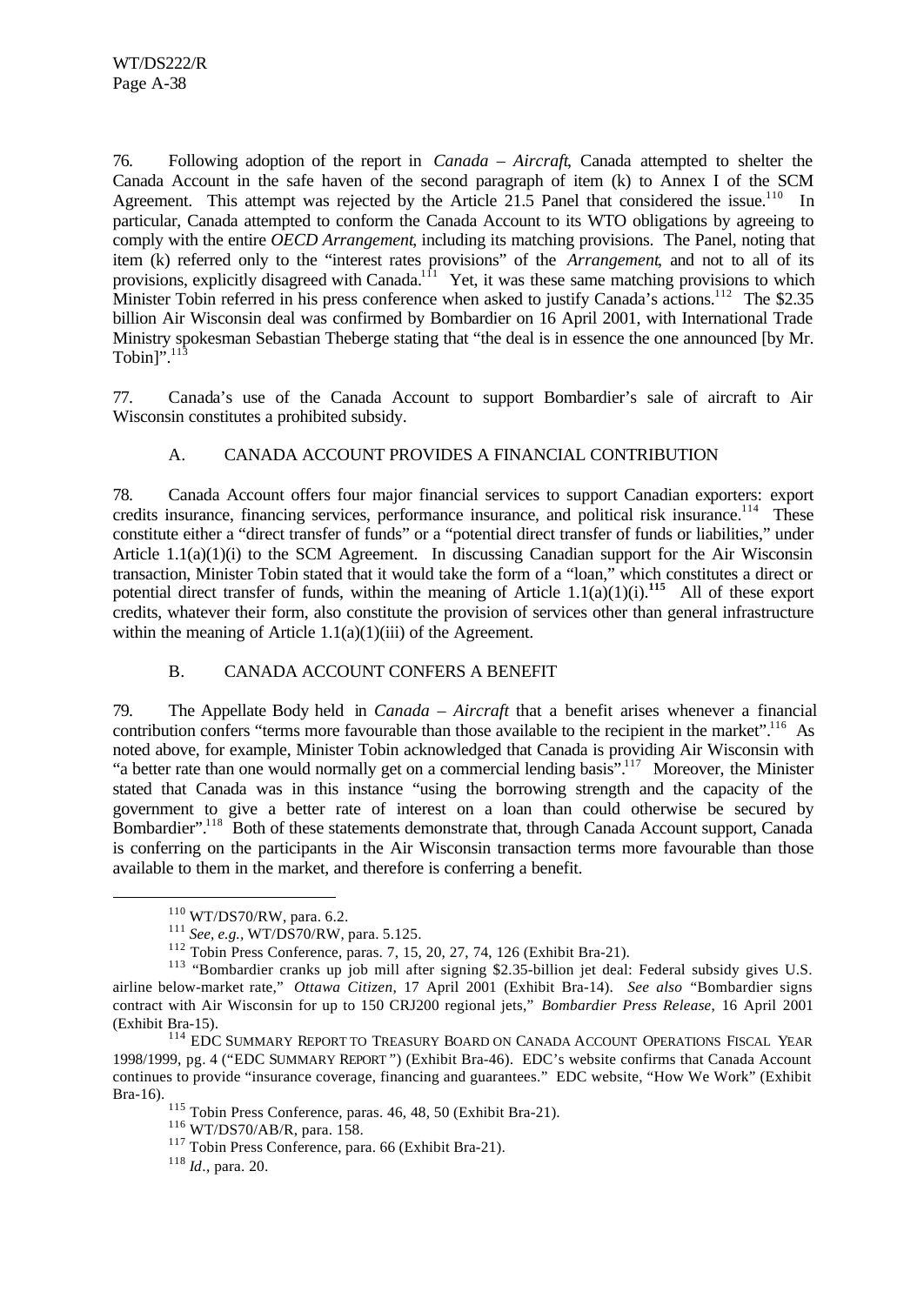## C. CANADA ACCOUNT SUPPORT IS CONTINGENT UPON EXPORT

80. EDC's website confirms that "[t]he Canada Account is used to support export transactions ...".<sup>119</sup> Moreover, "[t]he basic objectives of the Canada Account programme are identical to those of Moreover, "[t]he basic objectives of the Canada Account programme are identical to those of EDC's Corporate Account. However, under the Canada Account programme, EDC is able to support *export* transactions which, on the basis of prudent risk management, could not be supported under the Corporate Account".<sup>120</sup> Similarly, the Canada Account "backgrounder" accompanying Industry Canada's announcement of its support for the Air Wisconsin deal states that Canada Account is one way for EDC to satisfy its "mandate to support and develop Canada's export trade and Canadian capacity to engage in that trade and to respond to international business opportunities".<sup>121</sup> The Canada Account remains, therefore, *de jure* contingent upon export.

#### D. CANADA PROVIDES PROHIBITED SUBSIDIES THROUGH THE CANADA ACCOUNT

81. Canada's use of the Canada Account, in the face of its earlier pledge to the DSB – "Canada wishes to inform the DSB that there will be no deliveries of regional aircraft after 18 November 1999 benefiting from such Canada Account Financing".<sup>122</sup> – is particularly regrettable. The statement of Minister Tobin, the press release accompanying his press conference, and the subsequent confirmation by Mr. Theberge upon completion of the transaction, make plain that the Air Wisconsin transaction was made with Canada Account support. The Canada Account provides a financial contribution, and thereby confers a benefit. It is contingent upon export. Accordingly, it remains a prohibited subsidy.

#### **V. INVESTISSEMENT QUEBEC**

82. On 31 March 1998, Quebec's Deputy Prime Minister, Mr. Bernard Landry, in a Budget Speech to the National Assembly, announced the establishment of IQ as the successor to the Société de développement industriel du Quebec ("SDI").<sup>123</sup> SDI was formed with the objective "to promote economic development in Quebec, particularly by encouraging the development of businesses, the growth of exports, research and the development of new techniques."<sup>124</sup> SDI, and its mandate, were "incorporated into the new government corporation", i.e., IQ.<sup>125</sup>

83. The "general mission" of IQ "is to facilitate the growth of investment in Québec and thus contribute to the economic development of Québec and the creation of employment opportunities".<sup>126</sup> More specifically, Article 25 of *An Act Respecting Investissment-Québec and Garantie-Québec* ("IQ Act") provides, "The agency shall participate in the growth of enterprises, in particular by facilitating research and development and export activities".<sup>127</sup>

- <sup>126</sup> An Act Respecting Investissement-Québec and Garantie-Québec ("IQ Act"), Art. 25 (Exhibit Bra-
- 18).

<sup>127</sup> *Id*.

<sup>&</sup>lt;sup>119</sup> EDC website, "How We Work" (Exhibit Bra-16).

 $120$  EDC SUMMARY REPORT, pg. 4 (emphasis added) (Exhibit Bra-46).

<sup>121</sup> "Canada Ready to match Brazilian Financing Terms to Preserve Aerospace Jobs," *Industry Canada News Release*, 10 January 2001 (Exhibit Bra-3).

<sup>122</sup> *Canada – Measures Affecting the Export of Civilian Aircraft – Status Report by Canada*, WT/DS70/8 (26 November 1999).

 $123$  1998-1999 Budget Speech, Delivered before the National Assembly by Mr. Bernard Landry, Deputy Prime Minister and Minister of State for the Economy and Finance, 31 March 1998, pg. 24 ("1998-1999 Budget Speech") (Exhibit Bra-47).

 $1^{24}$  An Act Respecting the Société de Développement Industriel de Québec, Art. 2 (Exhibit Bra-48).

 $125$  1998-99 Budget Speech, pg. 24 (Exhibit Bra-47).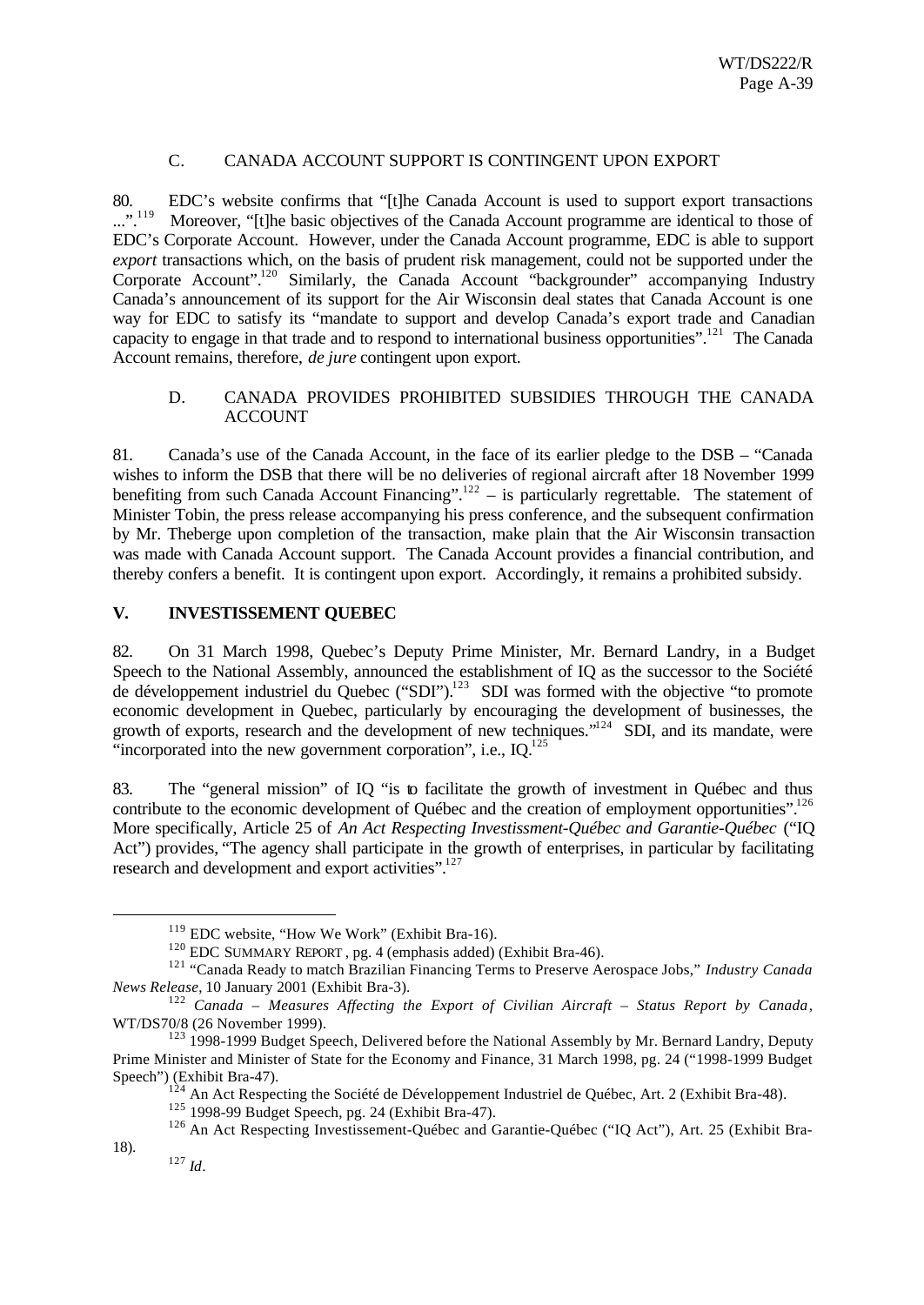84. IQ's powers are broad. The IQ Act provides that, "where a project is of major economic significance for Québec", the Government may "mandate the agency to grant and administer the assistance determined by the Government to facilitate the realization of the project".<sup>128</sup> The IQ Act not only authorizes the agency to furnish "financial intervention" in the form of guarantees ("suretyship") and loans, it also authorizes "any other form of intervention provided for in its business plan". $129$ 

85. In an article concerning the Air Wisconsin transaction, the Montreal Gazette of 11 January 2001 reported on one example of IQ's activities:

In addition to federal aid, Bombardier also secured \$226 million from Investissement Québec in loan guarantees partly for the deal with Air Wisconsin, a regional feeder carrier affiliated with Chicago's United Airlines.

IQ spokesman Jean Cyr said that in 1996 the provincial investment fund created a five-year \$450-million programme to provide loan guarantees to Bombardier's customers. About \$300 million of that has been used, and Cyr said that on Dec. 20, Bombardier "came to us and said they were negotiating this big deal with Air Wisconsin that would require" more than the remaining \$150 million.

So the provincial cabinet approved another \$76 million, making a total of \$226 million available to airlines that buy Bombardier aircraft. That entire sum will not go entirely to the Air Wisconsin deal, Cyr said.<sup>130</sup>

86. IQ's support of Bombardier is not confined to loan guarantees for its customers. IQ also provides what Brazil understands are sometimes called "first loss deficiency guarantees". These unusual instruments protect equity investors in corporations established to purchase aircraft from Bombardier and lease the aircraft to an airline, particularly in what are known as "leveraged lease" transactions. A "leveraged lease" takes advantage of the tax laws of the country in which the corporation is established in order to lower the lease payment required of the airline customer. The term "leverage" refers to the use of tax savings to reduce lease payments.

87. For example, investors may establish a corporation to purchase aircraft from a manufacturer in order to lease the aircraft to an airline. The transaction normally will have been arranged by the manufacturer's sales department, since this device is a way to facilitate sales. The investors provide 20 per cent of the capital of the corporation and the remaining 80 per cent is borrowed from banks or other financial institutions. The aircraft are then purchased and serve as collateral to secure the debt. The lease payments from the airline are used to retire the debt. Little or nothing is paid during the life of the lease to the investors. Thus, the amount of the lease need only be enough to pay the debt, which represents only 80 per cent of the value of the aircraft. The return to the equity investors comes from two sources: (1) tax write-offs and (2) the residual value of the aircraft.

88. The tax laws of some countries – particularly France, Germany, Japan, the United Kingdom and the United States – favour this type of transaction. As the owners of the aircraft, even though they supplied only 20 per cent of the purchase price, the investors – under the tax laws of these countries – are entitled to apply 100 per cent of the annual depreciation on the aircraft against their income from other sources. Thus, the "paper" losses through depreciation of the aircraft serve to

<sup>128</sup> *Id.,* Art. 28.

<sup>129</sup> *Id*., Art. 30.

<sup>130</sup> "Ottawa backs Bombardier: Loan to U.S. firm to buy jets slaps Brazil's aerospace subsidies," *The Montreal Gazette*, 11 January 2001 (Exhibit Bra-9).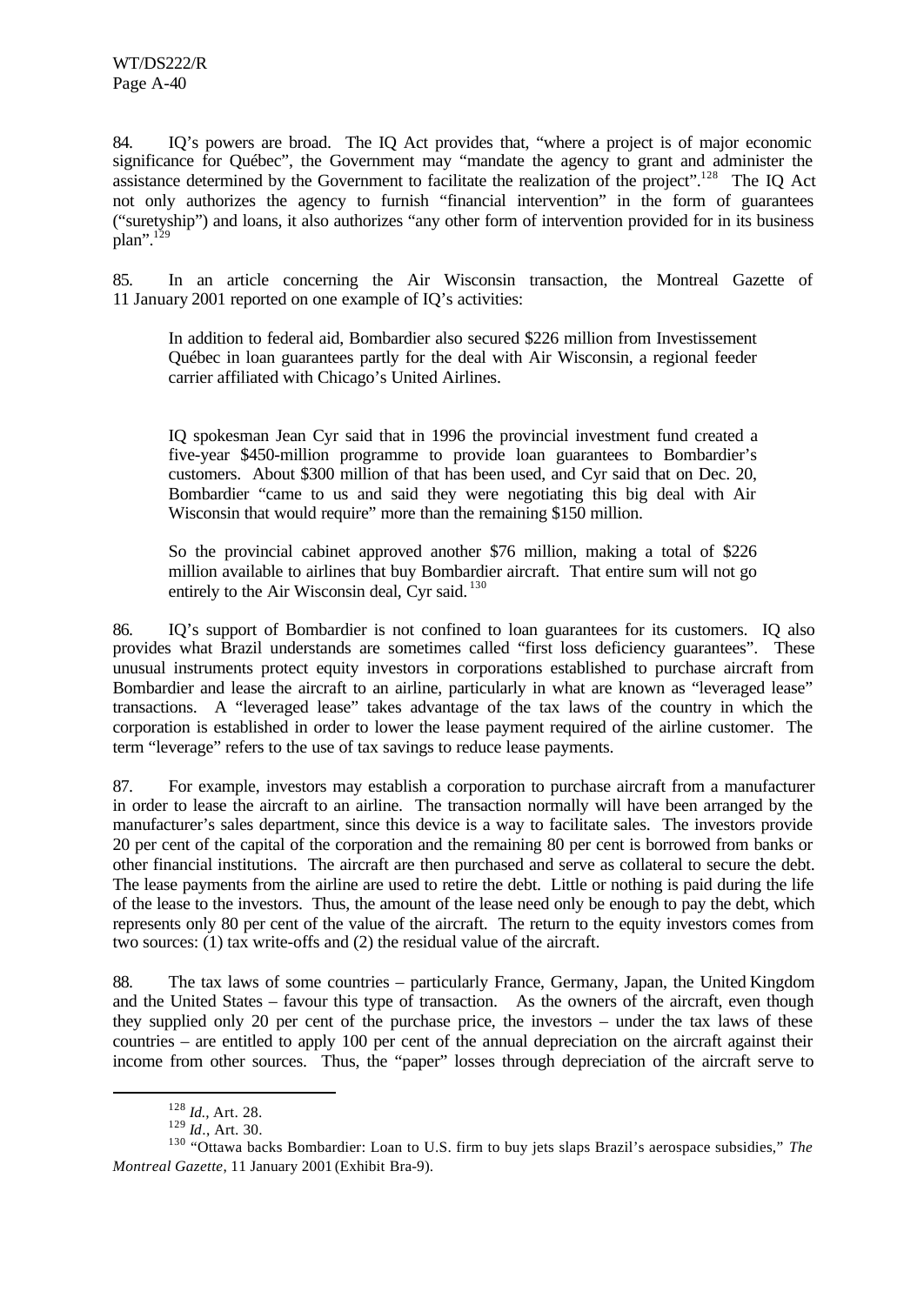lower the current tax bill of the investors over the life of the lease. In addition, when the debt is retired and the lease is terminated, the investors are the owners of the aircraft and are able to claim what is called its "residual value". The profits realized from any sale of the aircraft at this point are treated as "capital gains" and are taxed at a lower rate in jurisdictions whose tax laws favour this type of transaction.

89. The investors face two major risks. One is that the aircraft may have little value at the end of the lease. Investors usually are protected from this risk by the strict maintenance requirements that apply to aircraft, and by a "residual value guarantee" usually provided by the manufacturer.<sup>131</sup> The other risk faced by the investors is default by the airline during the life of the lease. Should default occur, the creditors – those who furnished the 80 per cent debt capital of the corporation – would be entitled to repossess the aircraft to satisfy their claims. This would deny the investors the benefit of tax write-offs from that point forward. It also could deprive them of their assets – the aircraft – when the aircraft are sold to satisfy the claims of the debtors. The price realized at sale may not be sufficiently in excess of the amount necessary to satisfy the debt, and therefore leave the investors with a partial or even a full loss. A first loss deficiency guarantee protects investors from this risk.

90. On at least one occasion, IQ has offered such a guarantee to equity investors in a corporation established to purchase Bombardier aircraft. Brazil's Exhibit 49 is a portion of a memorandum to potential equity investors in a corporation to be established to purchase and lease aircraft manufactured by Bombardier. The memorandum states that the transaction will involve a leveraged lease with a term of up to [] years. It then specifies:

 $\left[ \begin{smallmatrix} 1 & 3 & 2 \ 1 & 3 & 2 \end{smallmatrix} \right]$ 

l

91. While this transaction is the only documentary evidence currently available to Brazil concerning IQ's investment guarantees, Brazil has been informed by Embraer that Quebec provided support, which Embraer believes was in the form of equity guarantees, to facilitate Bombardier sales of CRJ 200 regional jets to Atlantic Southeast, Midway, and Northwest Airlines during the late 1990s. Any information with regard to these transactions is solely within Canada's possession. That information is included in Brazil's 21 May letter to the Panel requesting that the Panel ask Canada to provide relevant information.

## A. IQ PROVIDES A FINANCIAL CONTRIBUTION TO REGIONAL AIRCRAFT

92. The provision of financial services in the form of loans and guarantees ("suretyship") constitute financial contributions within the meaning of Article 1.1(a)(1)(i) of the SCM Agreement. These would include the specific examples cited by Brazil: the guarantee described by M. Cyr and the guarantee provided to equity investors. These financial services also constitute services other than general infrastructure within the meaning of Article 1.1(a)(1)(iii) of the Agreement.

<sup>&</sup>lt;sup>131</sup> Embraer has reported to the Government of Brazil that its sales personnel have been told by potential airline customers that Bombardier offers a government-backed residual value guarantee. However, Brazil has no documentation to support these statements. This information is within the sole possession of Canada, as noted in Brazil's letter to the Panel of 21 May 2001.

 $132$  [] (Exhibit Bra-49). Under the terms of Article 16 of the Panel's Working Procedures, Brazil requests that this confidential bracketed quotation be excluded from the version of this submission attached to the Panel Report.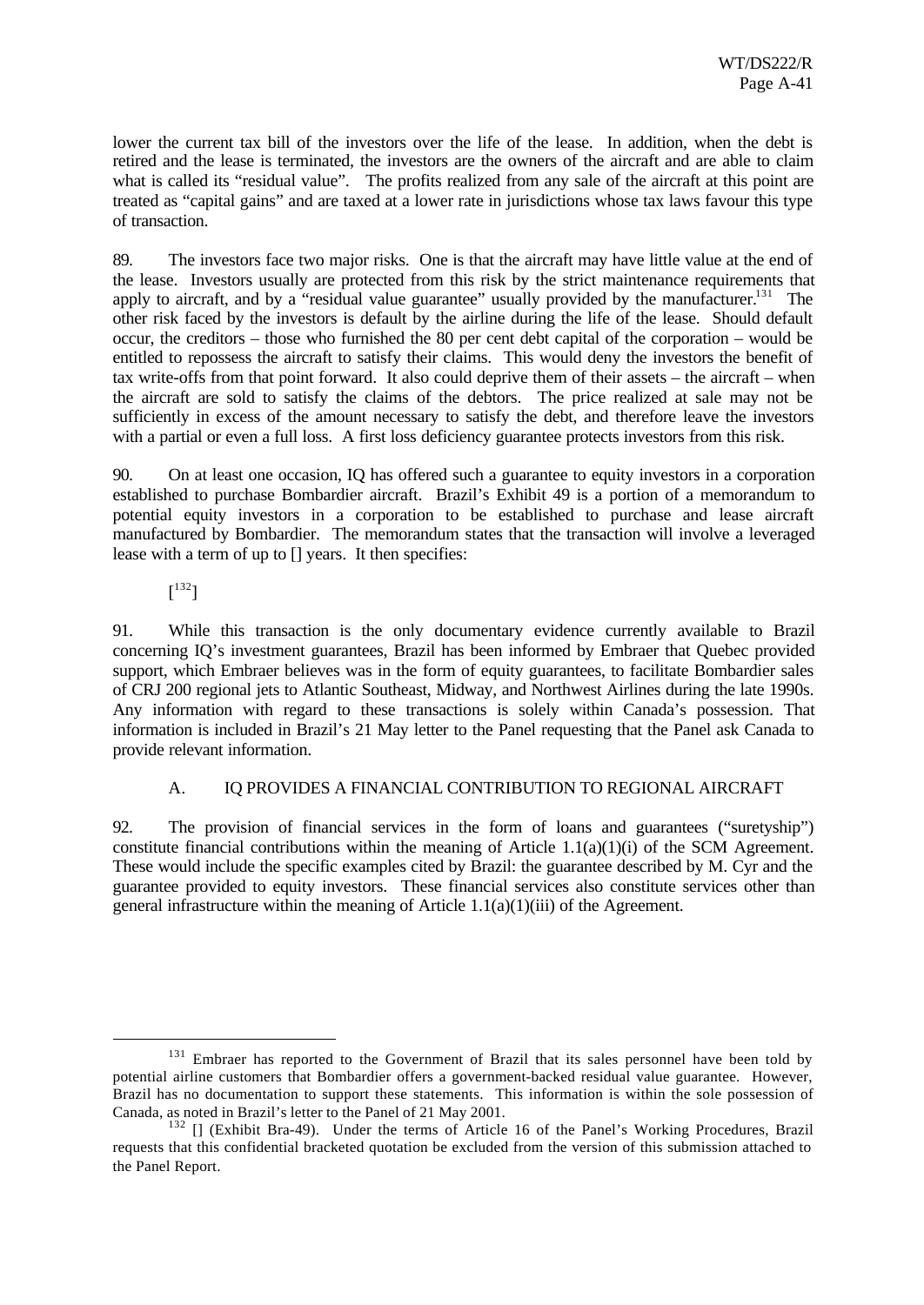## B. IQ PROVIDES A BENEFIT TO REGIONAL AIRCRAFT

93. The words of the  $\Box$  – echo the words of Canada in the *Brazil – Aircraft* Article 21.5 review, that, in the case of loan guarantees, "the lending bank establishes financing terms in the light of the risk of the [government], not the borrower".<sup>133</sup> In this case, there does not appear to be a loan guarantee, only an equity guarantee. But the principal is the same. The full faith and credit of the Government of Quebec insures the equity investors against loss.

94. Indeed, a guarantee to equity investors is an even greater benefit than a loan guarantee. Equity investors normally are the risk takers in a transaction. In exchange for the potential rewards of ownership, they take the risk of failure. A guarantor that removes or reduces this risk accepts the entire risk of the market system with no potential for its rewards. A guarantor of a loan, in contrast, normally has the security of the loan collateral to reduce its exposure, plus the fact that over time, as the loan is amortized, that exposure is reduced. A guarantor of an equity investor does not enjoy even this security. Indeed the reverse might be the case, since the entire capital contributed by the equity investors is at risk throughout the lease.

95. So unusual are equity guarantees that they are not even mentioned by name in the text of the Agreement, as are loan guarantees. Beyond this, they do not even appear to be available commercially. After being told by potential customers that Bombardier was able to offer potential investors in leasing corporations a guarantee, Embraer made inquiries to determine whether it could obtain similar guarantees. Embraer was told that these guarantees are not available in the market.<sup>134</sup>

96. A government loan guarantee confers the government's credit rating on a private party and thereby confers a benefit by making a borrower more credit worthy than it otherwise would be in the market. Totally apart from a potentially more favourable credit rating, however, a loan guarantee adds to the security of lender by making an additional party responsible for the debt. This also confers a benefit by making any borrower more credit-worthy than it otherwise would be. Government guarantee to an equity investor, protecting that investor from the risks inherent in the equity market, confers a benefit by making equity capital available to finance aircraft transactions on terms more favourable to the other parties than would be the case in the market in the absence of the guarantee.

## C. IQ IS CONTINGENT UPON EXPORT

97. Article 25 of the IQ Act specifies "export activities" as one of the missions of IQ. IQ regulations confirm that the programme is contingent in law upon export.

98. While IQ can support a variety of projects, where a project is related to the sale of goods such as aircraft, receipt of IQ funds is explicitly contingent on the export of those goods. Decree 572-2000, regarding the fund for private sector investment growth, enables IQ to provide financial support for investment projects or export projects.<sup>135</sup> The Decree then specifies that "exportation" includes, among other things, the sale of goods, but only if that sale is outside of Quebec.<sup>136</sup> Similarly, Decree 841-2000 grants IQ authority to support market development projects,<sup>137</sup> which it defines to include,

<sup>133</sup> WT/DS46/RW, Annex 1-2, para. 36.

<sup>&</sup>lt;sup>134</sup> See bank letters included in Exhibit Bra-50.

<sup>&</sup>lt;sup>135</sup> Décret 572-2000, 9 mai 2000, Concernant le programme du Fonds pour l'accroissement de l'investissement privé et la relance de l'emploi, Art. 1 (Exhibit Bra-19).

<sup>136</sup> *Id*., Art. 2.

<sup>&</sup>lt;sup>137</sup> Décret 841-2000, 28 juin 2000, Concernant le Programme d'aide au financement des entreprises, Art. 2 (Exhibit Bra-20).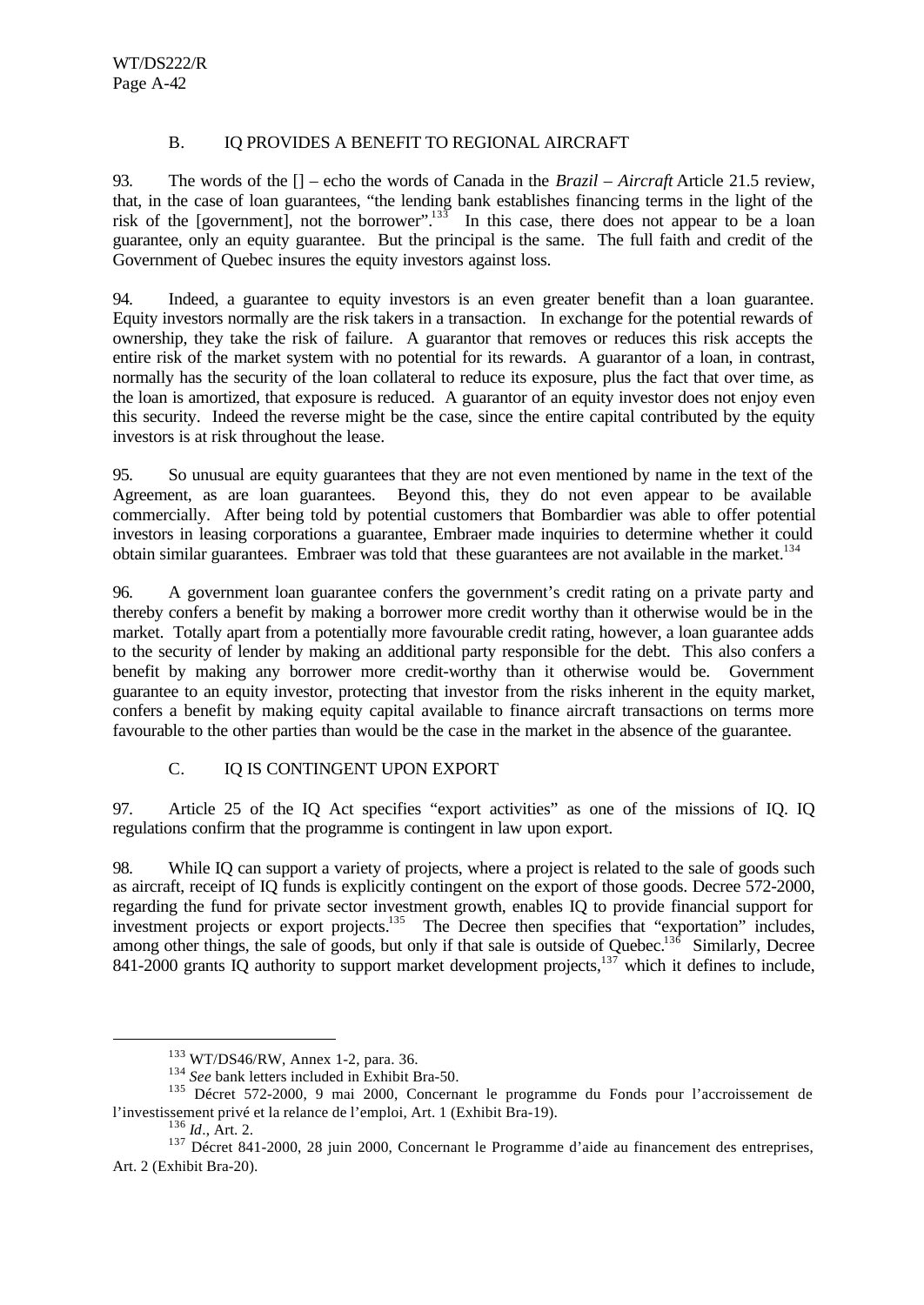among other things, projects ultimately focused on the sale of goods, but again only if the sales at issue are outside of Quebec.<sup>138</sup>

99. Thus, wherever IQ supports the sale of aircraft, it does so only on the condition that the recipient export those aircraft outside of Quebec. This is the very definition of "contingent in law . . . upon export performance", within the meaning of Article 3.1(a) of the SCM Agreement. As a matter of law, a potential recipient must demonstrate that the aircraft will be exported. In every instance in which it is used to support regional aircraft transactions, therefore, IQ is, as such, a prohibited export subsidy.

100. IQ's regulations contain further evidence of its export contingency. Decree 841-2000 provides for financing to support something called an "export credit margin":

The level of an export credit margin is determined according to the short-term financing needs of the firm and the guarantee is accorded according to the market development activities of the firm and of *the Quebec content of the products and services that it exports*. 139

101. The loan guarantee fund established in 1996 specifically for Bombardier and the equity guarantee provided by Quebec for investors further demonstrate the *de jure* export contingency of IQ's subsidies. Virtually all of Bombardier's regional aircraft production is exported. Even the launch sale to the domestic carrier, Air Canada, was structured as an export sale and received financing from EDC.<sup>140</sup> To paraphrase the Panel in *Australia – Leather*, it is clear that the Canadian market for aircraft is too small to absorb Bombardier's production, much less any expanded production that might result from the financial benefits accruing from subsidies. $14$ 

102. IQ's export contingency is further demonstrated by the equity guarantees IQ furnishes to support leveraged lease transactions.<sup>142</sup> The very purpose of leveraged lease transactions is to take advantage of the favourable tax treatment provided by the laws of the jurisdiction of ownership. The tax laws of five countries – France, Germany, Japan, the United Kingdom, and the United States – cause almost all, if not all, of the world's leveraged lease transactions to be based on one of them. The tax laws of Canada virtually assure that no leveraged lease will be based in Canada. In fact, "taxbased lease financing, other than for certain exempt property, is almost non-existent" in Canada.<sup>143</sup> In this regard, Brazil recalls the testimony of Mr. Paul Labbé, the then-president of EDC, who, in justifying EDC's support of a seemingly domestic sale to Air Canada, told the Canadian Parliament that a "tax vehicle" had been established in the United States, and that this "tax vehicle" acquired the aircraft, thereby qualifying the transaction as an export, and then leased the aircraft to Air Canada.<sup>144</sup>

<sup>&</sup>lt;sup>138</sup> *Id.*, Art 3 ("'développement de marchés': . . . – la commercialisation . . . pour l'accroissement de ventes . . . à l'extérieur du Québec; – la vente de biens . . . à l'extérieur du Québec; – l'acquisition d'une entrepirse ou d'un réseau de distribution pour la vente de biens . . . à l'extérieur du Québec; – la formation d'un groupement d'entreprises à des fins de vente de biens . . . à l'extérieur du Québec . . . .").

<sup>&</sup>lt;sup>139</sup> Décret 841-2000, 28 juin 2000, Concernant le Programme d'aide au financement des entreprises, Art. 7 (English translation) (Exhibit Bra-20).

<sup>140</sup> *See supra* para. 72.

<sup>&</sup>lt;sup>141</sup> Australia – Subsidies Provided to Producers and Exporters of Automotive Leather, WT/DS126/R, para. 9.67 (25 May 1999) (Adopted 16 June 1999) ("[I]t is clear that the Australian leather market for automotive leather is too small to absorb Howe's production, much less any expanded production that might result from the financial benefits accruing from the grant payments . . .").

<sup>&</sup>lt;sup>142</sup> Offering Memorandum (Exhibit Bra-49).

<sup>&</sup>lt;sup>143</sup> Monica Biringer, "Cross-Border Equipment Leasing May Reduce Financing Costs for Canadian Users," 5 *Journal of International Taxation* 230 (May 1994) (Exhibit Bra-51).

 $144$  Testimony of EDC Officials, House of Commons of Canada,  $35<sup>th</sup>$  Parliament,  $1<sup>st</sup>$  Sess., Standing Committee on Foreign Affairs and International Trade, Meeting No. 43, pg. 43:30 (Exhibit Bra-45).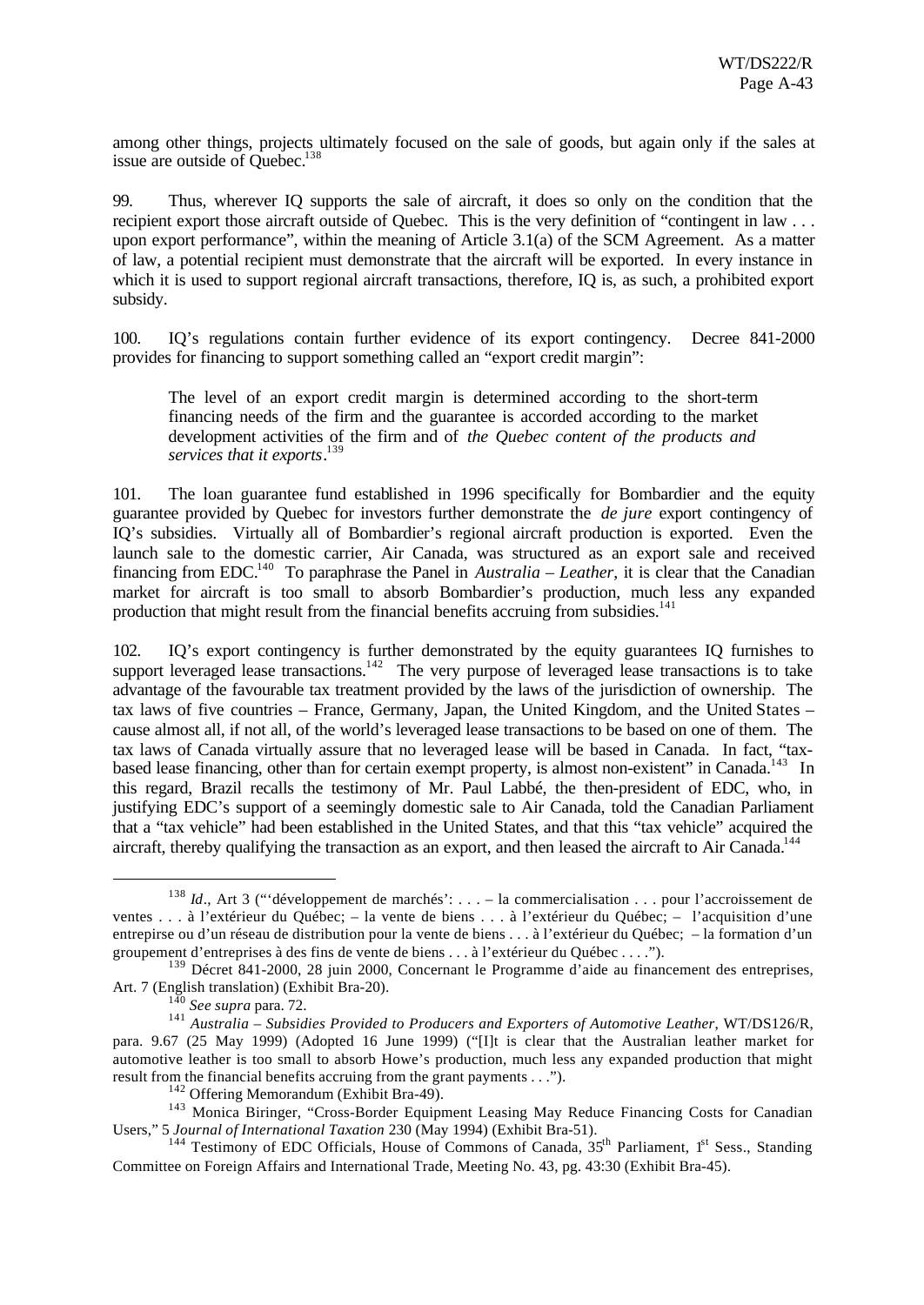## D. CANADA PROVIDES PROHIBITED SUBSIDIES THROUGH IQ

103. The publicly available evidence concerning the operations of IQ, like the publicly available evidence concerning EDC, is only the tip of the iceberg.<sup>145</sup> Nonetheless, that evidence makes clear that, at a minimum, through IQ guarantees, Canada provides prohibited export subsidies. Those guarantees are financial contributions that confer a benefit by absorbing risk that would otherwise fall upon the participants in the transactions. They are contingent, in law or in fact, upon export. They are, therefore, prohibited by the Agreement.

## **VI. CONCLUSION**

104. This is a dispute about subsidies, but it is more than that. As a subsidies dispute, the activities of EDC, the Canada Account, and IQ are at issue. The evidence Brazil has presented demonstrates conclusively that, through each of these mechanisms, Canada provides a subsidy that is contingent upon export, and Brazil requests that this Panel so determine, as set out in Brazil's request for the establishment of the Panel.

105. At a broader level, however, this is a dispute about transparency and the functioning of the WTO dispute settlement system as it relates to subsidies. None of the Canadian programmes that are the subject of this dispute has even been notified to the Committee on Subsidies and Countervailing Measures pursuant to Article XVI:1 of the GATT 1994 and Article 25 of the SCM Agreement.<sup>146</sup> At consultations, Canada declined to provide information in response to Brazil's questions, and, indeed, Canada's delegation to the consultations stated that it was totally unprepared even to talk about IQ. In the prior proceeding, Canada adamantly refused to cooperate in providing relevant information in its sole possession, even when requested to do so by the Panel. Canada went so far as to argue that it had no duty to cooperate.<sup>147</sup>

106. Thus, what is at issue here is not only the consistency or inconsistency of Canada's programmes with its WTO obligations, but, perhaps even more important, the consistency or inconsistency of Canada's obligations of transparency and good faith cooperation. The Panel's determination on the merits of this dispute will have very important implications for the standards that apply to export credits in the WTO. The Panel's determination on the issues of transparency and good faith that have been raised by Canada's stance in this and in the prior dispute will have very important implications for the standards that apply not just to export credits, but to all disputes in the WTO.

<sup>145</sup> *See supra* para. 73.

<sup>&</sup>lt;sup>146</sup> The latest Canadian notification is dated 9 May 2000. G/SCM/N/48/CAN. Perhaps Canada's next notification will rectify the apparent oversight.

<sup>147</sup> WT/DS70/AB/R, para. 186.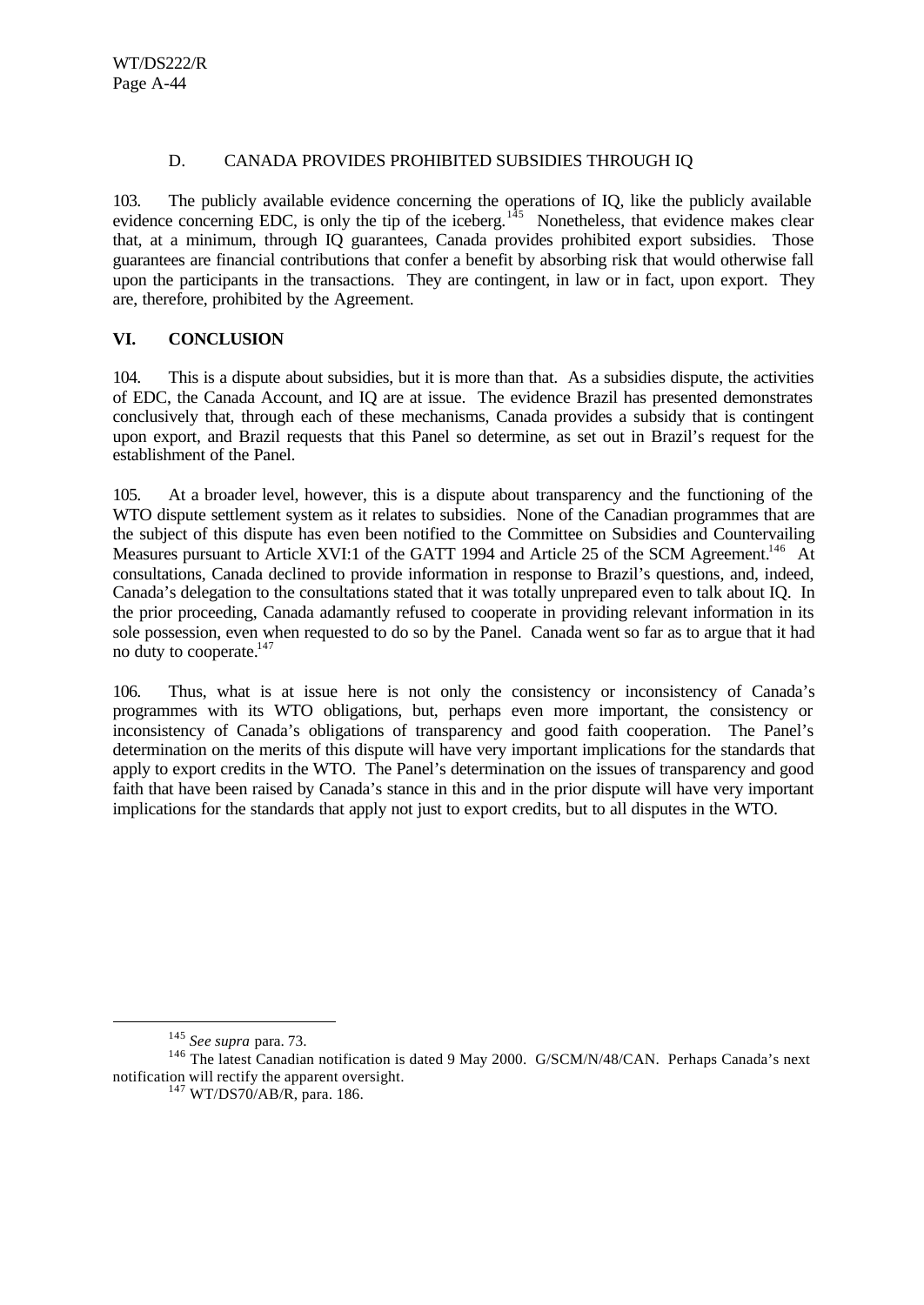# **ANNEX A-4**

## RESPONSE OF BRAZIL TO SUBMISSION OF CANADA REGARDING JURISDICTIONAL ISSUES

#### (22 June 2001)

1. The Panel has asked Brazil to respond to Canada's preliminary submission regarding the Panel's jurisdiction, dated 18 June 2001.<sup>1</sup> In that submission, Canada claims that certain of Brazil's claims are inconsistent with Articles 6.2 and 21.5 of the *Understanding on Rules and Procedures Governing the Settlement of Disputes* ("DSU").

### **I. BRAZIL'S CLAIMS WITH RESPECT TO THE CANADA ACCOUNT ARE CONSISTENT WITH ARTICLE 21.5 OF THE DSU**

2. Canada argues that Brazil cannot challenge, in proceedings brought pursuant to Article 6 of the DSU, the existence or consistency with the covered agreements of measures taken to comply with the earlier recommendations and rulings of the DSB with respect to Canada Account.<sup>2</sup> Rather, Canada states that Brazil's only recourse is to Article 21.5 of the DSU. Canada's conclusion is in error, on both factual and legal grounds.

3. As a factual matter, Canada's conclusion that three of Brazil's "claims" would "require this Panel to adjudicate issues of compliance with the earlier DSB rulings in a different case" is also factually incorrect.<sup>3</sup> Canada is incorrect to identify each of the numbered paragraphs regarding the Canada Account in Brazil's request for establishment of this Panel as a separate "claim."<sup>4</sup> Brazil's makes one overarching claim in its request for establishment with respect to Canada Account support, in numbered paragraph 1; namely, that "[e]xport credits, including financing, loan guarantees, or interest rate support by or through the Canada Account are and continue to be prohibited export subsidies within the meaning of Articles 1 and 3" of the *Agreement on Subsidies and Countervailing Measures* ("SCM Agreement").

4. Numbered paragraphs 2 through 4 explain the nature of that claim in more detail. Those paragraphs explain that Brazil is challenging Canada Account support to the regional aircraft industry both as such and as applied in the Air Wisconsin transaction. In paragraph 2, Brazil asks the Panel to find that the Article 21.5 Panel in the *Canada – Aircraft* dispute found the Canada Account to be inconsistent with Article 3 of the SCM Agreement<sup>5</sup> but that, despite this, to date, Canada has done nothing to rectify this inconsistency. The references in paragraphs 1 and 3 to the continuing nature of the export subsidization effected by the Canada Account are specific assertions requesting findings of fact by the Panel regarding the as yet unamended Canada Account. Canada itself, in its first written submission, refers to the history of the *Canada – Aircraft* dispute with respect to the Canada Account  $6$ 

<sup>&</sup>lt;sup>1</sup> This submission is hereafter referred to as "Canada's Preliminary Submission".

<sup>2</sup> *See Canada – Measures Affecting the Export of Civilian Aircraft – Recourse by Brazil to Article 21.5 of the DSU*, WT/DS70/RW (Adopted 4 August 2000), para. 6.2.

<sup>3</sup> Canada's Preliminary Submission, para. 15.

<sup>4</sup> WT/DS222/2 (1 March 2001).

 $5$  WT/DS70/RW (Adopted 4 August 2000), para. 6.1.

<sup>&</sup>lt;sup>6</sup> Canada's First Written Submission to the Panel, dated 18 June 2001, paras. 30-31.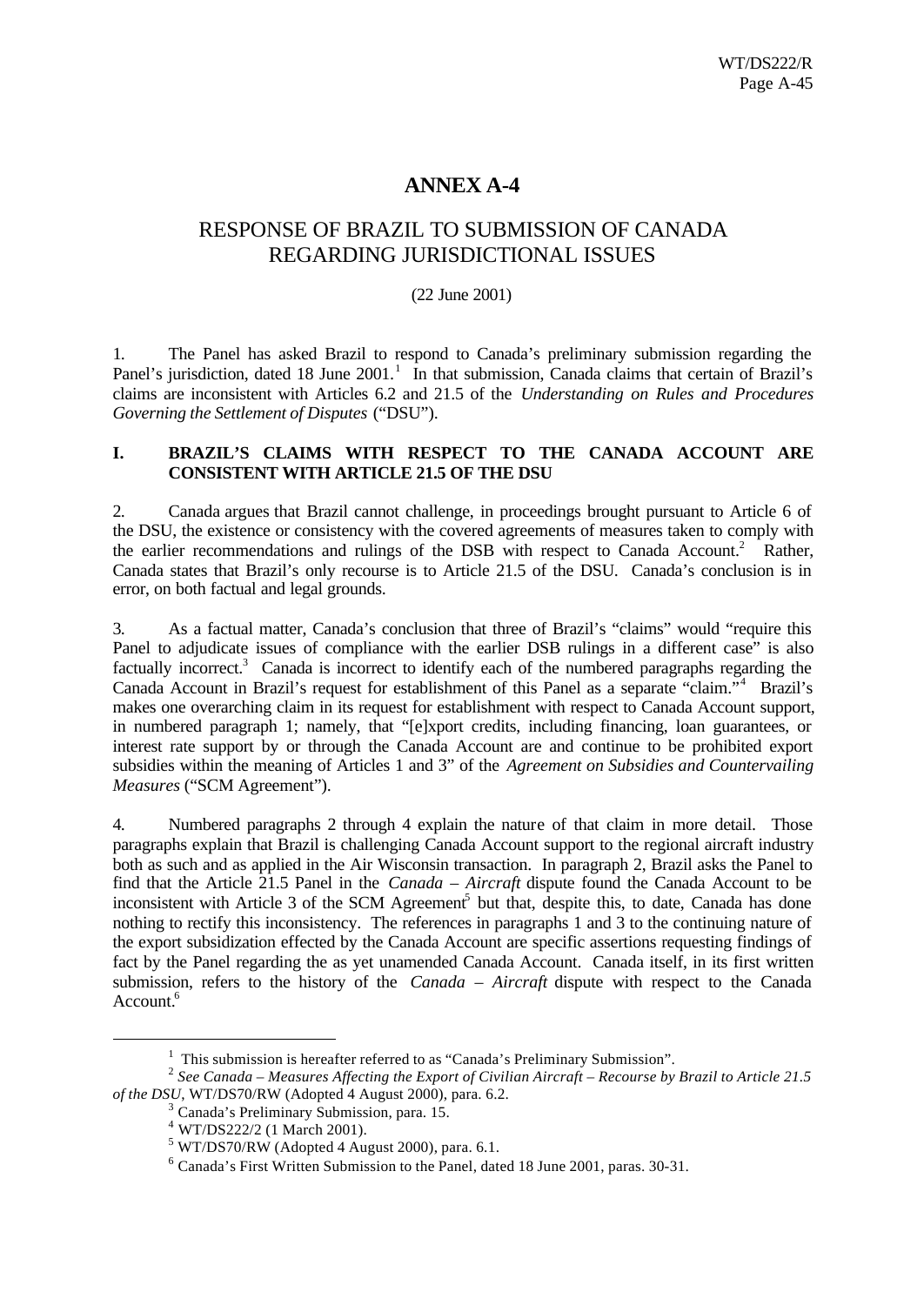5. In addition, Canada's arguments fail on legal grounds. While it is indeed the case that a Member may challenge "measures taken to comply" with the recommendations and rulings of the DSB under Article 21.5 of the DSU, the ordinary meaning of Article 6.2 of the DSU and Articles 4.1, 4.4 and 4.5 of the SCM Agreement do not preclude a Member from similarly bringing a new dispute settlement proceeding under those provisions.

6. Article 6.2 of the DSU refers generically to "measures" that are the subject of a request for the establishment of a panel. Similarly, Article 4.1 of the SCM Agreement subjects to dispute settlement "a prohibited subsidy . . . granted or maintained by another Member." Article 4.4 states that unsuccessful consultations may result in referral of "the matter" to the DSB for the establishment of a panel. Finally, Article 4.5 authorizes a panel to request assistance from the Permanent Group of Experts regarding whether "the measure in question" is a prohibited subsidy. Nothing in the ordinary meaning of these provisions limits dispute settlement thereunder to *particular types of measures*; nor does the ordinary meaning of these provisions preclude review of "measures" that remain in place with no effort to comply with earlier recommendations and rulings of the DSB.

7. Moreover, even where steps have been taken to comply, the object and purpose of the expedited proceedings provided by Article 21.5 of the DSU would be undermined by Canada's claim. In discussing the meaning of the phrase "consistency with a covered agreement" in Article 21.5, the Panel in *Australia – Measures Affecting Importation of Salmon – Recourse to Article 21.5 by Canada* emphasized that the purpose behind Article 21.5 is to offer *expedited* relief for a Member that has already successfully challenged another Member's measures:

The *rationale* behind this is obvious: a complainant, after having prevailed in an original dispute, should not have to go through the entire DSU process once again if an implementing Member in seeking to comply with DSB recommendations under a covered agreement is breaching, inadvertently or not, its obligations under other provisions of covered agreements. In such circumstances an expedited procedure should be available. This procedure is provided for in Article 21.5. It is in line with the fundamental requirement of 'prompt compliance' with DSB recommendations and rulings expressed in both Article 3.3 and Article 21.1 of the DSU.<sup>7</sup>

It should be noted that the Panel stated that an expedited procedure is "*available* " to a Member, *not* that it is either compulsory or the sole procedure available. Thus, if that Member chooses to forego those expedited procedures, it is certainly its prerogative to do so. Requiring Members to avail themselves of only those expedited procedures would be contrary to the object and purpose of Article 21.5.

8. In the circumstances of this particular case, Brazil considered it efficient to forego Article 21.5's expedited procedures. Brazil's challenge to Canada Account support for the Canadian regional aircraft industry involves claims against the measure both as such and as applied in particular transactions. Moreover, a panel constituted under Article 21.5 of the DSU to conduct review of "measures taken to comply" with the recommendations and rulings of the DSB with respect to the Canada Account would not be authorized to review the consistency with the covered agreements of Canada Account support as applied in particular regional aircraft transactions. As stated by both Brazil and Canada before a meeting of the Appellate Body in *Canada – Measures Affecting the Export of Civilian Aircraft – Recourse by Brazil to Article 21.5 of the DSU*,<sup>8</sup> support granted in transactions subsequent to an implementation deadline are not "measures taken to comply" with the recommendations and rulings of the DSB.

 $7$  WT/DS18/RW (Adopted 20 March 2000), para. 6.10.

<sup>8</sup> WT/DS70/AB/RW (Adopted 4 August 2000).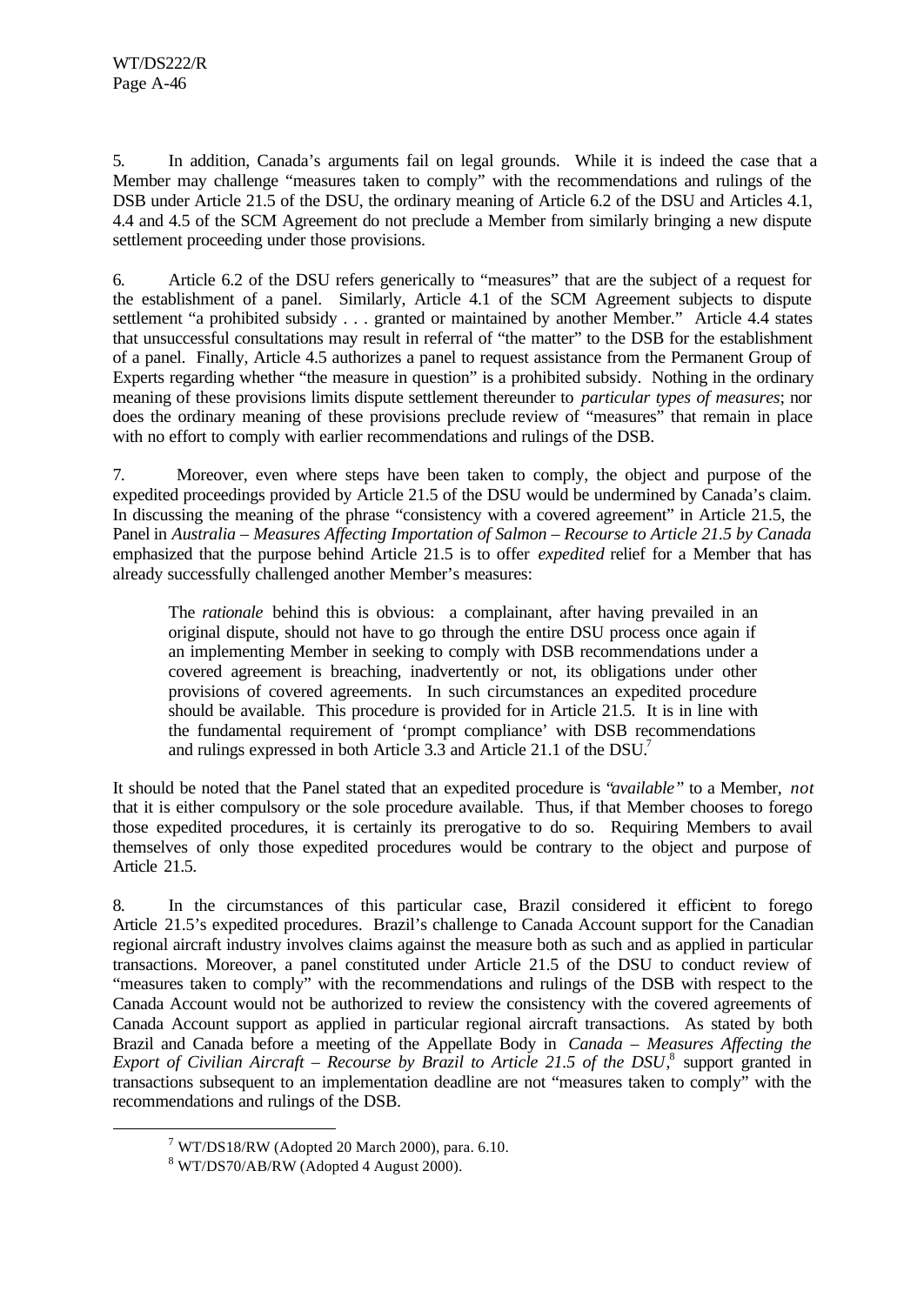9. Therefore, to consolidate the review of its "as such" and "as applied" claims, Brazil considered it preferable to bring all of those claims before this Panel, rather than bringing some of those claims before an Article 21.5 panel. To require Brazil to have split its claims between two panels – one constituted under Article 21.5 and one under Article 6 – would not be justified by the ordinary meaning of the provisions concerned, and would not be consistent with the object and purpose of Article 21.5 of the DSU.

10. This is particularly true where, as here, no measure to comply has been taken. Here, Brazil has not challenged a measure taken to comply under Article 21.5, but rather has chosen to challenge Canada Account anew as a "measure" under Article 6.2, in accordance with the ordinary meaning of that provision.

11. Finally, following adoption of the Article 21.5 Report, Brazil chose not to exercise its rights, under Article 22.6 of the DSU, to suspend concessions. Instead, it chose to negotiate with Canada with a view to resolving these disputes. In the meantime, the 30-day period for requesting authorization to suspend concessions under Article 22.6 passed. Certainly, Canada does not suggest that at this time Brazil could ask the Dispute Settlement Body for authority to suspend concessions based upon either the previously-adopted reports or any new Article 21.5 report. Yet, if Brazil were not permitted to seek a new determination from a new Panel, that would mean that any Member that initially chose negotiation over retaliation would forever forego the opportunity to suspend concessions. This is not an interpretation that would further the cause of amicable dispute settlement.

12. Brazil therefore requests that Canada's preliminary request be denied in this respect.

#### **II. BRAZIL'S REQUEST FOR ESTABLISHMENT OF THIS PANEL IS CONSISTENT WITH ARTICLE 6.2 OF THE DSU**

#### A. LEGAL OBLIGATIONS UNDER ARTICLE 6.2 OF THE DSU

13. In its preliminary submission, Canada also argues that certain of Brazil's "claims" are inconsistent with the requirements established by Article 6.2 of the DSU.

14. Before reviewing the requirements of Article 6.2 and Brazil's compliance with those requirements, Brazil notes again that Canada is incorrect to identify each of the numbered paragraphs in Brazil's request for establishment of this Panel as a separate "claim". Brazil makes one overarching claim in its request for establishment with respect to Canada Account support, in numbered paragraph 1. Numbered paragraphs 2 through 4 give more detail. Similarly, Brazil's overarching claim with respect to support by the Export Development Programme is included in numbered paragraph 5, with the purpose of paragraph 6 being to demonstrate that Brazil's challenge is both to the particular forms of EDC support discussed in paragraph 5 as such, and to EDC support as applied.

#### B. BRAZIL'S REQUEST FOR ESTABLISHMENT OF THIS PANEL SATISFIES THE REQUIREMENTS OF ARTICLE 6.2 OF THE DSU

15. Brazil's request for establishment of this Panel satisfies the requirements of Article 6.2 of the DSU, which provides that:

The request for establishment of a panel shall be in writing. It shall indicate whether consultations were held, identify the specific measures at issue and provide a brief summary of the legal basis of the complaint sufficient to present the problem clearly. . . .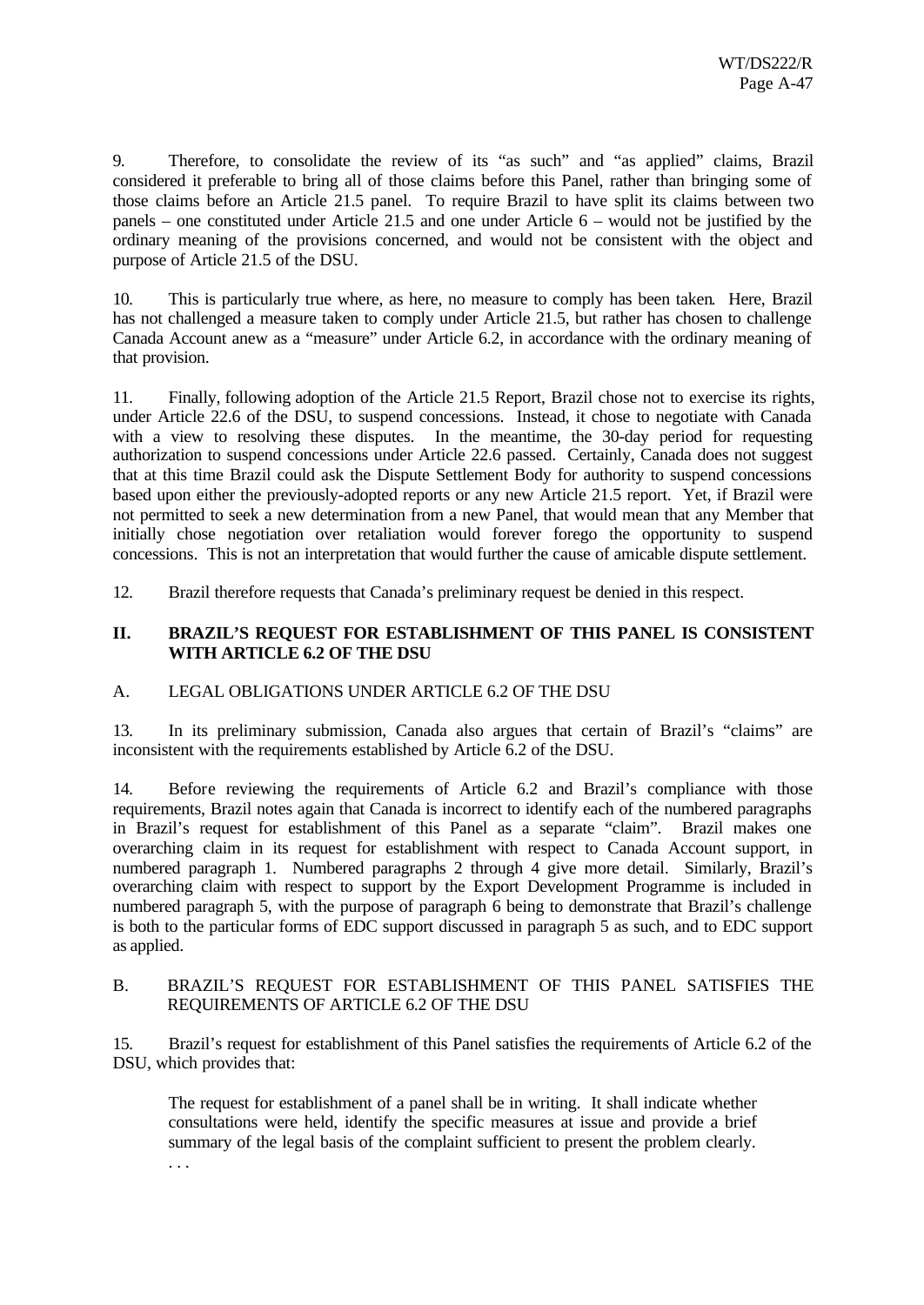16. The Appellate Body has on several occasions described the purpose behind the requirements of Article 6.2. In *European Communities – Regime for the Importation, Sale and Distribution of Bananas*, the Appellate Body stated that "precision" in a request for establishment is important for two reasons:

First, it often forms the basis for the terms of reference of the panel pursuant to Article 7 of the DSU; and, second, it informs the defending party and the third parties of the legal basis of the complaint.<sup>9</sup>

17. In *Brazil – Measures Affecting Desiccated Coconut*, the Appellate Body referred to these same two purposes in slightly different terms. The Appellate Body stated that a "specific" request for establishment establishes the "jurisdiction of the panel by identifying the precise claims at issue in the dispute", and fulfills a "due process objective", facilitating a response to the complainant's case by other parties and third parties.<sup>10</sup>

18. To fulfill these dual objectives, in its Report in *Korea – Definitive Safeguard Measure on Imports of Certain Dairy Products*, the Appellate Body imposed four specific requirements on a request for establishment:

The request must: (i) be in writing; (ii) indicate whether consultations were held; (iii) identify the specific measures at issue; and (iv) provide a brief summary of the legal basis of the complaint sufficient to present the problem clearly.<sup>11</sup>

As shown below, Brazil's request meets each of these criteria.

## **1. Requirements (i) and (ii)**

19. Brazil's request for establishment of this Panel is in writing, and indicates that consultations were held but did not resolve the dispute. Thus, the first two requirements set out in *Korea – Dairy* are satisfied.

## **2. Requirement (iii)**

l

20. Brazil's request also satisfies the third requirement discussed in *Korea – Dairy*; namely, that the request for establishment identify the specific measures at issue. For the three Canadian programmes at issue – Canada Account, the Export Development Corporation ("EDC"), and Investissement Québec ("IQ") – Brazil has identified the specific categories of support subject to its challenge. Numbered paragraph 1 of its request states that Brazil is challenging Canada Account "export credits, including financing, loan guarantees, or interest rate support . . . ". Numbered paragraph 5 states that Brazil is challenging EDC "export credits, including financing, loan guarantees, or interest rate support . . . ". Finally, numbered paragraph 7 states that Brazil is also challenging IQ "export credits and guarantees . . . , including loan guarantees, equity guarantees, residual value guarantees, and 'first loss deficiency guarantees' . . .".

21. Brazil's request specifically not only covers challenges to these measures *as such*, but states clearly that it is also a challenge to the measures *as applied* in, *e.g*., the Air Wisconsin transaction. Finally, contrary to Canada's claim at paragraphs 42, 51 and 56, the very first paragraph of Brazil's request states that it is only concerned with these measures with respect to their role in regional

 $9$  WT/DS27/AB/R (Adopted 25 September 1997), para. 142.

<sup>10</sup> WT/DS22/AB/R (Adopted 20 March 1997), pg. 9.

<sup>11</sup> WT/DS98/AB/R (Adopted 14 December 1999), para. 120.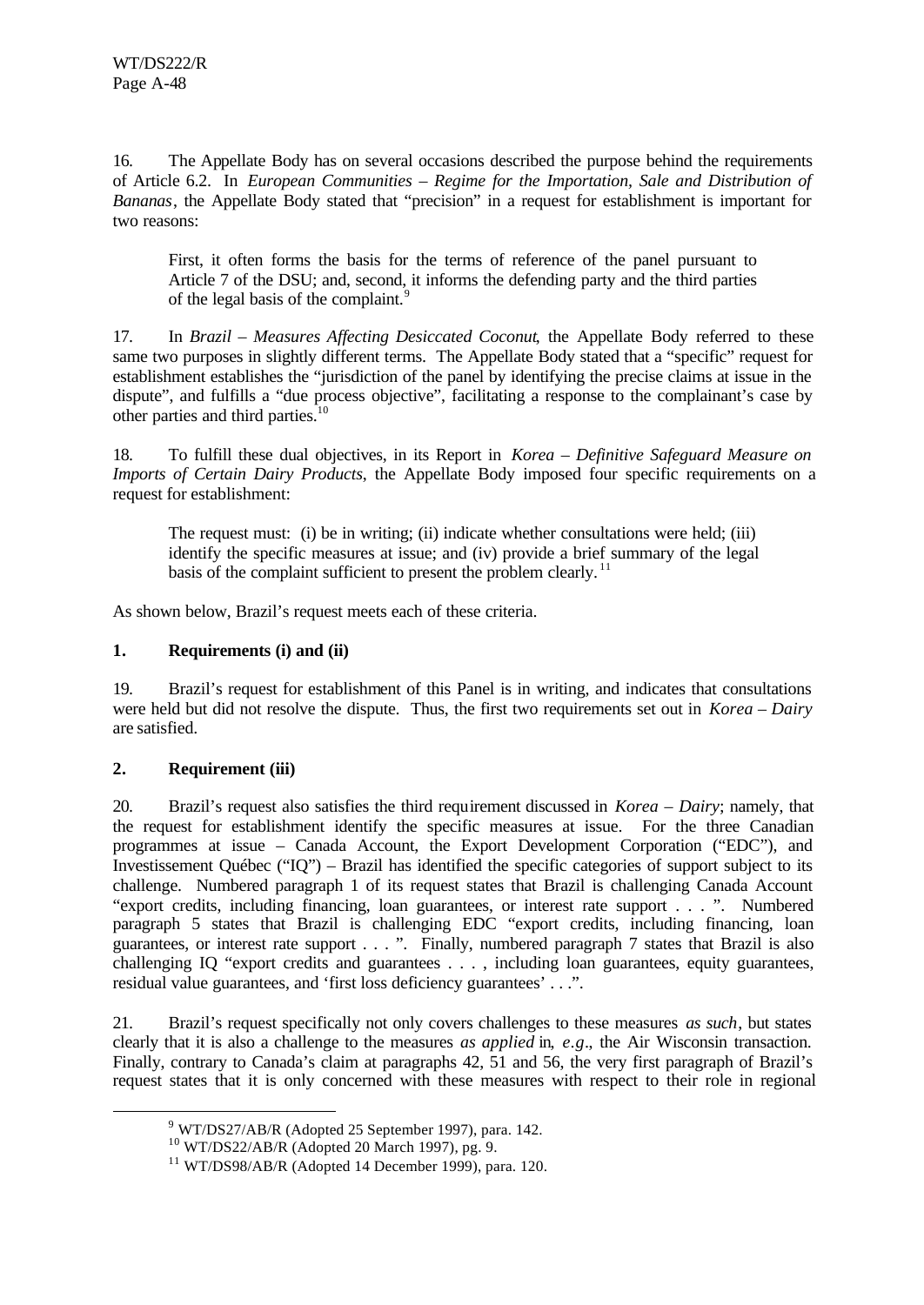aircraft transactions. Brazil also notes that the title of the dispute is *Canada – Export Credits and Loan Guarantees for Regional Aircraft*. 12

22. Canada's principal complaint appears to be that Brazil's claims are "extremely broad," "so broad as to defy definition", and that they "could potentially cover hundreds of clients and many thousands of transactions since  $1995$ ".<sup>13</sup> Canada appears to suggest that a claim must be narrow to satisfy Article 6.2 of the DSU.

23. Article 6.2 contains no such requirement. Brazil is entitled to raise broad claims that entire Canadian programmes are inconsistent with Canada's obligations under the SCM Agreement. Broadly-defined measures, such as the US tax treatment of foreign sales corporations, have often been the subject of WTO disputes, in circumstances where those measures would affect many more than the "hundreds" of clients affected by Brazil's claims against the Canada Account, EDC and IQ. It is a Member's prerogative to challenge any measure, no matter how broad, that it considers is inconsistent with another Member's WTO obligations.

24. In any event, Brazil notes that its claims are not nearly as broad as they could be. As noted above, Brazil's request clarifies that it is only concerned with the Canada Account, EDC and IQ with respect to their role in regional aircraft transactions. Moreover, it has limited those claims to particular forms of support provided by or through the Canada Account, EDC and IQ. Canada Account uses types of support not included in Brazil's claims, including export credits insurance, performance insurance, and political risk insurance.<sup>14</sup> EDC similarly provides various types of support not subject to Brazil's claims, such as accounts receivable insurance, bonding, and political risk insurance. IQ also extends support not included in Brazil's claims, such as suretyship<sup>15</sup> and exchange rate guarantees.<sup>16</sup> For these reasons, Brazil's request complies with the third requirement set forth in *Korea – Dairy*.

#### **3. Requirement (iv)**

25. As noted above, the Appellate Body stated in *Korea – Dairy* that the fourth requirement flowing from Article 6.2 of the DSU is the inclusion in a request for establishment of "a brief summary of the legal basis of the complaint sufficient to present the problem clearly".<sup>17</sup> The Appellate Body emphasized that as long as the legal basis is identified and presents the problem clearly, "Article 6.2 demands only a summary – and it may be a brief one – of the legal basis of the complaint".<sup>18</sup>

26. As discussed above, Brazil's request for establishment of the Panel includes three overarching claims, against support by or through the Canada Account, EDC and IQ for the Canadian regional

<sup>12</sup> In any event, in *European Communities – Customs Classification of Certain Computer Equipment*, the Appellate Body noted that "Article 6.2 of the DSU does not explicitly require that the products to which the 'specific measures at issue' apply be identified." WT/DS62/AB/R-WT/DS67/AB/R-WT/DS68/AB/R (Adopted 22 June 1998), para. 67. While a particular aspect of the covered agreement at issue might require product specification, Canada makes no such assertion with respect to the SCM Agreement.

 $13$  Canada's Preliminary Submission, paras. 41, 51.

<sup>&</sup>lt;sup>14</sup> SUMMARY REPORT TO TREASURY BOARD ON CANADA ACCOUNT OPERATIONS, FISCAL YEAR 1998/99, pg. 4 (Exhibit Bra-46).

<sup>15</sup> An Act respecting Investissement-Québec and Garantie Québec, Art. 30(1) (Exhibit Bra-18).

<sup>16</sup> Décret 572-2000, 9 mai 2000, concernant le programme du Fonds pour l'accroissement de l'investessement privé et la relance de l'emploi, Art. 11(d) (Exhibit Bra-19).

 $17$  WT/DS98/AB/R (Adopted 22 June 1998), para. 120.

<sup>18</sup> *Id*.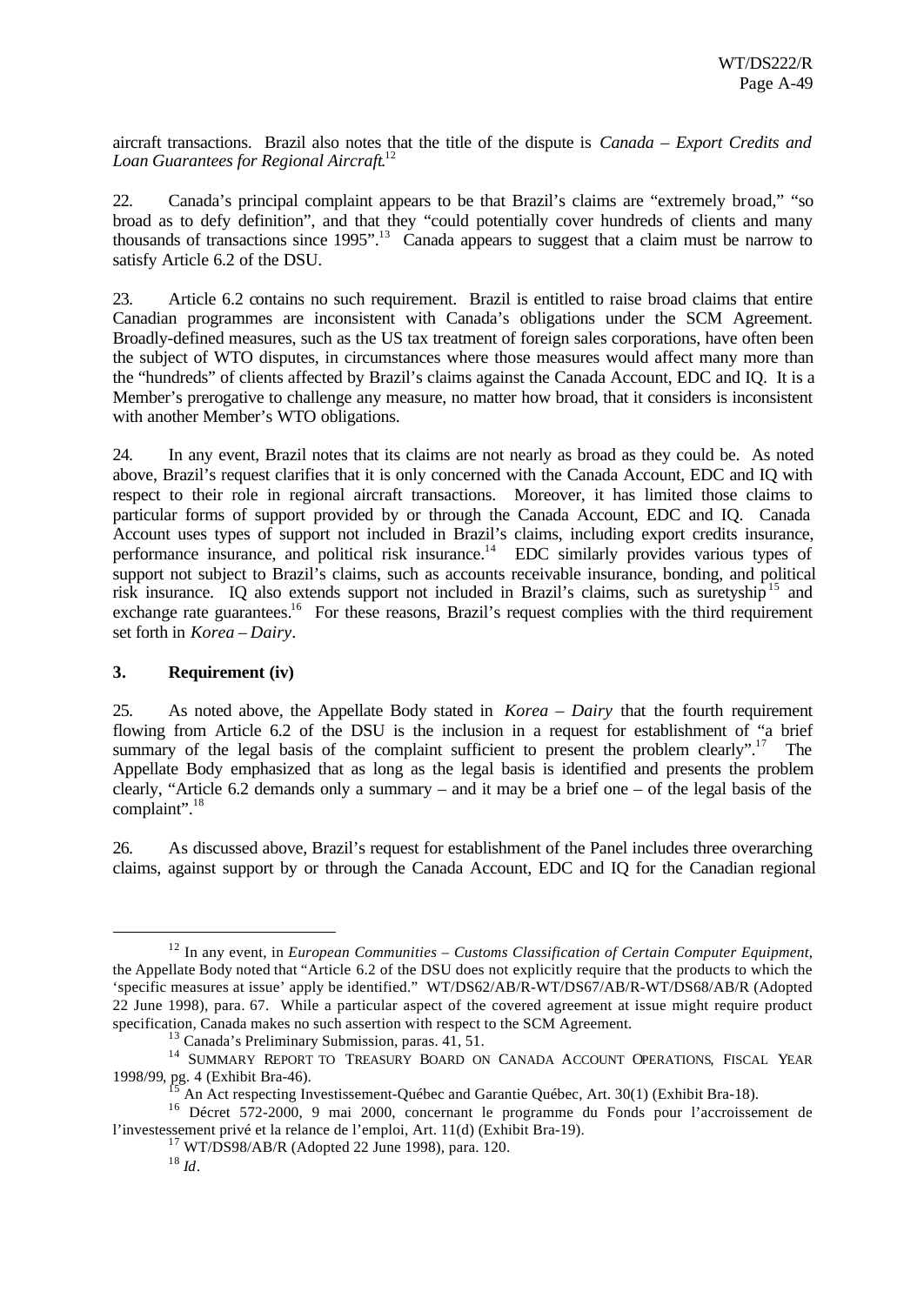aircraft industry. Brazil also expressly states in numbered paragraphs 1, 5 and 7 that those measures are prohibited export subsidies, within the meaning of Articles 1 and 3 of the SCM Agreement.<sup>19</sup>

27. Brazil has done more than simple "identification of the treaty provisions claimed," however. To ensure that the problem is presented clearly, as required by the Appellate Body in *Korea – Dairy*, numbered paragraphs 1 through 7 include details, discussed above, of the specific categories of support involved.

## **4. Attendant Circumstances**

28. Even had Brazil done nothing more than simply identify the treaty provisions involved, that would have been adequate to protect Canada from prejudice to its interests, or from harm to its due process rights. As the Appellate Body in *Korea – Dairy* has explained, the determination whether a defending party's Article 6.2 due process rights are harmed does not rest solely on the text of the request for the establishment of a panel.<sup>20</sup> Instead, as the Appellate Body in *Thailand – Anti Dumping Duties on Angles, Shapes and Sections of Iron or Non-Alloy Steel and H-Beams from Poland* notes, "The fundamental issue in assessing claims of prejudice is whether a defending party was *made aware of* the claims presented by the complaining party, sufficient to allow it to defend itself."<sup>21</sup> Thus, the "simple listing of the articles of the agreement or agreements involved may, in the light of [the] *attendant circumstances* [of the dispute], suffice to meet the standard of *clarity*" required by Article 6.2 that is necessary to protect a Member's due process rights.<sup>22</sup> In resolving whether a defending party's due process rights are harmed by "the simple listing of the articles of the agreement" involved in the dispute, a Panel may, among other things, "take into account . . . the actual course of the panel proceedings".<sup>2</sup>

29. The "attendant circumstances" in this case demonstrate that Canada's ability to defend itself has not been prejudiced. As noted in Brazil's first written submission, the Canada Account, EDC and IQ – the three programmes included in its request for establishment – were also challenged in an earlier dispute, *Canada – Measures Affecting the Export of Civilian Aircraft*. That dispute began in March 1997 with Brazil's request for consultations,<sup>24</sup> which was followed by a request for the establishment of a panel in July 1998.<sup>25</sup> In its initial phase, the dispute led to the release of a panel report in April 1999<sup>26</sup>, and an Appellate Body report in August 1999.

30. Brazil's challenge to Canada's implementation of the panel and Appellate Body reports led to the establishment of a panel in November 1999 under Article 21.5 of the DSU<sup>28</sup>, a report by that panel in May  $2000$ ,<sup>29</sup> and a report by the Appellate Body in July  $2000$ .<sup>30</sup> Consultations were requested by Brazil with respect to these very same programmes in January  $2001$ .<sup>31</sup> As required by Article 4.2 of

<sup>24</sup> WT/DS70/1 (14 March 1997).

<sup>&</sup>lt;sup>19</sup> As noted above, numbered paragraphs 2-4 expand further upon the overarching claim regarding Canada Account included in numbered paragraph 1, which includes citation to Articles 1 and 3 of the SCM Agreement. Thus, it was not necessary for Brazil to cite to those same provisions yet again in numbered paragraphs 2 through 4.

 $^{20}$  WT/DS98/AB/R (Adopted 22 June 1998), para. 127.

<sup>21</sup> WT/DS122/AB/R (12 March 2001) (Adopted 5 April 2001) para. 95 (emphasis supplied).

<sup>22</sup> WT/DS98/AB/R (Adopted 22 June 1998), para. 127 (emphasis supplied).

<sup>23</sup> WT/DS98/AB/R (Adopted 22 June 1998), para. 127.

<sup>25</sup> WT/DS70/2 (13 July 1998).

<sup>26</sup> WT/DS70/R (14 April 1999) (Adopted 20 August 1999).

 $27$  WT/DS70/AB/R (2 August 1999) (Adopted 20 August 1999).

<sup>28</sup> WT/DS70/9 (23 November 1999).

<sup>29</sup> WT/DS70/RW (9 May 2000) (Adopted 4 August 2000).

<sup>30</sup> WT/DS70/AB/RW (21 July 2000) (Adopted 4 August 2000).

<sup>31</sup> WT/DS222/1 (25 January 2001).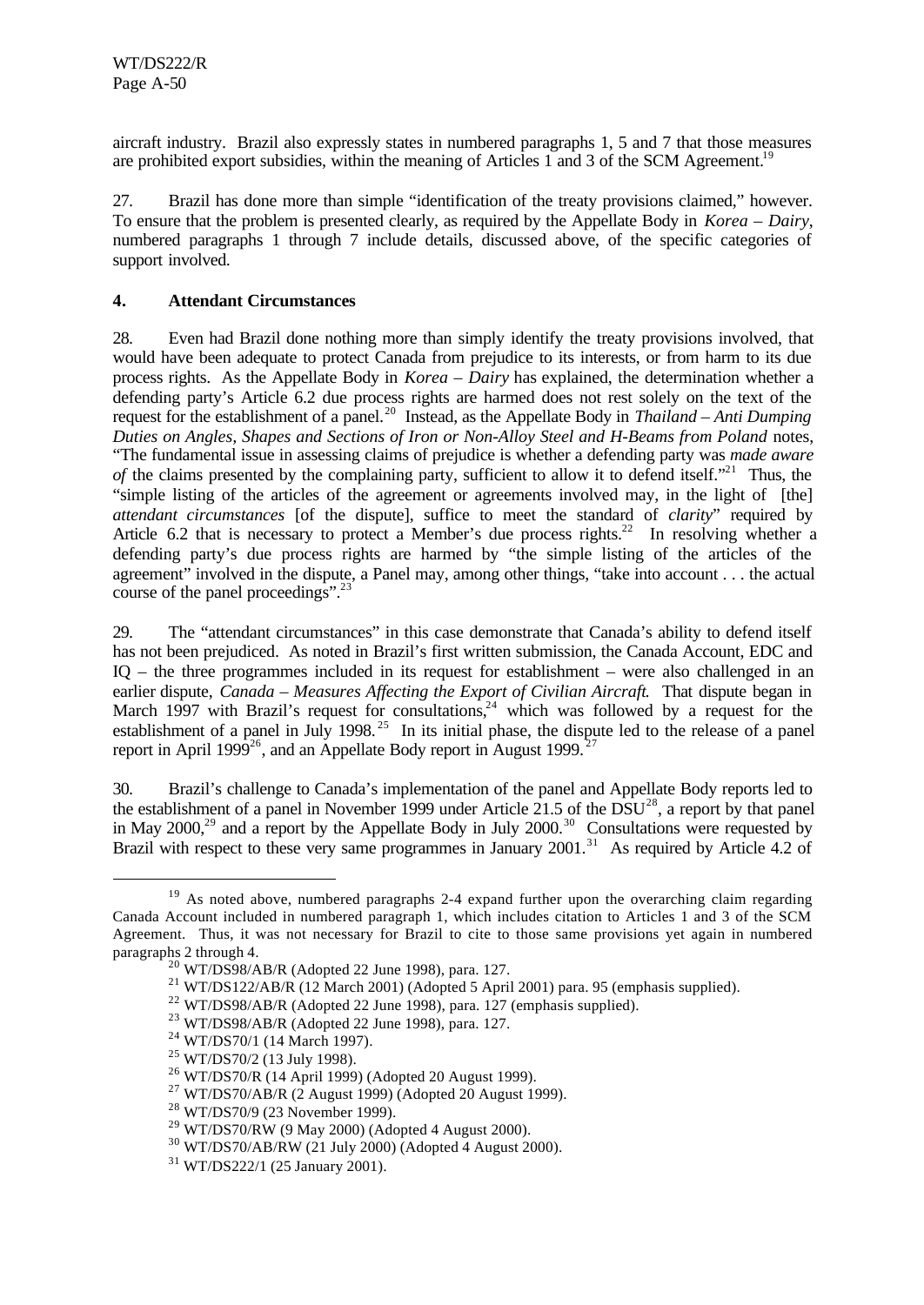the SCM Agreement, Canada was provided with a statement of available evidence illustrating the basis for Brazil's concerns.<sup>32</sup> Consultations were held in February 2001. During those consultations, specific and detailed questions were put to Canada by Brazil.<sup>33</sup> Brazil submitted an extremely specific letter to the Panel on 21 May 2001 in which it further detailed its claims against Canada. Brazil's First Written Submission, filed nine days later on 30 May 2001, two weeks after Canada's 16 May letter, also fully detailed all of Brazil's claims.

31. In addition, throughout this entire period, in an effort to resolve these disputes outside the auspices of WTO dispute settlement, Brazil and Canada, at the very highest diplomatic and political levels, have engaged in bilateral discussions on these very same programmes and issues.

32. Finally, and perhaps most importantly, despite Canada's purported confusion as to the subject matter of the current dispute and Brazil's request for the establishment of a panel, Canada's First Written Submission, filed 18 June 2001, contains a detailed and specific defence of its Canada Account, EDC and IQ regional aircraft financing programmes, both "as such," and "as applied" in the specific context of the Air Wisconsin and other transactions. This detailed defence thus responds to each of the claims Brazil raised in its request for the establishment of a panel to consider Canada's regional jet financing activities.

33. For these reasons, it is not credible for Canada to claim that Brazil's claims are not stated with sufficient clarity, or that its right to present a defence has been prejudiced. In the words of the Appellate Body in *Korea – Dairy*, the "attendant circumstances" suggest that Canada is very much aware of the issues and claims involved and, as such, has been and will continue to be able to vigorously defend itself.

34. Canada's 16 May 2001 request to Brazil for clarification of its claims, and Brazil's 21 May 2001 response to this request, does nothing to change these "attendant circumstances."

35. In paragraph 34 of its preliminary submission, Canada cites to the Appellate Body's statement in *Thailand – Anti-dumping Duties on Angles, Shapes and Sections of Iron or Non-alloy Steel and H-Beams from Poland* that "nothing in the DSU prevents a defending party from requesting further clarification on the claims raised in a panel request from the complaining party, even before the filing of the first written submission".<sup>34</sup> At paragraphs 58-59 of its preliminary submission, Canada states that it availed itself of this option with its 16 May request, but that in its 21 May response Brazil "refused to clarify its claims".<sup>35</sup>

36. Canada does not state precisely how its 16 May request changes the litany of "attendant circumstances" cited above illustrating its clear understanding of the measures and claims at issue in this dispute. Instead, Canada implicitly attempts to transform the Appellate Body's observation in *Thailand – Steel* that nothing in the DSU prevents a defending Member from submitting such a request into a requirement that a complaining Member provide a detailed response. While nothing in the DSU prevents a defending Member from requesting the clarification sought in Canada's 16 May letter, equally nothing in the DSU requires a complaining Member to provide a response sufficiently detailed to satisfy the defending Member. The Appellate Body's statement in *Thailand – Steel* does not, as Canada implies, impose a legal obligation on Brazil to unfold all of the details of its case in response to Canada's detailed 16 May request. Certainly, the Appellate Body did not intend to create

<sup>32</sup> *Id*.

<sup>33</sup> Exhibit Bra-1.

<sup>34</sup> WT/DS122/AB/R (12 March 2001) (Adopted 5 April 2001), para. 97.

<sup>35</sup> Canada did not, however, cite the Appellate Body Report in *Thailand – Steel* in its 16 May request.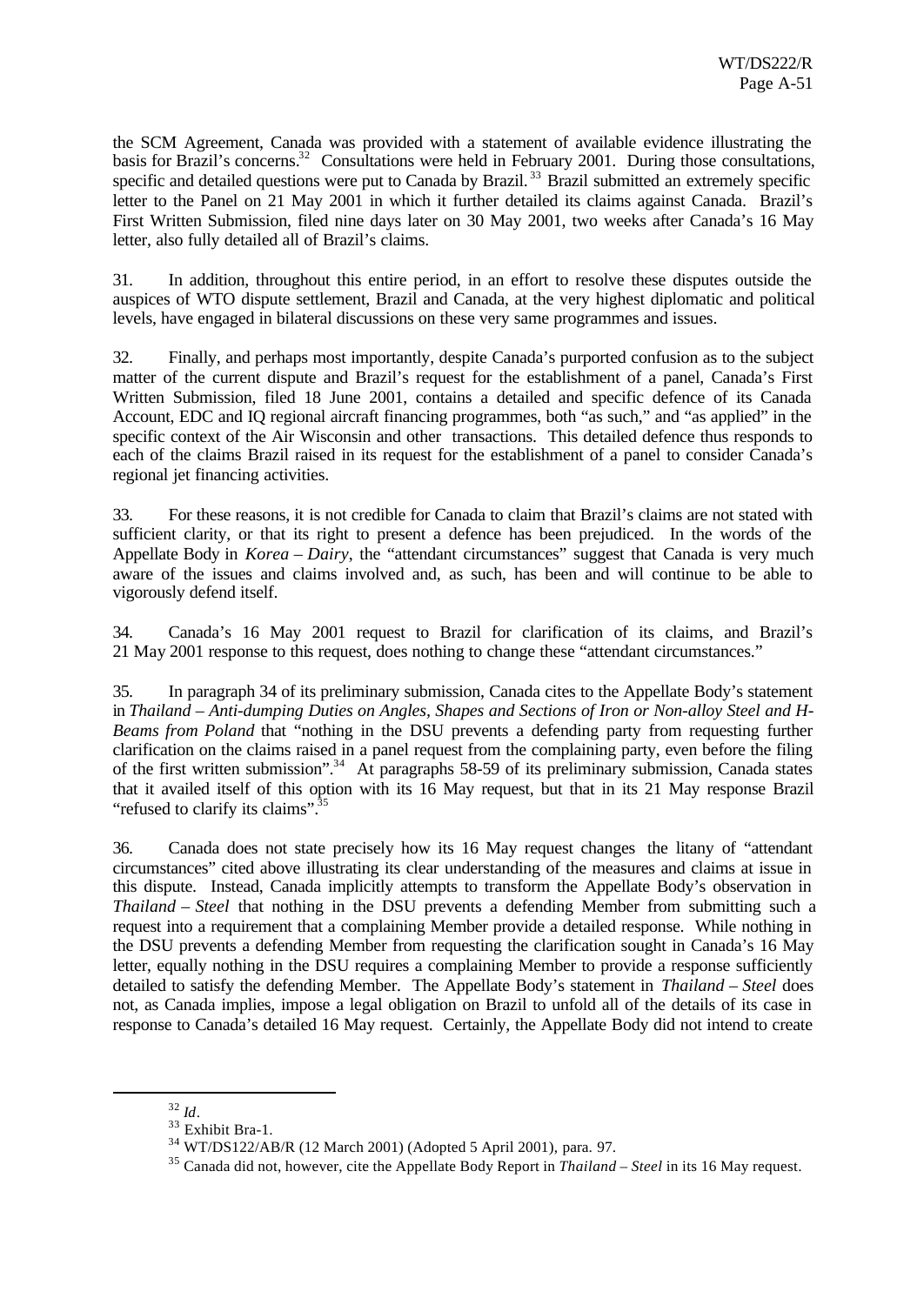a new "litigation technique"<sup>36</sup>, encouraging Members to avail themselves of procedural counterclaims where none otherwise exist.

37. In any event, in addition to the attendant circumstances described above, Brazil notes that it provided considerable detail regarding its claims and evidence in its 21 May letter asking the Panel to exercise its authority under Article 13.1 of the DSU to request documentary evidence from Canada regarding the terms of Canada Account, EDC and IQ support for the Canadian regional aircraft industry. Absent a requirement in the DSU or the Panel's working procedures requiring even more detail, Brazil was thus entitled to present its case in its first written submission.

## **III. CONCLUSION**

38. For the foregoing reasons, Brazil's request for establishment of this Panel is consistent with the terms of Articles 6.2 and 21.5 of the DSU. Brazil therefore requests that the Panel reject Canada's argument that certain of Brazil's claims are outside the jurisdiction of the Panel and should therefore not be considered on their merits.

<sup>36</sup> WT/DS122/AB/R (12 March 2001), para. 97.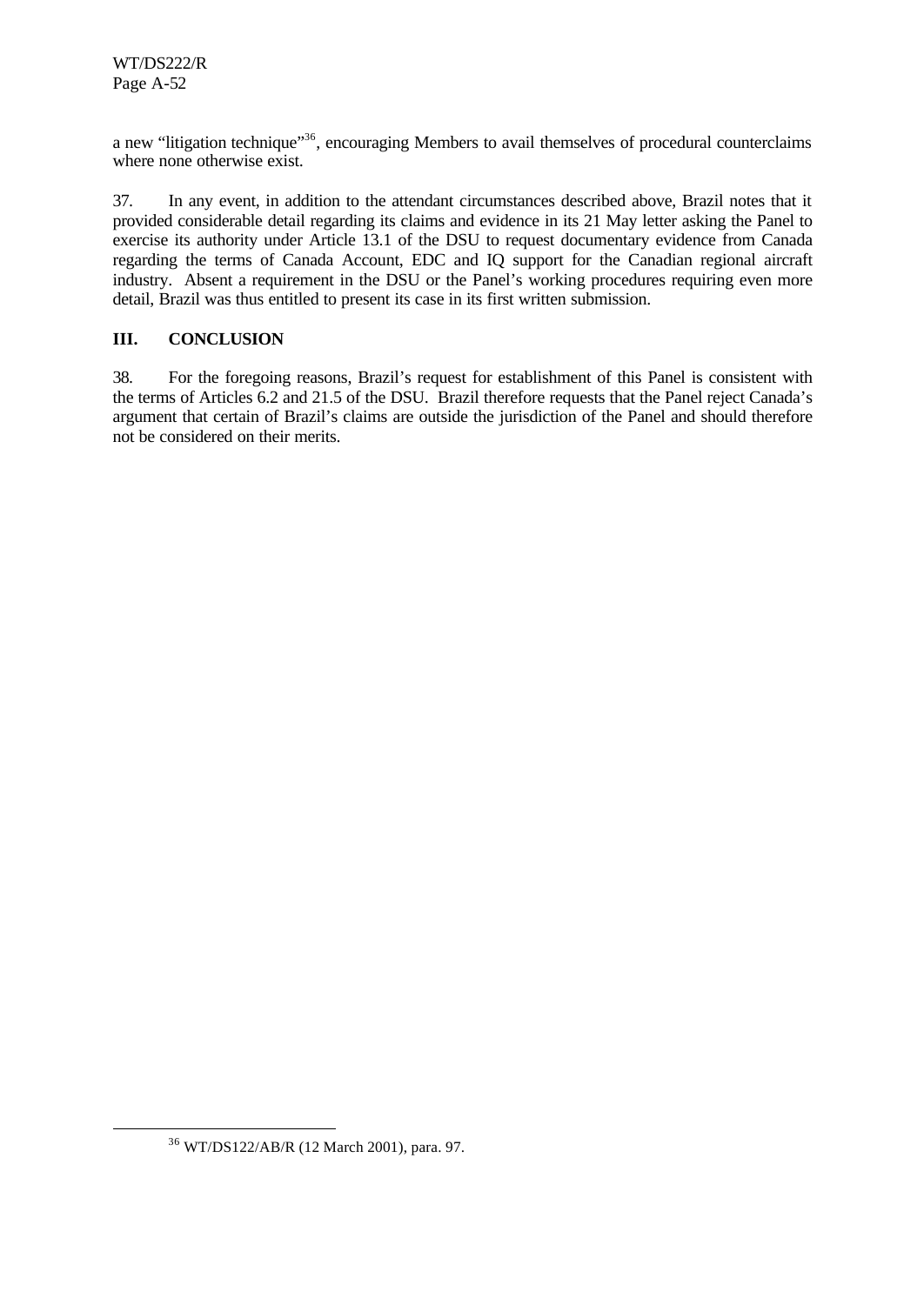## **ANNEX A-5**

## COMMUNICATION OF 25 JUNE 2001 FROM BRAZIL TO THE PANEL

(25 June 2001)

Secretary to Panel *Canada – Export Credits and Loan Guarantees for Regional Aircraft*

25 June 2001

Please find attached correspondence between the Brazilian Mission in Geneva and Embraer, which is provided in response to the request of the Panel *Canada - Export Credits and Loan Guarantees for Regional Aircraft* (DS222), dated 20 June 2001, that the parties submit certain factual information relevant to this dispute.

Best regards,

Roberto Azevedo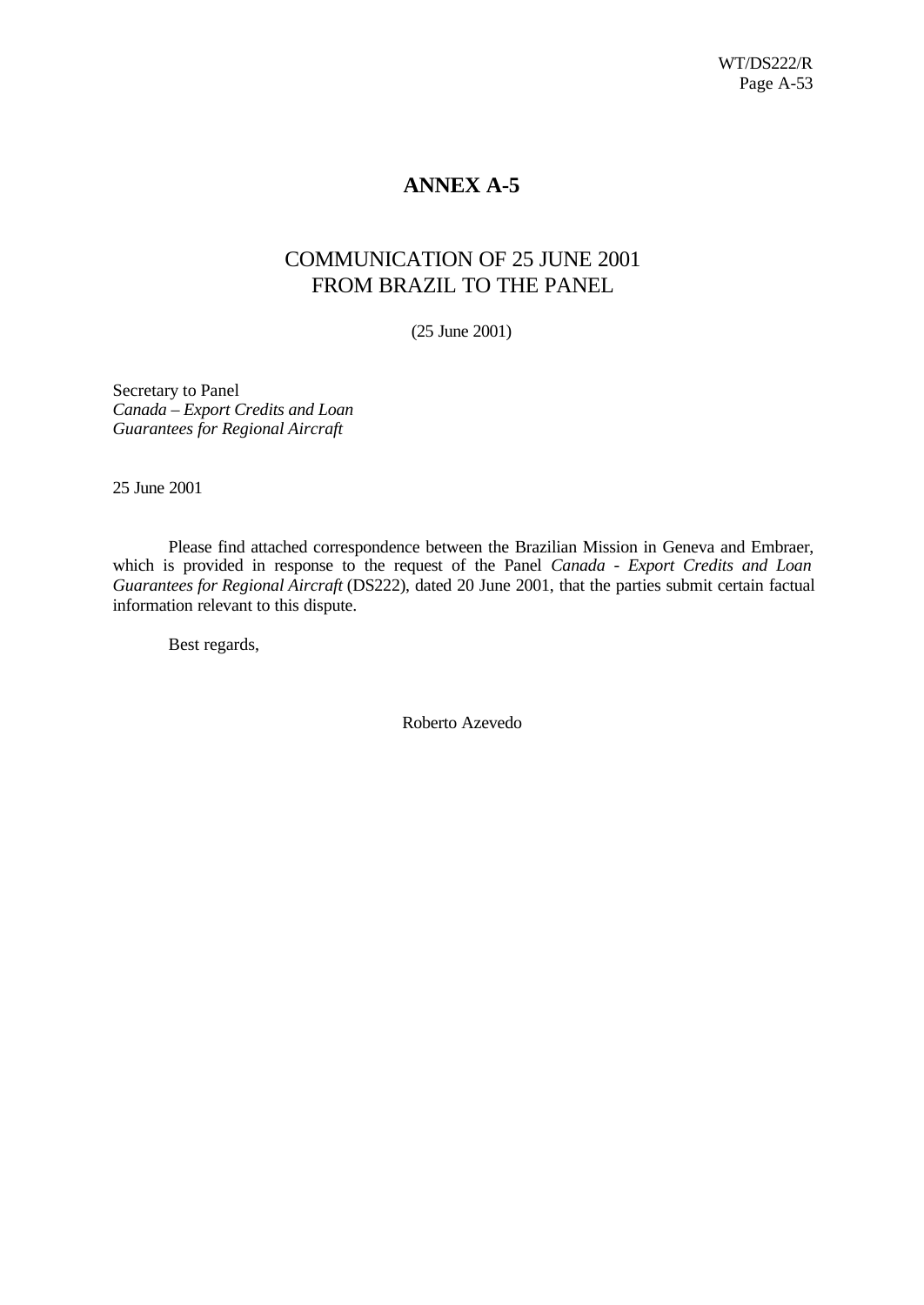WT/DS222/R Page A-54

## (UNOFFICIAL TRANSLATION)

[ ]  $\overline{1}$ 

20 June 2001

[ ]

The WTO Panel examining the Canadian export credit programmes has asked Brazil in an urgent and confidential communication dated today, 20 June, for the full details of the terms and conditions of Embraer's offer of financing to Air Wisconsin. The deadline for the response expires on 25 June next, Monday.

Therefore we would appreciate receiving a response from you as soon as possible.

Sincerely,

Celso Amorim Ambassador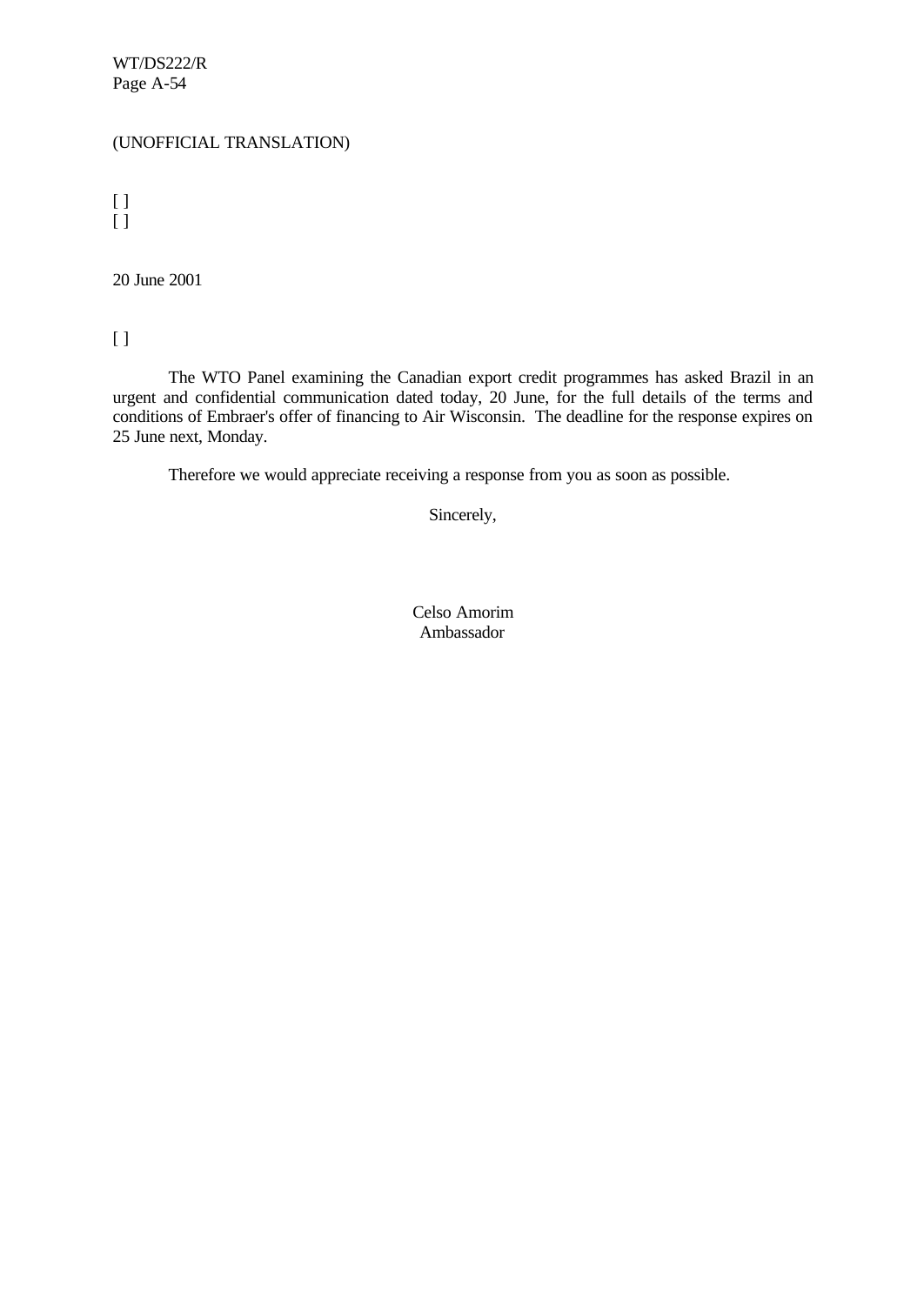#### (UNOFFICIAL TRANSLATION)

25 June 2001

Mr. Roberto Azevêdo Counsellor Permanent Mission of Brazil 17B, Ancienne Route 1218 Genève Switzerland

Dear Counsellor,

Please refer to our letter dated 20 June 2001, describing the terms and conditions of EMBRAER's financing offer to Air Wisconsin ("AWC"), for the purchase of regional jets.

Firstly, we would like to inform you that our initial commercial offer covered [], as detailed below:

Aircraft prices were established in accordance with the configuration specified by AWC. Likewise, delivery schedule conformed to AWC's request.

EMBRAER made two financing offers, neither of them involving any support from the Brazilian Government.

#### **A. The first offer**

EMBRAER committed itself to identifying and structuring the financing by means of credit lines obtained in the commercial financial market.

- (1) For [], EMBRAER committed itself to providing:
- $\lbrack \mathscr{L} \rbrack$  $\lbrack \mathscr{L} \rbrack$  $\lbrack \mathscr{L} \rbrack$ (2) For []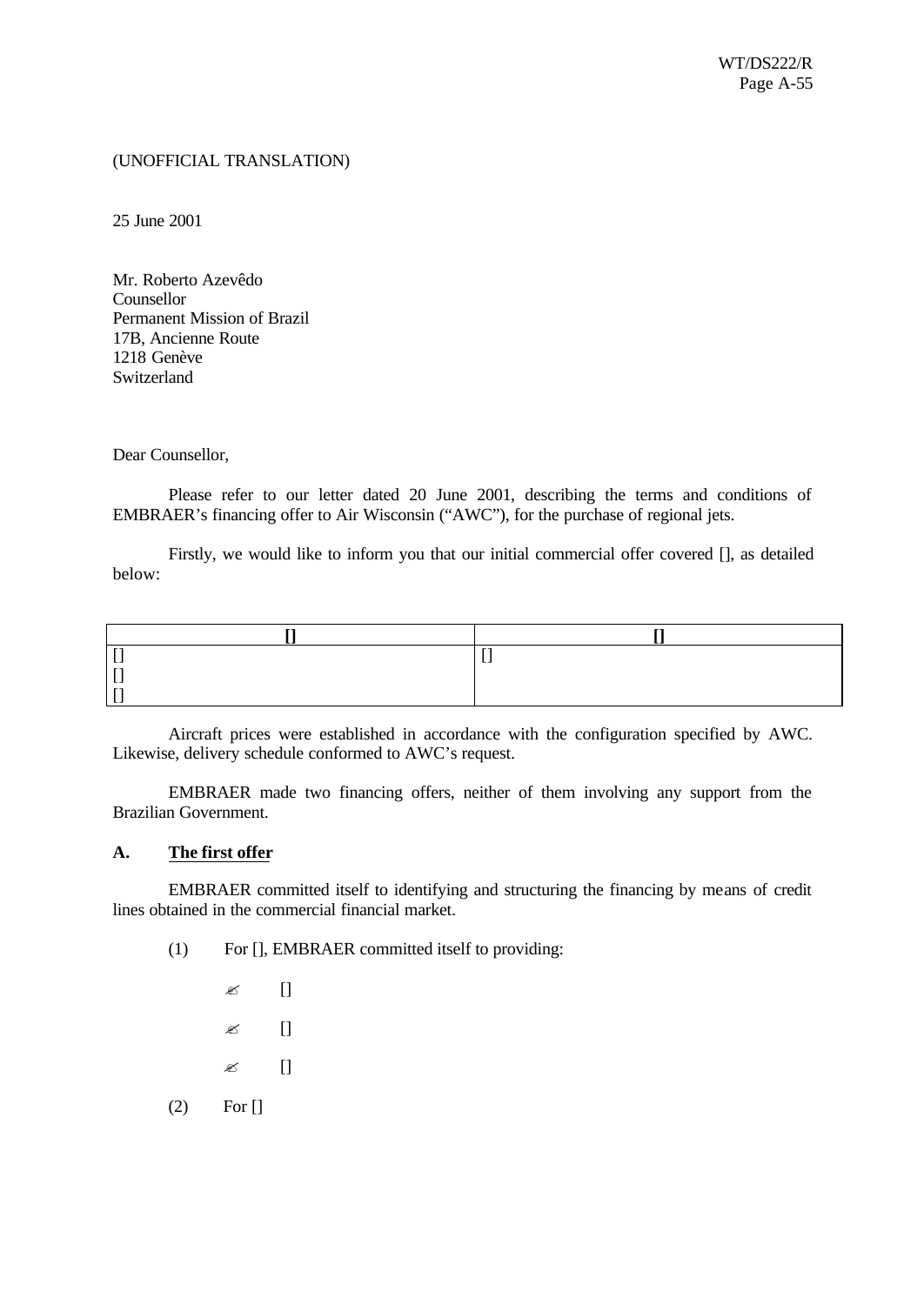We were told by AWC that our offer was not competitive. [] We therefore improved the offer to take these and other points into account.

## **B. The second offer:**

EMBRAER committed itself to identifying and structuring the financing by means of credit lines obtained in the commercial financial market.

## **(1) For** []

We are at your disposal for any further details that may be necessary.

Sincerely,

[] []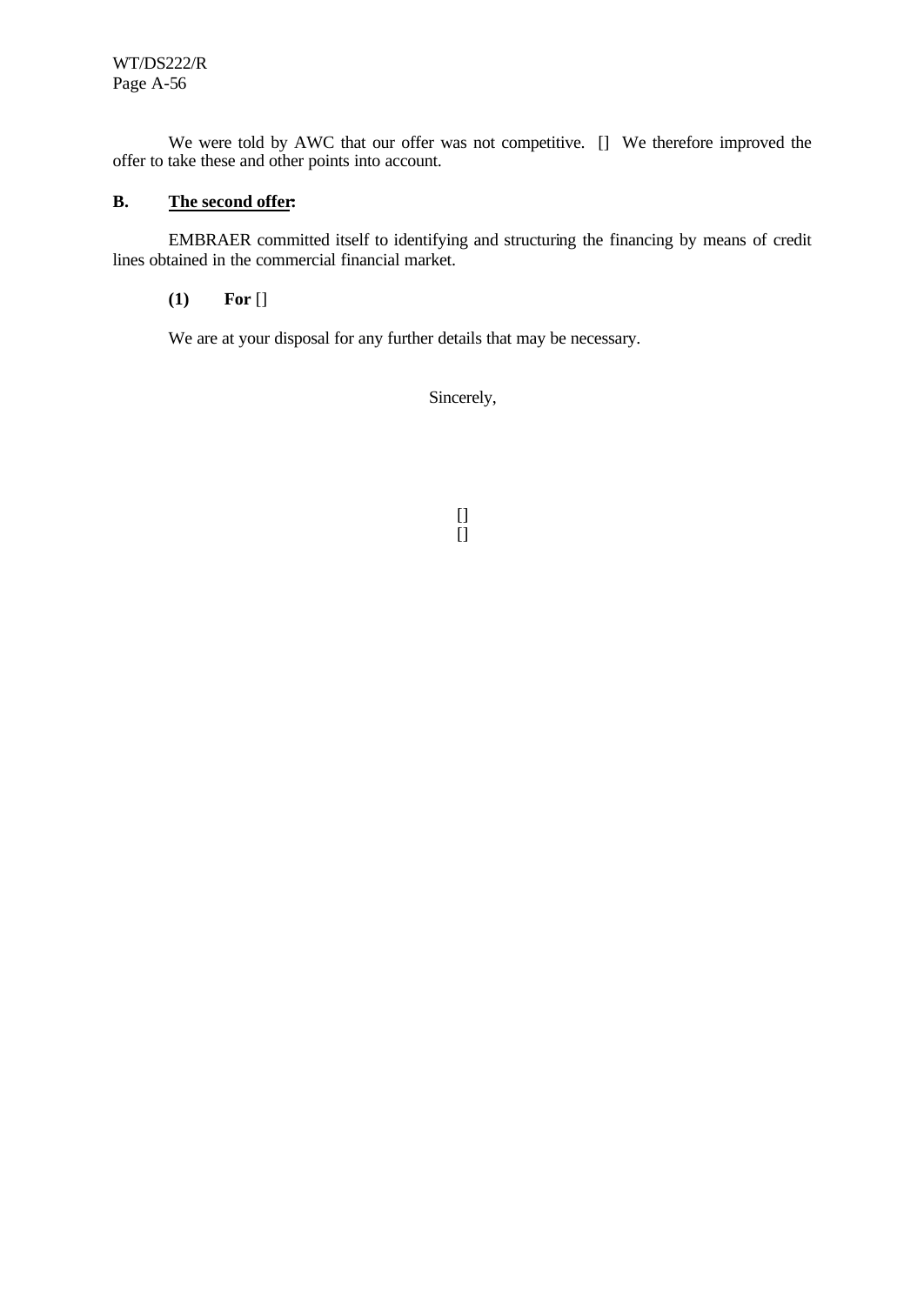## **ANNEX A-6**

## ORAL STATEMENT OF BRAZIL REGARDING JURISDICTIONAL ISSUES AT THE FIRST MEETING OF THE PANEL

#### (27 June 2001)

1. On 22 June, we responded to Canada's allegation that Brazil's request for establishment of this Panel was inconsistent with the terms of Article 6.2 and 21.5 of the DSU. The EC also provided its views on this issue in its 22 June third party submission.

2. I will not repeat here the views already expressed in Brazil's 22 June submission other than to note that Brazil's request for the establishment of a Panel in this case was simple and straightforward. Brazil stated clearly that this dispute involved export credits and guarantees for regional aircraft provided through three Canadian programmes – Canada Account, EDC and Investissement Québec. Brazil made clear that it challenged each of those programmes as prohibited export subsidies within the meaning of Articles 1 and 3 of the SCM Agreement. These are the only articles of the covered agreements at issue in this dispute. Brazil also referred to offers or grants by Canada under these programmes that gave rise to Brazil's request.

3. Put simply, Brazil has asked the Panel to make yes or no determinations as to whether these three programmes – and specific transactions within those programmes – constitute prohibited export subsidies within the meaning of Articles 1 and 3 of the SCM Agreement. Brazil also has asked that you make specific factual findings, which you are empowered to do by Article 11 of the DSU.

4. Obviously, as everyone is aware from the written submissions before the Panel and the entire history of the disputes involving regional aircraft, the issue of whether these programmes violate these articles raises many controversial arguments of law and fact. In addition, Canada may raise other provisions of the SCM as an affirmative defence for these programmes. The fact that the case may become complex, however, does not create a lack of clarity in Brazil's request for the establishment of a Panel.

5. Brazil also rejects any suggestion that the wording of its request in any way prejudiced Canada's or the third parties' ability to participate in the current dispute. Canada – which had, of course, the benefit of consultations with Brazil on the issues raised in this dispute in March of this year – has put forth a detailed and wide-reaching defence of its programmes. The EC, which also claimed its rights have been curtailed, has also submitted extensive comments on the legal issues it considers relevant to this dispute. These submissions reflect the customary standards of submissions made by both Canada and the EC in both the *Brazil* and *Canada* regional aircraft disputes and show no sign of confusion as to the issues at stake here. It simply is not credible to say that Canada and the EC have been deprived of due process by the alleged lack of adequate notice of Brazil's claims.

6. In Brazil's view, Canada's objection to the wording of Brazil's request for a Panel represents nothing more than a gambit to avoid a determination as to whether the challenged programmes are prohibited export subsidies within the meaning of articles 1 and 3. These objections, along with the EC's objections, should be rejected by the Panel.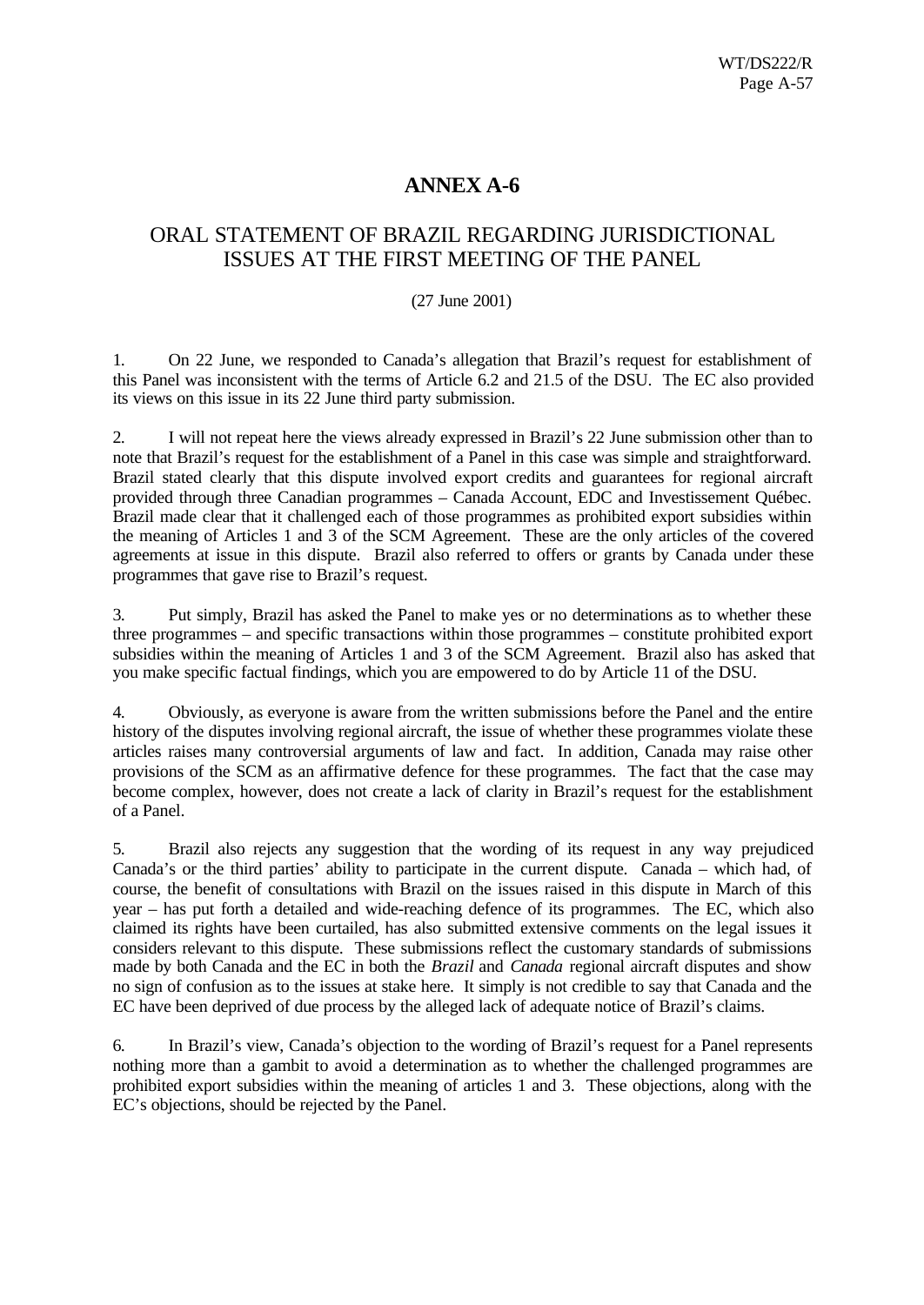l

## **ANNEX A-7**

## ORAL STATEMENT OF BRAZIL REGARDING SUBSTANTIVE ISSUES AT THE FIRST MEETING OF THE PANEL

### (27 June 2001)

Mr. Chairman, Members of the Panel, Representatives of the WTO Secretariat, and Members of the Canadian Delegation:

1. Thank you for the opportunity to meet with you today. This morning, I will discuss Brazil's claims against Canadian support for its regional aircraft industry through three programmes: the Export Development Corporation ("EDC"), the Canada Account, and Investissement Québec ("IQ"). In Brazil's view, each programme is a prohibited export subsidy "as such," and each programme provides prohibited export subsidies "as applied." Before discussing these programmes, however, I would like to begin with some important background.

2. The event that triggered this process was the 10 January 2001 announcement by Canada's Industry Minister, Mr. Brian Tobin, that Canada would provide export credits to assist the Canadian manufacturer, Bombardier, in selling regional jet aircraft to Air Wisconsin, an airline in the United States. This transaction was the subject of your 20 June request for information from both parties.

3. Mr. Tobin admitted that the support Canada was offering was contrary to Canada's obligations under the Subsidies Agreement, but he justified the action as "matching" of an illegal offer that he said was made by the Brazilian manufacturer, Embraer, with assistance from the Government of Brazil.

4. There are three things wrong with Mr. Tobin's statement.

5. First, the Article 21.5 Panel in the earlier *Canada – Aircraft* dispute held that recourse to the "matching" provisions of the OECD Export Credit Arrangement does not bring an export credit practice into "conformity with" the "interest rates provisions" of the OECD Arrangement.<sup>1</sup> It does not, therefore, permit a Member to take advantage of the "safe haven" included in item (k) of the Illustrative List of Export Subsidies annexed to the Subsidies Agreement.

6. Second, even if conformity with the matching provisions of the Arrangement permitted recourse to the "safe haven" in item (k), Canada's action did not meet the requirements of those provisions. Article 29 of the OECD Arrangement requires Participants, such as Canada, intending to match credit terms and conditions allegedly offered by non-Participants, such as Brazil, to follow the procedures in Article 53. These procedures, in turn, require the Participant to "make every effort to verify" that the terms and conditions it is intending to match "are officially supported."

7. Canada made no effort to verify with the Government of Brazil whether the terms and conditions being offered by Embraer were officially supported. Indeed, when Mr. Tobin was asked at

<sup>1</sup> *Canada – Measures Affecting the Export of Civilian Aircraft – Recourse by Brazil to Article 21.5 of the DSU*, WT/DS70/RW (Adopted as modified by the Appellate Body, 4 August 2000), paras. 5.120-5.140.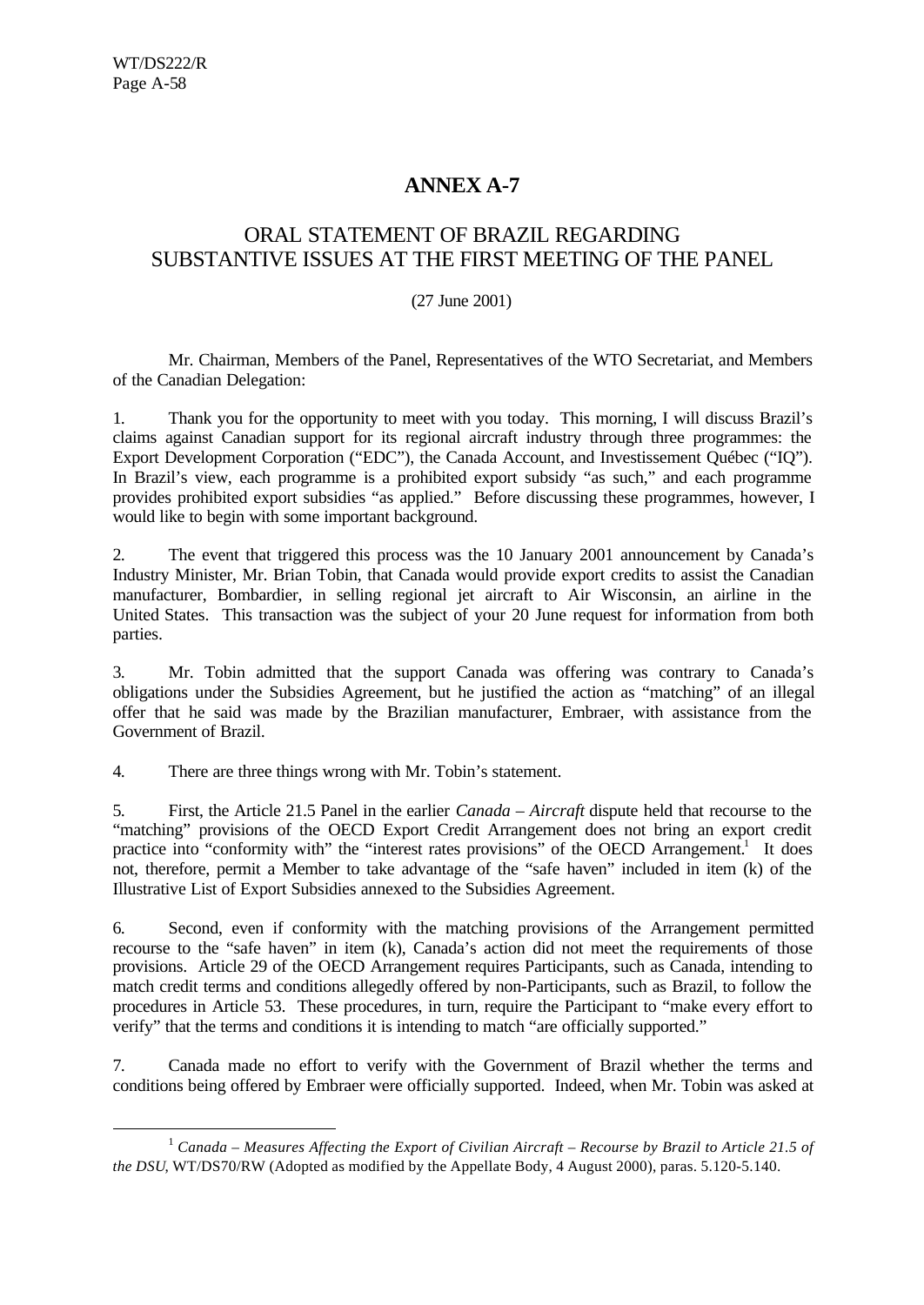his press conference whether he had informed Brazil of Canada's action, he responded, "I just did."<sup>2</sup> Mr. Tobin was correct. Brazil first learned of Canada's claim that Brazil was offering support to Embraer from reports of his press conference.

8. Third, and most important, Embraer made its offers to Air Wisconsin without any support of any kind whatsoever from the Government of Brazil or from any entity controlled by the Government of Brazil. Embraer had no support from PROEX, the Brazilian subsidy programme that has been the subject of other disputes. It had no support from the BNDES, the Brazilian development bank that Canada has complained of in other contexts. Embraer's offers were for its own account and at its own risk. The terms of those offers are detailed in the 25 June response Brazil provided to the Panel's request for information regarding the Air Wisconsin transaction.

9. Although there was no officia l Brazilian support for the terms and conditions offered by Embraer, the company nevertheless found itself being underbid, not by its commercial competitor, Bombardier, but by the exchequer of the Government of Canada.

10. While the Air Wisconsin transaction was the event that convinced Brazil that further negotiations with Canada were unlikely to resolve this dispute, it was far from the only reason Brazil requested this Panel. Embraer finds itself competing with the Canadian Treasury through several Canadian programmes, including the Export Development Corporation ("EDC"), Canada Account, and Investissement Québec ("IQ"). In this statement, I will follow the organizational structure of Brazil's First Written Submission. First, I will discuss EDC, then Canada Account, and finally, Investissement Québec. In each instance, I will describe the evidence satisfying each of the three elements of a prohibited subsidies claim: financial contribution, benefit, and export contingency in law or in fact.

## **I. Export Development Corporation "As Such"**

11. I will begin with the claim that support for the Canadian regional aircraft industry through the Export Development Corporation – EDC – constitutes prohibited export subsidies "as such."

12. It is undisputed that the reason for EDC's very existence is to "complement" the market.<sup>3</sup> The word "complement" is a euphemism for "*in addition to* what the market provides". Something "in addition to" what the market provides may be "better" or "worse" than what the market provides, but it is not the same. Clearly, however, the financial support EDC provides is not likely to be "worse" than what the market provides. The evidence I will discuss later in my statement demonstrates that, in "complementing" the market, EDC in fact provides "better" than what the market provides.

13. This is not unexpected. It would be pointless for a government to establish an organization to provide something worse than what the market provides. The organization would have no patrons if that were the case. They all would flock to the better terms of the market. But the patrons of EDC – Canadian exporters – do not flock to the market. Instead they flock to EDC, because what they find there is better than what they would find in the market. There is no other valid reason for them to utilize the services of EDC, and Canada has provided none.

14. Canadian exporters go to EDC for "financial contributions" that are included within Brazil's "as such" claim. Most, if not all of these, are delivered by EDC through its "market window." I will discuss these financial contributions overall, and then will review the specific example of loan

 $2$  Exhibit Bra-21, paras. 98-101.

<sup>3</sup> EXPORT DEVELOPMENT CORPORATION, *1995 Chairman and President's Message*, pg. 4 ("*EDC Message*") (Exhibit Bra-24).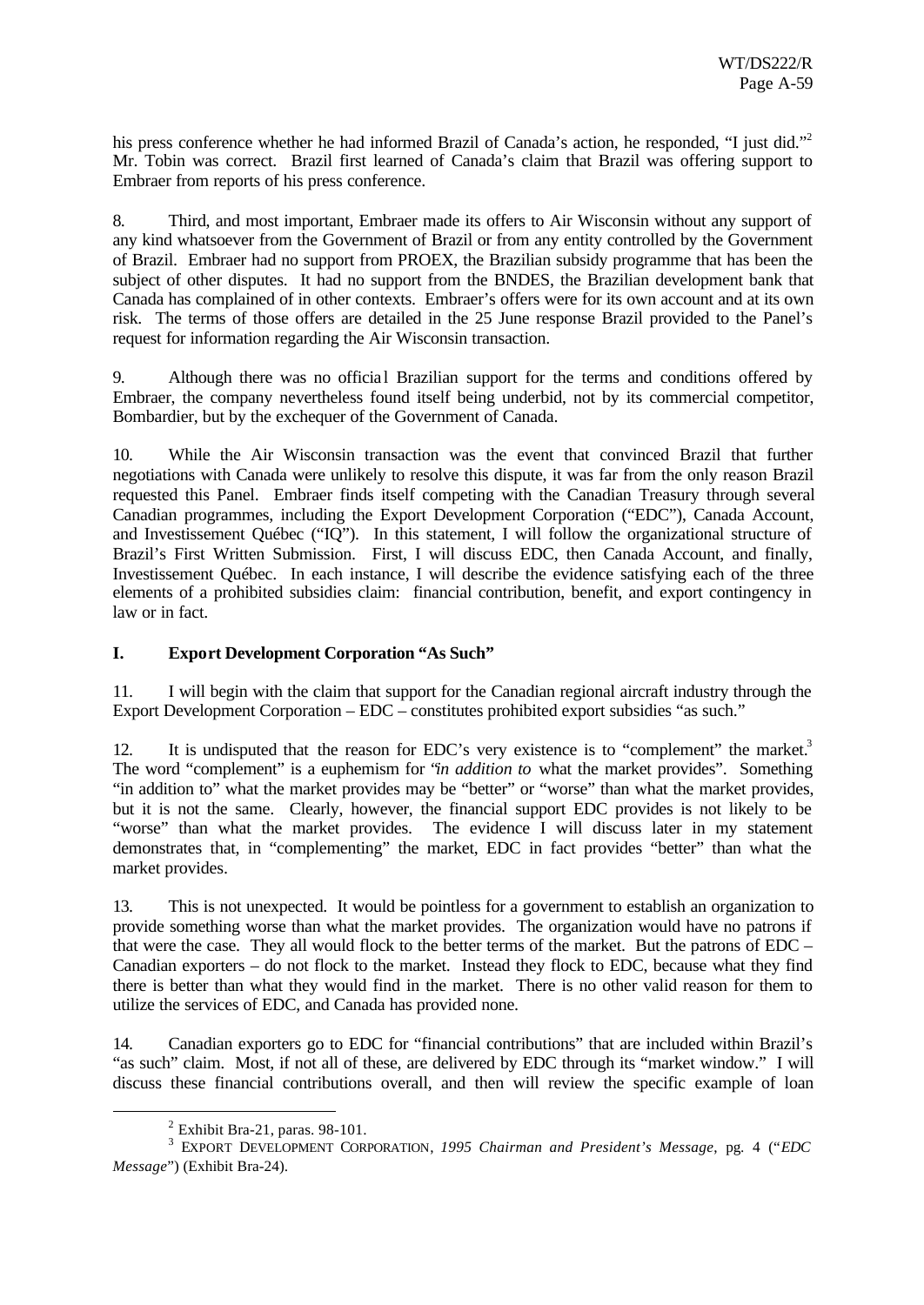l

guarantees. Next, I will review why the superior services EDC offers are themselves financial contributions within Brazil's "as such" claim. All of these financial contributions confer benefits "as such," are *de jure* export contingent, and are therefore prohibited.

## **A. Market Windows**

15. Nearly all financial contributions by EDC's Corporate Account, whether in the form of loans or loan guarantees, are so-called "market window" operations. This issue was discussed at length in Brazil's First Written Submission. There is relatively little direct evidence of how exactly EDC's market window lending activities work, given Canada's reluctance to provide information.

16. Several points can be made, however, which demonstrate that whenever EDC operates through the "market window," it grants export subsidies "as such." As an agent of the Government of Canada, EDC borrows at Canada's sovereign rate, pays no income taxes, and is not expected to pay dividends. Despite this inherently low cost of funds – something no commercial institution enjoys – EDC does not consider itself constrained by the same OECD Export Credit Arrangement disciplines placed upon the government export credit agencies of the other Participants. As long as it does not extend support below "what the relevant borrower has recently paid in the market for similar terms and with similar security,"<sup>4</sup> EDC considers itself free to ignore the limitations placed on export credit agencies by the OECD Arrangement. Among other points, it is not clear how Canada defines the words "recently" and "similar". It claims to operate, instead, as a market-based institution in direct competition with private financial institutions and exporters, including exporters in developing countries.

17. EDC does not, in fact, operate as a market-based financial institution. A market-based financial institution, for example, would not limit its support to Canadian exporters, but EDC does exactly that. This behaviour is typical of a governmental export credit agency, not a private bank. A market-based financial institution's shareholders would demand that it support any transaction and any customer, regardless of nationality, provided it considered the transaction sufficiently profitable. EDC supports only Canadians, with the goal of obtaining "a competitive advantage for Canadian exporters, not just a level playing field."<sup>5</sup> To obtain this "competitive advantage," EDC retains the discretion and has the incentive to pass along the benefits of its extraordinarily low cost of funds to Canadian exporters.

18. The United States, at paragraph 5 of its third party submission, confirms Brazil's point that market window operations are largely free of market constraints. Such operations "are in a position to confer benefits by exceeding, if sometimes only in a small way, what purely market-based financial institutions can (or may be willing) to offer. Their ability to do so explains their existence, since *there would otherwise be no reason for market windows to exist* in parallel with private financial market actors, much less any logical reasons for governments to limit their market window activities to nationals."

19. EDC and its market window operations "as such" are inconsistent with Canada's obligations under the Subsidies Agreement. The sole reason for their existence, and their only logical use, is to provide what the market does not provide – support on terms better than its clientele, Canadian exporters and their customers, could otherwise obtain on the market.

20. Further, export credits in any form can also confer a benefit by reducing, if not eliminating, the need of the seller to lower its price to remain competitive. When

<sup>&</sup>lt;sup>4</sup> Canadian First Written Submission, para. 67 (emphasis removed).

<sup>&</sup>lt;sup>5</sup> Testimony of EDC President Mr. Ian Gillespie before the Standing Committee on Foreign Affairs and International Trade, 6 November 1997, pg. 15 (Exhibit Bra-26).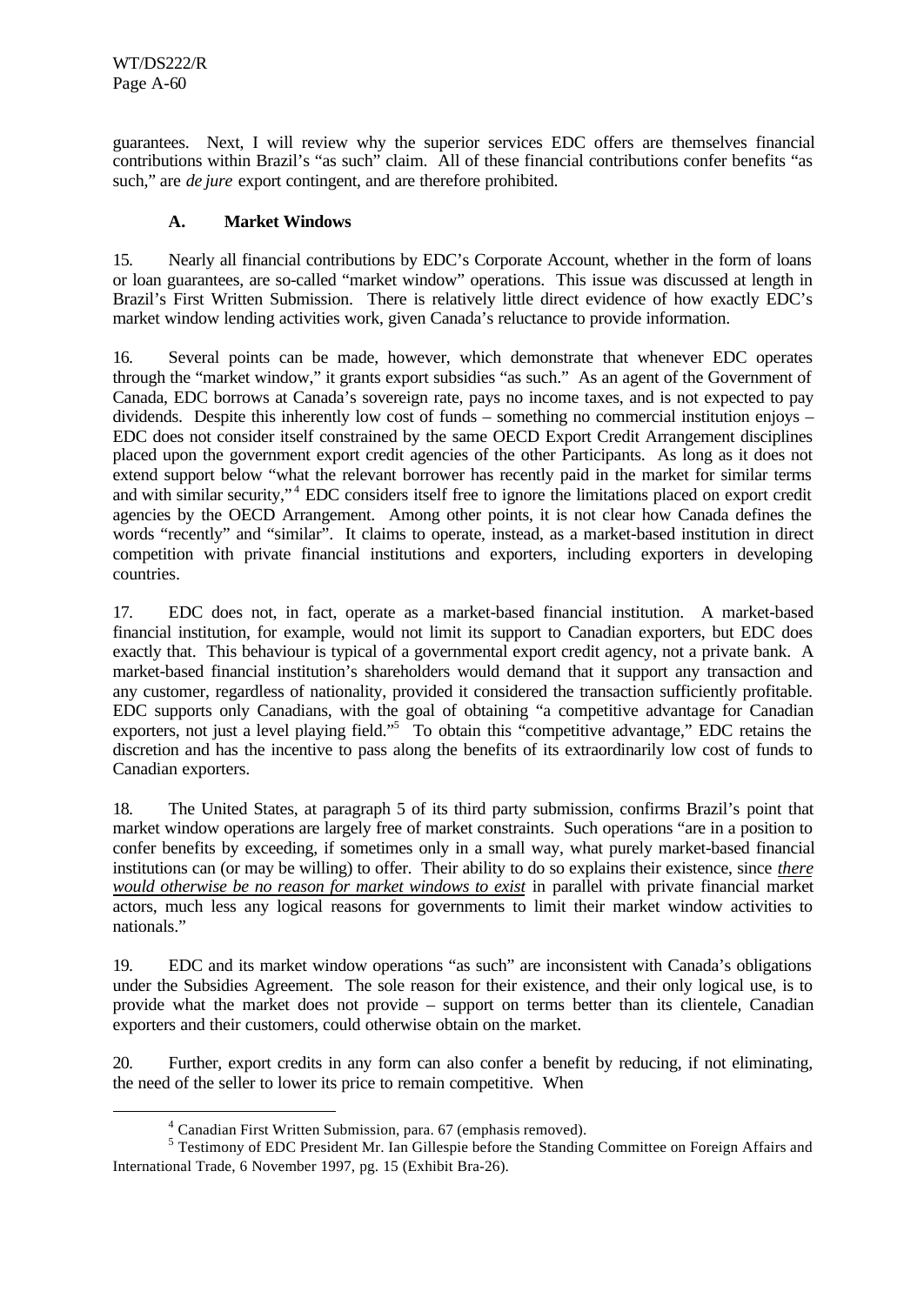goods are sold on credit, the total cost to the buyer is a combination of the price of the goods and the cost of the credit. When governments provide financing at rates lower than otherwise would be available to the parties, they also permit the seller to keep the price of the goods higher than it otherwise could. In this way, export credits can be viewed as conferring a benefit on the seller of the goods in the form of price support.

#### **B. Loan guarantees**

21. A specific example of the kinds of financial services EDC offers is loan guarantees. Canada has acknowledged that loan guarantees are provided by the EDC to Canadian regional aircraft purchasers.<sup>6</sup> Loan guarantees are expressly mentioned in the first subparagraph of Article 1.1(a)(1) as "financial contributions" in the form of "potential direct transfers of funds or liabilities".

22. A financial contribution provides a "benefit," within the meaning of Article 1.1(b) of the Subsidies Agreement, if it accords "terms more favourable than those available to the recipient on the market."<sup>7</sup> By definition, EDC loan guarantees allow a recipient to obtain funds on terms more favourable than it otherwise could obtain on the market. In discussing a US Export-Import Bank loan guarantee, Canada acknowledged as much, stating that "[i]n such circumstances, the lending bank establishes financing terms *in the light of the risk of the US Government, not the borrower*."<sup>8</sup>

23. EDC, as an agent of the Government of Canada, provides credits at extremely favourable rates. It enjoys a credit rating of AAA from Standard & Poors and the Japan Credit Rating Agency, and Aa1 from Moody's.<sup>9</sup> Purchasers of Canadian regional aircraft do not enjoy similar standing. Even large international airlines, let alone smaller regional airlines, do not enjoy such standing. United Air Lines, for example, holds a Ba1 credit rating from Moody's, and a BB+ rating from Standard & Poors. An EDC loan guarantee would allow United to enjoy the benefits of EDC's AAA rating, which will certainly help it secure better financing terms than it could secure on its own. Thus, EDC guarantees provide benefits "as such."

24. In its defence, Canada asserts – at paragraph 84 of its First Written Submission – that EDC charges fees for its guarantees. But what fees? How much are they? How are they determined? What kind of guarantee does this fee buy? To establish its right to this defence, Canada at least must demonstrate that the fees EDC charges regional aircraft purchasers are commensurate with those charged by commercial guarantors with AAA credit ratings to regional aircraft purchasers wishing to enjoy the benefits of those guarantors' AAA ratings. Moreover, even if Canada could show that purchasers of regional aircraft enjoy the same credit rating as the Canadian government, the guarantee would still confer a benefit as long as "there is a difference between the amount that the firm receiving the guarantee pays on a loan guaranteed by the government and the amount that the firm would pay on a comparable commercial loan absent the government guarantee."<sup>10</sup>

25. Finally, there can be no serious question that EDC loan guarantees are contingent upon or tied to export, within the meaning of Article 3.1(a) of the Subsidies Agreement. Section 10(1) of the Export Development Act states that EDC "was established . . . for the purposes of supporting and

<sup>6</sup> *Canada – Measures Affecting the Export of Civilian Aircraft*, WT/DS70/R (Adopted as modified by the Appellate Body, 20 August 1999), paras. 6.99-6.100.

 $7$  Canada – Measures Affecting the Export of Civilian Aircraft, WT/DS70/AB/R (Adopted 20 August) 1999), para. 158.

<sup>8</sup> *Brazil – Export Financing Programme for Aircraft – Recourse by Canada to Article 21.5 of the DSU*, WT/DS46/RW (Adopted as modified by the Appellate Body, 4 August 2000), Annex 1-2 (para. 36) (emphasis added).

<sup>&</sup>lt;sup>9</sup> EXPORT DEVELOPMENT CORPORATION ANNUAL REPORT 2000, pg. 41 (Exhibit Bra-22).

 $10$  Subsidies Agreement, Article 14(c).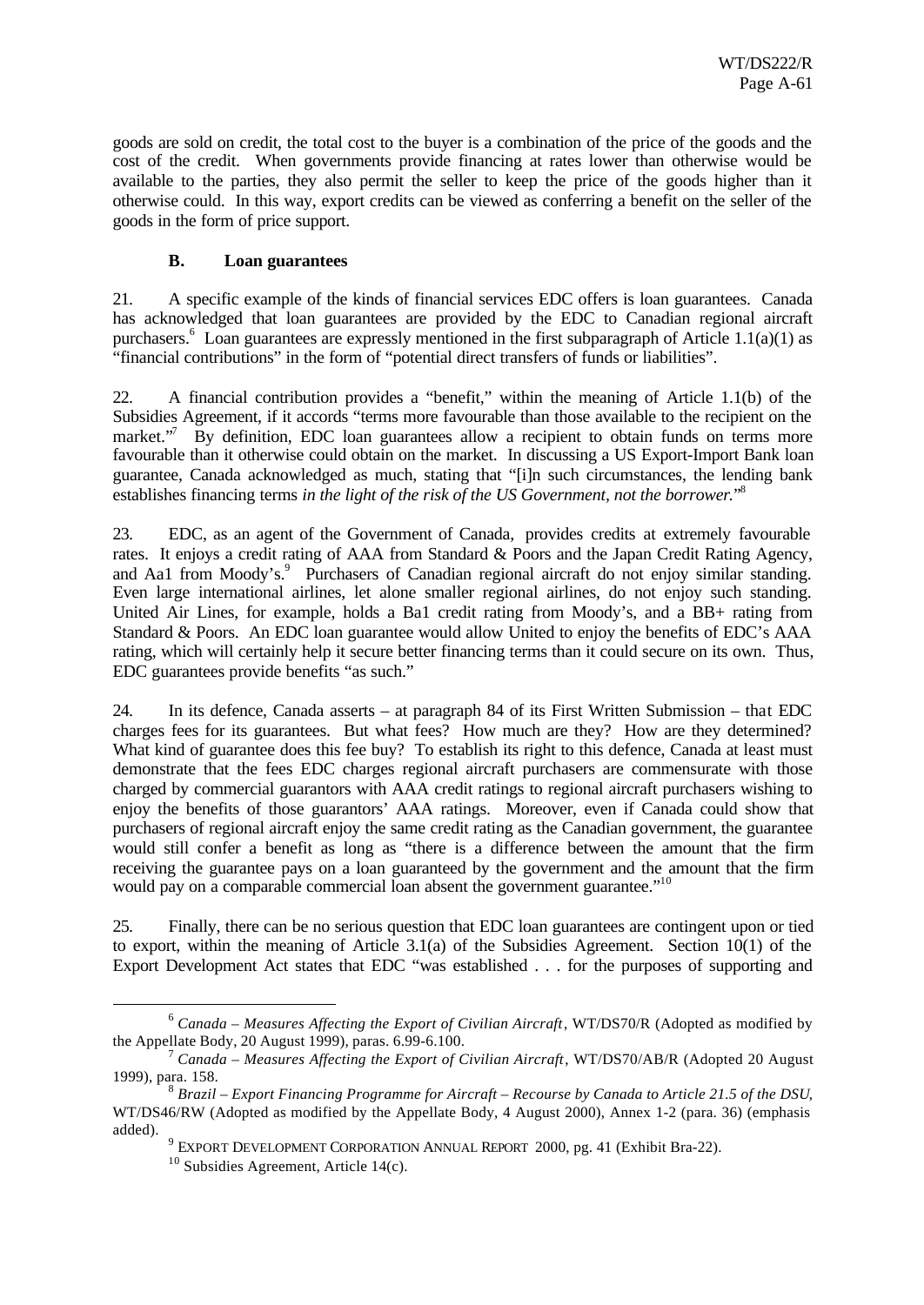developing, directly or indirectly, Canada's export trade and Canadian capacity to engage in that trade and to respond to international business opportunities."<sup>11</sup>

## **C. Services**

26. Under the third subparagraph of Article 1.1(a)(1) of the Subsidies Agreement, financial contributions can take the form of "services other than general infrastructure." EDC provides various types of assistance to the Canadian regional aircraft industry and its purchasers. Its financing support and financing packages for Canadian regional aircraft purchasers, as well as the financing and loan guarantees that are part of that support and those packages, are examples.

27. Canada has acknowledged that EDC provides its financing support and financing packages on terms more favourable than a recipient could receive on the market. According to the EDC, it "*complements* the banks and other financial intermediaries," and absorbs risk for Canadian exporters<br>"beyond what is possible by other financial intermediaries."<sup>12</sup> Additionally, "EDC's financing "*beyond what is possible* by other financial intermediaries."<sup>12</sup> support gives Canadian exporters an *edge* when they bid on overseas projects,"<sup>13</sup> which – Canada has explained – refers to "the ability of EDC officials to assemble *better structured financial packages* . . . <sup>114</sup> All of these services – financial packages that are better structured, assistance that complements and goes beyond that provided by commercial banks, support that grants an edge – by definition offer something better than that available to Canadian exporters on the market. They therefore confer benefits.

28. The previous panel examining EDC support did *not* find, as Canada claims at paragraph 77 of its submission, that a determination of benefit "cannot be inferred or extrapolated from the generic statements of the EDC or its officials." A review of the paragraphs from the *Canada – Aircraft* report cited by Canada reveals no such principle. In any event, while Brazil's claim in the earlier case was that the statements I have just read suggested that EDC provides lower interest rates than are commercially available, its claims in this dispute are broader than that. These statements establish, at a minimum, that EDC – by its own admission – provides "services" that are better than what a recipient could get on the market.

29. With respect to export contingency, I refer again to Section 10(1) of the Export Development Act, which provides EDC's export mandate.<sup>15</sup>

30. Finally, Mr. Chairman, I would like also to note that the arguments I have just raised may equally be made to support an "as applied" claim.

## **II. EDC Corporate Account "As Applied"**

31. In addition to its challenge against EDC "as such," Brazil also challenges EDC's application in several regional aircraft transactions. I will not, however, repeat the details of the individual transactions, discussed in paragraphs 43 and 59 of Brazil's First Written Submission.

32. The Panel will note Canada's statement at paragraph 64 of its First Written Submission that EDC has not participated in the Midway transaction described in Brazil's Submission. Similarly, at paragraph 65 of its Submission, Canada states that EDC did not provide loan guarantees for the Comair transaction described in Brazil's Submission. Brazil accepts the correction. We would note,

<sup>&</sup>lt;sup>11</sup> Exhibit Bra-17.

<sup>12</sup> *EDC Message*, pgs. 4, 2 (emphasis added) (Exhibit Bra-24).

<sup>13</sup> WT/DS70/R, para. 6.57 (*quoting* former EDC President Paul Labbé) (emphasis added).

 $14$  WT/DS70/R, para. 9.163 (emphasis added).

<sup>&</sup>lt;sup>15</sup> Export Development Act, Section 10(1) (Exhibit Bra-17).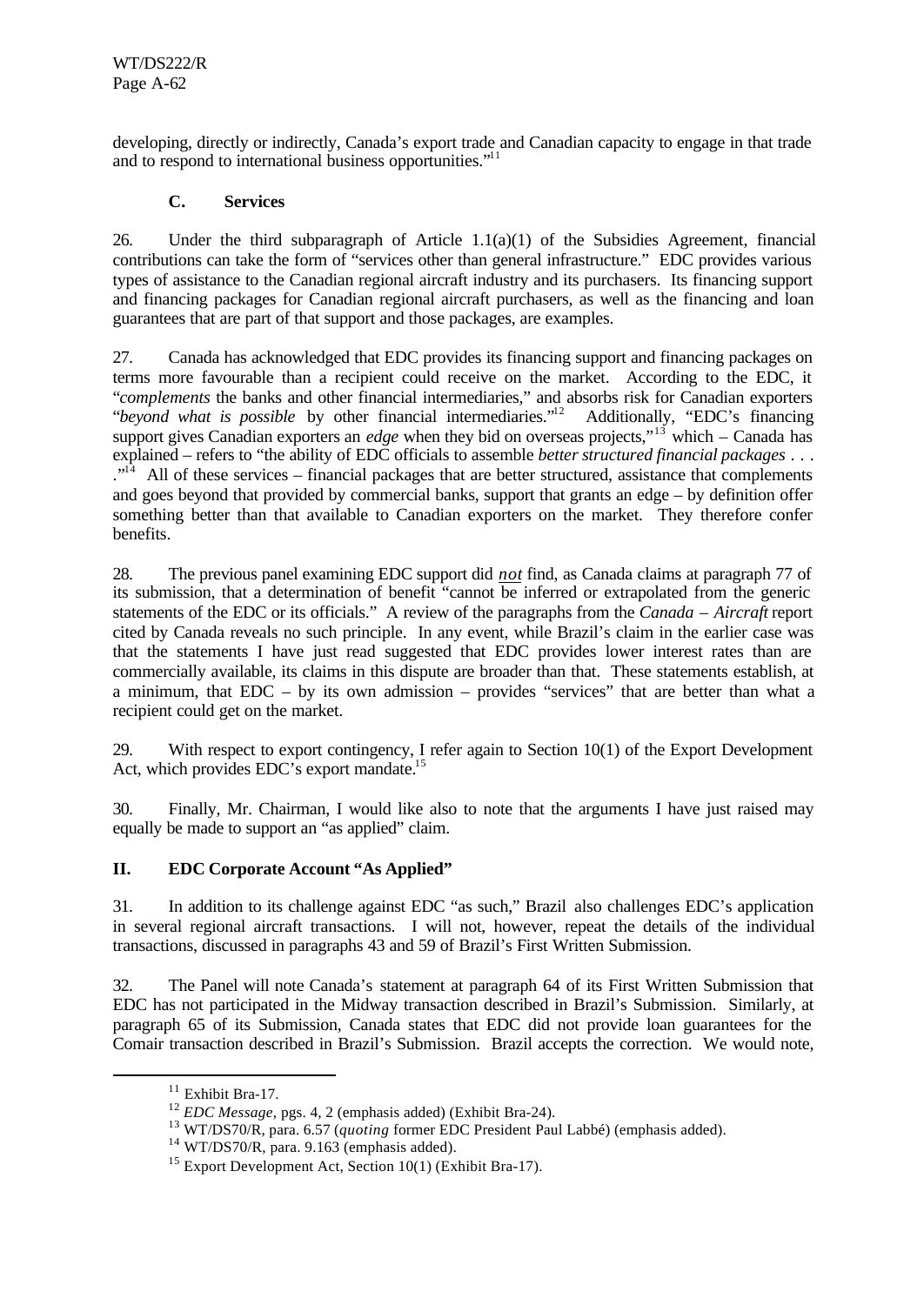however, that the non-transparent nature of EDC's operations makes it difficult for outsiders to obtain information about its transactions. The degree of non-transparency that characterizes EDC's operations can be appreciated by the fact that most of the information Brazil cited in its First Submission about EDC's operations was from third country sources, not Canadian sources.

33. It is significant, however, that Canada has not denied Brazil's allegations regarding EDC support for the Kendell and ASA transactions, also described in paragraphs 43 and 59 of Brazil's First Submission. The evidence discussed in Brazil's Submission indicates that EDC provided financial contributions for these transactions in the form of direct or indirect transfers of funds or liabilities. EDC support for these transactions was for periods ranging from [ ] years, which are beyond the 10 year maximum term identified in the OECD Arrangement.

34. The interest rates on these particular transactions are not disclosed in any public source of which Brazil is aware. However, the Panel should note that, in another proceeding, Canada has admitted that the EDC Corporate Account has extended fixed interest-rate export credits at interest rates below the OECD Arrangement's minimum interest rate, the CIRR.<sup>16</sup> EDC has not identified the specific transactions, except to state that they occurred sometime after 1 January 1998.

35. These financial contributions confer a benefit. As the Appellate Body in *Brazil – Aircraft* stated, a net interest rate to a borrower below the relevant CIRR is "positive evidence" that the rate secures a "material advantage," under item  $(k)$  of Annex I to the Subsidies Agreement.<sup>17</sup> This reasoning applies equally to the other terms of the OECD Arrangement, including its maximum repayment terms. As discussed at paragraphs 51-54 of Brazil's First Submission, export support that confers a "material advantage" will always confer a benefit, since item (k) and the "material advantage" standard only become an issue when a subsidy, including a benefit, has already been demonstrated.

36. Brazil has identified particular instances in which the EDC Corporate Account has provided financial contributions beyond the 10-year maximum repayment term included in the OECD Arrangement and below the relevant CIRR identified by the Arrangement. In the Appellate Body's words, Brazil has provided "positive evidence" of EDC support on terms more favourable than those available to the recipient on the market. If it is Canada's position that its better-than-OECD terms are, nevertheless, "commercial," it is Canada's burden to prove it.

37. Finally, regarding export contingency, I refer again to Section 10(1) of the Export Development Act, which provides EDC's export mandate.

## **III. Canada Account "As Such"**

l

38. I will now turn to Brazil's claims against Canada Account support for regional aircraft. It now appears that Canada Account is the vehicle by which Canada has provided the major part of its support to the Air Wisconsin transaction. This was not clear to us from Mr. Tobin's press conference which suggested that Canada's official support for that transaction came in a variety of guises. Moreover, at consultations, Canada's representatives were either unable or unwilling to say any more than that the support "probably" would be provided by Canada Account, rather than through EDC's Corporate Account.

39. The Article 21.5 Panel in the earlier *Canada – Aircraft* dispute determined that Canada had failed to implement the recommendations and rulings of the DSB with respect to Canada Account.

 $16$  WT/DS46/RW, Annex 1-4, pg. 82, Response of Canada to Question 4(a).

<sup>&</sup>lt;sup>17</sup> Brazil – Export Financing Programme for Aircraft, WT/DS46/AB/R (Adopted 20 August 1999), para. 182.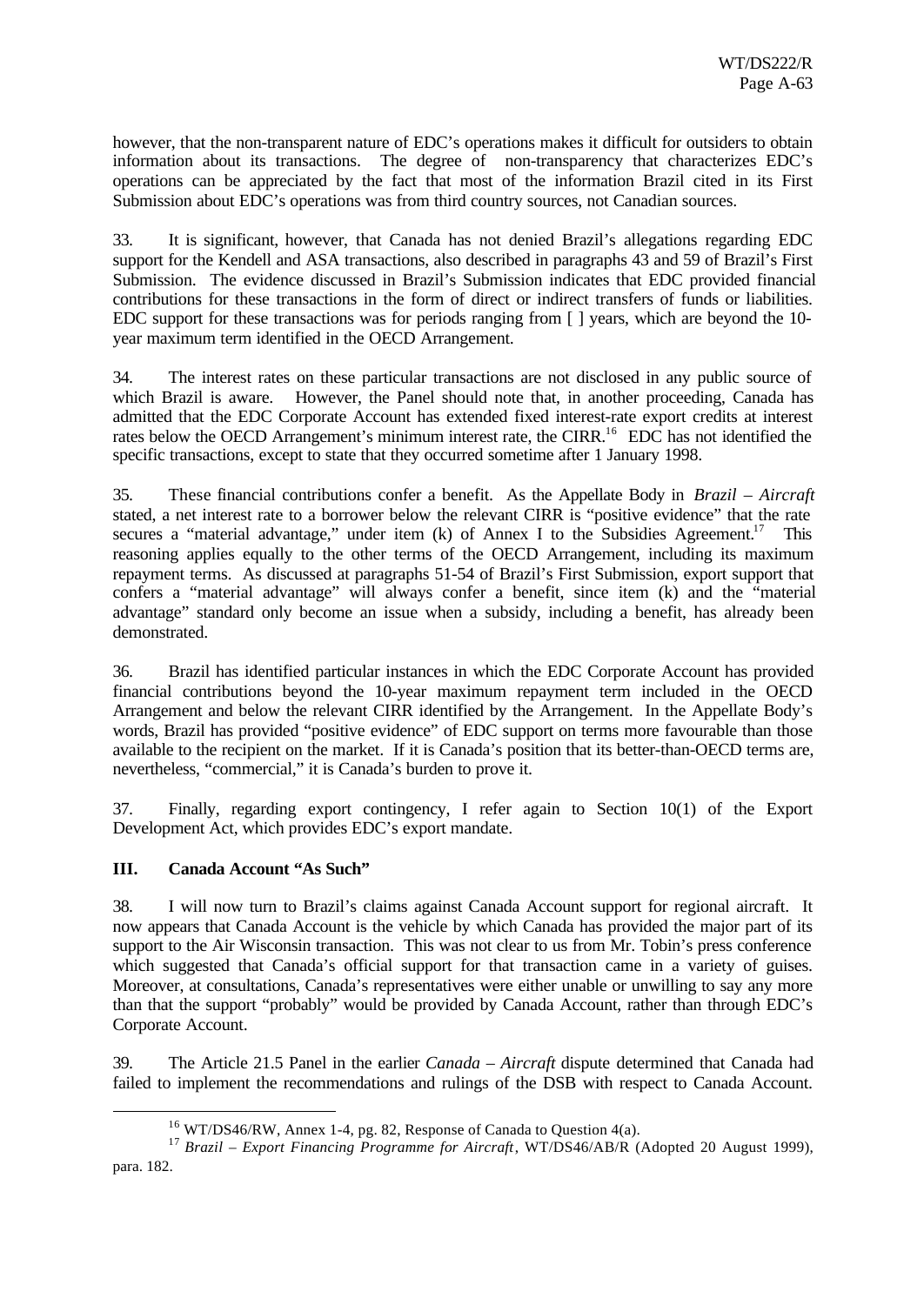Canada has notified no further action with regard to bringing Canada Account into compliance subsequent to adoption of the Article 21.5 Panel's ruling by the DSB. It should therefore be of no surprise, Mr. Chairman, that Canada Account continues to be inconsistent "as such" with Article 3.1(a) of the Subsidies Agreement. We have asked the Panel to make a finding confirming this fact.

40. Separately, Brazil makes the same arguments about the "as such" inconsistency with Article 3.1(a) of Canada Account loans and guarantees as it does with respect to EDC loans and guarantees. Canada Account provides financial contributions in the form of loans and guarantees,<sup>18</sup> which are direct or potential direct transfers of funds within the meaning of Article 1.1(a)(1) of the Subsidies Agreement.

41. Every time a loan guarantee is issued by the Canada Account, it enables the recipient to obtain funds on terms more favourable than it otherwise could obtain on the market. In Canada's own words, when describing a loan guarantee, "the lending bank establishes financing terms in the light of the risk of the [government guarantor], not the borrower."<sup>19</sup> In the case of the Canada Account, a guarantee would lead a lender to establish terms in light of the Government of Canada's AAA rating, not the lower rating of the aircraft purchaser. The recipient realizes a very real and significant benefit because of a Canada Account guarantee.

42. With respect to export contingency, paragraph 80 of Brazil's First Written Submission demonstrates that only export transactions are eligible for Canada Account support. The Panel in the earlier *Canada – Aircraft* dispute found that Canada Account was *de jure* contingent on export.<sup>20</sup> Canada has made no changes to Canada Account that would affect that finding.

43. We have demonstrated the three elements of a prohibited export subsidies claim. The Panel should therefore conclude that Canada Account loans and guarantees are prohibited export subsidies "as such."

## **IV. Canada Account "As Applied"**

44. Brazil also challenges the way Canada Account is applied, which is illustrated by the Air Wisconsin transaction. The facts of Canada Account's participation in that transaction are described in Brazil's First Written Submission. Unfortunately, they were not provided by Canada to Brazil on 25 June 2001. In any event, through Canada Account, Canada is providing a financial contribution in the form of a loan (or the debt portion into a US leveraged lease) on terms that its Industry Minister described as follows:

What we're doing here is using the borrowing strength and the capacity of the government to give a better rate of interest on a loan than could otherwise be secured by Bombardier. $21$ 

45. Canada does not contest that Canada Account support for the Air Wisconsin transaction confers a benefit, or that such support is contingent in law or in fact on export. Instead, it claims that its actions are justified under the "safe haven" included in the second paragraph of item (k) to the Illustrative List of Export Subsidies annexed to the Subsidies Agreement. Specifically, Canada claims

<sup>&</sup>lt;sup>18</sup> EDC SUMMARY REPORT TO TREASURY BOARD ON CANADA ACCOUNT OPERATIONS FISCAL YEAR 1998/1999, pg. 4 (Exhibit Bra-46). *See also* EDC website, "How We Work" (Exhibit Bra-16).

 $19$  WT/DS46/RW, Annex 1-2 (para. 36).

<sup>20</sup> WT/DS70/R, para. 9.230.

<sup>&</sup>lt;sup>21</sup> Transcript of Press Conference of Industry Minister Brian Tobin, 10 January 2001, para. 20 (Exhibit Bra-21).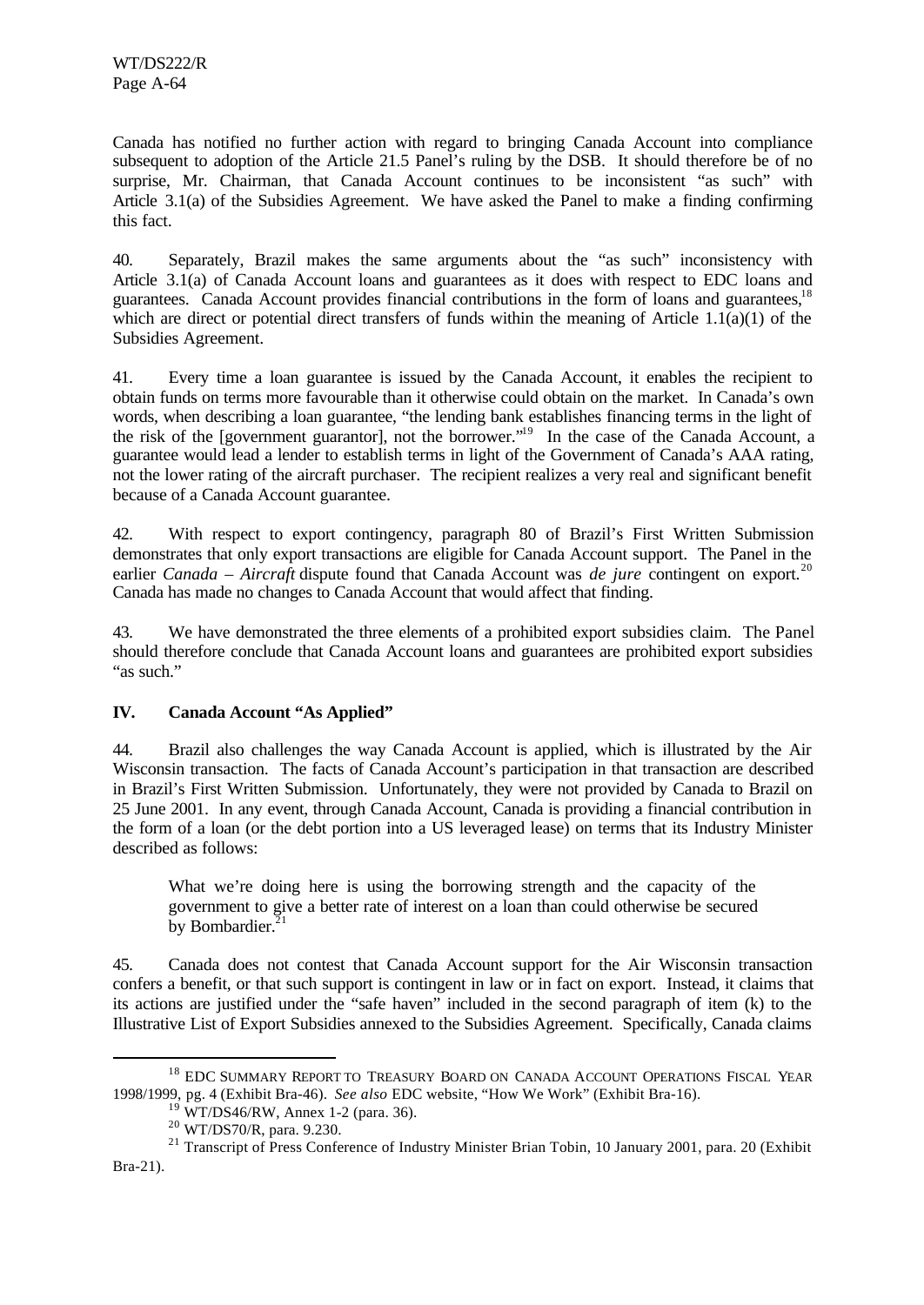that it was "merely matching Brazil's offer in a manner consistent with the 'interest rates provisions' of the [OECD] Arrangement."<sup>22</sup>

46. The problem with this argument, as I said at the outset, is that there is no Brazilian offer for Canada to match. There is only an Embraer offer. The Arrangement permits matching only of officially supported credits, not privately offered credits. Further, even if official credits had been offered – and they were not – the Article 21.5 Panel in the earlier *Canada – Aircraft* dispute made clear that the matching provisions may not be used by WTO Members to justify a prohibited subsidy. Finally, even if the matching provisions were available, Canada failed to "make every effort to verify" that official support was involved in Embraer's offer to Air Wisconsin. It did not direct any inquiries to Brazil – something it is required to do, we believe, by Article 53 of the Arrangement.

## **B. Canada Offered Air Wisconsin More Favourable Terms**

47. Moreover, even if matching allowed a Member to preserve its ability to use the "safe haven" in item (k) to shield support not conforming with the interest rates provisions of the OECD Arrangement, and even if Canada had satisfied the requirement to "make every effort to verify" that official support was involved, it did not match Embraer's offer. Rather, in making a "non-identical" match,<sup>23</sup> it seems clear that Canada offered Air Wisconsin terms more favourable than those offered by Embraer. Bombardier, after all, won the contract.

48. Mr. Chairman, here I intended to compare the terms of Embraer's offer to Air Wisconsin to the terms of the sale and financing provided to Air Wisconsin by Bombardier and Canada. Canada, however, failed to share with Brazil on 25 June 2001 the terms of the Air Wisconsin transaction and, as we already stated, Brazil is asking the Panel to draw the appropriate adverse inferences from Canada's failure to fulfil the Panel's instructions as well as its failure to comply with Article 18.1 of the DSU.

49. If there are any doubts, let us make absolutely clear that all information provided by Brazil is highly sensitive and confidential.

#### **V. Investissement Québec "As Such"**

50. I will now turn to Brazil's claims against Investissement Québec support for regional aircraft "as such." As Brazil noted in its First Written Submission,<sup>24</sup> Investissement Québec provides a range of support to companies that qualify as financial contributions. These include loan guarantees, first loss deficiency guarantees to equity investors, and "any other form of intervention provided for in . . . [Investissement Québec's] business plan."<sup>25</sup>

51. During consultations, Canada was either unable or unwilling to advise Brazil how Investissement Québec was providing support to Bombardier's Air Wisconsin transaction. In fact, Canada's representatives told us they were unprepared even to discuss Investissement Québec, a programme that was clearly identified in Brazil's request for consultations.

52. In its First Submission, Canada takes pains to state that Investissement Québec "has never provided residual value guarantees" for Bombardier aircraft sales.<sup>26</sup> However, Canada does not deny that Investissement Québec has provided significant support to Bombardier in general, and in the Air

 $22$  Canadian first written submission, para. 48.

<sup>23</sup> *Id.*, para. 46 and note 36.

<sup>&</sup>lt;sup>24</sup> Brazilian First Written Submission, paras. 84-86.

<sup>&</sup>lt;sup>25</sup> An Act Respecting Investissement-Ouébec and Garantie-Ouébec, Art. 25 (Exhibit Bra-18).

<sup>26</sup> Canadian First Written Submission, footnote 80.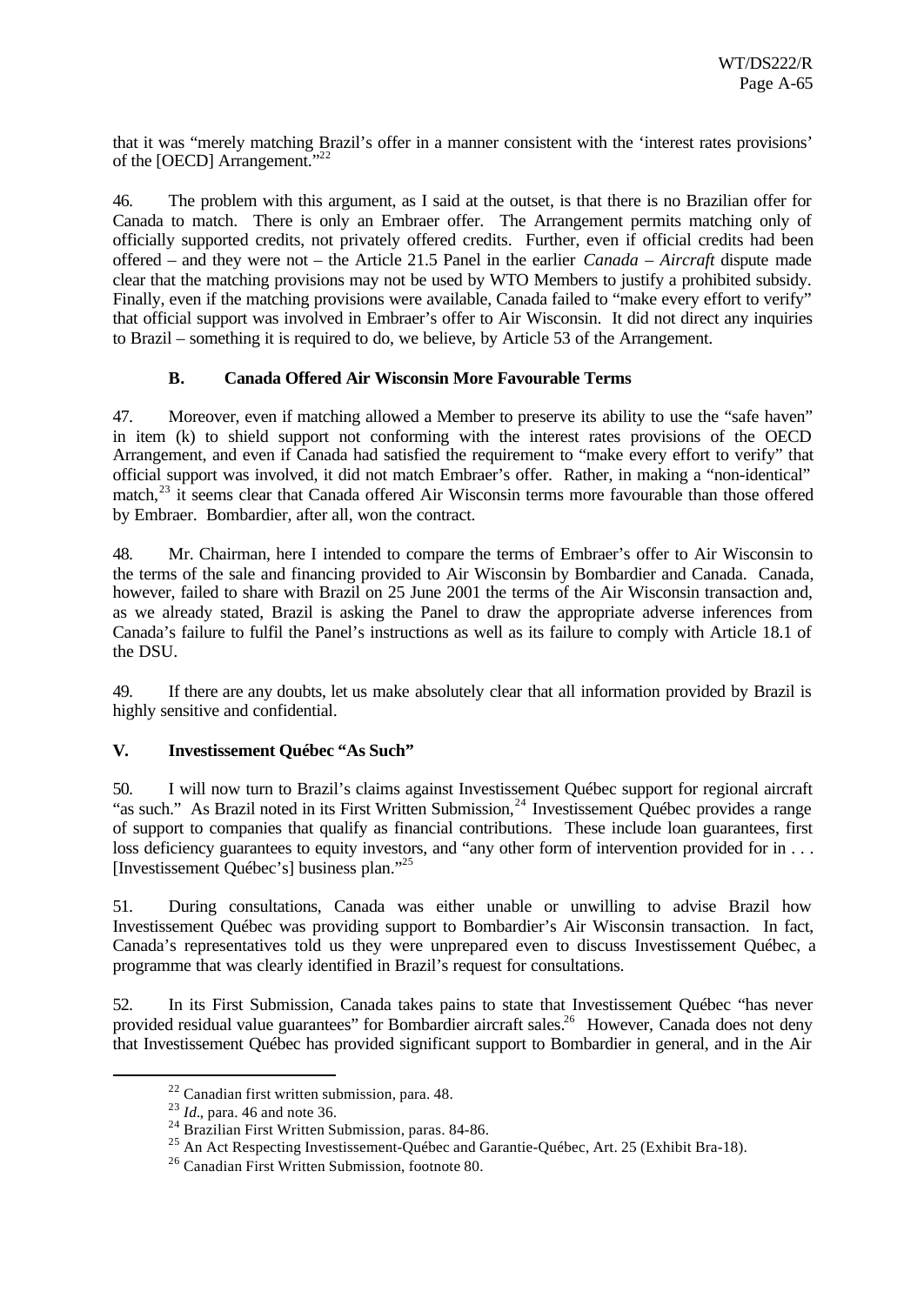Wisconsin transaction in particular. Indeed, Canada admits that if Air Wisconsin chooses to structure the transaction  $[ \ ]$ , "... [W]ith respect to  $[ \ ]$  aircraft, the Government of Québec is providing a guarantee [ ]."<sup>27</sup> This guarantee is provided under Article 28(1) of the IQ Act. In addition, Canada does not deny that, in 1996, Investissement Québec "created a five-year \$450-million programme to provide loan guarantees to Bombardier's customers," and that the provincial cabinet recently approved "another \$76 million" for this purpose. $^{28}$ 

53. As Canada notes in its First Submission, "the provision of such guarantees by a government or public body constitutes [a direct or] potential direct transfer of funds or liabilities within the meaning of Article  $1.1(a)(1)(i)$  of the SCM Agreement and would therefore be a 'financial contribution."<sup>29</sup>

54. These guarantees also provide a benefit. As discussed above with respect to Canada Account, each time Investissement Québec issues a guarantee to a purchaser, this guarantee enables the recipient to borrow funds based upon the credit rating of the Government of Québec. This is because the credit rating of the Government of Québec is at least A+. This is invariably higher than the credit rating of virtually any commercial purchaser, particularly one buying regional aircraft. Guarantees issued by Investissement Québec thus confer a significant benefit because these guarantees allow firms buying Bombardier aircraft to borrow funds at a more favourable rate than would otherwise be available to them on the market

55. Like EDC, Canada again attempts to defend Investissement Québec by claiming that Investissement Québec charges a fee for its guarantees. Yet Canada again fails to describe the size of these fees, or even how they are assessed. As such, Canada bears the burden of proof to establish that these alleged fees affect the benefit that Investissement Québec guarantees provide to purchasing companies.

56. Canada also argues that IQ's support is not contingent upon export because it is available for sales within Canada outside Québec. Canada's view is both erroneous and subversive of the export subsidies disciplines of the Agreement.

57. Let me first explain why Canada's view is erroneous. Article XXIV:12 of GATT 1947 calls upon contracting parties to ensure that GATT's provisions are observed by regional and local governments within its territory. This requirement is now incorporated into the WTO by GATT 1994. Further, the *Understanding on the Interpretation of Article XXIV*, which is part of GATT 1994, provides that each WTO Member is responsible for the observance of all provisions of GATT 1994, "and shall take such reasonable measures as may be available to it to ensure such observance by regional and local governments and authorities within its territory." The *Understanding* then goes on to specify that if the "reasonable measures" taken are not sufficient to remove an offending measure, "The provisions relating to compensation and suspension of concessions or other obligations apply."

58. WTO Members are responsible for measures taken by their sub-central authorities. In this case, this means that for WTO purposes a measure taken by Québec is effectively a measure taken by Canada. The question, therefore, is: may Canada convert a subsidy, otherwise contingent upon export, into a non-export contingent subsidy by making part, but not all, of its territory eligible for sales of the subsidized product?

<sup>27</sup> Canadian First Written Submission, footnote 37.

<sup>28</sup> "Ottawa backs Bombardier: Loan to US firm to buy jets slaps Brazil's aerospace subsidies," *The Montreal Gazette*, 11 January 2001 (Exhibit Bra-9).

 $29$  Canadian First Written Submission, para. 87.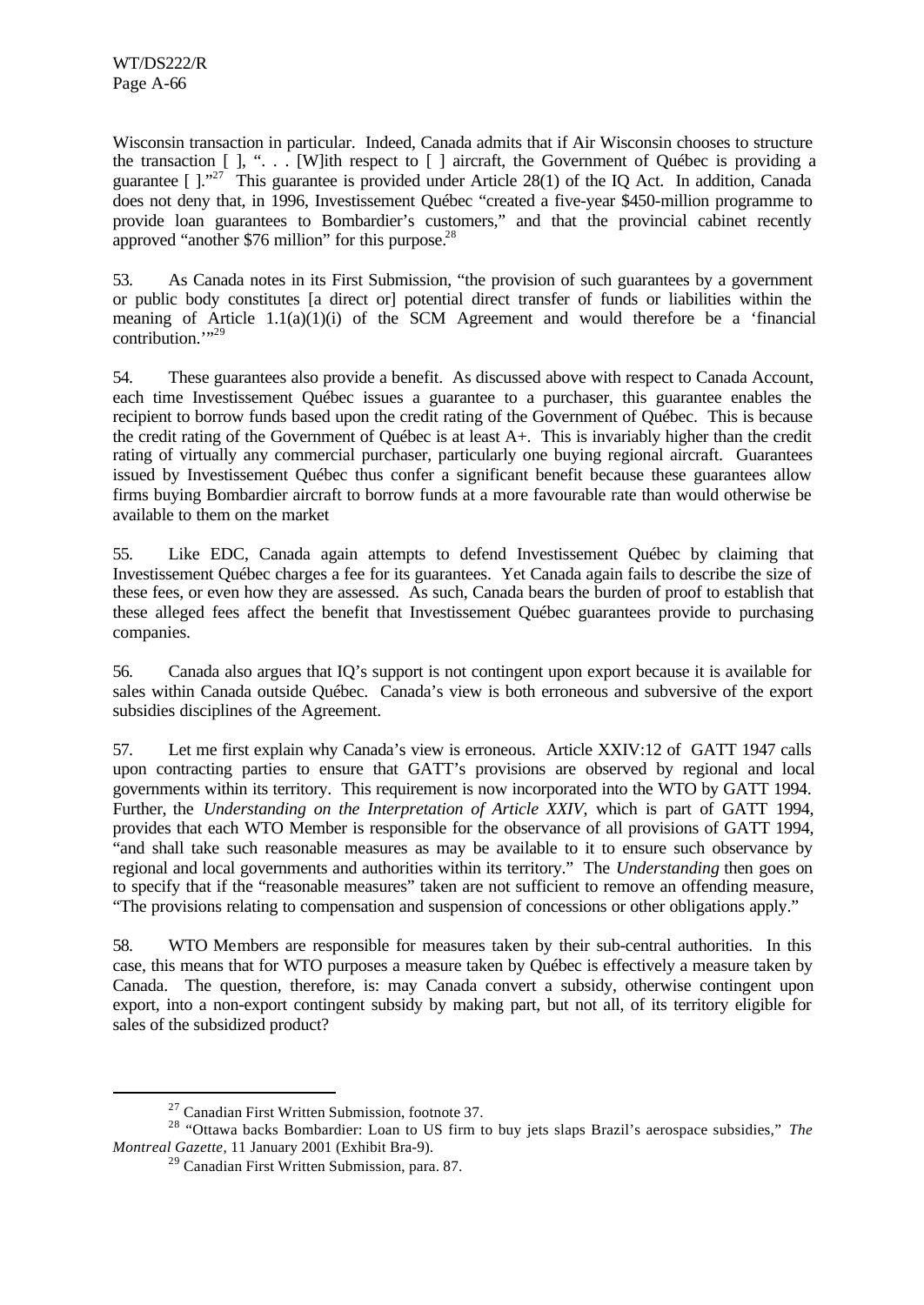59. Canada's designation of part of its territory – in this case, Québec – as ineligible for the subsidy has the necessary effect of increasing the incentive of producers to export and the likelihood that they will do so because all of their home territory is not available to them. Canada seems to imply that, because nine of its 10 provinces remain eligible markets for the subsidized goods, this is somehow close enough to 10 out of 10. But if a Member may make one province ineligible, why not two? Why not three? Why not nine?

60. Would Canada agree to apply its position to Brazil's PROEX subsidy if Brazil were to make part of its domestic territory eligible for interest rate support for regional aircraft? Would Canada be willing to do so if Brazil were to designate a small village in the Amazon that did not have an air strip as the eligible domestic territory?

61. If not, how is the line to be drawn? The WTO dispute settlement process is ill-equipped to decide how much domestic territory must be made eligible for the subsidy in order to do away with an export designation. There is admittedly a large difference between a small village and an entire country except for a single province or state, but how is the line to be drawn?

62. Clearly, it cannot be drawn in any acceptable manner, and this demonstrates how Canada's position is subversive of the subsidy disciplines of the WTO. If eligibility of part, but not all, of a Member's territory for a subsidy is enough to remove export contingency, many small, partial domestic eligibility designations are likely to follow rapidly. Brazil maintains, therefore, that IQ guarantees are in law or in fact contingent on exports.

#### **VI. Investissement Québec "As Applied"**

63. In addition to its challenge against Investissement Québec "as such," Brazil also challenges Investissement Québec's application in regional aircraft transactions supporting the sale of aircraft by Bombardier to Air Wisconsin.

64. As I have already noted, IQ spokesman Jean Cyr has indicated that Investissement Québec established a five-year, \$450 million fund to provide guarantees to Bombardiers' customers. Mr. Cyr also reported that when Bombardier approached the Québec government seeking further support for its sale to Air Wisconsin, in December 2000, approximately \$150 million of the \$450 million fund remained unused. In response to Bombardier's specific request for support, the provincial cabinet approved an additional \$76 million to support the sale to Air Wisconsin. The result was that \$226 million was made available to support the export sale to Air Wisconsin.

65. Canada has not denied that Investissement Québec provides guarantees. At paragraph 87 of its First Written Submission, Canada notes that Brazil has only referred to loan guarantees and has confirmed that loan guarantees are financial contributions for purposes of Article 1.1(a)(1)(i) of the SCM Agreement.

66. Canada has also not denied that Investissement Québec provided subsidies to support the sale to Air Wisconsin. In fact, at footnote 37 of its First Written Submission, Canada notes that if the [], the Government of Québec is providing a guarantee [ ] of each aircraft." This is not the only example of specific application of Investissement Québec support for Bombardier's export sales. A further example is discussed at paragraph 90 of Brazil's First Written Submission.

67. Canada has taken the position that the guarantees provided by Québec through Investissement Québec to support Bombardier's sales are not subsidies, on the basis that they confer no benefit, and are not export subsidies, because they are not made contingent on export. I will deal with each point separately.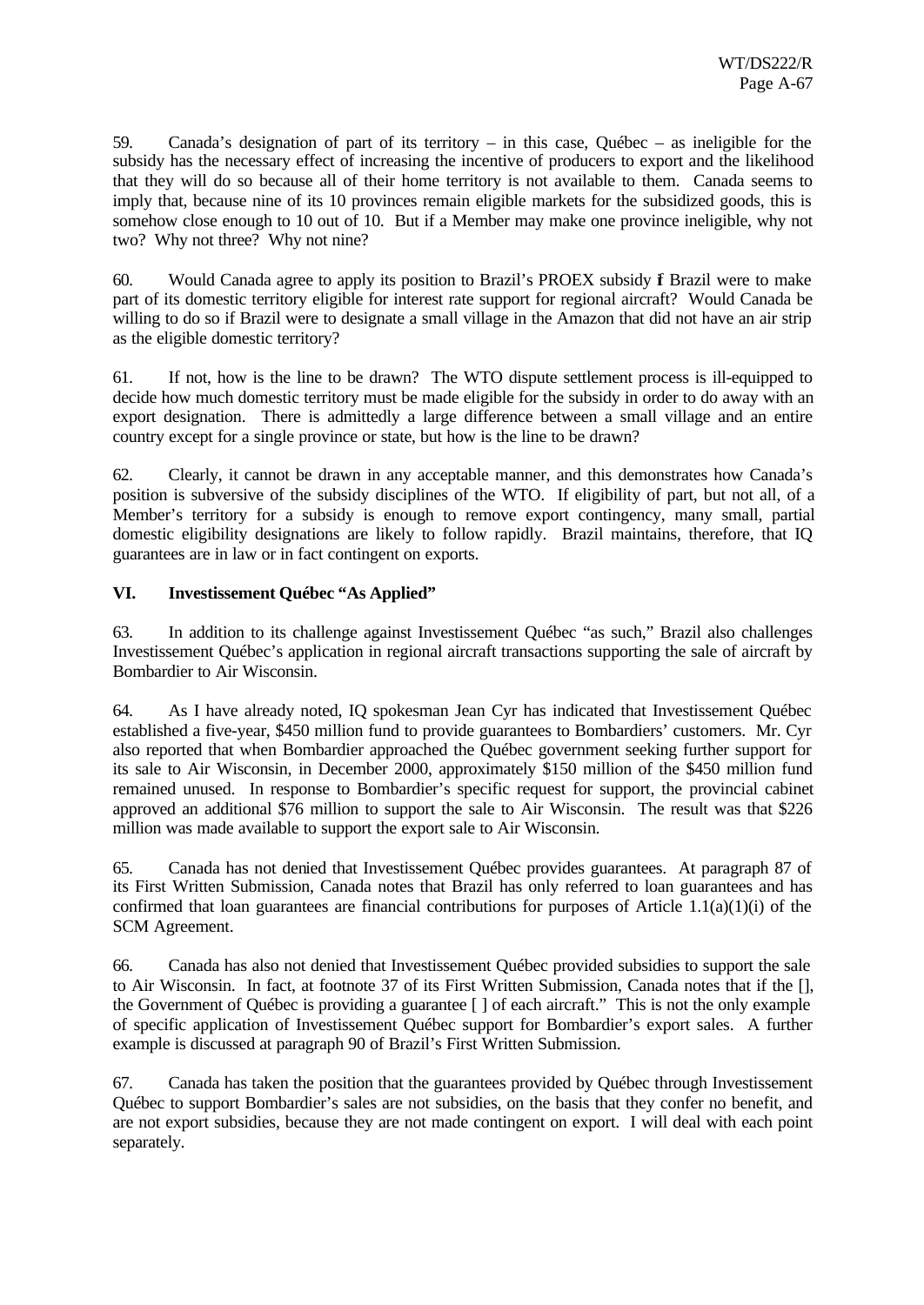68. With respect to benefit, as I have already noted, the guarantees provided by Investissement Québec are based on the credit rating of the Province of Québec, not the credit rating of the borrower. There is no question that these loan guarantees will provide a benefit.

69. Moreover, with respect to the Air Wisconsin transaction, Canada stated, at paragraph 46 of its First Written Submission, that its financing offer to Air Wisconsin was made to match what it assumed to be Brazil-supported below-market financing for Embraer aircraft. As Canada confirmed, in footnote 37, the Québec government support was included in this transaction. Therefore, it is clear that the Government of Québec was also providing support intended to match the assumed Brazilsupported, below-market financing. As I have already noted, there was no officially supported below market financing to match. The result is that the subsidy provided by Canada Account conferred a benefit and, likewise, the subsidy provided by Québec through Investissement Québec conferred a benefit.

70. With respect to export contingency, I have already addressed this issue generally. Investissement Québec guarantees are export subsidies because they are contingent on export. With respect to the Air Wisconsin transaction, the contingency on export is even more apparent. Mr. Cyr confirmed that the provincial cabinet only decided to approve additional funds after Bombardier "came to us and said they were negotiating this big deal with Air Wisconsin that would require" more than the remaining \$150 million. Air Wisconsin is, of course, a US airline. Every Canadian regional jet manufactured in Québec, in fact, has been exported not only out of Québec, but out of Canada. The Government of Québec also knew that Bombardier was competing with Embraer for the contract and believed that Bombardier was competing with Brazil-supported, below-market financing. The additional funds requested by Bombardier were approved by the provincial government so that Bombardier could win the Air Wisconsin contract. Therefore, the subsidy provided to support Bombardier's sale to Air Wisconsin was clearly tied to exports and, therefore, was contingent on exports.

71. Finally, and still, with regard to IQ, Mr. Chairman, I have to admit I am a little bit confused. A moment ago I mentioned the statement made by IQ spokesman Mr. Cyr that, in 1996 the provincial investment fund created a five-year \$450 million programme to provide loan guarantees to Bombardier's customers. Mr. Cyr then stated that, about \$300 million of that fund had been used when Bombardier approached IQ on 20 December 2000 and "said they were negotiating this big deal with Air Wisconsin that would require" more than the remaining \$150 million. This statement is contained in Brazil's Exhibit 9. Mr. Cyr's statement seems to be confirmed by a publication of 17 June 1995 stating that Brit Air, a purchaser of regional jet aircraft from Bombardier, obtained the assistance of Bombardier, of a French bank, and of the Société de Développement Industriel du Québec (SDI) to complete the financing.<sup>30</sup> The relevant text of the announcement, which we are distributing as an exhibit, reads in French: "Chaque Regional Jet coûte 20 million de dollars, une fois aménagé à l'intérieur. Compte tenu de son prix, Brit Air a obtenu l'assistance de la société Bombardier, celle d'une banque française, de même que celle de la Société de développement industriel du Québec (SDI) pour compléter le financement."

72. Yet, at paragraph 117 of Canada's Second Written Submission of 4 December 1998 in *Canada - Aircraft*, Canada stated that *none* of the guarantees or financing activities under the "export development" eligibility criterion of SDI (which became IQ in 1998) was related to the civil aircraft sector.<sup>31</sup> On the basis of that statement, the Panel in *Canada - Aircraft*, at paragraph 9.275, found that, "Brazil has failed to adduce any evidence of IQ assistance to the Canadian regional aircraft sector. Accordingly, there is no basis for a *prima facie* case that IQ assistance has been provided to

<sup>30</sup> Exhibit Bra-52.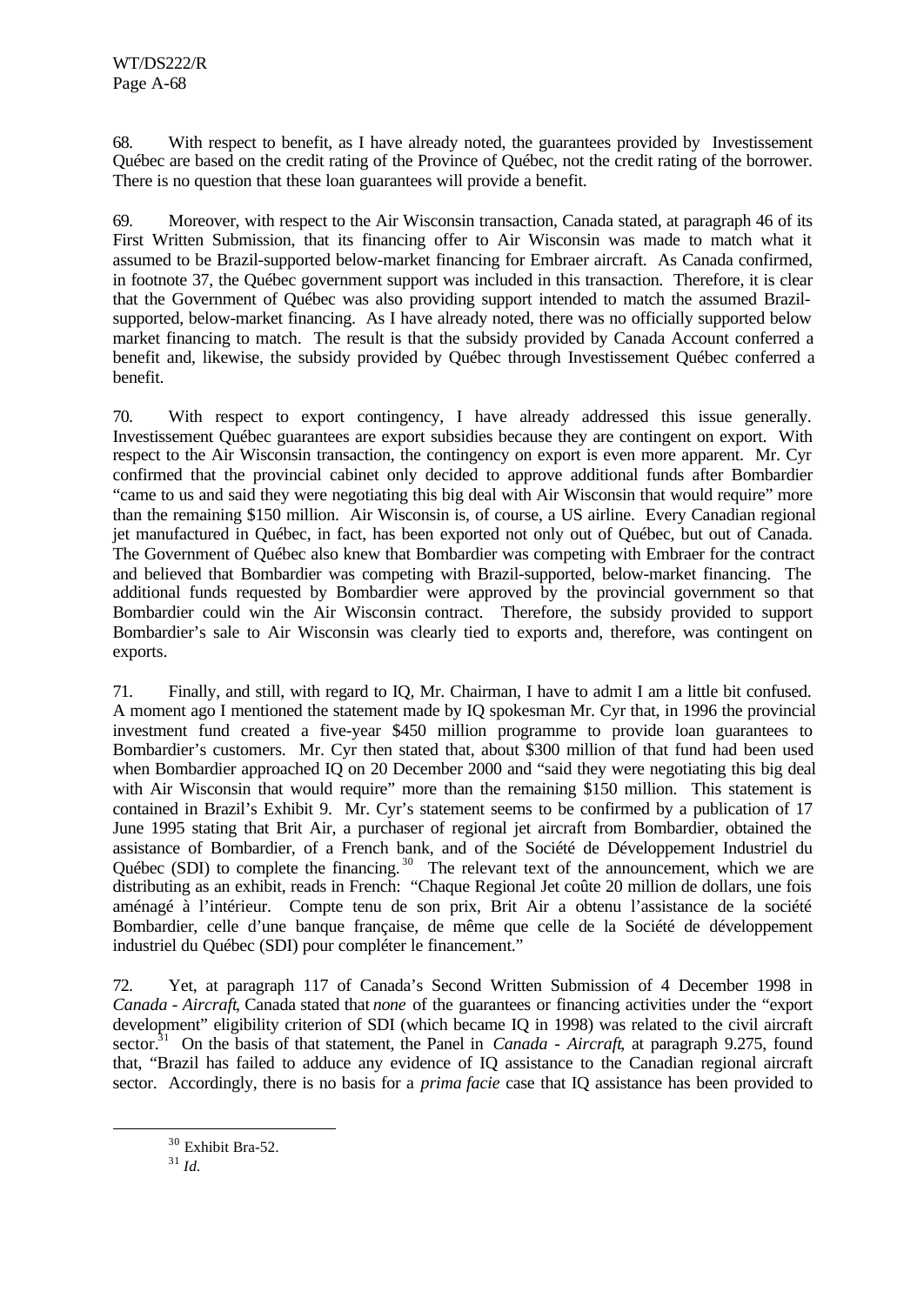the regional aircraft industry."<sup>32</sup> Mr. Chairman, these statements seem contradictory to us. Brazil would appreciate it if Canada could clarify this apparent contradiction and inform the Panel whether IQ has ever, in fact, been used to assist the Canadian regional aircraft industry, both prior to 4 December 1998, and, of course, after that date.

#### **VII. Conclusion**

73. Mr. Chairman, for all of these reasons, Brazil requests the Panel to conclude that EDC, Canada Account, and IQ are, "as such" and "as applied," prohibited export subsidies. We will do our best to answer any questions you might have.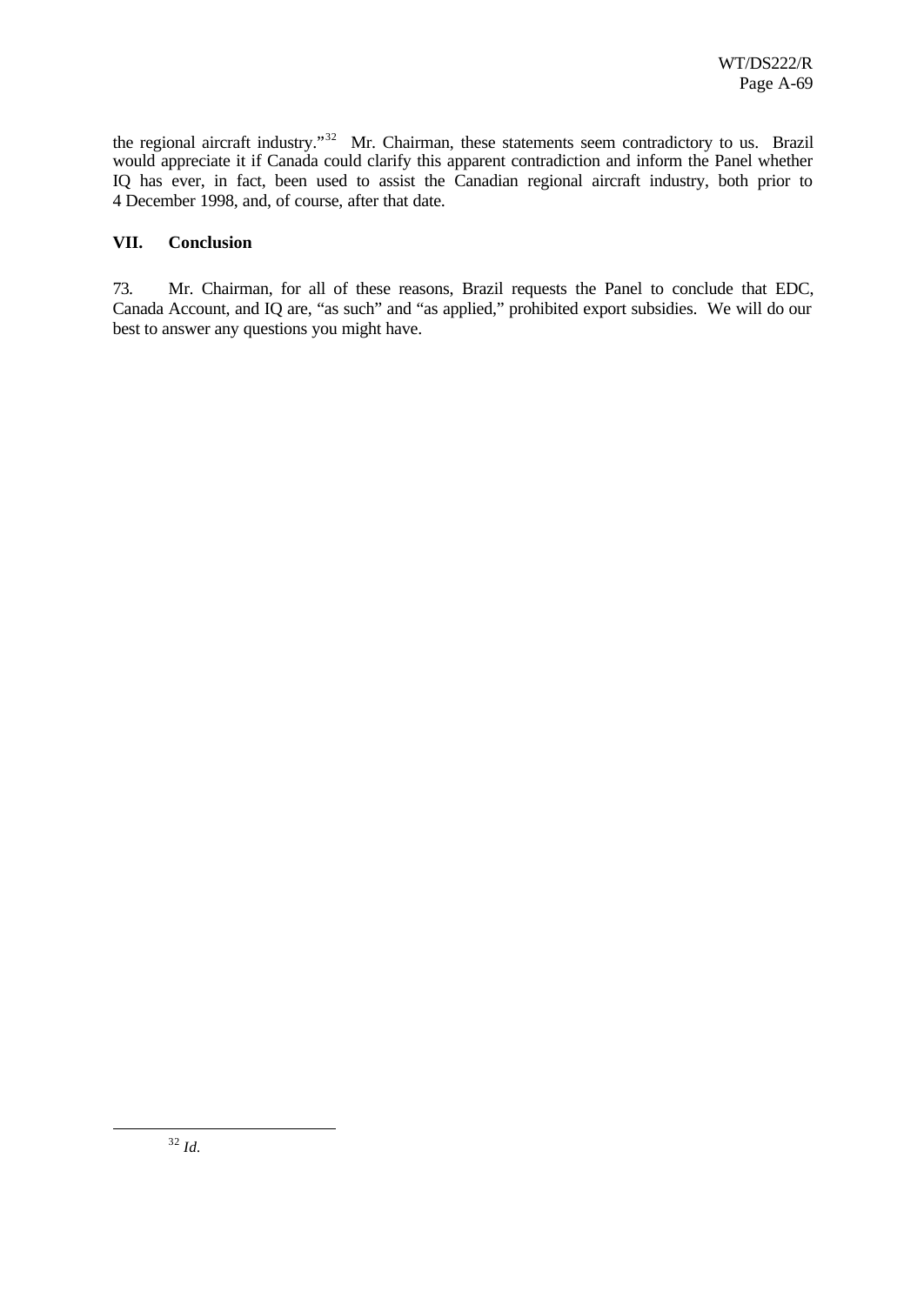## **ANNEX A-8**

## RESPONSE OF BRAZIL TO ORAL STATEMENT OF CANADA REGARDING JURISDICTIONAL ISSUES AT THE FIRST MEETING OF THE PANEL

## (28 June 2001)

1. Brazil noted at the 27 June 2001 meeting of the Panel that it would like to address some issues made by Canada in its Oral Statement on Jurisdictional Issues.

2. Canada claims that three "inconsistencies" between Brazil's First Written Submission and its 22 June 2001 response to Canada's 18 June 2001 Preliminary Submission regarding the Panel's Jurisdiction have left Canada confused about the scope of Brazil's claims. A review of those three instances reveals that no such inconsistencies exist.

3. Before reviewing these three alleged inconsistencies between two of Brazil's submissions, however, Brazil notes that these inconsistencies do not implicate the "specificity" requirement of Article 6.2 of the *Understanding on Rules and Procedures Governing the Settlement of Disputes* ("DSU"). Article 6.2 speaks only to the specificity of Brazil's request for establishment of the Panel. Much as Brazil cannot, as Canada states, use its subsequent submissions to "cure" deficiencies in its request for establishment,<sup>1</sup> nor can Canada use those subsequent submissions to create deficiencies.

4. In its specific allegations, Canada first, at paragraph 22 of its oral statement on jurisdiction, points to an alleged inconsistency between paragraph 78 of Brazil's First Written Submission, and paragraph 24 of Brazil's 22 June response. Paragraph 78 of Brazil's First Written Submission states that "Canada Account offers . . . export credits insurance, financing services, performance insurance, and political risk insurance," and notes that those four categories of support constitute "financial contributions" under Article 1.1(a)(1) of the *Agreement on Subsidies and Countervailing Measures* ("SCM Agreement"). This is a factually accurate statement, and does not state that all of those forms of "financial contributions" are subject to Brazil's claims with respect to Canada Account.

5. In contrast, paragraph 24 of Brazil's 22 June response identifies which of those specific forms of "financial contributions" are not the focus of its claims. As stated in its request for establishment, Brazil's claims against Canada Account are limited to "financing, loan guarantees, or interest rate support" for the regional aircraft industry.

6. Second, at paragraph 23 of its oral statement on jurisdiction, Canada points to an alleged inconsistency between paragraph 40 of Brazil's First Written Submission, and paragraph 24 of Brazil's 22 June response. Paragraph 40 of Brazil's First Written Submission states that "EDC offers 'a wide range of financial services,'" including "credit insurance, financing services, bonding services, political risk insurance and equity." It also states that all of those activities constitute "financial contributions" under Article  $1.1(a)(1)$  of the SCM Agreement. Again, this is a factually accurate statement, and does not state that all of those forms of "financial contributions" are subject to Brazil's claims with respect to EDC.

<sup>&</sup>lt;sup>1</sup> Oral Statement of Canada on Jurisdictional Issues, 27 June 2001, paras. 15, 18, 21, 22.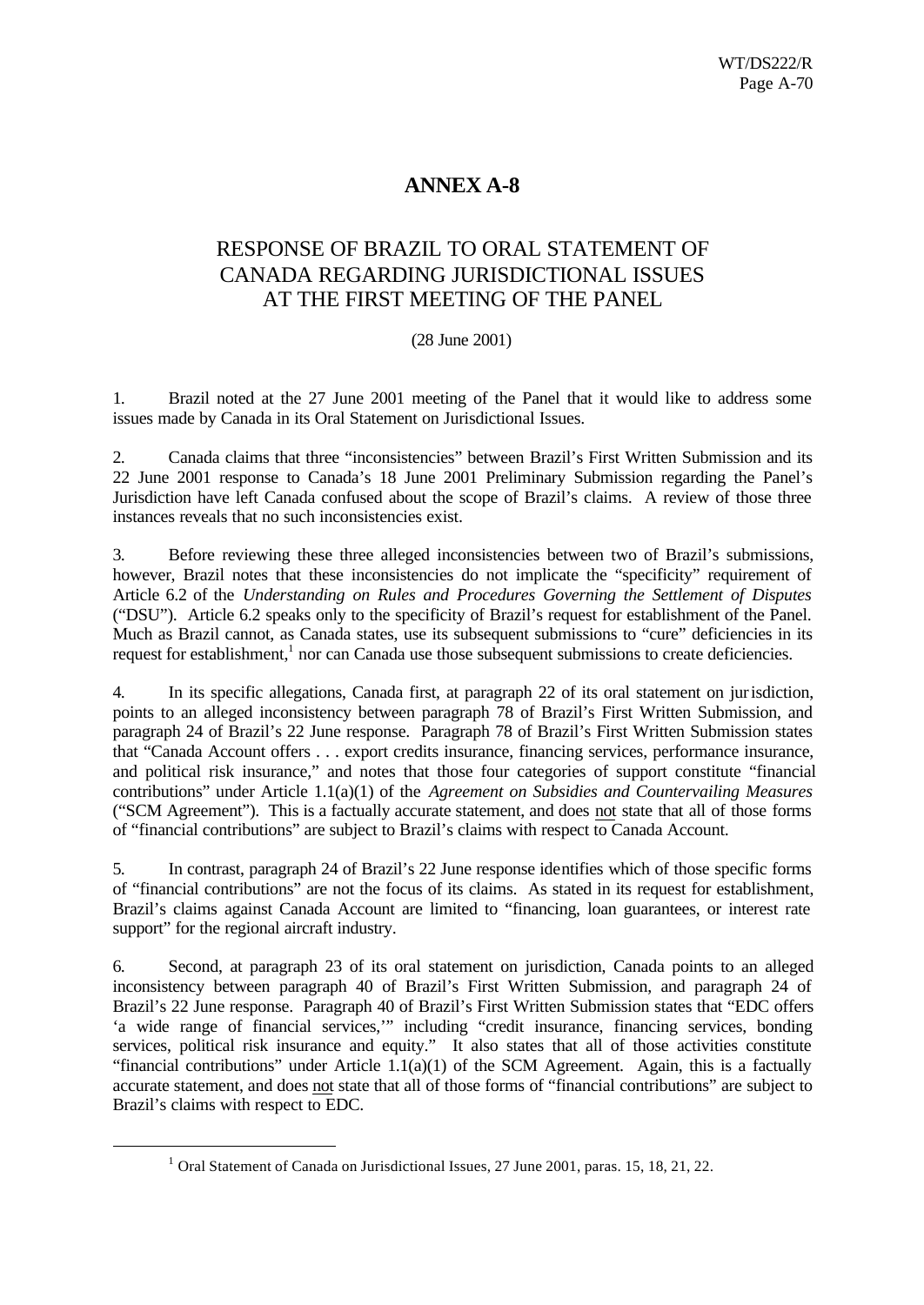7. In contrast, paragraph 24 of Brazil's 22 June response identifies which of those specific forms of "financial contributions" are not the focus of its claims. As stated in its request for establishment, Brazil's claims against EDC are limited to "financing, loan guarantees, or interest rate support" for the regional aircraft industry.

8. Third, at paragraph 24 of its oral statement on jurisdiction, Canada points to an alleged inconsistency between paragraph 92 of Brazil's First Written Submission, and paragraph 24 of Brazil's 22 June response. Paragraph 92 of Brazil's First Written Submission states that IQ provides loans, guarantees ("suretyship") and "'any other form of intervention provided for in its business plan.'" Paragraph 92 also states that all of these types of support constitute "financial contributions" under Article  $1.1(a)(1)$  of the SCM Agreement. This is a factually accurate statement, and does not state that all forms of IQ loan or surety support are the subject of Brazil's claims regarding IQ.

9. In contrast, paragraph 24 of Brazil's 22 June response identifies those "financial contributions" that are not the focus of its claims. As stated in its request for establishment, Brazil's claims against IQ are limited to "loan guarantees, equity guarantees, residual value guarantees, and 'first loss deficiency guarantees'" for the regional aircraft industry.

10. Brazil does not consider the terms "guarantee" and "suretyship" necessarily to be synonymous in the field of export credits. As noted, Brazil's claim is limited to the various forms of guarantees listed in the request for establishment. To the extent that "suretyship" is another term for these guarantees, Brazil's statement at paragraph 24 of its 22 June response that it is not challenging "suretyship" may have been misplaced. Brazil's intent was to illustrate a type of guarantee not covered by its claims ("exchange rate guarantees").

11. Canada's main complaint is that Brazil's request for establishment is too broad. In its oral statement regarding jurisdiction, for example, Canada complained about the "broadly-worded nature of Brazil's Panel request."<sup>2</sup> This complaint is misplaced. Nothing in Article 6.2 of the DSU requires that Brazil's claims be narrow. Brazil was entitled, in its request for establishment of this Panel, to bring comprehensive claims against EDC, Canada Account and IQ. Brazil is entitled to maintain those claims throughout the duration of these proceedings. Brazil is also entitled to narrow those claims if the facts, as they are developed, dictate that it should do so.<sup>3</sup>

12. Indeed, as noted in paragraph 32 of its Statement for the First Meeting of the Panel, Brazil accepted, in good faith, Canada's correction that EDC was not involved in the Comair and Midway transactions, and narrowed its claim accordingly. Additionally, Canada's observation regarding the EC's Third Party Submission and the implications of the use of the "catch-all clause 'including, but not limited to" is inapposite.<sup>4</sup> Brazil has neither asserted any right to expand, nor has it in fact expanded, its claims beyond the specific forms of EDC, Canada Account and IQ export credits listed in its request for establishment.

13. Moreover, the breadth of Brazil's claims is driven by the lack of information available about EDC, Canada Account and IQ. Canada has not notified any of these measures under Article 25 of the SCM Agreement.<sup>5</sup> Canada also refused to discuss the terms of its support for the Canadian regional

 $2$  Oral Statement of Canada on Jurisdictional Issues, 27 June 2001, para. 34.

 $3$  For example, as noted in paragraph 32 of its Statement for the First Meeting of the Panel, Brazil accepts Canada's correction that EDC was not involved in the Comair and Midway transactions. That is information that could have been, but was not, furnished to Brazil during consultations. Regardless, now that it has been brought to Brazil's attention, Brazil has narrowed its claim accordingly.

<sup>&</sup>lt;sup>4</sup> Oral Statement of Canada on Jurisdictional Issues, 27 June 2001, para. 30.

<sup>&</sup>lt;sup>5</sup> The Panel in *Canada – Measures Affecting the Export of Civilian Aircraft* recognized the evidentiary difficulties facing a claimant "especially where details of the alleged subsidy has [sic] not been notified under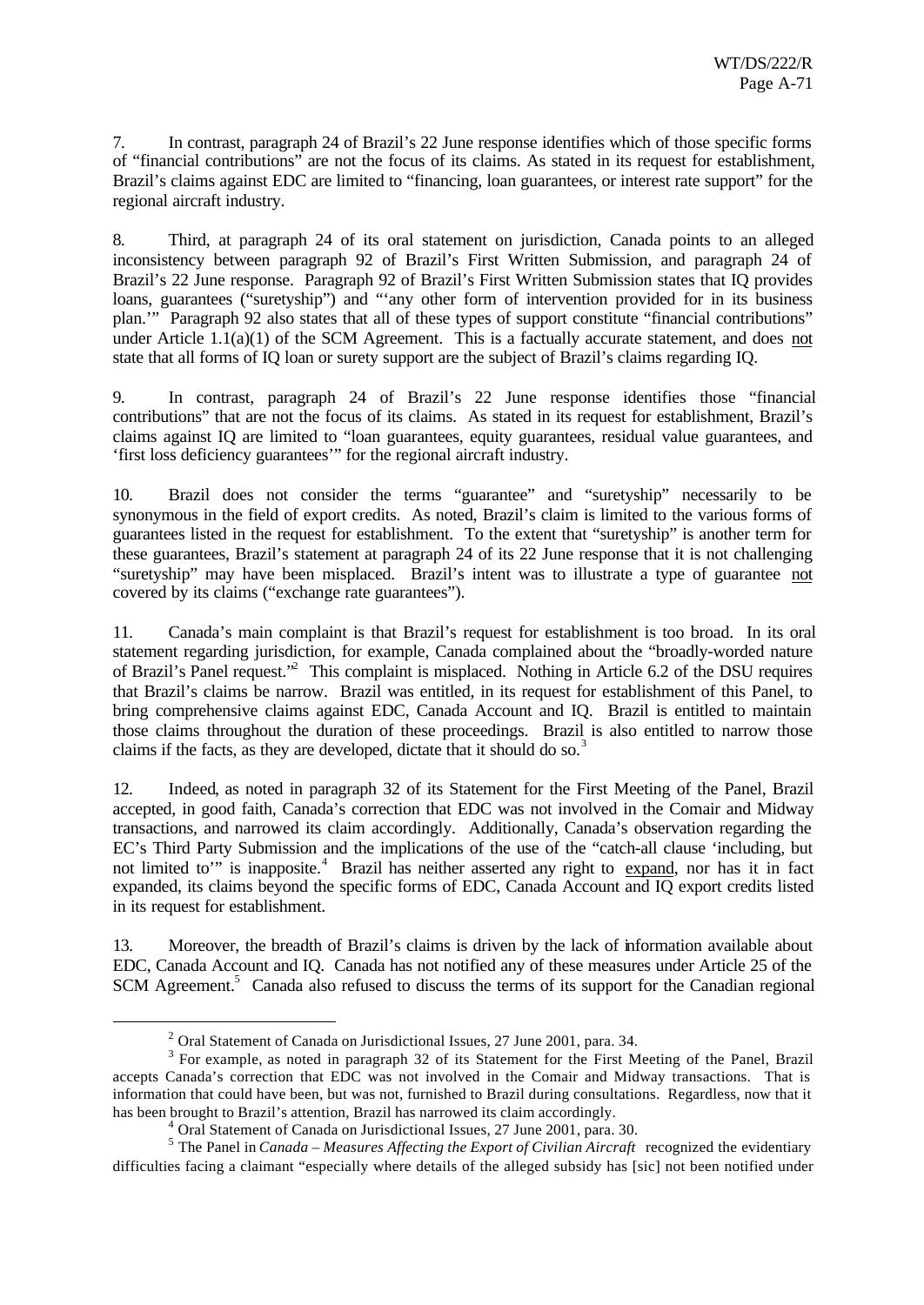aircraft industry *via* EDC, Canada Account and IQ during consultations with Brazil on 21 February 2001. Nor did Canada provide oral or written responses to the list of questions put to it by Brazil during consultations.<sup>6</sup> Canada's actions were contrary to the Appellate Body's requirement that parties be "fully forthcoming" and freely disclose facts relating to claims, "in consultations as well as in the more formal setting of panel proceedings."<sup>7</sup> Canada cannot decline to notify its measures, refuse to be responsive in consultations about those measures, and then object that Brazil's claims regarding those measures are so "vague and broadly-worded" as to prejudice Canada's ability to defend itself. Were that acceptable, a defending Member would deliberately fail to be "fully forthcoming," in the knowledge that doing so would facilitate a challenge to jurisdiction based upon the complaining Member's failure to observe the requirements of Article 6.2 of the DSU.

14. Brazil's request for establishment of this Panel satisfies the requirements of Article 6.2, as spelled out clearly by the Appellate Body in *Korea – Definitive Safeguard Measure on Imports of* Certain Dairy Products.<sup>8</sup> It is in writing. It indicates that consultations were held. It identifies the measures at issue as specific types of export credits provided by three Canadian programs – EDC, Canada Account and IQ. Finally, it provides a brief summary of the legal basis for Brazil's claim, *i.e.*, that these three programmes, and specific transactions thereunder, constitute prohibited export subsidies within the meaning of Articles 1 and 3 of the SCM Agreement. For these reasons, Brazil asks that the Panel reject Canada's claim that certain of Brazil's claims are not within this Panel's jurisdiction.

Article 25 of the SCM Agreement . . ." WT/DS70/R (Adopted as modified by the Appellate Body, 20 August 1999), para. 9.53.

<sup>6</sup> Exhibit Bra-1.

<sup>7</sup> *India - Patent Protection for Pharmaceutical and Agricultural Chemical Products*, WT/DS50/AB/R (19 December 1997) (Adopted 16 January 1998), para. 94.

<sup>8</sup> WT/DS98/AB/R (Adopted 14 December 1998), para. 120.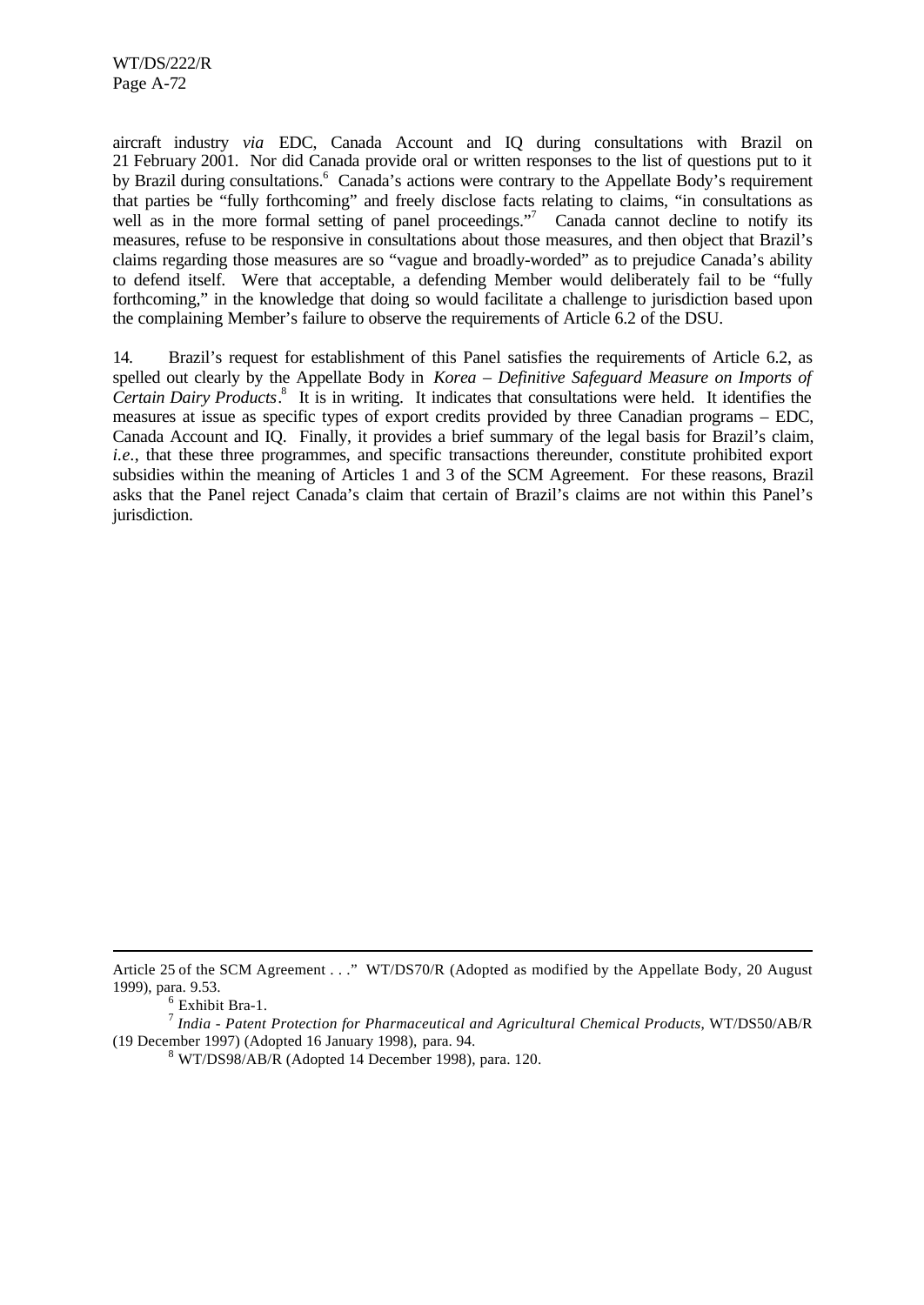# **ANNEX A-9**

# RESPONSES OF BRAZIL TO QUESTIONS FROM THE PANEL FOLLOWING THE FIRST MEETING OF THE PANEL

(6 July 2001)

#### **Questions to the Parties – 29 June 2001**

**THESE QUESTIONS ARE INTENDED TO FACILITATE THE WORK OF THE PANEL, AND DO NOT IN ANY WAY PREJUDGE THE PANEL'S FINDINGS ON THE MATTER BEFORE IT. NOR DO THEY PREJUDGE ANY RULINGS THAT MAY BE MADE BY THE PANEL REGARDING ITS JURISDICTION.**

**PLEASE NOTE THAT THE PANEL USES THE TERMS "AS SUCH" AND "AS APPLIED" BECAUSE THEY ARE USED BY THE PARTIES. THE PANEL'S USE OF THESE TERMS IS IN NO WAY INDICATIVE OF THE PANEL'S VIEWS ON THE IDENTITY OF THE SPECIFIC MEASURES AT ISSUE.**

#### **Questions for both Parties**

**1. What, if any, is the precedential effect of the findings of the** *Canada – Aircraft* **(DS70) Panel on this Panel's consideration of Brazil's claims regarding the Canada Account and EDC programmes as such? What, if any, is the precedential effect of the findings of the** *Canada – Aircraft* **(DS70) Panel on the matching provisions of the OECD Arrangement under item (k) of the Illustrative List of the SCM Agreement.**

Panel reports do not have the effect of a legal precedent. Thus, the Panel in this case is fully entitled to consider Brazil's claims regarding the Canada Account and EDC programmes "as such." The Panel's jurisdiction and competence to review those programmes as such and make the appropriate findings are not, and could not be, affected by the fact that the same programmes were challenged as such in a previous case.

The Panel is entitled to, and in the view of Brazil should, consider the findings of the DS70 Panel with respect to Canada Account and EDC. The Panel may, of course, disagree with some of the findings in DS70. It may, on the other hand, determine the findings and the factual and legal conclusions made by the DS70 Panel useful for its analysis of Brazil's claims in these proceedings.

Similarly, with respect to the matching provisions of the OECD Arrangement under item (k), the Panel may, but does not necessarily have to agree with, the DS70 Panel's conclusions. In Brazil's view, while the Panel could, of course, disagree with some of the findings in DS70 on the matching provisions of the OECD Arrangement, it will likely find those findings useful for its analysis of Brazil's arguments that seeking recourse to the matching provisions of the Arrangement is not "conformity with" the "interest rate provisions" for the purpose of the second paragraph of item (k).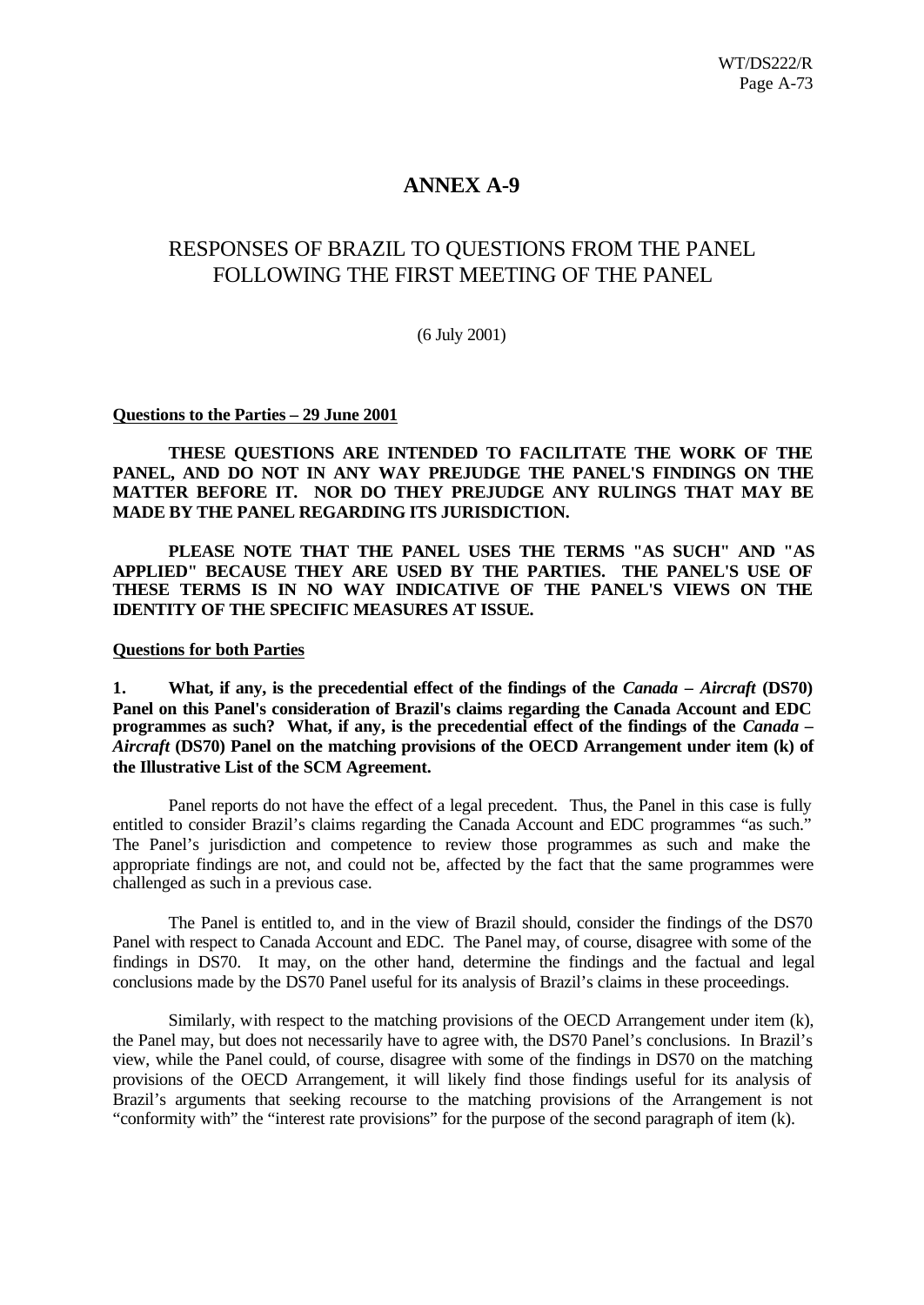For a further discussion of issues relevant to this question, please see the response to Question 2 below.

**2. Does this Panel have jurisdiction to review Brazil's claims regarding the Canada Account and EDC programmes as such? In particular, is the principle of** *res judicata***, or a similar principle, applicable in this case, so as to preclude the Panel's consideration of issues previously ruled on by a Panel?**

The Panel does have jurisdiction to review Brazil's claims regarding Canada Account and EDC as such. Neither the principle of *res judicata* nor any similar principle that might be applicable in this case precludes this Panel's consideration of issues that may have been previously ruled upon by another WTO panel. This is the case, even though the programmes – on the books – may not have changed since they were last reviewed by a WTO panel, for the following reasons.

In the DS70 proceedings the Panel did not rule that EDC was consistent with the SCM Agreement. It ruled that "Brazil has failed to demonstrate that the EDC programme as such *mandates* the grant of subsidies" and, for that reason, the Panel "may not make any findings on the EDC programme *per se*."<sup>1</sup> The Panel in DS70 thus found that the evidence adduced by Brazil was insufficient. The Panel, in other words, did not find that EDC was discretionary; rather, it found that Brazil had not proved that it was mandatory.

In this case, in addition to the evidence previously presented, Brazil has presented new evidence and new arguments on the basis of that new evidence. The DS70 Panel did not have that evidence and those new arguments before it. This Panel is therefore not prevented from taking a fresh look at the EDC programme and may, after considering the new evidence and arguments offered by Brazil, come to a different conclusion.

Similarly, the DS70 Panel did not rule that Canada Account as such was consistent with the SCM Agreement. It found that Brazil had failed to make a *prima facie* case and, as a result, the Panel could not "make any findings on the Canada Account programme *per se*."<sup>2</sup> With respect to Canada Account, Brazil has now presented additional information and evidence that presents a *prima facie* case.

Moreover, the DS70 Panel requested Canada to provide it with specific information regarding EDC transactions. Canada refused to comply with the request. Had Canada complied, the Panel would have possessed additional evidence regarding EDC's Canada Account and Corporate Account activities. Brazil asked the Panel to draw adverse inferences, which it declined to do.<sup>3</sup> The Appellate Body found that, while the Panel had the legal authority to draw adverse inferences, it did not err in law or abuse its discretionary authority in declining to do so.<sup>4</sup> The Appellate Body went further, however, and stated that if the Appellate Body "had been deciding the issue that confronted the Panel, we might well have concluded that the facts of record did warrant the [adverse] inference."<sup>5</sup> The Appellate Body further emphasized that by its finding it did "not intend to suggest that Brazil is precluded from pursuing another dispute settlement complaint against Canada, under the provisions of the *SCM Agreement* and the DSU, concerning the consistency of certain of the EDC's financing

<sup>&</sup>lt;sup>1</sup> Canada – Measures Affecting the Export of Civilian Aircraft, WT/DS70/R (Adopted as modified by the Appellate Body 20 August 1999), para. 9.129 (emphasis in original).

<sup>2</sup> *Id*., para. 9.213.

<sup>3</sup> *Id*., para. 9.181-182.

<sup>4</sup>*Canada – Measures Affecting the Export of Civilian Aircraft*, WT/DS70/AB/R (Adopted 20 August 1999), paras. 203-205.

<sup>5</sup> *Id*., para. 205.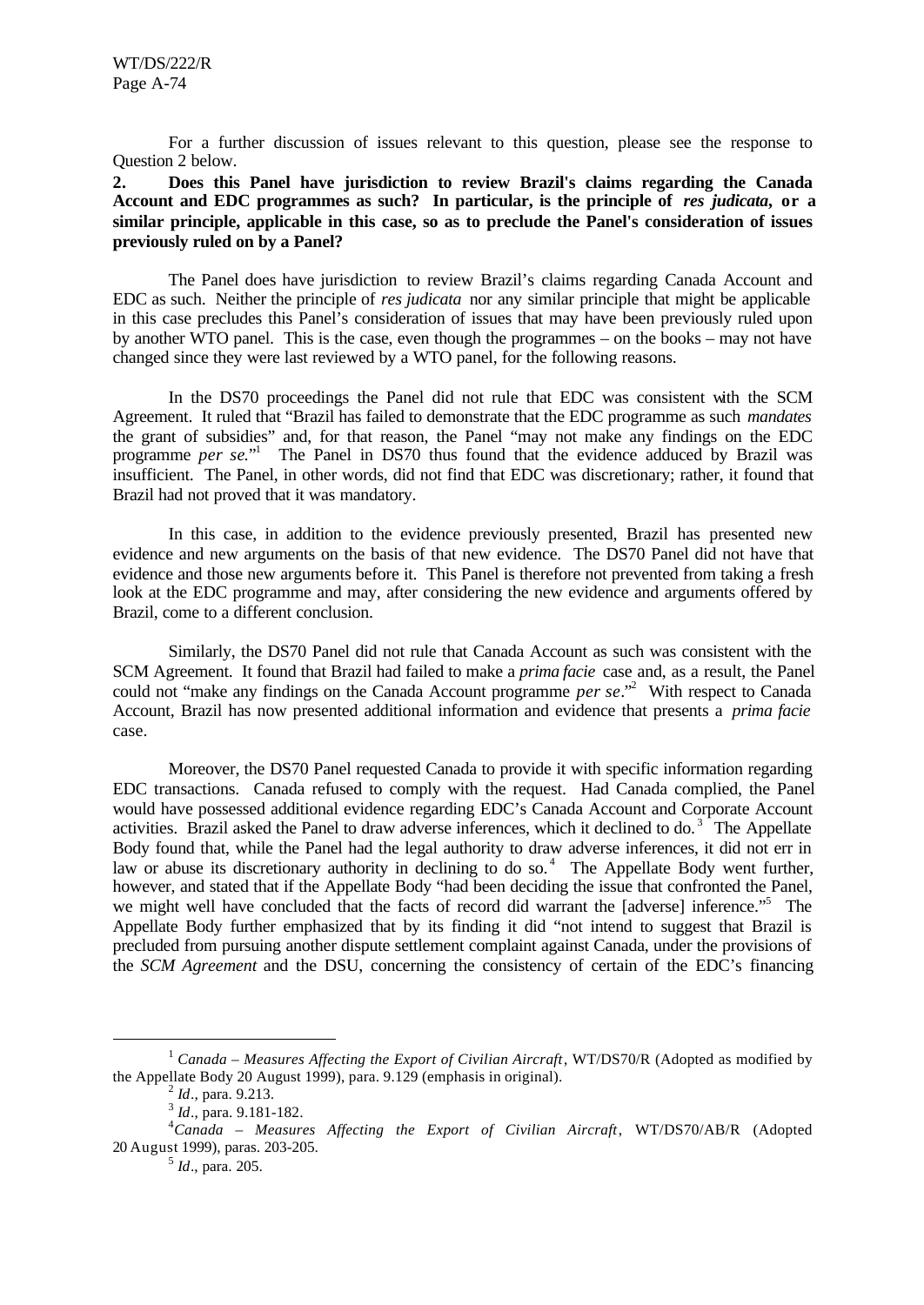measures with the provisions of the *SCM Agreement*."<sup>6</sup> Brazil, in this case, is following the advice of the Appellate Body.

The new information and evidence Brazil has provided in this case allows it to make a *prima facie* case that not only certain of the Canada Account and EDC financing measures are inconsistent with the provisions of the SCM Agreement, but that the *modus operandi* of the programme as such is also inconsistent with the Agreement. The new evidence relates not only to specific transactions. It also relates to the *raison d'etre* of EDC in both its Canada Account and Corporate Account activities. That evidence shows that the very existence of these programmes – and, therefore, the programmes as such – is to provide export subsidies.

The new evidence is not limited to the Air Wisconsin transaction, although that transaction is a good example of the way the challenged programmes operate and of the interaction between EDC (Corporate Account) and EDC (Canada Account).<sup>7</sup> Canada's defences with respect to the Air Wisconsin transaction can be summarized as follows. When official government financing is provided, Canada "matches" such financing offered by other governments. When there is no official government financing, Canada operates through the market window and offers financing on terms available in the commercial marketplace. This is the way EDC operates the Canada Account and the Corporate Account. These operations are, in other words, the programmes "as such." Brazil challenges the programmes as such because the very way in which they are designed to operate is inconsistent with the SCM Agreement. A more detailed discussion of this argument is contained in Brazil's response to Question 28.

Further, by operating through the market window and by providing financing on terms that Canada alleges are available in the commercial marketplace – another function inherent in the challenged programmes – these programmes also fail to comply with the SCM Arrangement, and constitute a prohibited subsidy. Canada has failed to show that the programmes provide financing on terms available in the commercial marketplace when they allegedly operate through the market window. Quite the contrary, Brazil has shown that when the programmes ostensibly operate through the market window, the terms of the financing provided are more favourable than those to be found on the market. For a more detailed discussion, Brazil refers the Panel to paragraphs 28-39 of its First Written Submission and paragraphs 15-20 of its Oral Statement at the first meeting of the Panel.

In sum, the new evidence put forward by Brazil in this case, while indisputably showing that the programmes are inconsistent with the SCM Agreement "as applied," also shows that providing prohibited subsidies is inherent in the way the programmes are designed to operate and, therefore, that they are inconsistent with the SCM Agreement "as such."

#### **Questions for Canada – Numbers 3-24**

#### **Questions for Brazil**

l

**25. Please identify the specific measures in respect of which Brazil is requesting the Panel to make findings. In particular, is Brazil requesting findings (1) on the Canada Account, EDC and IQ programmes as such, (2) on the Canada Account, EDC and IQ programmes as applied (on the basis of evidence regarding specific transactions), (3) on the specific Canada Account, EDC**

<sup>6</sup> *Id*., para. 206.

 $<sup>7</sup>$  In this regard, Brazil recalls that Minister Tobin himself was not clear on whether EDC would handle</sup> the Air Wisconsin transaction under the Canada Account or the Corporate Account, and that the news release that accompanied his press conference described both, without specifying which would apply. Exhibit Bra-3.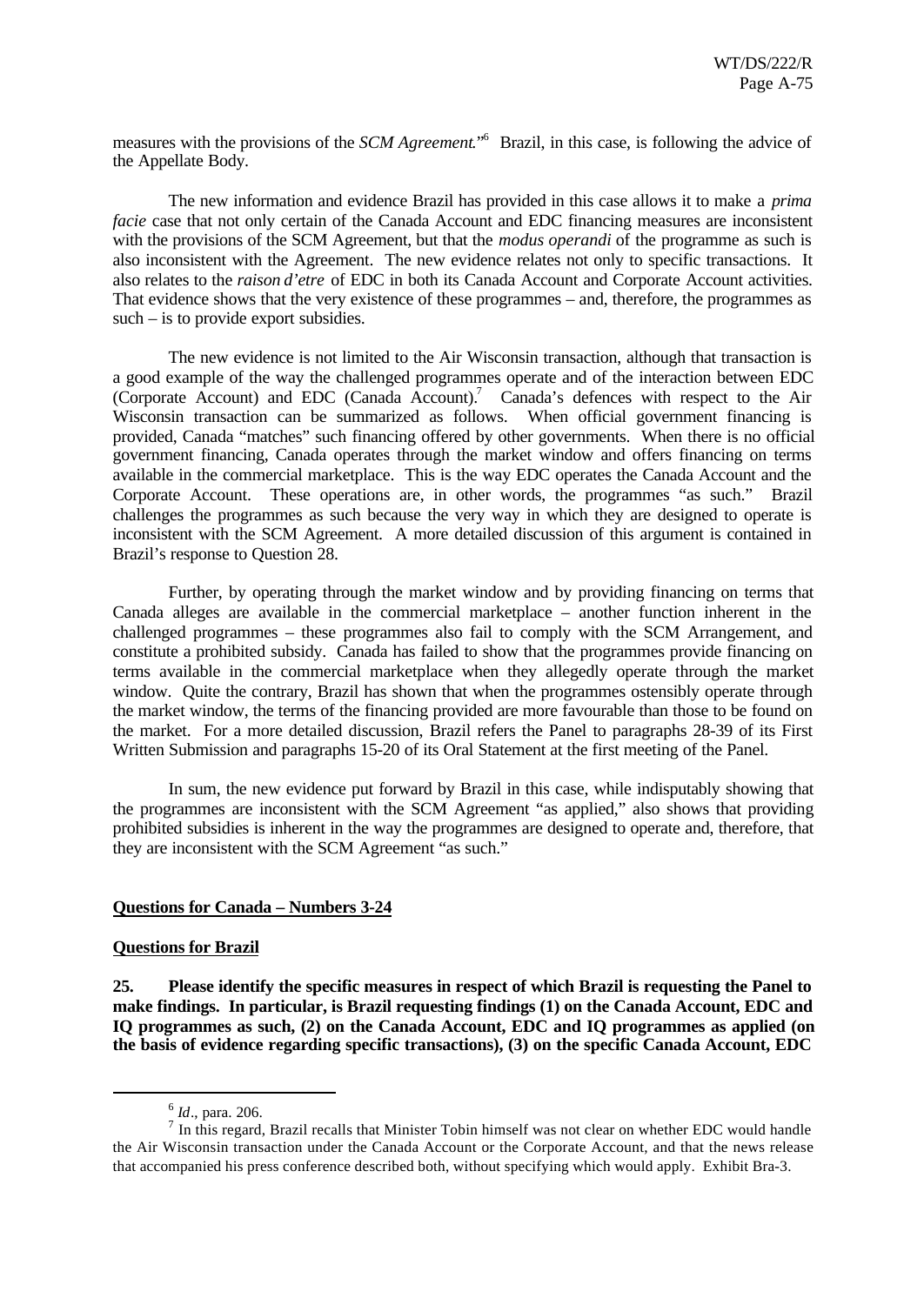#### **and IQ transactions identified in its first submission, or (4) on some combination of (1), (2) and (3)?**

Brazil is requesting findings by the Panel on points (1), (2), and (3). Brazil is requesting that the Panel find the Canada Account, EDC and IQ programmes as such inconsistent with Canada's obligations under the SCM Agreement. Brazil is also requesting that the Panel find the Canada Account, EDC and IQ programmes inconsistent with Canada's obligations under the SCM Agreement as applied on the basis of evidence regarding specific transactions. Finally, Brazil is requesting that the Panel find the specific Canada Account, EDC and IQ transactions identified in its First Written Submission as breaching Canada's obligations under the SCM Agreement.

### **26. What is the distinction between a claim concerning (1) a measure "as such" and (2) a measure "as applied"? What is the relevance of individual transactions in addressing claims concerning (1) a measure "as such" and (2) a measure "as applied"?**

A measure "as such" is inconsistent with a Member's obligations when it calls for action by the executive authority that is inconsistent with a Member's WTO obligations. A measure is inconsistent "as applied" when its application is inconsistent with the WTO obligations of a Member.<sup>8</sup> Individual transactions may serve to illustrate and prove that a measure is inconsistent "as such" because it envisions that the transactions in question be carried out in a manner inconsistent with the WTO. Individual transactions may also serve to illustrate and prove that a measure is inconsistent "as applied" because, even if it does not require that the transactions in question be carried out in a manner inconsistent with a Member's WTO obligations, it is applied in an inconsistent manner.

In this case, Brazil challenges EDC, Canada Account and IQ both "as such" and "as applied." Brazil has shown that individual transactions breach Canada's obligations under the SCM Agreement. This should be sufficient for a finding that the programmes are inconsistent "as applied."

In addition, however, individual transactions serve to illustrate that it is inherent in the design and the *modus operandi* of the three challenged Canadian programmes to operate in a manner that is inconsistent with the SCM Agreement.

#### **27. Please identify the specific findings or recommendations, if any, that Brazil is requesting on the issue of whether or not Canada has implemented the findings and recommendations resulting from Brazil's recourse to Article 21.5 in the DS70 proceeding?**

Brazil is requesting a ruling by the Panel that, *as a matter of fact*, Canada has done nothing since the adoption of the Report in the Article 21.5 DS70 proceedings to bring Canada Account in compliance with the SCM Agreement.

The Panel in the DS70 proceedings found that "Canada Account debt financing since 1 January 1995 for the export of Canadian regional aircraft constitutes export subsidies inconsistent with Article 3.1(a) and 3.2 of the SCM Agreement"<sup>9</sup> and concluded that "Canada shall withdraw [those] subsidies … within 90 days."<sup>10</sup> The Appellate Body affirmed.<sup>11</sup> The Article 21.5 Panel found that "the measures taken by Canada to comply with the DSB recommendation on the application of

<sup>8</sup> *See United States – Denial of Most-Favoured Nation Treatment as to Non-Rubber Footwear from Brazil*, BISD 39S/128 (19 June 1992), para. 6.13, *citing United States – Taxes on Petroleum and Certain Imported Substances ("Superfund Taxes")* BISD 34S/136 (17 June 1987) *and EEC – Regulation on Imports of Parts and Components*, BISD 37S/132 (16 May 1990).

 $9$  WT/DS70/R, para. 10.1(b).

<sup>10</sup> *Id*., para. 10.4.

 $11$  WT/DS70/AB/R, paras. 220 and 221.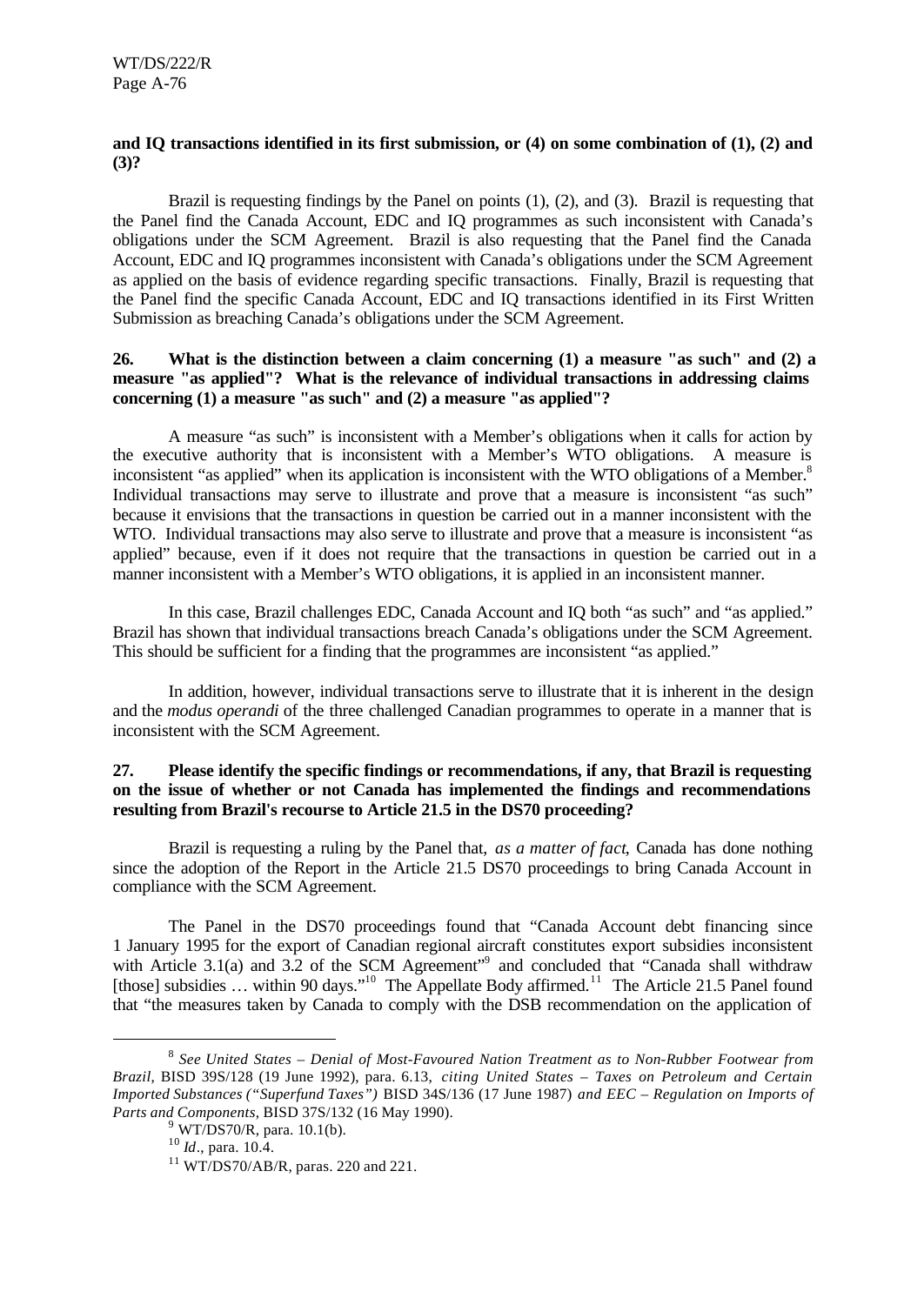the Canada Account programme are not sufficient to ensure that future Canada Account transactions in the Canadian regional aircraft sector will be in conformity with the interest rate provisions of the *OECD Arrangement,* and are therefore not sufficient to ensure that such Canada Account transactions will not be prohibited export subsidies."<sup>12</sup> Canada did not appeal that finding.

Brazil is not asking this Panel to review the findings of the DS70 Article 21.5 Panel or to uphold or confirm the findings of that Panel. Similarly, Brazil is not asking this Panel to draw conclusions as to what Canada should have done. Brazil simply is requesting a factual finding that, since the adoption of the DS70 Article 21.5 Report, Canada has not made any changes in Canada Account. It is Brazil's understanding that Canada does not dispute this as a matter of fact. Indeed, in response to a question from the Panel during the second day of the Panel's first meeting, Canada confirmed that it had made no changes in the statutes and regulations that constitute the legal basis of EDC (Corporate Account or Canada Account).

#### **28. The United States argues that the distinction between discretionary and mandatory legislation has been described by a WTO Panel as a "well established" principle (para. 2 of the US oral statement). Does Brazil consider that the distinction between discretionary and mandatory legislation is "well established"? If so, is the distinction applicable in this case?**

Brazil agrees with the United States that the distinction between discretionary ("as applied") and mandatory ("as such") legislation is an established principle of GATT and WTO jurisprudence. Brazil does not believe, however, that the principle in those precise terms is applicable in this case to the Canadian programmes challenged by Brazil.

The recent Report in *United States – Measures Treating Export Restraints as Subsidies* noted that "a number of Panels, in disputes concerning the consistency of a legislation, have *not* considered the mandatory/discretionary question in the abstract and as a necessary threshold issue. Rather, the Panels in those cases first resolved any controversy as to the requirements of the GATT/WTO obligations at issue, and only then considered *in light of those findings* whether the defending party had demonstrated adequately that it had sufficient discretion to conform with those rules. That is, the mandatory/discretionary distinction was applied *in a given substantive context*."<sup>13</sup>

The "substantive context" of EDC is that of an Export Credit Agency ("ECA"). ECAs exist to subsidize exports. This is their purpose. Their "subsidies … enable the country's industries to capture part of an expanded world market for their goods – or, at least, … keep [them] from being excluded from it."<sup>14</sup> They "provide or […] insure credits to insolvent markets; … *[they] absorb the risks that 'no banker in his right mind' is willing to assume.*" 15

The history of item (k) and the Arrangement make this clear. The Arrangement was concluded in 1978, after many long years of negotiation.<sup>16</sup> Meanwhile, the Tokyo Round negotiations were concluded only a year later, in 1979. The Tokyo Round included a Subsidies Code that, *inter alia*, obligated parties not to use export subsidies in a manner inconsistent with the Code (Article 8.2) and not to grant export subsidies on products other than certain primary products (Article 9.1).

<sup>12</sup> *Canada – Measures Affecting the Export of Civilian Aircraft – Recourse by Brazil to Article 21.5 of the DSU*, WT/DS70/RW (Adopted as modified by the Appellate Body 4 August 2000), para. 6.1.

<sup>13</sup> *United States – Measures Treating Export Restraints as Subsidies*, WT/DS194/R (29 June 2001) (Not yet adopted), para. 8.11 (emphasis in original) (footnotes omitted).

<sup>14</sup> JOHN E. RAY, MANAGING OFFICIAL EXPORT CREDITS – THE QUEST FOR A GLOBAL REGIME*,* Institute for International Economics (1995), pg. 13 (Exhibit Bra-54)

<sup>&</sup>lt;sup>15</sup> *Id*. (emphasis added).

<sup>16</sup> *Id.,* pgs. 40-44. *See also* GARY CLYDE HUFBAUER AND JOANNA SHELTON ERB, SUBSIDIES IN INTERNATIONAL TRADE 68-69 (Washington, D.C., Institute for International Economics 1984) (Exhibit Bra-55).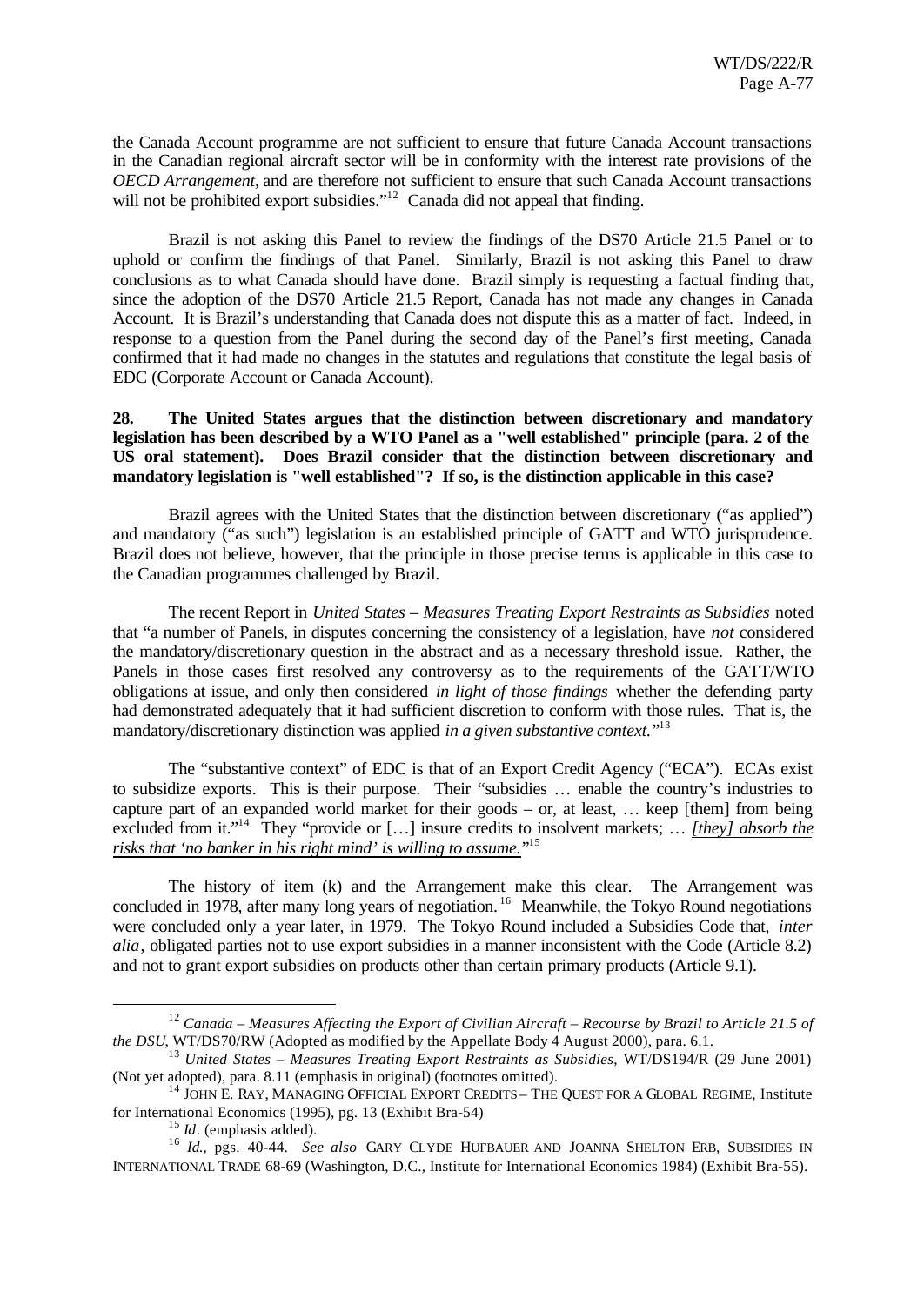The participants in the recently-concluded OECD Arrangement, most if not all of which were potential signatories to the plurilateral Tokyo Round Code, were faced with the fact that actions by their respective ECAs permitted by the newly-negotiated Arrangement would, nonetheless, be inconsistent with their obligations under the Code. In the words of Gary Hufbauer, one of the Tokyo Round negotiators, "many countries were unwilling to condemn as export subsidies those practices condoned in the OECD."<sup>17</sup> The solution to this problem was the second paragraph of item  $(k)$  – the safe haven clause for practices that conform to the interest rate provisions of the Arrangement.<sup>18</sup> ECA operations indeed are export subsidies, the negotiators recognized, but they will not be considered as an export subsidy so long as they comply with the interest rate provisions of the Arrangement.

Thus, item (k) allows ECAs to perform their normal function and, at the same time, meet GATT, and now WTO, requirements. Whenever an ECA operates within the scope of item (k), it is not considered to be providing an export subsidy. If the operation of an ECA, however, is not covered by the exceptions in item (k), it is providing a prohibited subsidy "as such" because providing export subsidies, as the Tokyo Round negotiators realized, is inherent in the very existence and functioning of an ECA. That, to repeat, is why they created item (k).

In that context, the argument that Canada's programmes are not mandatory and therefore are not inconsistent with the SCM Agreement must fail. EDC, whether through its Canada Account or its Corporate Account operations, constitutes a measure that is designed "as such" to provide export subsidies. EDC financing is a financial contribution that confers a benefit and is contingent upon exportation. Canada, of course, has available the potential affirmative defense of item (k). But the presence of this potential defense does not affect the nature of the programmes "as such."

Further, even if the programmes may not *always* require a violation of the SCM Agreement (e.g., when matching or operating through the market window, assuming the Panel agrees with Canada on those issues) they would still be inconsistent with the SCM Agreement. As the Panel in *United States – Measures Treating Export Restraints as Subsidies* concluded, if a measure requires a violation of a WTO obligation, "whether in some or in all cases," the measure "as such" is inconsistent.<sup>19</sup> Referring to the Appellate Body report in *Argentina – Footwear*, the Panel concluded that "a measure is inconsistent with WTO rules if that measure mandates action inconsistent with WTO rules in particular circumstances, even if in other circumstances the action might not be inconsistent with WTO rules.<sup>20</sup> Canada's programmes require providing prohibited export subsidies except in the circumstances where those subsidies might fall within the "safe haven" of item (k).

#### **29. With regard to Brazil's claims regarding Canada Account, EDC and IQ as such, does Brazil consider that Canada Account, EDC and IQ as such require the provision of prohibited export subsidies?**

Yes. As discussed in detail in Brazil's response to Question 28, EDC's Corporate and Canada Accounts as such require the provision of prohibited export subsidies because they are established and operate as export credit agencies that have as the *raison d'etre* of their existence the provision of export subsidies. As explained in Brazil's response to Question 28, ECAs provide prohibited export subsidies unless they comply with the disciplines imposed by the GATT, and later the WTO, on their functioning and operations through the rules of the OECD Arrangement and also fall within the scope of the exceptions provided in item (k). Brazil has shown that the programmes in question provide financial contributions that confer a benefit and are contingent upon export. Therefore, Canada must

<sup>17</sup> Hufbauer and Erb, *supra*, pg. 70 (Exhibit Bra-55).

<sup>18</sup> Ray, *supra,* pgs. 36-38 (Exhibit Bra-54).

<sup>&</sup>lt;sup>19</sup> WT/DS194/R, para. 8.77.

<sup>20</sup> *Id*., para. 8.78.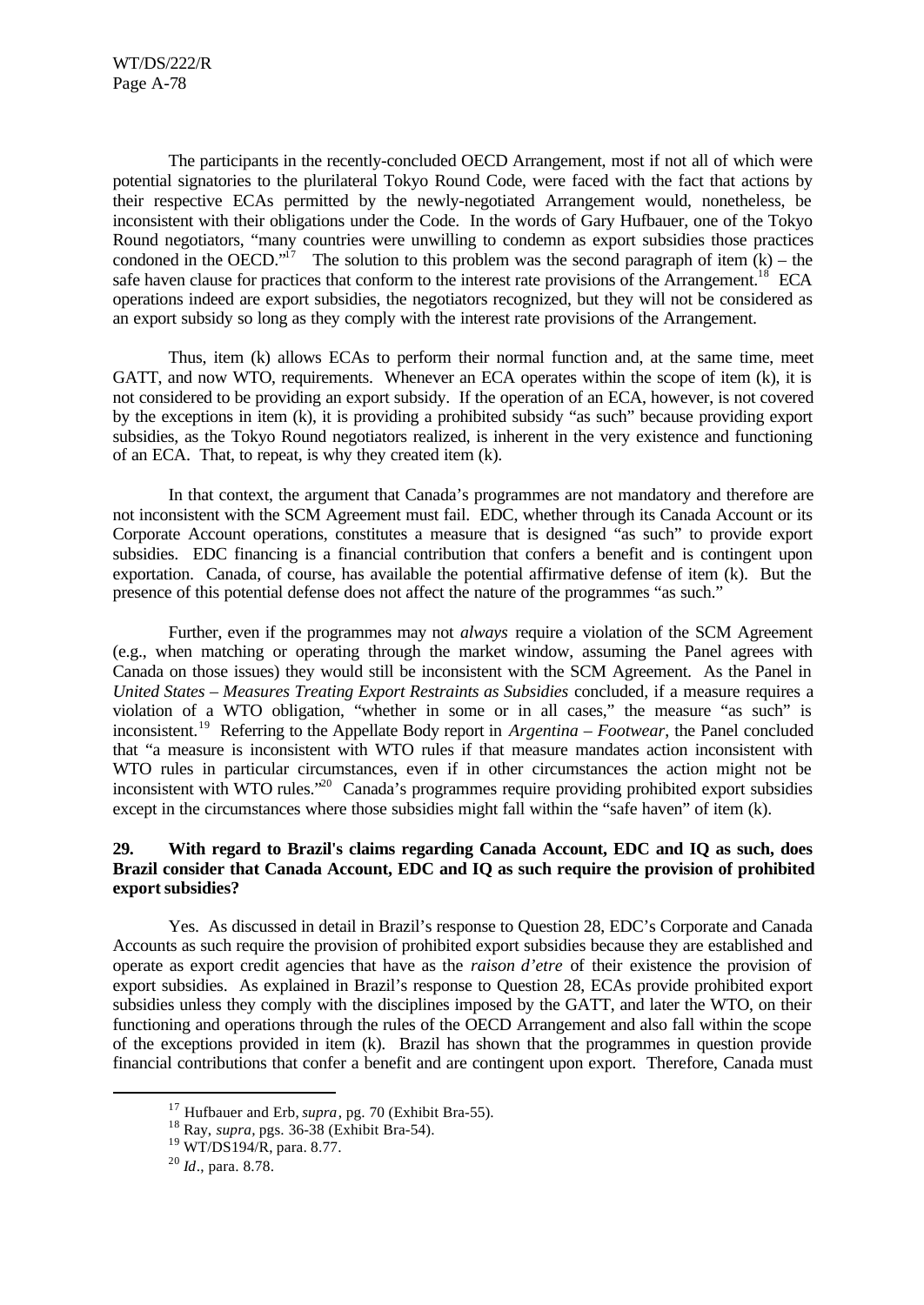meet the burden of proof of its affirmative defense and show that the programmes fall within the scope of the exception of item (k). Canada has failed to do so.

A classic example of a prohibited subsidy – and a good illustration of Brazil's argument – are export loan guarantees. Export loan guarantees provided by government financing institutions or ECAs always confer a benefit because they confer the government's superior credit rating to a private party. If the government's credit rating were not superior, there would be little point to the guarantee. As Brazil pointed out in its Oral Statement, EDC loan guarantees allow the recipient to obtain funds on terms more favourable than it otherwise could obtain on the market. $21$ 

IQ is somewhat different in the sense that it covers various activities, including investment promotion in Quebec, supporting business development in Quebec, etc. One aspect of the programme, however, calls for the provision of loan and equity guarantees. With respect to that particular component of IQ, the programme operates as an ECA, and, for the reasons described above, is inconsistent with the SCM Agreement "as such."

#### **30. Please respond to paragraph 52 of Canada's 18 June 2001 preliminary submission regarding the jurisdiction of the Panel.**

In paragraph 52 of its 18 June 2001 preliminary submission, Canada states that Brazil challenges not only EDC financial contributions defined in Article  $1.1(a)(1)(i)$  but also an unlimited range of financial services defined in Article  $1.1(a)(1)(iii)$  of the SCM Agreement. Canada asserts that, because Brazil did not specify in its claim which services it challenged and did not identify the specific provisions of Article 1 on which it relied, Brazil's claim is contrary to Article 6.2 DSU. Canada's argument should be rejected.

Brazil notes that Article 1 of the SCM Agreement does not deal with Canada's *obligations* under the SCM Agreement; rather, it simply *defines* the term "subsidy." A subsidy as defined in Article 1 is prohibited by Article 3 if it is conditioned on export. The *obligation* is in Article 3.

In *Korea – Dairy*, the Appellate Body found that the EC's request for the establishment of a Panel was adequate even though it simply listed articles that contained multiple obligations.<sup>22</sup> For example, in that case the EC simply cited Article XIX, and, as the Appellate Body noted, "Article XIX of the GATT 1994 has three sections and a total of five paragraphs, each of which has at least one distinct obligation."<sup>23</sup> Nonetheless, the Appellate Body found that Korea was not prejudiced by this broad request. $24$ 

Here, Brazil's request for the establishment of the Panel is far more specific than the EC request that the Appellate Body found adequate in *Korea – Dairy*. Brazil's request specified that certain "export credits" were "export subsidies" within the meaning of Articles 1 and 3. Of necessity, this description included paragraph 1 of Article 1, since that paragraph defines subsidies. It also, of necessity, included subparagraphs (a) and (b) of paragraph 1, because those sub-paragraphs define the constituent elements of a subsidy. It also, of necessity, included sub-sub-paragraph (1) of subparagraph (a) because that defines "financial contribution" and the term "export credits" could only fit in that sub-sub-paragraph. Certainly Canada cannot plausibly suggest that it believed sub-subparagraph (2) of sub-paragraph (a), dealing with income and price support in the sense of Article XVI

<sup>&</sup>lt;sup>21</sup> For a more detailed discussion, Brazil refers the Panel to paras. 21-25 of its Oral Statement of 27 June 2001.

<sup>22</sup> *Korea – Definitive Safeguard Measure on Imports of Certain Dairy Products*, WT/DS98/AB/R (Adopted 12 January 2000), para. 129.

 $23$  *Id.* 

<sup>24</sup> *Id*., para. 131.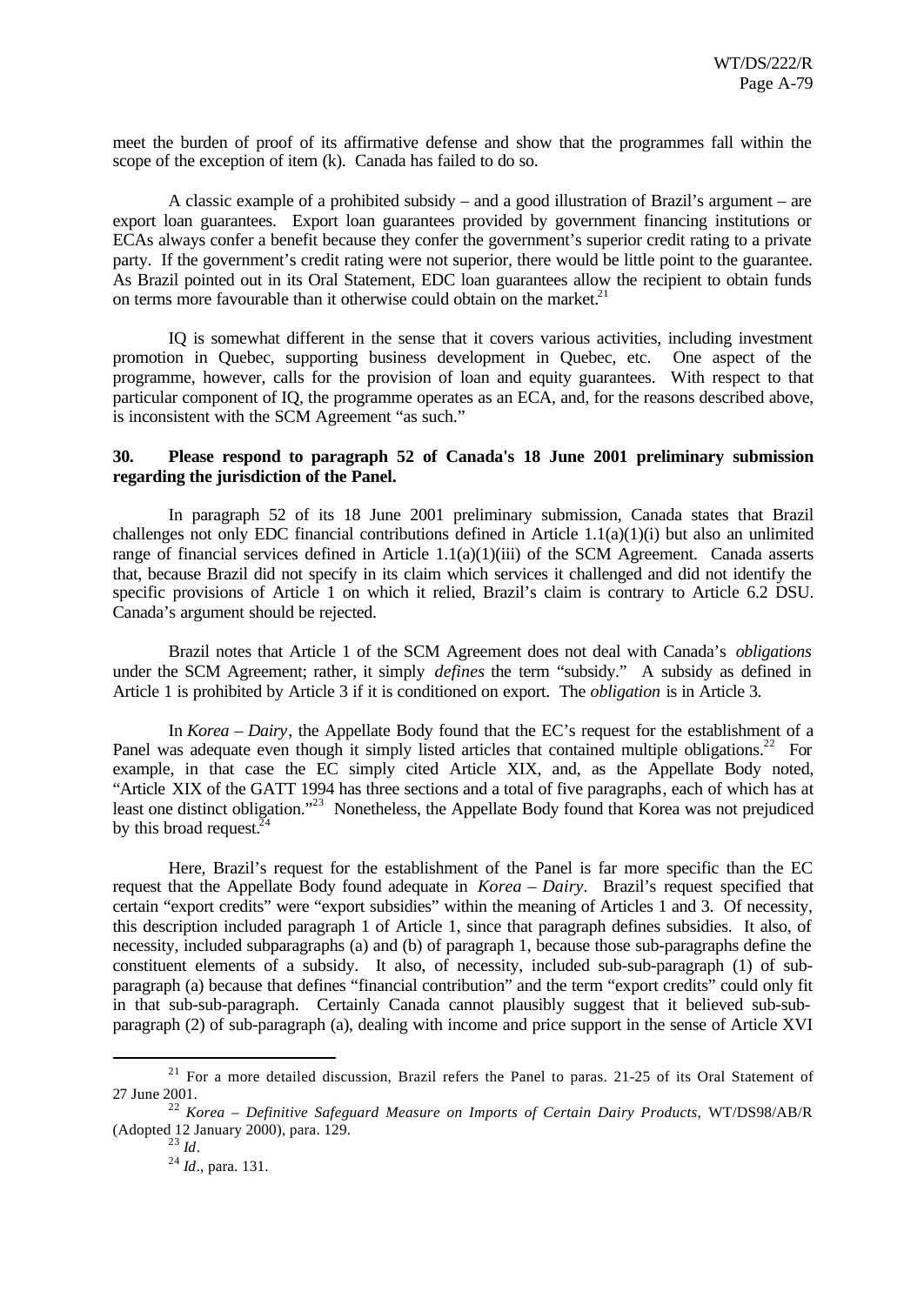of GATT 1994, had anything to do with "export credits." In this regard, Brazil would note that it is Canada, not Brazil, that is a Participant on the *OECD Arrangement on Guidelines for Officially Supported Export Credits*. Presumably, therefore, Canada knows what the term "export credits" means.

Similarly, and although this argument was not raised by Canada or the Third Parties, Brazil notes that the reference to "export subsidies" within the meaning of Article 3 of necessity encompassed both paragraphs of that Article – there are only two, and the second consists of a single sentence with no subparagraphs. Of necessity it encompassed only sub-paragraph (a) of paragraph 1 as that is the subparagraph dealing with export subsidies. The only other subparagraph, (b), concerns a preference for the use of domestic over imported goods, and is not related in any way to "export," or "export credits," or "export subsidies."

The fact that Brazil did not specify in its claim which financial services it challenges does not violate Article 6.2 DSU. In its request for establishment, Brazil's *claim* is that the three Canadian programmes at issue are prohibited under Article 3 of the SCM Agreement. Under Article 1, the precise way in which the Canadian programmes grant financial contributions, and the way in which they confer benefits, are *arguments* in support of that claim. In *European Communities – Bananas*, the Appellate Body emphasized that "Article 6.2 of the DSU requires that the *claims*, and not the *arguments*" be sufficiently specified in a request for establishment.<sup>25</sup> It is noteworthy that there cannot be a "violation" of Article 1 of the SCM Agreement, which simply identifies various types of financial contributions and defines a subsidy. Brazil cannot claim that Canada has violated Article 1; it can only claim that Canada has violated Article 3.

Moreover, Brazil again notes that Canada's complaint is, for the most part, with what it believes is the breadth of Brazil's claim with respect to EDC financial services. Members are entitled to maintain broad claims, however. After confirming that Brazil has met the threshold requirements of Article 6.2 of the DSU – that its request for establishment be in writing, indicate that consultations were held, identify the measures at issue, and provide a brief summary of the legal basis for its claim<sup>26</sup> – the ultimate question for the Panel is whether Canada's right to defend itself has been prejudiced. That question can only be answered on a case-by-case basis, based on the "attendant circumstances."<sup>27</sup>

The "attendant circumstances" demonstrate that Canada's own actions have driven the breadth of Brazil's claims.<sup>28</sup> As the Appellate Body noted in *Thai* – Steel, a defending Member's own conduct is relevant to the precision of a complaining Member's request for establishment.<sup>29</sup> Canada has not notified any of the challenged measures under Article 25 of the SCM Agreement. Moreover, it refused to discuss the terms of its support for the Canadian regional aircraft industry *via* EDC, Canada Account and IQ during consultations with Brazil on 21 February 2001. It also refused to provide oral or written responses to the list of questions put to it by Brazil during consultations. Canada's actions are contrary to the Appellate Body's requirement that parties be "fully forthcoming" and freely disclose facts relating to claims, "in consultations as well as in the more formal setting of Panel proceedings."<sup>30</sup> Canada cannot decline to notify its measures, refuse to be responsive in

<sup>25</sup> *European Communities – Regime for the Implementation, Sale and Distribution of Bananas*, WT/DS27/AB/R (Adopted 25 September 1997), para. 143.

 $^{26}$  WT/DS98/AB/R, para. 120.

<sup>27</sup> *Id*., paras. 127, 124.

<sup>&</sup>lt;sup>28</sup> In paragraphs 29-33 of its 22 June 2001 reply to Canada's preliminary submission regarding the Panel's jurisdiction, Brazil identified additional "attendant circumstances" demonstrating that Canada's ability to defend itself in these proceedings has not been prejudiced.

<sup>29</sup> *Thailand – Anti-dumping Duties on Angles, Shapes and Sections of Iron or Non-alloy Steel and Hbeams from Poland*, WT/DS122/AB/R (Adopted 5 April 2001), para. 91.

<sup>30</sup> *India - Patent Protection for Pharmaceutical and Agricultural Chemical Products*, WT/DS50/AB/R (Adopted 16 January 1998), para. 94.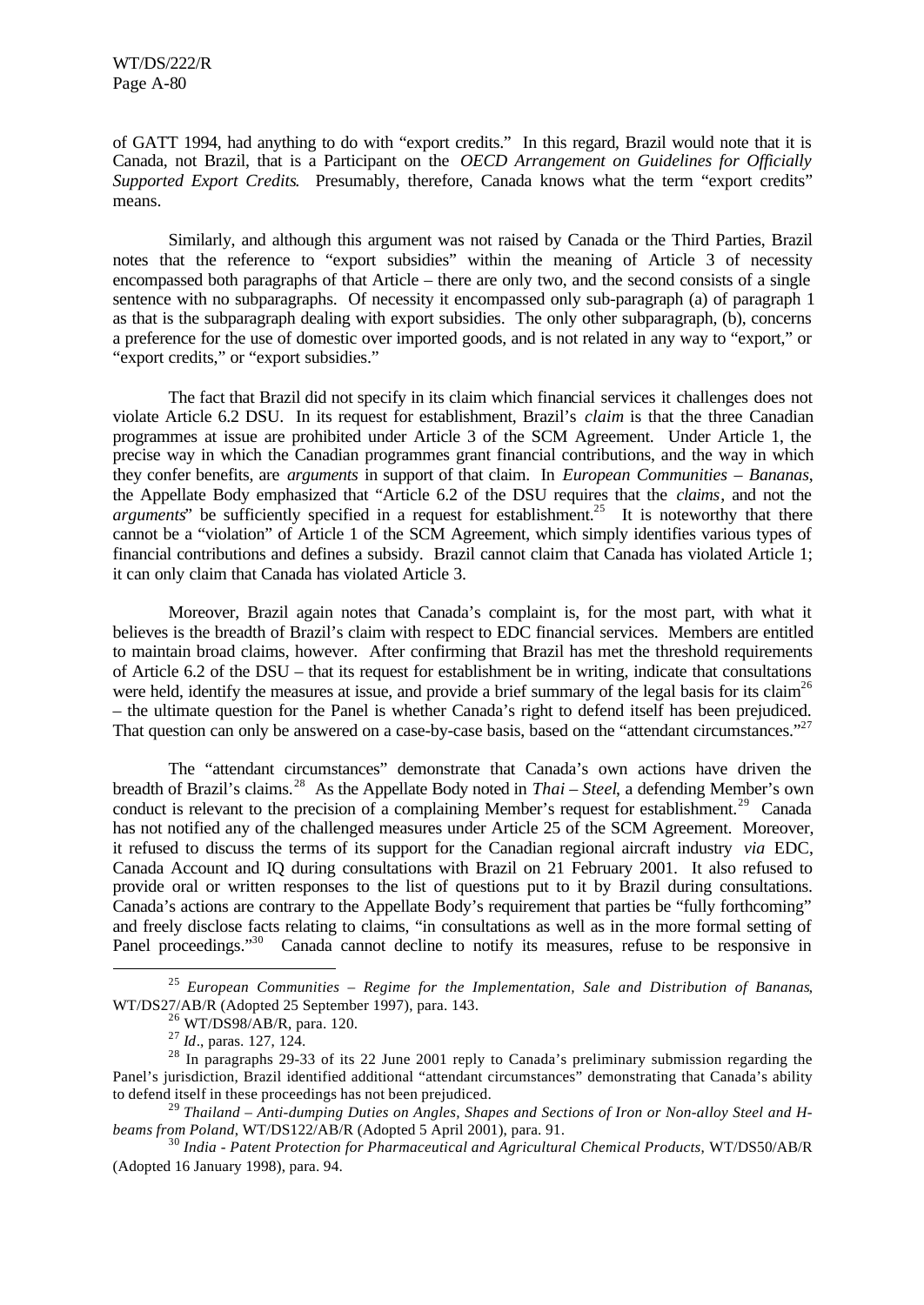consultations about those measures, and then object that Brazil's claims regarding those measures are so broad as to prejudice Canada's ability to defend itself.

#### **31. Please respond to paragraph 14 of Canada's oral statement of 27 June 2001 (on substance).**

In paragraph 14 of its oral statement, Canada raises three possibilities with respect to the terms of Embraer's offers to Air Wisconsin. Brazil will address them one by one.

First, the Government of Brazil did not and has not made a commitment to Embraer, formal or informal, to provide support in connection with the Air Wisconsin offer. Embraer could not have made the offers to Air Wisconsin with the "understanding" that the government would provide the necessary support; there can be no such understanding before the completion of the approval process, much less before the initiation of the process. Brazil cannot say whether Embraer made the offers "in the expectation" that the government would provide support. Even assuming that was the case, however, the authorities in charge of reviewing and approving applications of support would not have based their decision on Embraer's expectations, but on the criteria specified in the appropriate legal instruments.

Second, Brazil is not in a position to discuss the accuracy of the representations made by Air Wisconsin officials to  $\Box$  the Canadian officials. In the absence of an opportunity to present witnesses for cross examination, the Panel's task will be to evaluate the evidence as it is. Brazil would think that its own statement would have stronger evidentiary value than that [].

Third, Canada finds it incredible that Embraer would have been able to arrange commercial financing and find sources of commercial credit that would provide terms such as those offered to Air Wisconsin. Canada's views on this matter are irrelevant. Canada is essentially questioning Embraer's commercial and marketing strategy, which Canada is neither entitled nor qualified to do.

Companies have been known to offer aggressive pricing to win market share. The Air Wisconsin transaction  $\Pi$ . One can speculate more what Embraer intended to do, but the fact remains that Brazil offered no government support to Embraer for the Air Wisconsin transaction.

**32. According to the unofficial translation of Embraer's financing offer to Air Wisconsin, "EMBRAER made two financing offers, neither of them involving any support from the Brazilian Government". Does this assertion mean that, in respect of the proposed transaction with Air Wisconsin, there was no intention on the part of Embraer to seek/arrange any support from the Brazilian Government at any time, or to seek/arrange any support under Brazil's PROEX programme?**

**The same unofficial translation also states, for both offers, that "EMBRAER committed itself to identifying and structuring the financing by means of credit lines obtained in the commercial financial market". Please explain how the English phrase "commercial financial market" may be derived from the Portuguese phrase "mercado financeiro".**

As discussed in the response to Question 31, Brazil cannot say what the intention on the part of Embraer was when the offers to Air Wisconsin were made. In response to Question 33, Brazil has provided [] as Exhibit Bra-56. [].

Brazil can definitively state that the Brazilian Government did not provide support to Embraer or Air Wisconsin for this transaction. Support from the Brazilian Government would have required Embraer to go through the requisite process, and would have been approved only if the criteria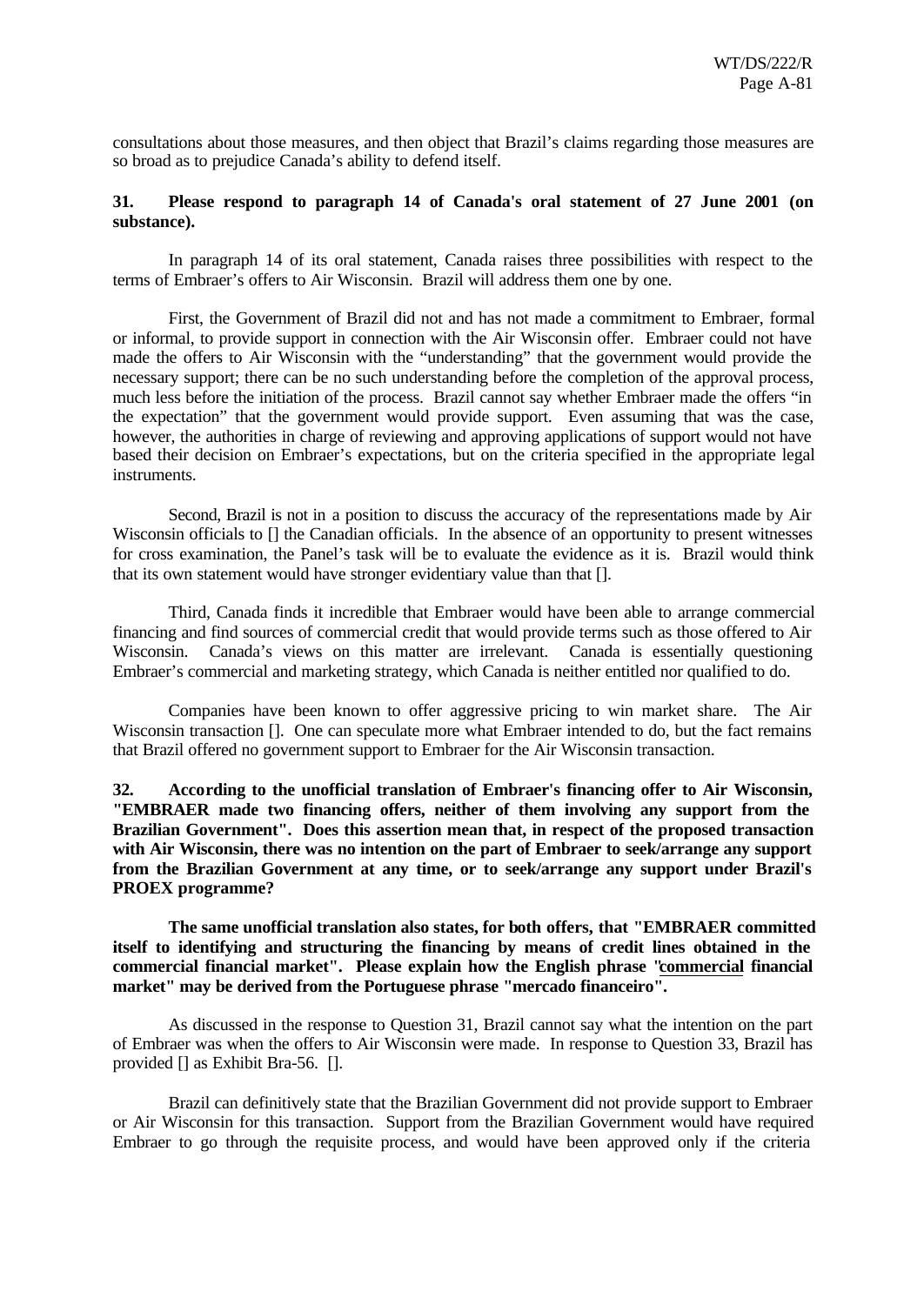specified in the applicable legal instruments had been met. No request was made to initiate that process.

Brazil would note that Embraer extended two offers to Air Wisconsin. After Embraer made its first offer, it was told that the offer was not competitive. Embraer then improved the offer (including the doubling of its first loss deficiency guarantee). Apparently, even Embraer's improved offer was not sufficient to compete with the offer made by Bombardier and Canada.

As to the translation, there was a mistake. The proper translation of the Portuguese phrase "mercado financeiro" in English is "financial market."

#### **33. Was Embraer's second offer to Air Wisconsin made in writing? If so, please provide a copy of that second offer.**

Brazil has provided as Exhibit Bra-56  $\Pi$ <sup>31</sup>

#### **34. Does Brazil consider that Canada's offer to Air Wisconsin was more favourable than the second EMBRAER offer to Air Wisconsin? If so, please explain precisely why.**

Yes, Brazil be lieves that Canada's offer to Air Wisconsin was more favourable than the second Embraer offer. The offers were clearly not identical, and Air Wisconsin just as clearly accepted Bombardier's offer with Canadian government support. It would not have done so had it not found the offer more favourable. Neither Brazil nor, in Brazil's view, the Panel, is able to establish the contrary.

Finding itself with no basis for its claim that Brazil supported Embraer in the Air Wisconsin transaction, Canada falls back on a "no-benefit, no-subsidy" theory. It notes the statement by an Air Wisconsin official to the effect that the offers in their entirety were equivalent. Brazil makes two observations about that statement. First, it appears that Air Wisconsin was contractually obligated to make this statement, if we are reading Canada's Air Wisconsin submission correctly. No one would seriously expect Air Wisconsin to make a conflicting statement – such as, perhaps, that Canada's offer was better – in the face of this contractual obligation. Second, the Air Wisconsin spokesman evaluated the offers in their "entirety." Embraer's offer, however, contained a special element unrelated to financing.<sup>32</sup> Thus, when Canada subsidized to "match" Embraer's offer (assuming Embraer's offer was actually matched) it did not simply match the financing. It used a subsidy to meet Embraer's offer in its "entirety" which went beyond financing.

#### **35. Please comment on paragraph 75 of Canada's first written submission, including the contents of Exhibit CDA-12.**

Canada asserted in paragraph 75 of its First Written Submission that "standard commercially available financing terms for regional aircraft sales range from 10 to 18 years." Canada has not elaborated on which commercial entities offer those terms, but Brazil recalls that in *Canada – Aircraft* Canada referred specifically to two large banks, Bank of America and Citibank, as providing financing in the field. $33$ 

<sup>&</sup>lt;sup>31</sup> Pursuant to Article 16 of the Panel's Working Procedures, Brazil requests that the confidential, bracketed information included in the above paragraph be excluded from the version of this submission attached to the Panel Report. As already noted, Brazil requests similar treatment for Exhibit Bra-56 itself.

<sup>&</sup>lt;sup>32</sup> See<sup></sup> Brazil's letter to the Panel of 25 June 2001, containing the description of the terms of the Embraer offer to Air Wisconsin, last paragraph.

<sup>33</sup> WT/DS70/R, para. 6.31.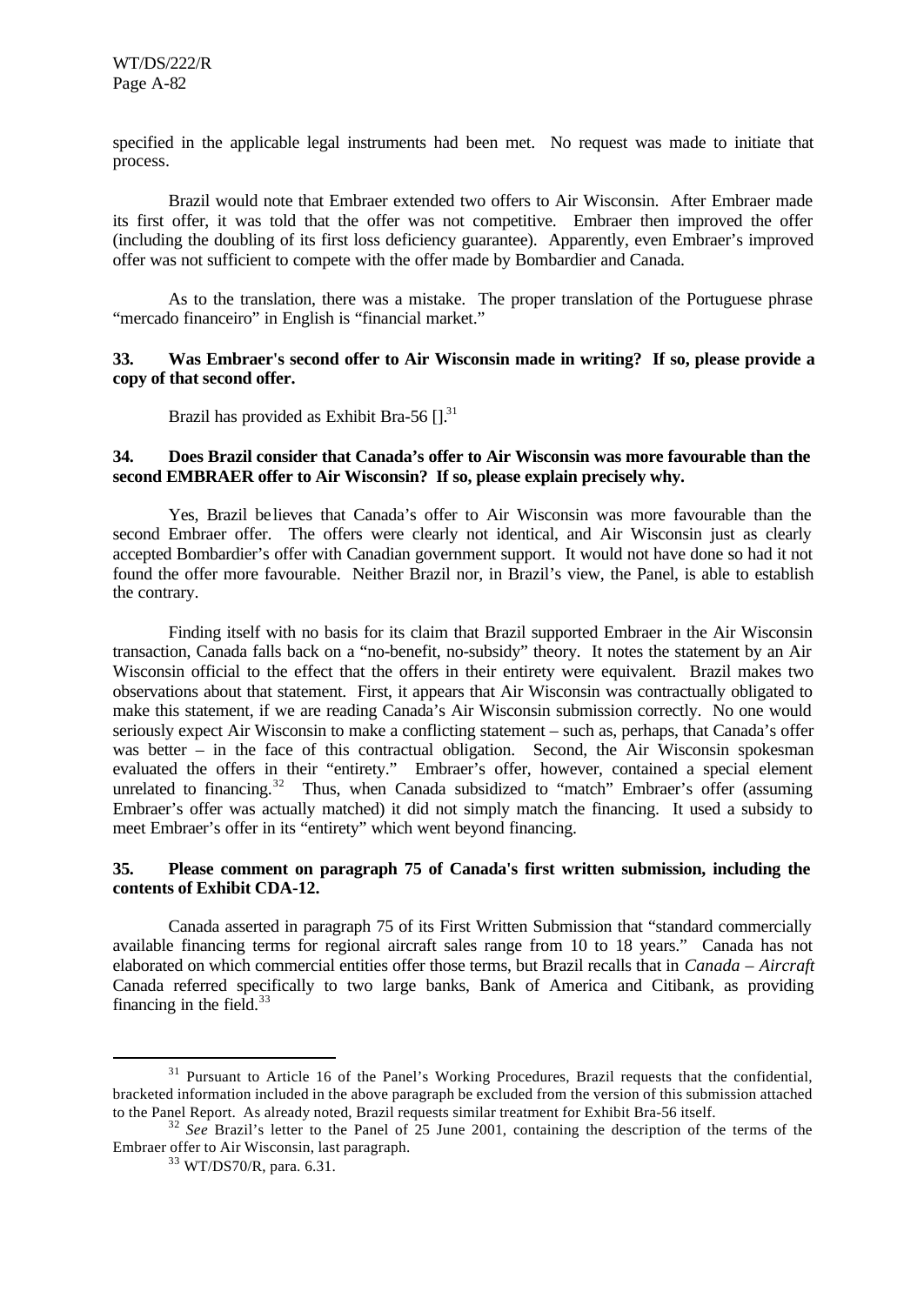Brazil therefore conducted a Westlaw search of the financing activities of these two banks with respect to aircraft. That search shows no indication that the market supports terms of financing in the range alleged by Canada.<sup>34</sup>

Practically all financing done by these banks was for sales of large aircraft. In the predominant majority of those cases, the term of financing does not exceed 12 years – the upper limit specified in the OECD Arrangement for large aircraft. The only two exceptions, where the term of financing exceeded 12 years, are a credit to FedEx to be used in aircraft leasing (Bank of America) and an 18 year financing to LanChile for the purchase of Airbus (Citibank with several major European banks).

Further, contrary to Canada's implied suggestion that Citibank and Bank of America were among those that financed Bombardier transactions, the search showed no such financing. The only mention of Bombardier concerns a E66 million contribution by Citibank toward a credit facility for Bombardier to refinance existing debt and for general corporate purposes.

The search found financing for only one regional jet transaction in which the term was specified. This was for lease sale of two ERJ-145s to LOT Polish Airlines financed for a period of 10 years.

#### **36. Please respond to the arguments advanced by Canada, the Europe an Communities and the United States (both in their written submissions and oral statements) to the effect that matching is in conformity with the "interest rates provisions" of the OECD Arrangement.**

Recourse to the matching provisions of the OECD Arrangement does not constitute "conformity with" the "interest rate provisions" of the OECD Arrangement. The ordinary meaning of item (k), in its context, along with the object and purpose of the SCM Agreement, supports this interpretation.

In Brazil's view, however, a threshold question is whether Canada even adhered to the requirements of the Arrangement's matching provisions in the Air Wisconsin transaction. If the Panel finds that Canada failed to observe those requirements, it need not answer what would become a moot question – whether matching allows a Member to maintain "conformity with" the interest rate provisions of the OECD Arrangement.

It is Canada's burden to show that it did adhere to the requirements of the Arrangement's matching provisions in the Air Wisconsin transaction. Brazil notes that the deadline for Canada to provide factual evidence demonstrating its adherence to the Arrangement's matching provisions, as set by paragraph 14 of the Panel's Working Procedures, has passed. In any event, Canada failed to meet the requirements of the matching provisions in several ways.

**First**, although Article 53(a) of the Arrangement states that an Arrangement Participant "shall make every effort to verify" that terms not conforming with the Arrangement are "officially supported," it did not do so here. Making "every effort to verify" whether support from the Brazilian government was the source of the non-conforming terms certainly should have included actually asking the Brazilian government. Canada did not do so. Had it done so, it would have learned that Embraer's offer to Air Wisconsin involved no support from the Brazilian government. The offer provided to Air Wisconsin by Embraer was Embraer's alone.

**Second**, Canada has not demonstrated that it informed its fellow Participants of the nature and outcome of the verification efforts called for by Article 53(a). Nor has it provided evidence

<sup>&</sup>lt;sup>34</sup> Exhibit Bra-57.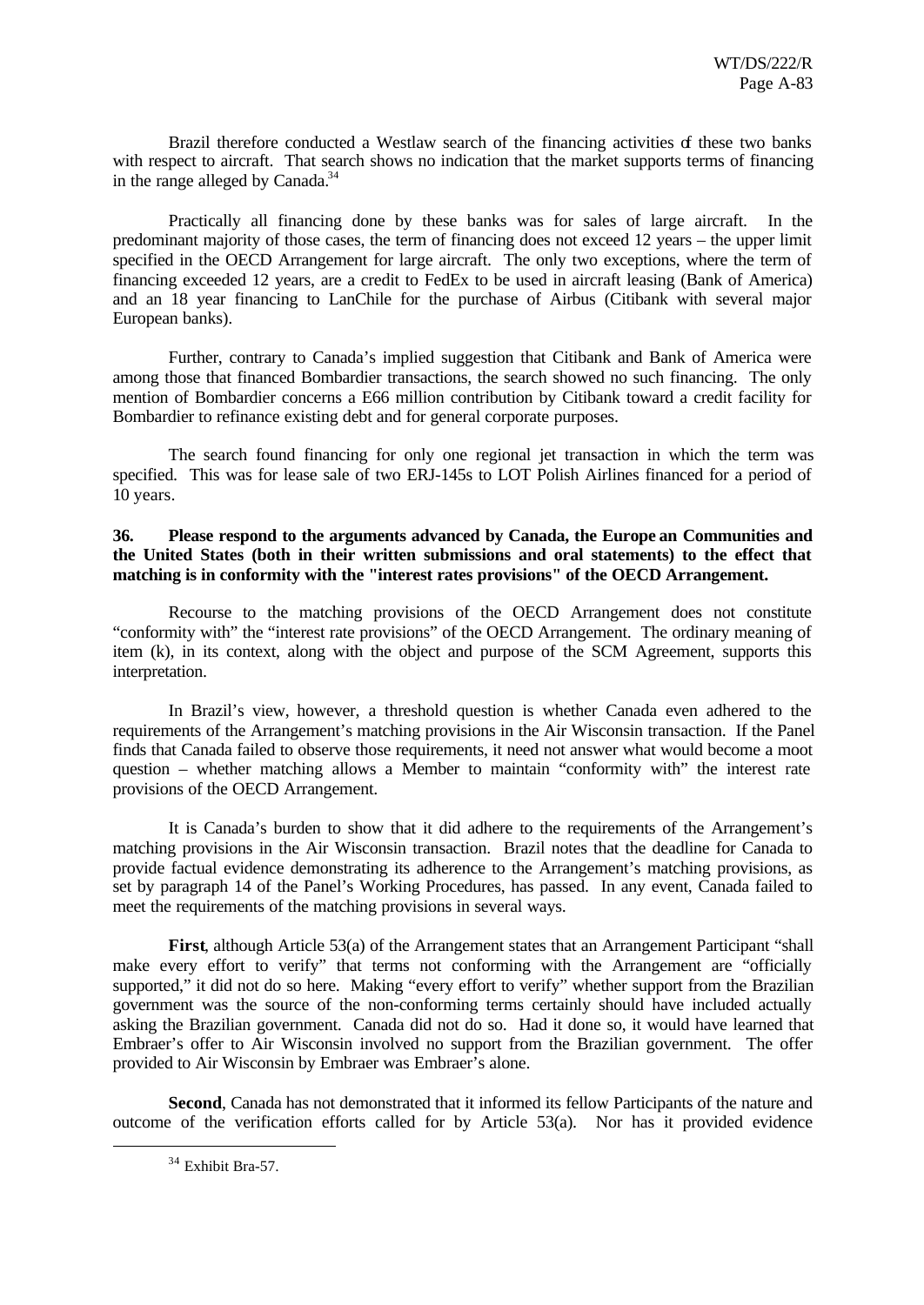demonstrating that it notified other Arrangement Participants of the terms and conditions of its support for the Air Wisconsin transaction, as it is required to do under Articles 53(b) and 47(a) of the Arrangement.

**Third**, in a footnote to its first submission, Canada states that it was justified in extending "non-identical matching" to Air Wisconsin.<sup>35</sup> As is evident from Canada's 26 June response to the Panel's 20 June request for information regarding the terms of its Air Wisconsin offer, Canada in fact extended terms and conditions that were not identical to those offered by Embraer. Non-identical matching is permitted, under Article 52 of the Arrangement, with respect to non-notified, nonconforming terms and conditions offered by *another Participant*. This option is not available, however, under Article 53, which regulates matching of non-conforming terms and conditions offered by a *non-participant*.

**Fourth**, if Canada is allowed to use non-identical matching, it bears the very significant burden of demonstrating that the "non-identical" offer it extended to Air Wisconsin was *equal to, and not more favourable than*, Embraer's offer. Canada cannot meet this burden. As discussed in Brazil's response to Question 34, Canada's offer was in fact more favourable to Air Wisconsin than Embraer's offer.

Therefore, in the Air Wisconsin transaction, Canada did not adhere to the Arrangement's matching requirements. Further, Canada in fact offered Air Wisconsin considerably more favourable terms than did Embraer. However, even if the Panel disagrees with Brazil on those points, Canada is not entitled to the "safe haven" of item (k), because recourse to matching does not allow Canada to maintain "conformity with" the "interest rate provisions" of the OECD Arrangement.

The Article 21.5 Panel in *Canada – Aircraft* agreed. It focused on the meaning of the phrase "in conformity with," and correctly concluded that matching – even if done according to the procedures included in the matching provisions of the Arrangement – brings the matching offer out of, and not into, conformity with the interest rates provisions of the Arrangement.<sup>36</sup>

The Panel distinguished between "exceptions" in the Arrangement – for which specific and narrowly-tailored variations are spelled out – and "derogations" – for which no specific or tailored allowances for variation are demarcated.<sup>37</sup> According to the Panel, considering a derogation (such as matching a non-conforming offer) to be "in conformity with" the interest rates provisions of the Arrangement would undermine the entire purpose of the Arrangement, which is to impose discipline upon the use of officially-supported export credits. $38$ 

Moreover, the Article 21.5 Panel in *Canada – Aircraft* noted that any interpretation of item (k) must "provide clarity and certainty concerning what the (SCM Agreement) rules are and how to comply with them."<sup>39</sup> The interpretation advocated by Canada, the EC and the US – an interpretation that preserves recourse to the "safe haven" of item (k) when matching is employed – would remove all clarity and certainty about the application of the SCM Agreement for the approximately 120 WTO Members who do not happen to be participants in the OECD Arrangement. While the Arrangement includes a slew of notification provisions making instances of matching by Participants transparent to other Participants, non-participants are left completely in the dark.

<sup>35</sup> Canadian First Written Submission, 18 June 2001, footnote 36.

<sup>36</sup> WT/DS70/RW, para. 5.125.

<sup>37</sup> *Id*., paras. 5.121-5.125.

<sup>&</sup>lt;sup>38</sup> *Id.*, para. 5.120. *See also* OECD Arrangement (1998), Introduction ("Purpose and Application") (Exhibit Bra-42).

<sup>39</sup> WT/DS70/RW, para. 5.133.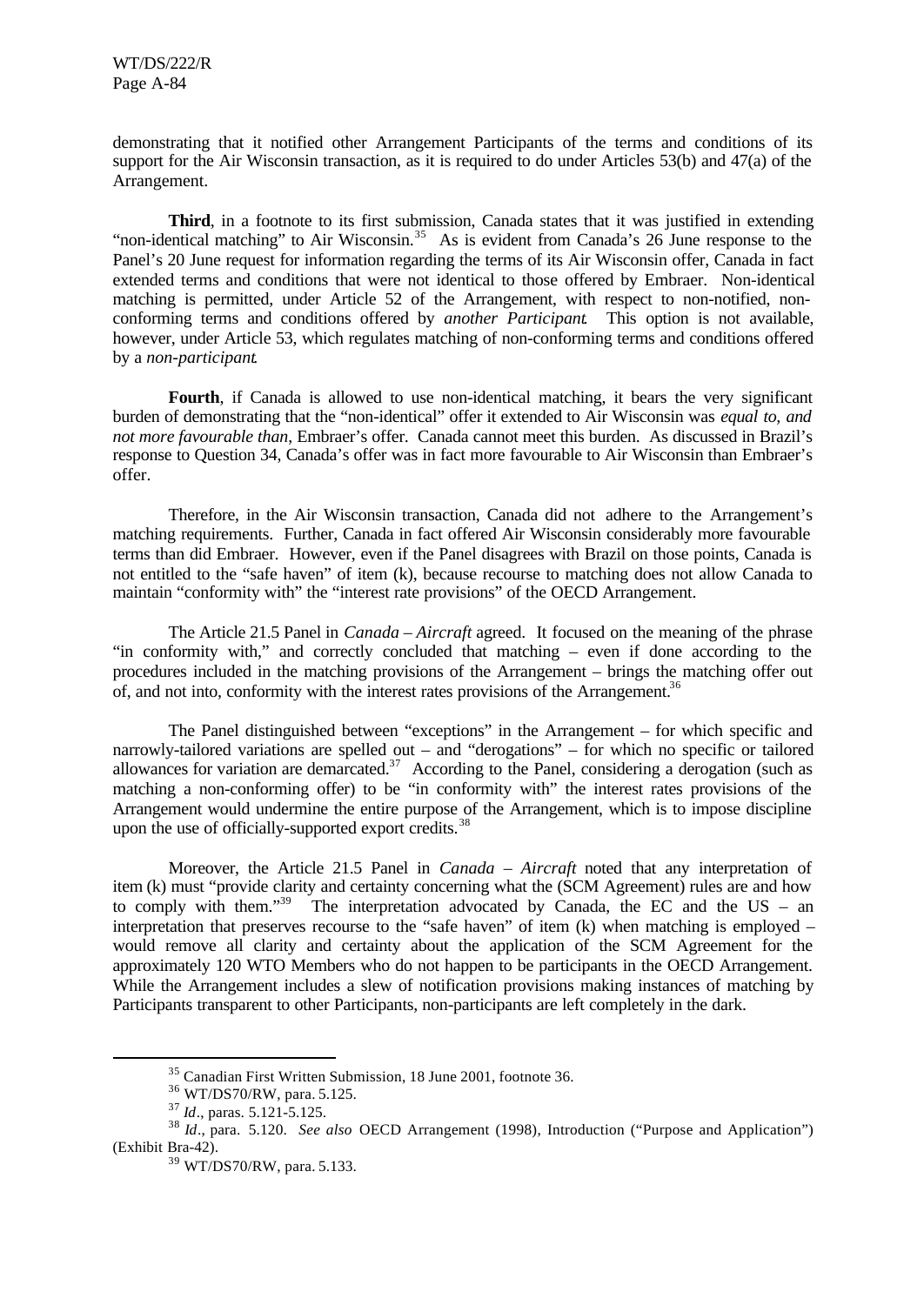Under the Arrangement's rules, a Participant wishing to initiate a non-conforming offer or match another Participant's non-conforming offer is required to observe strict notification and waiting period requirements, both *vis-à-vis* all Participants and the specific Participant who made the initial non-conforming offer.<sup>40</sup> When it comes to matching, Participants therefore have significant information about what any other Participant intends to do, based on the following rules:

- ? A Participant must notify all other Participants if it wishes to initiate a non-conforming offer.<sup>41</sup> The initiating Participant must then respect certain waiting periods before going ahead with its non-conforming offer.
- ? A Participant intending to identically match another Participant's notified non-conforming offer, the matching Participant may proceed after observing a waiting period. But if the match is non-identical, the matching Participant must notify all Participants and respect additional waiting periods.<sup>42</sup>
- ? If a Participant intends to identically match another Participant's non-notified, nonconforming offer, it must give notice to the latter and observe certain waiting periods. But if the match is non-identical, the matching Participant must also notify all Participants and respect additional waiting periods.<sup>43</sup>

When non-participants are involved, however, the picture changes. If a Participant intends to match a non-participant's non-conforming offer, it need only notify other Participants and respect certain waiting periods. The non-participant receives no notice of the Participant's intent to match, or of the match itself.

The rather obvious differential treatment of Participants and non-participants concerned the Article 21.5 Panel in *Canada – Aircraft*<sup>44</sup> Canada, the EC and the US all recognize this problem, although each offers a different solution.<sup>45</sup> This lack of agreement – even among those WTO Members who are also Participants in the Arrangement – illustrates the extent to which permitting recourse to matching would undermine "clarity and certainty concerning what the (SCM Agreement) rules are and how to comply with them."<sup>46</sup>

In addition, the various interpretations of how "matching" applies, offered by Canada, the EC and the US, raise serious questions of conformity with the most-favoured-nation requirements of Article I of GATT 1994. The inequitable notification requirements that would be imported into the SCM Agreement under the interpretation urged by Canada, the EC and the US would constitute a rule or formality in connection with exportation, and would accord an advantage, favour, privilege or immunity to some but not all Members. Such an interpretation is not to be favoured.

Canada's view that non-participants would be freed from the notification requirements of the Arrangement's matching provisions, and therefore granted a competitive advantage over Participants,<sup>47</sup> does not cure the Article I violation. Whether Participants or instead non-participants would benefit more from the importation of the OECD Arrangement's matching rules into the SCM

 $40$  OECD Arrangement (1998), Articles 47(a), 50, 52.

<sup>41</sup> OECD Arrangement (1998), Article 47(a).

<sup>42</sup> OECD Arrangement (1998), Article 50.

<sup>43</sup> OECD Arrangement (1998), Article 52.

<sup>44</sup> WT/DS70/RW, para. 5.132.

<sup>45</sup> Canadian First Written Submission, footnote 46; Oral Statement of Canada, 27 June 2001, para. 32; EC Third Party Submission, 22 June 2001, para. 70; US Third Party Submission, 22 June 2001, para. 16.

<sup>46</sup> WT/DS70/RW, para. 5.133.

<sup>47</sup> Oral Statement of Canada, paras. 38-40.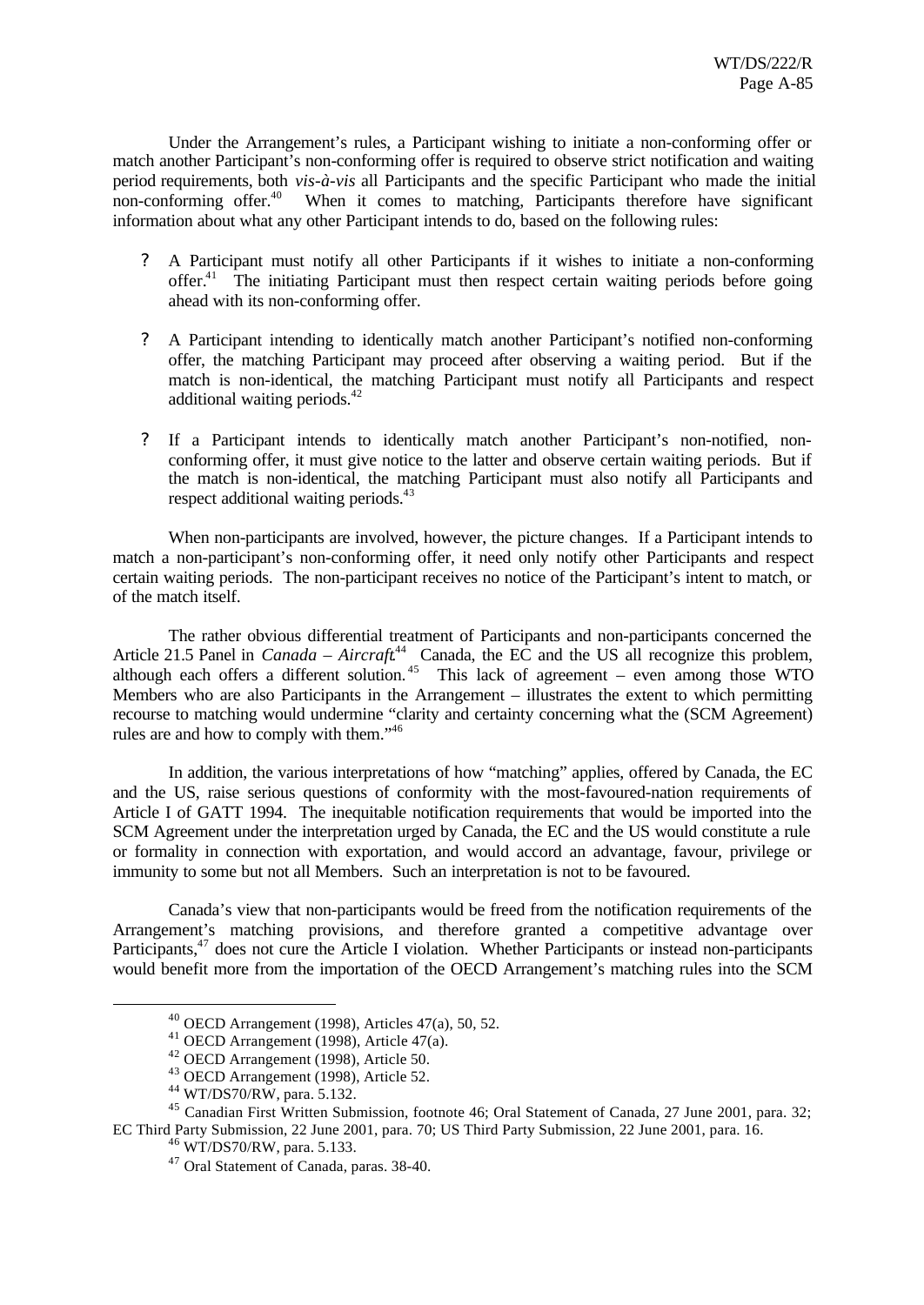Agreement is irrelevant; any interpretation of item (k) that would require more favourable treatment for some WTO Members would ensure a violation of Article I of GATT 1994.

Moreover, Canada's suggestion that the absence of an obligation to provide notifications somehow compensates for the fact that non-participants do not themselves receive the Participants' notifications is inapposite. Such "counterbalancing" of less favourable treatment in one area with allegedly more favourable treatment in another does not cure an Article I violation, as discussed by the Panel in *United States – Section 337 of the Tariff Act of 1930* in the context of Article III:4.<sup>48</sup>

As long as Canada's view of the acceptability of "non-identical" matching prevails  $49$ , it is disingenuous for Canada, the EC and the US to argue that permitting Members to match and retain entitlement to the safe haven in Item  $(k)$  will create an incentive not to make non-conforming offers.<sup>50</sup> As Brazil has demonstrated in the context of the Air Wisconsin transaction, "non-identical matching" is not really matching at all. An allowance for non-identical matching is nothing more than a license to counter with a *more favourable* offer, and ultimately leads to a "race to the bottom." The reality of non-identical matching and the downward spiral it creates is precisely what the Article 21.5 Panel in *Canada – Aircraft* meant when it expressed concern that permitting matching "would directly undercut real disciplines on official support for export credits,"<sup>51</sup> and would raise the question why the rules included in Item (k) or the OECD Arrangement were necessary at all.

For all of these reasons, complying with the matching provisions of the OECD Arrangement should not permit prohibited export subsidies to take recourse to the "safe haven" of item (k).

<sup>48</sup> L/6439, BISD 36S/345, para. 5.14 ("The Panel rejected any notion of balancing more favourable treatment of some imported products against less favourable treatment of other imported products. If this notion were accepted, it would entitle a contracting party to derogate from the no less favourable treatment obligation in one case, or indeed in respect of one contracting party, on the ground that it accords more favourable treatment in some other case, or to another contracting party.").

 $49$  Canadian First Written Submission, paras. 18, 46 (note 36).

<sup>50</sup> Canadian First Written Submission, para. 59; EC Third Party Submission, para. 66; US Third Party Submission, para. 13.

<sup>51</sup> WT/DS70/RW, para. 5.125.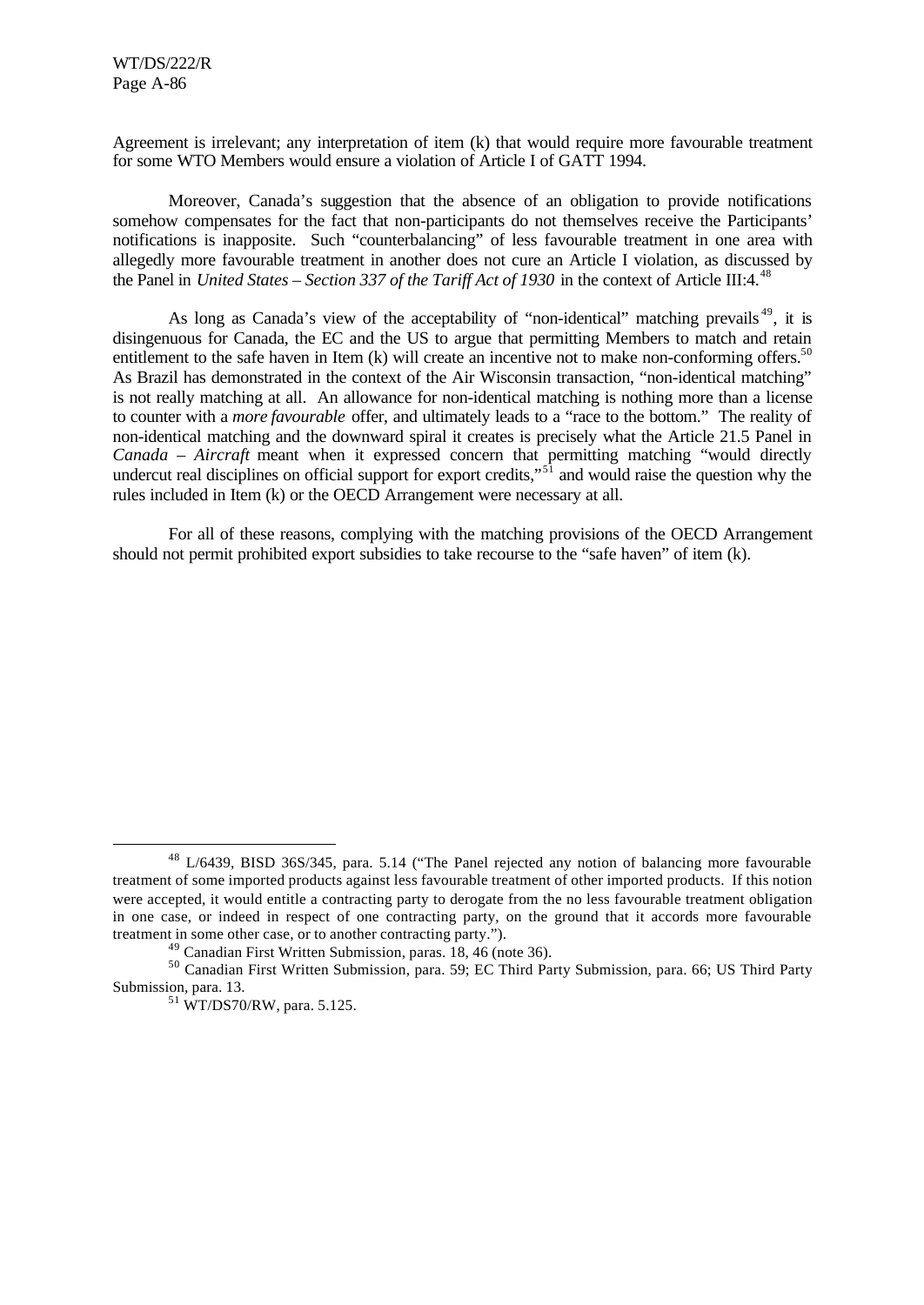WT/DS/222/R Page A-87

# **ANNEX A-10**

# SECOND WRITTEN SUBMISSION OF BRAZIL

# (13 July 2001)

## TABLE OF CONTENTS

|      |           |    |                                                                                                                     | Page |  |
|------|-----------|----|---------------------------------------------------------------------------------------------------------------------|------|--|
| I.   |           |    |                                                                                                                     |      |  |
| II.  |           |    |                                                                                                                     |      |  |
|      | A.        |    | Brazil's Panel Request Satisfies the Requirements of                                                                |      |  |
|      | <b>B.</b> |    | The Panel Is Not Precluded by Res Judicata from Addressing                                                          |      |  |
| III. |           |    | EDC SUPPORT TO THE CANADIAN REGIONAL AIRCRAFT<br>INDUSTRY CONSTITUTES PROHIBITED EXPORT SUBSIDIES  A-92             |      |  |
|      | A.        |    |                                                                                                                     |      |  |
|      |           | 1. | EDC Is an Export Credit Agency and As Such Requires the                                                             |      |  |
|      |           | 2. | Specific Examples Illustrate that EDC Is an Export Credit<br>Agency and As Such Requires the Provision of Subsidies |      |  |
|      |           |    | (a)<br>(b)<br>(c)                                                                                                   |      |  |
|      |           | 3. | Canada's Reliance on the Affirmative Defence of the<br>"Safe Haven" of Item (k) Does Not Affect the Mandatory       |      |  |
|      | <b>B.</b> |    |                                                                                                                     |      |  |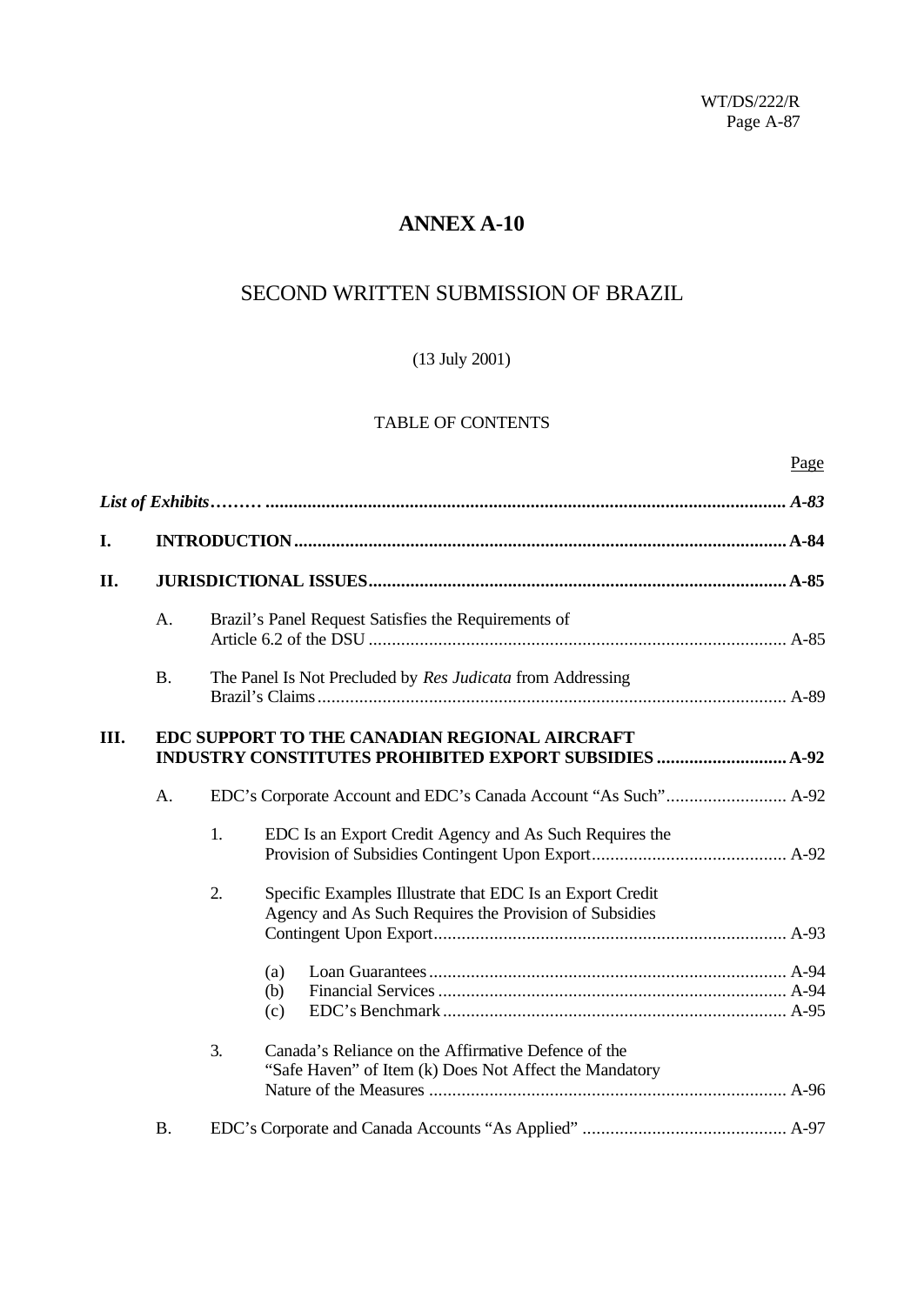| IV. |           | <b>CANADIAN SUPPORT FOR THE AIR WISCONSIN TRANSACTION</b>                                                                  |                                                                                                                                                                              |  |  |  |  |  |  |
|-----|-----------|----------------------------------------------------------------------------------------------------------------------------|------------------------------------------------------------------------------------------------------------------------------------------------------------------------------|--|--|--|--|--|--|
|     | А.        |                                                                                                                            |                                                                                                                                                                              |  |  |  |  |  |  |
|     |           | 1.                                                                                                                         | Canada's Defence that Its Offer Was Consistent with the SCM                                                                                                                  |  |  |  |  |  |  |
|     |           |                                                                                                                            | Brazil Neither Offered Nor Promised Support for the<br>(a)                                                                                                                   |  |  |  |  |  |  |
|     |           |                                                                                                                            | Canada Has Failed to Prove That, Even If There Was<br>(b)<br>Government Support by Brazil Offered or Promised to<br>Embraer for the Air Wisconsin Transaction, Canada        |  |  |  |  |  |  |
|     |           |                                                                                                                            | Canada Has Failed to Show that "Matching" Is a Practice<br>(c)                                                                                                               |  |  |  |  |  |  |
|     |           | 2.                                                                                                                         | Canada's Claim that by Offering Terms Equivalent to Embraer's                                                                                                                |  |  |  |  |  |  |
|     |           |                                                                                                                            | Canada Cannot Show that the Terms of Its Official<br>(a)<br>Financial Support Are Identical or Equivalent to the                                                             |  |  |  |  |  |  |
|     |           |                                                                                                                            | The Terms of Embraer's Offer Do Not Constitute the "Market" A-104<br>(b)                                                                                                     |  |  |  |  |  |  |
|     |           |                                                                                                                            | The Terms of Embraer's Offer Are Irrelevant; the<br>(c)<br>Official Support Extended by Canada Confers a Benefit<br>Because Its Terms Are Better than the Terms of Financing |  |  |  |  |  |  |
|     | <b>B.</b> |                                                                                                                            |                                                                                                                                                                              |  |  |  |  |  |  |
| V.  |           | INVESTISSEMENT QUÉBEC SUPPORT FOR THE CANADIAN REGIONAL<br>AIRCRAFT INDUSTRY CONSTITUTES PROHIBITED EXPORT SUBSIDIES A-107 |                                                                                                                                                                              |  |  |  |  |  |  |
|     | A.        |                                                                                                                            |                                                                                                                                                                              |  |  |  |  |  |  |
|     | <b>B.</b> |                                                                                                                            |                                                                                                                                                                              |  |  |  |  |  |  |
|     |           | 1.                                                                                                                         |                                                                                                                                                                              |  |  |  |  |  |  |

Page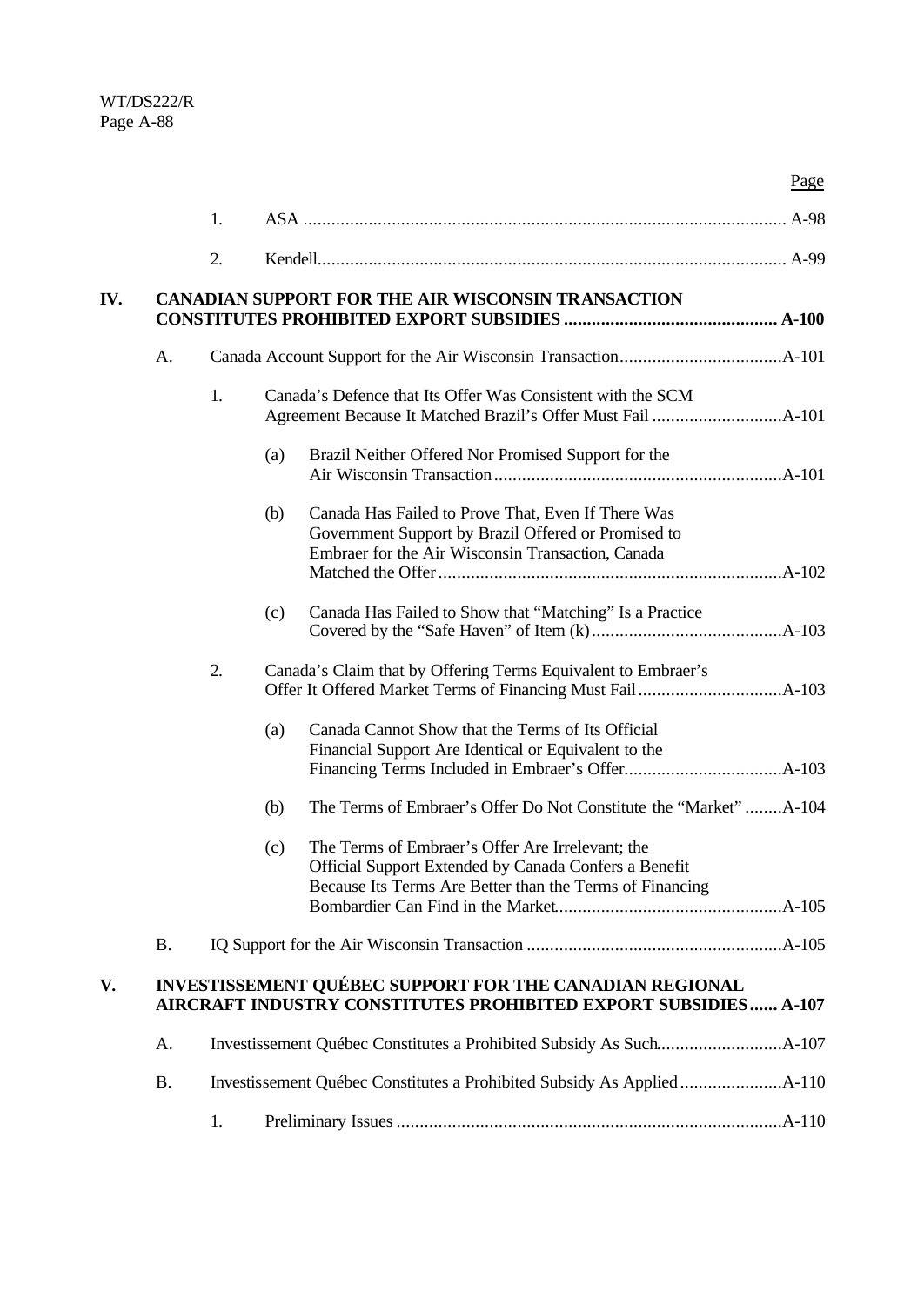## Page

|     | IQ Guarantees As Applied in the Transactions Cited by |  |
|-----|-------------------------------------------------------|--|
| VI. | <b>COMMENTS ON CANADA'S RESPONSES TO QUESTIONS BY</b> |  |
|     |                                                       |  |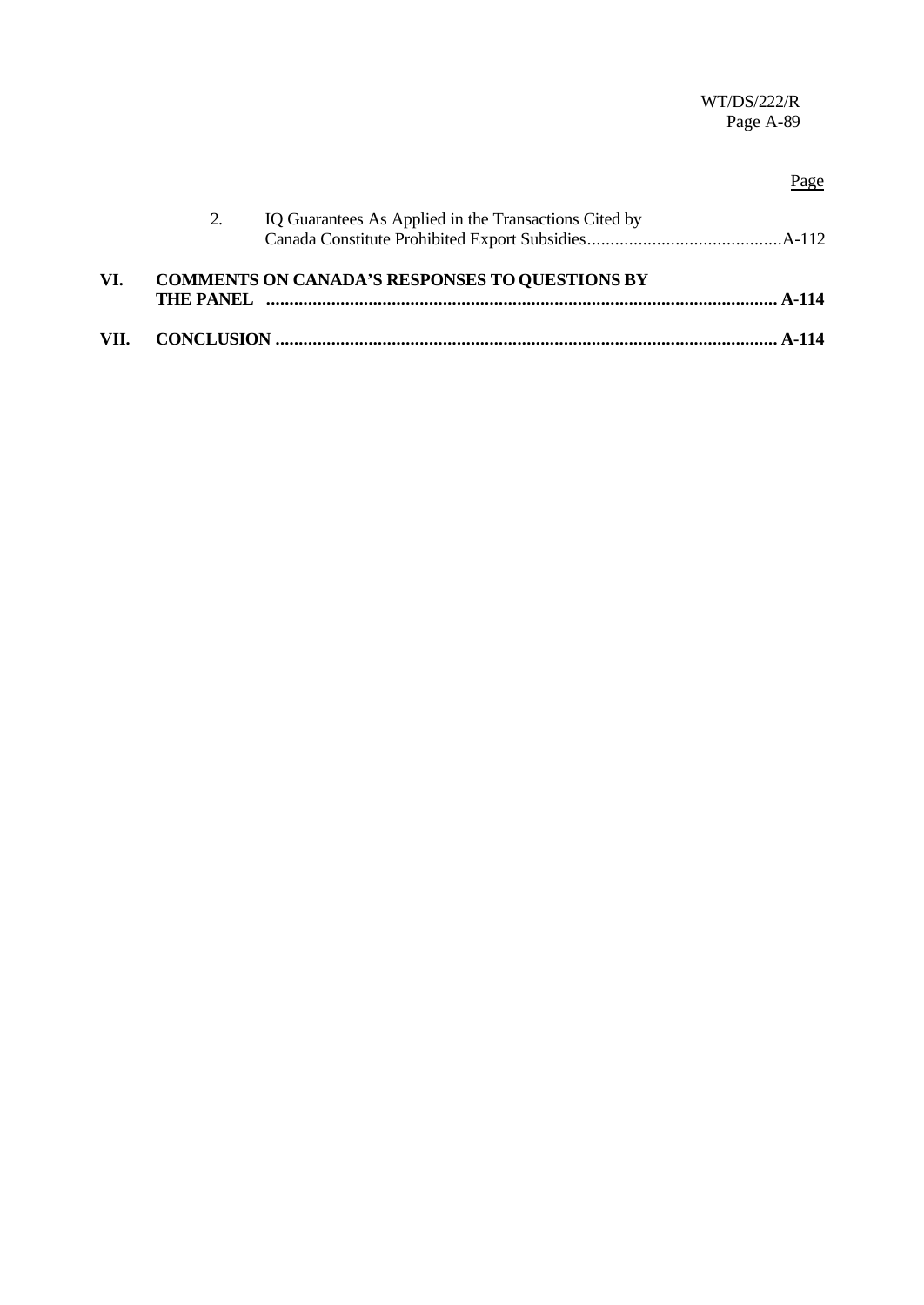WT/DS222/R Page A-90

# *List of Exhibits*

| Department of Foreign Affairs and International<br>Trade News Release, 9 July 2001                                 | <b>Exhibit Bra-58</b> |  |
|--------------------------------------------------------------------------------------------------------------------|-----------------------|--|
| "Bombardier wins big jet order; Ottawa gives<br>Northwest cut-rate financing," The Globe and Mail,<br>10 July 2001 | Exhibit Bra-59        |  |
| Standard & Poor's, Non-US Local and Regional<br>Government Ratings Since 1975                                      | Exhibit Bra-60        |  |
| Moody's Ratings List, Government Bonds and<br><b>Country Ceilings</b>                                              | Exhibit Bra-61        |  |
| Order in Council respective responsibilities of<br>Investissement-Québec and Garantie-Québec                       | Exhibit Bra-62        |  |
| "S&P affirms Bombardier rating," The Globe and<br><i>Mail</i> , 9 August 2000                                      | Exhibit Bra-63        |  |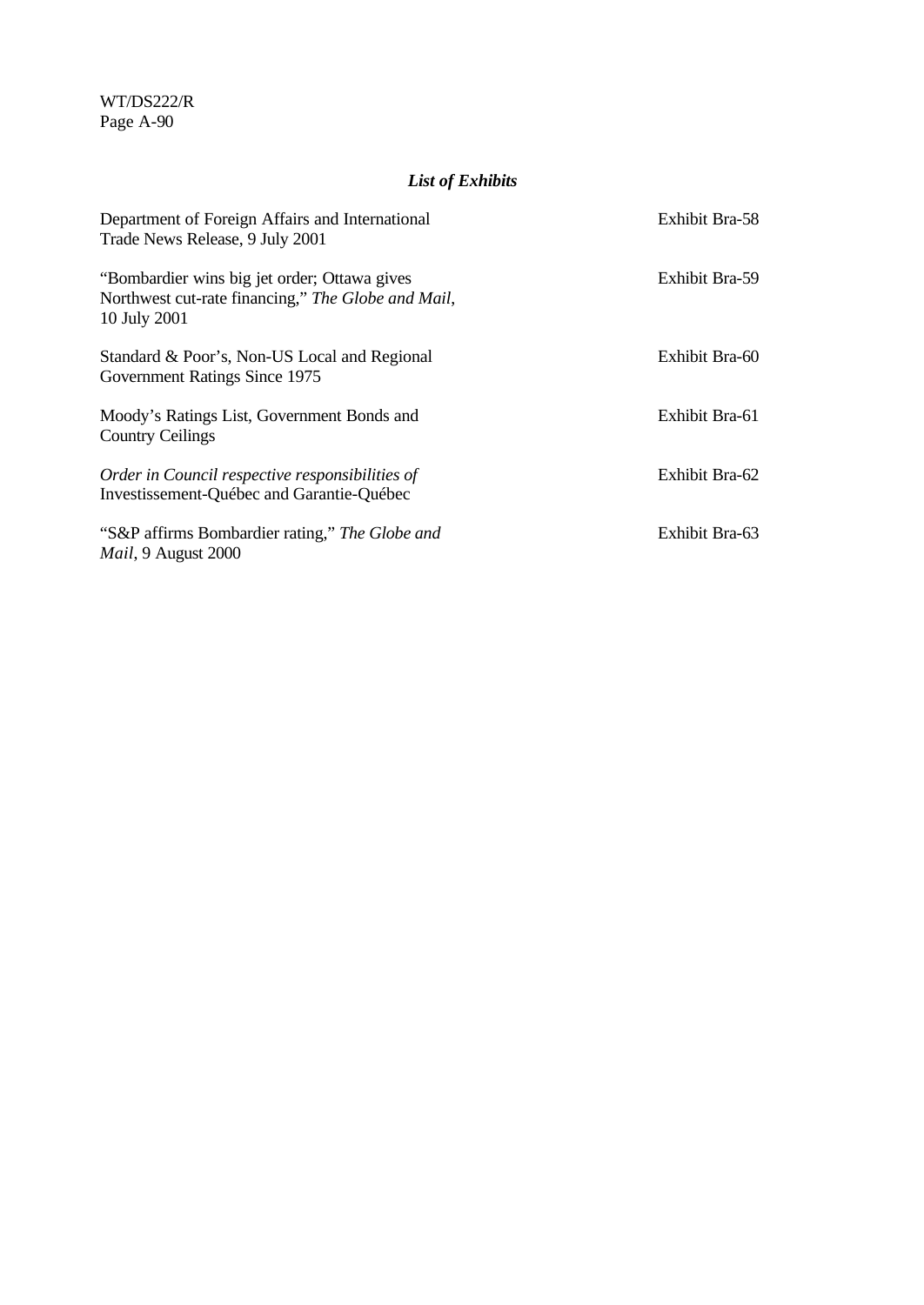## **I. INTRODUCTION**

1. This submission is Brazil's second written submission in this proceeding, containing Brazil's further arguments as to why direct financing, loan guarantees and interest rate support provided by Canada through the Export Development Corporation's ("EDC") Corporate and Canada Accounts, and Investissement Québec ("IQ"), constitute prohibited export subsidies within the meaning of Articles 1 and 3 of the *Agreement on Subsidies and Countervailing Measures* ("SCM Agreement"). This second submission supplements the arguments made in Brazil's first written submission, its statements to the Panel meeting on 27-28 June 2001, and its 6 July 2001 responses to the Panel's questions.

2. As a threshold matter, before addressing the substantive arguments regarding the nature of the challenged measures, Brazil has provided in Section II below additional responses to Canada's arguments regarding jurisdictional issues. Brazil submits that it is perfectly clear what Canadian measures and what provisions of the SCM Agreement are at issue in this dispute, and that any issues regarding the factual nature or legal construction of those measures are the precise *substantive* issues that this Panel was established to address. In addition, Brazil explains that the fact that there were previous proceedings before a different panel examining some aspects of some of the challenged measures is no bar to this Panel's examination of the substantive issues before it.

3. In Section III, Brazil responds to arguments raised by Canada and the Third Parties regarding Brazil's claim that EDC support for the Canadian regional aircraft industry through its Corporate and Canada Accounts constitute prohibited export subsidies. Brazil submits that Canada's attempts to describe EDC's Corporate and Canada Accounts as "discretionary" rather than "mandatory" measures are unsuccessful. Those measures are therefore subject to challenge "as such." Brazil also challenges the application of the Corporate and Canada Accounts in particular transactions, and addresses the documentary evidence provided by Canada in response to specific questions from the Panel regarding those transactions. That evidence demonstrates that EDC's Corporate and Canada Accounts constitute prohibited export subsidies "as applied."

4. In Section IV, Brazil addresses Canada's arguments regarding Brazil's daim that Canada Account and IQ support for the Air Wisconsin transaction constitute prohibited export subsidies. Canada has failed to establish that its offer to Air Wisconsin was "in conformity with" the "interest rates provisions" of the *OECD Arrangement on Guidelines for Officially Supported Export Credits* ("OECD Arrangement"). That offer is therefore not entitled to the so-called "safe haven" of item (k) to the Illustrative List of Export Subsidies included as Annex I to the SCM Agreement.

5. Furthermore, Canada's alternative defence that its offer did not provide a "benefit" to Air Wisconsin because it merely matched market terms offered by Embraer also fails. First, Canada has not explained how EDC's vehicle for "official support," the Canada Account, can act outside the constraints of the "interest rates provisions" of the OECD Arrangement and still not constitute a prohibited export subsidy under the SCM Agreement. Second, Canada has not demonstrated that the terms of Embraer's offer to Air Wisconsin constitute the "market." Third, Canada has overlooked the benefit conferred upon *Bombardier* by a financial contribution extended to Air Wisconsin.

6. Section V responds to Canada's arguments that IQ support for the Canadian regional aircraft industry does not constitute prohibited export subsidies either "as such" or "as applied." Brazil addresses the relevance of various Québec Government decrees submitted by Canada in response to the Panel's questions, as well as information regarding guarantees provided by IQ in particular regional aircraft transactions. Given Canada's failure to provide much of the information specifically requested by the Panel, Brazil requests that the Panel adopt adverse inferences, and presume that the information, if produced, would demonstrate that IQ guarantees constitute export subsidies.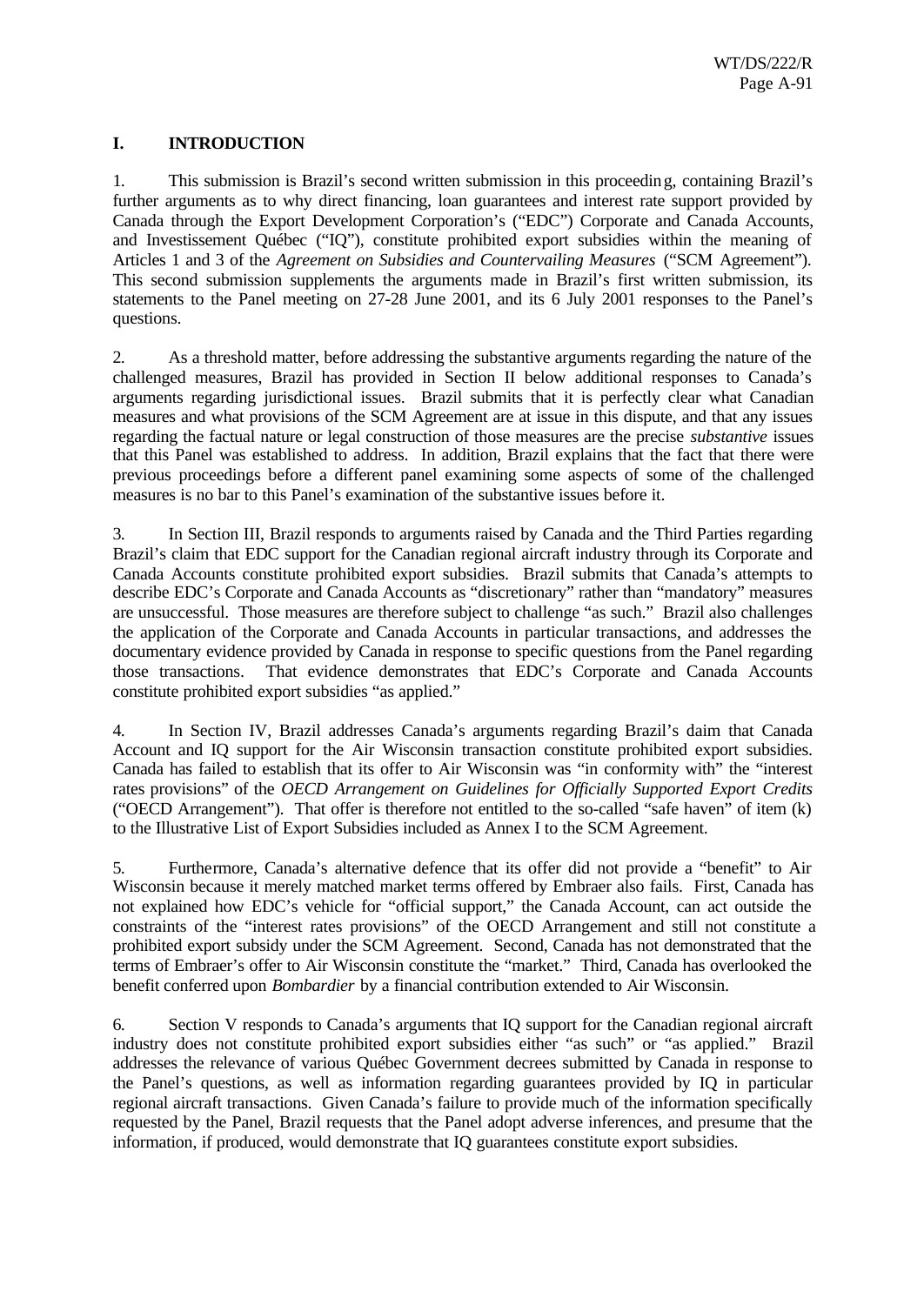l

7. To the extent that Canada's 6 July 2001 responses to the Panel's questions have not been addressed elsewhere in this submission, Brazil provides brief comments in Section VI. Brazil notes, however, that due to logistical difficulties faced by Canada, the exhibits to Canada's responses to the Panel's questions were not received by the responsible Brazilian officials in Geneva until Tuesday, 10 July 2001, only three days before the due date for this submission. Accordingly, Brazil has not had sufficient time to review the materials submitted by Canada in detail and is not yet prepared to comment fully on those materials. Brazil will make additional comments on Canada's responses to the Panel's questions in its statement to the second meeting of the Panel.

## **II. JURISDICTIONAL ISSUES**

## **A. Brazil's Panel Request Satisfies the Requirements of Article 6.2 of the DSU**

8. Canada has argued that Brazil's request for the establishment of a panel did not satisfy the requirements of Article 6.2 of the *Understanding on Rules and Procedures Governing the Settlement of Disputes* ("DSU"). Brazil believes that its submissions on this issue on 22 June 2001 and 28 June 2001 respond fully to Canada's arguments, and therefore Brazil will not re-state the points made therein. However, Brazil makes the following points in response to the arguments made by Canada on jurisdiction in its response to the Panel's questions.

9. First, both Brazil's request for consultations and its request for the establishment of a Panel specifically refer to export credits and guarantees provided by Canada, by means of the Export Development Corporation, the Canada Account, and the Province of Québec, to the regional aircraft industry. In its response to the Panel's Question 5, Canada disputed that Brazil's request was limited to the regional aircraft industry, stating that certain of the indented and numbered paragraphs of Brazil's request for a Panel did not contain the "important qualifier 'for the regional aircraft industry.'" However, the very first sentence of the first paragraph of the panel request refers to the regional aircraft industry. The notion that Canada, reading further down the request, was unclear as to what industry was at issue in this dispute simply defies belief.<sup>1</sup> Nothing in Canada's submissions on the issue of jurisdiction provide any reasonable doubt that Brazil properly identified, and Canada was fully aware, that this dispute involved export credits to the regional aircraft industry.

10. It is also beyond doubt that Brazil's request involved three Canadian measures – EDC, Canada Account, and Province of Québec aid through Investissement Québec. Brazil has never referred to or discussed other measures, and Canada, in its response to the Panel's Question 5, appears to accept that Brazil's request identified Canada Account, EDC, and IQ as the measures at issue, albeit, in Canada's view, in "general and imprecise language."

11. Second, Brazil has challenged these three programmes as subsidies within the meaning of Article 1 of the SCM Agreement that are contingent, in law or in fact, on export and are therefore prohibited within the meaning of Article 3 of the SCM Agreement. Canada has not alleged that Brazil is seeking to proceed based on articles of the SCM Agreement not identified in the request for a Panel.

12. Canada has suggested that Brazil's request was not sufficiently specific in that it did not list separately Article  $1.1(a)(1)(i)$  of the SCM Agreement.<sup>3</sup> However, the Appellate Body has stated that a

 $1$  Both the request for consultations and the request for establishment of a panel use the heading *Canada – Export Credits and Loan Guarantees for Regional Aircraft.* Canada has previously argued that the title given to the case is not relevant to the clarity of the panel request. However, had Brazil considered that the title given to the dispute unduly narrowed its claim, it would surely have pursued the matter with the Secretariat before submitting its request for the establishment of a panel.

<sup>&</sup>lt;sup>2</sup> Canada's Answers to the Panel's Questions, 6 July 2001, page 5.

<sup>&</sup>lt;sup>3</sup> Oral Statement of Canada on Jurisdictional Issues, 27 June 2001, para. 22.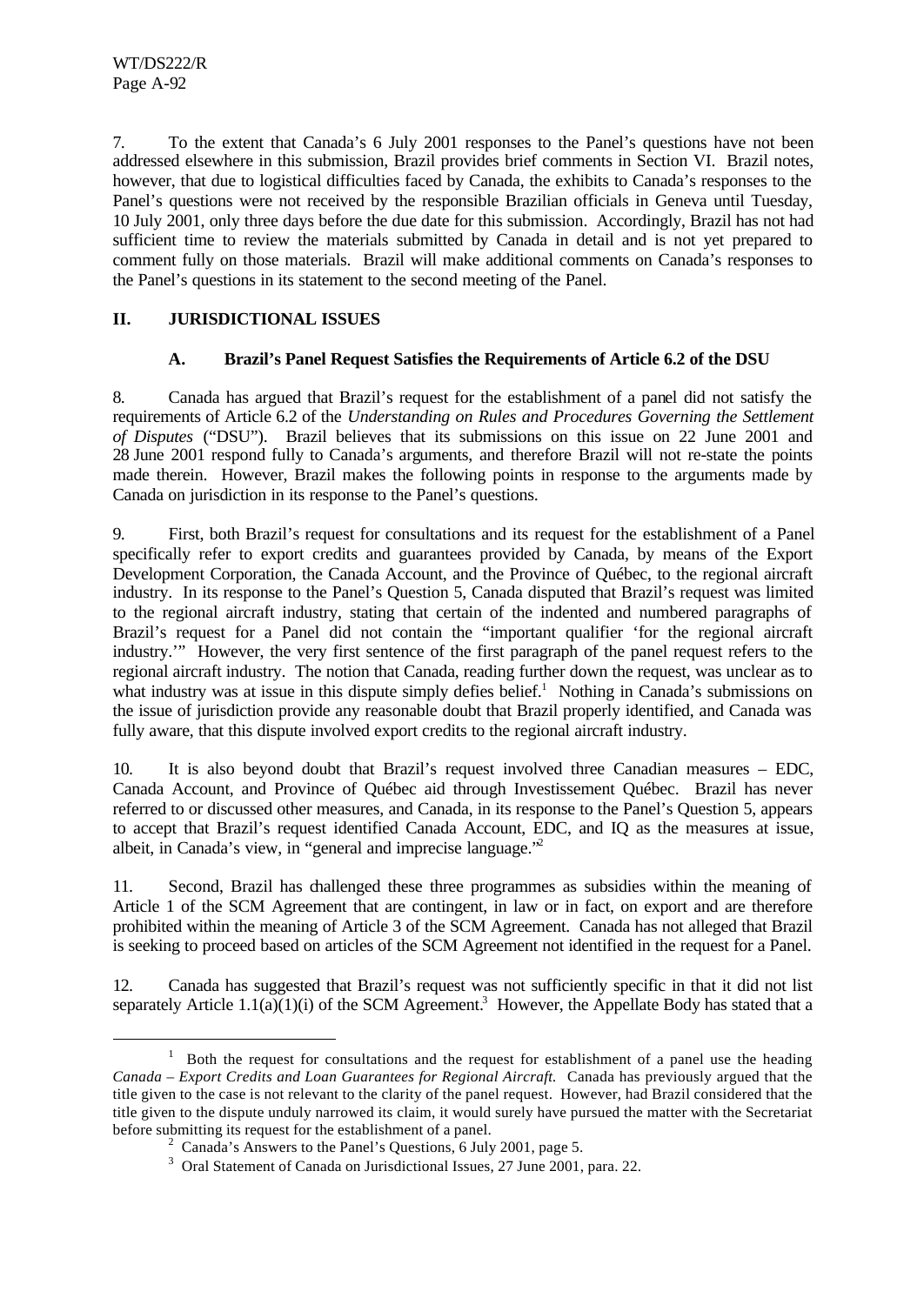reference to an article of a covered agreement in a panel request incorporates a claim of inconsistency with the subheadings of that article:

[A]s the request for the establishment of a panel of the European Communities included a claim of inconsistency with Article 23, a claim of inconsistency with Article  $23.2(a)$  is within the Panel's terms of reference.<sup>4</sup>

Brazil's panel request referred to the three challenged measures as violating Articles 1 and 3 of the SCM Agreement. In this respect, Brazil's request is comparable to that of Canada in *United States – Measures Treating Exports Restraints As Subsidies*, in which Canada's request claimed simply that certain US measures violated Article 1.1 of the SCM Agreement, but Canada's first written submission elaborated that the challenged measures treated exports restraints in a manner contrary to several subheadings of Article 1.1, including Articles  $1.1(a)(1)(i)-(iv).$ <sup>5</sup>

13. Third, Brazil has specifically challenged export credits in the form of financing, guarantees, and interest rate support offered through these programmes. Brazil has not challenged any other operations of these programmes. While there may be issues in the course of these proceedings as to precisely how Canada provides financing, guarantees or interest rate support under these programmes, these are factual issues to be resolved in the course of the proceedings, and do not create jurisdictional issues or introduce any lack of clarity in Brazil's panel request.

14. Contrary to Canada's claims that Brazil has sought to "cure" alleged deficiencies in its panel request, Brazil's repeated descriptions of the scope of its panel request – financing, guarantees, and interest rate support provided by EDC, Canada Account, and Investissement Québec to the regional aircraft industry – have simply repeated *verbatim* the language of the panel request and explained how that language is clear, specific, and fully understood by Canada.

15. Nevertheless, it appears that Canada is unwilling to take "yes" for an answer on this issue. No matter how often Brazil explains that its request is as straightforward as described above, Canada continues to try to sow confusion. Canada's responses to the Panel's questions contain a perfect illustration of Canada's tactics and the resultant difficulties faced by Brazil in this respect. In Brazil's First Written Submission, Brazil stated its understanding that EDC provided guarantees to Comair. In response, Canada stated in its First Written Submission that EDC did *not* provide loan guarantees to Comair. Brazil indicated in its response to Canada's oral statement on jurisdictional issues that it would accept Canada's clarification on this point and adjust its arguments accordingly.

16. Now Brazil reads, in Canada's answer to the Panel's Question 11, of "EDC pricing offered to Comair." Evidently, EDC provided some sort of financing to Comair after all, though perhaps not in the form of a guarantee as Brazil previously understood. At this point, Brazil still does not know whether or how EDC financed Bombardier sales to Comair.

17. Canada's side-stepping on whether EDC was involved with Comair perfectly illustrates the problems with Canada's arguments on jurisdiction. Brazil notes that Canada failed to notify any of these programmes, failed to provide information at consultations, and now casts Brazil's inability to describe the operations of the three challenged programmes with perfect accuracy as creating a jurisdictional problem. Thus, in its statement to the Panel on jurisdiction, Canada pointed to alleged inconsistencies between Brazil's First Written Submission and its 25 June 2001 submission on

<sup>&</sup>lt;sup>4</sup> United States – Import Measures on Certain Products from the European Communities, WT/DS165/AB/R, para. 111 (Adopted 10 January 2001).

<sup>5</sup> *United States – Measures Treating Exports Restraints As Subsidies*¸ WT/DS194/2, Request for the Establishment of a Panel by Canada (25 July 2000). *See also* WT/DS194/R (29 June 2001) (Not yet adopted), paras. 5.20-5.28.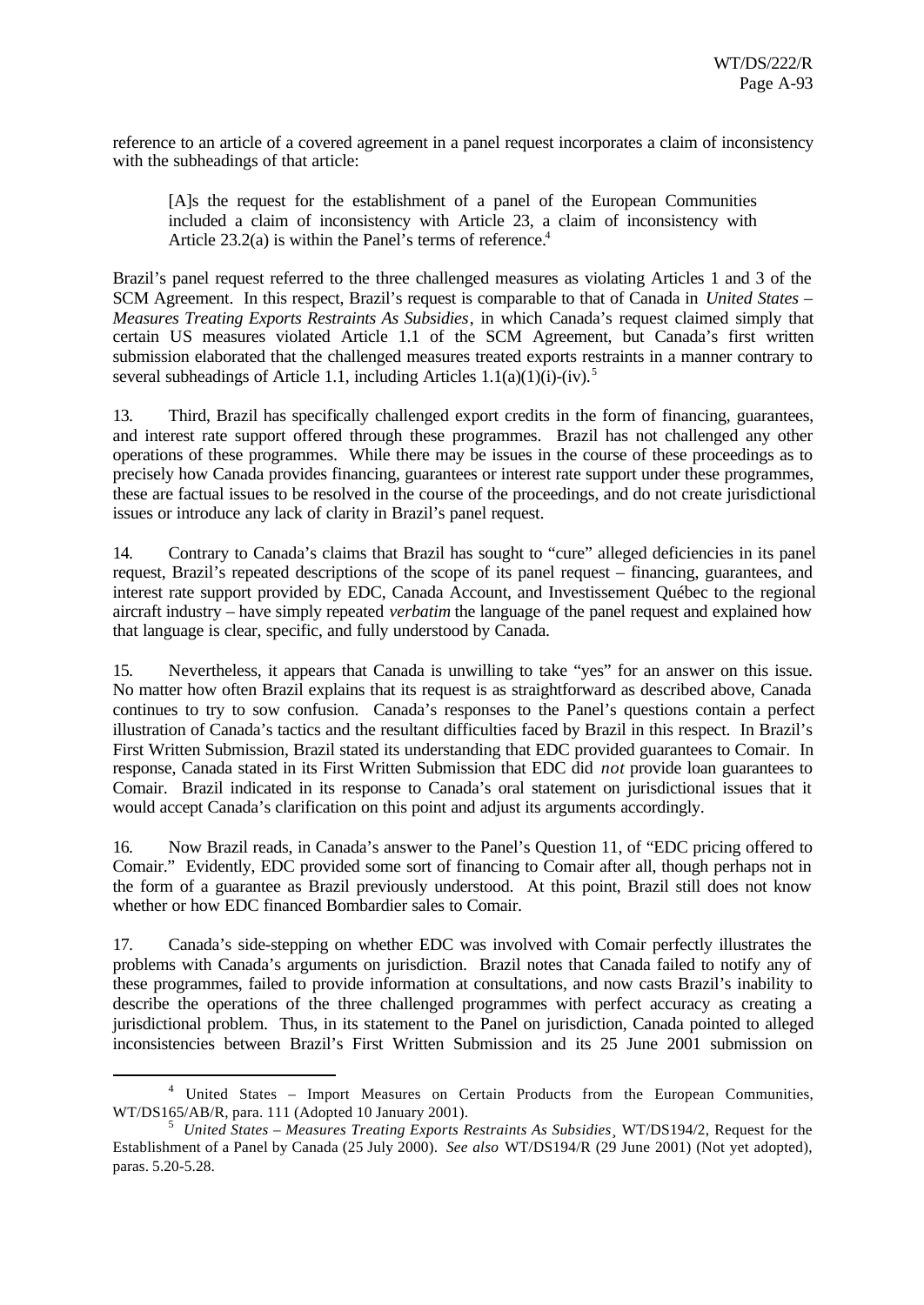l

jurisdictional issues regarding descriptions of how these measures operate.<sup>6</sup> These alleged inconsistencies all relate to the details of the operations of the challenged measures. Like the issue of whether or how EDC supported the Comair transaction, the alleged inconsistencies are simply factual details regarding the three programmes that, while relevant to the resolution of the matters before the Panel, simply do not rise to the level of a lack of clarity as to the *identity* of the *measures* at issue.

18. In its response to the Panel's Question 6, Canada continues to allege that Brazil's request used "general and imprecise language" to describe the export credits at issue. However, Canada does not argue that Brazil would be in any way prohibited from requesting a Panel to examine *all* export credits provided by the three listed Canadian measures. In any event, Brazil's panel request did not challenge export credits of every hue. Instead, Brazil chose to enumerate the types of export credits – financing, guarantees, and interest rate support – at issue. In its response to the Panel's questions, Canada, while no longer arguing that Brazil's wording was the equivalent of "including but not limited to," continues to argue that the use of the word "including" was imprecise. The normal meaning of the word "including" is "if one takes into account; inclusive of."<sup>7</sup> The meaning of "inclusive," in turn, is "that includes, encloses, or contains." Absent any use of expansive language such as "but not limited to" or "*inter alia,*" the word "including" should be given its normal construction of describing the relevant items within the whole set. In effect, Canada's objection appears to be that Brazil did not list all of the types of export credits that were *not* included in its request. Brazil is not aware of any obligation to do so, and submits that the fact that it did not do so in no way affects the clarity or specificity of the description of the types of export credits actually listed in its request.

19. In any event, Brazil's request does not give rise to the type of problems that led the Appellate Body to impugn the use of language such as "including but not limited to" in *India – Patent Protection for Pharmaceutical and Agricultural Chemical Products*. 8 In that case, the United States did not make any reference to Article 63 of the TRIPS Agreement in its panel request or, indeed, in its first written submission. In its oral statement at the first substantive meeting of the panel, however, the United States sought for the first time to raise Article 63 as an alternative claim, justified by the "not limited to" language of the panel request. The Appellate Body ruled that the phrase was not sufficient to bring the claim within the terms of reference of the panel.

20. The circumstances are very different in this case. First, Brazil's panel request does not contain any language comparable to the "but not limited to" phrase that could be interpreted as enabling Brazil later to expand the scope of its panel request. Second, Brazil has not in fact made any new or alternative claims subsequent to its panel request that have in any way gone beyond the contents of the panel request.

21. Canada now alleges that Brazil's request fails to comply with the requirements of Article 6.2 of the DSU because Brazil did not state that it was challenging the three named measures "as such, as applied, and in individual transactions." Brazil is not aware that the phrase "as such, as applied, and in individual transactions" is a term of legal art that must be included in each panel request. The argument whether the challenged measures – EDC, Canada Account, and IQ – violate the SCM Agreement "as such" or "as applied" goes to the substance of the dispute before the Panel, rather than the threshold issue of jurisdiction.

 $6\degree$  The more pertinent comparison would be between Brazil's request for a panel and its subsequent submissions, but Canada has not alleged any inconsistencies between the request for a panel and Brazil's subsequent descriptions of its claim.

<sup>&</sup>lt;sup>7</sup> THE NEW SHORTER OXFORD ENGLISH DICTIONARY (Third Ed., 1993), pgs. 1337-38. The Latin root of "to include" is "*in* + *claudere*, to shut in, enclose."

 $8$  WT/DS50/AB/R (Adopted 16 January 1998), para. 90.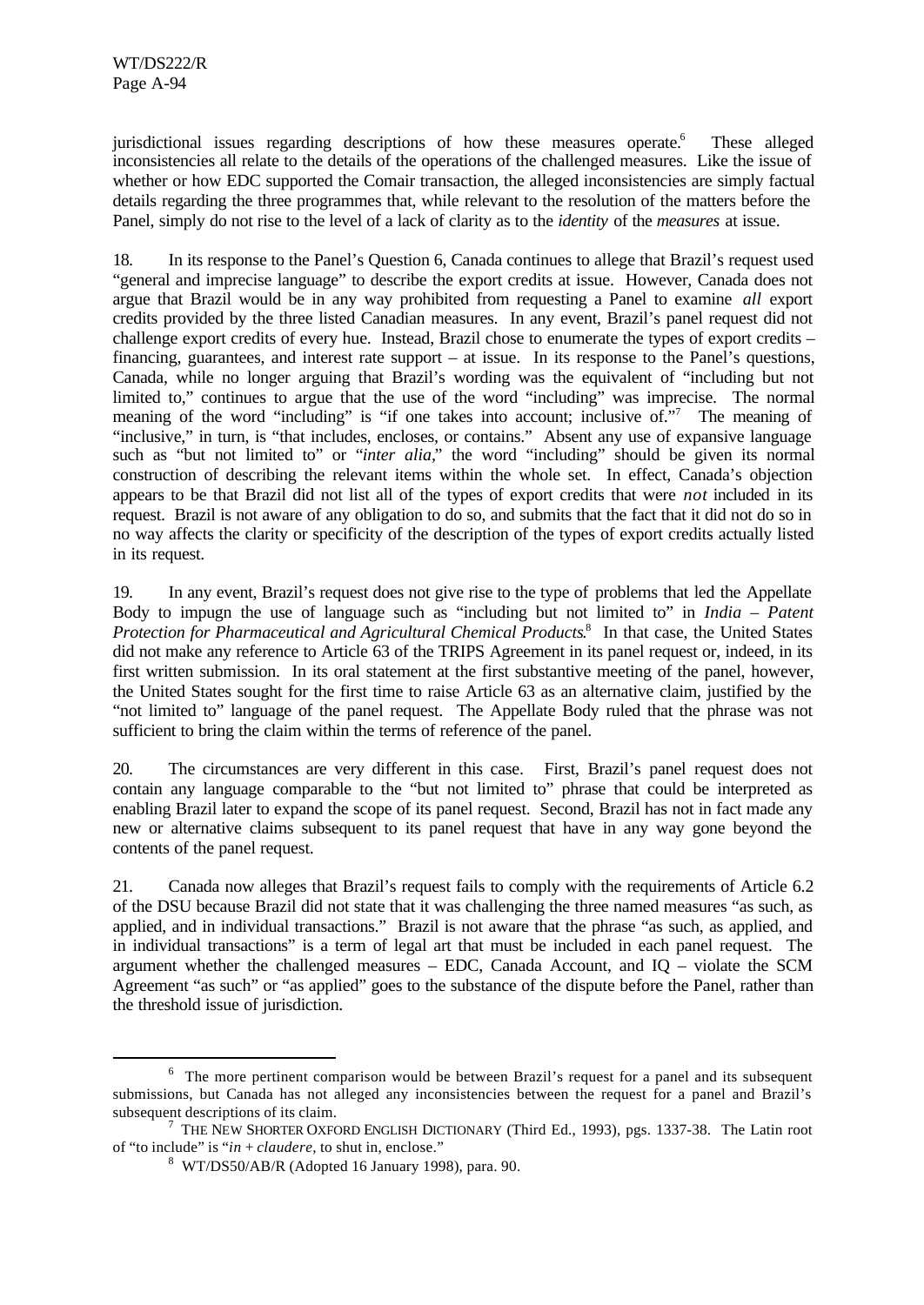22. Canada's position in this case is diametrically opposed to the position it took in *United States – Exports Restraints*. In that case, the United States argued that Canada's request for a panel failed to satisfy the requirements of Article 6.2 of the DSU because Canada failed to make clear whether its challenge to the US measures was "as such" or "as applied." The United States also objected to the vagueness of Canada's identification of the US "practices" at issue.<sup>9</sup> In response, Canada argued that the United States in effect claimed that because its measures were not mandatory, they were not properly before the Panel and should be dismissed. In Canada's view, however, the question whether a measure was mandatory or discretionary "is an issue that addresses whether that measure as such violates the GATT provisions invoked, not whether a panel has jurisdiction to hear a particular matter."<sup>10</sup> According to the Panel, Canada characterized the US requests for a preliminary ruling as an effort "to distract this Panel from its true task: resolving the dispute between Canada and the United States."<sup>11</sup> The Panel agreed with Canada, and declined to make a preliminary ruling on the ground that the Article 6.2 issues raised by the United States went to the substance of Canada's claims, and therefore were properly addressed as part of the substantive analysis of the claims.<sup>12</sup>

23. The position taken by Canada, and indeed the Panel, in *United States – Exports Restraints* applies with equal force in this case. The question whether Canada's measures constitute "as such" or "as applied" violations of the SCM Agreement goes to the essence of the substantive issues that must be interpreted by the Panel. Resolution of these issues will depend on the Panel's analysis of the factual evidence before it regarding the nature and operation of the measures.<sup>13</sup> As Canada put it in *United States – Exports Restraints*, the Panel should not be distracted from that analysis.<sup>14</sup>

24. This distinction between jurisdictional and substantive issues is also consistent with the reasoning of the Appellate Body in *India - Patent Protection for Pharmaceutical and Agricultural Chemical Products*, where the Appellate Body, referring to its decision in *European Communities – Bananas*, "observed that there is a significant difference between the *claims* identified in the request for the establishment of a panel . . . and the *arguments* supporting those claims, which are set out and progressively clarified in the first written submissions, the rebuttal submissions, and the first and second panel meetings with the parties as a case proceeds."<sup>15</sup> Thus, the Panel in *United States – Exports Restraints* considered Canada's claim to be that the United States' measures violated Article 1.1 of the SCM Agreement, and the questions whether the US measures were mandatory or discretionary, or "as such" or "as applied" violations, to be substantive arguments supporting these claims. Similarly, in this case, Brazil claims that the three listed forms of export credits provided by EDC, Canada Account, and IQ, which it argues constitute subsidies under Article 1 of the SCM Agreement, are violations of Article 3 of the Agreement. These claims are "significantly different" from the arguments that Brazil may advance in support of the claims, and that the Panel must address in the course of its substantive analysis.

25. In its response to the Panel's Question 6, Canada argues that "if a measure is not identified in the request for establishment of a panel," the measure is outside the panel's terms of reference "regardless of whether or not the respondent has suffered prejudice." There are two flaws in Canada's argument. First, Brazil does not understand Canada to argue that Brazil has raised claims regarding measures that were not identified in the panel request, but rather that "for all three programs Brazil's request used general and imprecise language." There is a difference between failing to identify a measure in the panel request, and whether or not the language used to identify a measure was "general

<sup>&</sup>lt;sup>9</sup> WT/DS194/R, para. 4.24-4.27.

<sup>10</sup> *Id*., paras. 4.60-61.

<sup>11</sup> *Id.*, para. 4.81.

<sup>12</sup> *Id.*, para. 8.2.

<sup>&</sup>lt;sup>13</sup> Please refer also to Brazil's answer to the Panel's question 27.

<sup>14</sup> WT/DS194/R, para. 4.81.

<sup>15</sup> WT/DS50/AB/R, para. 88 (emphasis in original).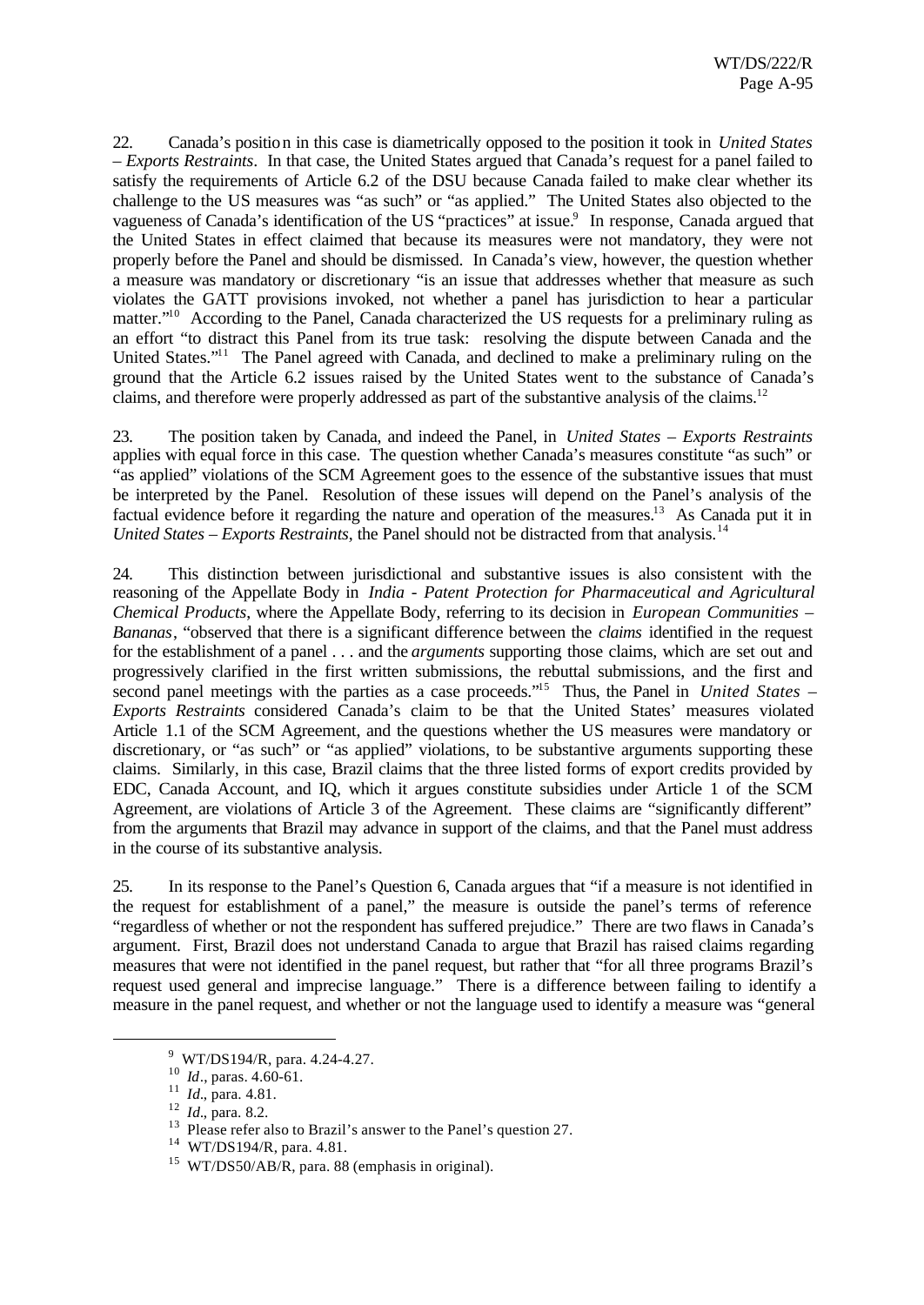and imprecise." Moreover, Canada's position regarding the relevance of prejudice appears to contradict the position it took in *United States – Exports Restraints*, in which Canada opposed the US Article 6.2 claim on the ground that the United States had not been prejudiced because it was able to respond fully to Canada's claims.<sup>16</sup>

26. Finally, Canada alleges that its due process rights have been violated by the alleged lack of clarity or specificity in Brazil's request for the establishment of a panel. Brazil notes, however, that Canada has failed to provide any evidence that its ability to defend itself before this Panel has actually been delayed, complicated, or otherwise frustrated by this alleged lack of clarity.

27. In contrast, Canada's actions thus far have caused serious practical difficulties for Brazil. First, as Brazil has previously explained, Canada failed to provide substantive responses to Brazil's questions during consultations. The Appellate Body in *India - Patent Protection for Pharmaceutical and Agricultural Chemical Products* stated that the due process demands of the DSU make it especially necessary that "facts must be disclosed freely" during consultations.<sup>17</sup> The Appellate Body recognized that "the facts that are established during consultations do much to shape the substance and the scope of subsequent panel proceedings."<sup>18</sup> To the extent that Canada feels that a perceived lack of clarity in Brazil's panel request has caused confusion as to the matters at issue – and Brazil strenuously disputes Canada's claim that it has suffered any such prejudice – Canada's failure to respond fully during consultations "did much" to shape Brazil's panel request.

28. Moreover, as the Panel is aware, Canada chose not to share its response to the Panel's 20 June 2001 request for information regarding the Air Wisconsin transaction with Brazil in a timely manner and as required by the Panel's working procedures. Canada also failed to deliver the exhibits to its responses to the Panel's questions to the Brazilian Mission in Geneva in a timely fashion on 6 July 2001. On both occasions, Canada failed to request that both Parties be allowed equal additional time to submit their data. Accordingly, while Canada obtained both of Brazil's submissions in a timely fashion, Brazil had no time to review Canada's Air Wisconsin materials before the Panel's meeting on 27-28 June 2001, and insufficient time to review Canada's responses to the Panel's questions before the due date of this submission.<sup>19</sup> As a practical matter, therefore, Canada's actions in this matter have had a much greater impact on Brazil's due process rights than Brazil's alleged "general and imprecise language" has had on Canada.

## **B. The Panel Is Not Precluded by** *Res Judicata* **from Addressing Brazil's Claims**

29. In its questions to the Parties, the Panel asked whether the principle of *res judicata* precluded its review of Brazil's claims regarding EDC's Corporate and Canada Accounts "as such." The *res judicata* principle means that once a matter has been settled by judgment, it may not again be the subject of a claim. Canada appears unclear as to whether the principle actually applies to WTO disputes, noting only that it "may be" a generally recognized principle of law. While there is no WTO precedent on the applicability of the principle, Canada points out that the Panel in *India – Patent Protection for Pharmaceutical and Agricultural Chemical Products* found that panels are not legally bound by previous decisions of panels or the Appellate Body, even if the subject matter is the same. This makes clear that *res judicata* does not apply.

<sup>16</sup> WT/DS194/R, para. 4.80.

<sup>17</sup> WT/DS50/AB/R, para. 94.

<sup>18</sup> *Id.*

<sup>&</sup>lt;sup>19</sup> Brazil understands and sympathizes with the difficulties faced by Canada in assembling the extensive documents requested by the Panel in a relatively short period of time. Brazil faces similar difficulties and therefore is always willing to attempt to accommodate other parties' reasonable scheduling requests. However, Brazil strenuously objects to other Members attempting to turn the dispute settlement process into a litigation game in which one side manipulates the procedural rules to gain advantage.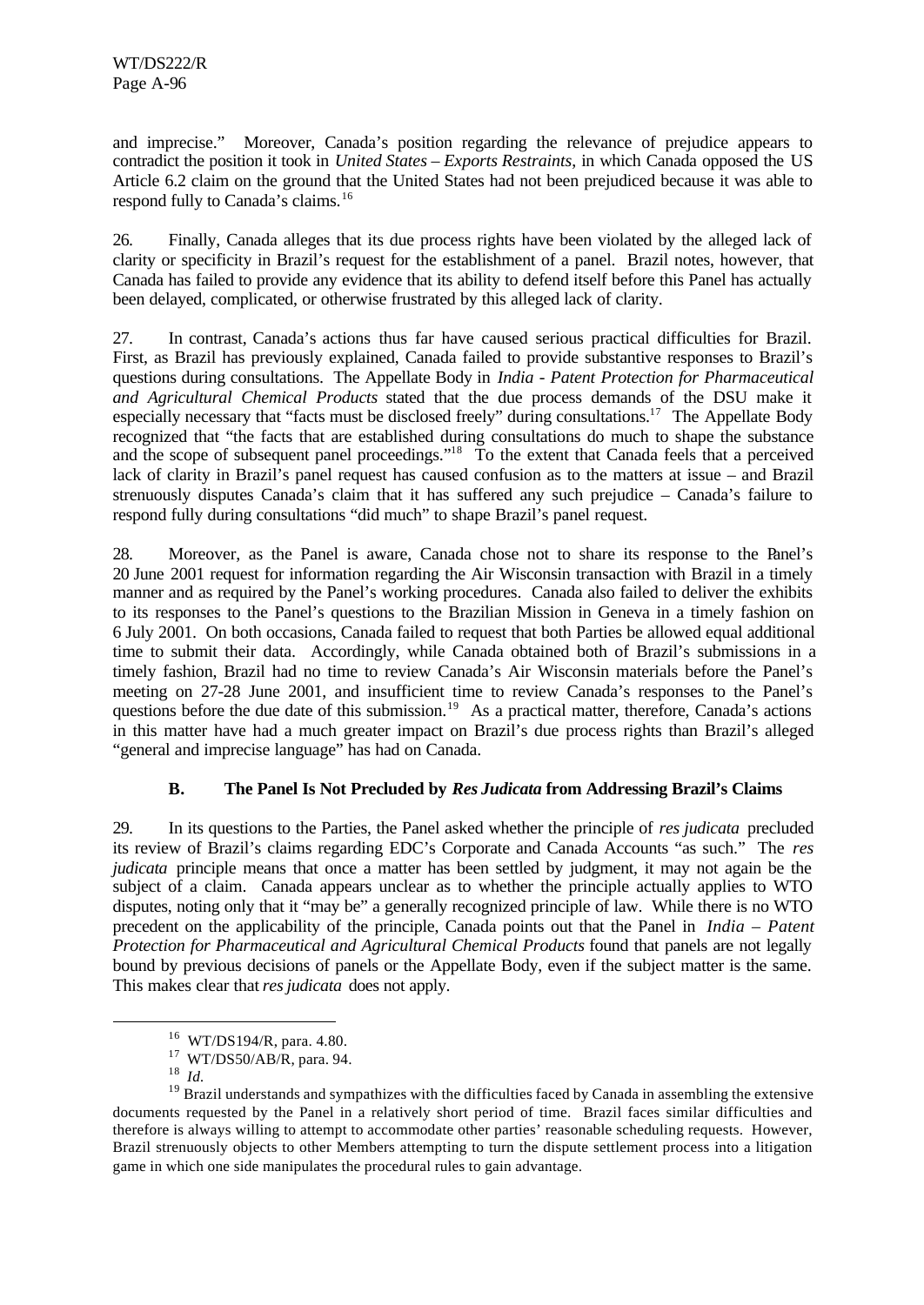30. In arguing that *res judicata* does not apply, however, Brazil does not mean to suggest that disappointed parties may continue to use the dispute settlement process over and over again to litigate the same claim until a favourable result is obtained. Nevertheless, because the entire purpose of the dispute settlement mechanism is to enable Members to preserve their rights and obligations under the covered agreements, a Member should not be denied access to that mechanism in circumstances where previous recourse to that mechanism did not fully resolve the matter in dispute and where intervening events cause additional concern regarding the Member's rights and obligations.

31. In any event, as Brazil explained in its answers to the Panel's questions, the issues before this Panel have *not* been settled by the decisions in the earlier *Canada – Aircraft* dispute.<sup>20</sup> The Panel in that case declined to make the findings requested by Brazil that EDC and Canada Account, as such, violated the SCM Agreement, stating that Brazil "failed to demonstrate" its claims.<sup>21</sup> Brazil appealed the Panel's decision, noting that Canada had failed to provide much of the information necessary to Brazil's claim (and information that was the subject of specific requests from the Panel for the production of documentary evidence by Canada), and argued that the Panel should have drawn adverse inferences.

32. While it did not specifically consider the applicability of *res judicata*, the Appellate Body considered that its and the Panel's decisions in *Canada – Aircraft* would not preclude Brazil from "pursuing another dispute settlement complaint against Canada, under the provisions of the SCM Agreement and the DSU concerning the consistency of certain of EDC's financing measures with the provisions of the SCM Agreement."<sup>22</sup> It is unlikely that the Appellate Body would have made this statement if it considered that any applicable doctrine of law could operate to bar a subsequent claim by Brazil.

33. Moreover, the circumstances in which the *Canada – Aircraft* Panel declined to make Brazil's requested "as such" findings also mitigate strongly against any possible application of *res judicata* to Brazil's current claims. As noted in Brazil's answer to the Panel's Question 2, Canada refused to provide the previous Panel with the information that would have enabled it to decide – one way or the other – Brazil's "as such" claims regarding EDC and Canada Account.<sup>23</sup> Canada therefore has no-one but itself to blame for the fact that the *Canada – Aircraft* Panel was unable to make final decisions regarding Brazil's claims that might implicate *res judicata* in this matter.

34. In its response to the Panel's questions, Canada stated that the Panel need not decide whether the principle applies to WTO disputes, because, in Canada's view, Brazil has "failed to offer any evidence or arguments that would warrant this panel departing from the findings" of the Panel in the previous *Canada—Aircraft* case.<sup>24</sup> As discussed above, there are simply no findings regarding the "as such" claims that could possibly implicate *res judicata* in this case. Moreover, the issue whether Brazil's evidence or arguments warrant this Panel making the requested findings goes to the substance of the matters before the Panel, rather than the jurisdictional question whether the Panel may address these claims at all.

<sup>&</sup>lt;sup>20</sup> Canada – Measures Affecting the Export of Civilian Aircraft, WT/DS70/R (Adopted as modified by the Appellate Body 20 August 1999).

 $^{21}$  WT/DS70/R, paras. 9.129, 9.213.

<sup>22</sup> Canada – Measures Affecting the Export of Civilian Aircraft, WT/DS70/AB/R (Adopted 20 August 1999), para. 206.

<sup>23</sup> Examples of Canada's failure to provide information specifically requested by the Panel in *Canada – Aircraft* are included in WT/DS70/R at paras. 6.80, 6.171, 6.203, 6.258, 6.259, 6.260, 6.279, 6.303, 6.304, 6.326, 6.327, 9.176, 9.188, 9.218, 9.244, 9.253, 9.272, 9.293, 9.294, 9.299, 9.303, 9.313, 9.314 (note 621), 9.327, 9.345, 9.347 (note 633).

<sup>&</sup>lt;sup>24</sup> Canada's Answers to the Panel's Questions, 6 July 2001, Question 2.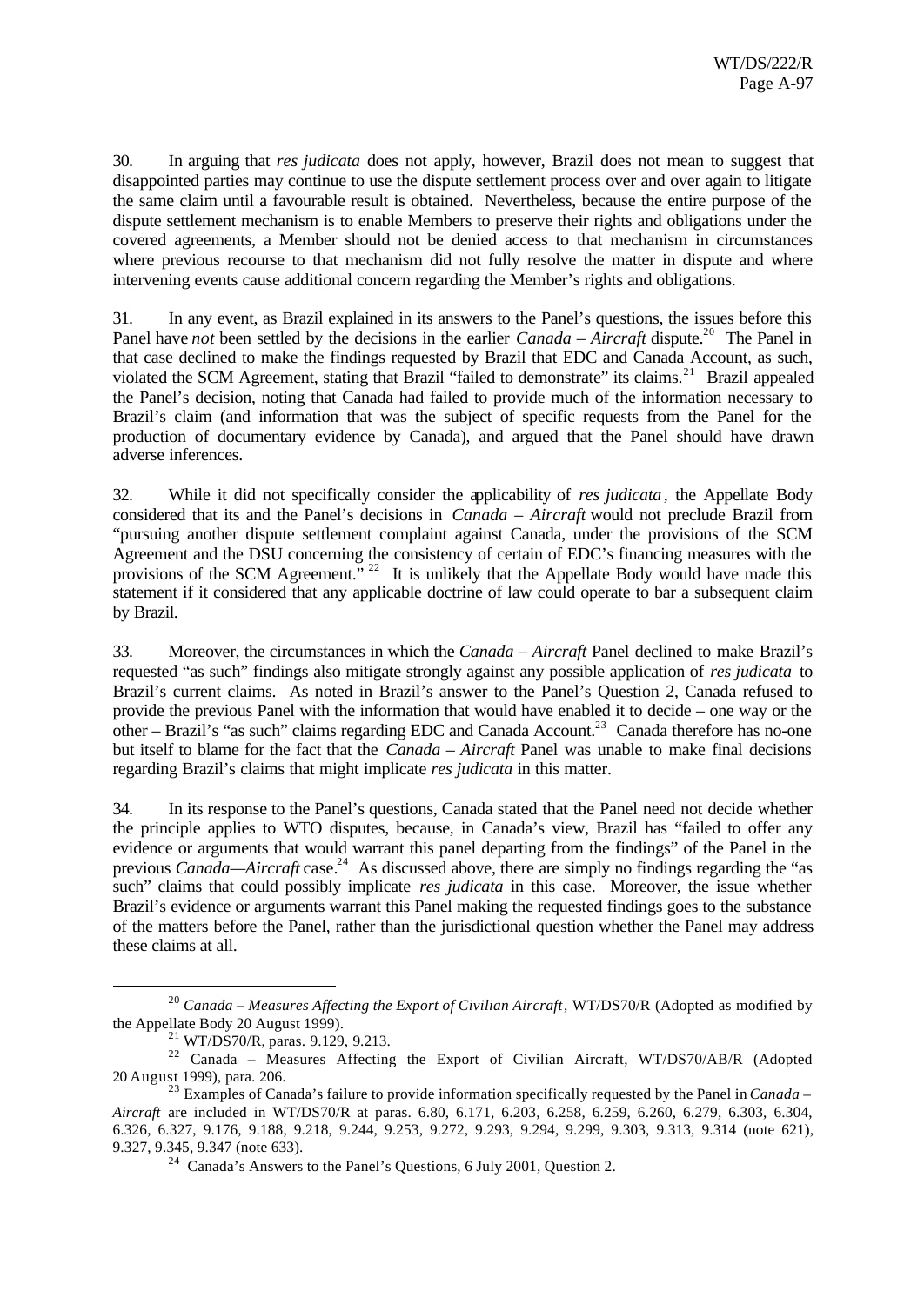l

35. Brazil's current "as such" claims against EDC, the Canada Account and IQ are based to a significant degree upon arguments and evidence that were not presented to the earlier *Canada – Aircraft* Panel. Indeed, much of the evidence that Brazil has presented to the current Panel did not come to light until quite recently due, in part, to the lack of transparency in Canada's export credit scheme. Brazil was unaware, for example, of the extent to which EDC operates through the market window and provides financing below the terms set forth in the OECD Arrangement until Canada admitted this fact during the Article 21.5 proceedings in *Brazil – Aircraft*.<sup>25</sup> Canada had also apparently been less than forthcoming with other OECD Participants about this conduct, likely because many, including the United States, have condemned market window activities.<sup>26</sup> Brazil notes, for example, that Canada apparently considers its "market window" policy to be secret; it has requested confidential treatment for a [ ].

36. New evidence continues to come to light. With its responses to the Panel's questions, Canada for the first time discloses four Decrees that explain how the Société de développement industriel du Québec ("SDI"), and now IQ, are used to support sales of Bombardier aircraft. Exhibits Cda-33 to Cda-36 were never considered by the *Canada – Aircraft* Panel. That Panel also did not consider the evidence concerning IQ contained in Exhibit Bra-9.

37. Similarly, in Canada's Second Written Submission of 4 December 1998 in the earlier *Canada – Aircraft* dispute, Canada stated that *none* of the guarantees or financing activities under the "export development<sup>"</sup> eligibility criterion of SDI (which became IO in 1998) was related to the civil aircraft sector.<sup>27</sup> The Panel in *Canada – Aircraft*, at paragraph 9.275, accepted Canada's statement and found that, "Brazil has failed to adduce any evidence of IQ assistance to the Canadian regional aircraft sector." In Exhibit Bra-9, however, dated 11 January 2001, IQ spokesman Jean Cyr admits that IQ created a five-year fund *in 1996* to provide loan guarantees to Bombardier customers. This new evidence directly contradicts Canada's claim to the previous Panel that IQ was not used to finance the civil aircraft sector, and demonstrates that there are new facts about IQ for this Panel to consider.

38. This Panel also has new evidence regarding Canada Account. For example, like IQ, the earlier *Canada – Aircraft* Panel did not have the benefit of Exhibits Cda-15 to Cda-24, even though these exhibits reveal the means by which Canada Account provides funds and guarantees to Bombardier customers. In addition, EDC's Canada Account has fundamentally changed since it was first considered in *Canada – Aircraft*.<sup>28</sup> When coupled with Brazil's new arguments and evidence, these facts require re-examination of the Canada Account program "as such." The same is true, as discussed above, for EDC, and IQ.

39. Brazil has provided its substantive arguments regarding this evidence both in its previous submissions and below. As noted above, the reports in the earlier *Canada – Aircraft* dispute clarify that Brazil's "as such" claims were not proven based on the evidence available to Brazil at the time and provided to the Panel. Whether the cumulative effect of the "old" evidence put before the previous Panel and the "new" evidence presented for the first time to this Panel is now sufficient to prove Brazil's claims is a substantive, rather than a jurisdictional, issue for this Panel to decide.

<sup>&</sup>lt;sup>25</sup> Brazil – Export Financing Programme for Aircraft – Recourse by Canada to Article 21.5 of the DSU, WT/DS46/RW (Adopted as modified by the Appellate Body 4 August 2000), para. 81.

<sup>&</sup>lt;sup>26</sup> Lawrence H. Summers, "The Importance of Continuing to Fight Against International Trade Finance Subsidies," Remarks at the 65th Anniversary of the Export Import Bank, 16 May 2000, pg. 3 ("Summers speech") (Exhibit Bra-29).

<sup>27</sup> *See* Exhibit Bra-52, which includes the relevant excerpt (para. 117) from Canada's 4 December 1998 Second Written Submission.

<sup>28</sup> *See*, *e.g.*, the Policy Directive submitted by Canada as Exhibit Cda-16, which post-dates the Panel Report in *Canada – Aircraft*.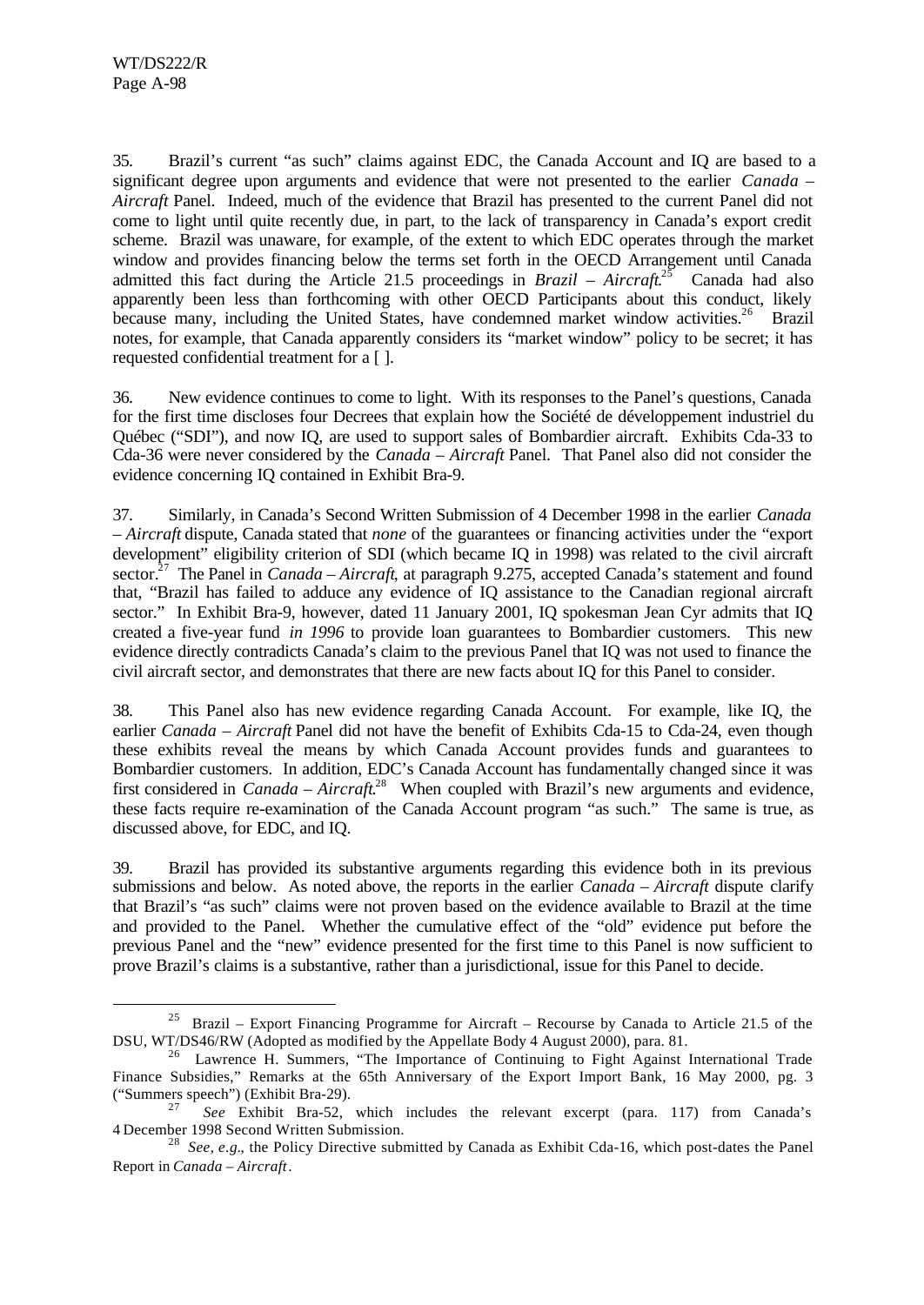### **III. EDC SUPPORT TO THE CANADIAN REGIONAL AIRCRAFT INDUSTRY CONSTITUTES PROHIBITED EXPORT SUBSIDIES**

### **A. EDC's Corporate Account and EDC's Canada Account "As Such"**

40. Brazil argues that EDC's Corporate and Canada Accounts constitute prohibited export subsidies "as such." Before further discussing the evidence in support of this argument, Brazil would like to address two threshold issues.

41. First, Canada's rebuttals to Brazil's claims focus entirely on the question whether EDC's Corporate and Canada Accounts provide benefits "as such." Canada does not dispute that EDC support is *de jure* conditioned on export. Brazil focuses, therefore, on Canada's claim that EDC Corporate and Canada Account financial contributions do not confer benefits "as such."

42. Second, Canada's claim that the previous Panel addressing EDC's Corporate and Canada Accounts affirmatively found these measures to be consistent "as such" with the SCM Agreement is inaccurate. As noted above, the Panel in *Canada – Aircraft* concluded that, as an evidentiary matter, Brazil "failed to demonstrate" that EDC's Corporate and Canada Accounts constituted mandatory legislation subject to challenge "as such."<sup>29</sup> In its submissions to this Panel, Brazil has presented newly-available evidence and added it to the evidence presented to the *Canada – Aircraft* Panel. Brazil believes it has now met the burden of making a *prima facie* case that EDC's Corporate and Canada Accounts are mandatory and constitute prohibited export subsidies "as such."

### **1. EDC Is an Export Credit Agency and As Such Requires the Provision of Subsidies Contingent Upon Export**

43. Brazil's claims encompass both the Corporate Account and the Canada Account, which are the two sides of one programme, EDC. As Canada notes in paragraph 4 of its First Written Submission, "EDC administers two programs, the Canada Account and the Corporate Account."<sup>30</sup> When EDC provides "official support," it does so mostly through the Canada Account.<sup>31</sup> When EDC operates through the "market window" and provides, as Canada alleges, financing according to "what the relevant borrower has recently paid in the market for similar terms and with similar security," it does so through the Corporate Account.<sup>32</sup>

44. Whether operating through the Corporate Account or through the Canada Account, EDC "as such" provides export subsidies within the meaning of Articles 1 and 3 of the SCM Agreement. As discussed in detail in Brazil's 6 July responses to Questions 28 and 29 from the Panel, EDC's Corporate and Canada Accounts "as such" require the provision of export subsidies because they are established and operate as export credit agencies ("ECAs") with the *raison d'etre* of providing export subsidies.

45. The history and existence of the "safe haven" in item (k) of the Illustrative List of Export Subsidies, which Canada has invoked to justify its Air Wisconsin subsidy, illustrates this fact. During the negotiation of the Tokyo Round Subsidies Code, the participants in the recently-concluded OECD Arrangement were faced with the fact that their ECAs, while permitted by the Arrangement, would nonetheless be inconsistent with their obligations under the Code. Their solution was the

<sup>29</sup> WT/DS70/R, paras. 9.129, 9.213.

<sup>&</sup>lt;sup>30</sup> A similar statement is contained in paragraph 20 of Canada's First Written Submission.

<sup>&</sup>lt;sup>31</sup> For a more detailed discussion, *see* paras. 74-81 of Brazil's First Written Submission and paras. 38-43 of Brazil's Statement for the First Meeting of the Panel.

 $32$  Canadian First Written Submission, para. 67 (emphasis removed).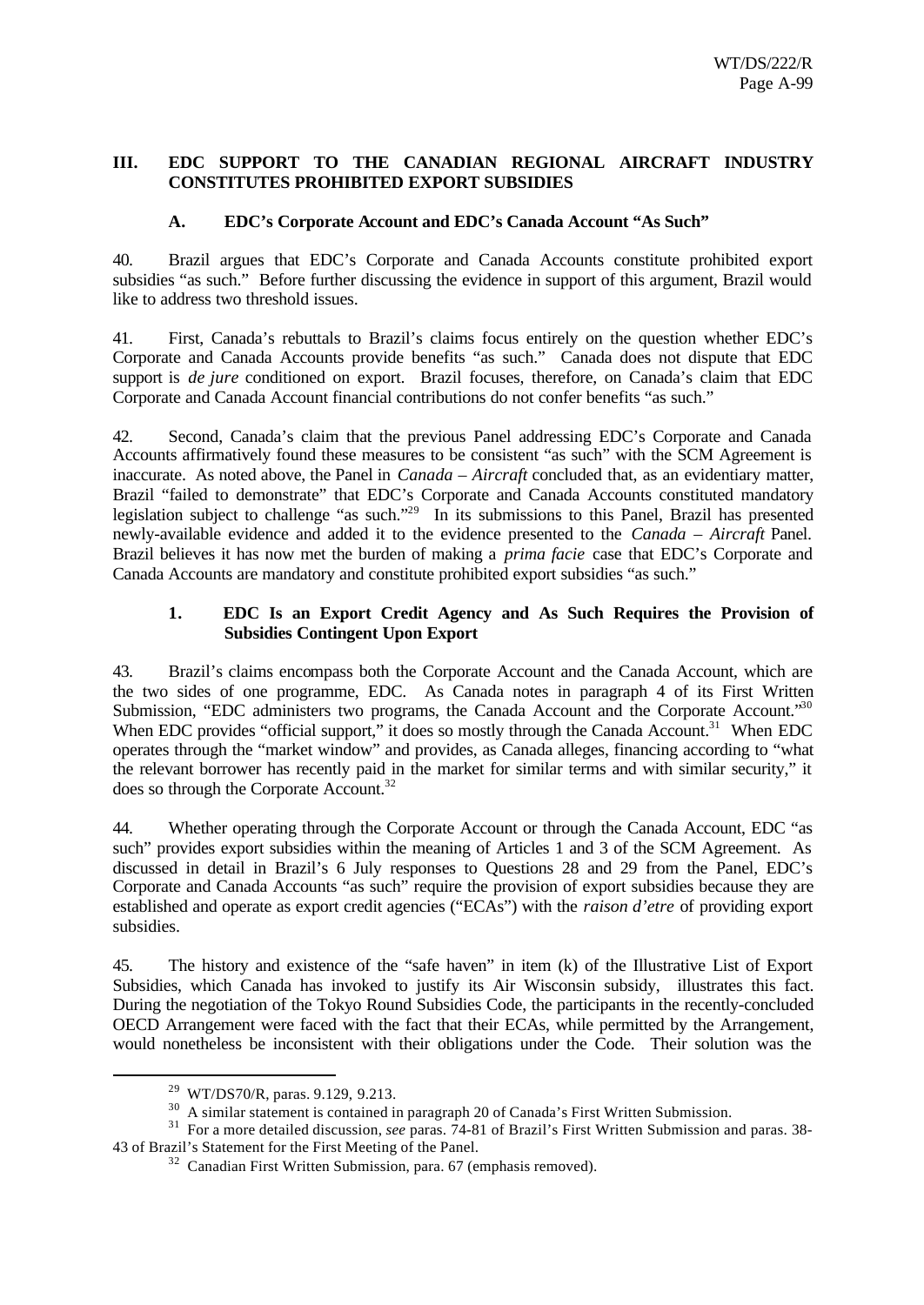second paragraph of item  $(k)$ <sup>33</sup> Export credits provided by ECAs are export subsidies, the negotiators recognized, but they will not be considered prohibited export subsidies so long as they comply with the interest rate provisions of the Arrangement. If an ECA is not covered by the safe haven of item (k), it is providing a prohibited subsidy "as such" because providing export subsidies, as the Tokyo Round negotiators realized, is inherent in the very existence and functioning of an ECA. That is, again, why they created the second paragraph of item (k) in the first place.

46. Brazil's arguments that EDC support *via* the Corporate and Canada Accounts constitutes export subsidies "as such" must be viewed in that context. EDC, whether through its Canada Account or its Corporate Account operations, constitutes a measure that is indeed designed "as such" to provide export subsidies. Like other ECAs, EDC does not pay income taxes, does not pay dividends, and borrows on the credit of the Government of Canada.<sup>34</sup> The OECD Arrangement was meant to limit the extent to which these advantages could be abused.

47. Brazil is not saying, as Canada argues at paragraph 37 of its First Written Submission, "that because EDC is a government entity and as such does not pay income taxes, *any* financing by it constitutes a subsidy." Brazil's argument is that not paying taxes is illustrative of, and an essential prerequisite to, an ECA's capability to perform its normal mission – to provide export subsidies. As noted by former US Treasury Secretary Lawrence Summers:

. . . Market Window institutions either directly, or potentially, contravene [OECD] Arrangement rules because they are controlled and implicitly subsidized by the state. Thus, Market Window institutions operate with an unfair competitive advantage because they benefit from special government concessions including guarantees by the state that enable them to raise funds at a lower cost than their private sector competitors, and because they are exempted from certain taxes and dividend payments. At the same time they act like official export credit agencies in restricting financing to national exporters.<sup>35</sup>

48. Brazil's claims encompass different forms of EDC financial contributions provided *via* the Corporate and Canada Accounts – guarantees, loans and financial services. The advantages EDC wields as a government ECA mean that when it provides these financial contributions, it confers benefits "as such." That is the very reason the OECD Arrangement was adopted – to control the way in which those benefits could be conferred. Simply saying that an ECA operates "on commercial principles" does not erase the advantages addressed by Secretary Summers, or the importance of the OECD Arrangement's rules to limit potential abuse. In this context, the market window standard outlined by Canada does not turn a mandatory measure into a discretionary one.

### **2. Specific Examples Illustrate that EDC Is an Export Credit Agency and As Such Requires the Provision of Subsidies Contingent Upon Export**

49. Specific types of financial contributions challenged by Brazil illustrate the extent to which EDC confers benefits "as such." These are described below.

<sup>33</sup> JOHN E. RAY, MANAGING OFFICIAL EXPORT CREDITS – THE QUEST FOR A GLOBAL REGIME*,* Institute for International Economics (1995), pgs. 36-38 (Exhibit Bra-54).

<sup>&</sup>lt;sup>34</sup> Export Development Corporation 1999-2000 Reference Guide, pg. 9 (Exhibit Bra-23).

<sup>35</sup> Summers speech, pg. 3 (Exhibit Bra-29).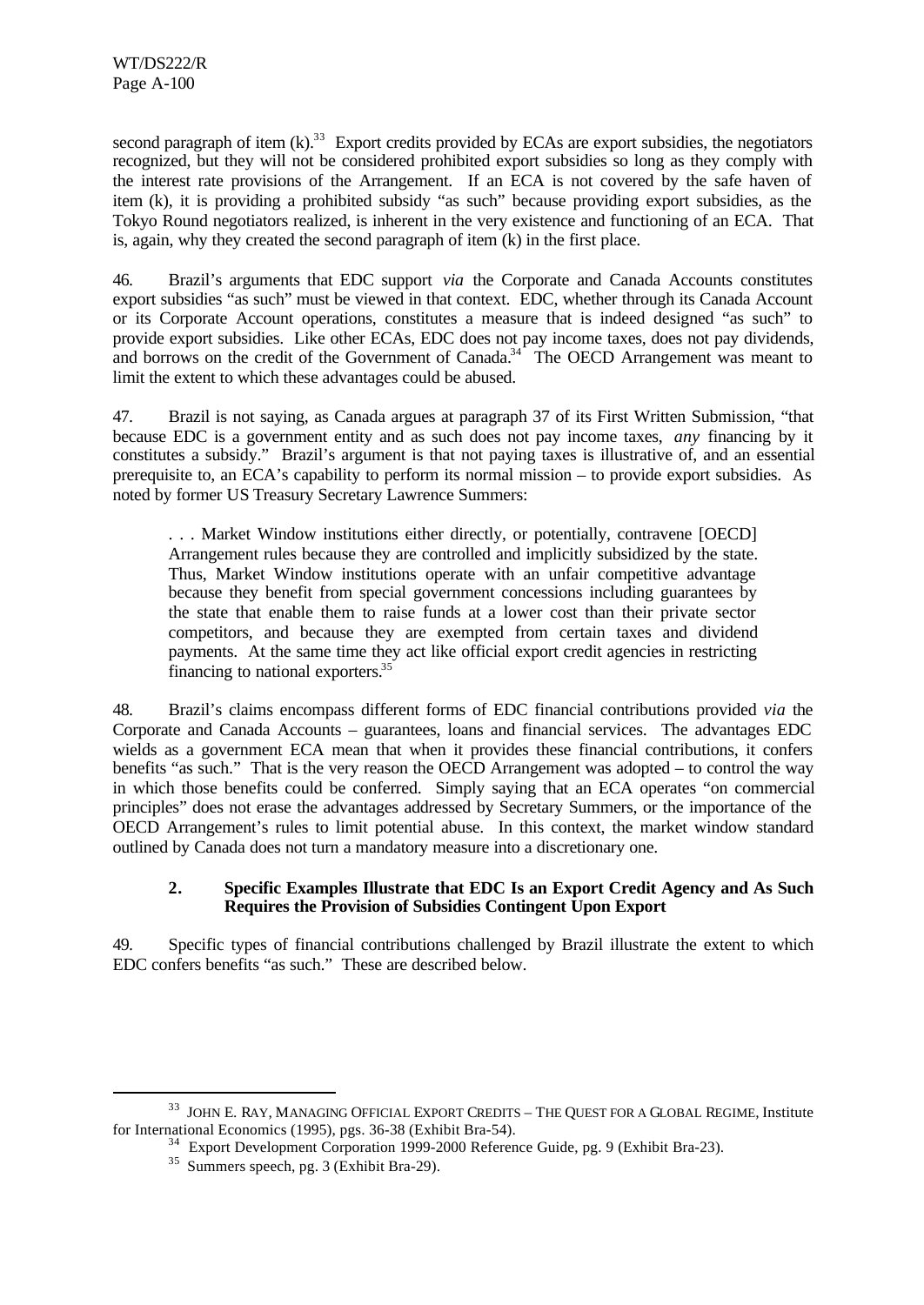### **(a) Loan Guarantees**

50. Loan guarantees provided by EDC's Corporate and Canada Accounts confer benefits by according "terms more favourable than those available to the recipient on the market."<sup>36</sup> As Canada has noted, where there is a government loan guarantee, "the lending bank establishes financing terms in the light of the risk of the ... Government, not the borrower."<sup>37</sup> Similarly, EDC's Resolution Respecting Minimum Lending Yields, submitted by Canada as Exhibit Cda-47, provides that "where financing is to be secured by a guarantee, the credit rating of the guarantor shall be used  $\dots$ ."

51. EDC, as an agent of the Government of Canada, enjoys a credit rating of AAA from Standard & Poors.<sup>38</sup> An EDC loan guarantee allows purchasers of Canadian regional aircraft, who do not enjoy similar standing, to enjoy the benefits of EDC's AAA rating, which will certainly help them secure better financing terms than they could secure on their own. Thus, EDC guarantees provide benefits "as such."

52. Canada asserts that EDC charges fees for its guarantees,<sup>39</sup> but has nowhere demonstrated that the fees it charges regional aircraft purchasers are commensurate with those charged by commercial guarantors with AAA credit ratings to regional aircraft purchasers wishing to enjoy the benefits of those guarantors' AAA ratings. Even if it could do so, the EDC guarantee would still confer a benefit as long as "there is a difference between the amount that the firm receiving the guarantee pays on a loan guaranteed by the government and the amount that the firm would pay on a comparable commercial loan absent the government guarantee.<sup>"40</sup> In this regard, Brazil would note that loan guarantees are listed specifically in item (j) of the Illustrative List of Export Subsidies in Annex I to the Agreement, and are, *per se*, prohibited.

## **(b) Financial Services**

53. Similarly, Brazil has demonstrated that EDC financial services confer benefits "as such." Under Article 1.1(a)(1)(iii) of the SCM Agreement, financial contributions can take the form of "services other than general infrastructure." The ordinary meaning of the term "services" is "assistance or benefit provided to someone by a person or thing."<sup>41</sup> EDC financing support and financing packages for Canadian regional aircraft purchasers, as well as the financing and loan guarantees that are part of that support and those packages, constitute assistance to the Canadian regional aircraft industry and its purchasers.

54. Canada has acknowledged that EDC provides its financing support and financing packages on terms more favourable than a recipient could receive on the market. According to the EDC, it "*complements* the banks and other financial intermediaries," and absorbs risk for Canadian exporters "*beyond what is possible* by other financial intermediaries."<sup>42</sup> Additionally, "EDC's financing support gives Canadian exporters an *edge* when they bid on overseas projects,"<sup>43</sup> which Canada has explained refers to "the ability of EDC officials to assemble *better structured financial packages* . .."<sup>44</sup> All of these services – financial packages that are better structured, assistance that complements and

<sup>36</sup> WT/DS70/AB/R, para. 158.

 $37$  WT/DS46/RW, Annex 1-2 (para. 36) (emphasis added).

<sup>38</sup> Export Development Corporation Annual Report 2000, pg. 41 (Exhibit Bra-22).

<sup>39</sup> Canadian First Written Submission, para. 84.

<sup>40</sup> SCM Agreement, Article 14(c).

<sup>&</sup>lt;sup>41</sup> The New Shorter Oxford English Dictionary (Third Ed., 1993), pg. 2789.

<sup>42</sup> EXPORT DEVELOPMENT CORPORATION, *1995 Chairman and President's Message*, pgs. 4, 2 (emphasis added) (Exhibit Bra-24).

<sup>43</sup> WT/DS70/R, para. 6.57 (*quoting* former EDC President Paul Labbé) (emphasis added).

<sup>44</sup> WT/DS70/R, para. 9.163 (emphasis added).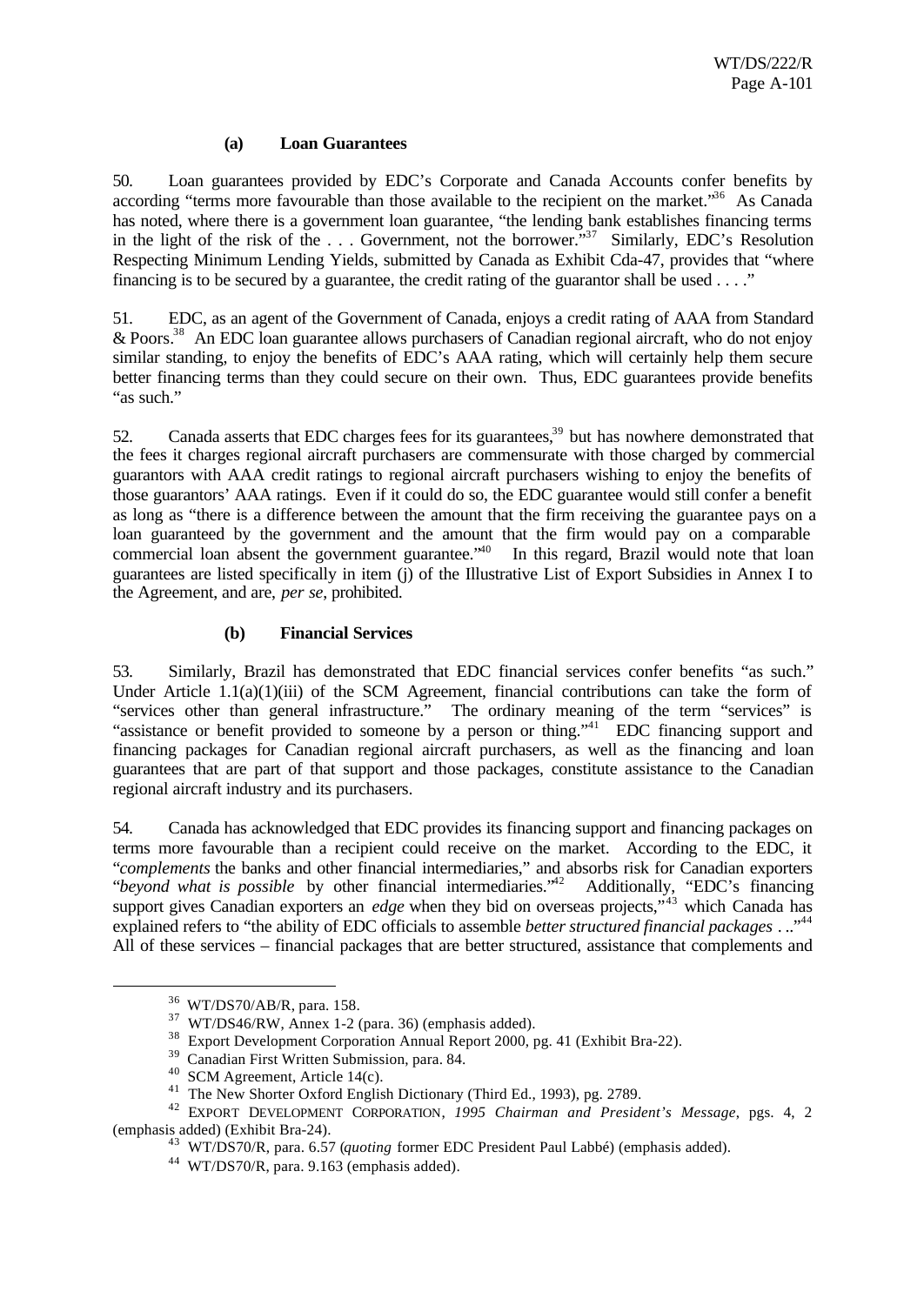goes beyond that provided by commercial banks, support that grants an edge – by definition offer something better than that available to Canadian exporters on the market. They therefore confer benefits.

55. As noted in paragraph 28 of Brazil's Oral Statement, the *Canada – Aircraft* Panel did not find, as Canada claims, that a determination of benefit "cannot be inferred or extrapolated from the generic statements of the EDC or its officials."<sup>45</sup> That Panel found that evidence provided by Brazil, including some statements by officials, did not establish that EDC provides lower interest rates than are commercially available. In this dispute, Brazil's claim is different and in fact broader; it is that these statements establish that EDC provides "services" that are better than what a recipient could get on the market. Canada's argument should therefore be rejected.

56. The European Communities' ("EC") suggestion that "services" can only be "financial contributions" if they are offered "for less than full consideration" or if they "involve a cost to the government" must also be rejected.<sup>46</sup> This argument improperly collapses the "financial contribution" and "benefit" elements of a prohibited export subsidies claim.<sup>4</sup>

57. Moreover, even if directed to the "benefit" element of a prohibited export subsidies claim, the EC's argument harkens back to the so-called "cost to government" interpretation, which was rejected by the Appellate Body in the earlier *Canada – Aircraft* case.<sup>48</sup> A "benefit" is conferred when a recipient gets a financial contribution on terms more favourable than it could receive on the market. The evidence cited by Brazil demonstrates that EDC provides services – financial packages that are better structured, assistance that complements and goes beyond that provided by commercial banks, support that grants an edge – that by definition offer something better than Canadian exporters or their customers can get on the market.

58. The EC also appears to argue that the relevant benchmark against which to judge whether services confer benefits is "the conditions on which equivalent services are offered by the government elsewhere in the Member concerned."<sup>49</sup> Again, however, the EC fails to apply the "benefit" standard adopted by the Appellate Body in *Canada – Aircraft*. The relevant question is whether a Member grants a recipient something better than what that recipient or its customer could get on the market. A Member does not avoid conferring a "benefit" by granting services on similarly below-market terms to several different recipients.

## **(c) EDC's Benchmark**

59. Finally, with respect to EDC's Corporate Account, Canada claims that it operates "on commercial principles," providing financing according to "what the relevant borrower has recently paid in the market for similar terms and with similar security."<sup>50</sup> Similarly, Canada claims that "official support" *via* EDC's Canada Account does not confer a benefit when it operates according to this standard.<sup>51</sup> With this standard, Canada considers that it does not provide export subsidies *via* EDC's Corporate Account, since it does not confer a "benefit," within the meaning of Article 1.1(b)

para. 157.

<sup>45</sup> Canadian First Written Submission, para. 77.

<sup>46</sup> EC Third Party Submission, paras. 46, 51; EC Oral Statement, para. 24.

<sup>&</sup>lt;sup>47</sup> Brazil – Export Financing Programme for Aircraft, WT/DS46/AB/R (Adopted 20 August 1999),

 $48$  WT/DS70/AB/R, para. 156.

<sup>49</sup> EC Third Party Submission, para. 50.

<sup>50</sup> Canadian First Written Submission, para. 67 (emphasis removed).

<sup>&</sup>lt;sup>51</sup> Specifically, in the Air Wisconsin transaction, Canada claims that if Brazilian government support was not involved, and Canada was only matching Embraer's offer, then Canada Account support "would be on terms no more favourable than those available to the recipient on the market." Canadian Oral Statement, para. 16.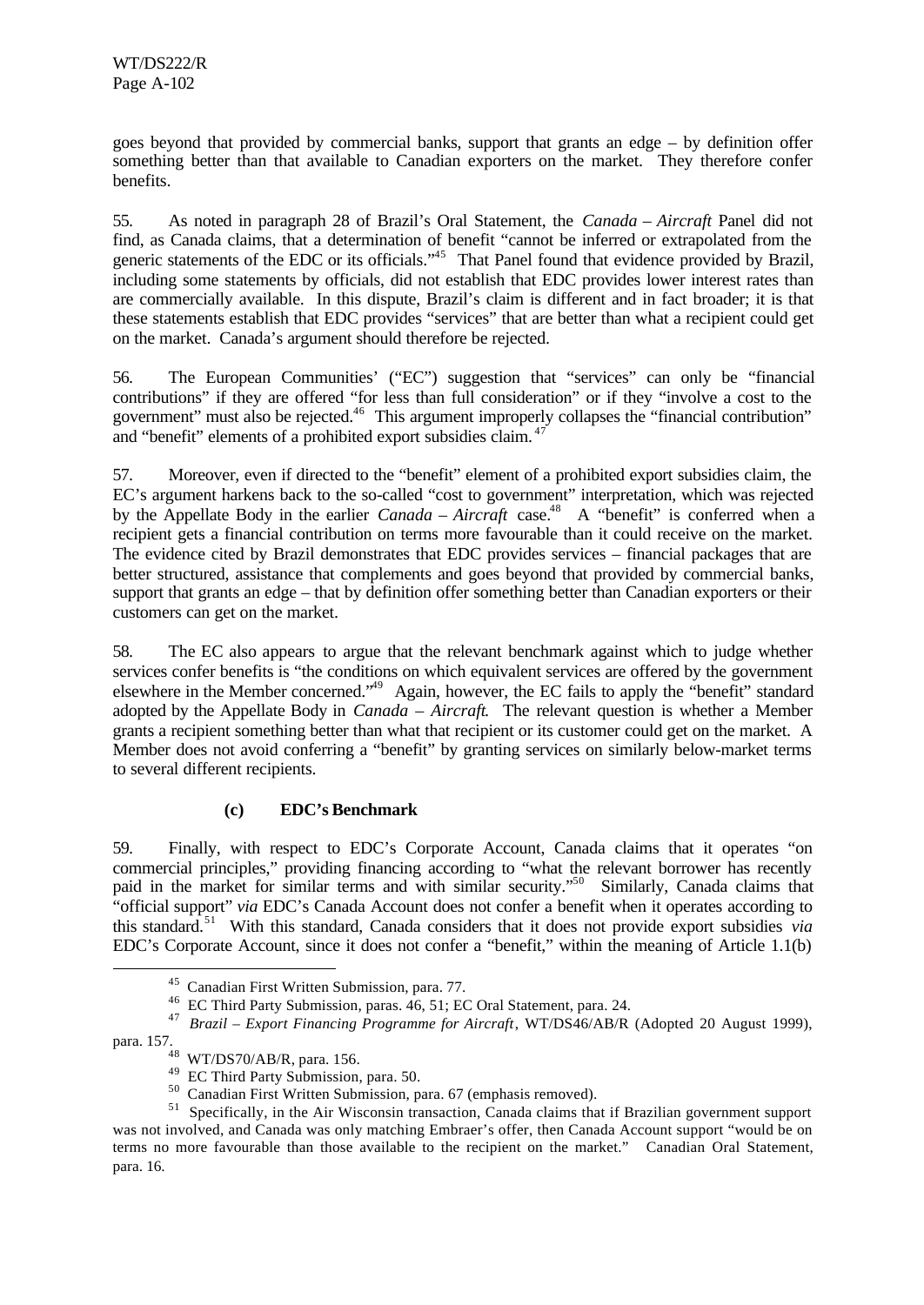of the SCM Agreement. This standard, however, masks (i) the nature of the benefit, and (ii) the true beneficiary.

60. The Appellate Body, borrowing context from Article 14(b) of the Subsidies Agreement, would compel a "benefit" standard requiring that EDC operations not extend support beyond "the terms the borrower would have been able to obtain on the purely commercial market."<sup>52</sup> In contrast, Canada states that EDC operates "on commercial principles," and asserts that this equates with market pricing and the provision of financing at market rates.<sup>53</sup>

61. There is a differenc e between operating on commercial principles and actually financing at market rates, however. This is because in many instances, products and terms offered by EDC are not available on the commercial market. Brazil has noted, for example, how Canada heralds EDC's ability to "complement" the services of banks and other financial intermediaries, or in other words, its ability to provide things that the commercial market does not provide. As the United States notes at paragraph 7 of its Third Party Submission, the appropriate benchmark against which to judge whether EDC provides terms more favourable than available on the market must be *terms that are actually available on the commercial market*. Just operating "on commercial principles" is not enough – the benchmark for EDC's market window operations must be what is available on the market itself.

62. A further problem with Canada's benchmark is that it focuses only on the purchaser of Canadian regional aircraft as the beneficiary of EDC financial contributions. Another beneficiary, however, is the producer of the aircraft, Bombardier. It is undisputed that producers of aircraft frequently are expected to provide financing for their customers. The question, therefore, is whether – in the absence of EDC – Bombardier could make equally attractive financing available to its customers. If not, then in order to keep the monthly payment required by customers no higher than it would be with EDC support, Bombardier would have had to cut its price. Whether Air Wisconsin, for example, could have obtained terms as favourable as those offered by EDC elsewhere in the market is irrelevant if *Bombardier* could not obtain them. This conclusion applies to all "market window" operations of EDC's Corporate Account and, therefore, to the programme "as such." If Bombardier were able to find equally favourable financing elsewhere, market window operations would be completely unnecessary – since, supposedly, they are no more than what is already available in the market. But, of course, this again raises the question: if EDC's market window does no more than offer what the market offers, what is the function of EDC? Canada never explains.

### **3. Canada's Reliance on the Affirmative Defence of the "Safe Haven" of Item (k) Does Not Affect the Mandatory Nature of the Measures**

63. Consistent with the intent of the negotiators of the Tokyo Round Subsidies Code, and the SCM Agreement, the "safe haven" included in the second paragraph of item (k) is potentially available for EDC's operations. But the presence of this potential defence does not affect the nature of EDC "as such." The potential availability of an affirmative defence does not change a mandatory measure into a discretionary measure. As discussed above and in Brazil's response to Question 28 from the Panel, item (k) was drafted and adopted to provide a limited *exception to the prohibition, not to the mandatory character of the export subsidy*. A measure that exists to provide export subsidies remains mandatory whether or not it may fall within the scope of the "safe haven" of item  $(k)$ .<sup>54</sup>

<sup>52</sup> *See* US Third Party Submission, para. 6.

<sup>53</sup> Canadian First Written Submission, para. 67.

<sup>&</sup>lt;sup>54</sup> Nor does the presence of the potential defence under item (k) affect the nature of the programmes "as such," even if in some cases financing might be covered by item (k). As also discussed in Brazil's response to Question 28 from the Panel, even if the programmes might not always require a violation of the SCM Agreement, they would still be inconsistent with the SCM Agreement "as such."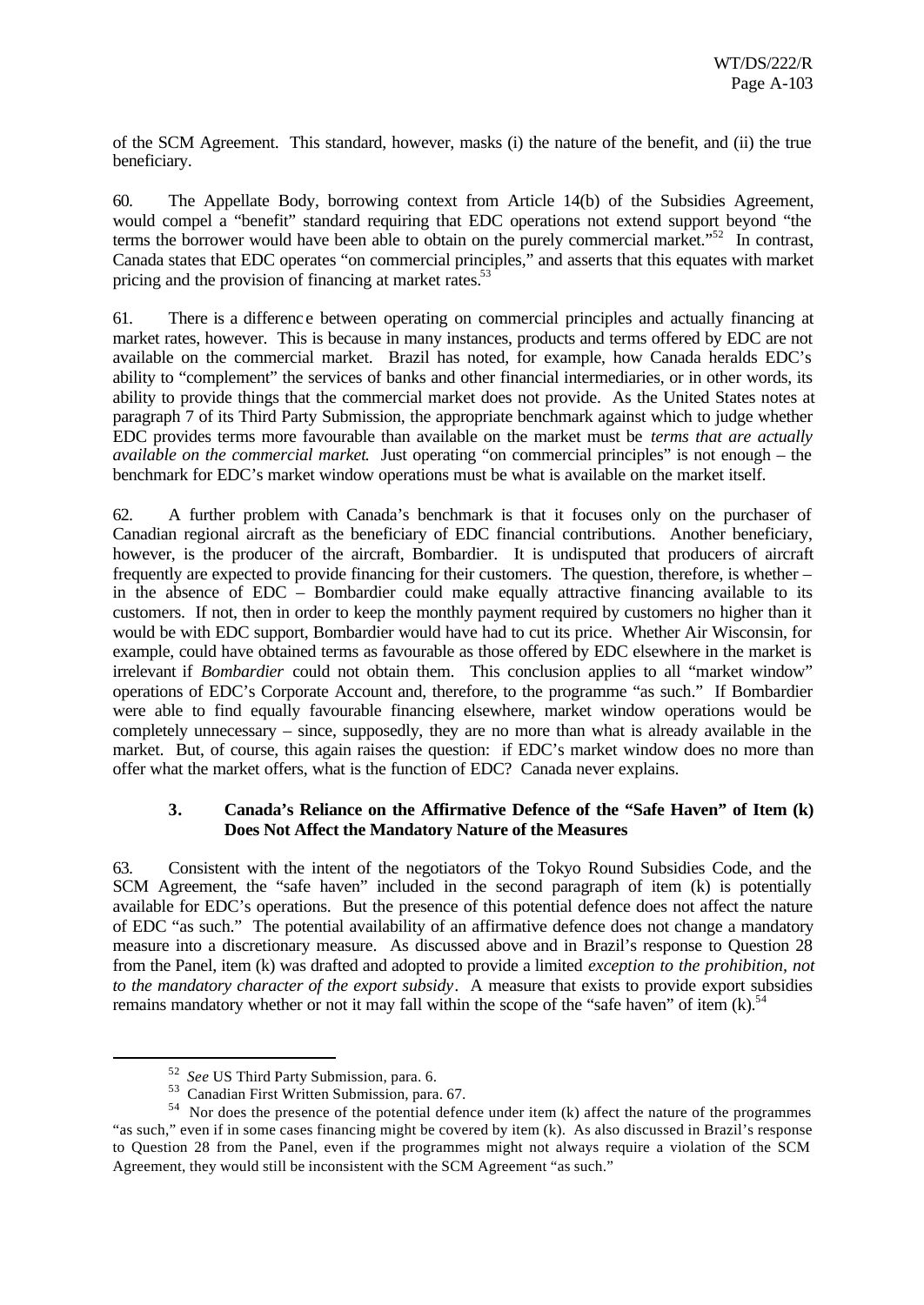64. A good analogy is Article 27 of the SCM Agreement. It contains a temporary, eight-year exception from Article 3 of the SCM Agreement for developing countries meeting certain conditions. It is a matter of affirmative defence. The availability of the defence does not change the character of the export subsidy; it simply makes the prohibition temporarily inapplicable. Likewise, item (k), second paragraph, provides a safe haven for qualifying export credits without regard to whether they are "mandatory" or "discretionary."

## **B. EDC's Corporate and Canada Accounts "As Applied"**

65. In its First Written Submission, Brazil identified five regional aircraft transactions demonstrating that as applied, EDC's Corporate and Canada Accounts provide prohibited export subsidies.<sup>55</sup> Because one of those transactions – Air Wisconsin – involves Canadian resort to the "safe haven" of item (k), Brazil will rebut Canada's arguments with respect to that transaction in a separate section of this submission.

66. Of the four remaining customers identified by Brazil, Canada asserted that neither Midway nor Comair received EDC support. Specifically, Canada says EDC's Corporate Account did not participate in the Midway transaction.<sup>56</sup> In Canada's 6 July response to Question 14 from the Panel, Brazil now learns that support for the Midway transaction came from IQ. This is further evidence of how Canada's tactic of "stonewalling" in consultations has denied Brazil the due process to which it is entitled. Brazil will address IQ support for the Midway transaction in Section V below.

67. Canada also stated that EDC's Corporate Account did not provide loan guarantees for the Comair transaction.<sup>57</sup> As noted above, however, Canada does not deny the evidence submitted by Brazil<sup>58</sup> that the Comair transaction involved either EDC Corporate Account support in a form other than guarantees, or guarantees from some other instrumentality of the Canadian government (one example might be the Canada Account). Brazil notes, for example, Canada's statements, in paragraphs 3-4 of its 6 July response to Question 11 from the Panel, that pricing for ASA [ ] on "EDC pricing offered to Comair." Given Canada's failure to be fully forthcoming with information regarding the Comair and Midway transactions, Brazil requests that the Panel specifically ask Canada whether a government guarantee or other support was provided to Comair or Midway, and through which Canadian government agency it was provided.

68. Moreover, Brazil asks the Panel to recall Canada's admission, in another proceeding, that the EDC Corporate Account has extended fixed interest-rate export credits at interest rates below the OECD Arrangement's minimum interest rate, the CIRR.<sup>59</sup> Brazil discussed these transactions at paragraph 56 of its First Written Submission, and again at paragraphs 34-35 of its Oral Statement. These financial contributions confer a benefit. The Panel will recall the Appellate Body's statement in *Brazil – Aircraft* that a net interest rate to a borrower below the relevant CIRR is "positive evidence" that the rate secures a "material advantage," under item (k) of Annex I to the Subsidies Agreement.<sup>60</sup> As discussed at paragraphs 51-54 of Brazil's First Submission, export support that confers a "material advantage" will always confer a benefit, since item (k) and the "material advantage" standard only become an issue when a subsidy, including a benefit, has already been demonstrated.

<sup>55</sup> Brazilian First Written Submission, paras. 43, 59.

<sup>56</sup> Canadian First Written Submission, para. 64.

<sup>57</sup> Canadian First Written Submission, para. 65.

<sup>58</sup> Brazilian First Written Submission, paras. 43, 59.

<sup>59</sup> WT/DS46/RW, para. 6.99 (The Panel was "struck by Canada's assertion that export credits provided by EDC through the 'market window,' even at interest rates below CIRR, were nevertheless 'commercial' export credits that did not confer a benefit within the meaning of Article 1.").

<sup>60</sup> WT/DS46/AB/R, para. 182.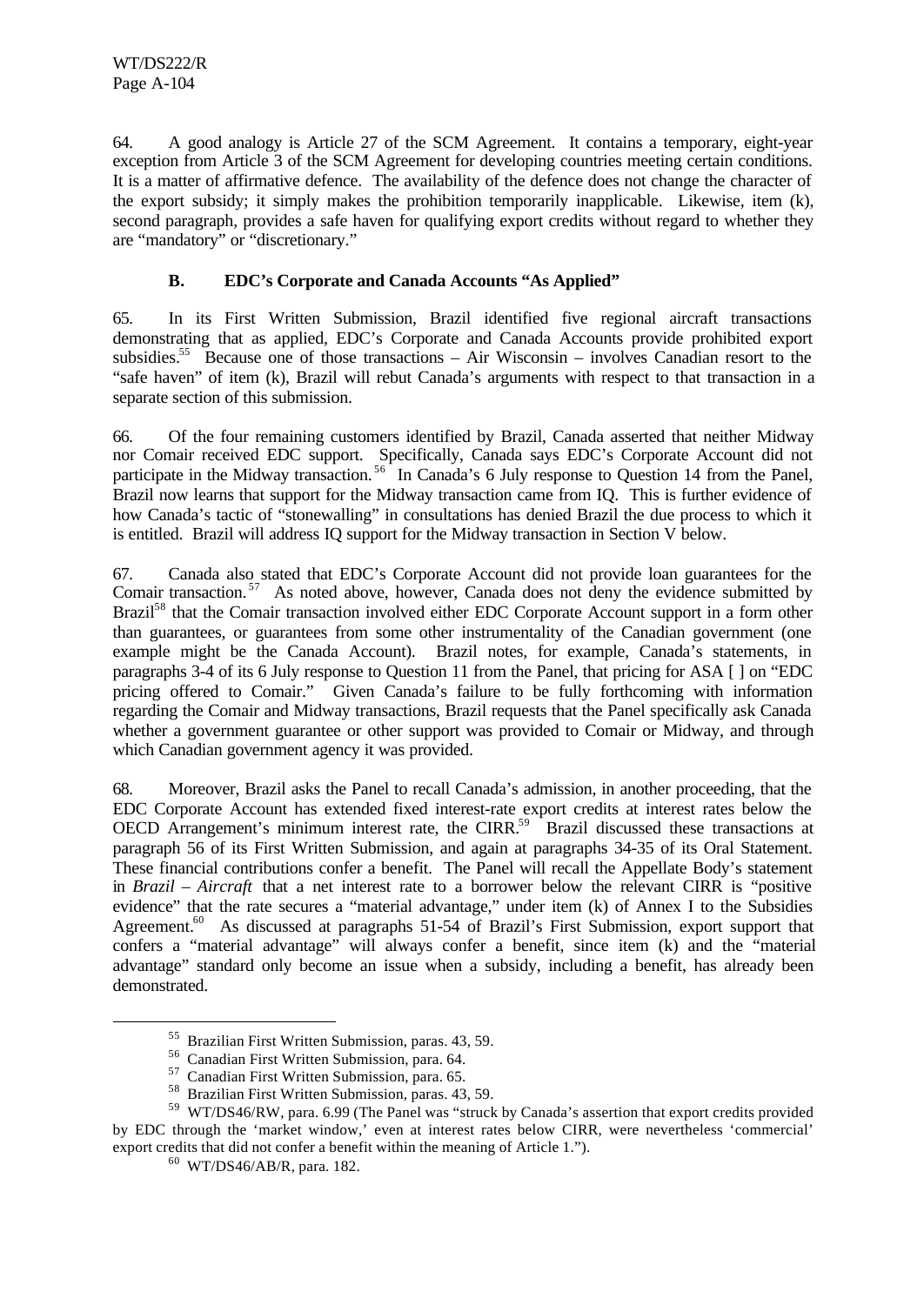69. Canada has not identified the specific transactions involved, except to state that they occurred sometime after 1 January 1998.<sup>61</sup> Because rates below CIRR constitute "positive evidence" of material advantage and benefit, Brazil requests that the Panel specifically ask Canada for details regarding these transactions.

70. Brazil will now turn to the two remaining customers discussed in its First Written Submission, ASA and Kendell. Canada provided information regarding the terms of EDC Corporate Account support for sales to those customers with its 6 July responses to Question 11 from the Panel.

### **1. ASA**

71. ASA Holdings, Inc. and Atlantic Southeast Airlines (collectively "ASA") described certain of the terms underlying its purchase of Canadian regional aircraft in filings with the US Securities and Exchange Commission ("US SEC"). Brazil discussed those terms in paragraphs 43 and 59 of its First Written Submission, and in Exhibits Bra-36 through Bra-38. Canada has provided further details regarding EDC support in its 6 July response to Question 11 from the Panel. EDC financing for sales to ASA conferred and continues to confer a benefit, within the meaning of Article 1.1(b) of the SCM Agreement, in two ways.

72. First, as noted in the US SEC documents included in Exhibits Bra-36 through Bra-38, EDC financing support exceeded the 10-year maximum repayment term included in the OECD Arrangement for regional aircraft. As discussed in paragraphs 50-54 of its First Written Submission, terms beyond the 10-year maximum constitute "positive evidence" of a benefit, within the meaning of Article 1.1(b) of the SCM Agreement.

73. In its response to Brazil's argument, Canada claims that "[s]tandard commercially available financing terms for regional aircraft range from 10 to 18 years" and that, therefore, EDC financing is "entirely within the ordinary commercial range."<sup>62</sup> In its 6 July response to Question 35 from the Panel, Brazil refutes this assertion. Brazil's research into the activities of the two large, international banks named by Canada, the results of which are included in Exhibit Bra-57, shows no indication that the market supports terms of financing for regional aircraft in the range alleged by Canada.

74. Second, Canada's 6 July response to Question 11 from the Panel, and Exhibits Cda-42 through Cda-44, demonstrate that EDC financial contributions were granted on terms more favourable than those available on the market. In its response to Question 11 from the Panel, Canada describes how it provided financing to ASA in March 1997 and August 1998 at a rate of the [] plus [] basis points, which it describes as [ ] basis points [ ]. The Panel in the earlier *Canada – Aircraft* dispute had occasion to refer to [ ]. After first noting that an EDC Standing Board Resolution of 17 June 1992 applies to all EDC Corporate Account lending, including that for regional aircraft, the Panel then noted that "EDC's lending yield must cover cost plus a minimum risk margin (which varies according to the credit rating of the recipient)."<sup>63</sup> The Panel then went on to observe that, "Brazil makes no attempt to suggest that this policy is inconsistent with that of commercial banks." $64$  Based on this lack of evidence, the Panel concluded, "we are not convinced by Brazil's argument that EDC's net interest margin does not provide sufficient basis for comparing EDC's debt financing performance with that of commercial banks."<sup>65</sup>

<sup>61</sup> Canadian First Written Submission, para. 71.

<sup>62</sup> Canadian First Written Submission, para. 75.

<sup>63</sup> WT/DS70/R, para. 9.173. The undated EDC "Resolution Respecting Minimum Lending Yields" included as Exhibit Cda-47 appears to be the same document to which the earlier Panel referred.

<sup>64</sup> *Id*. 65 *Id*. para. 9.174.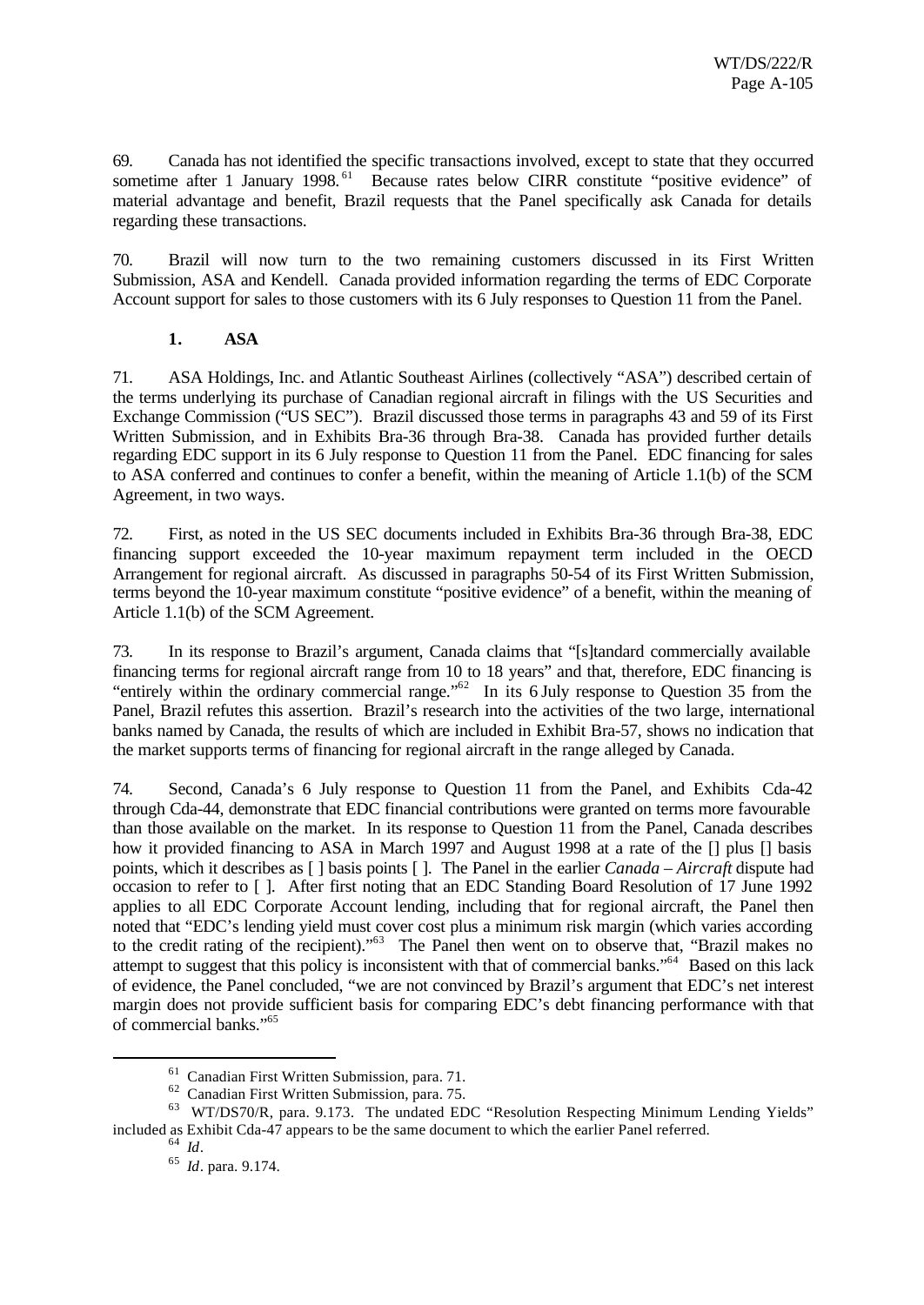75. Brazil made no attempt, as the Panel said, because the opaque nature of EDC and its operations prevented Brazil from obtaining the relevant information. Now, Canada's answer to Question 11 provides relevant information. That answer makes clear that not only in the ASA transaction, but even in all other transactions where its [] is achieved, Canada, in fact, provides below market financing. Canada states, at paragraph 4 of its response to Question 11, that it provided financing at [] to ASA, [] basis points below its []. The OECD Commercial Interest Reference Rate, it will be recalled, is 100 basis points above the seven-year US Treasury Bill. As of the writing of this submission, T-Bill plus []. But the CIRR, by itself, does *not* include a risk premium. Thus, while CIRR alone may be sufficient to secure the "safe haven" in the second paragraph of item (k), it is not enough to avoid conferring a benefit.  $[]^{66}$  The prime rate, however, is available only to borrowers with the best credit ratings, and even Canada does not argue that regional carriers are candidates for the prime rate. Thus, EDC's [] would confer a benefit on a borrower worthy of the prime rate, to say nothing of a regional airline, or especially a regional airline like ASA that gets an [] the already subsidized rate. Indeed, Canada's Exhibit Cda-47, which is EDC's "[]" suggests that EDC's [].

## **2. Kendell**

76. Press reports described certain of the terms involved in EDC support for the sale of Canadian regional aircraft to Kendell Airlines. Brazil discussed those terms in paragraphs 43 and 59 of its First Written Submission, and in Exhibits Bra-34 through Bra-35. Canada has provided further details regarding EDC support in its 6 July response to Question 11 from the Panel. EDC financing for the sale to Kendell conferred and continues to confer a benefit, within the meaning of Article 1.1(b) of the SCM Agreement, in two ways.

77. First, EDC financing support exceeded the 10-year maximum repayment term included in the OECD Arrangement for regional aircraft.<sup>67</sup> As discussed above, terms beyond the 10-year maximum constitute "positive evidence" of a benefit, within the meaning of Article 1.1(b) of the SCM Agreement.

78. Second, Canada's 6 July response to Question 11 from the Panel, and Exhibits Cda-37 through Cda-41, demonstrate that EDC financial contributions were granted on terms more favourable than those available on the market. For example, the [ ] term revealed in Exhibit Cda-38 exceeds the OECD Arrangement's 10-year maximum for regional aircraft, and the financing is based on a floating rate, LIBOR, thereby making the transaction ineligible for the safe haven of item (k). Moreover, the margin added to LIBOR, [] for a borrower that Exhibit Cda-39 reveals is rated, by Canada's own "LA Encore" system, as  $\Box$ , is below market by any reasonable definition.

## **IV. CANADIAN SUPPORT FOR THE AIR WISCONSIN TRANSACTION CONSTITUTES PROHIBITED EXPORT SUBSIDIES**

79. Canada's actions in the Air Wisconsin transaction, announced on 10 January 2001 by Canadian Industry Minister Brian Tobin, was the precipitating event that led Brazil to request this Panel.<sup>68</sup> Only a month before, in December 2000, Brazil had amended its export credit measure, PROEX, to bring it into compliance with WTO requirements. Canada totally disregarded the changes made by Brazil. More importantly, Brazil never provided or offered, formally or informally, any support of any kind whatsoever to Embraer in the Air Wisconsin transaction – and from the date of

<sup>66</sup> *Id*.

<sup>67</sup> Dominic Jones, "Ready, Steady . . . ," *Air Finance Journal*, January 2000, pg. 48 (EDC financing was for a period of 12 years) (Exhibit Bra-34).

<sup>68</sup> Transcript of Press Conference of Industry Minister Brian Tobin, 10 January 2001 ("Tobin Press Conference") (Exhibit Bra-21).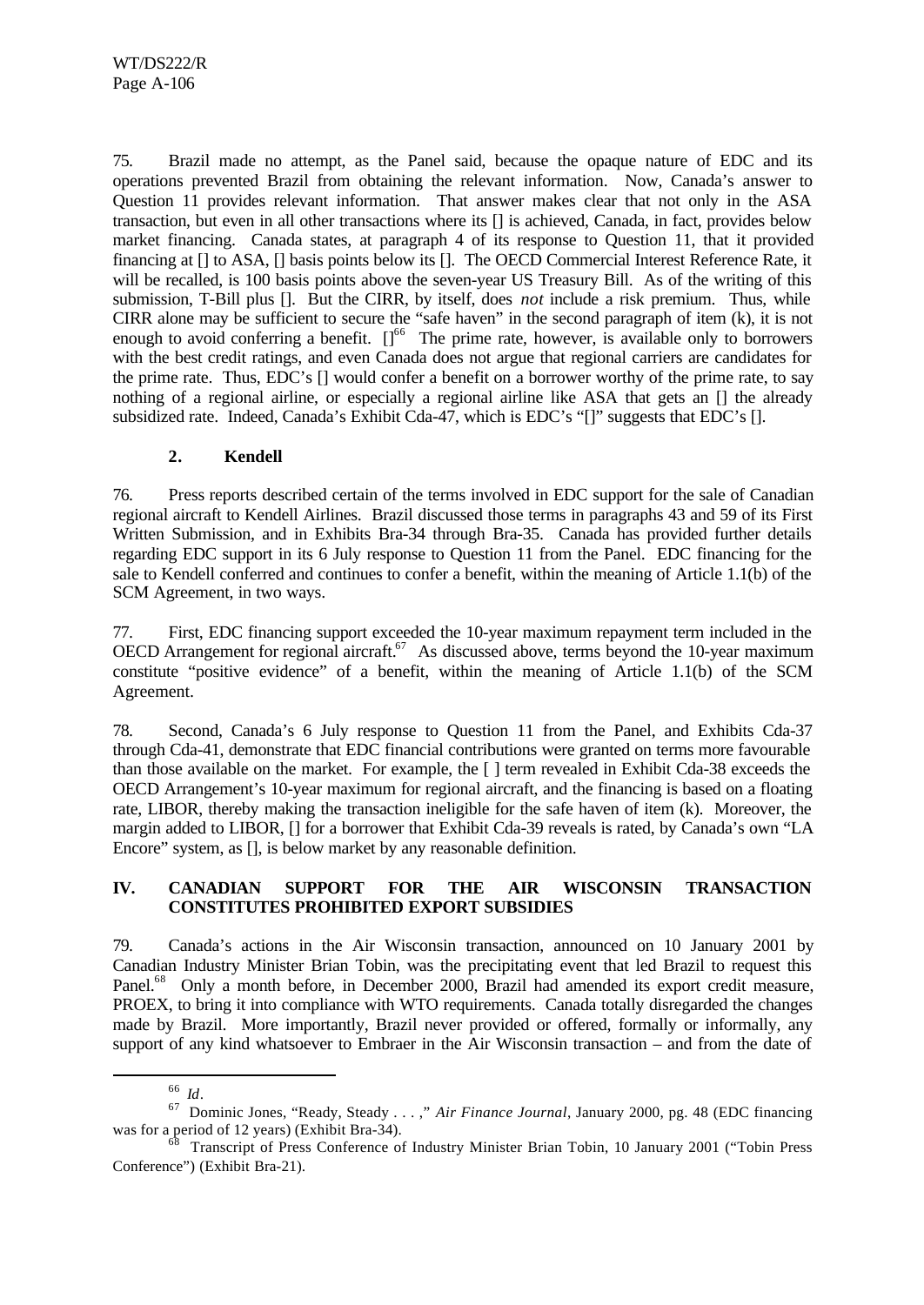Minister Tobin's press conference until now, Canada has produced no evidence to the contrary. Still, Minister Tobin, in that press conference, announced that Canada was simply matching "Brazil's" support to Embraer.

80. Minister Tobin had no factual basis for that very regrettable and very untrue statement. Other Canadian officials, since January, have repeatedly, just as inaccurately and imprudently, repeated that statement. Neither Minister Tobin nor any official of the Canadian Government ever asked Brazil whether in fact Brazil was supporting Embraer in that transaction. Thus, while the Air Wisconsin transaction is far from the only transaction with which this dispute is concerned, it is a very important one. And the record shows that it was Canada, not Brazil, that supported the Air Wisconsin transaction with export subsidies that are prohibited by the WTO.

81. Canada provided support for the Air Wisconsin transaction through a Canada Account loan and an IQ guarantee. Minister Tobin best summarized the support provided to Bombardier during his 10 January 2001 press conference, where he stated that Canada was "using the borrowing strength and the capacity of the government to give a better rate of interest on a loan than could otherwise be secured by Bombardier."<sup>69</sup>

82. Although Minister Tobin repeatedly stated during his 10 January 2001 press conference that the use of Canada Account to match competing, below-market offers was not a general practice, it appears that it is becoming so. Just this week, on 9 July 2001, Bombardier announced a \$1.7 billion, 75-aircraft sale to Northwest. Minister Tobin and International Trade Minister Pierre Pettigrew announced that the Canadian Government will "match the financing terms that Brazil is offering Northwest Airlines."<sup>70</sup> Minister Pettigrew described the support as "concessionary."<sup>71</sup> Even though Bombardier has already won the contract, Canada has also pledged to double its support if in the future Northwest exercises an option to purchase an additional  $75$  aircraft.<sup>72</sup>

83. The Air Wisconsin transaction is a perfect illustration of the manner in which the three programs challenged by Brazil in this case are inconsistent "as such" with Canada's obligations under the SCM Agreement. It also demonstrates the inconsistency of those programs with the SCM Agreement "as applied."

## **A. Canada Account Support for the Air Wisconsin Transaction**

84. Canada raises two alternative defences with respect to its Canada Account support for the Air Wisconsin transaction. If Brazilian government support was involved in Embraer's offer to Air Wisconsin – which it was not – Canada claims that it was only "matching" Brazilian support, and that it is therefore entitled to the "safe haven" of item (k). In that case, Canada acknowledges that it confers a "benefit," within the meaning of Article 1.1(b) of the SCM Agreement. If Brazilian government support was not involved, Canada alternatively claims that it was only matching Embraer's, and thus market, terms. Brazil will address each of these defences in turn.

### **1. Canada's Defence that Its Offer Was Consistent with the SCM Agreement Because It Matched Brazil's Offer Must Fail**

85. Canada's first argument is that in the Air Wisconsin transaction it took recourse to the "matching" provisions of the OECD Arrangement, which maintained "conformity with" the "interest

<sup>69</sup> Tobin Press Conference, para. 66 (Exhibit Bra-21).

<sup>70</sup> Department of Foreign Affairs and International Trade News Release, 9 July 2001 (Exhibit Bra-58).

<sup>71</sup> "Bombardier wins big jet order; Ottawa gives Northwest cut-rate financing," *The Globe and Mail*, 10 July 2001 (Exhibit Bra-59).

<sup>72</sup> *Id*.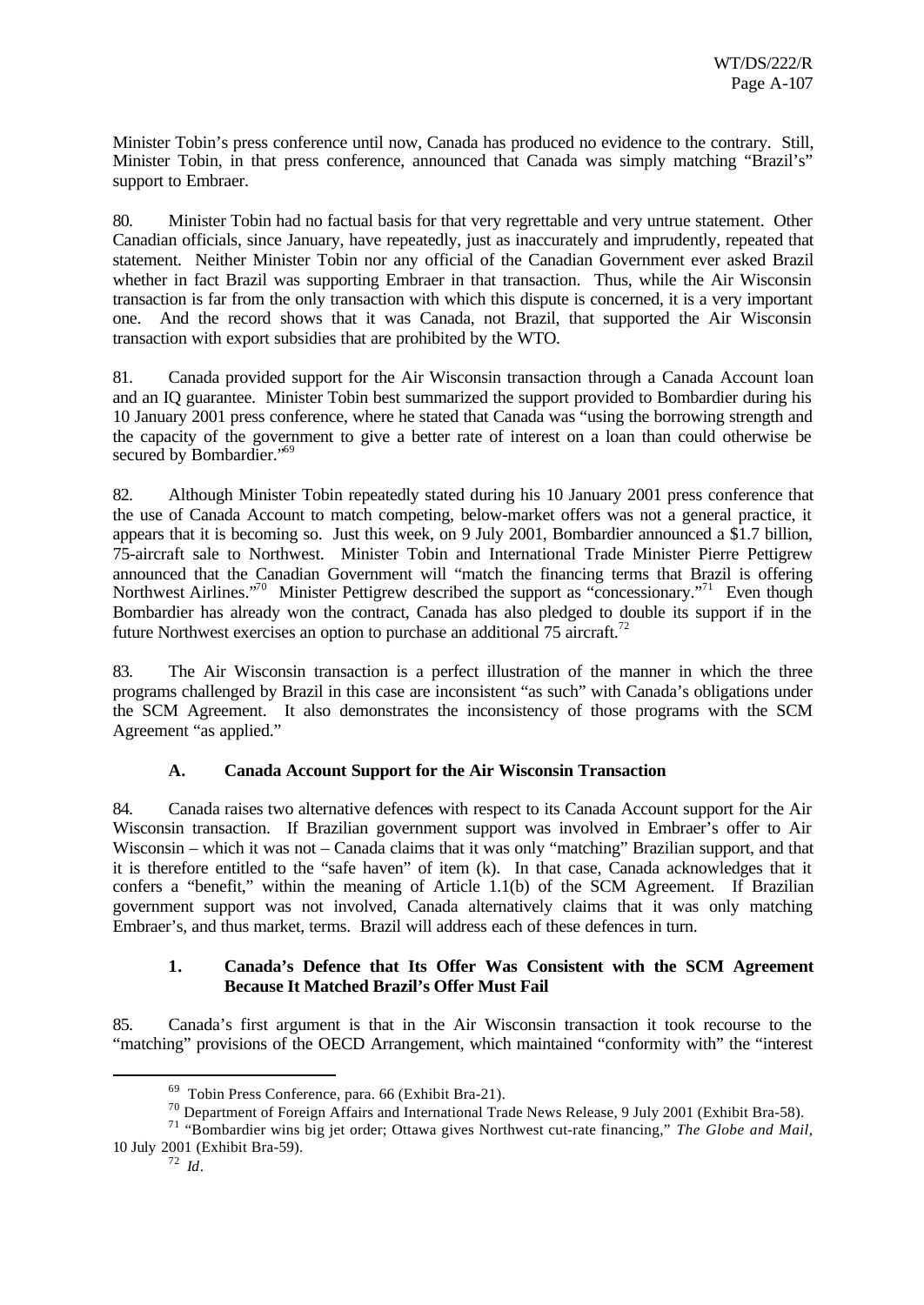rates provisions" of the Arrangement. Recourse to item (k) is, of course, an affirmative defence. Canada has the burden of establishing entitlement to that defence. In its previous submissions to the Panel, Brazil has already provided three reasons why Canada cannot do so. First, Embraer's offer to Air Wisconsin involved no support from the Brazilian government. Second, Canada did not match Embraer's offer, but rather offered more favourable terms. Third, "matching" does not bring a Member into "conformity with" the "interest rates provisions" of the OECD Arrangement.

## **(a) Brazil Neither Offered Nor Promised Support for the Air Wisconsin Transaction**

86. Canada's justifications for its support for the Air Wisconsin transaction rest on the assumption that it "matched" a competing officially supported offer. As Brazil has previously explained, Canada's justifications fail for two reasons. First, had Canada complied with Article 53 of the OECD Arrangement, which requires a Participant wishing to "match" a non-participant's offer to "make every effort to verify" that the terms and conditions it is intending to match "are officially supported," Canada would have learned that Embraer's offers were for its own account and at its own risk. Embraer did not even request, let alone receive, support of any kind whatsoever from the Government of Brazil or from any other Brazilian government entity.

87. Canada's efforts at verifying Brazilian government participation in the Air Wisconsin fell considerably short of the standard included in Article 53 of the OECD Arrangement. According to Exhibit Cda-1 and paragraph 13 of Canada's First Written Submission, on 20 October 2000, a Bombardier salesperson "learned that Brazil was prepared to finance the sale of regional jets to Air Wisconsin on terms far more favourable than those that Air Wisconsin would have been able to obtain in the commercial marketplace."<sup>73</sup>

88. Between 20 October 2000 and 10 January 2001, when Industry Minister Tobin announced that Canada was "matching" Brazilian support for the Air Wisconsin transaction,  $74$  Canada did not contact Brazil to verify, in good faith, the accuracy of the information it had received. Canada therefore has not met its burden to show that it "made every effort to verify" that there was indeed Brazilian government support involved in Embraer's offer to Air Wisconsin. Moreover, as Brazil has demonstrated, Embraer in fact neither requested nor received any such support.

## **(b) Canada Has Failed to Prove That, Even If There Was Government Support by Brazil Offered or Promised to Embraer for the Air Wisconsin Transaction, Canada Matched the Offer**

89. Even assuming that Embraer's offer was made with Brazilian government support, Canada must show that it matched that offer. Canada states that it was justified in extending "non-identical matching" to Air Wisconsin.<sup>75</sup> In its response to Question 36 from the panel, Brazil noted that "nonidentical" matching does not appear to be available with respect to allegedly non-conforming terms offered by non-participants in the OECD Arrangement such as Brazil. Even if "non-identical" matching were permitted in this case, however, Canada bears the burden of showing that its "nonidentical" offer included financing terms that were economically equivalent to Embraer's offer.<sup>76</sup> Canada has not done so.

 $73$  The same assertion is made in paragraph 43 of Canada's First Written Submission.

<sup>74</sup> Tobin Press Conference, paras. 7, 15, 20, 27, 74, 126 (Exhibit Bra-21).

<sup>75</sup> Canadian first written submission, footnote 36.

<sup>&</sup>lt;sup>76</sup> The ordinary meaning of the verb "match" is "be equal to; correspond to, go with, be the match or counterpart of." THE NEW SHORTER OXFORD ENGLISH DICTIONARY (Third Ed., 1993), pg. 1713.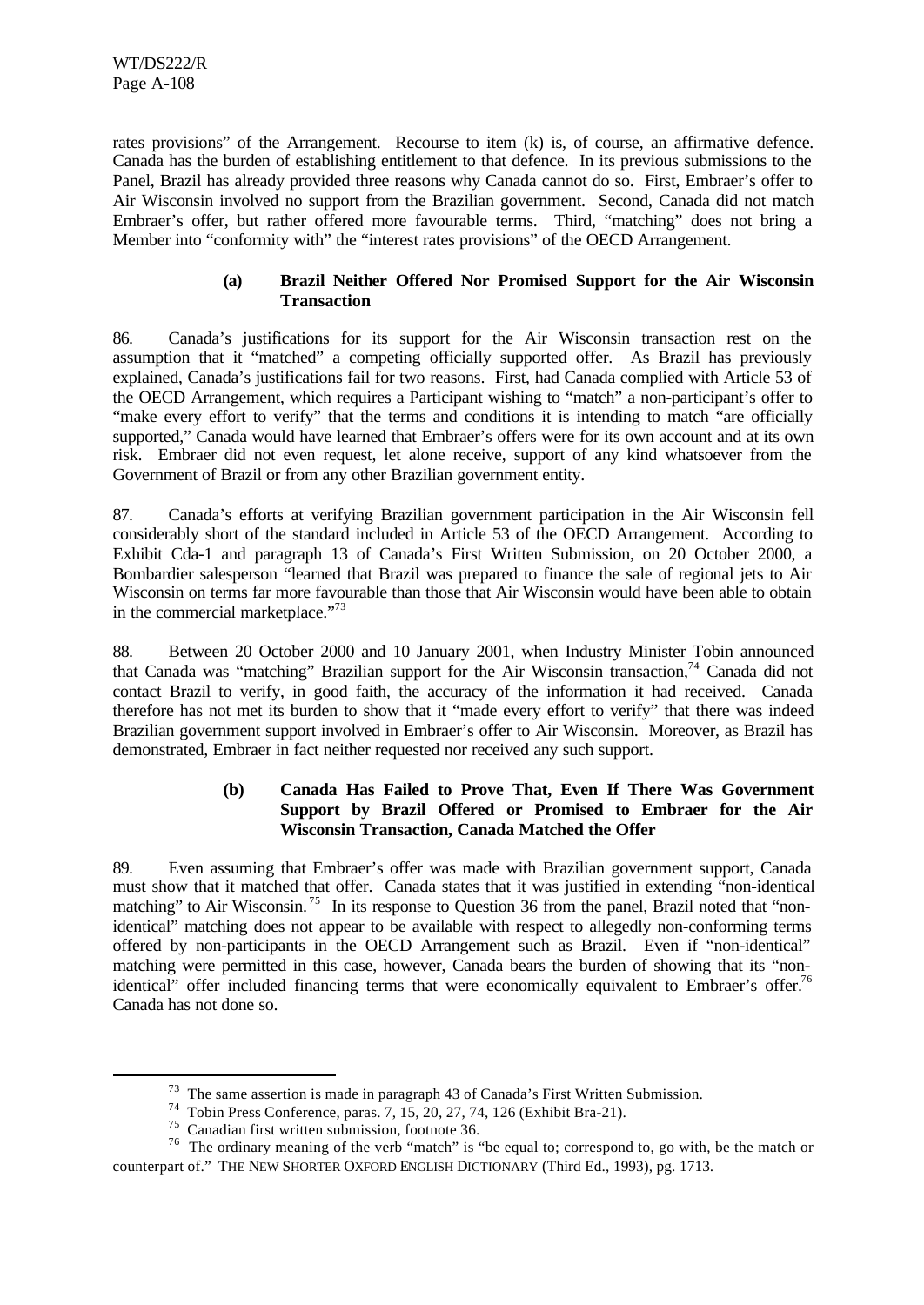90. As evidence that it merely matched the terms of Embraer's offer, Canada offers a statement by an Air Wisconsin official that Canada's offer was "no more favorable than" Embraer's offer, "viewed in its entirety."<sup>77</sup> A statement by an airline interested in preserving the legality, and thus the viability, of its recently-negotiated deal is of limited use. Apart from the airline official's self-interest, it also appears that Air Wisconsin actually was contractually obligated to make this statement.<sup>78</sup>

91. Moreover, it is significant that the Air Wisconsin official stated that the two offers were equivalent in their "entirety." While matching only extends to the financing terms of an offer, the "entirety" of an offer goes beyond its financing terms. For example, Embraer's offer contained a special element unrelated to financing.<sup>79</sup> Thus, when Canada subsidized to "match" Embraer's offer (assuming Embraer's offer was actually matched) it did not simply match the financing. Instead, it used a subsidy to meet Embraer's offer in its "entirety," which went beyond financing.

92. Canada's argument that it matched Brazil's offer is also curious given its reaction of surprise and disbelief when it saw the terms of Embraer's offer, submitted by Brazil to the Panel on 25 June 2001. Canada stated on numerous occasions during the first meeting of the Panel that it still did not know some of the terms of Embraer's offer, and did not understand others about which it did know. But if Canada did not know or understand some of the key terms of Embraer's offer, how can it claim to have "matched" that offer?

93. It is Canada's burden to show that it actually matched Embraer's offer – term by term, component by component – so that the decisive factor in Air Wisconsin's choice was not the more favourable financing terms offered by Canada but, as Canada asserted at the first meeting of the Panel, the quality of the planes. Canada has not even attempted to do so, and thus has failed in demonstrating its entitlement to an affirmative defence.

### **(c) Canada Has Failed to Show that "Matching" Is a Practice Covered by the "Safe Haven" of Item (k)**

94. Even if Embraer's offer included Brazilian government support, and even if Canada in fact matched that offer, Canada bears the burden of showing that recourse to matching maintains "conformity with" the "interest rates provisions" of the OECD Arrangement." Once again, Canada has failed to do so.

95. In its responses to questions from the Panel, Brazil has affirmatively demonstrated that matching does not bring a Member into conformity with the interest rates provisions of the Arrangement. Rather than repeating those arguments here, Brazil refers the Panel to its detailed response to Question 36 from the Panel.

96. In conclusion, Canada did not "make every effort to verify" that Embraer's offer to Air Wisconsin included Brazilian government support. In fact, Embraer neither sought nor received such support. Even if Embraer's offer had included government support, however, Canada did not merely match that support, even on "non-identical" terms. It in fact provided terms considerably more favourable than those included in Embraer's offer. Finally, even if Canada did match Embraer's offer, recourse to matching does not maintain "conformity with" the "interest rates provisions" of the OECD Arrangement. For all of these reasons, Canada has not established its entitlement to the "safe haven" included in item (k).

<sup>77</sup> Exhibit Cda-2.

<sup>78</sup> Canadian response to Panel's 20 June 2001 request for information regarding the Air Wisconsin transaction, belatedly submitted 26 June 2001, Attachment (pg. 14) (One []).

<sup>&</sup>lt;sup>79</sup> See Brazil's letter to the Panel of 25 June 2001, containing the description of the terms of the Embraer offer to Air Wisconsin, last paragraph.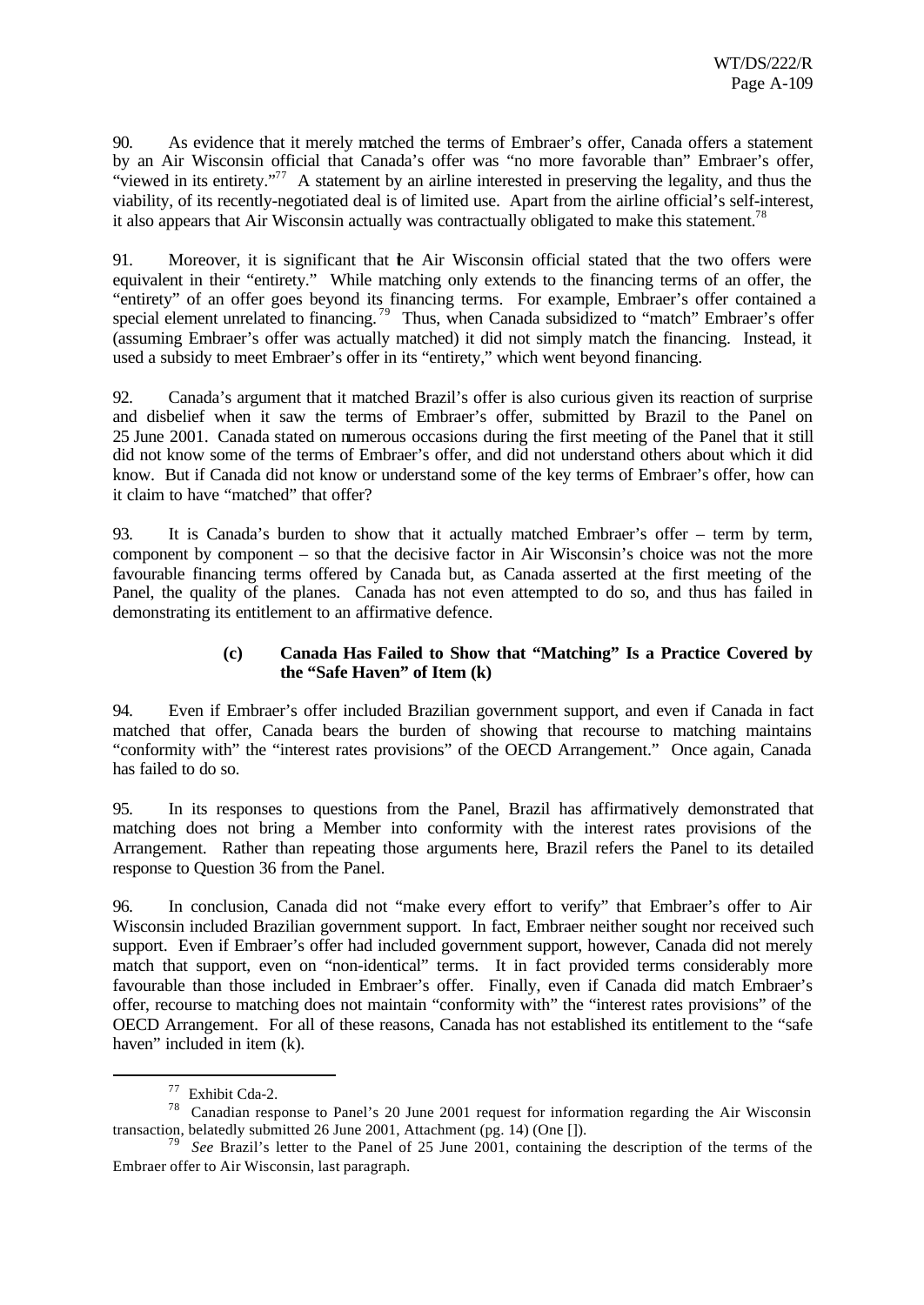l

## **2. Canada's Claim that by Offering Terms Equivalent to Embraer's Offer It Offered Market Terms of Financing Must Fail**

97. Canada argues that if there was no Brazilian government support for Embraer's offer to Air Wisconsin, Canadian support matching Embraer's offer "would be on terms no more favourable than those available to the recipient in the market."<sup>80</sup> This argument must be rejected for two reasons: first, Canada in fact offered terms more favourable than the terms included in Embraer's offer; and, second, the terms of Canada's official support, even if equivalent to the terms of Embraer's offer, were not terms available to *Bombardier* in the market.

### **(a) Canada Cannot Show that the Terms of Its Official Financial Support Are Identical or Equivalent to the Financing Terms Included in Embraer's Offer**

98. According to Canada, if Embraer did not receive support from the Brazilian government, the terms of its offer reflected the market. By matching Embraer's offer, Canada asserts, it did not provide Air Wisconsin with terms more favourable than those available in the market. According to Canada, no "benefit," within the meaning of Article 1.1(b) of the SCM Agreement, was thereby conferred. Even assuming, however, that Embraer's offer reflected the market for financing terms – an assumption that Brazil will demonstrate is not the case – Canada did not "match" the terms of financing included in Embraer's offer.

99. At the outset, Brazil notes the remarkable nature of Canada's claim. Support for the Air Wisconsin transaction was provided *via* EDC's vehicle for "official support" – the Canada Account. EDC resorts to the Canada Account only when it must go below the standard enumerated in paragraph 67 of its First Written Submission – in other words, when it is providing a "benefit" with terms better than "what the relevant borrower has recently paid in the market for similar terms and with similar security."

100. In the Air Wisconsin transaction, however, Canada claims that even "official support" granted *via* EDC's Canada Account does not always confer a benefit, and is not always subject to the OECD Arrangement. If "official support" is used to match an offer that also entails "official support," Canada considers itself constrained by the terms of the OECD Arrangement, and dependent upon the "safe haven" of item (k). Paradoxically, if "official support" is used to match an offer that does not similarly entail "official support," there are no OECD constraints on Canada's ability to use its "official support" vehicle and that vehicle's extraordinarily low cost of funds to support Bombardier in competition with a purely private entity acting without government support.

101. In effect, Canada's argument is that EDC is subject to the constraints of the OECD Arrangement – and thus the provisions of the SCM Agreement – only when Canada decides it is. Moreover, other Members have no way of knowing whether, in a given situation, Canada considers EDC to be bound by the Arrangement and must, it seems, await Canada's subsequent explanations to determine with which, if any, rules of the Arrangement (and thus of the second paragraph of item (k)) EDC felt constrained to comply in any given situation. The flexibility EDC maintains to choose, and change, the constraints to which its support is subject, raises the question why Canada even participated in the OECD Arrangement at all.

102. In any event, Canada has failed to demonstrate that it matched the terms of Embraer's offer. Its only claim, as discussed above, is that Embraer's and Canada's offers were equivalent in their

<sup>80</sup> Canadian Oral Statement, para. 16. *See also* Canadian Response to Question 10 from the Panel, para. 1.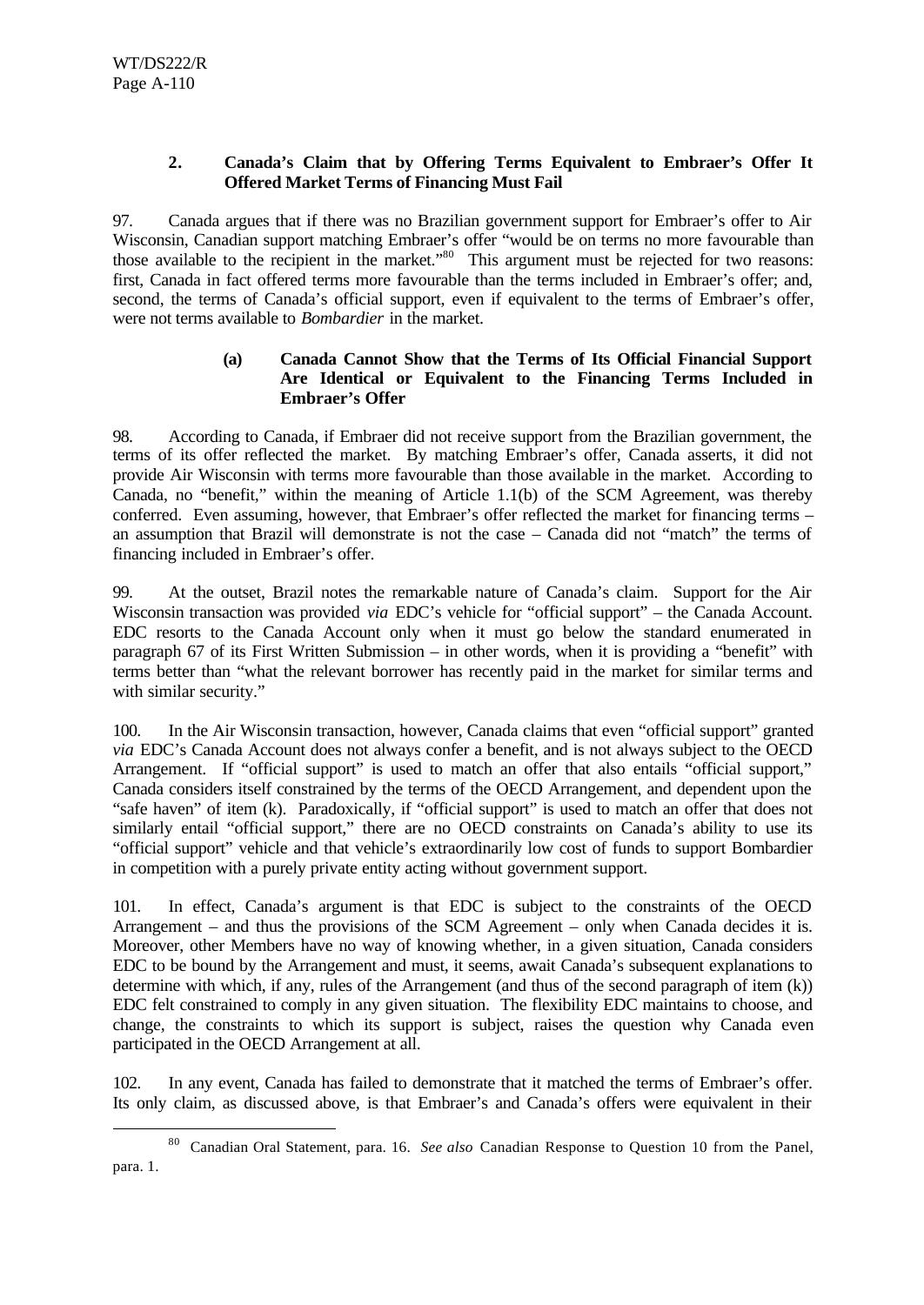"entirety."<sup>81</sup> Whether Canada's offer was equivalent to Embraer's offer in its "entirety" is irrelevant, however. The offers may have been equivalent in their "entirety," at least in the judgment of a potential purchaser, because, for example, the more favourable terms of financing in one offer may have compensated better pricing or other incentives in the other. What Canada must do is demonstrate that the *financing terms* of the two offers were equivalent.

103. Canada cannot do so. As discussed above and in Brazil's 6 July response to Question 34 from the Panel, Embraer's offer contained a special element unrelated to financing, $82$  and when Canada "matched" Embraer's offer in its "entirety," it did not simply match the financing terms of that offer. It used a subsidy to meet Embraer's offer in its "entirety," which extended beyond the financing of that offer.

104. Finally, the combination of a loan from EDC's Canada Account and an equity guarantee from IQ could not have been on terms comparable to the terms of Embraer's offer. By offering loan and equity guarantees, Canada transfers its high credit rating to the borrower and the equity investors and thus *always* confers a benefit. As Minister Tobin specifically acknowledged in his press conference, Canada was "using the borrowing strength and the capacity of the government to give a better rate of interest on a loan than could otherwise be secured by Bombardier."<sup>83</sup>

# **(b) The Terms of Embraer's Offer Do Not Constitute the "Market"**

105. Canada asserts that if it matched the terms of an Embraer offer to Air Wisconsin that involved no Brazilian government support, it did not confer a benefit, since it merely offered "terms no more favourable than those available to the recipient in the market.<sup>384</sup> Canada provides no support for its assertion that the terms Embraer offered are indeed no more favourable than those available in the market. Moreover, Canada fails to acknowledge that the "market" cannot be established solely with reference to an offer, not accepted, made by a single company with respect to a single transaction.

106. As Brazil discussed in greater detail in its 6 July response to Question 31 from the Panel, Embraer could have offered *below-market* terms for a variety of reasons. It may have wanted to win market share. It may have been willing to forego profits (or even suffer losses) to secure a launch customer, or to win a new customer in the expectation that future business would follow. It may, moreover, have arranged financing through private investors, or it may have self-financed. One can speculate on what Embraer's marketing strategy may have been. The point, however, is that Canada cannot show that Embraer's offer is equivalent to the "market."

### **(c) The Terms of Embraer's Offer Are Irrelevant; the Official Support Extended by Canada Confers a Benefit Because Its Terms Are Better than the Terms of Financing Bombardier Can Find in the Market**

107. Finally, whether matching an unassisted Embraer offer resulted in terms "no more favourable than those available to the recipient in the market" depends upon who the recipient is. A benefit may be conferred upon Air Wisconsin by a financial contribution from Canada Account. Equally, however, a benefit may be conferred upon *Bombardier* by that same financial contribution. When it offered Canada Account support to Air Wisconsin, Canada "thereby conferred" a benefit upon Bombardier, by allowing Bombardier to make an offer to Air Wisconsin with terms of financing that Bombardier would otherwise be unable to offer.

<sup>81</sup> *See* Exhibit Cda-2.

<sup>82</sup> *See* Brazil's letter to the Panel of 25 June 2001, containing the description of the terms of the Embraer offer to Air Wisconsin, last paragraph. *See also* the final two pages of Exhibit Bra-56.

<sup>83</sup> Tobin Press Conference, para. 20 (Exhibit Bra-21).

<sup>84</sup> Canadian Oral Statement, para. 16.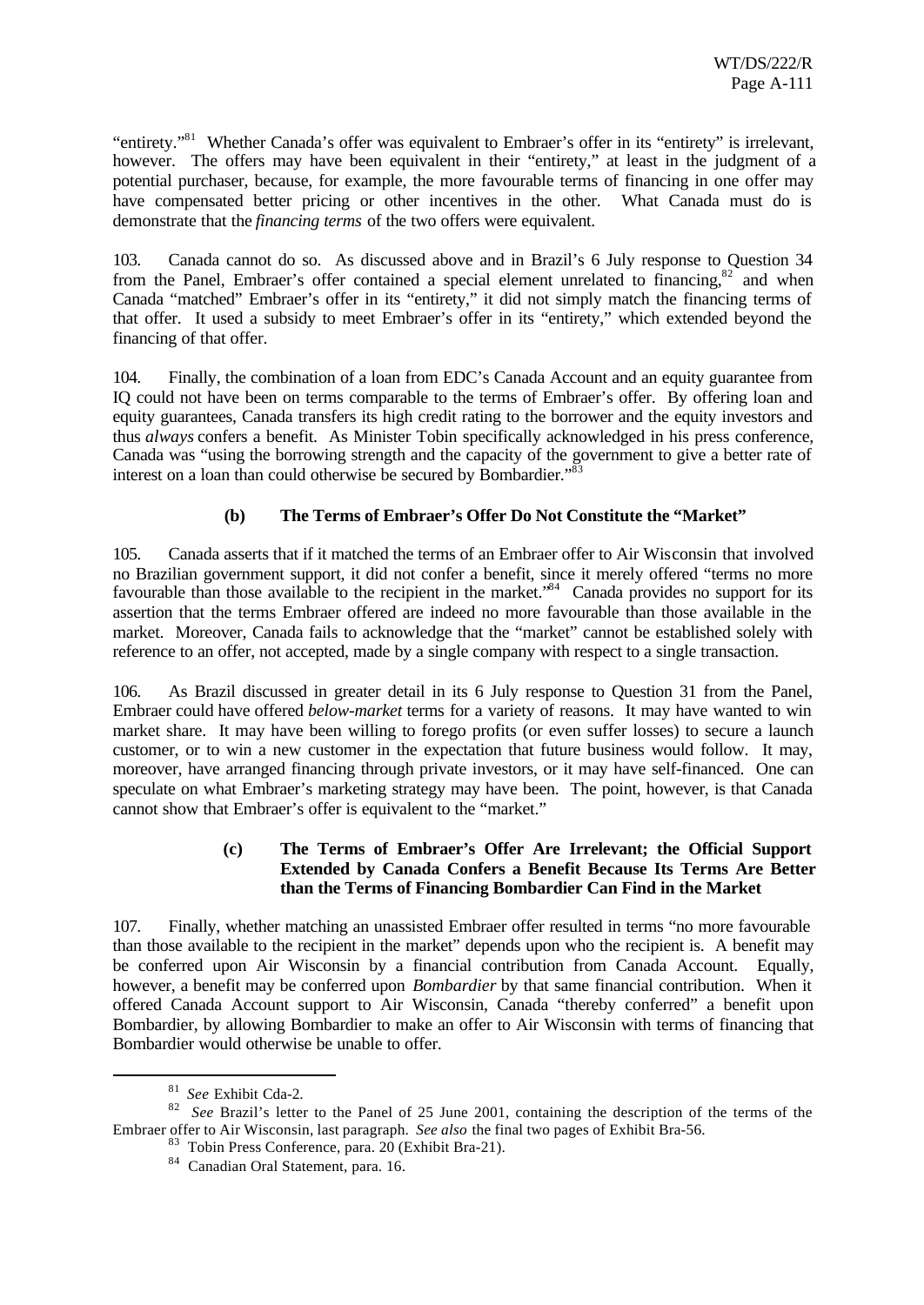108. This was made clear by Minister Tobin during his press conference. He stated: "What happens in the case of Embraer is that they were able to secure preferential, below commercial rates of interest in providing financing on the sale of aircraft, and that is something that Bombardier cannot do on its own."<sup>85</sup> Minister Tobin emphasized further: "What we're doing is using the borrowing strength and the capacity of the government to give a better rate of interest on a loan than could otherwise be secured by Bombardier."<sup>86</sup> Minister Tobin has, in fact, defined very precisely why Canada has conferred a benefit with its support for the Air Wisconsin transaction – because Canada provided Bombardier financing on terms that Bombardier could not otherwise obtain in the commercial market.

109. Canada's involvement in the Air Wisconsin transaction constitutes a prohibited export subsidy that does not fall within the "safe haven" of item (k). What Canada essentially told Bombardier was, "Go as low as you need to win the sale, we will do whatever is necessary to support you." No market lender would make such a statement to an unrelated vendor. Only an ECA would make such a statement, to a national vendor. By reducing the cost of the financing component of the Bombardier package to Air Wisconsin, Canada permitted Bombardier to avoid responding to Embraer's price competition to the degree that it would have to have done in order to match the overall cost (price plus financing) offered by Embraer. In so doing, Canada conferred a prohibited export subsidy on Bombardier as well as Air Wisconsin.

## **B. IQ Support for the Air Wisconsin Transaction**

110. In footnote 37 of its First Written Submission, and again in its 26 June response to the Panel's 20 June request for information regarding the Air Wisconsin transaction, Canada discusses the provision by IQ of a [] equity guarantee to Air Wisconsin. IQ spokesman Jean Cyr stated that the Québec Government increased the IQ funds available to support Bombardier sales after Bombardier, on 20 December 2000, "'came to us and said they were negotiating this big deal with Air Wisconsin that would require'" more than what was at the time available in an existing IQ program. <sup>87</sup> That same day, the provincial government adopted Decree 1488-2000, which increased the amount available to Bombardier customers to \$226 million. Canada has submitted this Decree as Exhibit Cda-36.<sup>88</sup>

111. In Section V below, Brazil discusses why IQ support is contingent in law or in fact on export. Those arguments apply equally to IQ support for the Air Wisconsin transaction. Brazil focuses here on the reasons why the guarantee to Air Wisconsin is a financial contribution and confers a "benefit." This reasoning applies equally to the other loan and equity guarantees that Canada has admitted, in its response to Question 14 from the Panel, have been granted by IQ to support Bombardier's exports of regional aircraft. Those other IQ guarantees are discussed in Section V below.

112. Brazil has earlier explained why government-supplied export loan guarantees are prohibited subsidies. Loan guarantees are *per se* prohibited by item (j) to the Illustrative List of Export Subsidies. Moreover, an IQ loan guarantee, like an EDC loan guarantee, constitutes a financial contribution and confers a benefit by substituting a superior governmental credit rating for a borrower's inferior credit rating. The loan guarantee enables an airline to borrow funds based upon

<sup>85</sup> Tobin Press Conference, para. 15 (Exhibit Bra-21).

<sup>86</sup> Tobin Press Conference, para. 20 (Exhibit Bra-21).

<sup>87</sup> "Ottawa backs Bombardier: Loan to US firm to buy jets slaps Brazil's aerospace subsidies," *The Montreal Gazette*, 11 January 2001 (Exhibit Bra-9).

<sup>88</sup> Décret 1488-2000, 20 décembre 2000, concernant une participation de 226 000 000 \$ d'Investissment-Québec pour la vente d'avions par Bombardier Inc. (Exhibit Cda-36).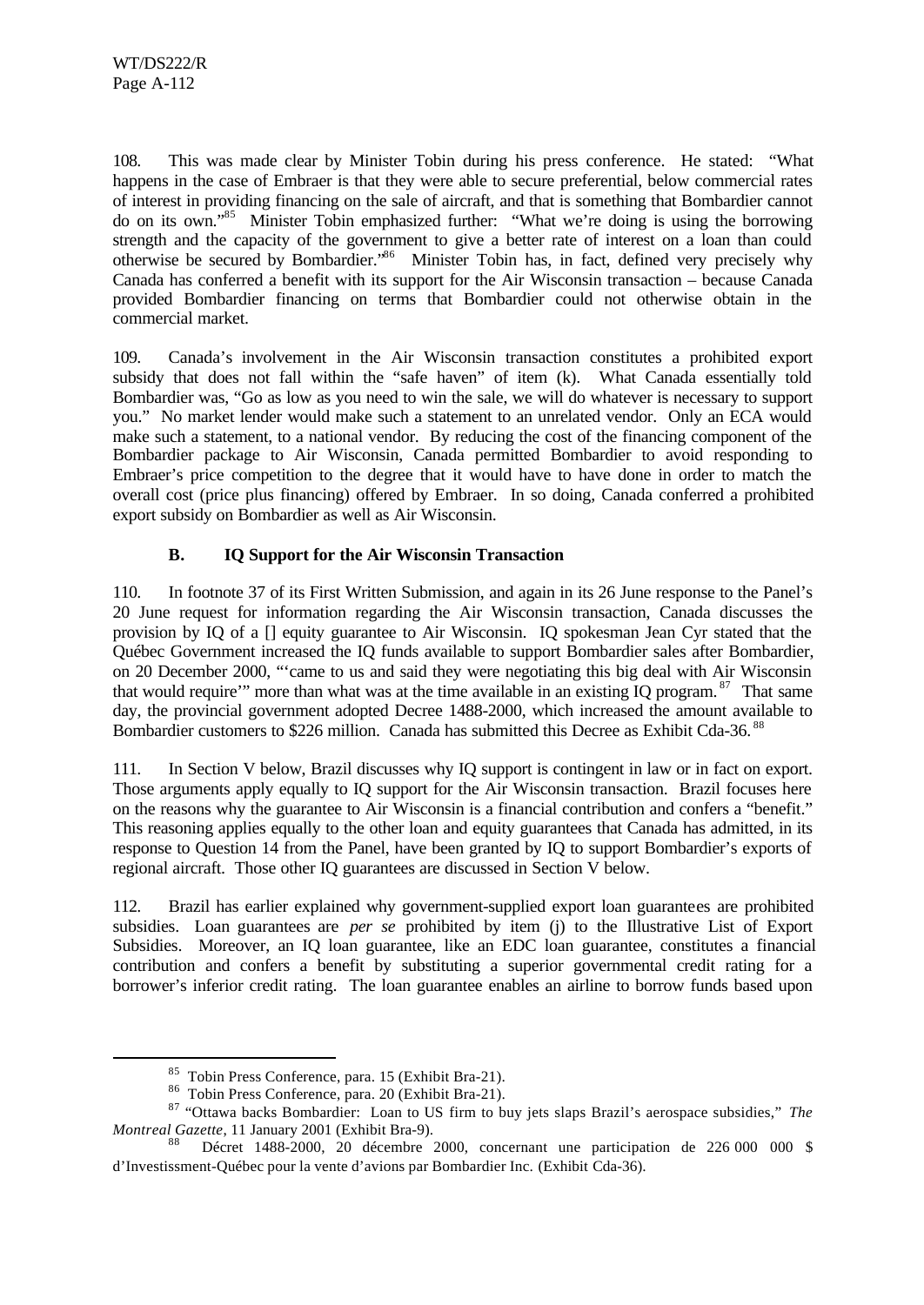the credit rating of the Government of Québec, which is  $A+$  or  $A2$ <sup>89</sup> As Canada has itself stated, when a government guarantee is issued, "the lending bank establishes financing terms in the light of the risk of the  $\ldots$  Government, not the borrower.<sup>590</sup> The IQ guarantee thus confers a significant benefit, and therefore a subsidy.

113. Equity guarantees are equally prohibited. They, too, are financial contributions that confer benefits and, in the case of IQ, are contingent upon export. Before turning to these points, however, Brazil will discuss Canada's attempt to dismiss IQ equity guarantees as just a version of something available in the market.

114. In its Exhibit Bra-50, Brazil has presented evidence that third-party equity guarantees of the kind involved in these transactions are not commercially available in the market. Canada attempts to deflect this evidence in paragraph 4 of its 6 July response to Question 14 from the Panel, by stating that it is "informed" that "such private sector commercial actors as GE, Rolls-Royce, and Pratt & Whitney have been known to provide such guarantees." So, indeed, they have, but this fact does not contradict Brazil's evidence: that equity guarantees are not available in the market.

115. Each of these firms is a manufacturer of jet engines; indeed, they are the world's three major manufacturers. They supply both Bombardier and Embraer, as well as Airbus and Boeing. Engines are the single most expensive component of an aircraft, usually constituting between 30 and 40 per cent of the total value. These engine manufacturers compete to have their engines used on an aircraft, and have a strong stake in its success. The ERJ 145, for example, uses Rolls-Royce engines, while the CRJ 200 uses GE engines. Because the engine manufacturers are virtual partners with airframe manufacturers, it is not unheard of for engine manufacturers to assist in the marketing and financing of an airplane. When this occurs, however, it involves the overall relationship between the two private companies – the engine manufacturer and the airframe manufacturer – in the sale of a product in which they both have an interest.

Engine manufacturers do not, to Brazil's knowledge, provide equity guarantees, or any other kinds of support, for the sale of aircraft that carry a competitor's engines. They are not market actors in the business of providing guarantees for a profit; they are manufacturers interested in selling the engines they produce. Embraer's evidence remains unrebutted: third party equity guarantees are not available in the market. IQ therefore provides for Canadian exporters something that is not available on the market at any price, and thus is by definition more favorable than the market.

116. Having disposed of this preliminary point, Brazil will now address the status of equity guarantees as subsidies. Equity guarantees are financial contributions in the same sense that loan guarantees are financial contributions. Canada has acknowledged that both IQ equity and loan guarantees are "potential direct transfers of funds or liabilities," and are therefore "financial contributions" within the meaning of Article 1.1(a)(1)(i) of the SCM Agreement.<sup>91</sup>

117. In paragraphs 89-91 of its First Written Submission, Brazil discussed the manner in which equity guarantees protect equity investors from risk inherent in regional aircraft transactions. IQ equity guarantees such as that provided to Air Wisconsin confer a benefit by providing a governmental guarantee to equity investors, thus making equity participation more readily available to the transaction. In this case, they substitute Québec's A+ to A2 credit rating for Bombardier's A-

<sup>89</sup> Standard & Poor's, Non-US Local and Regional Government Ratings Since 1975, pg. 7 (Exhibit Bra-60); Moody's Ratings List, Government Bonds and Country Ceilings, pg. 5 (Exhibit Bra-61).

 $90$  WT/DS46/RW, Annex 1-2 (para. 36) (emphasis added).

<sup>&</sup>lt;sup>91</sup> Canadian First Written Submission, para. 87.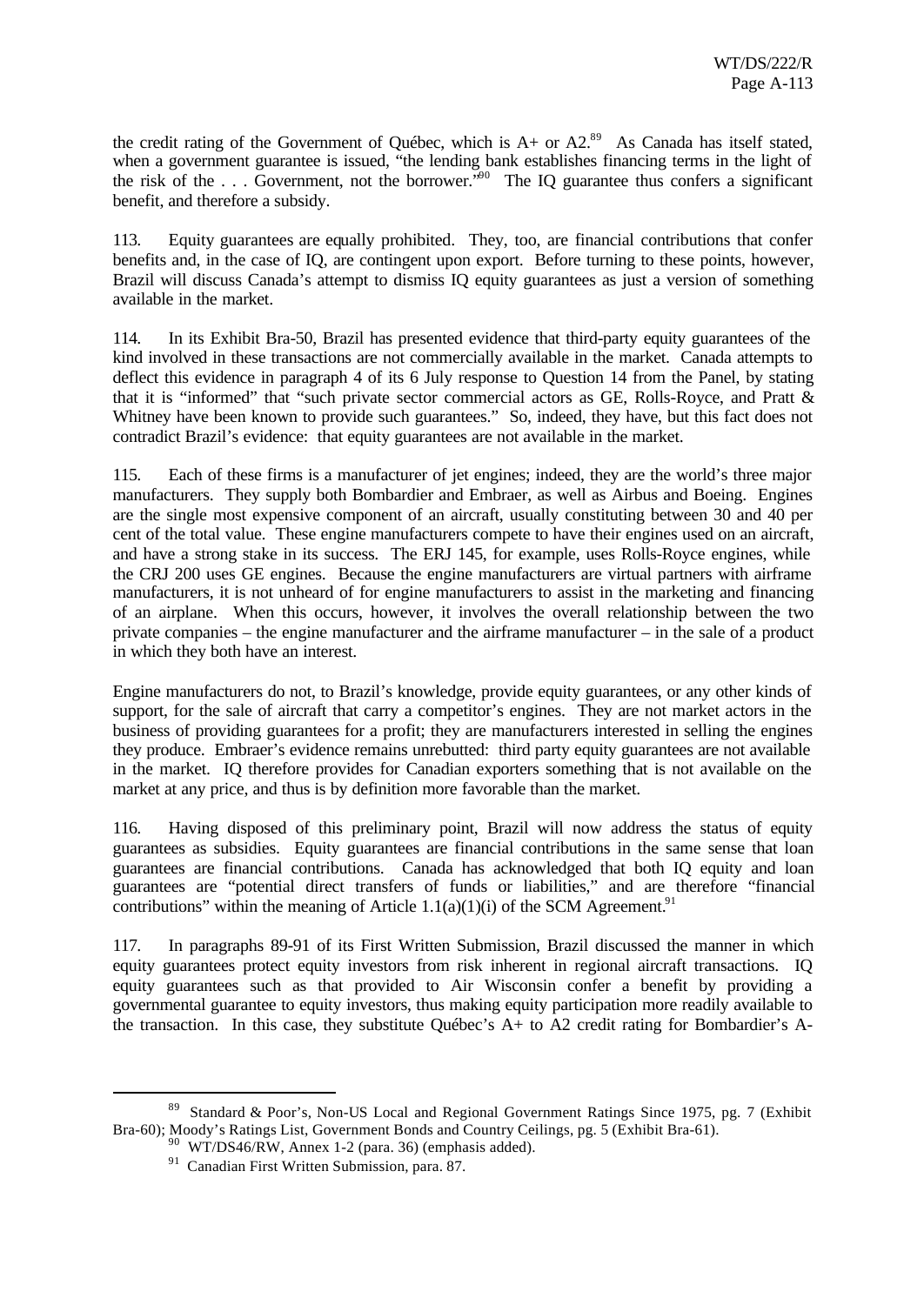credit rating. <sup>92</sup> Indeed, even if a governmental credit rating were no better than that of a manufacturer, such as Bombardier, a benefit nonetheless would be conferred on Bombardier because it would remove a potential liability from Bombardier's books, thereby enhancing Bombardier's credit rating. The IQ guarantee provided to Air Wisconsin therefore confers a benefit and constitutes a subsidy.

118. Canada has not addressed whether the guarantee to Air Wisconsin carries a fee. Brazil notes that while some of the earlier Québec decrees establishing and funding the IQ guarantee program for Bombardier customers indeed require IQ to charge annual fees, $93\degree$  Decree 1488-2000, which as discussed above was adopted to facilitate the Air Wisconsin transaction, eliminates the requirement of a fee altogether.<sup>94</sup>

### **V. INVESTISSEMENT QUÉBEC SUPPORT FOR THE CANADIAN REGIONAL AIRCRAFT INDUSTRY CONSTITUTES PROHIBITED EXPORT SUBSIDIES**

## **A. Investissement Québec Constitutes a Prohibited Subsidy As Such**

119. As Brazil noted in its First Written Submission,<sup>95</sup> IQ provides a range of support to purchasers of Canadian regional aircraft. These include loan guarantees, first loss deficiency guarantees to equity investors, and "any other form of intervention provided for in . . . [Investissement Québec's] business plan."<sup>96</sup> Canada has acknowledged that "the provision of such guarantees by a government or public body constitutes [a direct or] potential direct transfer of funds or liabilities within the meaning of Article 1.1(a)(1)(i) of the SCM Agreement and would therefore be a 'financial contribution."<sup>97</sup>

120. Canada argues that IQ guarantees are not susceptible to challenge "as such" because "[n]othing in the Investissement Québec Act mandates it to provide financing at all."<sup>98</sup> This is inaccurate. The series of Québec government decrees provided by Canada in its 6 July response to Question 9 from the Panel clarify that IQ guarantees to regional aircraft purchasers were issued pursuant to Article 28 of *An Act Respecting Investissment-Québec and Garantie-Québec* ("IQ Act").<sup>99</sup> Article 28 states that:

The Government may, where a project is of major economic significance for Québec, *mandate* [IQ] to grant and administer the assistance determined by the Government to facilitate the realization of the project. The mandate may authorize the agency to fix the terms and conditions of the assistance. $100$ 

<sup>92</sup> Standard & Poor's rating, as reported in "S&P affirms Bombardier rating," *The Globe and Mail*, 9 August 2000 (Exhibit Bra-63).

See Décret 1187-98, 16 septembre 1998, concernant une participation de 150 000 000 \$ d'Investissment-Québec pour la vente d'avions par Bombardier Inc., at (b) (Exhibit Cda-35). See also Décret 879-97, 2 juillet 1997, concernant la participation de la Société de développement industriel du Québec relativement à la vente d'avions par Bombardier Inc., at quatrième alinéa, (b) (Exhibit Cda-34).

<sup>94</sup> *See* Exhibit Cda-36.

<sup>95</sup> Brazilian First Written Submission, paras. 84-86.

<sup>&</sup>lt;sup>96</sup> An Act Respecting Investissement-Québec and Garantie-Québec ("IQ Act"), Art. 25 (Exhibit

Bra 18).

<sup>97</sup> Canadian First Written Submission, para. 87.

<sup>98</sup> Canadian First Written Submission, para. 42.

<sup>99</sup> Décret 1488-2000, 20 décembre 2000, concernant une participation de 226 000 000 \$ d'Investissment-Québec pour la vente d'avions par Bombardier Inc. (Exhibit Cda-36); Décret 1187-98, 16 septembre 1998, concernant une participation de 150 000 000 \$ d'Investissment-Québec pour la vente d'avions par Bombardier Inc. (Exhibit Cda-35).

 $100$  IO Act, Art. 28 (Exhibit Bra-18).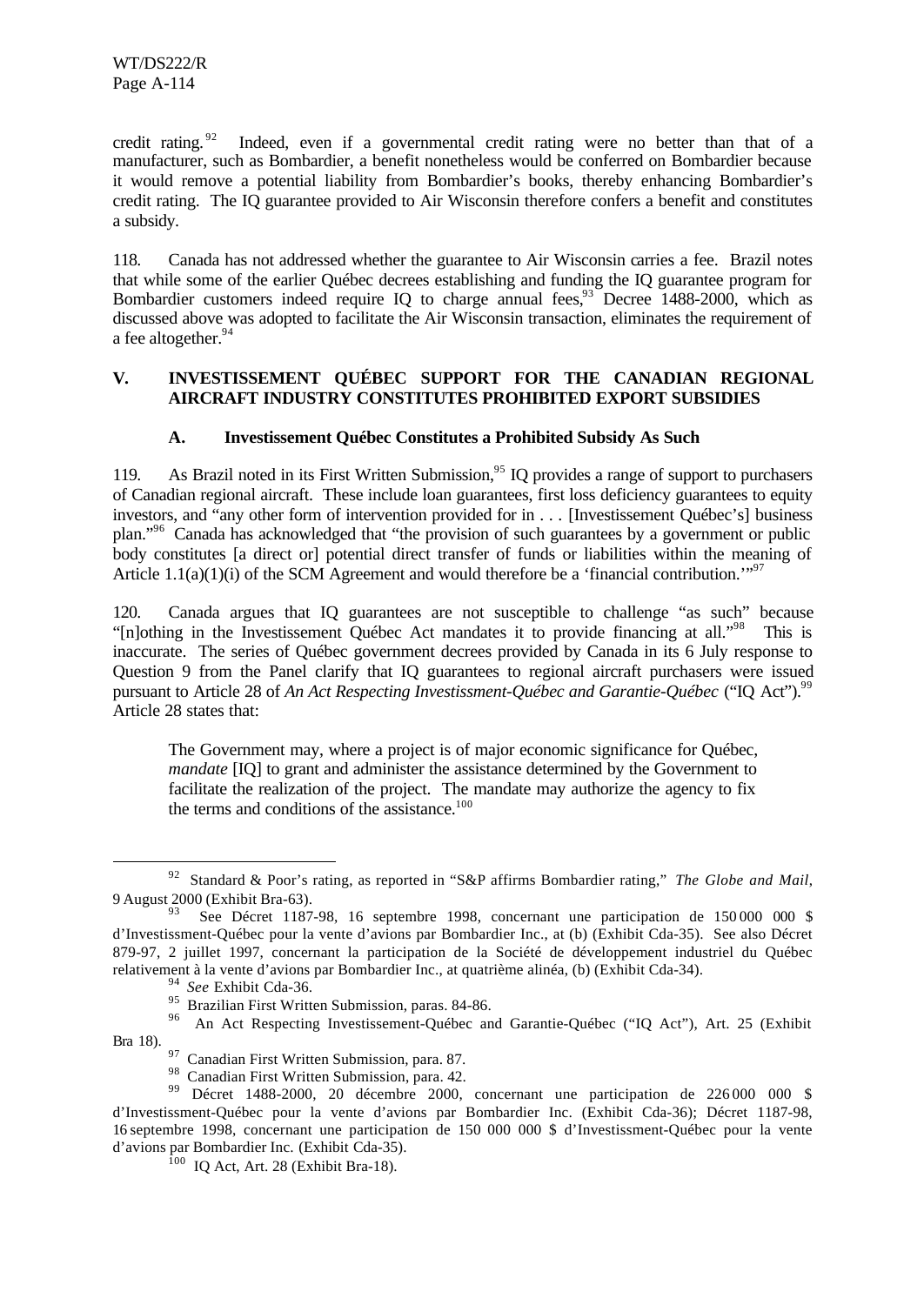121. Thus, when Article 28 serves as the legal basis for a decree under which IQ guarantees are provided in regional aircraft transactions, the Government of Québec "mandates" IQ to provide the assistance described in the decree.

122. Canada also argues that IQ guarantees are not susceptible to challenge "as such" because IQ is not required, with the provision of those guarantees, to confer a "benefit," within the meaning of Article 1.1(b) of the SCM Agreement.<sup>101</sup> This is likely a reference to the statement in Article 28 of the IQ Act that IQ may itself "fix the terms and conditions of the assistance." Thus, Canada appears to argue that even if Article 28, which serves as the legal basis for the decrees under which IQ guarantees are provided, "mandates" the provision of those guarantees, it does not mandate that the terms of those guarantees confer a "benefit," or in other words "terms more favourable than those available to the recipient in the market."<sup>102</sup>

123. This also is inaccurate. Loan guarantees are *per se* prohibited by item (j) to the Illustrative List of Export Subsidies. Moreover, Brazil has noted that any time a government issues a loan guarantee to a purchaser, the guarantee enables the recipient to borrow funds based upon the credit rating of the Government of Québec, which, as noted above, is A+ or A2. Since this is invariably superior to the credit rating of virtually any commercial purchaser, particularly one buying regional aircraft, loan guarantees issued by IQ thus confer a significant benefit by allowing firms buying Bombardier aircraft to borrow funds at a more favorable rate than would otherwise be available to them on the market. IQ does not maintain any discretion to forego this benefit; it is automatically dictated by the different credit ratings of the purchaser and the Government of Québec. Thus, IQ loan guarantees confer benefits, and constitute subsidies, "as such."

124. As discussed above with respect to the Air Wisconsin transaction, IQ equity guarantees similarly confer a benefit, by providing a governmental guarantee to equity investors, and thus making equity participation more readily available to the transaction. An IQ equity guarantee substitutes Québec's  $\overrightarrow{A}$  to A2 credit rating for Bombardier's A- credit rating.  $\overrightarrow{03}$  Indeed, even if a governmental credit rating were no better than that of a manufacturer, such as Bombardier, a benefit nonetheless would be conferred on Bombardier because it would remove a potential liability from Bombardier's books, thereby enhancing Bombardier's credit rating. Again, IQ does not maintain any discretion to forego this benefit; it is a function of the higher credit rating of the Government of Québec. Thus, IQ equity guarantees confer benefits, and constitute subsidies, "as such."

125. In its defence, Canada asserts that IQ charges fees for its guarantees.<sup>104</sup> While some of the decrees included in Canada's 6 July response to Question 9 from the Panel indeed require, as a condition on the grant of a guarantee, that IQ charge annual fees of not less than 0.5 per cent.<sup>105</sup> the most recent decree, as noted above, eliminates this condition altogether.<sup>106</sup> In paragraph 7 of its 6 July response to Question 14 from the Panel, Canada states that in exchange for its guarantee, "Quebec receives both an up-front fee of [] basis points . . . as well as an annual fee equivalent to [] basis points

<sup>&</sup>lt;sup>101</sup> Canadian First Written Submission, para. 42 ("Nothing mandates [IQ] to provide financing that would confer a 'benefit' within the meaning of Article 1 of the SCM Agreement.").

<sup>102</sup> WT/DS70/AB/R, para. 158.

<sup>103</sup> Standard & Poor's rating, as reported in "S&P affirms Bombardier rating," *The Globe and Mail*, 9 August 2000 (Exhibit Bra-63).

<sup>&</sup>lt;sup>104</sup> Canadian First Written Submission, para. 91; Canadian 6 July response to Question 14 from the Panel, para. 7.

See Décret 1187-98, 16 septembre 1998, concernant une participation de 150 000 000 \$ d'Investissment-Québec pour la vente d'avions par Bombardier Inc., at (b) (Exhibit Cda-35). See also Décret 879-97, 2 juillet 1997, concernant la participation de la Société de développement industriel du Québec relativement à la vente d'avions par Bombardier Inc., at quatrième alinéa, (b) (Exhibit Cda-34).

<sup>106</sup> Décret 1488-2000, 20 décembre 2000, concernant une participation de 226 000 000 \$ d'Investissment-Québec pour la vente d'avions par Bombardier Inc. (Exhibit Cda-36).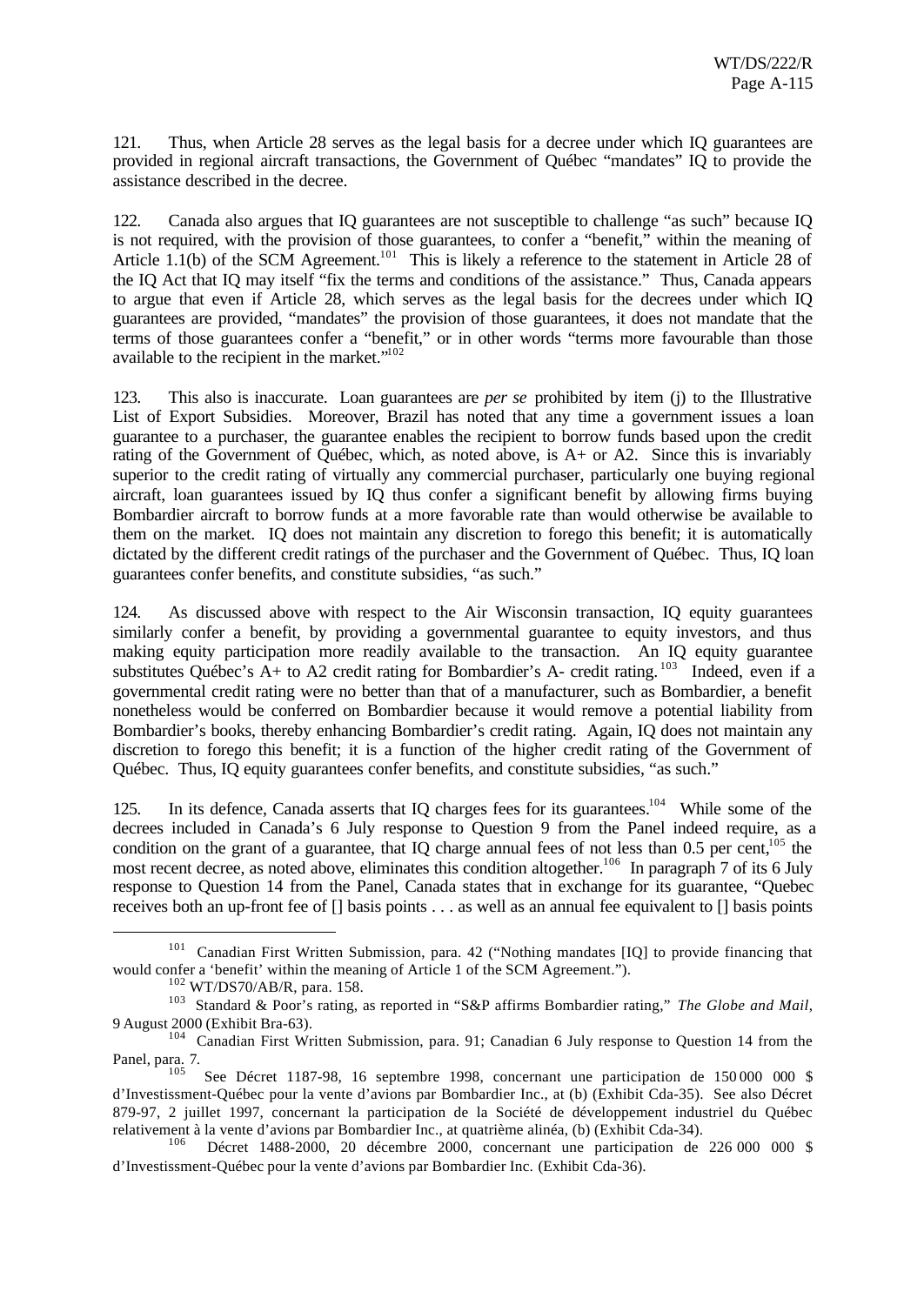. . . " However, and as Brazil also noted with respect to EDC guarantees, Canada makes no effort, in asserting its defence, to demonstrate that these fees are commensurate with those charged by commercial guarantors with  $A$ + or  $A2$  credit ratings to firms wishing to enjoy the benefits of those guarantors' A+ or A2 ratings.

126. Even if Canada could show that purchasers of regional aircraft enjoy the same credit rating as the Government of Québec, Article 14(c) of the SCM Agreement provides that a guarantee will still confer a benefit as long as "there is a difference between the amount that the firm receiving the guarantee pays on a loan guaranteed by the government and the amount that the firm would pay on a comparable commercial loan absent the government guarantee."<sup>107</sup> Whenever a regional aircraft purchaser – which inevitably has a lower credit rating than the Government of Québec – receives an IQ loan guarantee, there will be, in the terms of Article 14(c), a difference between the amount it pays on a loan and the amount it would pay on the loan absent the IQ guarantee. If not the letter, then the logic of Article 14(c) could similarly be applied to equity guarantees.

127. Thus, IQ is required to issue guarantees, and those guarantees will always confer benefits. IQ guarantees therefore constitute subsidies within the meaning of Article 1.1 of the SCM Agreement.

128. With respect to export contingency, in paragraphs 98-99 of its First Written Submission, Brazil demonstrated that IQ support for transactions involving the sale of goods such as aircraft are *de jure* contingent on the export of those goods outside of Québec. Canada claims that the IQ decrees relied upon by Brazil in those paragraphs of its submission do not apply to aircraft sales financing.<sup>108</sup> Those decrees most certainly do, however, apply to support for transactions involving the sale of goods. Regional aircraft are goods. The decrees thus require that every time IQ supports the sale of aircraft, it does so on the condition that the recipient export those aircraft outside of Québec. Moreover, Canada overlooks Brazil's citation to Article 25 of the IQ Act, which provides that IQ "shall participate in the growth of enterprises, in particular by facilitating research and development and export activities."<sup>109</sup>

129. Canada argues that a requirement to export outside of Québec is not equivalent to a requirement to export outside of Canada.<sup>110</sup> In its Oral Statement for the first meeting of the Panel, Brazil demonstrated that a requirement that recipients of IQ support export out of Québec is tantamount to a requirement that they export out of Canada.<sup>111</sup> Brazil noted that Canada's designation of part of its territory as ineligible for IQ support has the necessary effect of increasing the incentive of producers to export and the likelihood that they will do so because all of their home territory is not available to them. Canada seems to imply that, because nine of its 10 provinces remain eligible markets for the subsidized goods, this is somehow close enough to 10 out of 10. Under Canada's theory, IQ support would not be considered contingent on export as long as Canada made, say, Prince Edward Island eligible for IQ support for regional aircraft. This would subvert the export subsidy disciplines included in the SCM Agreement. If eligibility of part, but not all, of a Member's territory for a subsidy is enough to remove export contingency, many small, partial domestic eligibility designations are likely to follow rapidly. IQ guarantees are, therefore, *de jure* contingent on export.

### **B. Investissement Québec constitutes a prohibited subsidy as applied**

### **1. Preliminary issues**

<sup>&</sup>lt;sup>107</sup> The Appellate Body looked to Article 14 of the SCM Agreement as "relevant context" for the interpretation of the "benefit" requirement in Article 1.1(b) of the Agreement. WT/DS70/AB/R, para. 155.

<sup>&</sup>lt;sup>108</sup> Canadian First Written Submission, para. 93.

<sup>109</sup> IQ Act, Art. 25 (Exhibit Bra-18).

<sup>110</sup> Canadian First Written Submission, para. 94.

<sup>&</sup>lt;sup>111</sup> Brazilian Oral Statement, paras. 56-62.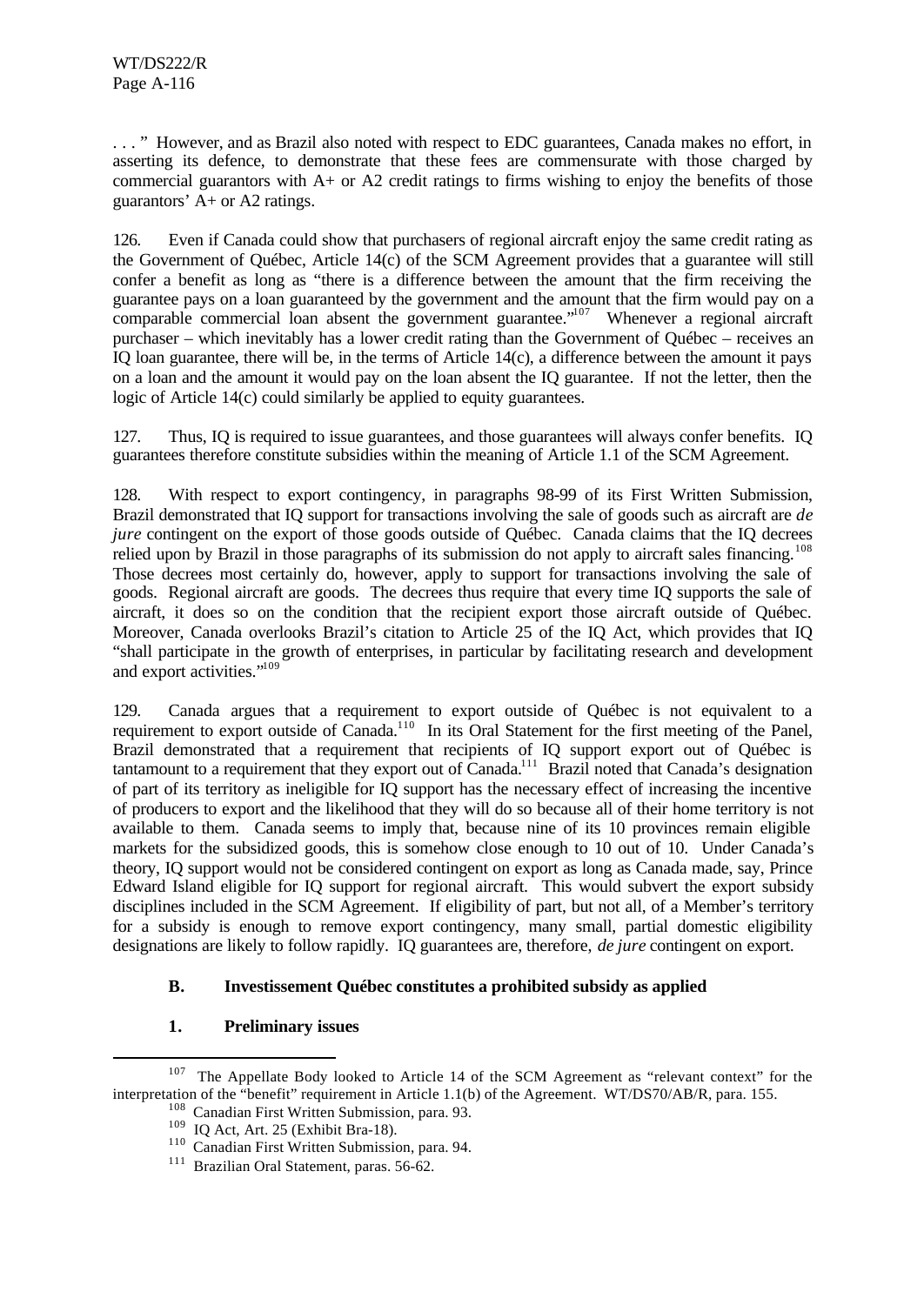130. In paragraphs 90-91 of its First Written Submission, Brazil discussed the provision of IQ guarantees to several Bombardier customers, including Mesa, Atlantic Southeast, Midway and Northwest Airlines.<sup>112</sup> The Panel noted, in Question 14 to Canada, that Canada had not denied IQ's involvement in those transactions.

131. While in its response to Question 14 Canada lists several Bombardier customers to which IQ provided guarantees, in paragraph 1 of its response, it states that IQ was not involved in the Atlantic Southeast or Northwest transactions. However, Canada does not deny that IQ's direct predecessor, the Société de développement industriel du Québec ("SDI"), was involved in the Atlantic Southeast and Northwest transactions. As discussed in paragraph 82 of Brazil's First Written Submission, in March 1998, IQ was effectively substituted for SDI, and took over SDI's operations in their entirety.<sup>113</sup> SDI in fact administered two of the Québec decrees (concerning guarantees for Bombardier customers) provided by Canada in response to Question 9 from the Panel.<sup>114</sup> Brazil requests that the Panel inquire of Canada whether SDI was involved in the Atlantic Southeast and Northwest transactions discussed in paragraph 91 of Brazil's First Written Submission.

132. As a matter of simple math, the list of transactions included in Canada's response to Question 14 cannot be complete. IQ spokesman Jean Cyr stated that at the time of the Air Wisconsin transaction, \$300 million of a \$450 million IQ fund established in 1996 to support Bombardier transactions had been used (additional funding was added to meet Bombardier's needs for the Air Wisconsin transaction).<sup>115</sup> Canada's list includes [] aircraft, each of which received a maximum [] per cent equity guarantee. Of those [ ] aircraft, [] received an additional [] per cent loan guarantee. If the average price of a Bombardier aircraft is \$[] million, an equity guarantee of [] per cent on [] aircraft would equal  $\{\}$  million. A loan guarantee of  $\[\]$  per cent on  $\[\]$  aircraft would be an additional  $\[\]$ million, for a total of \$[] million in committed funds. Mr. Cyr, however, stated that \$300 million had been used. Canada has not accounted for this difference of nearly \$[] million. Brazil requests that the Panel ask Canada to do so.

133. Canada lists several Bombardier customers to which IQ provided guarantees; namely, Mesa, Midway, Air Littoral, Atlantic Coast Airlines and Air Nostrum. Brazil notes, however, that Canada has not provided the information specifically requested by the Panel with respect to those transactions. Question 14 asks Canada to provide "all documentation regarding the review of these transactions by IQ," as well as "the credit ratings of the relevant airlines at the time of these transactions." Despite this specific request from the Panel, Canada has provided no documentation whatsoever regarding the review of these transactions. Nor has it provided the credit ratings of the customers.

134. This information is highly relevant to the Panel's determination whether the guarantees provided by IQ confer "benefits," within the meaning of Article 1.1(b) of the SCM Agreement. Brazil has noted that IQ guarantees provide benefits by making available the superior credit rating of the Government of Québec. Québec's superior credit rating allows firms with lower ratings to obtain

<sup>112</sup> IQ guarantee support was also provided to Air Wisconsin. *See* Brazilian First Written Submission, para. 85.

<sup>113</sup> *See also* Article 1 of the *Order in Council respective responsibilities of Investissement-Québec and Garantie-Québec*, which provides that "[i]n any regulation, contract, certificate or other document, regardless of its nature or form, a reference to the Société de développement industriel du Québec is a reference to Investissement-Québec where it relates to," for example, the performance of SDI's mandate under Article 7 of its authorizing legislation. (Exhibit Bra-62). Before IQ took over SDI's operations in March 1998, Article 7 was cited as the legal basis for the Québec decrees regarding guarantees for Bombardier customers. *See* Exhibits Cda-33 and Cda-34.

<sup>114</sup> Exhibits Cda-33 and Cda-34.

<sup>115</sup> "Ottawa backs Bombardier: Loan to US firm to buy jets slaps Brazil's aerospace subsidies," *The Montreal Gazette*, 11 January 2001 (Exhibit Bra-9).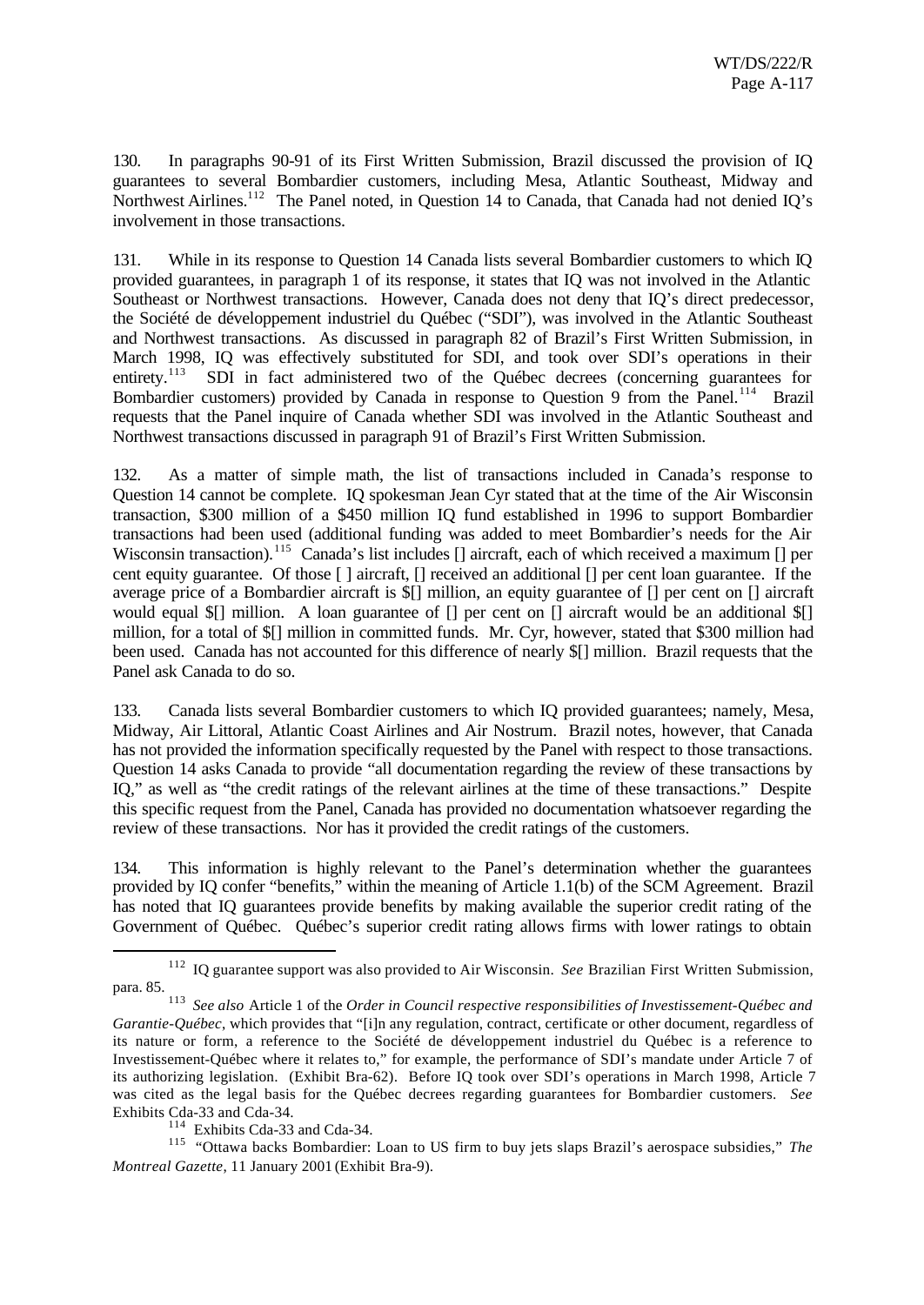equity or borrow funds on terms better than would otherwise be available to them on the market. Canada has failed to provide the credit ratings for the customers listed in its response to Question 14. Brazil therefore requests that the Panel adopt adverse inferences, and presume that the information, if provided, would have demonstrated that the credit ratings of these customers were at the time of the transactions indeed lower than the credit rating of the Government of Québec.

135. Canada has also failed to provide *any*, let alone *all* "documentation regarding the review of these transactions by IQ," as specifically requested by the Panel. The documentation requested by the Panel undoubtedly would have shed light on whether IO guarantees conferred benefits upon those customers (or upon Bombardier). That documentation would also have provided further information about any conditions attached to the receipt of the IQ support, such as a condition that the aircraft be exported.

136. For these reasons, Brazil requests that the Panel adopt adverse inferences, and presume that the documentation, if provided, would have demonstrated that the IQ guarantees conferred benefits and were contingent on export.

137. Canada has also not adequately fulfilled the Panel's request, in Question 17, to provide "regulations, guidelines, policies or similar documents applicable to the decision to approve specific transactions and/or concerning the fixing of the terms and conditions of IQ support to the regional aircraft industry." In the first place, Exhibit Cda-51 concerns SDI, rather than IQ. Brazil notes that when IQ took over from SDI in 1998, the Québec decrees concerning the provision of guarantees to Bombardier customers were updated.<sup>116</sup> Brazil suspects that like the decrees in Exhibits Cda-35 and Cda-36, there exists a more recent version of the "critères d'évaluation" referring to IQ and including any modified factors, and requests that the Panel seek any such documents from Canada.

138. More importantly, the general "critères d'évaluation" included in Exhibit Cda-51 do not fulfil the Panel's request for regulations, guidelines, policies, etc. "concerning the fixing of the terms and conditions of IQ support to the regional aircraft industry." Exhibit Cda-51 does not speak to the fixing of terms and conditions at all, let alone terms and conditions with respect to IQ support for regional aircraft transactions. Surely some guidelines exist. Brazil requests that the Panel once again seek this documentary evidence from Canada.

## **2. IQ Guarantees As Applied in the Transactions Cited by Canada Constitute Prohibited Export Subsidies**

139. As noted above, in its 6 July response to Question 14 from the Panel, Canada stated that five Bombardier customers have received IQ equity guarantees. One of those customers also received an IQ loan guarantee.

140. Brazil has separately addressed the IQ guarantee to a sixth customer, Air Wisconsin, in Section IV of this submission. Although Canada does not include the IQ guarantee to Air Wisconsin in its reply to Question 14, it acknowledged that guarantee in footnote 37 of its First Written Submission.

141. Canada has acknowledged that IQ equity and loan guarantees, as "potential direct transfers of funds or liabilities," are "financial contributions."<sup>117</sup> Moreover, Brazil has discussed above how such guarantees confer a "benefit" by making available Québec's higher credit rating to help secure debt or equity on terms better than would be available on the market in the absence of the guarantees.

<sup>&</sup>lt;sup>116</sup> Compare Exhibits Cda-33 and Cda-34 (which are dated 1996 and 1997, respectively, and refer to SDI) *with* Exhibits Cda-35 and Cda-36 (which are dated 1998 and 2000, respectively, and refer to IQ).

<sup>&</sup>lt;sup>117</sup> Canadian First Written Submission, para. 87.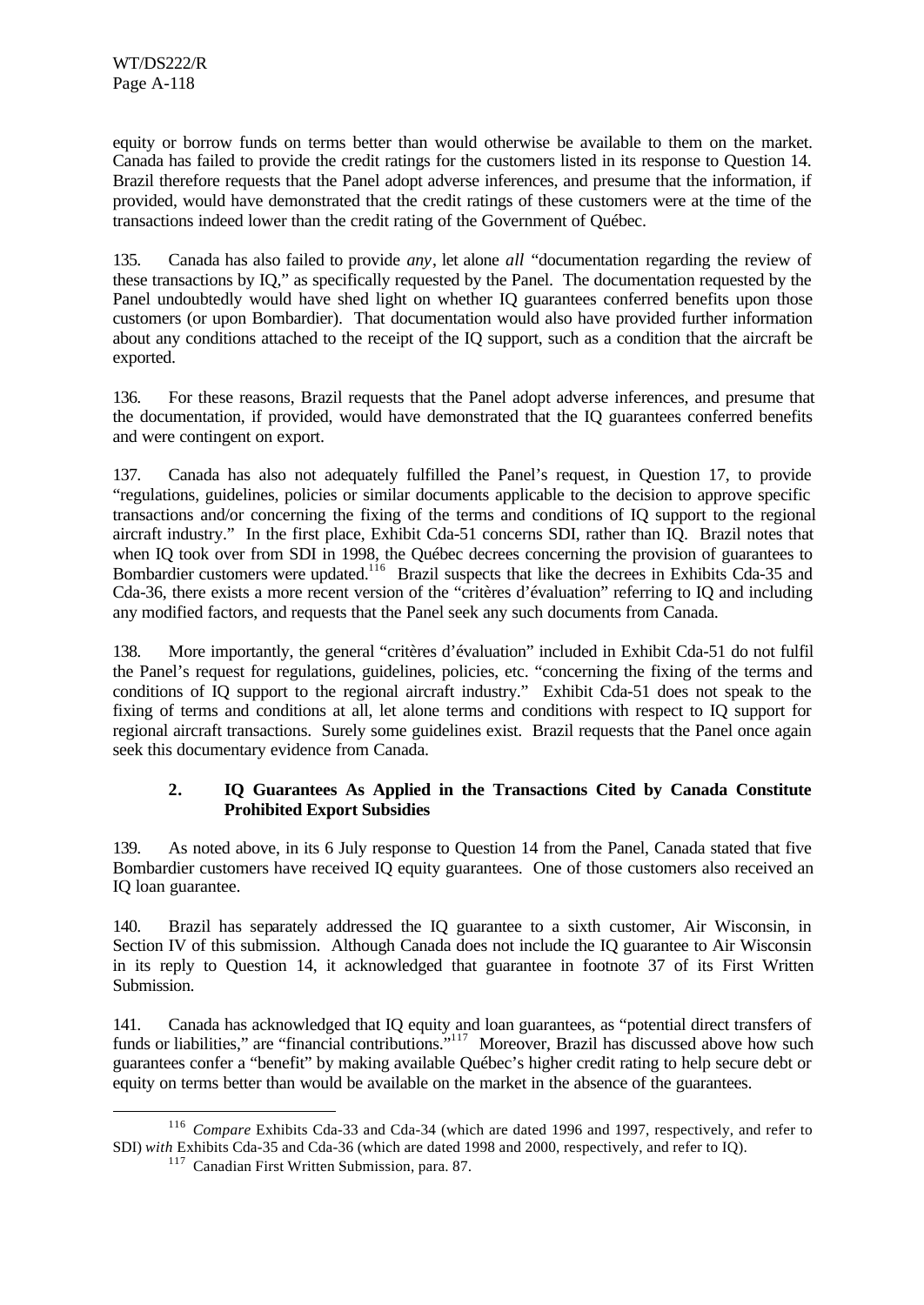142. In its defence, and although it has provided no documentary proof, Canada claims that IQ charges fees for these guarantees.<sup>118</sup> Canada has not established, however, that these fees are commensurate with those charged by commercial guarantors with A+ or A2 credit ratings to firms wishing to enjoy the benefits of those guarantors' A+ or A2 ratings.

143. Canada also claims that []. [] might mitigate IQ's exposure, it does not mitigate the benefit conferred by the IQ guarantee on the recipient of that guarantee. Whether IQ manages to collect something from []. To whatever degree IQ participates, it contributes to the comparative attractiveness of Bombardier's offer.

144. In any event, it appears that the [].

145. Brazil refers to the Québec government decrees provided by Canada in response to Question 9 from the Panel. Those decrees, provided as Exhibits Cda-33 through Cda-36, establish the SDI/IQ guarantee program under which the guarantees discussed in Canada's response to Question 14 were granted. The 1996 decree provided as Exhibit Cda-33, in the preamble section at page 4303 (and in the operative section at page 4204), calls for the establishment of a company, the equity of which will be wholly-owned by SDI. The sole purpose of this company is to invest in a newlyestablished "société commerciale," which in subsequent decrees is identified as  $CQC$ <sup>119</sup>

146. The 1996 decree also states that the société commerciale is to be capitalized with equal contributions from Bombardier and the company wholly-owned by SDI. Each is to contribute \$100,000 and a sum equal to 10 per cent of the net price of each Bombardier plane that receives an SDI/IQ guarantee.<sup>120</sup> The 1996 decree expressly states that this capital is to be used to  $[]$  any guarantees provided to Bombardier customers by SDI/IQ.<sup>121</sup> Thus, even if  $[]$  to IQ guarantees were relevant to whether the IQ guarantees conferred a benefit on the recipient, it appears that the [] are made by CQC, an entity that receives half of its funding from IQ itself.

147. In its response to Question 14, Canada also notes that all IQ guarantees have been provided for terms exceeding the 10-year maximum included in the OECD Arrangement (for regional aircraft). As discussed in paragraphs 50-54 of Brazil's First Written Submission, terms beyond the 10-year maximum constitute "positive evidence" of a benefit, within the meaning of Article 1.1(b) of the SCM Agreement.

148. Finally, with respect to *de jure* export contingency, Brazil refers the Panel to the arguments made above regarding IQ "as such." Those arguments apply equally to the IQ guarantees in the transactions cited by Canada in its response to Question 14.

149. Those IQ guarantees are also *de facto* contingent on export. As noted by the Panel in *Australia – Subsidies Provided to Producers and Exporters of Automotive Leather*, a Member's awareness that its domestic market is too small to absorb domestic production of a subsidized product indicates the subsidy is granted on the condition that it be exported.<sup>122</sup> Canada's 6 July responses to

<sup>118</sup> Canadian 6 July response to Question 14 from the Panel, para. 7.

<sup>119</sup> Exhibit Cda-36, at point (a) of the operative section; Exhibit Cda-35, at point (a) of the operative section.

<sup>&</sup>lt;sup>120</sup> The contributions are capped at \$24 million.

<sup>&</sup>lt;sup>121</sup> Exhibit Cda-33, at pg. 4203 ("[L]e capital social [de la société commerciale] sera destiné à contregarantie des garanties ou des contre-garanties émises par la SDI en faveur d'acheteurs d'avions fabriqués par BOMBARDIER INC. (ou en faveur d'entités ou fiducies intermédiaires à but unique formées au pays ou à  $l'$ étranger)  $\dots$ ").

<sup>122</sup> WT/DS126/R (Adopted 16 June 1999), para. 9.67.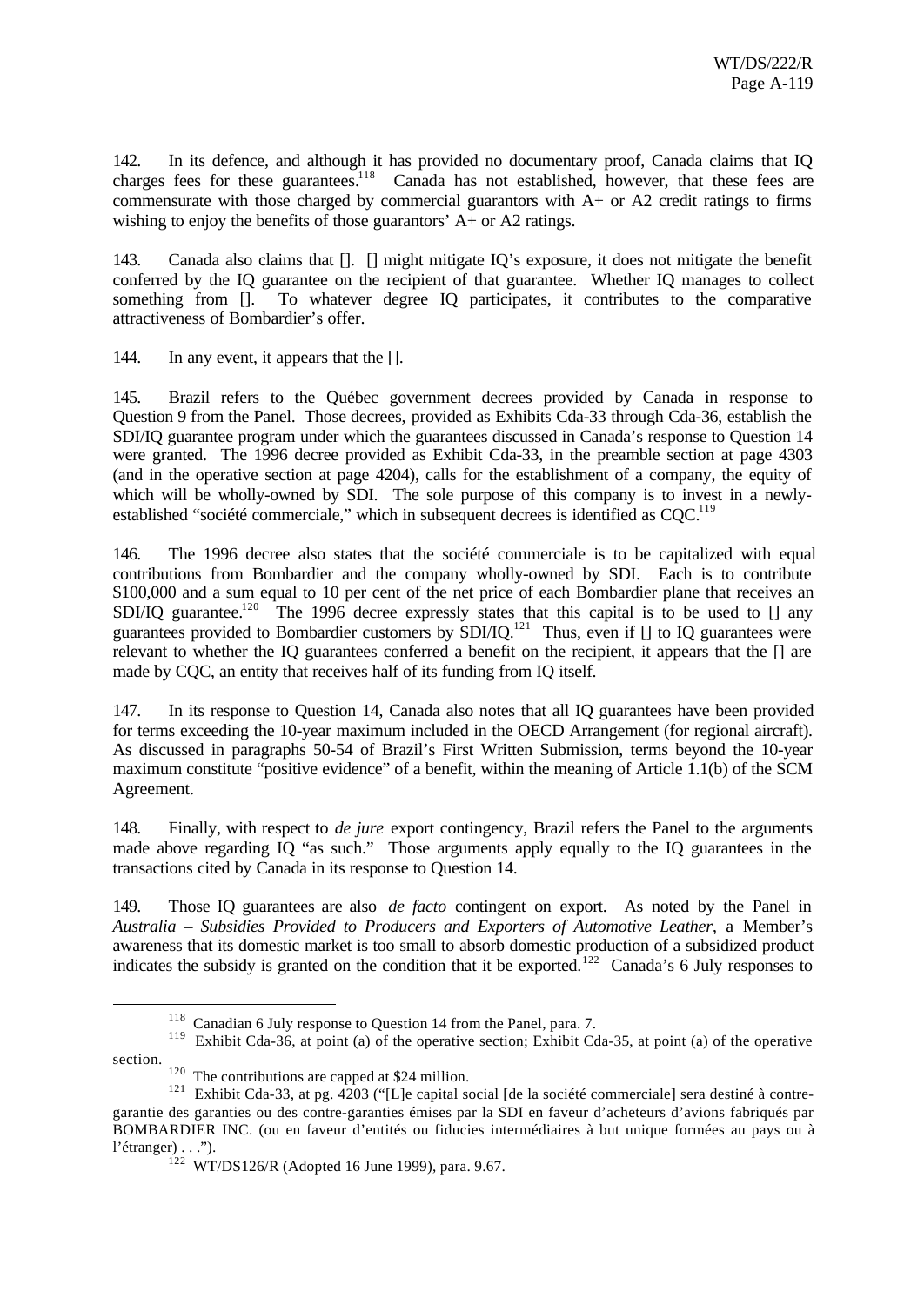l

the Panel's questions illustrate its awareness that its domestic market cannot, and as a matter of historical fact has not, supported Bombardier's production of regional aircraft. Canada notes that 96.4 per cent of Bombardier's regional aircraft have been sold outside of Canada,<sup>123</sup> and that 100 per cent of the regional aircraft transactions receiving IQ support have been for export outside of Canada.<sup>124</sup> IQ guarantees are, therefore, also *de facto* contingent on export.

150. Brazil also notes that Canada's failure to comply with the Panel's request in Question 14 for "all documentation regarding the review of these transactions by IQ" makes it difficult for the Panel and Brazil to determine whether the IQ guarantees were in fact conditioned on export. Brazil reiterates its request that the Panel adopt adverse inferences, and presume that the documentation withheld by Canada would establish that the IQ guarantees were contingent on export, within the meaning of Article 3.1(a) of the SCM Agreement.

## **VI. COMMENTS ON CANADA'S RESPONSES TO QUESTIONS BY THE PANEL**

151. Brazil received Canada's responses to the Panel's questions on Friday, 6 July 2001, but because of logistical difficulties faced by Canada, did not receive Canada's exhibits to its responses at the Brazilian Mission in Geneva until Tuesday, 10 July 2001. Accordingly, Brazil has not had adequate time to review those responses fully, and will have additional comments in its statement at the second meeting of the Panel later in greater detail on Canada's answers. For the moment, Brazil has commented on some of Canada's responses throughout this submission, and also adds the following brief comments.

152. Canada's definition of the "market" in response to question 4(b) appears inconsistent with its justification of its matching Embraer's offer to Air Wisconsin in question 10. In response to question 4(b), Canada states that the market "includes banks, other commercial financial institutions and the public bond market, but does not include export credit agencies." This is consistent with other statements of Canada's which defined the market as what the borrower has recently paid in the market for similar terms and security. Canada has also repeatedly stated that the appropriate financing rate for borrowing airlines must be determined by reference to the airline's credit rating rather than the terms of particular transactions.<sup>125</sup> In response to question 10, however, Canada takes the position that a single offer by Embraer is, by itself, the "market" apparently regardless of what the "banks, other commercial financial institutions and the public bond market" listed in question 4 might do. Canada fails to acknowledge that Embraer's offer to Air Wisconsin may itself have been below the "market." Canada's definition of the "market" in question 4, in contrast, is consistent with Minister Tobin's assertion, noted by the Panel in question 10 and to which Canada does not directly respond, that Canada's Air Wisconsin transaction was "a better rate than one would normally get on a commercial lending basis."

153. In question 23, the Panel asked Canada to identify how many transactions involving the sale of Bombardier aircraft since 1995 have been "financed in the commercial market, i.e. without any . . . form of government assistance." In response, Canada states that "[]% of Bombardier's order book was financed in the commercial market." Canada's answer is not clear, however, in that Canada has

<sup>&</sup>lt;sup>123</sup> Canadian 6 July response to Question 20 from the Panel. Although Canada does not provide data to support its claim, a good portion of the 3.6 per cent domestic sale figure involved deliveries to Air Canada. The sale to Air Canada, however, was described by former EDC President Paul Labbé as an export sale. To justify the receipt of support from EDC – the *Export* Development Corporation – the Air Canada sale was made through an SPC established in the United States. The aircraft were in turn provided to Air Canada under a lease arrangement with the SPC, but since they were sold *via* a US entity, they qualified for treatment as an export transaction within EDC's mandate. WT/DS70/R, para. 6.112.

<sup>&</sup>lt;sup>124</sup> Canadian 6 July response to Question 19 from the Panel.

<sup>125</sup> *See*, *e.g.*, WT/DS46/RW, Annex 1-3, Oral Statement of Canada, para. 79.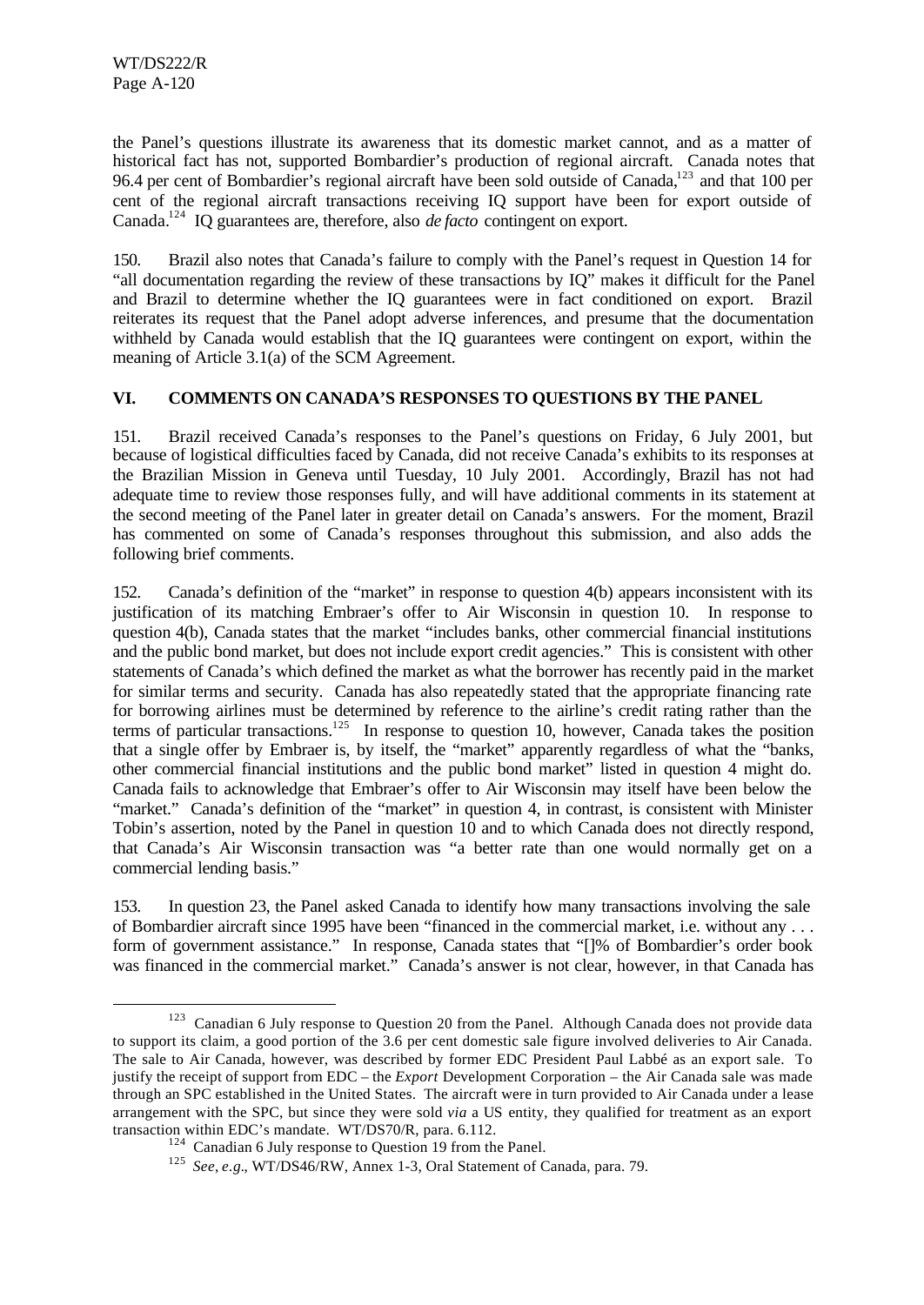previously defined the "commercial market" to include Canadian government support provided through so-called "market window" operations.<sup>126</sup> For this reason, the Panel should seek additional clarification as to how many Bombardier transactions were financed in the commercial market, exclusive of any transactions in which Canadian government entities participated on a "market window" basis.

### **VII. CONCLUSION**

l

154. For the foregoing reasons, Brazil requests that the Panel conclude that support for the Canadian regional aircraft industry through EDC's Corporate and Canada Accounts, as well as Investissement Québec, constitute prohibited export subsidies both "as such" and "as applied." Pursuant to Article 4.7 of the SCM Agreement, Brazil further requests a recommendation from the Panel that Canada withdraw these subsidies without delay.

<sup>126</sup> *See*, *e.g.*, paragraph 3 of Canada's answer to question 4: "EDC can and does participate in financing arranged by commercial banks on market terms."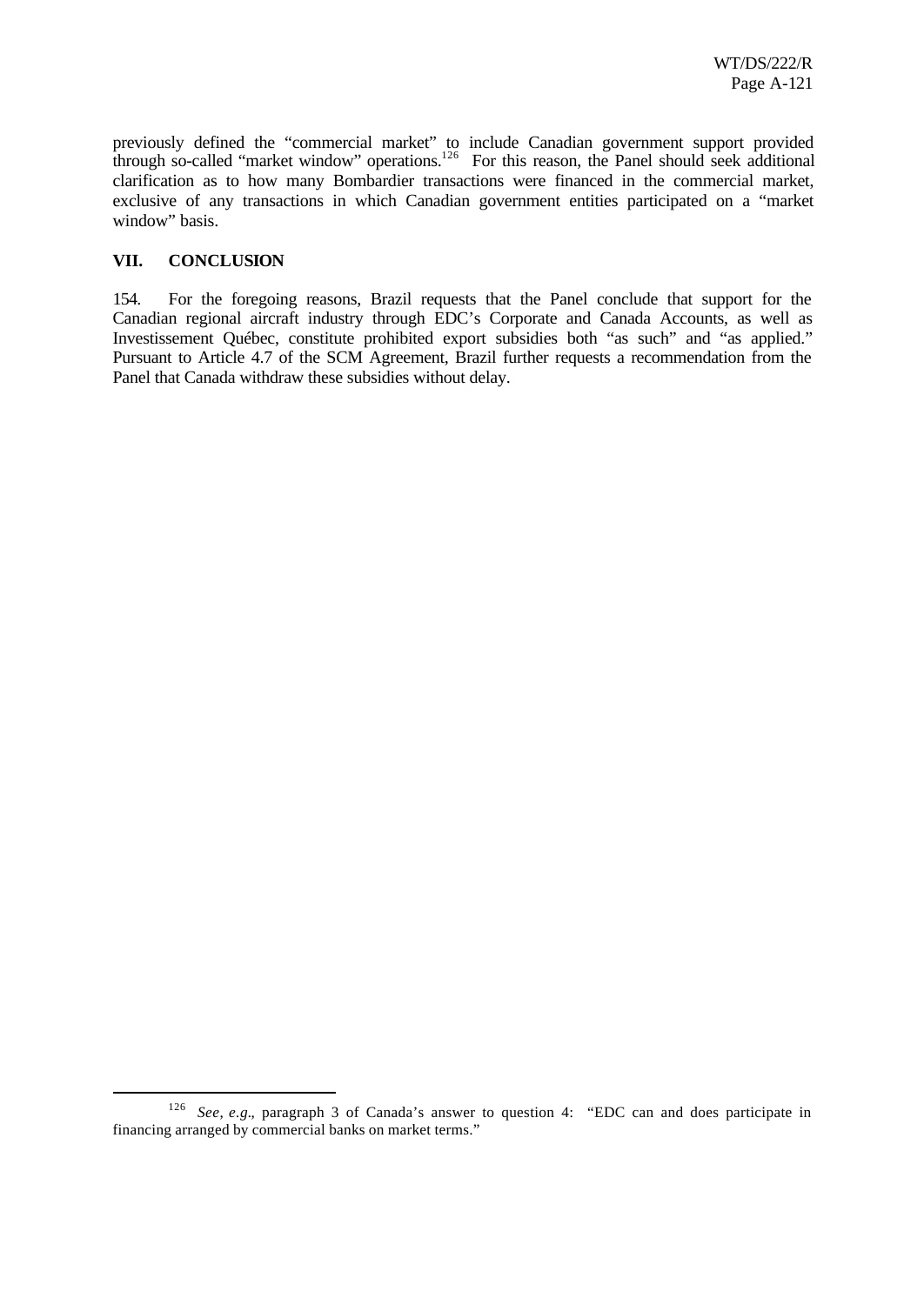# **ANNEX A-11**

# RESPONSES OF BRAZIL TO QUESTIONS FROM THE PANEL PRIOR TO THE SECOND MEETING OF THE PANEL

(26 July 2001)

#### **Canada**

### **40. Please provide the credit ratings for Air Littoral, Atlantic Coast Airlines and Air Nostrum at the time of the transactions referred to in Canada's reply to Question 14 from the Panel.**

Brazil considers that the Panel's question should also refer to Midway. Although Canada claims that no "public credit rating" was available for Midway, surely it applied its internal credit rating programme to gauge the risk involved in extending guarantee support valued at [] per cent of an approximately \$[] million transaction. If IQ did not know Midway's credit rating, Brazil wonders how Canada can claim that IQ support for Midway is on market terms.

In Brazil's view, the Panel should also ask for additional information regarding how Canada generates the credit ratings for EDC transactions. In its response to the Panel's Question 4, Canada states that it generates internal credit ratings using financial modelling software. However, Canada has provided no information regarding exactly which data is input into its database, and how the database analyses the data. Accordingly, the Panel should ask the following questions:

**Please explain in detail how the process of generating an internal rating works. Does this process rely solely on quantitative financial data or does it involve some subjective judgment? If non-quantitative factors are considered, please provide these factors and explain how they were considered in the generation of the rating.**

**Please provide copies of all documents from industry sources used to generate credit ratings for the listed transactions.**

**41. Please provide the documentation requested in Question 14 from the Panel, particularly in respect of the specific guarantee fees involved, and any [], or explain why such documentation is not available.**

**In addition, please provide all documentation regarding the review by IQ of the Air Littoral, Atlantic Coast Airlines and Air Nostrum transactions referred to in Canada's response to Question 14 from the Panel.**

In Brazil's view, the Panel's question should also include Mesa and Midway. In response to Question 14 from the Panel, Canada stated that IQ provided guarantees to Mesa, Midway, Air Littoral, Atlantic Coast Airlines and Air Nostrum. Canada failed to provide "all documentation regarding the review of" not only the Air Littoral, Atlantic Coast Airlines and Air Nostrum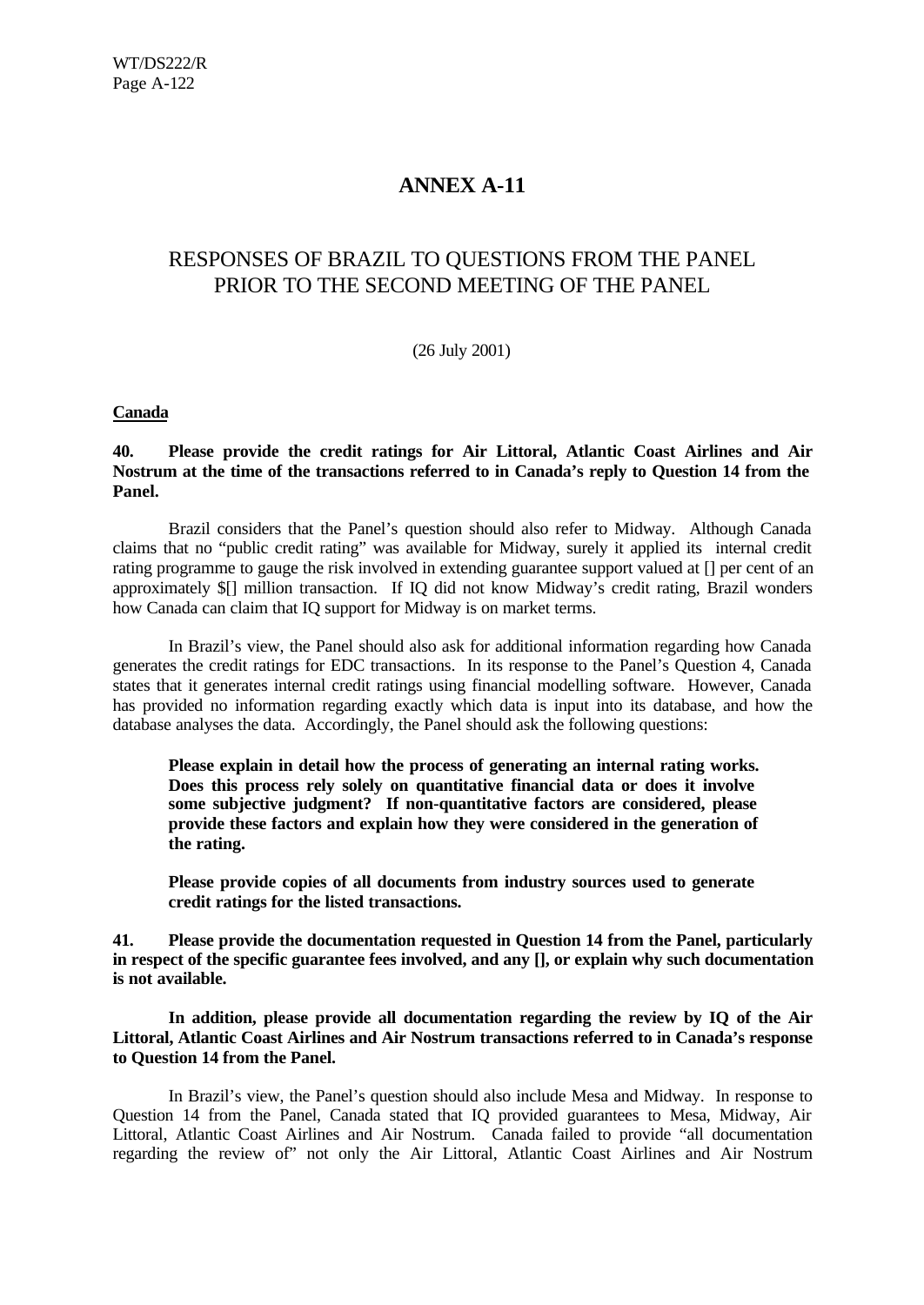transactions, *but also the Mesa and Midway transactions*. Accordingly, Brazil asks that the Panel extend its request for documentation to include the latter two transactions.

Brazil also notes that Canada's initial failure to provide documentary information specifically requested by the Panel need not lead to renewed requests by the Panel for that information. As a participant before the Appellate Body in the earlier *Canada – Aircraft* dispute, Canada is well aware of the Panel's authority to adopt adverse inferences in response to a refusal to provide information requested by the Panel. Yet, Canada failed to provide that information. In Brazil's view, Canada's failure justifies the adoption of adverse inferences, as discussed in paragraph 136 of its Second Written Submission.

### **45. At paras. 74 and 75 of its second written submission, Brazil argues in essence that, for the ASA transaction, "EDC financial contributions were granted on terms more favorable than those available on the market." Please comment.**

Brazil notes that in its response to the Panel's Question 11, Canada failed to provide any specific information regarding the benchmarks or credit ratings used for ASA. Instead, Canada states that it was able to impute a shadow investment grade rating for ASA based on the company's financial performance, which it claims to have provided in Exhibit Cda-44. However, Exhibit Cda-44 provides only the company's net accounts receivable days for 1991/1995 and accounts payable days for 1995. The Panel should ascertain whether these were the only financial results considered in establishing ASA's credit rating and, if not, obtain all of the information used to establish that rating.

Finally, Brazil notes that in its response to Panel Question 11, Canada states that although EDC's pricing was [] was [] approved. The Panel should ascertain whether EDC made any such exceptions in any other regional aircraft transactions, and if so obtain details regarding the circumstances of such exceptions.

**48. At paras 66 and 67 of its second written submission, Canada states that IQ charges an up-front fee of [] basis points, and an annual fee equivalent to [] basis points on its effective exposure. In addition, Canada asserts that IQ is provided with a []. In its letter of 25 June 2001, which includes details of IQ's participation in the Air Wisconsin transaction, there is no reference to either an annual fee, or to a []. Please explain why IQ's participation in the Air Wisconsin transaction does not appear consistent with the practice set forth in the abovementioned paras 66 and 67.**

In Brazil's view, the Panel should also ascertain whether IQ takes its up-front fee of [] basis points and its annual fee of [] basis points only on its effective exposure of [] per cent (its [] per cent guarantee minus a counter guarantee of [] per cent) or on its entire [] per cent guarantee. The Panel should also ascertain whether IQ has taken any equity positions in transactions in which EDC is providing any kind of financing or support.

### **Brazil**

**49. In its rebuttal submission (para. 38), Brazil argues that "EDC's Canada Account has fundamentally changed since it was first considered in Canada--Aircraft". Brazil then cites in a footnote the Policy Directive submitted by Canada as Exhibit Cda-16. Please describe the alleged change(s). Does Brazil consider that such change(s) has(ve) any impact on the nature of the Canada Account as such, e.g., mandatory or discretionary legislation?**

In paragraphs 29-39 of its 13 July Second Written Submission, Brazil cited documents such as that included in Exhibit Cda-16 under the heading "The Panel is Not Precluded by *Res Judicata* from Addressing Brazil's Claims." Brazil's point was to demonstrate that even if *res judicata* applies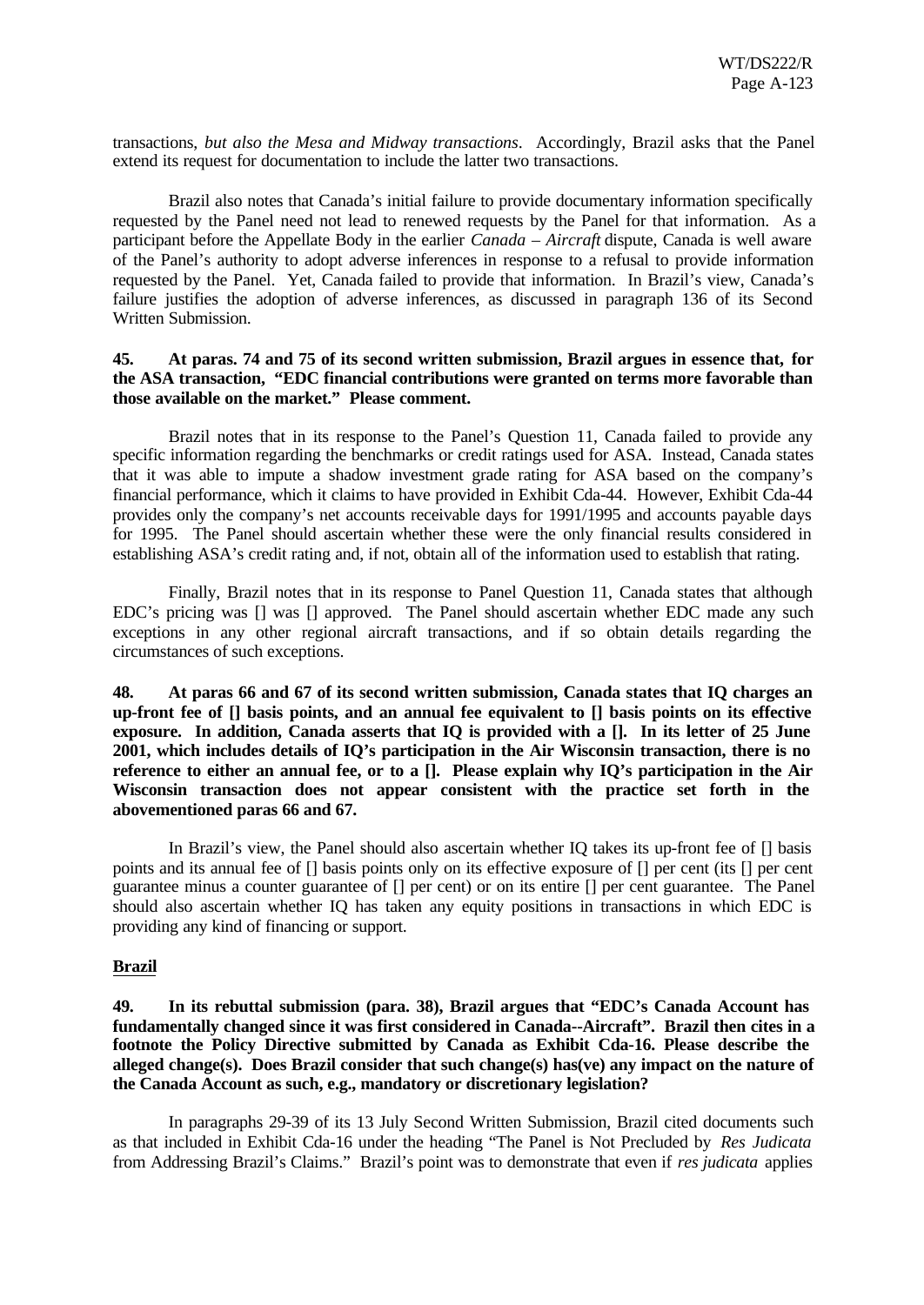l

to WTO disputes, it does not apply here. This is because Brazil's failure to establish its "as such" claim in the earlier *Canada – Aircraft* dispute was a failure of *proof*. Brazil's current "as such" claim is based upon proof and argument that was not before the Panel in the earlier *Canada – Aircraft* dispute.

In its 6 July responses to Questions 8 and 9 from the Panel, Canada provided a series of legal instruments regarding the creation, funding, operation and administration of EDC's Canada Account. Those documents are included in Exhibits Cda-15 through Cda-24. Although some of those documents are not dated, the date provided on several of them indicates that they were issued or modified subsequent to the Panel's ruling in *Canada – Aircraft*, which was circulated on 14 April 1999.<sup>1</sup> For example, Exhibit Cda-16 is dated 18 November 1999, and Exhibit Cda-17 is dated 29 December 1999 and 15 November 1999.

Both Exhibit Cda-17 and the Appendix to Exhibit Cda-16 include a "policy guideline" that is relevant to Brazil's "as such" claim. Before the Article 21.5 Panel in *Canada – Aircraft*, Canada stated that under this policy guideline, "future Canada Account transactions will be consistent with Canada's obligations under the SCM Agreement in that they will qualify for the safe haven in the second paragraph of item  $(k)$ ..."<sup>2</sup> Thus, Canada acknowledged that without the policy guideline and the safe haven of item (k), Canada Account support would constitute a prohibited export subsidy.

The Article 21.5 Panel determined that the policy guideline was not sufficient to qualify Canada Account support for the safe haven.<sup>3</sup> By Canada's own admission, without the protection of the safe haven, Canada Account support constitutes a prohibited export subsidy. Thus, it is the *failure* of the policy guideline included in Exhibits Cda-16 and Cda-17 that speaks to the nature of EDC's Canada Account "as such."

Brazil notes, however, that this policy guideline is not the only argument and evidence supporting its "as such" claim against the Canada Account. The Panel will recall that EDC uses the Canada Account only when the terms of its support would not be consistent with "what the relevant borrower has recently paid in the market for similar terms and with similar security," and thus could not be provided through the Corporate Account.<sup>4</sup> Canada Account support is, therefore, apparently not consistent with what Canada deems to be the market, and thus confers a benefit and constitutes a subsidy. Moreover, Brazil has argued to this Panel that Canada Account loan guarantees constitute subsidies "as such," since they enable a recipient to secure funds on terms otherwise only available to a recipient, like the Government of Canada, with a AAA credit rating. Every use of the Canada Account will in these respects necessarily result in a subsidy. Further, Canada's support of Bombardier's sale to Air Wisconsin utilising Canada Account, a violation admitted by Canada, not only is an instance of Canada Account "as applied" but an example of how Canada Account, "as such," operates.

<sup>&</sup>lt;sup>1</sup> WT/DS70/R (Adopted as modified by the Appellate Body, 20 August 1999).

<sup>2</sup> *Canada – Measures Affecting the Export of Civilian Aircraft – Recourse by Brazil to Article 21.5 of the DSU*, WT/DS70/RW (Adopted as modified by the Appellate Body 4 August 2000), para. 5.61.

<sup>&</sup>lt;sup>3</sup> Id., para. 5.148. The Article 21.5 Panel was necessarily reviewing compliance of the Canada Account "as such" with the SCM Agreement. Review under Article 21.5 of the DSU is limited to measures taken to comply with the recommendations and rulings of the DSB. Canada Account "as applied" in particular transactions would not be subject to review under Article 21.5.

<sup>&</sup>lt;sup>4</sup> The standard for EDC Corporate Account support is included in Canada's First Written Submission, dated 18 June 2001, at para. 67.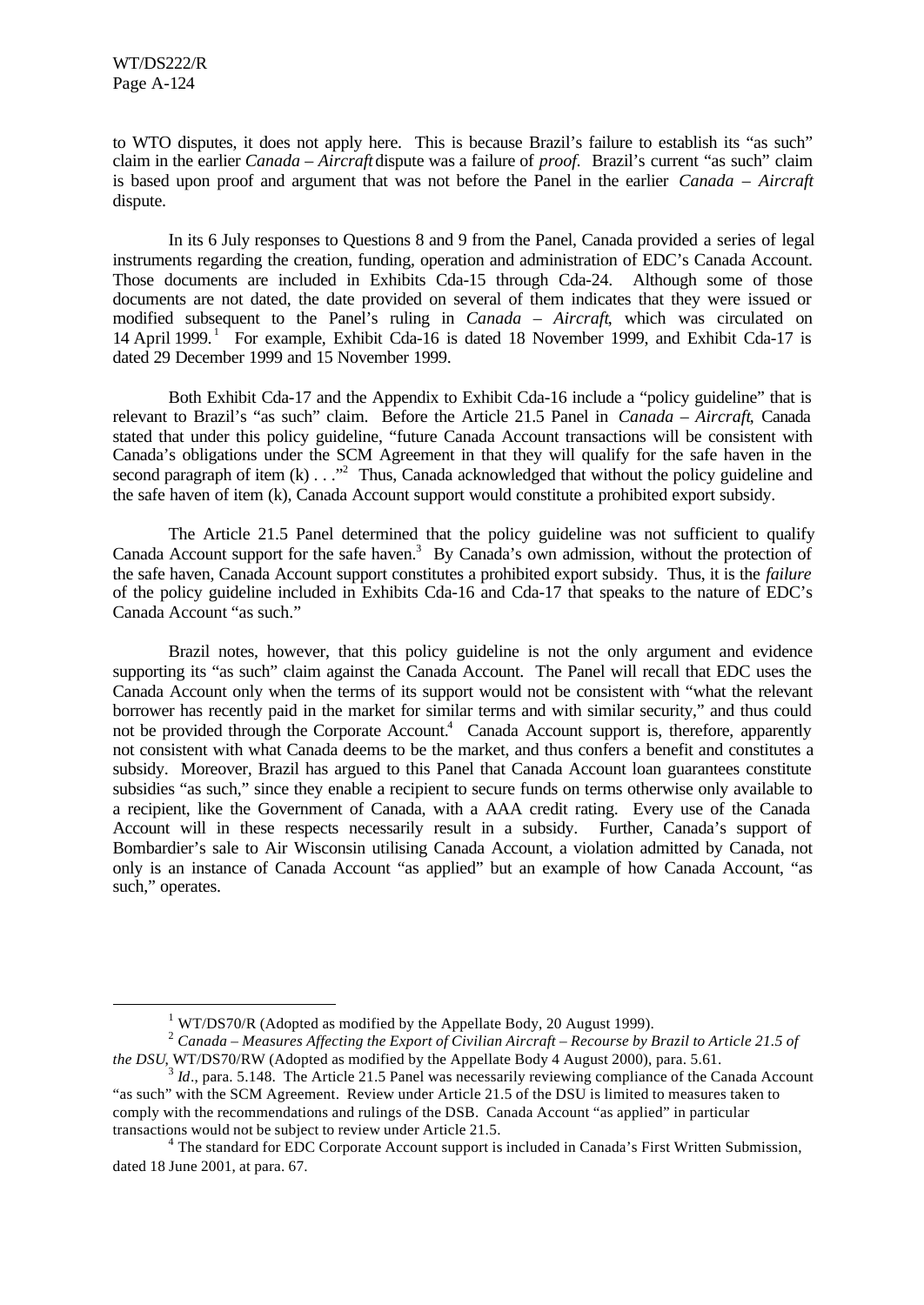#### **50. At para. 75 of its second written submission, Brazil refers to the US dollar prime rate, and the CIRR, as of the date of its submission. Why is current data relevant for the purpose of assessing transactions dating from March 1997 and August 1998?**

Brazil referred to the U.S. dollar rate and the CIRR as of the date of Brazil's submission simply for illustrative purposes. The main points of paragraph 75 are first, that the CIRR is calculated as 100 basis points above the seven-year U.S. Treasury rate, and that by providing financing at T-bill plus [], Canada's financing was presumptively below the market. More importantly, Canada's financing to ASA does not appear to reflect any risk premium associated with the airline's credit rating. Canada has previously stated that "in financing transactions, the credit risk premium is as important a constituent element of the final interest rate paid by a purchaser as the base to which the premium would be added."<sup>5</sup> Moreover, Canada has previously stated that the applicable risk premia for airlines such as Northwest and US Air are in the range of the 10-year U.S. T-bill plus 250 basis points, and that these airlines "enjoy credit standings significantly better than a number of airlines in the industry. Airlines that are less credit-worthy can face spreads as high as 350 bps."<sup>6</sup> Presumably, a small airline such as ASA would have a higher credit risk than US Air or Northwest. Brazil also notes that the offer provided to ASA (Exhibit Cda-43) states []. This appears to be a further illustration of how this transaction was on below-market terms.

**51. Regarding para. 78 of Brazil's rebuttal submission, is financing based on a floating rate, e.g. LIBOR, unavailable in the commercial market? In addition, Brazil argues that "the margin added to LIBOR, a mere [] for a borrower that Exhibit Cda-39 reveals is rated, by Canada's own "LA Encore" system, as [], is below market by any reasonable definition." On what ground can Brazil argue that it is "below market"? In answering this question, please respond to Canada's Rebuttal, para. 40, in particular its argument that "EDC participated in the Kendall transaction, a public offering, on an equal risk-sharing basis with seven commercial banks".**

While Brazil is aware of officially-supported floating rate transactions in the large aircraft sector, Brazil is not aware of any floating rate transactions in the regional aircraft sector that are not supported by government export credit agencies (whether or not acting through so-called "market windows"), and therefore cannot state with certainty that such financing is available in the commercial market.

Brazil notes further that floating rate transactions are not protected by the safe haven of item (k) of Annex I to the SCM Agreement. The Article 21.5 Panel in *Canada – Aircraft* stated that:

[I]t would appear that the safe haven could only be potentially available to those specific kinds of official financing support to which the CIRRs . . . apply, given that these are the only *existing* systems of minimum interest rates under the *Arrangement*. . . . Given that they are expressed solely as fixed interest rates, the CIRRs can only meaningfully be applied to transactions with fixed interest rates. That is, there is simply no practical or meaningful way to apply rules concerning minimum *fixed* interest rates to *floating* rate transactions. Thus, we conclude that only official

<sup>5</sup> *Brazil – Export Financing Programme for Aircraft* – *Recourse by Canada to Article 21.5 of the DSU*, WT/DS46/RW (Adopted as modified by the Appellate Body, 4 August 2000), Annex 1-3, Oral Statement Of Canada, 3 February 2000, para. 79.

<sup>&</sup>lt;sup>6</sup> WT/DS46/RW, Annex 1-3, Oral Statement Of Canada, 3 February 2000, chart 3 (submitted with Exhibit Cdn-14 to the Canadian Oral Statement) (attached as Exhibit Bra-64).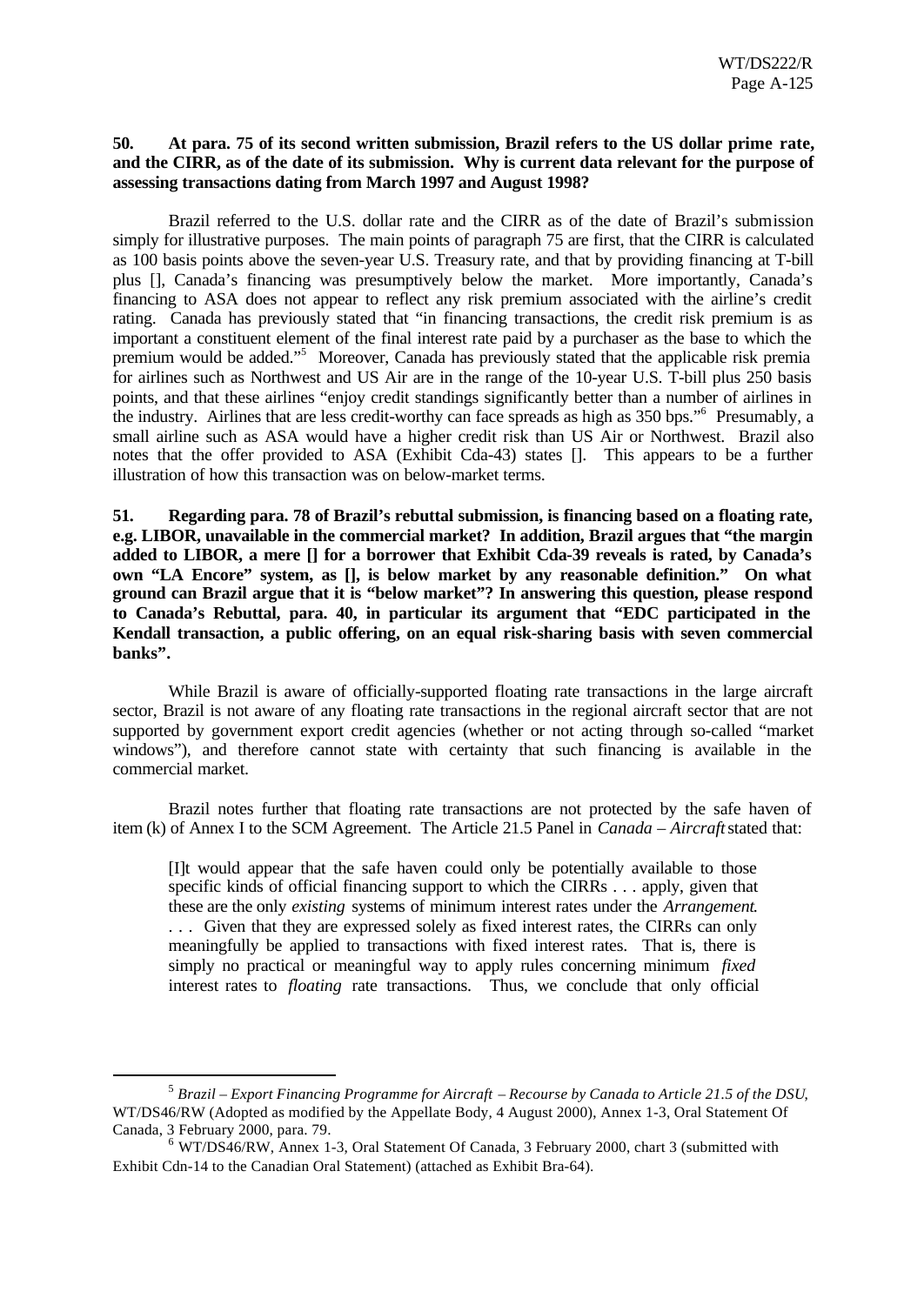financing support at fixed interest rates is subject to minimum interest rates, given that the CIRRs are expressed as, and thus can only apply to, fixed rate transactions.<sup>7</sup>

Brazil notes that Canada has not explained how its LA Encore system generates credit ratings, either by providing the input (the data used to generate the ratings) or the output (the ratings themselves) that this programme generates. The mere fact that Canada uses a computer programme that may also be used by commercial banks establishes nothing about *how* Canada uses that programme, or whether it generates (and Canada then uses) ratings that fully reflect all commercial risks associated with the transaction.

The margin of LIBOR plus [] bps for a borrower rated [] by Canada's programme is [] by Canada's own definitions. Canada has previously stated that LIBOR-based floating rates can be translated into equivalent U.S. T-bill-based fixed rates by adding a "swap spread" of approximately of [] to the LIBOR-based rate.<sup>8</sup> Thus, for example, Canada has stated that "British Airways, which is the best rated non-sovereign airline, obtains rates of LIBOR  $+$  30 to 40 bps for large aircraft deals (an additional 20-30 bps should be added for regional aircraft, even for clients with British Airways' credit rating. This translates to  $T + 105-120$  ( $+125-150$  for regional aircraft)" when the swap spread is added.<sup>9</sup>

Canada has also stated that "[f]or the last nine years, the average yield spread for AAA credits has been approximately the 10-year Treasury Bond rate plus 43 basis points; and *no* airline enjoys such a rating,"<sup>10</sup> and that "in December 1999, a representative sample of airline companies operating in the US market obtained financing at T+110 to 250 basis points,"<sup>11</sup> and finally that the "interest rate" payable by a borrower with a particularly poor credit rating may be in excess of  $T + 350$  basis points."<sup>12</sup>

Thus, in Canada's own words, the appropriate spread for the best-rated airline for a regional jet transaction would be either LIBOR  $+ 50-70$  bps (floating rate) or T-bill plus 125-150 bps (fixed rate transactions). For a "representative" airline with a credit rating ranging from AAA to BBB-, the appropriate spread would be up to  $T$ -bill  $+ 250$  bps, which, adjusting for the swap spread, translates into a floating rate spread of LIBOR + 170 bps. An airline with a poor credit rating, such as BB, would have a credit rating "in excess of  $T + 350$  bps" – which translates into LIBOR + 270.  $\left[\right]^{13}$ 

Regarding the terms of the Kendell transaction, Brazil notes that Canada's statement that the transaction was on an "equal risk sharing basis" does not appear to be fully accurate. As a threshold matter, Brazil notes that Canada has not to date provided the actual loan agreement. Instead, Canada has simply provided executive summaries regarding the anticipated terms of the deal. These terms may, of course, have changed significantly before final signature.

<sup>7</sup> *Canada – Measures Affecting the Export of Civilian Aircraft – Recourse by Brazil to Article 21.5 of the DSU*, WT/DS70/RW (Adopted as modified by the Appellate Body, 4 August 2000), paras. 5.101-102.

<sup>&</sup>lt;sup>8</sup> WT/DS46/RW, Annex 1-2, Rebuttal Submission of Canada, 17 January 2000, para. 40, note 24.

<sup>&</sup>lt;sup>9</sup> WT/DS46/RW, Annex 1-2, Rebuttal Submission Of Canada, 17 January 2000, para. 51, note 26.

<sup>10</sup> WT/DS46/RW, Annex 1-5, Canada's Comments on Brazil's Responses to Questions of the Panel, 17 February 2000, paras. 10-11 (Comment on Brazil's response to Question 9).

 $^{11}$ *Id*. <sup>12</sup> *Id*.

<sup>&</sup>lt;sup>13</sup> Based on the information provided by Canada in its 6 July 2001 response to the Panel's questions, it appears that the Kendell transaction was completed in the months immediately after July 1999. The information provided by Canada in the *Brazil – Aircraft* case regarding swap spreads and credit ratings for various airlines was stated to be current as of December 1999 – very close in time to the date of the Kendell transaction.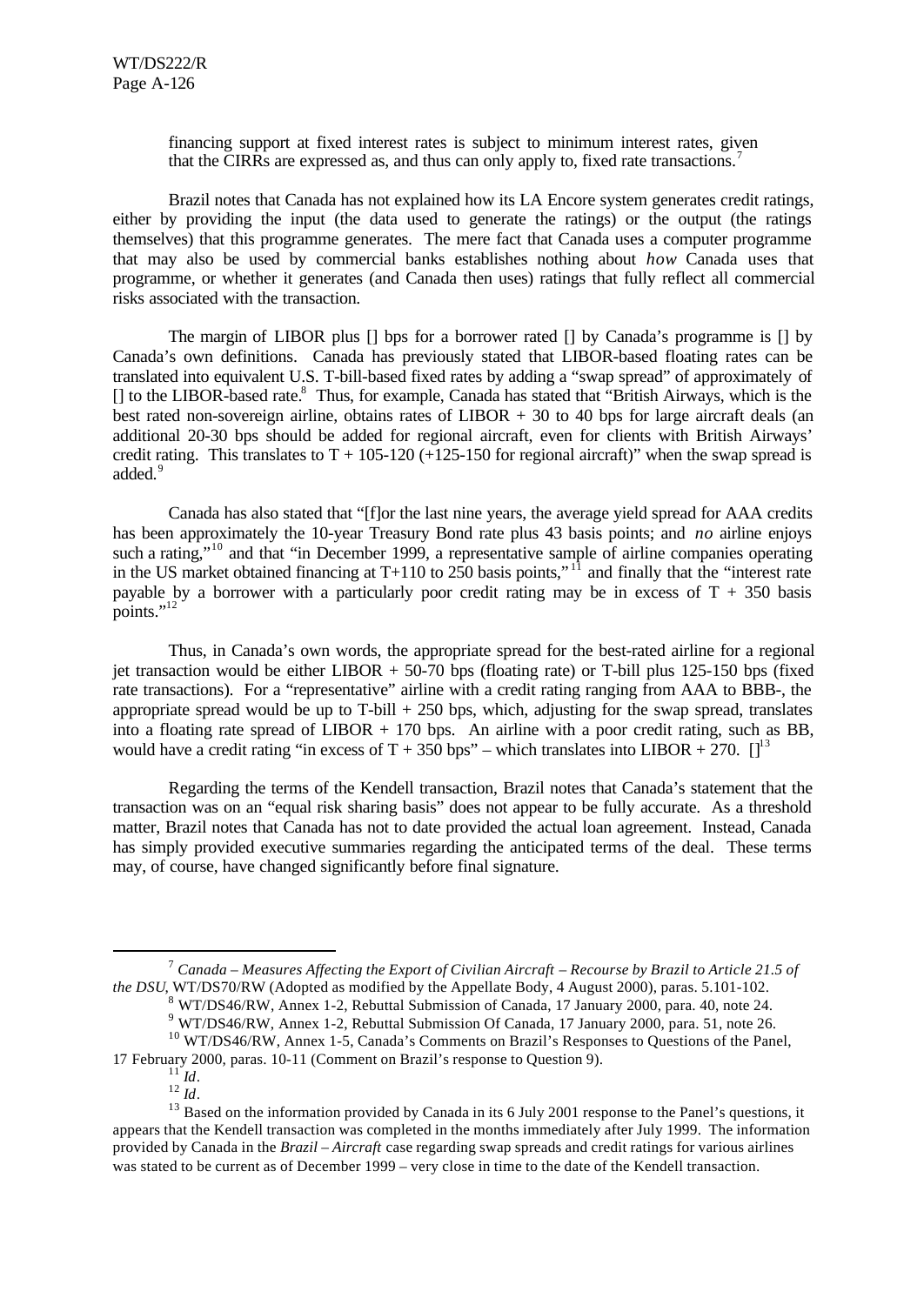In any event, it appears that EDC funded [] per cent of the transaction, with the other [] per cent spread among four other underwriters.<sup>14</sup> While seven banks were originally contemplated as participating in the deal, three of the banks appear to have pulled out.<sup>15</sup> This would suggest that these banks considered the deal to be too unprofitable, or too risky, for their participation.

Several issues regarding the Kendell deal remain unresolved by the information provided by Canada. Would the commercial banks have been willing to finance the entire loan amount of the transaction on their own without the participation of a government export credit agency? Certainly, the larger the amount of the loan, the higher the risk and therefore the higher the interest rate? Was EDC's participation essential, therefore, in order to make the deal work?

Canada submits that two of the other banks "set the terms" of the deal. However, it seems inevitable that those banks did so in the full knowledge that EDC was likely to be the major participant. Thus, the terms that those banks were likely to set were influenced by EDC's participation, to Kendell's and Bombardier's advantage. This is shown by the fact that EDC appeared to be initially willing to finance up to [] per cent of the purchase price of the aircraft, whereas the banks were willing to support only  $\lceil \rceil$  per cent of the financing amount.<sup>16</sup> This shows that EDC was willing to participate on terms more generous than the commercial banks.

While it appears clear that the Kendell transaction was on terms more favourable than available in the market, the Panel should nevertheless request that Canada provide the following additional information to the Panel:

**Please provide the final, signed financing agreement for the Kendell transaction.**

**Were any of the participating banks aware of EDC's participation before the terms of the deal were set?**

**Why did three of the original seven banks decide not to participate in the deal?**

**Why, in light of EDC's [] per cent participation, does Canada consider the deal to be on an equal risk-sharing basis?**

**Please provide details regarding any fees received by [] for syndicating the loan.**

**Did EDC enter into any agreements of any kind with [] or any of the banks involved in this deal that would in any way affect the risk borne by EDC or any of the banks in this deal?**

**Did EDC and the participating banks participate in** *pari passu* **with respect to every term and condition of the deal? Were there any differences in the nature and extent of the risk assumed by EDC and the participating banks? Which entity assumed the risk of repossession? Which entity assumed the risk of cancellation of any orders for aircraft?**

<sup>&</sup>lt;sup>14</sup> Exhibit Cda-39.

<sup>&</sup>lt;sup>15</sup> Canada's answer to Ouestion 11 from the Panel lists seven institutions originally intended to participate (though Canada counts only five), whereas the documents provided in Exhibit Cda-39 (pg. 2) lists four banks participating in addition to EDC.

 $16$  Exhibit Cda-39 (pg. 3).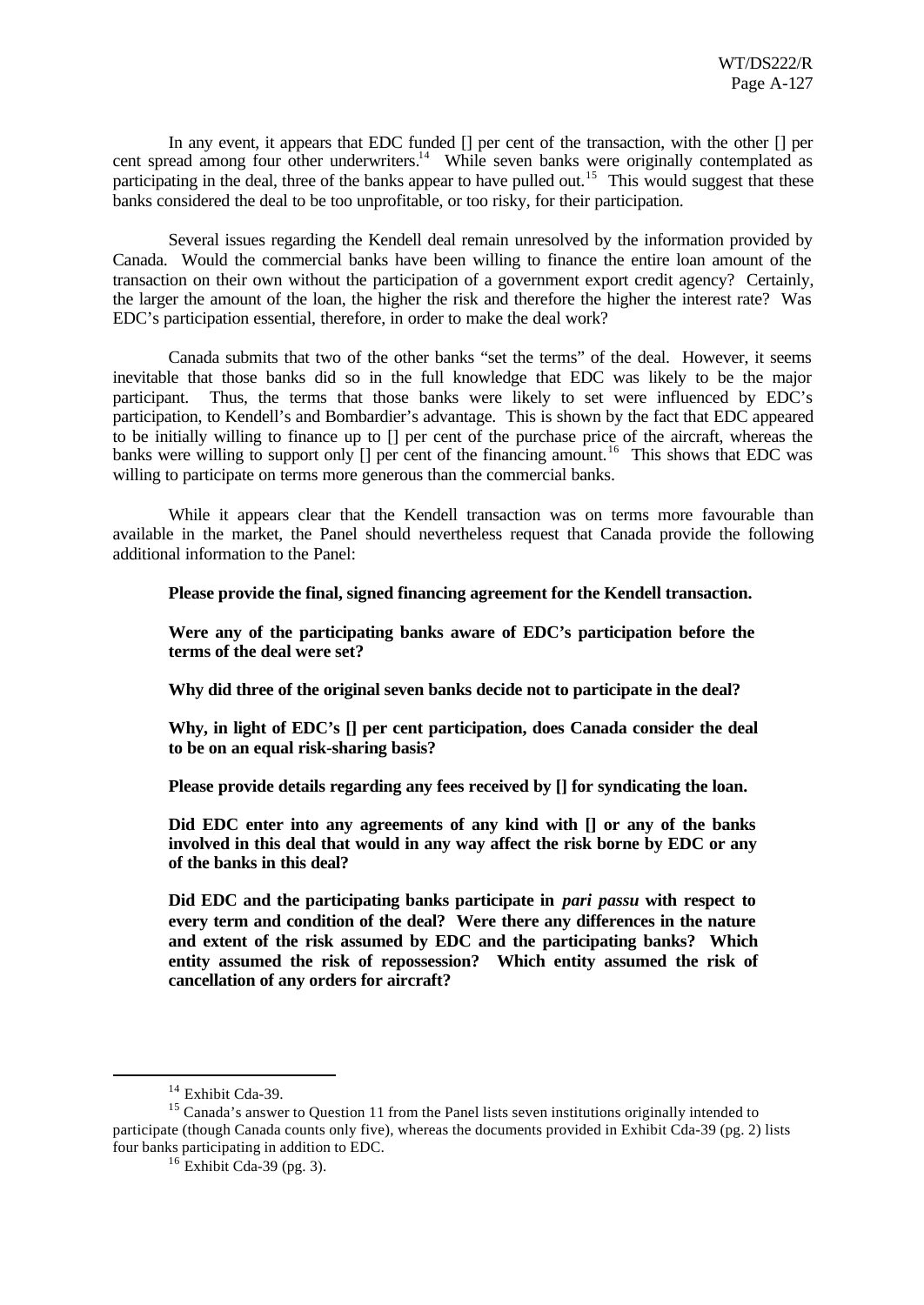The answers to these questions would provide much clearer information regarding EDC's participation in the Kendell transaction, and in particular, whether that participation was on terms that constitute a "benefit."

**52. In what respects does Brazil believe that Bombardier's offer cannot qualify as "matching offer" under the OECD Arrangement? In particular, in para. 89 of its second written submission, Brazil argues that "[e]ven if 'non-identical' matching were permitted in this case, however, Canada bears the burden of showing that its 'non-identical' offer included financial terms that were economically equivalent to Embraer's offer." Is it Brazil's view that "economic equivalence" is the test to determine whether an offer can qualify as a valid "matching" under the OECD Arrangement? If yes, please explain why.**

Canada's offer cannot qualify as a "matching offer" under the *OECD Arrangement* because it does not comply with specific obligations included in the *Arrangement* with respect to matching.

Most importantly, as Brazil has repeatedly observed, Canada did not fulfil its obligation, under Article 53 of the *Arrangement*, to "make every effort to verify" that terms allegedly not conforming with the *Arrangement* were "officially supported." Had it done so, with a simple request to Brazil, it would have discovered that support from Brazil was neither requested nor granted. Embraer's offer to Air Wisconsin was completely on its own account.

Even if Brazilian support had been involved, Brazil explained in its answer to the Panel's Question 36 that the terms and conditions of Canada's offer to Air Wisconsin are self-evidently not "identical" to the terms of Embraer's offer. The question then is whether Canada may offer terms and conditions that while not actually identical, nevertheless "match" the competing offer in that they result in essentially the same financial terms. As Brazil explained in its answer to Question 36, Article 52 of the *OECD Arrangement* permits such non-identical matching with respect to nonnotified, non-conforming terms and conditions offered by another Participant in the *Arrangement*. However, Article 53, which regulates matching of non-conforming terms and conditions offered by a *non-participant*, does *not* envisage non-identical matching. As a legal matter, therefore, Canada would not appear to be permitted under the *Arrangement* to engage in non-identical matching of Embraer's offer to Air Wisconsin.

Therefore, even if recourse to matching did maintain "conformity with" the interest rates provisions of the *Arrangement* – which Brazil and the Article 21.5 Panel in *Canada – Aircraft* believe is not the case – Canada has not complied with the matching requirements as set out in the *Arrangement*.

Brazil reiterates its statement in its Second Written Submission that, if non-identical matching of a non-participant's offer were permitted, Canada would bear the burden of establishing that its nonidentical offer "matched" Embraer's offer. Canada is, after all, claiming recourse to the affirmative defence included in the second paragraph of Item (k) to the Illustrative List of Export Subsidies. As the Panel notes, Brazil in its submission stated that Canada would thus have to show that its nonidentical offer provided terms that were economically equivalent to Embraer's offer. Brazil does not see the term "economically equivalent" as the sole term of legal art for the standard that the Panel must follow. It is simply the dictionary meaning of the term "match." Brazil believes that the term "economically equivalent" fairly summarises the applicable standard, which is that Canada's nonidentical offer, to "match" Embraer's offer, must result in the same or equivalent financial or economic terms. Canada itself states, at paragraph 103 of its Second Written Submission, that "[m]atching, by definition, implies equal or similar attributes." If this were not the case, the result would be undercutting, which Canada confirms at paragraph 102 of its submission is not permitted by the *Arrangement*.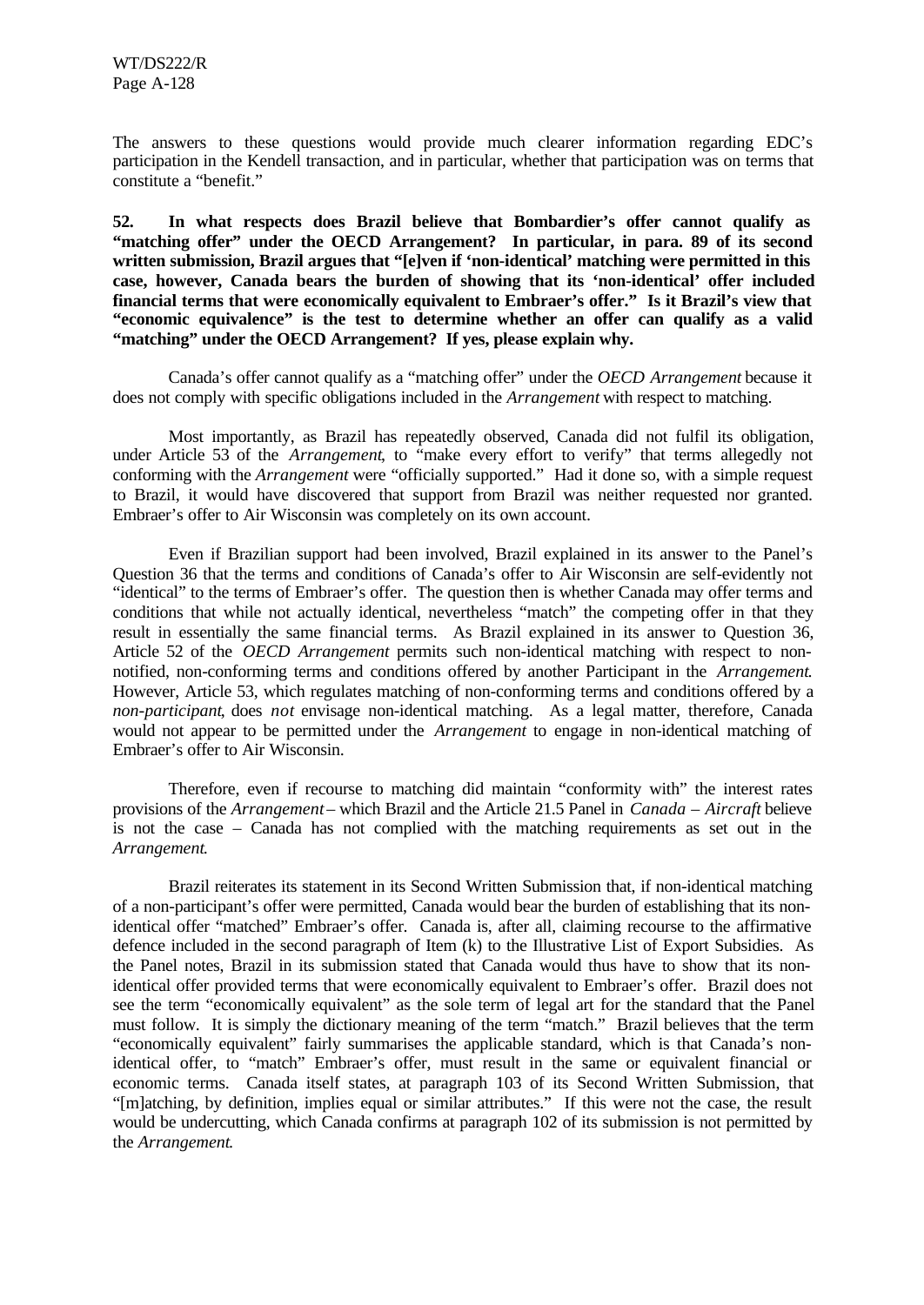Even assuming, *arguendo*, (i) that Embraer's offer involved "official support" from Brazil, (ii) that Canada complied with the specific requirements regarding matching included in the *OECD Arrangement*, and (iii) that recourse to matching maintains "conformity with" the interest rates provisions of the *Arrangement*, Canada has not established that its offer to Air Wisconsin did not undercut Embraer's offer. Brazil has gone one step further, by explaining in its 6 July response to Question 34 of the Panel, and in paragraphs 89-93 and 102-118 of its Second Written Submission, why the terms of Canada's Air Wisconsin deal were more favourable than any offer made by Embraer, and hence cannot be said to "match" any such offer.

### **53. Regarding paras. 52 and 125 of its second written submission, is Brazil of the view that EDC and IQ guarantee fees are lower than those charged by commercial guarantors with AAA (for EDC) or with A+ or A2 (for IQ) credit ratings to firms wishing to enjoy the benefits of those guarantors? If yes, please explain why and how. In doing so, please explain how account should be taken of any [].**

Canada has simply stated that a fee is charged for the guarantees in question. Canada, which is in sole possession of the information, has not explained how the amount of those fees was determined. Since Canada has raised fees as a defence to Brazil's claim that IQ guarantees confer benefits, it is Canada's burden to provide this information.

With regard to fees for loan guarantees, another arguable defence, under an *a contrario* interpretation of Item (j) of Annex I to the SCM Agreement, would be that fees sufficient to cover the long-term operating costs and losses of the guarantee programme are sufficient to exclude such a measure from the prohibitions of Article 3. It would be up to the party invoking any protection afforded by Item (j), however, to establish its eligibility for any such protection. Canada has not even attempted to do this.

Moreover, there is no Item (j) equivalent for equity guarantees. Brazil has also presented unrebutted evidence that the market does not offer these guarantees. Exhibit Bra-50 includes letters from leading financial institutions stating that equity guarantees are not offered on the market. Thus, with regard to equity guarantees. Brazil has established that Canada is offering something that the market does not provide, apparently at any price. This, in Brazil's view, is quintessentially a benefit. Even assuming for the sake of argument that the market might provide equity guarantees at some price, it would be up to Canada to show (1) that the price it charges is equal to or more than the market price and (2) that the market price is that of a guarantor whose credit rating is equal to or better than that of Canada or Québec, as the case may be.

With respect to  $\Box$ , please see Brazil's comment on Question 48, above, as well as paragraphs 143-146 of Brazil's Second Written Submission.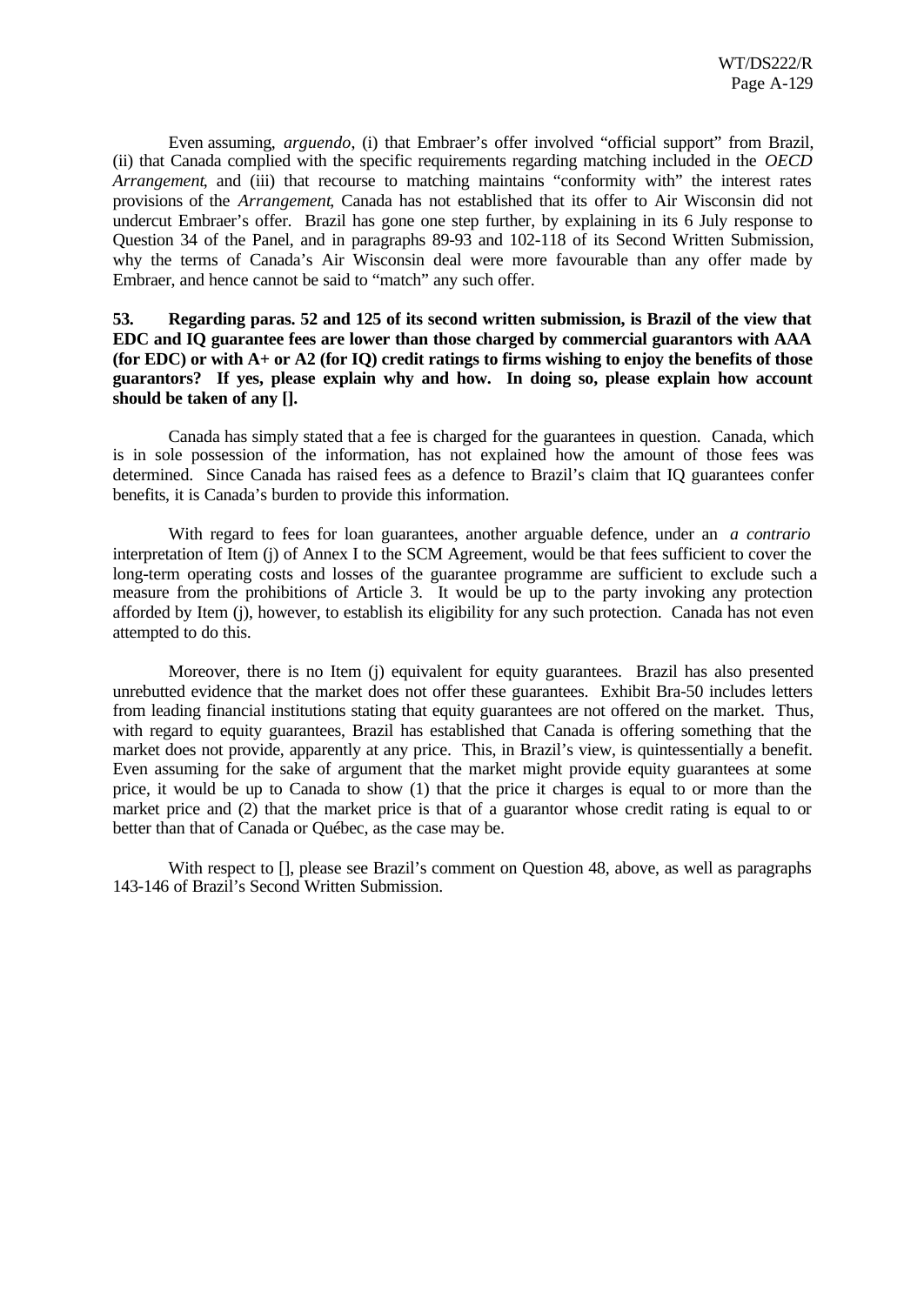l

# **ANNEX A-12**

# ORAL STATEMENT OF BRAZIL AT THE SECOND MEETING OF THE PANEL

## (31 July 2001)

Mr. Chairman, Members of the Panel, Members of the delegation of Canada,

1. In its submissions thus far in these proceedings, Brazil has presented evidence that subsidies provided by Canada through the Canada Account and the Corporate Account of the Export Development Corporation, and subsidies provided by Canada through the Province of Québec, are prohibited by Article 3 of the Subsidies Agreement.

2. The public record, however, contains only fragments of the relevant information, and during the several years in which the dispute between Brazil and Canada has taken place, Canada has steadfastly refused to provide relevant information. Indeed most of the information Brazil was able to obtain came from third country sources where customers of Bombardier, the Canadian aircraft manufacturer, were required to disclose aspects of their finances to public investors. Very little came from Canada itself.

3. Thanks to the efforts of this Panel in taking its responsibilities under Article 13 of the DSU seriously, however, that situation has changed. You have asked the questions that needed to be asked, and Canada finally has come forth with information that should have been either notified to the Subsidies Committee long ago or provided to Brazil in consultations, consistent with the Appellate Body's requirement that Members be "fully forthcoming" at all stages of WTO dispute settlement proceedings. $1$ 

4. The bulk of that information was provided by Canada in its response to Questions from the Panel filed on Thursday, 26 July. In the two business days afforded to review that information, our team has been working ceaselessly in an effort to analyze it in the context of the issues presented in this dispute. There is much information, some of which, as I shall point out, raises even more questions.

5. Responding to this information, which we are seeing for the first time, will take some time, but we think it is important that we be as complete as possible. So I apologize in advance for the length of this statement.

6. This statement is organized in the following manner. In rebuttal to arguments made by Canada, I will show why EDC's Canada Account and Corporate Account confer a benefit, why the guarantees provided by IQ confer a benefit, why the guarantees provided by EDC and IQ are prohibited subsidies, and why IQ is contingent on export. I then will discuss specific transactions supported by the challenged Canadian programmes, beginning with the Air Wisconsin transaction.

<sup>&</sup>lt;sup>1</sup> India – Patent Protection for Pharmaceutical and Agricultural Chemical Products, WT/DS50/AB/R (Adopted 16 January 1998), para. 94.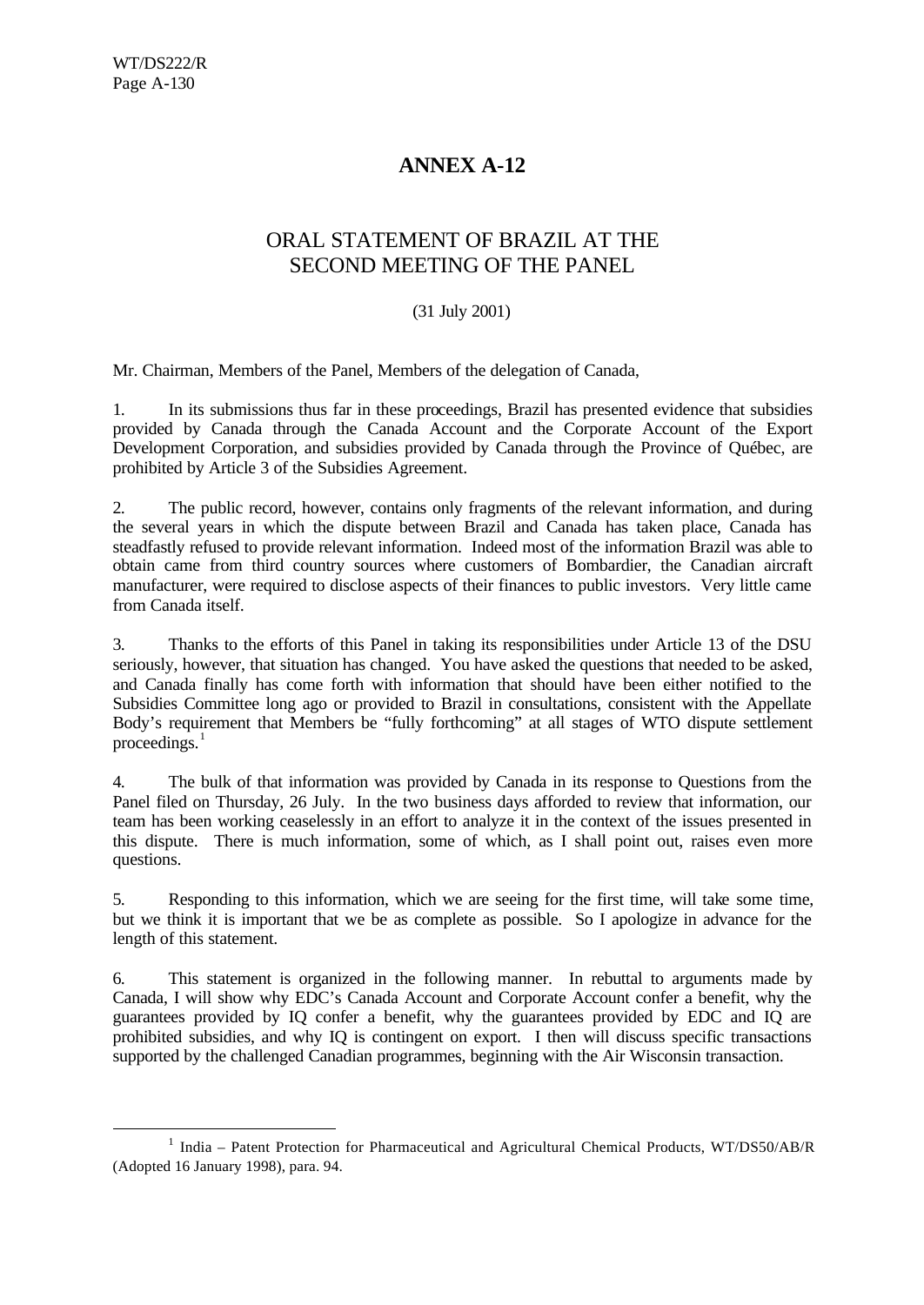7. Before I proceed, however, Mr. Chairman, I would like to make a preliminary point. In footnote 1 of its Second Submission, Canada asks Brazil to clarify whether by referring to "EDC," Brazil intends to refer to anything other than EDC's Corporate Account. Brazil is not aware that EDC has any operations other than Canada Account and Corporate Account, both of which are the subject of Brazil's claims. Canada's First Written Submission, at paragraph 20, describes EDC in these terms. If any other operations exist, however, Brazil, and, I am sure, the Panel, would be very interested to learn of them.

## **I. EDC Confers a Benefit**

l

8. Canada has not contested that support *via* either the EDC Corporate or Canada Accounts is a financial contribution that is contingent on export. Canada has argued, however, that EDC Corporate and Canada Account support does not confer a benefit.

9. In response to Question 44 from the Panel, Canada argues that Bombardier's inability to make equally attractive financing available to its customer in the absence of EDC support is irrelevant. According to Canada, it is the purchaser of Bombardier aircraft, not Bombardier itself, that requires financing. In Canada's view, the financial contribution is made to the purchaser, so, therefore, the sole issue is whether the purchaser – the recipient of the financing – received a benefit.

10. Canada's argument is flawed. Nothing in the text of Article 1.1(b) of the Agreement suggests that there must be only one recipient of the benefit. That article does not read: "a benefit is thereby conferred *on the recipient of the financial contribution*." It states simply, "a benefit is thereby conferred," meaning, conferred on anyone.

11. EDC's financial contribution allows Bombardier to offer its customers a product on terms more favorable than the terms it could afford to offer without EDC's support. A benefit is conferred on Bombardier because, as a result of the financial contribution made through EDC, the necessity for Bombardier to lower its price in order to win customers is eliminated or reduced. The Panel in *Brazil – Aircraft* recognized that a financial contribution provided to a purchaser or a lender in support of an export credit transaction also benefits the producer. That Panel said:

We note that PROEX III payments are made in support of export credits extended to the *purchaser*, and not to the *producer*, of Brazilian regional aircraft. … [These] payments allow the purchasers of a product to obtain export credits on terms more favourable than those available to them in the market … [T]his will … confer a benefit on the *producers* of that product as well, as it lowers the cost of the product to their purchasers and thus makes their product more attractive relative to competing products.<sup>2</sup>

12. Canada's claim that EDC's Corporate Account operates "on commercial principles" has no bearing on this conclusion. In spelling out an alleged market benchmark in paragraph 67 of its First Written Submission, Canada focuses unduly on its claim that Bombardier customers do not receive "benefits" from EDC Corporate Account support. In so doing, it ignores a key beneficiary of the transactions – Bombardier itself, which uses EDC because it cannot find equally favourable financing elsewhere.

<sup>2</sup> *Brazil – Export Financing Programme for Aircraft – Second Recourse to Article 21.5 of the DSU*, WT/DS46/RW/2 (26 July 2001) (Not yet adopted), para. 5.28 (note 42) (emphasis in the original).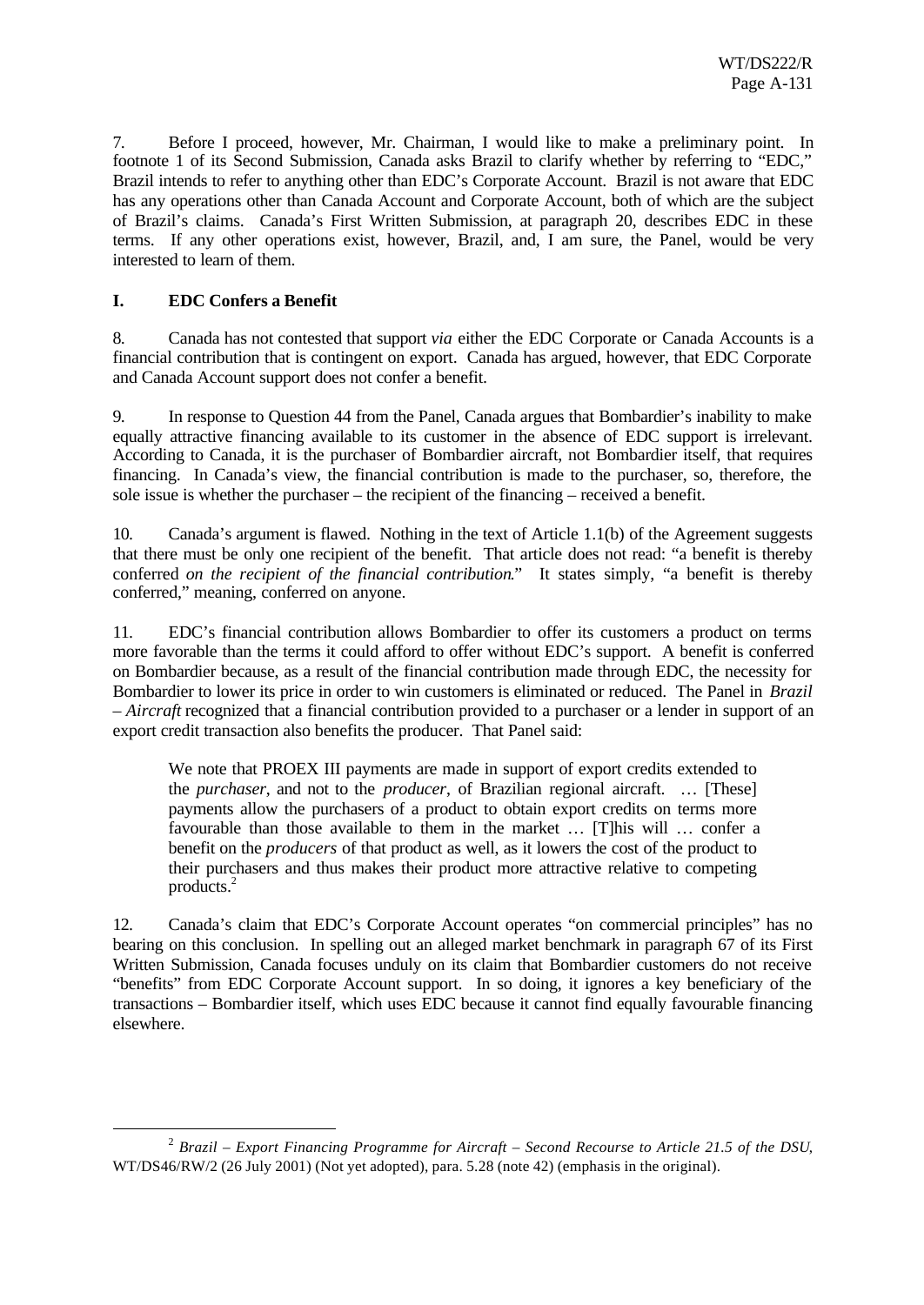# **II. The Guarantees Provided by IQ Confer a Benefit**

## **A. The guarantee fees charged by IQ are not "at market"**

13. As with EDC, Canada claims that IQ charges "market" fees for its guarantees. Canada argues, in its answer to Question 47 from the Panel, that the guarantee fees charged by IQ are at the market rate because "the effective risk exposure of IQ," which "is key to the determination of what constitutes an appropriate fee," "is greatly diminished" as a result of  $\lceil \cdot \rceil^3$ 

14. There are a number of points to be made with respect to that argument. **First**, []. By providing guarantees to the borrower, IQ facilitates more favourable financing terms because of Québec's superior credit rating, thus conferring a benefit. This is what "sweetens" the deal for the purchaser of Bombardier aircraft, and therefore, for Bombardier itself. That IQ might be provided [] is irrelevant to the question of "benefit."

15. The Air Wisconsin transaction provides a perfect illustration of Brazil's point. By Canada's own admission, the  $[]$  "is not part of the offer to Air Wisconsin" because the  $[]$ ." When the purchaser goes to a lender or looks for equity investors with an IQ guarantee, the lender or the investors see only the full [] per cent IQ guarantee backed by the credit rating of the Government of Québec. The [] might mitigate IQ's exposure, but does not reduce the benefit to purchasers and Bombardier.

16. **Second**, contrary to Canada's assertions, it appears that the []. As Brazil has explained in paragraph 144 of its Second Written Submission, the [] appear to be issued by Canadair Québec Capital ("CQC"), a company capitalized in equal parts by Bombardier and a company wholly-owned by IQ. Thus, the [] to the IQ guarantee is made by an entity that receives part of its funding from IQ itself. In paragraph 3 of its response to Question 48 from the Panel, Canada refers to Decree 879-97 of 1997 in support of the proposition that []. However, the provision referred to by Canada relates to the capitalization of CQC. Further, a subsequent decree, Decree 1187-98 of 1998, makes it clear that the  $[]$  must be provided not by  $[]$  but by CQC, a company created specifically for that purpose.<sup>5</sup>  $[]$ 

17. In this regard, Brazil would also like to point out the significance of Bombardier's involvement in the guarantees provided by IQ. The activities of IQ and Bombardier are intertwined to a very significant extent. Together, they formed CQC for the purpose of providing [] against IQ's guarantees to Bombardier and otherwise facilitating Bombardier's activities. Bombardier, as a [], obviously has an important role in determining the terms and conditions for the provision of the [] and, therefore, has an influence on the terms and conditions of the provision by IQ of the guarantees themselves. In fact, through CQC, IQ and Bombardier are business partners for the purpose of supporting and facilitating the export of regional aircraft.

18. I would like to point out, in addition, that at paragraph 117 of Canada's Second Written Submission of 4 December 1998 in *Canada - Aircraft*, Canada stated that *none* of the guarantees or financing activities under the "export development" eligibility criterion of SDI (which became IQ in 1998) was related to the civil aircraft sector. In this case, however, Canada has been compelled to provide documentation demonstrating not only that IQ has, in fact, been used to assist the Canadian regional aircraft industry, but that assisting the Canadian regional aircraft industry is one of the major functions of IQ and that IQ works very closely with Bombardier to that effect – and apparently was doing so prior to December 1998.

 $3$  Canadian 26 July response to Question 47 from the Panel, para. 2.

<sup>4</sup> Canadian 26 July response to Question 48 from the Panel, para. 3.

 $5$  Decree 1187-98, pg. 1, para. (a) (Exhibit Cda-35).

<sup>&</sup>lt;sup>6</sup> See Statement of Brazil for the First Meeting of the Panel, para. 72 and Exhibit Bra-52.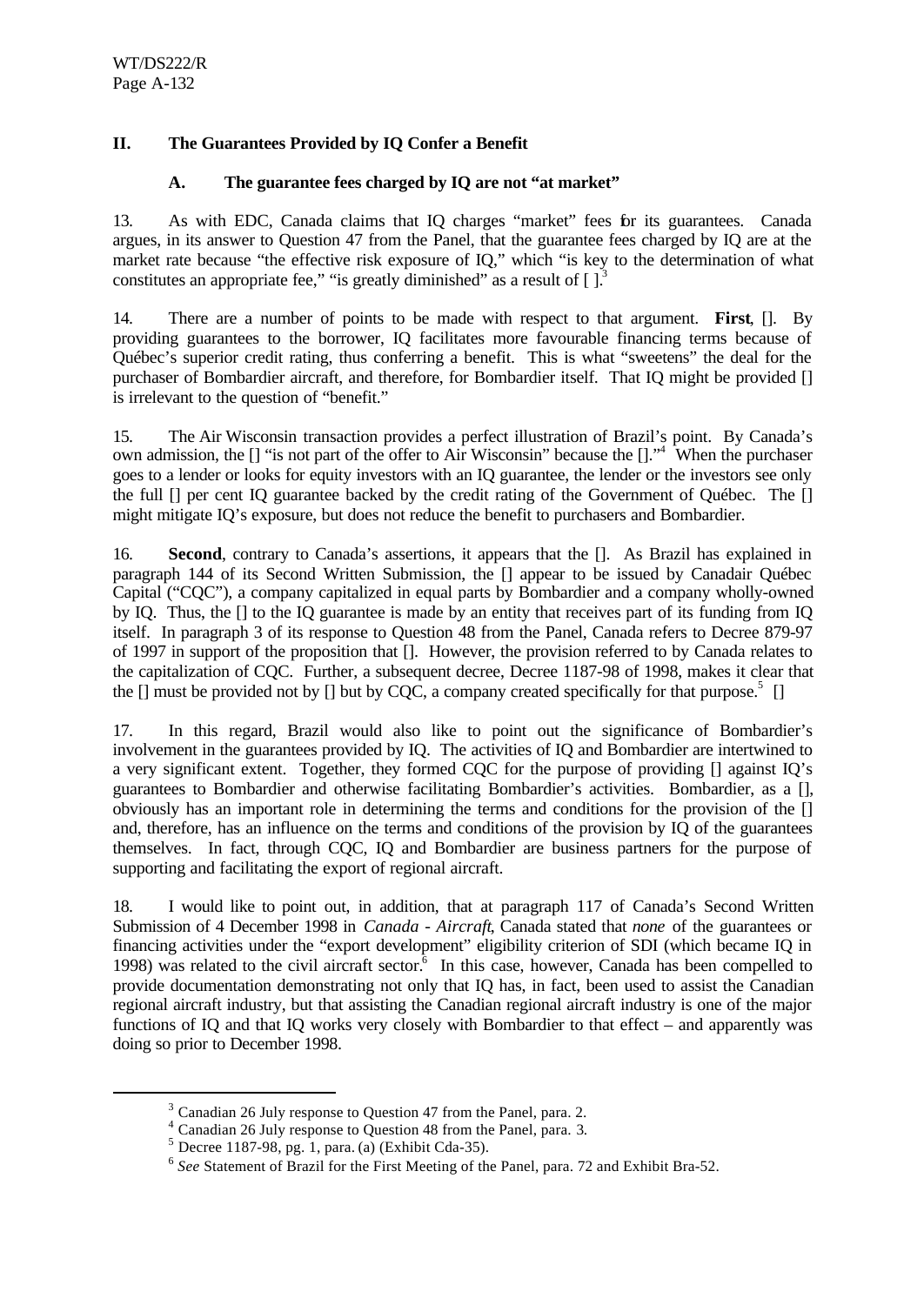19. **Third**, Canada argues, in paragraphs 3 and 4 of its response to Question 47 from the Panel, that "[] per cent of the aircraft being financed are financed without IQ equity guarantees," which "demonstrates that most of the time, Bombardier's customers are, at best, indifferent to IQ equity guarantees." The conclusion drawn by Canada is that "the fees charged by IQ in return for the guarantees are market rate."

20. Canada's logic is flawed. The fact that [] per cent of the aircraft being financed are financed without IQ equity guarantees is irrelevant. What matters is the terms of IQ equity guarantees in the cases where they are provided, whatever the percentage of those cases is. Brazil has shown that IQ confers a benefit whenever it provides a guarantee. Moreover, as Canada has explained in its response to Question 39 from the Panel, IQ has used virtually all of the funds available in its budget for support of the Canadian regional aircraft industry. Presumably, if IQ had a larger budget for that purpose, more funds would have been used to provide equity guarantees. In fact, in December 2000, the IQ fund for regional aircraft support was replenished to support the Air Wisconsin transaction.<sup>7</sup>

21. **Fourth**, Canada states that "IQ provides financing services in competition with other financial institutions interested in participating in the aircraft financing market.<sup>8</sup> However, Canada fails to specify what the financing services are and who the other competing financial institutions might be. Canada further asserts that the administrative fee charged by IQ "is routinely charged by any commercial financial institution."<sup>9</sup> This is a hollow assertion. We know of no commercial financial institutions that provide equity guarantees, and have submitted unrebutted evidence in Brazilian Exhibit 50 that equity guarantees are not available in the market. In order to refute Brazil's argument that IQ's equity guarantees confer a benefit, Canada must show that other financial institutions provide equity guarantees in the field of aircraft financing and charge fees equivalent to the fees charged by IQ. Canada has not done so. It has merely pointed out that suppliers of aircraft engines sometimes contribute to equity guarantees for aircraft that use their engines. But this is a guarantee furnished by a participant in the sale. It is not a guarantee that is available from a financial institution in the market.

22. Moreover, the most recent Québec decree, which was issued in 2000 to replenish the IQ guarantee fund for the Air Wisconsin transaction, eliminates the requirement that fees even be charged.<sup>10</sup> Nevertheless, Canada still argues that in fact fees are charged. It relies on paragraph B of the IQ criteria set out in Canadian Exhibit 51, which requires that "IQ will not make support available for transactions if the remuneration it is to receive is less than that offered in the market."<sup>11</sup> A closer look at paragraph B, however, demonstrates otherwise. According to paragraph B, if the "competitive nature" of the transactions requires that IQ receive less than it would in the market, it will do so. Given Canada's propensity, in the Air Wisconsin transaction, and now the recently-announced Northwest deal, to justify Canadian subsidies based on competition from Embraer, this clause in paragraph B takes on great significance.

23. The standard provided in paragraph B once again begs the question of what Canada considers the "market" to be when it comes to guarantees. As we will show below in our discussion of specific transactions, IQ has provided guarantees with no fees charged, and, when it has charged fees, it uniformly charges [] per cent regardless of the credit ratings of the airlines involved. It is hard to trace in this pattern any effort to follow a market. No market guarantor would charge the same fee to recipients with wildly varying credit ratings.

<sup>7</sup> "Ottawa backs Bombardier: Loan to US firm to buy jets slaps Brazil's aerospace subsidies," *The Montreal Gazette*, 11 January 2001 (Exhibit Bra-9).

<sup>&</sup>lt;sup>8</sup> Canadian response to Question 47 from the Panel, para. 4.

<sup>&</sup>lt;sup>9</sup> Canadian 26 July response to Question 48 from the Panel, para. 2.

<sup>&</sup>lt;sup>10</sup> Decree 1488-2000 (Exhibit Cda-36).

<sup>&</sup>lt;sup>11</sup> Canadian Second Written Submission, para. 32.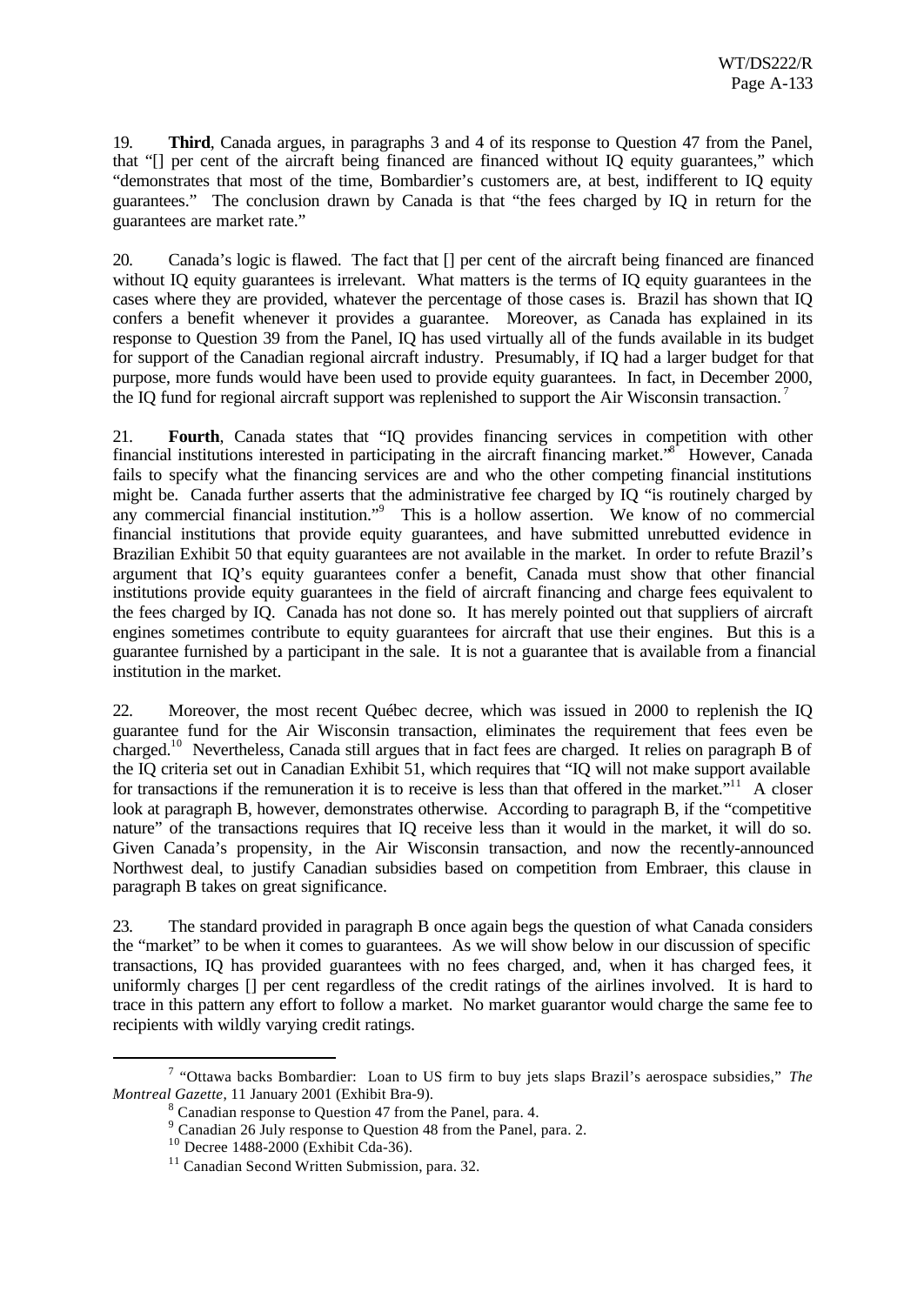24. As I have already noted, IQ guarantees will automatically confer a benefit by providing a purchaser with the Government of Québec's superior credit rating, permitting it to obtain better financing than it could obtain on its own. To demonstrate that there is no benefit, Canada would have to prove that IQ's fees are equal to those charged regional aircraft purchasers by commercial guarantors with A+ credit ratings. Under Article 14(c) of the Subsidies Agreement, there would still be a benefit as long as there is a difference between the amount the purchaser pays on a loan guaranteed by IQ, and the amount it would pay on a loan not guaranteed by IQ.

## **B. IQ is not a discretionary measure**

25. In paragraphs 25 and 28 of its Second Written Submission, Canada argues that even if IQ were required to confer a benefit with its guarantees, it is not "mandated" to provide those guarantees. According to Canada, IQ merely enjoys the discretion to provide guarantees. Brazil has demonstrated that this is not true. Article 28 of the *IQ Act*, which serves as the legal basis for the Québec decrees under which IQ guarantees are issued, "mandates" IQ to provide assistance.<sup>12</sup> I note, Mr. Chairman, that Canada has not made this argument with respect to EDC Corporate or Canada Account guarantees.

26. In any event, the type of "discretion" discussed by Canada is not relevant under the traditional mandatory-discretionary distinction. This "discretion" does not remove IQ guarantees from the category of mandatory measures susceptible to challenge "as such." In an analogous situation, the GATT panel in *EC – Audio Cassettes* held that an antidumping measure would not be transformed into a discretionary measure merely because the administering authorities in a country had the discretion to initiate an antidumping investigation.<sup>13</sup> Similarly, any option IQ has to issue or not issue guarantees does not make the measure discretionary.

27. I also refer the Panel to the recent decision in *US – Exports Restraints*. The Panel in that case noted that "a measure is inconsistent with WTO rules if that measure mandates action inconsistent with WTO rules in particular circumstances, even if in other circumstances the action might not be inconsistent with WTO rules."<sup>14</sup> Analogously, in the "particular circumstances" where IQ issues guarantees, Brazil argues that those guarantees will always be inconsistent with WTO rules, even if in the "other circumstances" when IQ does not issue guarantees, it would not be acting inconsistent with WTO rules.

### **III. While Not Every Financial Contribution by a Government Agency Is a Prohibited Subsidy, Guarantees Provided by EDC and IQ** *Are* **Prohibited Subsidies**

28. Brazil has shown that EDC and IQ function as ECAs and provide subsidies "as such." Canada argues that, by Brazil's logic, "any financing by an export credit agency would be *per se* illegal."<sup>15</sup> In Canada's view, Brazil's assault on guarantees would mean that a Member could never provide a financial contribution in the form of a guarantee without also at the same time conferring a benefit, and thus granting a subsidy.

29. But this is not the case, and Brazil has not argued that it is. For example, even if the guarantee constituted a subsidy, it would not be prohibited if it was not contingent on export (or

<sup>12</sup> Brazilian Second Written Submission, paras. 120-121.

<sup>&</sup>lt;sup>13</sup> EC – Anti-Dumping Duties on Audio Tapes in Cassettes Originating in Japan, ADP 136, 28 April 1995, para. 362.

<sup>&</sup>lt;sup>14</sup> United States – Measures Treating Exports Restraints as Subsidies, WT/DS194/R (29 June 2001) (Not yet adopted), para. 8.78.

<sup>&</sup>lt;sup>15</sup> Canadian 26 July response to Question 44 from the Panel, para. 6.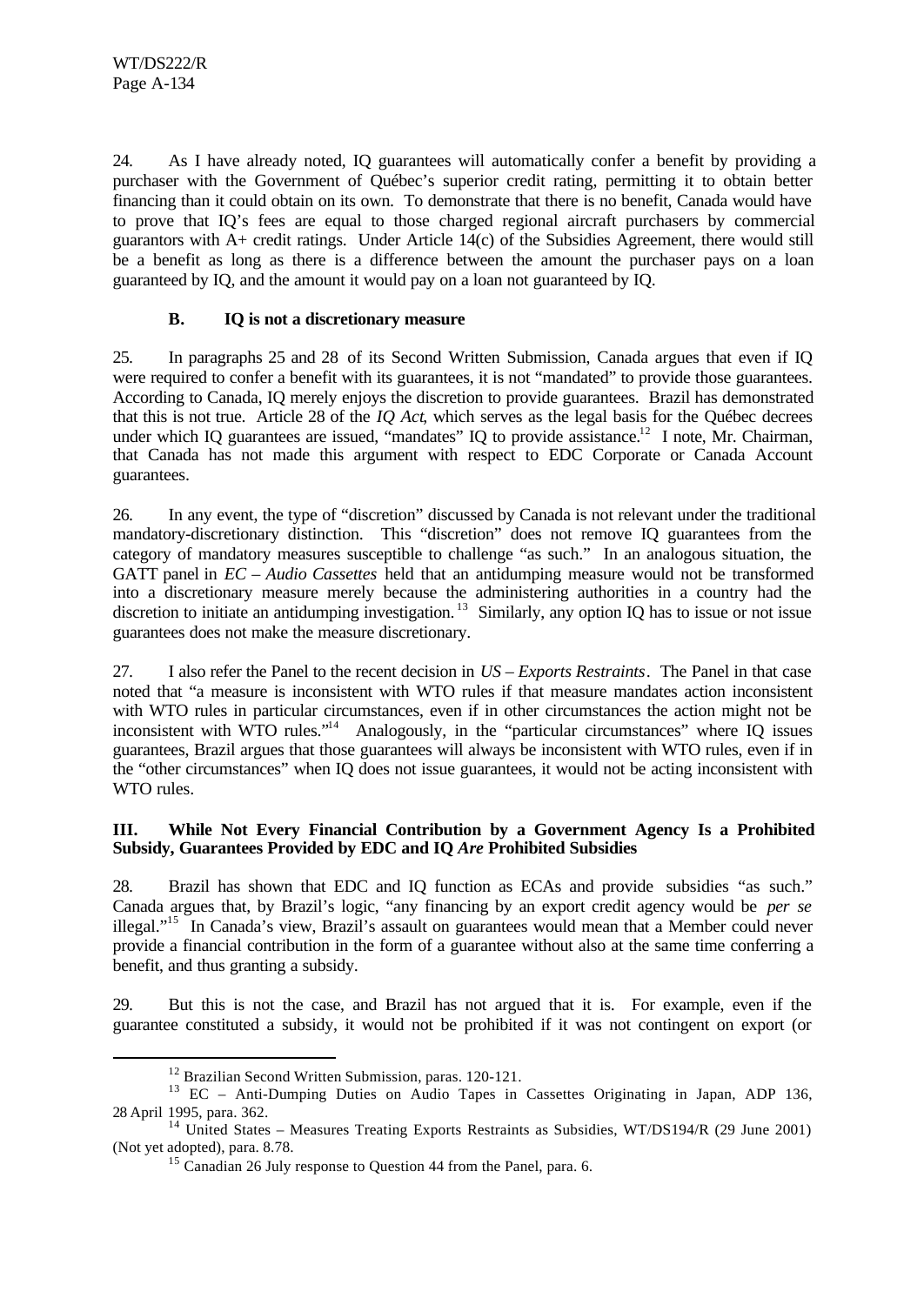domestic content). Further, export credits that conform to the interest rates provisions of item (k) are not prohibited. Moreover, an export loan guarantee at premium rates adequate to cover the long-term operating costs and losses of the programme would arguably be permitted under an *a contrario* interpretation of item (j). We understand, of course, from the position Canada took in *Brazil – Aircraft*, that it does not believe that such *a contrario* interpretations attach. This, however, is an issue the Panel need not reach, since Canada has not raised an item (j) defence.

### **IV. IQ Support Is Contingent on Export**

30. Canada argues that IQ support is not contingent in law or in fact on export. Brazil has demonstrated otherwise. Article 25 of the IQ Act provides that IQ "*shall* participate in the growth of enterprises, in particular by facilitating research and development and *export activities*." Thus, IQ is required to participate in export activities. It has fulfilled that requirement by granting support under Québec decrees that establish a fund *available solely for transactions involving Bombardier aircraft*. 16 And as Canada itself noted in its response to Question 19, every single regional aircraft transaction receiving IQ support under these decrees has been an export sale outside of Canada. Regional aircraft transactions are a perfect illustration, therefore, of the requirement in Article 25 that IQ support export activities, and the decrees included in Canadian Exhibits 33-36 are measures that represent IQ's fulfilment of that requirement.

31. Adding to IQ's *de jure* export contingency, I refer to other Québec decrees discussed in paragraphs 98-99 of Brazil's First Written Submission. In paragraph 35 of its Second Written Submission, Canada overlooks the second decree cited by Brazil – number 841-2000, regarding the Program for Financing Enterprises. That decree concerns IQ support for market development projects, including the sale of goods. It states that IQ support for transactions involving the sale of goods may only be extended if the goods are sold for export. Canada claims that this decree is not applicable to regional aircraft transactions. But regional aircraft are goods, Mr. Chairman, and thus the decree applies on its face.

32. I note that Article 25 of the IQ Act requires "export," period. It does not state that IQ support is conditioned on export outside of Québec. It requires "export." Québec decree 841-2000, however, does require export only "outside of Québec." Yet, in its Oral Statement for the first meeting of the Panel, and again in its Second Written Submission, Brazil has demonstrated that a requirement for recipients of IO support to export out of Québec is a requirement that they export out of Canada.<sup>17</sup>

33. Even if Québec decree 841-2000 does not apply to regional aircraft transactions, however, the four Québec decrees included as Canadian Exhibits 33-36 do apply. While the decrees do not include an express export requirement, the Appellate Body in *Canada – Autos* recognized that it will be the rare case in which export contingency "is set out expressly, in so many words, on the face of the law, regulation or other legal instrument."<sup>18</sup> Therefore, the Appellate Body held that the legal instrument "does not always have to provide *expressis verbis* that the subsidy is available only upon fulfilment of the condition of export performance. Such conditionality can also be derived by necessary implication from the words actually used in the measure."<sup>19</sup>

34. I note, Mr. Chairman, that the "words actually used" in the decrees in Canadian Exhibits 33- 36 specify that the IQ guarantees can only be granted to support transactions involving Bombardier

<sup>&</sup>lt;sup>16</sup> Exhibits Cda-33 through Cda-36.

<sup>&</sup>lt;sup>17</sup> Brazilian Oral Statement for first meeting of Panel, paras. 56-62; Brazilian Second Written Submission, para. 129.

<sup>&</sup>lt;sup>18</sup> Canada – Certain Measures Affecting the Automotive Industry, WT/DS139/AB/R, WT/DS142/AB/R (Adopted 19 June 2000), para. 100.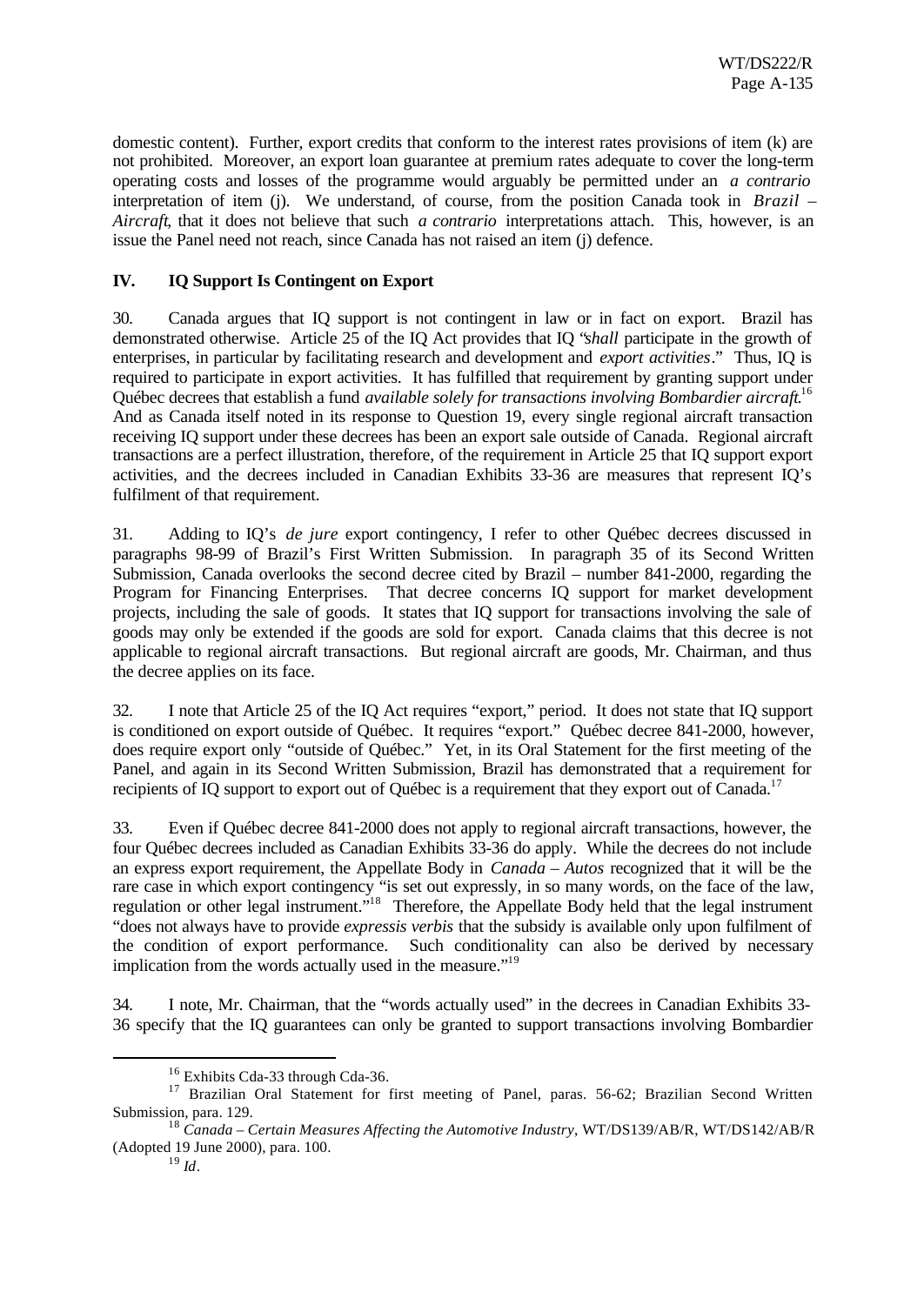aircraft. The "necessary implication" of these words is that the guarantees are to support exports. Canada itself admits that a full 100 per cent of the aircraft receiving these guarantees have been exported.<sup>20</sup> Both the officials who grant the guarantees and the recipients themselves understand the "necessary implication" of the "the words actually used in the measure."

35. These same factors mean that IQ guarantees are also contingent in fact on export, or "tied to actual . . . exportation." Regarding *de facto* export contingency, I refer the Panel to the decision in *Australia – Leather*. That Panel stated that a Member's awareness that its domestic market is too small to absorb domestic production of a subsidized product indicates that the subsidy is granted on the condition that it be exported.<sup>21</sup> Canada is of course aware that 100 per cent of the regional aircraft transactions receiving IQ support have been for export outside of Canada. IQ guarantees are "tied to actual . . . exportation" because IQ will not grant them unless an actual export sale of a regional aircraft occurs. IQ guarantees are, therefore, also *de facto* contingent on export.

## **V. The Air Wisconsin Transaction**

36. Much has been said about the Air Wisconsin transaction, which involved both Canada Account and IQ support. Canada has acknowledged that its support for the Air Wisconsin deal constitutes a subsidy. Industry Minister Tobin stated it very clearly: "What we're doing is using the borrowing strength and the capacity of the government to give a better rate of interest on a loan than could otherwise be secured by Bombardier."<sup>22</sup> He could hardly have paraphrased the Appellate Body's definition of the term "benefit" better.

37. As I already noted, there was both Canada Account and IQ support for the Air Wisconsin deal. I will begin by addressing the three things Canada must establish to justify Canada Account support for the Air Wisconsin deal under item (k), given Tobin's acknowledgement.

38. **First**, Canada must show that it followed the requirements included in the matching provisions of the *OECD Arrangement*. Canada did not do so. It did not, for example, "make every effort to verify" that Brazilian official support was involved in Embraer's offer to Air Wisconsin. The fact of the matter is that Brazil was not involved in Embraer's offer to Air Wisconsin, and a simple question to Brazil at some time during the many months while the deal was pending would have resolved the matter. Since Brazil was not involved in Embraer's offer to Air Wisconsin, the column marked "Brazil" in the Annex to Canada's 26 July responses to the Panel's questions should be blank.

39. **Second**, Canada must demonstrate that its "non-identical" offer matched Embraer's offer. Again, it has not done so. To "match" means to offer financial terms that are the same, or at least equivalent. The statement by an Air Wisconsin official, cited by Canada from its Exhibit 2, that Canada's offer was no more favorable than Embraer's offer "in its entirety" does not prove equivalence. Equivalence of the "entirety" of the two offers is irrelevant. All that matters is equivalence of the financing terms. The chart included as Annex A to Canada's 26 July responses in fact demonstrates that the Canadian and Embraer offers were not, at a minimum, equivalent. For example, Canada's chart does not even mention the  $\iota$  contained in Embraer's offer.<sup>23</sup>

 $20$  Canadian 6 July response to Questions 19 and 20 from the Panel.

<sup>&</sup>lt;sup>21</sup> Australia – Subsidies Provided to Producers and Exporters of Automotive Leather, WT/DS126/R (Adopted 16 June 1999), para. 9.67.

 $^{22}$  Tobin Press Conference, para. 20 (Exhibit Bra-21).

<sup>&</sup>lt;sup>23</sup> Exhibit Bra-56 (second to last page). Pursuant to Article 16 of the Panel's Working Procedures, Brazil requests that the confidential, bracketed information included in the above paragraph be excluded from the version of this submission attached to the Panel Report.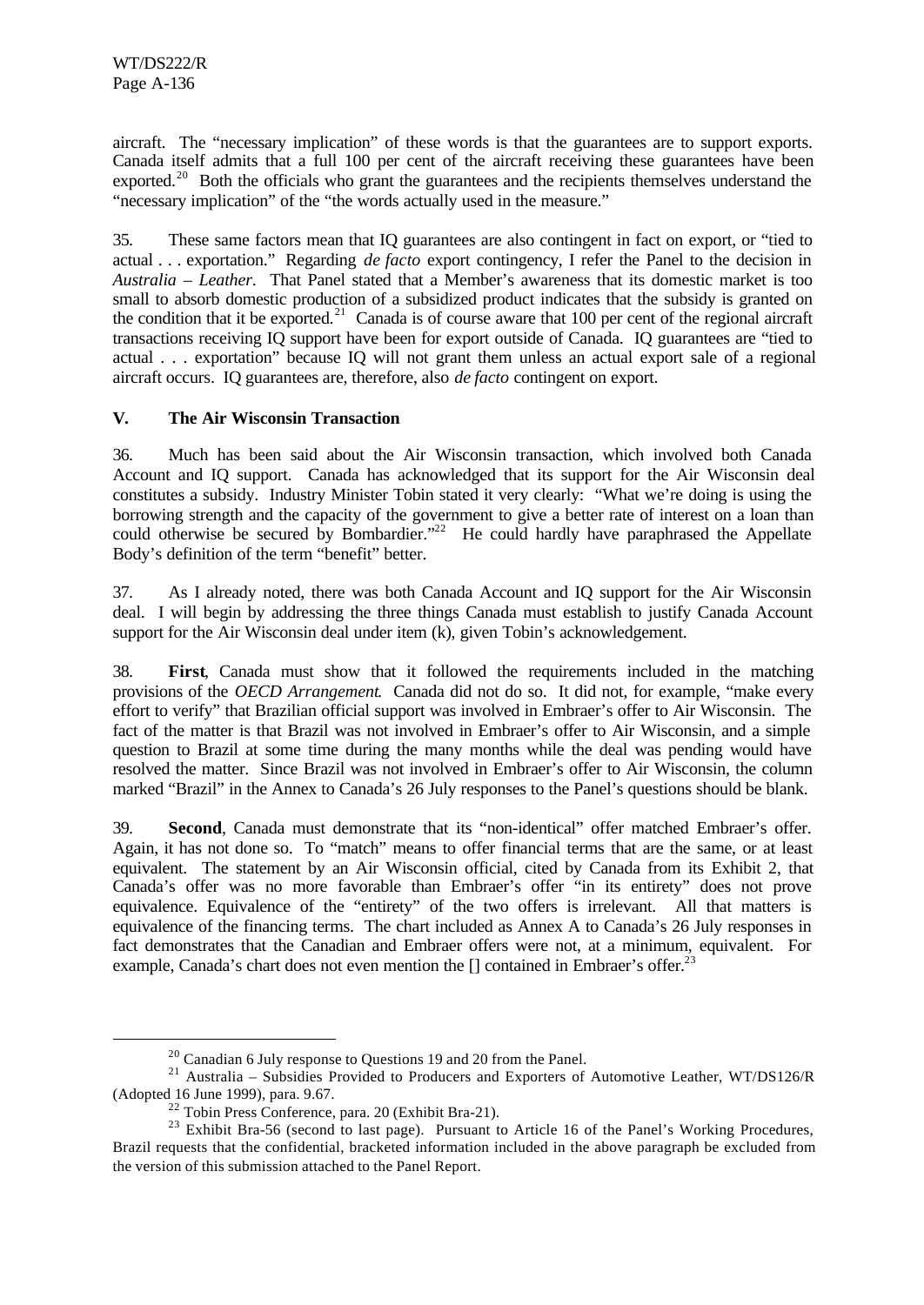40. **Third**, Canada would need to show that recourse to matching maintains "conformity with" the interest rates provisions of the *Arrangement*. As Brazil explained in its 6 July response to Question 36, however, this is not the case.

41. Canada has not satisfied these three requirements. Consequently, it argues in the alternative that Canada Account support has not conferred a benefit on Air Wisconsin. When Canada matched a private offer from Embraer, however, it conferred a massive benefit on *Bombardier*. By taking care of the financing, Canada insulated Bombardier from the need to lower its price to clinch the deal. As one example, although [] are listed in both the "Canada" and "Brazil" columns on page v of the chart included as Exhibit A to Canada's 26 July responses to questions from the Panel, Canada is well aware that the Government of Brazil does not provide these []. While Embraer had to bear the cost of this [] itself, Canada bore that cost for Bombardier.

42. I will now briefly return to the subject of IQ equity guarantees in the context of the Air Wisconsin deal. Canada's defence is that IQ charged Air Wisconsin a fee for the guarantee. This does not appear to be true. As I have already noted, the December 2000 Québec decree that facilitated the IQ guarantee for the Air Wisconsin deal removes the requirement, present in earlier decrees, that a fee be charged. []

43. Even if IQ charged a fee of [] basis points for the guarantee, Canada must do more than simply state, again in its response to Question 48, that "[s]uch a [] basis point administrative fee is routinely charged by any commercial financial institution." Canada has not provided one example of an equity guarantee provided by any commercial financial institution, at any time, in any place, for any fee, much less an example in which a [] basis point fee is charged.

44. While Canada has provided the Panel with documents regarding other IQ guarantees,<sup>24</sup> *it has failed to do so for the Air Wisconsin guarantee*. Documents provided by Canada about other IQ guarantees demonstrate that 60 per cent of the other regional airlines receiving those guarantees have [] credit ratings. Since Canada has not provided the relevant document with respect to the Air Wisconsin transaction, the Panel should presume that Air Wisconsin's credit rating is similarly []. Canada itself described Air Wisconsin as "a relatively low quality credit."<sup>25</sup> Canada has not established that a commercial financial institution with an A+ credit rating would charge [] basis points to provide a guarantee to a [] credit risk. IQ support for the Air Wisconsin transaction therefore confers a benefit, and constitutes a subsidy.

45. I have already noted that partial [] provided by CQC or [] are irrelevant, and do not dilute the value of the IQ guarantee for the recipient and Bombardier. Such a [] might mitigate IQ's exposure, but it does not reduce the benefit to the recipient or Bombardier.

# **VI. Other Transactions**

46. I would now like to discuss the evidence before the Panel regarding particular transactions other than Air Wisconsin supported by EDC and Investissement Québec that are at issue in this dispute. Before I go through the terms of each transaction in detail, I will explain how we determined that, based on the evidence provided by Canada, the transactions at issue in this dispute were financed at below "market" rates. I would also like to make some general comments regarding the methods used by Canada to determine the market rates for each transaction.

## **A. Methodology**

 $^{24}$  Exhibits Cda-60 through Cda-64.

<sup>25</sup> Canadian Second Written Submission, para. 92.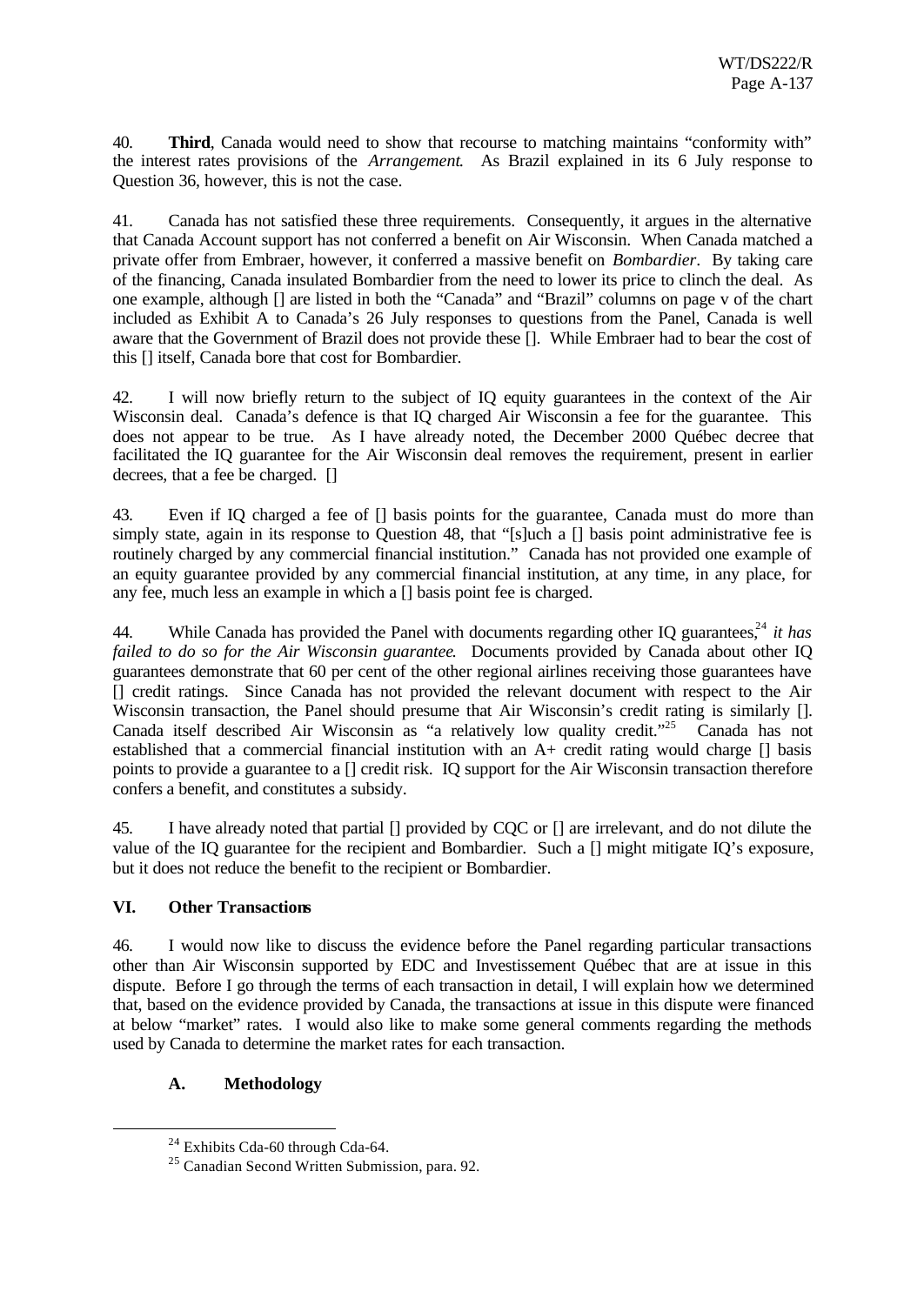## **1. Previous statements and benchmarks used by Canada**

47. The first method we used to determine whether Canada financed at "market" rates was to compare the rates for each transaction with what Canada itself has said about the market for regional jets. A little over a year ago, as may be seen in Brazilian Exhibit 64, Canada stated that the applicable risk premia for major airlines such as Northwest and US Air are in the range of the 10-year US T-bill plus 250 basis points. Canada also stated that "British Airways, which is the best rated non-sovereign airline, obtains rates of LIBOR plus 30 to 40 bps for large aircraft deals (an additional 20-30 bps should be added for regional aircraft), even for clients with British Airways' credit rating. This translates to US T-bill plus 105 to 120 basis points (125 to 150 for regional aircraft)" when the appropriate swap spread is added.<sup>26</sup> I should note that the "swap spread" represents a calculation of what it would cost to convert a floating rate to a fixed rate. While swap spreads may vary over time, the current "swap spread" between LIBOR and T-bill rates is approximately the same as it was at the time of Canada's statements – approximately 75-85 basis points.

48. Based on these figures, Canada stated that "in December 1999, a representative sample of airline companies operating in the US market obtained financing at  $T+110$  to 250 basis points<sup>"27</sup> and airlines like British Airways, American, Northwest and US Air "enjoy credit standings significantly better than a number of airlines in the industry. Airlines that are less credit-worthy can face spreads as high as  $350$  bps."<sup>28</sup>

49. Thus, in Canada's view, the appropriate spread for the *best-rated* airline for a regional jet transaction would be either LIBOR  $+$  50-70 bps (floating rate) or T-bill plus 125-150 bps (fixed rate transactions). For a "*representative*" airline with a credit rating ranging from AAA to BBB-, the appropriate spread would be up to T-bill + 250 bps. Airlines that are *less credit worthy* have a credit rating "in excess of  $T + 350$  bps."

50. In addition, credit spreads tend to be lower for North American transactions than for deals involving airlines in other markets. Transactions involving regional jets have higher spreads than transactions involving large aircraft.

51. I would also note that before the second Article 21.5 Panel in *Brazil—Aircraft*, Canada reiterated that as of 31 January 2001, no US airline whatsoever had any kind of an "A" rating.<sup>29</sup> There is no reason to believe that the credit ratings for all airlines have plummeted in the last two years. The ratings provided by Canada in response to this Panel's questions must be viewed in the context of these statements.

## **2. Canada's Credit Ratings Are Inconsistent with the Market**

52. Brazil next compared the credit ratings provided by Canada to ratings that are publicly available through credit agencies such as Standard & Poor's and Moody's. We noted that in many cases, Canada's ratings are flatly inconsistent with the ratings that are available publicly. For example, Canada rated Comair at one point as  $\left[\begin{array}{cc} 30 \\ 0 \end{array}\right]$  When I discuss particular transactions, I will

<sup>26</sup> *Brazil – Export Financing Programme for Aircraft – Recourse by Canada to Article 21.5 of the DSU*, WT/DS46/RW (Adopted 4 August 2000), Annex 1-2, Rebuttal Submission Of Canada, 17 January 2000, para. 51, note 26.

 $27$  WT/DS46/RW, Annex I-5, paras. 10-11.

<sup>&</sup>lt;sup>28</sup> WT/DS46/RW, Annex 1-3, Oral Statement Of Canada, 3 February 2000, chart 3 (submitted with exhibit Cdn-14) (Exhibit Bra-64).

 $^{29}$  WT/DS46/RW/2, para. 5.36, n. 51

<sup>30</sup> WT/DS46/RW, Annex I-5, para. 10.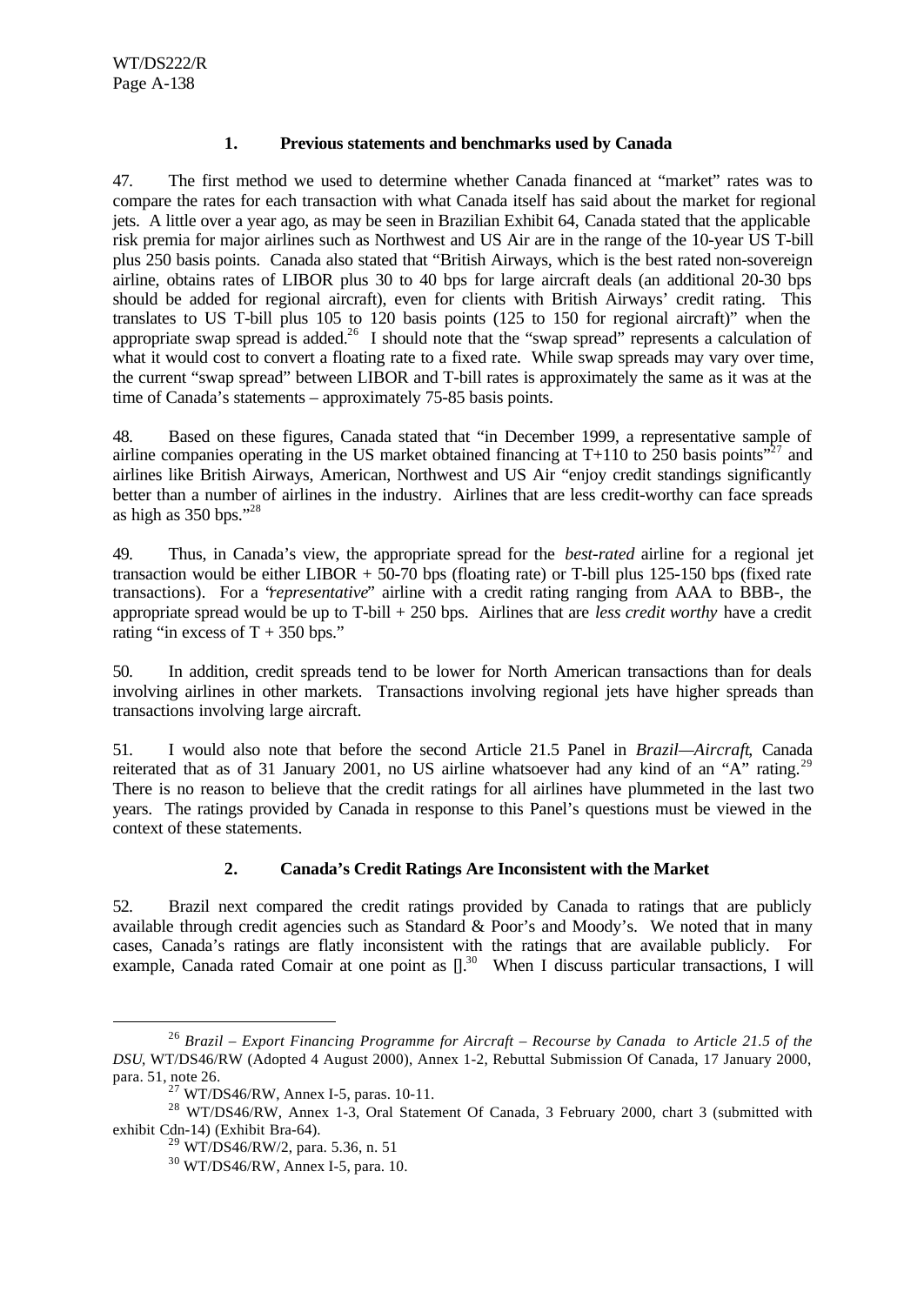provide more examples of how Canada's ratings, and the spreads it associates with those ratings, are inconsistent with the market.

53. Canada also relies extensively on its LA Encore software system to establish credit ratings for airlines involved in EDC or IQ transactions. As Brazil pointed out in its reply to Panel Question 40 on 26 July, there is not much information available about how the LA Encore system actually works. We do not know precisely which data are input into the system, what weights are given to each parameter, and whether or not subjective criteria are used in evaluating the data.

54. Nevertheless, it appears clear that the LA Encore system is not reliable. Canada states that in 1996, using a pre-LA Encore methodology, it assigned Comair a rating of  $[]$ <sup>31</sup> Subsequently, Canada input Comair's 1996 data obtained from the FAMAS commercial financial analysis system into the LA Encore system and generated a rating of  $\prod$ , which is  $\prod$  full notches  $\prod$  the rating estimated by EDC. Similarly, in its response to Question 45, Canada explains that prior to using LA Encore, Canada rated ASA, at the time of its first letter of offer, as []. Canada goes on to say that had LA Encore been available, it would have assigned a rating of  $\Box$  to ASA, which is a full  $\Box$  notches  $\Box$  the previous rating. These facts suggest that either EDC's own ratings or the ratings generated by the LA Encore system are consistently inaccurate. Canada does not appear to have further investigated these discrepancies or revised the LA Encore system to adjust for the difference between its output and Canada's own previous estimates. We are left, therefore, with a software program that when used by Canada, seems to overstate credit ratings by anywhere from [] to [] notches. Given that each notch may account for a difference of approximately 15 basis points in the spread offered to a company, this discrepancy could make a difference of between [] and [] basis points in an offering spread. This raises serious questions regarding the reliability of offers developed based on the LA Encore output.

# **3. Canada Uses Comparables That Are Not Reliable**

55. The problem with Canada's use of inflated ratings is that it enables EDC to bypass the risks associated with the regional jet market and instead base its regional jet financing on a comparison with industrial papers that carry far less risk and are completely unrelated to the regional jet market. For example, in one pricing matrix in Exhibit 59, Canada has rated Comair – a company never rated by Standard & Poor's – as an [] grade, and proceeds to base Comair pricing on comparisons with companies like []. This just does not make sense.

56. In fact, we have found that in most cases these comparables are simply not reliable or useful in determining market rates for regional jet financing. But first, let me discuss the most important comparable that Canada has *not* used. Canada does not appear to have used any data regarding regional jet transactions that did *not* involve government support as benchmarks to determine market rates. Brazil notes that in its response to Panel Question 43, Canada stated that over [] per cent of Bombardier's sales did not involve any government support, even through so-called "market window" operations. These transactions should surely provide a plentiful and accurate resource for determining the appropriate market rates for Canada's officially-supported transactions. It is difficult to see how Canada could reasonably arrive at market rates for its transactions without ever referring to the vast majority of Bombardier transactions that it claims were financed without any government participation, even market window participation.

57. Brazil also notes that in its response to the Panel's Question 4(b), Canada stated that in establishing its benchmark "market" rate, Canada defines the market – and I quote – to include "banks, other commercial financial institutions, but not export credit agencies." Despite this, it appears that Canada has relied extensively on EDC's pricing for other transactions to determine "market" rates. For example, Canada's answers to Panel Questions 37 and 45 state that Canada relied

<sup>&</sup>lt;sup>31</sup> Exhibit Cda-59.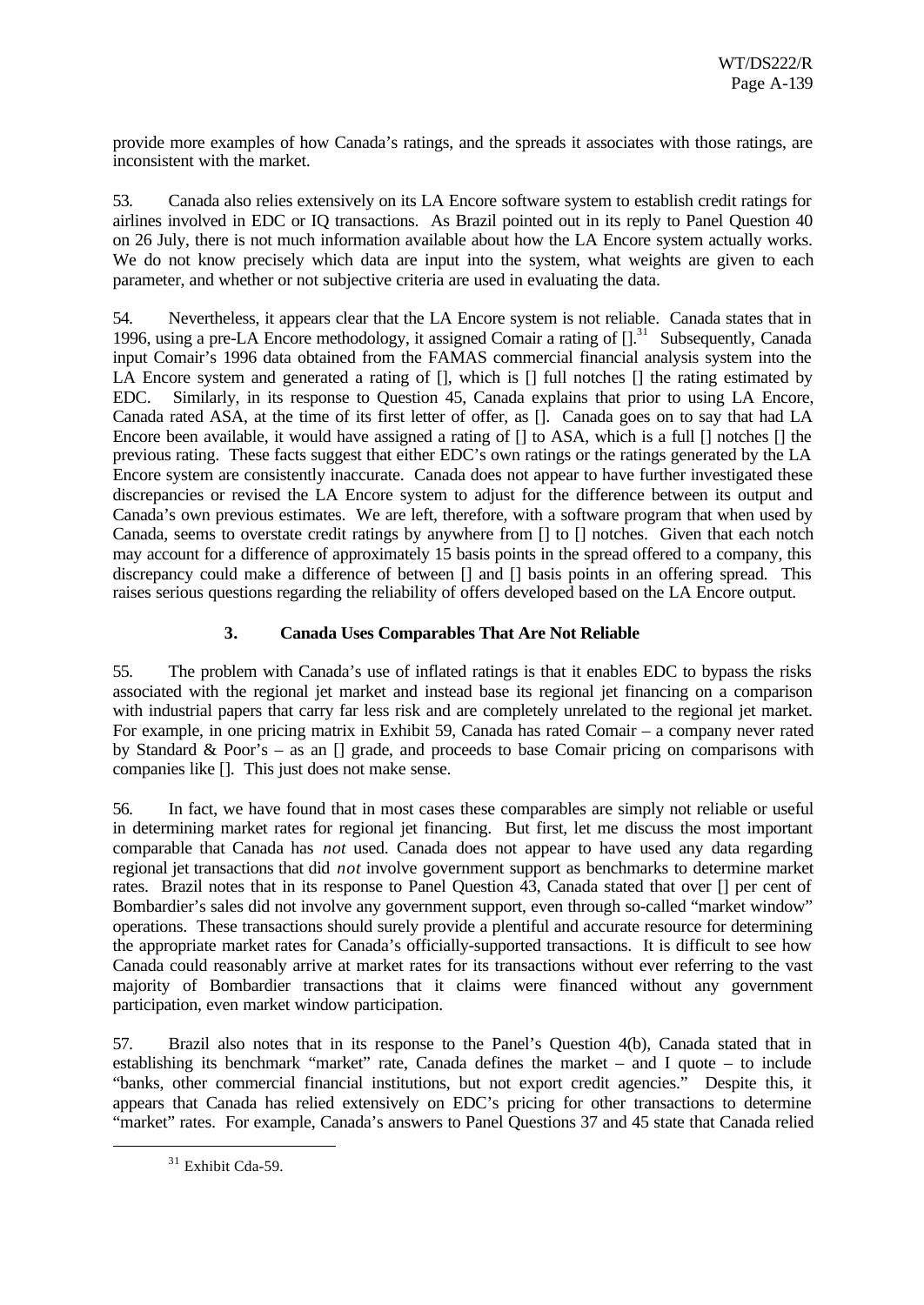on then-current EDC pricing offered to other airlines to set rates for particular transactions. Canada explains that in formulating its []. Canada then states that its [] was based on EDC's previous pricing to Comair! This is purely circular – first Canada finances Comair with reference to what it previously offered to []; then it finances [] with reference to what it just provided to Comair. This does nothing to establish whether these transactions are at actual market rates. Moreover, Canada's statement that it considers the market exclusive of export credit agency transactions is untrue. In fact, Canada is relying on a self-justifying market consisting of its own transactions – the transactions of an export credit agency.

58. Brazil also notes that in at least one instance in 1996, shown in Canadian Exhibit 59, EDC has relied on "[]" in determining the rate at which to provide financing. This is consistent with Minister Tobin's statement, almost five years later, regarding the Air Wisconsin deal, that Canada used EDC "to give a better rate of interest on a loan than could otherwise be secured by Bombardier." Obviously, the [] has nothing to do with the market rate for the deal and completely undermines Canada's arguments that EDC actually seeks to finance Bombardier transactions at market rates. It seems reasonable to assume that the "[]," and the willingness of EDC to accommodate Bombardier with below market rates were the determining factors in deciding which transactions, and at which rates, were supported by EDC between the date of the 1996 memo provided in Canadian Exhibit 59 and Minister Tobin's statement earlier this year.

59. Many of the other comparables relied on by Canada are also of little value in establishing market rates for regional jet transactions. In many cases, Canada relied on rates at which general US industrial bonds were trading to establish rates. However, Canada does not appear to have considered or adjusted for whether those general industrial bonds were representative of conditions in the airline industry, especially the regional jet industry. Given the apparent availability of over seventy per cent of Bombardier transactions as potential comparables, the reliance without further analysis on general industrials is unreasonable and would not have produced reliable market rates. Furthermore, while Canada relies in several instances on the general industrial spreads, in other instances, Canada does not even discuss these. The likely reason, as I will demonstrate shortly, is that Canada's spreads are frequently below even the general industrial spreads.

60. Canada also relied on other transactions that were not comparable in any meaningful sense to establish its market rates. For example, in its Exhibit 39, Canada based its pricing for a sale of regional jets to Kendell Airlines in part on a comparison to the terms of a sale of a single []. Thus, Canada compared a sale of up to [] regional jets with a value of approximately \$[] million to a small non-US regional airline with a non-aircraft \$[] million sale to a \$[] billion-dollar US company. For obvious commercial and financial reasons, this is simply not a relevant comparison.

61. Finally, Brazil notes that according to the response to Question 37, Canada relied on financing offered by [], which Brazil understands to be a reference to []. Canada has not explained how  $\Box$  financing data are helpful in establishing true market rates for regional jet financing.

# **4. Comparison with EETC Issues**

62. In several instances, Canada has said that it relied on spreads for Enhanced Equipment Trust Certificates (EETCs) to determine financing rates for EDC and IQ supported transactions. EETCs are a relatively new financial instrument for debt financing in the aircraft sector, in use since the mid-1990s. EETCs have been described as a cross between a corporate bond and an asset-backed security and now account for approximately 75 per cent of all debt raised by US airlines. EETCs are typically backed by both the credit quality of the underlying issuers and specific aircraft as collateral. To date, EETCs have generally been used in the large aircraft sector and have not been used much in the regional jet sector. In addition, the issues are for the most part secured by large aircraft rather than by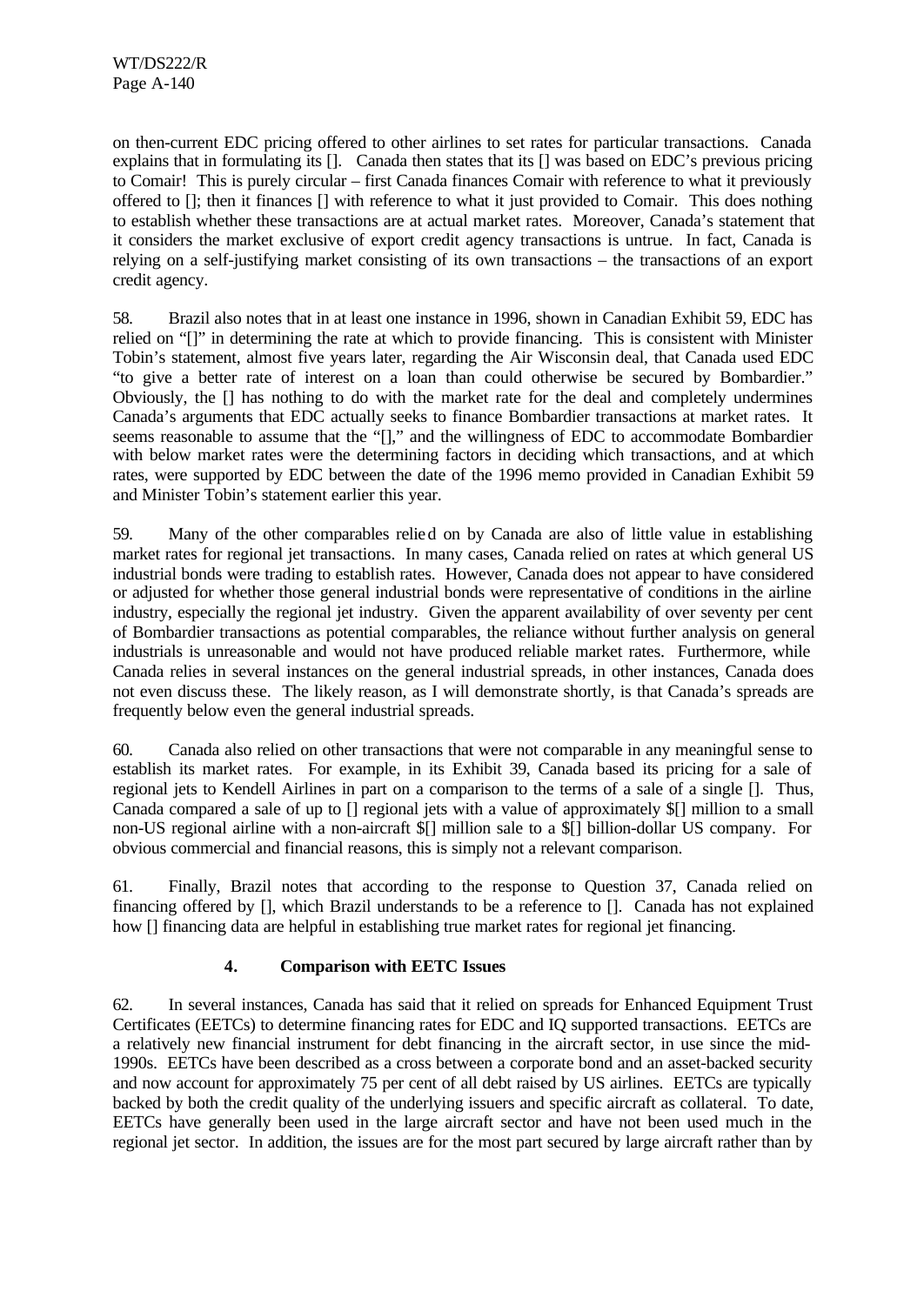regional jets. The value of the collateral enables airlines with poor credit ratings to obtain better credit ratings than they would otherwise hold.

63. EETCs have been particularly successful in the North American market because of a provision of the US bankruptcy code which permits holders of the security to obtain almost immediate possession of the aircraft used as collateral in the event of an airline defaulting and filing for bankruptcy. This explains why the EETCs have not yet become popular in European and other markets.

64. As these details suggest, there are considerable differences between an EETC issue and a straightforward bank-financed loan. These include the fact that EETCs are securitized transactions in a secondary market, that EETCs generally are secured by large rather than regional jets, that EETCs are generally not used outside the North American market, and that the credit ratings may be affected by the size and the term of the transaction. For these reasons, the credit risk or spread on a EETC issue would generally be lower than the spread that the same airline could obtain in a commercial bank-financed transaction. Canada has used the EETC spreads as a benchmark for determining market rates, both in the *Brazil – Aircraft* case, as Brazil has shown in its Exhibit 64, and in this case itself, as in Canadian Exhibit 17. Therefore, Brazil considered it appropriate also to rely on the EETC spreads as a benchmark. Accordingly, Brazil has compared the rates offered by Canada with spreads in EETC transactions, in several different ways.

65. First, Brazil compared the spreads offered by Canada with the weighted-average of the spreads at which all EETCs issued by each airline were trading at the time of the Canadian offer. These comparisons are provided as Exhibit Bra-65. When I review the details of each transaction for which data is available, I will show how the spreads offered by Canada are in every instance lower than the spreads at which EETCs are trading.

66. Second, as a cross-check, Brazil compared the spreads offered by Canada with an estimate of the likely spread for that transaction based on the average spreads for all EETCs in the year in which the transaction took place. For this comparison, Brazil took the average offering spreads from all EETCs issued in the year of each Canadian transaction as its starting point. We then added the impact of the credit rating of the company based on Canada's ratings, with which, I emphasize, we do not agree. This impact was calculated as plus or minus 15 basis points based on an analysis of all EETCs offered during the period 1996-1999, which is the period covering the Canadian transactions at issue here. As shown in Exhibit Bra-66, Brazil compared the spread offered by Canada, where known, to the constructed spread based on the EETC spreads to determine whether EDC's rate was below market.

67. Much of the available data regarding Canada's transactions were provided in its responses to the Panel's questions on 26 July. Accordingly, Brazil has not had time to do a comprehensive analysis of these transactions in the two business days since it received Canada's latest data. Nevertheless, several things are clear: first, for the reasons I have just explained, Canada's methods of setting rates for officially-supported financing are not compatible with the market; second, Canada's financing is for terms longer than permitted under the *OECD Arrangement*; and third, as I will now show, Canada's rates for particular transactions were well below any reasonable definition of the market.

## **B. Transactions**

## **1. Atlantic Southeast Airlines**

68. Canada offered financing to Atlantic Southeast Airlines (ASA) in several steps. Again, I will discuss these sequentially. ASA bought [] CRJ 200 aircraft, with options on an additional [], from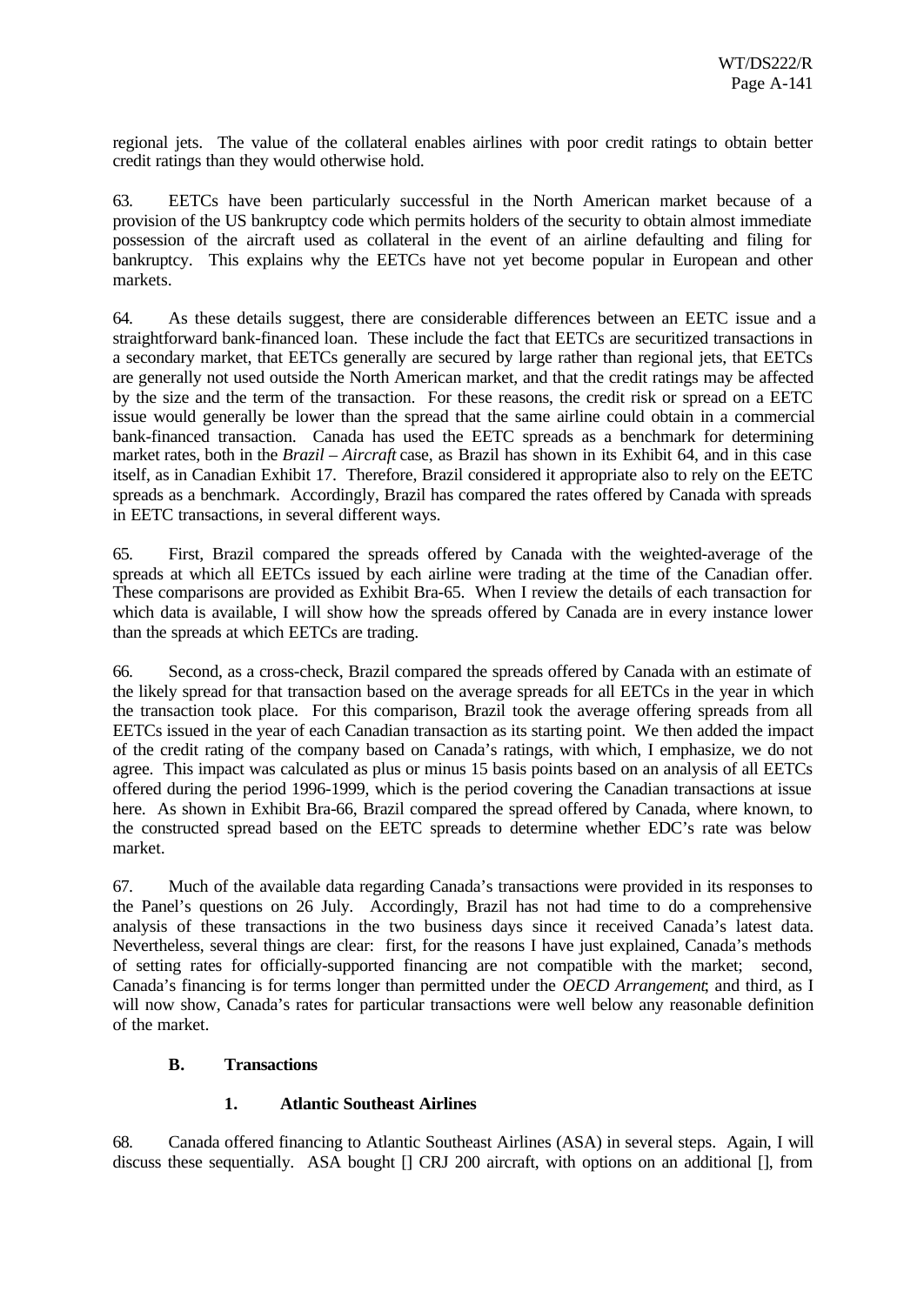Bombardier in April 1997. The terms of EDC's offer are provided in Canadian Exhibit 42. EDC financed up to [] per cent of the price of these aircraft, at a rate of US 10-year T-bill plus [] basis points. The financing had a term of [] years.

69. Let us first look at the credit ratings assigned to ASA by Canada in April 1997. Canada states in response to Question 45 that at the time of the first offer, it did not have its LA Encore software available and therefore relied on a [] for ASA of [], making ASA []. By the time of the second offer, LA Encore had been developed and gave ASA a credit rating of [].

70. Quite apart from the discrepancy between EDC's own ratings and the LA Encore ratings, to which I have previously referred, ASA's ratings stand out in  $\Box$ . Brazilian Exhibit 67 shows the Standard & Poor's credit ratings history for most major US airlines. According to the Standard & Poor's ratings, in April 1997, [] had a rating of [], [] had a rating of [] (changing to [] in late April) and [] had a credit rating of []. Yet Canada assigned ASA, a small regional airline, a rating of []. Canada has not explained why ASA's rating should be [] than these other major airlines.

71. The pricing at T-bill plus [] points for this transaction is plainly below market. As Canada has previously stated, the best-rated airline could only hope to obtain spreads of T-bill plus 125 basis points, at a minimum. Moreover, the table provided as Exhibit 66 shows that this transaction was approximately [] basis points below the estimated market pricing.

72. On 26 August 1998, Canada offered additional financing on similar terms as the first offer, as shown in Canadian Exhibit 43. By now LA Encore had given ASA a rating of []. However, [] was rated  $[$ ],  $[$ ] was rated  $[$ ],  $[$ ] was rated  $[$ ],  $[$ ] was rated  $[$ ],  $]$  was rated  $[$ ]. Today, the two highest rated airlines are [], which has an [] rating, and [], which has a [] rating. Again, ASA, a regional airline which is not rated by the major ratings agencies, was given a [] rating than any of these companies, and Canada does not explain why.

73. ASA's spread is also at odds with the market. Canada offered ASA financing at T-bill plus [] basis points. The most immediate measure of how this is below the market is that it is [] prevailing at this time. As the Panel is aware, the Appellate Body has stated that a rate below the CIRR is a "positive indication" that the government support provides a material advantage and is presumptively below the market.<sup>32</sup> Furthermore, Canada stated before the first *Brazil – Aircraft* Article 21.5 Panel that on certain occasions it has provided financing at rates below the prevailing CIRR.<sup>33</sup> However, Canada explained that it only did so because of the time lag required for the CIRRs, which are announced monthly, to adjust to the market. As we will see today, Canada has offered [] on at least two occasions, based on our review of the very limited number of transactions for which data are before the Panel.

74. The US dollar denominated CIRR in effect on 26 August 1998 was 6.52 per cent. The monthly average 10-year T-bill for August 1998 was [] per cent. Thus, Canada's effective rate of [] per cent plus the spread of [] basis points gives a total rate of [] per cent. This is [] basis points []. Canada bears the burden of rebutting the presumption that this rate is below the market. This Canada has failed to do. Furthermore, Canada's assertion that it [] simply because of a time lag does not withstand scrutiny. Because the CIRR is set at the 7-year Treasury plus 100 basis points, by pricing at 10-year T-bill plus []. Brazilian Exhibit 70 contains the source documentation for the applicable CIRR and T-bill rates.

<sup>&</sup>lt;sup>32</sup> Brazil – Export Financing Programme for Aircraft, WT/DS46/AB/R (Adopted 20 August 1999), para. 182, n.2.

 $33$  WT/DS46/RW, Annex I-4, question 4(a).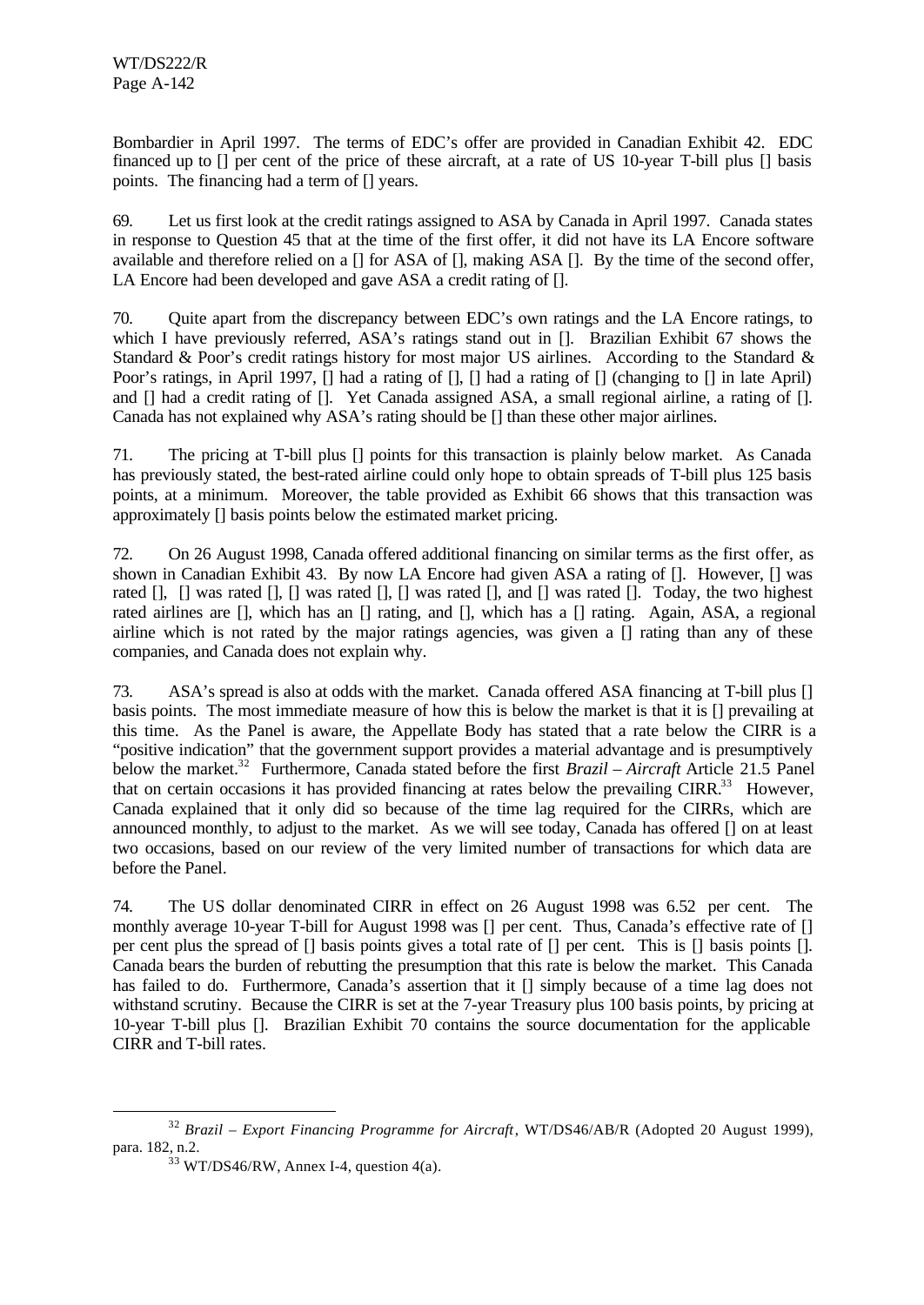75. In addition, this spread is below what Canada has previously said the best-rated nonsovereign airline could expect to get in a regional jet transaction. Moreover, as the graph included in Exhibit 65 shows, it is below the weighted-average of all the EETCs trading for each of the companies participating in the EETC market in July 1998. To the extent that EETCs represent the market, EDC's financing to ASA is []. Finally, the table provided in Exhibit 66 shows that ASA's spread is [].

76. Finally, Canada has not established that there is an alternative market benchmark below the CIRR, nor has it pointed to *any* truly commercial operations comparable to these transactions.

### **2. Comair**

77. Let me know turn to the Comair transactions. Before addressing the substantive issues in these transactions, I would like to discuss one preliminary point concerning the obligation placed upon Members by Article 3.10 of the DSU to engage in WTO dispute settlement in good faith. The extent to which this obligation is ignored, and the difficulties Members face in enforcing Canada's obligations under the Subsidies Agreement, is nowhere more evident than in the case of the Comair transaction.

78. In its First Written Submission, Brazil cited to Comair filings with the US Securities and Exchange Commission stating that EDC supported Comair purchases of Bombardier jets with guarantees. Canada denied this claim in paragraph 65 of its First Written Submission.

79. Canada denied the claim because Brazil – or rather Comair's filings with a US Government agency – misidentified the form of support involved – guarantees as opposed to loans. Brazil was not merely relying on rumour to substantiate its claim, however. It relied on official filings by Comair to an agency of the US government that, by the way, identified the correct vehicle for Canadian support – EDC. In these circumstances, for Canada to sit back and remain silent about EDC support for the transaction simply is not consistent with its obligation to participate in these proceedings in good faith.

80. And in any event, we now discover that Comair's filings with the US SEC were actually correct. In footnote 1 to its 26 July response to Question 37, Canada acknowledges that EDC did in fact provide guarantees for the Comair transaction, including in 1995, after the effective date of the Subsidies Agreement. Because these guarantees were provided by EDC's *Canada Account*, rather than its *Corporate Account*, Canada felt it was consistent with its good faith obligation to deny Brazil's claim. But Comair's US SEC filings simply refer to "EDC," without specifying Canada Account or Corporate Account. Canada's denial of Brazil's claim was therefore untruthful. Canada has not provided information about the 1995 guarantees to Comair described in footnote 1 to its response to Question 37. Under the circumstances, Brazil requests that the Panel presume that those guarantees were granted on below-market terms.

81. It appears that Brazil has fallen prey to similar Canadian tactics with respect to the 1999 Northwest transaction identified in Brazil's First Written Submission. While Canada denied IQ or SDI support for Northwest and ASA in its responses to Questions 14 and 38 from the Panel, it acknowledged EDC support for ASA. It has remained silent regarding EDC Corporate or Canada Account support to Northwest for the 1999 deal, however. Because the extent of Canada's tactics are only now coming to light, Brazil requests that the Panel ask Canada whether EDC Corporate or Canada Account support was provided for this deal.

82. Allow me to turn to the substantive issues raised by the Comair transactions. In its submission of 26 July, Canada acknowledged that it provided loans into US leveraged lease structures for [] aircraft delivered from 1996 to 2000. Canada provided an explanation of how it priced the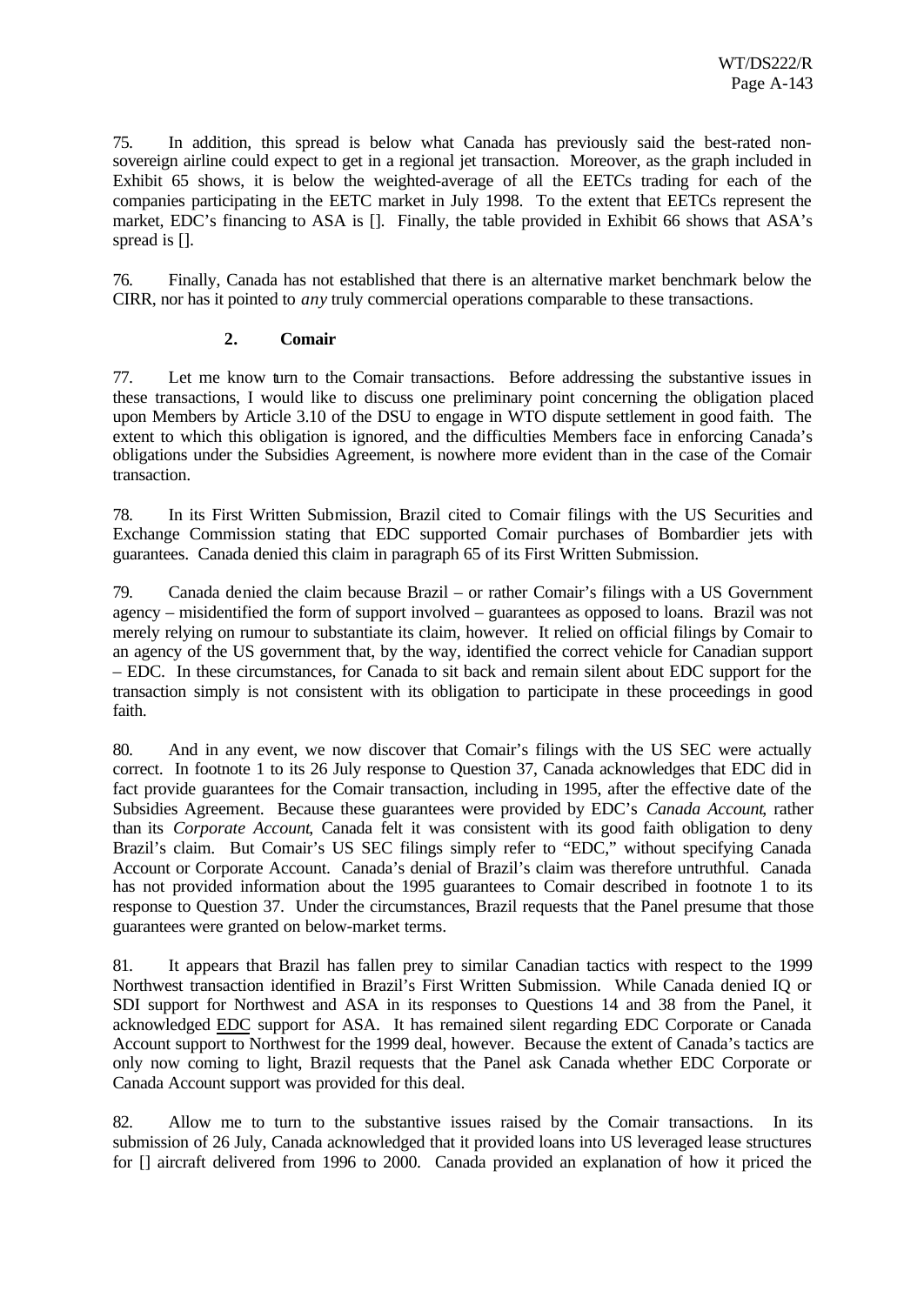financing for these deliveries that raises far more questions than answers. For example, Canada states that EDC had estimated Comair's credit rating in April 1996 to be [].

83. Canada also states that, using the LA Encore software, it now estimates Comair's 1996 credit rating as []. As I have noted, this discrepancy suggests that the software is not reliable. I might also add that the LA Encore estimate of Comair's credit rating is flatly contradicted by Canada's statement in the *Brazil – Aircraft* proceedings that [].

84. Canada offered pricing in April 1996 at T-bill plus [] basis points. This is [] basis points below EDC's [] and also is [] than the spread of T-bill plus [] to [] basis points that Canada has said the best-rated non-sovereign airline, [], can obtain in the market for regional jet transactions. Once again, the pricing is below what could be obtained in the market, as shown in Exhibit 66.

85. Canada further explains that EDC lowered its pricing in December 1996 and March 1997 to T-bill plus [], in part due to "Comair's strong financial performance." At this point, Canada's offer was [] basis points below EDC's []. Canada apparently treated Comair as a [] rated credit, which would make it one of the highest rated airlines in history.

86. In August 1997, using the LA Encore software, Canada assigned Comair an [] rating. Canada's spread for this transaction was T-bill plus [], according to the memorandum provided in Canadian Exhibit 59. Canada fails to explain why, if Comair had such "strong performance," its LA Encore rating dropped  $\lceil \cdot \rceil$  notches  $\lceil \cdot \rceil$  in just a year.

87. Canada also fails to explain why, given this drop in Comair's rating, EDC was willing to reduce its pricing. Canadian Exhibit 59 shows that on 12 August 1997, EDC now offered a rate of Tbill plus [] basis points, which was [] basis points below its []. This represents the second occasion on which the data before the Panel shows that EDC offered [].

88. The US dollar denominated CIRR in effect on 12 August 1997 was 7.46 per cent. The monthly average 10-year T-bill for August 1997 was  $\lceil \rceil$  per cent. Thus, Canada's effective rate of  $\lceil \rceil$ per cent plus the spread of [] basis points gives a total rate of [] per cent. This is [] basis points []. Canada bears the burden of rebutting the presumption that this rate is below the market. Again, Canada has failed to do so.

89. Canada further claims that sometime between December 1996 and March 1997, Comair received bids to do an EETC issue. Brazil understands that it is not possible to do an EETC issue without a credit rating from one of the major ratings services, such as Standard & Poor's or Moody's. If Comair had received bids to do an EETC, it would likely have applied for a rating. Canada does not provide details regarding any such application. Moreover, given the advantages of EETC financing that I have described, Canada does not explain why Comair did not avail itself of this offer to issue EETCs.

90. On 10 March 1998, EDC made a new offer to Comair of T-bill plus [] basis points, as may be seen in Exhibit 59. This was considered as [] basis points below EDC's []. EDC still rated Comair as a  $\Box$  risk at this time. As may be seen in the Standard & Poor's ratings history provided as Brazil's Exhibit 67, [].

91. EDC's March 1998 pricing is also [] the weighted average spread of all transactions for each airline participating in the EETC market in that month, as may be seen in Brazilian Exhibit 65. This pricing is also below Brazil's estimated market price by [] basis points, as shown in Brazilian Exhibit 66.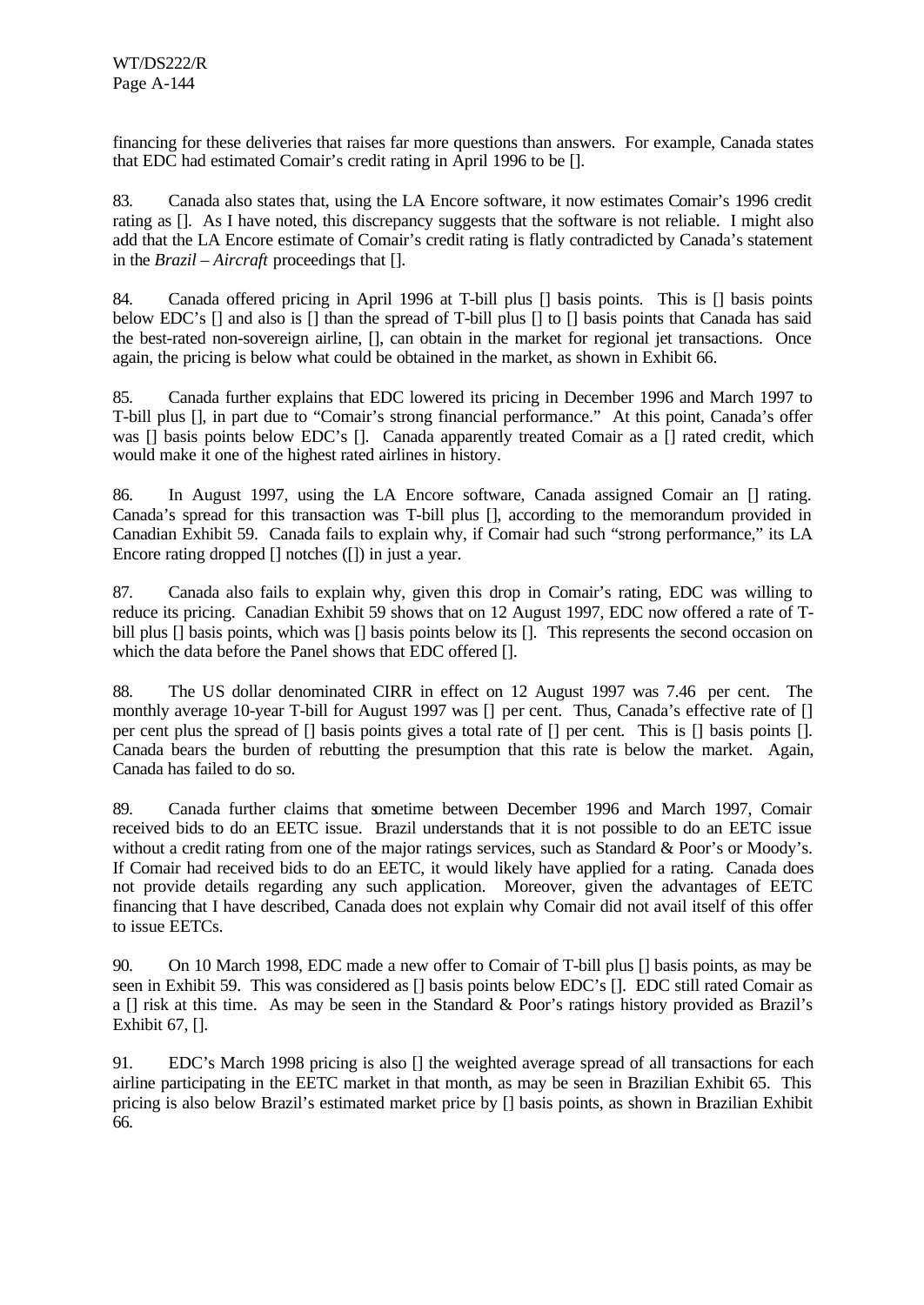92. Canada states in its responses that as of its February 1999 offer, Comair's rating had [] another [] notches to [], even though Comair was considered "first among its peers in the industry." Again, Canada does not explain the inconsistency. Canada now offered a fixed rate of T-bill plus [] points, based on increase in EDC's cost of funds, according to Exhibit 59. I would note that Canada's response to Question 37 states that the offer was at T-bill plus [] basis points, but the 11 January memorandum provided in Canadian Exhibit 59, which was not discussed in Canada's written answers, approves the transaction at T-bill plus [] basis points. This memorandum further notes that EDC's cost of funds was T-bill plus  $\lceil \cdot \rceil$  basis points – only  $\lceil \cdot \rceil$  basis points  $\lceil \cdot \rceil$  than the approved offer – and  $\lceil \cdot \rceil$ basis points below EDC's [].

93. It seems impossible that Canada could consider an offer of [] basis points [] its cost of funds to be at market for a fixed rate loan with a term of [] years. It also seems impossible that Canada would consider a return of  $\iota$  basis points  $\iota$  its cost of funds, and  $\iota$  points  $\iota$  its  $\iota$ , to be a "market" level risk for a fixed rate loan to a company with a rating that has been [] steadily according to its own LA Encore software. I note that before the first Article 21.5 Panel in *Brazil – Aircraft*, Canada told the Panel that while spreads of less than 10 basis points are common in the large aircraft sector, spreads of less than 20-30 basis points, net of risk premia and transaction costs, would be "unlikely" in the regional jet sector. $34$ 

94. Moreover, even assuming the February 1999 offer was at T-bill plus [] basis points, this was still well [] the EETC market. As the chart provided as Exhibit 65 shows, EDC's offer to Comair at that rate was [] than the rates at which all EETCs issued by other airlines were trading in that month. Furthermore, this pricing was also  $\Box$  the estimated market spread for this transaction, shown in Exhibit 66.

## **3. Atlantic Coast Airlines**

95. Canada offered financing to Atlantic Coast Airlines (ACA) in several steps. While it is not entirely clear from the materials provided by Canada which terms applied to which aircraft, Brazil has identified several different deals that appear to have been financed by Canada. I will discuss these in chronological order.

96. In its Exhibit 59, regarding Comair's pricing, Canada refers to February 1996 pricing to ACA in which EDC offered pricing of T-bill plus [] basis points to ACA. Canada states that it rated ACA as [] at that time. Canada's pricing is [] basis points [] the spread of T-bill plus [] points that Canada has said we may expect for representative airlines, and certainly below what we might expect for a small regional airline with [].

97. I would also point out that the pricing offered to ACA is well [] the spreads at which the [], on which Canada itself relies, were trading in February 1996. I refer you to Brazil's Exhibit 68, which shows the [] over the period 1996-2001 for various credit ratings for industrial spreads. As you will see, [] rated companies were above [] basis points in February 1996. I would also refer you to the table provided in Brazilian Exhibit 66, which estimates that EDC's financing for this transaction was approximately [] basis points below the estimated market spread.

98. In its answer to Question 14, Canada states that it provided IQ equity guarantees for a sale of [] aircraft, out of [] ordered, to ACA in May 1997. In its response to Question 40, Canada states that the credit rating for ACA at the time of that transaction was []. Thus, ACA's credit rating had apparently [] over the course of a year.

<sup>34</sup> WT/DS46/RW, Annex I-2, para. 40.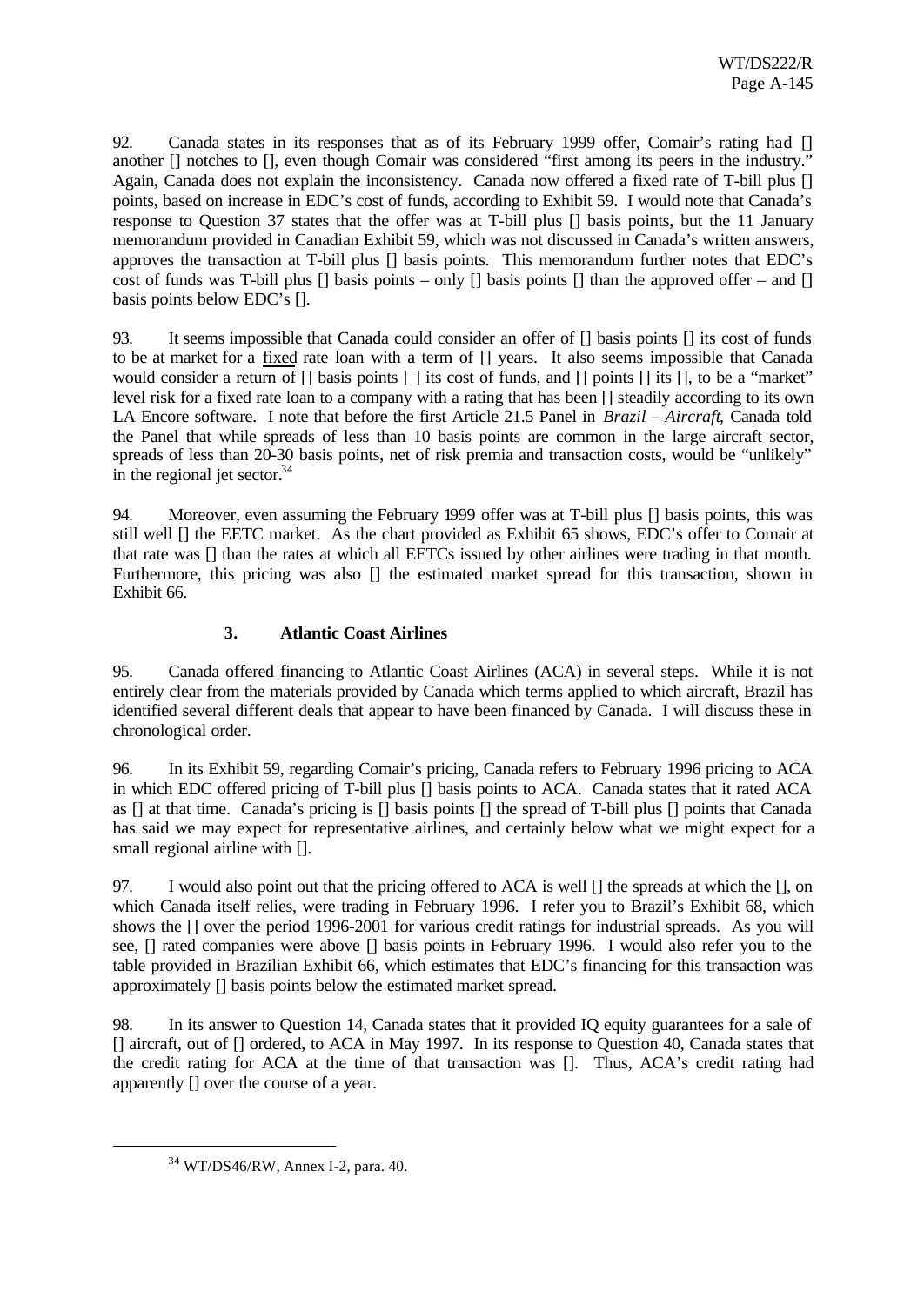99. Canada provides documentation regarding an ACA transaction in Canadian Exhibit 63. This consists of a recommendation dated June 1998 by CQC for a guarantee for a sale of [] Bombardier aircraft for deliveries beginning in February 1999. Canadian Exhibit 63 states that ACA had a credit rating of [] as of 1998. Grade [] is, of course, like grade [], considered to be [].

100. Canadian Exhibit 39 refers to another officially supported transaction with ACA. In analyzing its pricing strategy for Kendell Airlines, Canada refers to an April 1999 transaction involving EDC financing of an unspecified number of aircraft for a term of [] at a rate of T-bill plus [] basis points, which Canada refers to as a swap from LIBOR plus [] basis points. Canada states that ACA's credit rating at the time of this transaction was [], which Brazil understands to be the equivalent of approximately [] under Standard & Poor's ratings. Thus, ACA's credit rating apparently [] from 1996 to 1997, and then [ ] between 1998 and 1999. It appears that ACA's credit rating improves every time EDC decides to provide it with direct financing. Brazil notes that Canada has made no effort to show how ACA's rating is based on credit ratings of other regional airlines in the market.

101. In any event, the offering spread of T-bill plus [] basis points for the transaction described in Canadian Exhibit 39 appears to be well below market. First, Canada has previously stated that the spread for airlines such as [] would be in the region of T-bill plus [] basis points. Canada's rate is approximately [] basis points below this measure.

102. Also, the pricing offered to ACA in April 1999 is again well below the spreads at which the general industrial indices were trading in that month. Looking again at Exhibit 68, you will see that [] rated companies were at a spread of over [] basis points above the 10 year T-bill in April 1999. I would also refer you to the table provided in Brazil's exhibit 66, which estimates that EDC's financing for this transaction was approximately [] basis points below the estimated market spread.

103. Moreover, as the graph provided as Exhibit 65 shows, T-bill plus [] basis points is below the weighted-average of all the EETCs trading for each of the companies participating in the EETC market in April 1999, except for []. It is very interesting to note that EDC's financing of ACA, at Tbill plus [] the spread at which *ACA's own EETCs* were trading at in the market during April 1999 – a spread of approximately  $\Box$  basis points. Given what I explained regarding the differences between EETCs and bank transactions, it is clear that EDC's financing of ACA is even further below what ACA could have hoped to obtain in the market for this transaction.

104. Regarding the description of this transaction in Exhibit 39, I would note that Canada compares this transaction to a sale of []. I have previously explained that this comparison is simply inappropriate. In addition, while Canada may consider the comparison between ACA and [] to be relevant, the market plainly does not. I refer you to Brazil's Exhibit 69, which shows a comparison between the spreads at which EETCs issued by various airlines traded over the period May 1998-May 2001. As you will see, ACA trades at spreads significantly [] than [] spreads. This graph also shows that EDC's pricing is consistently [] the spreads at which EETCs are traded.

## **4. Air Nostrum**

105. Canada states in response to Question 14 that it provided financing for the sale of Bombardier jets to Air Nostrum, a regional airline in Spain, in January 1999. It appears that Canada financed [] aircraft, plus [] options, out of a total of [] ordered. Canada has not provided information as to how the remaining aircraft were financed. Brazil notes an apparent discrepancy in the dates provided by Canada for this transaction, in that Canada gave January 1999 as the date in its answer to Question 14, but the material provided in Canadian Exhibit 64 suggests the deal was approved in December 1997, with deliveries to begin in May 1998.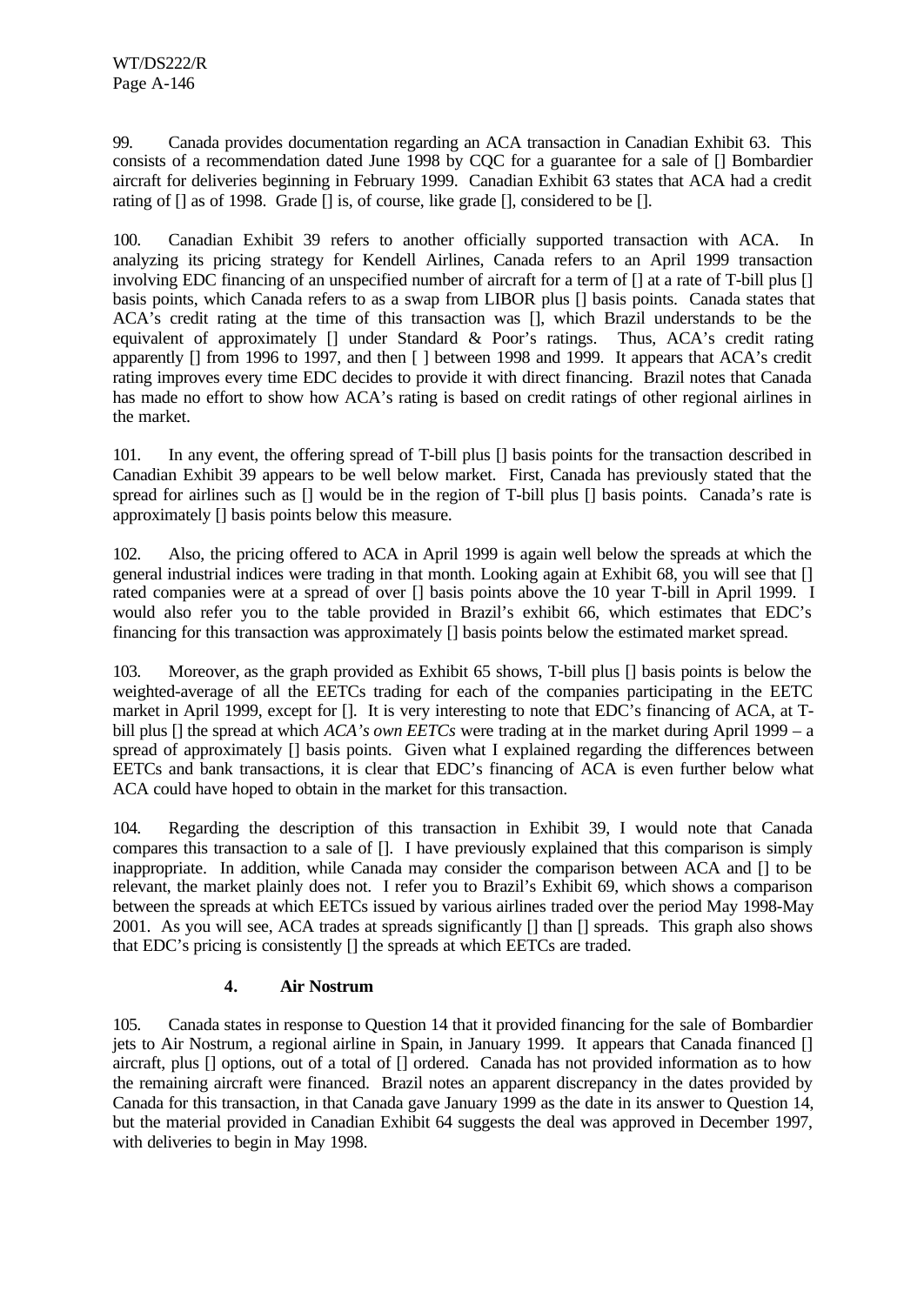106. The other details of this transaction are not entirely clear. While Canada stated in its response to Question 14 that IQ only provided an equity guarantee, from the chart titled "Détails du Financement" in Canadian Exhibit 64, it appears that Air Nostrum made a  $\Box$  downpayment, with the remainder of the transaction financed as debt by []. To the extent that Canada financed [] per cent of the transaction, this is clearly inconsistent with the terms of the *OECD Arrangement* limiting the amount that may be financed to 85 per cent of the transaction.

107. At this point I would note that the involvement of Canada Account, and the apparent approval of the transaction in December 1997, suggest that Canada may not have been entirely accurate when it told the previous *Canada – Aircraft* Panel that Canada Account was only involved in two export transactions in the civil aircraft sector during the period January 1995 through June 1998, involving Dash turboprops sold to  $\prod$  and  $\prod$ <sup>35</sup>

108. Québec also provided a guarantee of [] per cent of the amount financed. The summary of the transaction provided by Canada in Canadian Exhibit 64 describes this guarantee by CQC as a "garantie du gouvernement." The summary further states that the portion guaranteed by Québec would be subordinate to the portion financed by EDC ("SEE" in the French acronym).

109. The Canada Account portion of the financing appears to have been at a [] per cent interest rate – []. The CQC and EDC portions of the financing were at [] per cent. A simple weight-averaging of these three portions according to the percentages of the deal financed by each agency results in a weighted average rate for the deal of [] per cent.

110. I would further note that according to the summary of the transaction in Canadian Exhibit 64, the fee for the guarantee provided by  $COC - []$  per cent – appears to have been included in the financing rate for the transaction. Depending on how you look at it, therefore, either the guarantee was provided  $\Box$  or the effective interest rate was  $\Box$  basis points  $\Box$  than I just described. If the amount of the guarantee fee is subtracted from the interest rate charged by CQC, the resulting interest rate is [] per cent, which reduces the weighted-average rate for the deal to [] per cent.

111. Brazil notes that the financing appears to have been denominated in Deutschmarks. In December 1997, the CIRR for Deutschmark-denominated transactions was 5.87 per cent. Thus, the Air Nostrum deal was financed at an overall rate that was almost [] basis points []. Moreover, since Air Nostrum's credit rating was [ ], which is [ ], this interest rate was well below market by any definition.

112. For example, at the time of this financing, the US 10-year Treasury bill was trading at a rate of [] per cent. Thus, Canada provided financing at a rate that was, in absolute terms, [] basis points above the T-bill. By Canada's own standards, which I outlined previously, one would expect the spread for a transaction involving a high risk buyer such as Air Nostrum to be upwards of T-bill plus [] basis points. Even allowing for a reasonable conversion of Deutschmark borrowing rates to the dollar, Canada provided financing at rates that were significantly below market.

113. I note that a comparison to the [] spreads provided in Exhibit 68 shows that the rate at which Air Nostrum, a [] rated company, was financed well below the spreads for similarly low-rated industrials for whichever date the transaction occurred, December 1997 or January 1999.

## **5. Kendell Airlines**

<sup>35</sup> Canada – Measures Affecting the Export of Civilian Aircraft, WT/DS70/R (Adopted 20 August 1999), para. 9.217.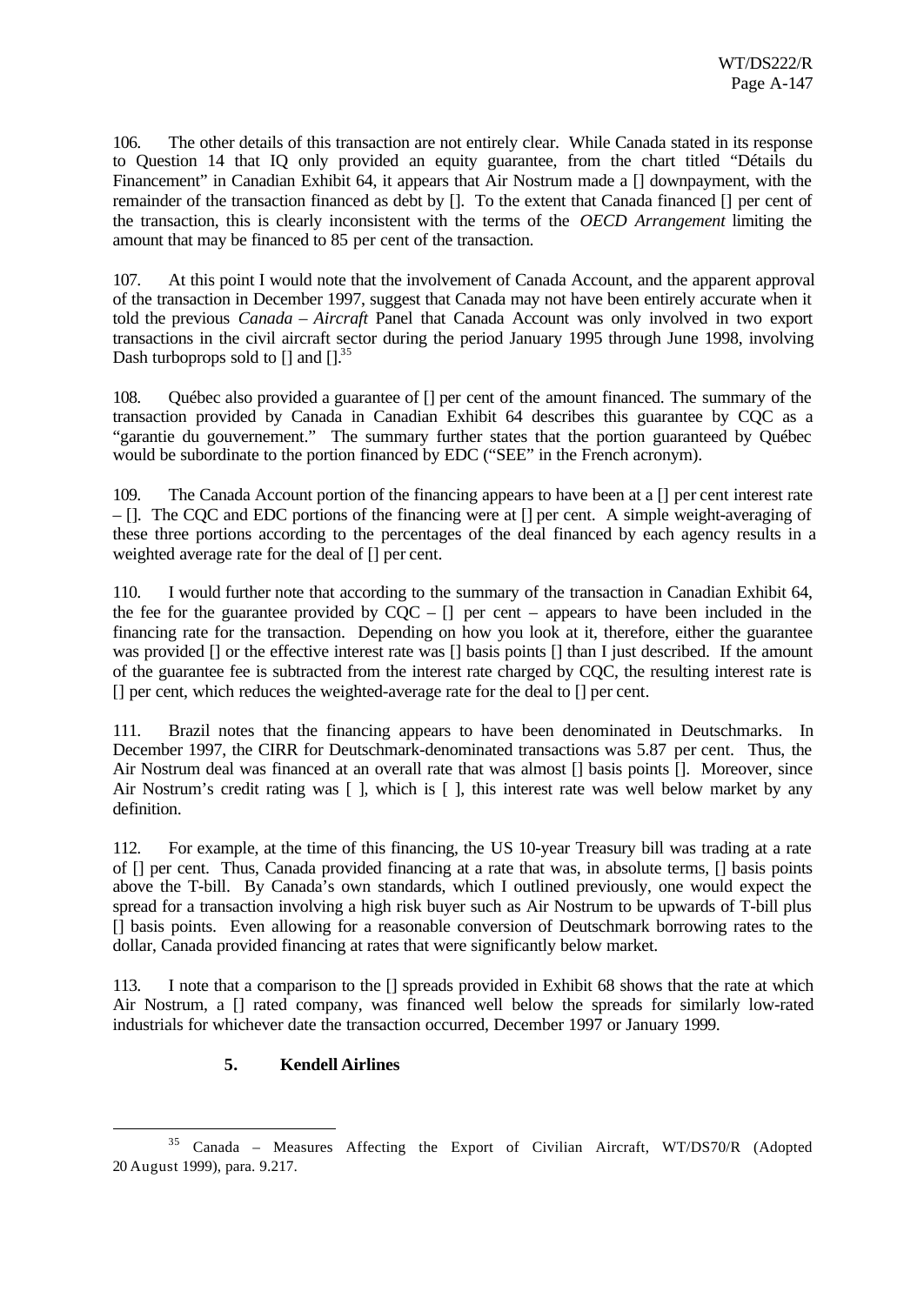114. Brazil explained in its answer to Panel Question 51 that it considers the terms of the Kendell transaction to be below market. I will not repeat those details, except to point out that we do not know the interest rates at which the other banks participated in the transaction. Usually, when an export credit agency is involved in a transaction, it is the price maker, not the price taker. I would also refer the Panel to Exhibit 65, which shows that in June 1999 – the month in which EDC approved the financing – Kendell's spread, at [] basis points, was [] than every airline except [] and []. Moreover, I would note that EDC based its financing in part on a comparison between Kendell and ACA. However, as Brazilian Exhibit 65 shows, EDC's financing for Kendell was at a [] spread than [] were trading in that month. Kendell's financing was also at a [] rate than the spread estimated in Exhibit 66.

115. Finally, I would note that EDC's spread for Kendell is [] than the spreads at which similarlyrated [] were trading in June 1999. As the graph in Exhibit 68 shows, those [] were trading at over [] basis points above the US T-bill in that month.

## **6. Air Littoral**

116. Canada has stated that it financed the sale of [] aircraft, out of a total of [] ordered, to Air Littoral, a French regional airline, in 1997. Canada states in its response to the Panel's Question 14 that IQ actually provided an *equity* guarantee for this transaction. However, the documentation provided in Canadian Exhibit 62 suggests that CQC provided a loan guarantee of [] per cent (on the "prêt senior") at a fee of  $\Box$  per cent for this transaction.

117. Canadian Exhibit 62 indicates that [] per cent of the transaction was financed by unspecified banks at a rate of LIBOR [] basis points, which is very roughly equal to T-bill [] basis points. Brazil notes that according to Canada's response to Question 40, the credit rating for Air Littoral at the time of the transaction was [], which is well below investment grade. Under Canada's standard, and prevailing [], we would expect the market to finance this deal, if at all, at a rate of at least T-bill plus [] basis points. At a minimum, it is evident that Air Littoral would not have attracted equity investors absent the Canadian guarantee.

## **7. Mesa Air and Midway Airlines**

118. Finally, I will briefly discuss two companies, Mesa and Midway, to which Canada – through either IQ or CQC – provided equity and/or loan guarantees. Canada's response to Question 14 and Canadian Exhibit 60 indicate that Mesa obtained both a loan guarantee and an equity guarantee. While the pricing for these guarantees was  $\Box$  per cent, Canada has not produced any evidence to show how it determined these fees were at market rates.

119. Canada states in its response to Question 14 that it provided an equity guarantee for up to [] per cent of the Midway transaction. The documentation provided in Canadian Exhibit 61, however, suggests that CQC also provided direct financing for [] per cent of the deal, with the remaining [] per cent being raised through an EETC issue.

## **VII. Conclusion**

120. Mr. Chairman, for the reasons stated in this and previous submissions, Brazil requests the Panel to find that support to the Canadian regional aircraft industry through Investissement Québec and EDC's Corporate and Canada Accounts constitutes prohibited export subsidies, both "as such" and "as applied."

121. In my statement today, we have included considerable argument and analysis regarding the application of these measures in particular transactions. We would have preferred to present this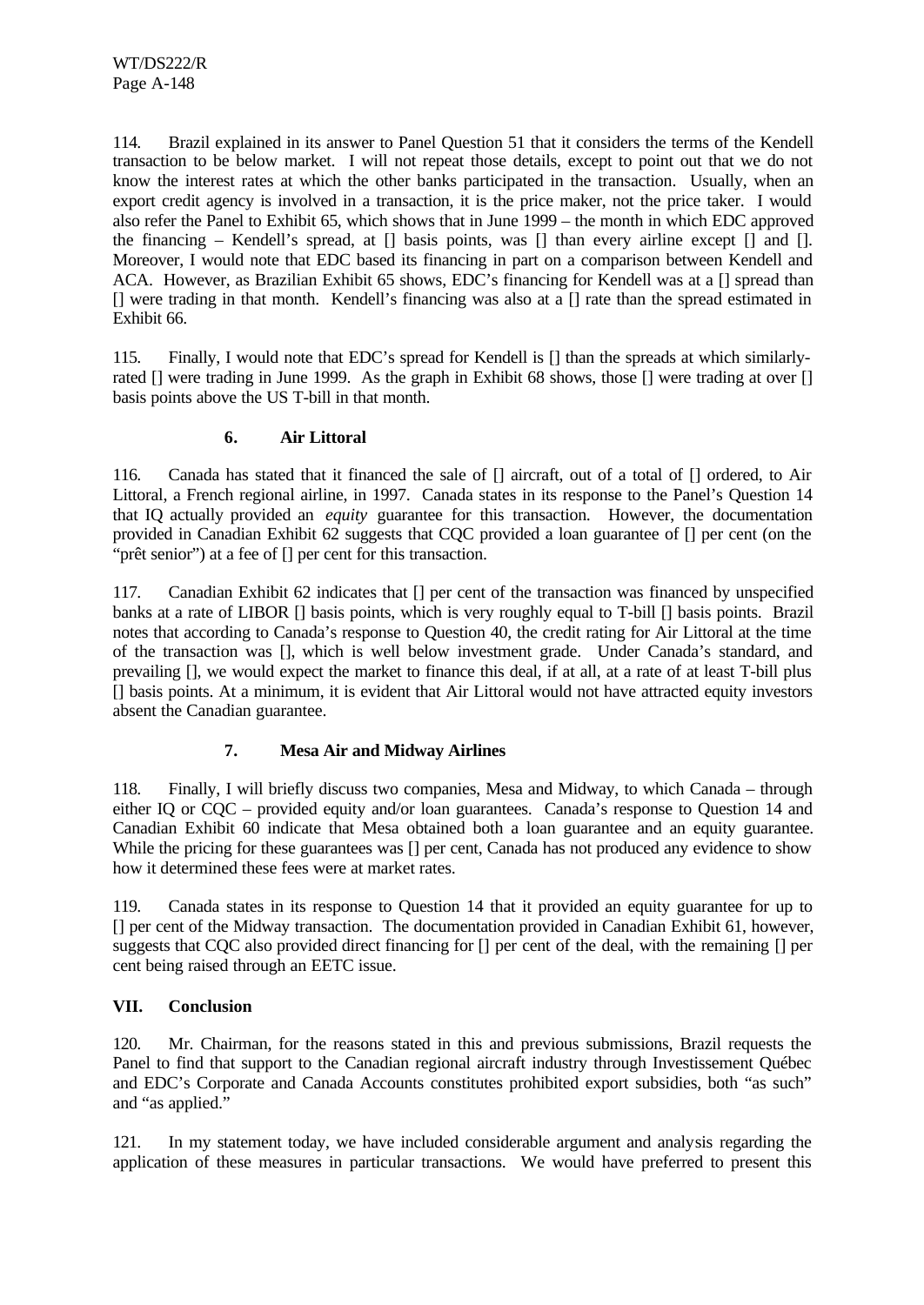argument and analysis to the Panel at an earlier phase of these proceedings. As I noted at the outset of my statement, the information provided by Canada with its 26 July responses to Panel questions is the type of information that should have been provided to Brazil in consultations. Because of Canada's failure to observe the requirement to be "fully forthcoming" in dispute settlement proceedings, we have instead had only two business days to analyze data regarding Canadian-supported transactions, and have been forced to provide that analysis to the Panel at the eleventh hour. This is not the way the drafters of the DSU, or the Appellate Body, intended dispute settlement to be conducted. We ask that you consider that fact in reviewing the evidence and argument provided by Brazil today.

122. Thank you for your attention and patience. We will do our best to answer any questions you have.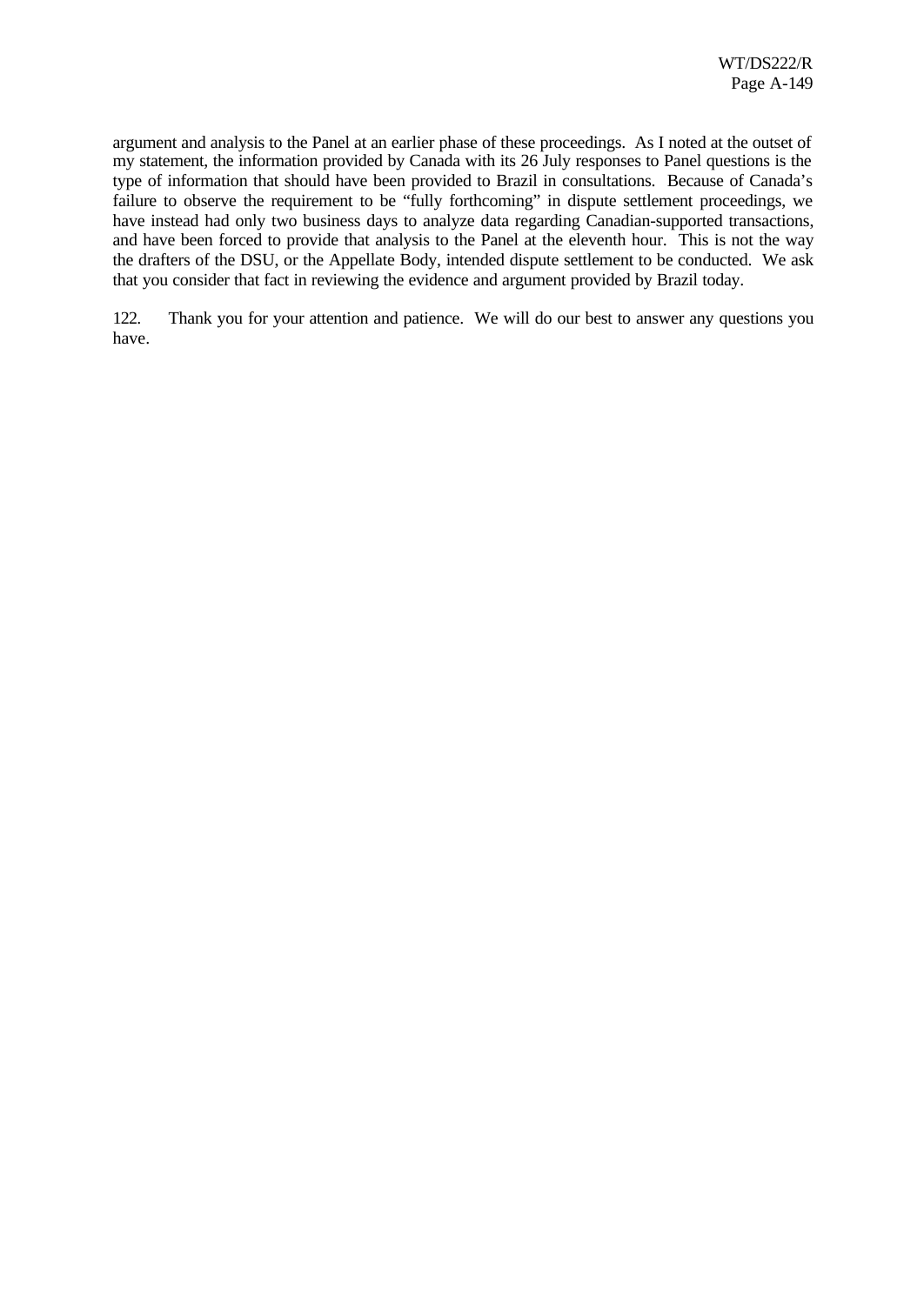# **ANNEX A-13**

## SUBMISSION BY BRAZIL REGARDING SOURCE DATA AT THE SECOND MEETING OF THE PANEL

(2 August 2001)

## **SUBMISSION BY BRAZIL OF SOURCE DATA**

1. In response to requests from the Chairman of the Panel and Canada, Brazil today provides the Panel and Canada with the following exhibits and data:

- (a) revised copies of Exhibit Bra-65, to which Brazil has added the appropriate figures in each bar in each of the graphs contained in the exhibit.
- (b) a disk containing copies of the graphs in Exhibit Bra-65 in an excel file labelled **eetc.xls**. This file also contains the data from which each graph was derived. These data consist of Morgan Stanley Dean Witter's (MSDW) periodic reports of the spreads at which all Enhanced Equipment Trust Certificates (EETCs) in the market are trading. At the first meeting of the Panel, on 26 June 2001, Canada provided the Panel with a hard copy of the current MSDW report, as Exhibit Cda-14. Brazil used essentially the same methodology as Canada used in February 2001 before the *Brazil* – Aircraft Article 21.5 Panel<sup>1</sup> to create the bar charts in Exhibit Bra-65. Thus, Brazil took the same MSDW data and, for each month in which Canada provided financing to the airlines listed in Exhibit Bra-65, computed the weighted average spread for each EETC traded in the market during that month. $2$  The weights used to average the data were the amounts of each tranche for each company's EETC, weighted as follows:

$$
\overline{S} \begin{array}{c} \overline{S} \\ \overline{S} \end{array} \begin{array}{c} \overline{S} \\ \overline{S} \end{array} \begin{array}{c} \overline{S} \\ \overline{S} \end{array}
$$

where:

l

 $A_i$  = Amounts of the issue for each tranche (may vary from 2 to 4 tranches)  $S_i$  = Bid Spread of Tranche I at that specific date.

A simple example of this calculation is as follows:

<sup>&</sup>lt;sup>1</sup> See Exhibit Bra-64.

 $2$  One transaction for which Brazil made this comparison was in March 1998; however, MSDW made no data available for that month. Accordingly, Brazil based the comparison on page 2 of Exhibit Bra-65 on the closest month for which information was available (May 1998), and inflated the EDC pricing by 5 basis points.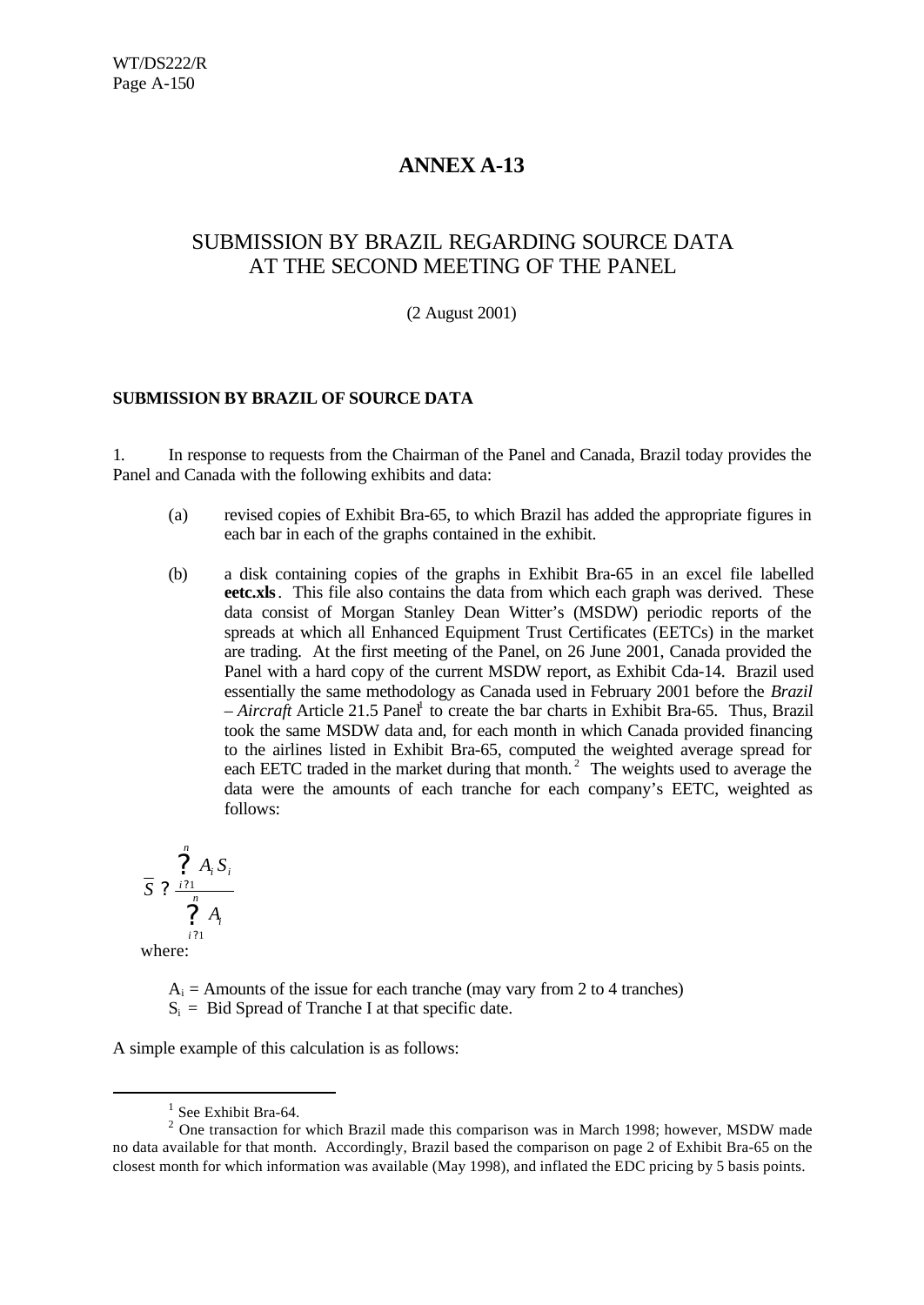| <b>Collateral</b>        |              |     | <b>Class Amt Ratings</b> | 15/May<br>1998 |
|--------------------------|--------------|-----|--------------------------|----------------|
| Atlantic Coast 1997-1    | $\mathsf{A}$ |     | 58 $A2/A-$               | 125            |
| 6 CRJ-200Ers             | B            | 25. | Baa2/BBB 140             |                |
| 8 Bae J-41s              | C            | 23. | Ba2/BB-                  |                |
| Issued $9/19/97$         | D            | 6   | $B1/BB-$                 |                |
| $(144A - no$ reg rights) |              |     |                          |                |

The resulting spread for this transaction would be:

58 ? 25  $\frac{58 * 125 ? 25 * 140}{25 * 140} = 130$ 

- (c) revised copies of the graph provided as the second page of Exhibit Bra-68 ([]), to which Brazil has added pointers marking the spreads for the transactions for which Brazil referred to this exhibit.
- (d) a disk containing Exhibit Bra-68 and the source data used to generate that chart. Exhibit Bra-68 is presented in a power point file titled **bloomberg.ppt**. Both the charts presented in this exhibit and the underlying data used to create it are contained in a zip file on this disk titled **bloomberg.zip**, which contains extensive data obtained from Bloomberg's databases. These data consist of daily data for both the 10-year US Treasury Bills and the [] for each different credit rating notch. Brazil used the Bloomberg data to plot the graphs in Exhibit Bra-68 based on information in Canada's answer to question 45 and information contained in an EDC memorandum dated 18 January 1999, provided in Exhibit Cda-59, which contained information regarding Canada's [] for certain points in time. Brazil used Canada's definitions to plot the curve for all Bloomberg data for the period 1 January 1996 – 27 July 2001, as follows:

Notch –  $(Spread)_t = (Market Yield)_t - (10$ -Year T-Bill)<sub>t</sub>,

Thus, for each notch (AAA, AA+, and so on), Brazil computed the spread at a given date t as the difference (in terms of basis points above the 10-year US Tbill) between the Market Yield for that specific notch and the 10-year US Tbill Yield for that particular date. In accordance with US Federal Reserve Bank practice, Brazil plotted the graph in Exhibit Bra-68 based on weekly data for each Monday, and has provided the entire dataset in the attached disk.

(e) a soft copy of Exhibit Bra-69 is contained in the file **eetc.xls**, which, as described above, also contains Exhibit Bra-65. Exhibit Bra-69 was generated using the same source data used to generate Exhibits Bra-65 and -68.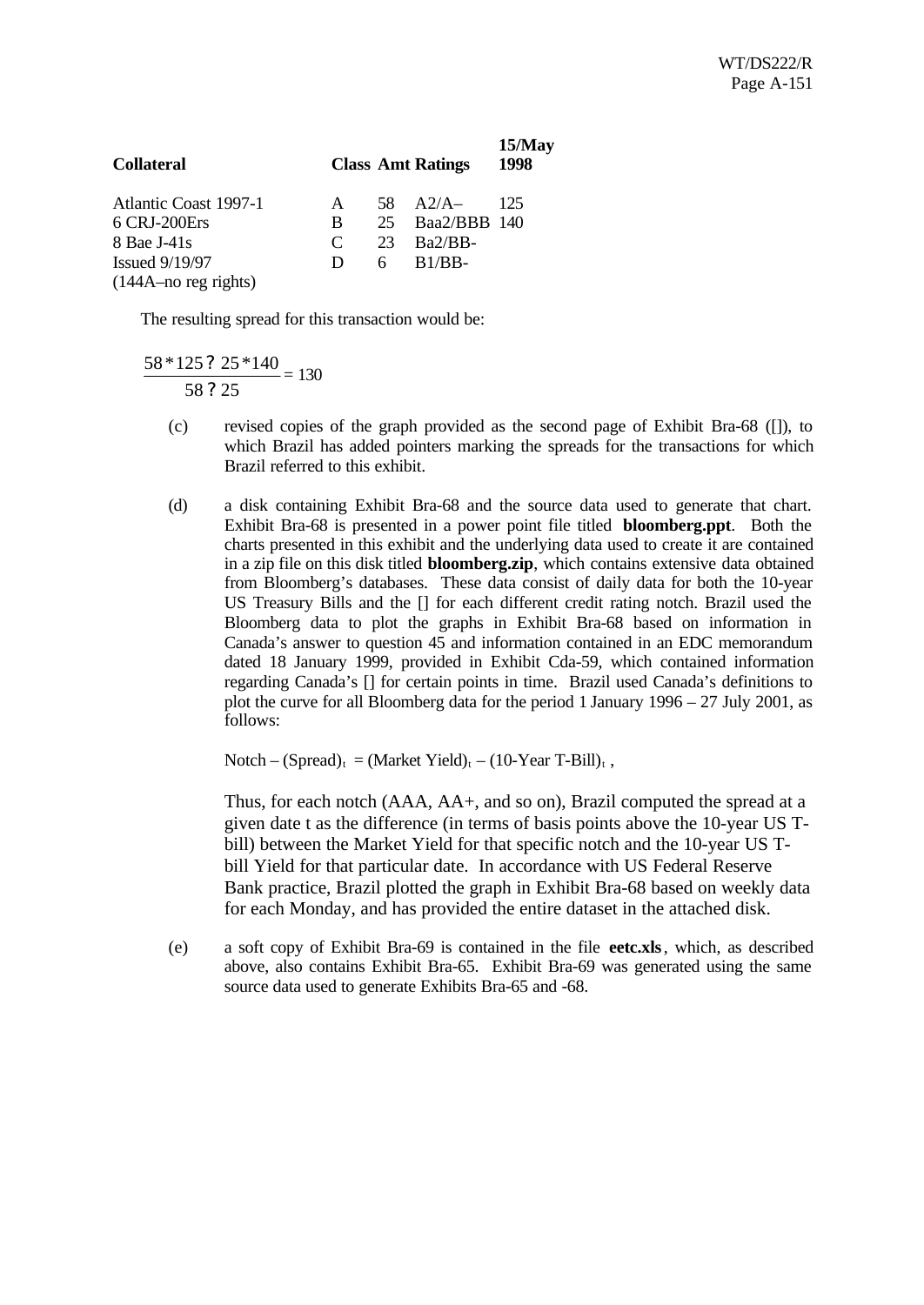# **ANNEX A-14**

# RESPONSES OF BRAZIL TO QUESTIONS FROM THE PANEL FOLLOWING THE SECOND MEETING OF THE PANEL

(8 August 2001)

#### **Questions to the Parties Following the Second Meeting of the Panel - 8 August 2001**

#### **Both parties**

l

#### **54. In situations in which there are several commercial transactions, at a range of prices, how does one determine the "market price"?**

Determining market price in situations in which there are several commercial transactions, at a range of prices, can be difficult. Fortunately, that is not the situation facing the Panel. The "market pricing" at issue here is not the *sales price* of an aircraft, but the price of the *financing terms* available from commercial sources to support sales of regional aircraft. Thus, the market benchmark against which Canada's financing must be compared is not the price for the transaction, but rather, in the words of the first *Brazil – Aircraft* Article 21.5 Panel, "the interest rates in the marketplace for regional aircraft,"<sup>1</sup> or, in the words of the Appellate Body, "where the net interest rate applicable to the particular transaction stands in relation to the range of commercial rates available.<sup>52</sup> Indeed, Canada itself has also recognised that the relevant market is that for financing terms rather than price terms, stating that "EDC offers financing at market rates by *setting the interest rate payable* to the borrower to reflect risk, in accordance with market principles."<sup>3</sup>

Thus, one determines the market for a given transaction by comparing the financing terms for that transaction with the financing terms that a commercial institution would provide for a similar transaction. This is the market to which Minister Tobin referred when he described Canada as providing "a better rate of interest on a loan than could otherwise be secured by Bombardier."<sup>4</sup> The market for financing terms should not, however, be determined by reference to other officiallysupported transactions or to the *sales price* at which the aircraft are being sold.

As Brazil has explained, there are many sources of information regarding the commercial market for financing terms that can be utilised to develop an appropriate measure. In this and in the

<sup>1</sup> *Brazil – Export Financing Programme for Aircraft – Recourse by Canada to Article 21.5 of the DSU,* WT/DS46/RW (9 May 2000), para. 6.80. Canada has also implicitly recognized that the relevant market is for financing terms rather than price terms, describing its so-called 'market window' operations as "providing financing on terms and conditions consistent with those available from commercial banks and lenders. In that sense, the borrower obtains a net interest rate *that is consistent with the market*." *Id.*, Annex 1-4, Responses by Canada to Questions from the Panel, 3 February 2000, Question 2.

<sup>2</sup> *Brazil – Export Financing Programme for Aircraft*, WT/DS46/AB, para. 182.

<sup>&</sup>lt;sup>3</sup> Oral Statement of Canada, 27 June 2001, para. 6 (emphasis added).

<sup>4</sup> Exhibit Bra-21, para. 20.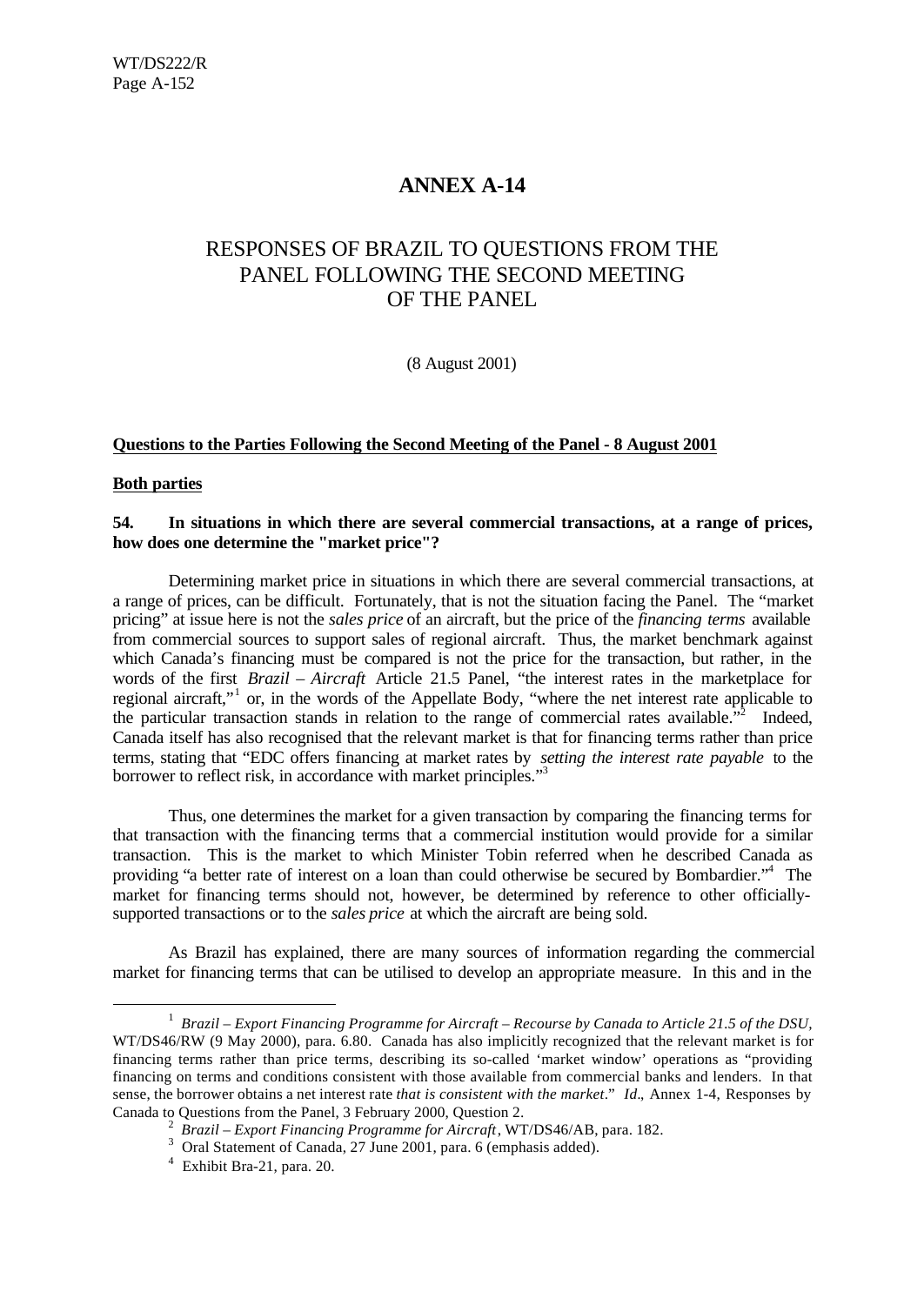*Brazil – Aircraft* cases, Canada has utilised a number of measures of the market for financing – EETCs, Moody's and Standard & Poor's ratings, indices of general industrial bonds – but not the most relevant measure, which would be other sales of regional jets that were financed in the commercial market. Brazil has not criticised the use of these measures per se, but has noted that each of the measures has its limitations when used as a proxy for market rates for bank-financed regional jet transactions (see also the response to question 57 below) and may understate the appropriate spreads for regional aircraft. Brazil has also criticised how Canada used these indices to determine ratings and spreads for its officially supported transactions and has shown that, even using these indices, Canada's officially supported transactions were below market rates.

### **55. If it is commercial practice to engage in transactions at a short-term loss for long-term commercial reasons, should such transactions be treated as "market" transactions? Please explain.**

Transactions in which a seller accepts short-term losses for long-term commercial reasons are not "market" transactions as that term is normally used. A seller may decide to liquidate stock at a "fire sale," for example or to penetrate a new market. Article VI of GATT 1994 and the *Agreement on Implementation of Article VI of the General Agreement on Tariffs and Trade 1994* (the "Anti-Dumping Agreement") explicitly recognise the phenomenon. Article 2.2 of the Anti-Dumping Agreement refers to sales "in the ordinary course of trade," and Article 2.2.1 provides that sales below cost may be treated as not being in the ordinary course of trade. Of course, if it is the "commercial practice" of a significant number of the sellers in a trade to sell below cost, then, arguably, the market has moved to that level. This could occur if a product faced competition from a newer product. But individual sellers can and do sell, intentionally, below market – wherever the market is – for a variety of legitimate business reasons. These could include, as noted above, the need to liquidate stock or the desire to penetrate a new market. It could also result from a desire to introduce a new product, or an existing product to a new audience. Embraer's offer to Air Wisconsin may be one such instance of an offer that is below the prevailing market.

In any event, the issue in this case is not whether Canada "engaged in transactions" at a shortterm loss in the Air Wisconsin and other transactions, but whether, by financing at below what Bombardier could otherwise obtain in the market, to paraphrase Minister Tobin, Canada provided prohibited export subsidies. As explained in the response to question 56 below, by providing belowmarket financing in the Air Wisconsin transaction, Canada enabled Bombardier to obtain the sale *without* having to compete on price terms and risk the possibility of selling at a loss, short-term or otherwise.

### **56. Please analyse the significant elements of Embraer's second offer, and the Canada Account / Bombardier offer, to Air Wisconsin, and indicate how the significant elements demonstrate that such offers were, or were not, comparable.**

Embraer's second offer and the Canada/Bombardier offer differed in a variety of important respects, including the following:

- ? Embraer's offer consisted of []; Canada/Bombardier's offer consisted of [] firm orders and no options.
- ? Embraer offered []; Canada/Bombardier offered 50-seat (CRJ-200) aircraft.
- ? Embraer's offer included []; [].
- ? Embraer [].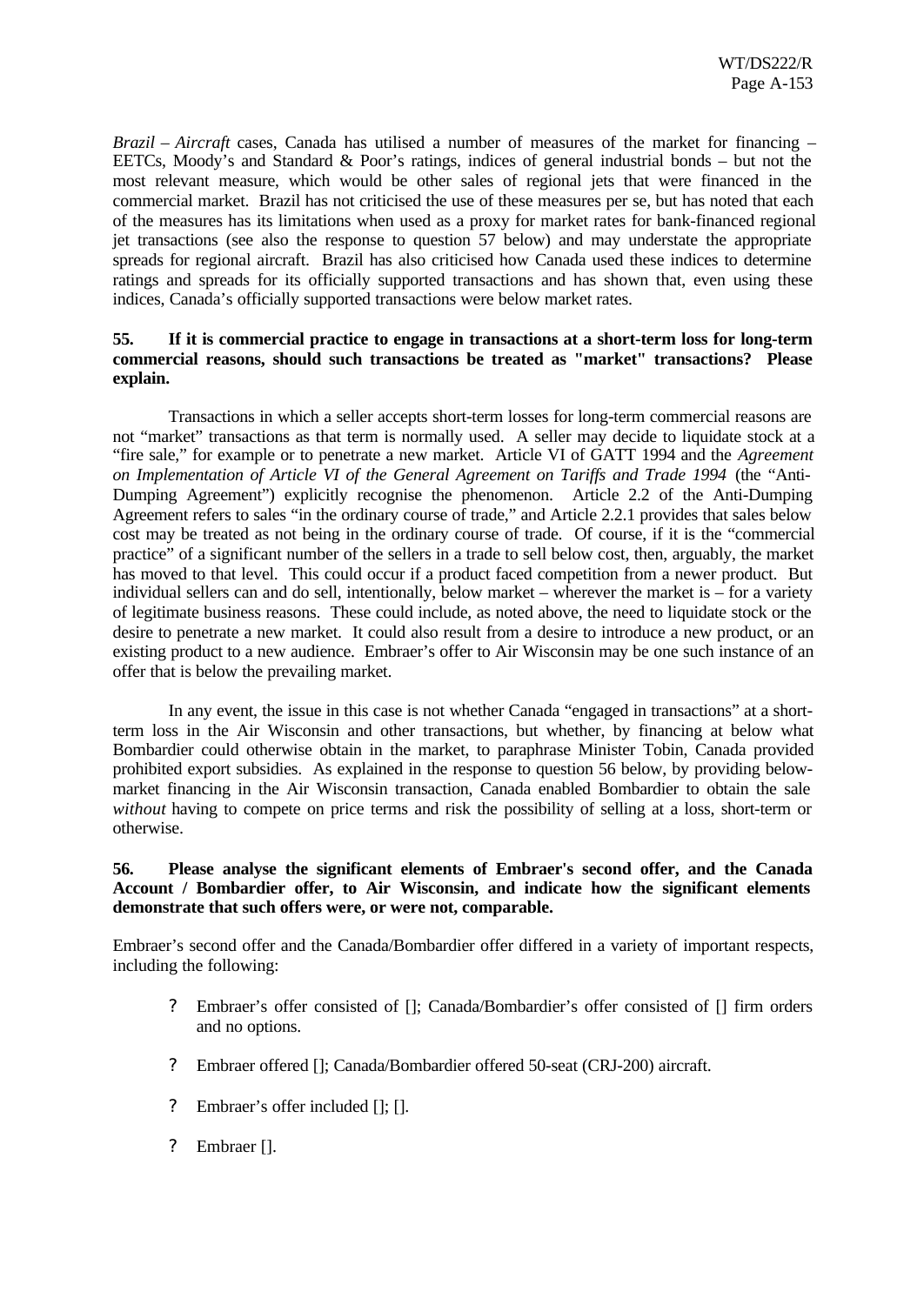? Embraer []; []. For the same amount financed, this discrepancy will necessarily mean that the borrower under the Canadian transaction will pay significantly lower semi-annual payments than it would under the Embraer Canadian transaction.

The offers were clearly different, beginning with the number of aircraft offered. Assuming that it is theoretically possible for such different offers to be "comparable" or "equal" in an economic sense, the burden rests on Canada, the Member claiming comparability or equality to prove it. Canada has not done so. All it has offered is the contractually-mandated statement of Air Wisconsin, after the fact, that the Bombardier/EDC offer, "viewed in its entirety," was "no more favorable" than that offered by Embraer.<sup>5</sup> This statement does not explain how Air Wisconsin 'viewed' the two offers in "their entirety" or why the Bombardier/EDC transaction, with a different value from the Embraer offer and covering very different aircraft, was "no more favorable" than the Embraer offer.<sup>6</sup>

Moreover, the statement does not address the issue before this Panel – whether the *financing terms* of the two transactions were economically equivalent. It also does not address the larger question, which the Panel would face were it possible to answer the first question in the affirmative. That question is whether it is even permissible for an export credit agency to get into a bidding war, in alliance with a national manufacturer/seller, to compete with a private manufacturer/seller who is offering its own financing to support the sale of its goods. Brazil submits that such bidding wars are impermissible, and will only promote a "race to the bottom," at the expense of free and open competition. Of course, an ECA may legitimately offer support that is eligible for the safe haven of item (k) of Annex I. The support Canada offered, however, does not qualify for this safe haven since it exceeds the 10 year maximum term established by the *OECD Arrangement*.

### **Brazil**

**57. Brazil has expressed concern regarding the use of indices of general industrial bonds. In particular, Brazil has asserted that such ratings do not take account of the fact that there may be different risks involved in an airline company as opposed to an industrial company. Why would such different risks not be dealt with by the fact that companies are rated, so that if an airline company is higher risk than an industrial company, it will typically be rated lower?**

Brazil believes that the utility of indices of general industrial bonds as a proxy for identifying market rates for financing of regional jet transactions is limited by several factors. First, the [] general industrial corporate bonds represent simple averages at which bonds issued by a wide variety of companies in a wide variety of industries are trading at a given point in time. While bonds issued by airlines may be included in the calculation of this average, the average itself does not reveal whether bonds issued by a particular sector should be valued above or below the average at a particular point in time.

Second, there are substantial differences in liquidity between the average industrial spreads and a bank loan financing a regional jet purchase. The industrial spreads are based on thousands of bonds being traded in huge volumes (with daily trading volume estimated at \$10 billion) by traders around the world each day. A bank loan to finance a particular purchase of a regional jet, on the other hand, is an isolated transaction, much less liquid, requiring much greater and more immediate assumption of risk by a lender than the lender would experience buying and selling general industrial bonds.

<sup>5</sup> Exhibit Cda-2.

 $6$  Brazil has previously explained that the Air Wisconsin statement is of little value because Air Wisconsin was contractually required by Bombardier to make this declaration. *See* Brazil's Response to Question 34, 6 July 2001.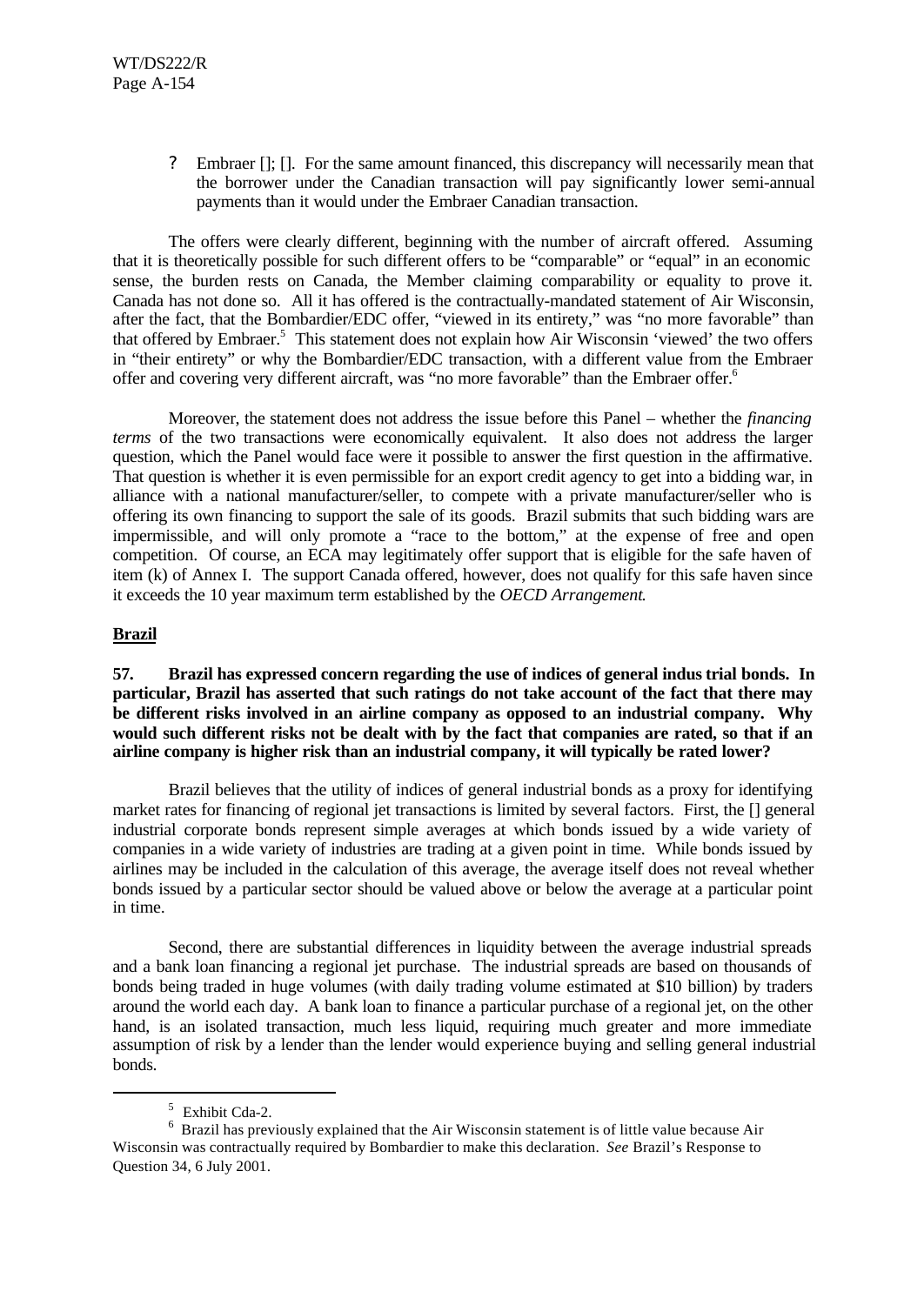Third, general industrial bonds do not accurately reflect the spreads for industry sectors that may not normally be publicly rated or issue corporate bonds, such as many airlines that purchase regional jets. Moreover, the different risks between airline companies and industrial companies are not necessarily reflected in the different ratings of the companies. As noted above, the broad industrial averages are simply averages. A major airline rated A-, such as Southwest Airlines, may trade at a different spread than, for example, a major computer company with the same rating. This difference in spreads reflects differences in the market estimation of the prospects for each industry, the nature of the collateral securing each bond, competitiveness within each industry, and the manner in which the bonds are structured within each industry. These factors are reflected to some extent within the ratings, but are largely left to the discretion of the market. Put simply, spreads change a lot more frequently than do credit ratings. In the event of a change in the performance of a particular bond issuer or its industry, the market will react much more immediately than will the credit ratings agencies. The result will be a discrepancy between the spreads at which similarly rated companies in different industries may trade.

The market agrees that the general industrials curves do not reflect the peculiarities of the regional airlines industry. For example, in a report on EETCs, Salomon Smith Barney ("SSB") states that "EETCs trade at a considerable premium compared with comparably rated generic corporate bonds."<sup>7</sup> SSB further states that "... investors demand a spread premium for EETCs because of their close link with the highly volatile and cyclical airline industry. The overall credit profile of the airline industry is considerably lower than the average credit profiles of the market at large. … Aside from the low credit ratings of most airline EETC issuers, we believe that the market demands a creditrelated premium because of the airline industry's historically high degree of trading volatility. Furthermore it doesn't help that the airline sector has been a chronic underperformer in the equity market.<sup>38</sup> In addition, SSB notes that "... some investors do not perceive this sector to be particularly liquid, or at least not as liquid as other corporate sectors."<sup>9</sup>

SSB's analysis supports Brazil's and the market's views that companies with the same credit rating will not necessarily enjoy the same spreads when issuing papers in the bonds market. Aside from the obvious fact that a loan differs radically from a corporate bond or from an asset backed security, the airline sector as a whole will normally enjoy much higher spreads than other industrial sectors. In other words, even if the general industrials curve could be used as a benchmark for the pricing of loans, a bank loan to an airline should be priced with a "considerable premium" over the curve value. EDC's pricing strategies do not give any consideration whatsoever to these particularities of the airline industry, which are even more acute for regional airlines than for the large aircraft sector.

Moreover, the similarity in ratings does not in itself mean that companies will obtain financing at the same spreads for particular transactions. Contrary to paragraph of 45 of Canada's statement, and notwithstanding its name, Southwest Airlines is a major airline with revenues of \$5.6 billion in 2000 and a fleet of over 350 Boeing large jets and no regional jets.<sup>10</sup> This is a substantially different company from Atlantic Southeast Airlines (ASA), which had revenue of \$410 million in 1998.<sup>11</sup> Southwest is currently rated A- by Standard & Poor's.<sup>12</sup> Assuming that ASA,

<sup>7</sup> Salomon Smith Barney, *The ABCs of EETCs – A Guide to Enhanced Equipment Trust Certificates*, 8 June 2001, page 37. Pages 36-47 of this report are attached as Exhibit Bra-71.

<sup>8</sup> *Id.*, page 46. 9 *Id.*

<sup>&</sup>lt;sup>10</sup> http://www.southwest.com/about\_swa/press/factsheet.html.

<sup>&</sup>lt;sup>11</sup> http://www.rati.com/airlines/AirlineFinance. 1998 is the most recent year for which information regarding ASA is publicly available.

 $12$  Exhibit Bra-67.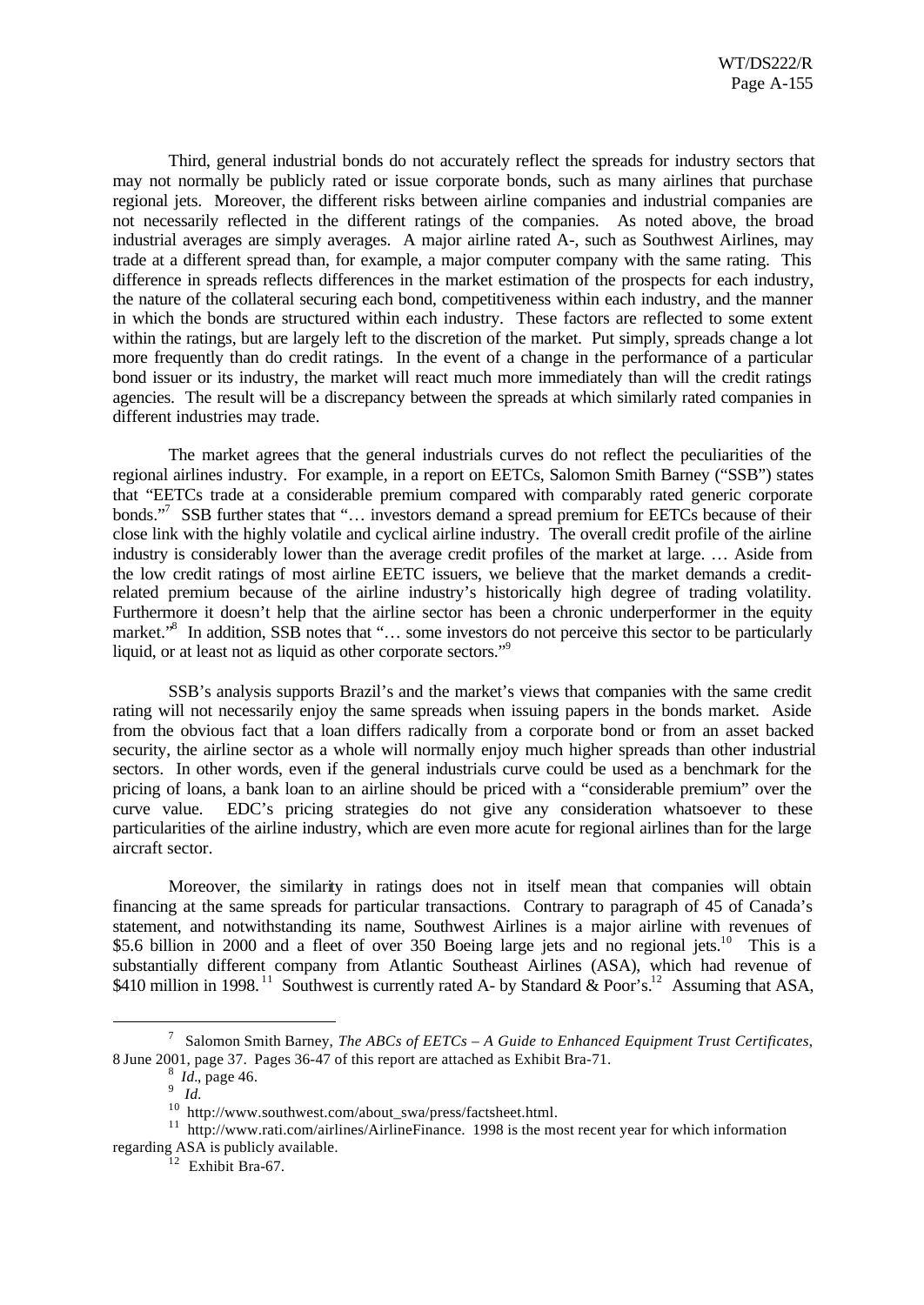l

with less than one-tenth of Southwest's sales revenues, $^{13}$  was [] by EDC, this does not mean that the market would finance a sale of [] regional jets to ASA at the same rates as it would finance a sale of the same size to Southwest.

Brazil does not mean to suggest that indices for industrial bonds provide no guidance whatsoever as to the likely financing rates for particular bank-financed regional jet transactions. Indeed, Brazil showed in its statement to the second meeting of the Panel that Canada had financed several transactions at rates well below the prevailing industrial spreads. Canada has stated that over [] per cent of Bombardier's order book for regional jets was financed in this manner. These transactions would provide much better indices than the general industrial bonds.

More importantly, Canada certainly cannot pick and choose when to rely on the industrials indices. The Panel will note that whenever Canada rates a company as "investment grade" – with a rating of BBB- or better – it will use the fair market value curve because the spreads for these papers are quite low. However, when the company cannot obtain such a good rating, even under EDC's rating system, then Canada does not use the general industrials curve as its reference, since the spreads increase dramatically for "non-investment grade" issues.

Brazil notes that Canada has previously relied on EETC spreads as a conservative proxy for regional jet spreads before both the *Brazil – Aircraft* and this Panel. Thus, in *Brazil – Aircraft*, Canada has stated as recently as 4 April 2001, that:

As discussed in paragraphs 78-79 of Canada's First Submission, the financing spreads required from airlines purchasing regional aircraft (as shown in the MSDW Report in Exhibit CDA-17) far exceed the spread incorporated in the US dollar CIRR (a 100 basis point spread over the appropriate US Treasury average). The spreads shown in the MSDW Report are for Enhanced Equipment Trust Certificates (EETCs). EETCs are a secured form of financing that feature a number of tranches with a varying level of priority claim over the aircraft. Each tranche will carry a rating that reflects the seniority of the claim on the aircraft as well as other credit enhancements that are designed to reduce risk. As a result of these risk-reducing attributes, EETCs are [sic] tranches are usually rated well above the airline's unsecured debt rating. This enables the airlines (particularly those with lower credit ratings) to achieve lower overall debt pricing on aircraft financing. The initial loan-to-value ratios for the higher-rated EETC tranches are usually well below 70 per cent of the initial fair market value, further reducing the risk profile associated with EETCs when compared to PROEX III support. In its First Submission, Canada refers to an American Airlines EETC tranche trading at 135 basis points above US Treasury rates. As the highest-rated EETC tranche for one of the highest rated US airlines, this EETC tranche is a conservative relative benchmark when compared against the spreads required for financing regional aircraft, yet it is still 35 basis points higher than a rate achieved by the CIRR alone. A lender will certainly provide a borrower a material advantage if, by offering financing at the CIRR, it is permitted to offer a less credit-worthy borrower the same low interest rate as a more credit-worthy borrower.<sup>14</sup>

The Exhibit Cda-17 to which Canada refers in the paragraph above is the same Morgan Stanley Dean Witter report that Canada submitted to this Panel as Exhibit Cda-14 to its First

<sup>&</sup>lt;sup>13</sup> Many other factors in addition to sales revenues would enter into this calculus. Brazil uses sales revenue merely to illustrate that while companies' credit ratings may be equivalent, the terms at which the companies might obtain financing may not necessarily be so.

<sup>&</sup>lt;sup>14</sup> WT/DS46/RW/2, Annex I-3, Oral Statement of Canada to the Panel, para. 88 (4 April 2001) (citations omitted) (emphases added).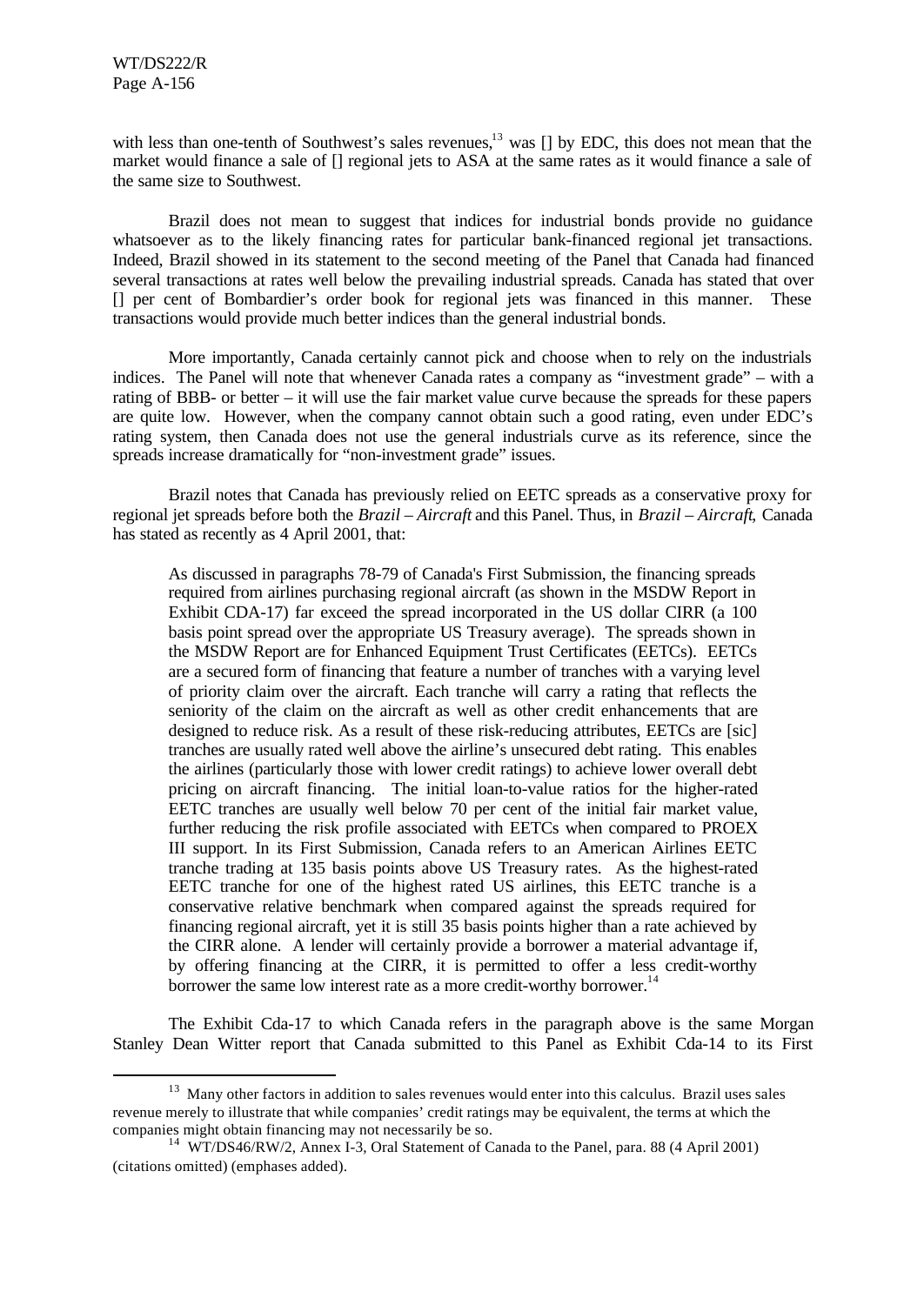Submission and which Canada discussed at the first meeting of the Panel on 26 June 2001. At that Panel meeting, Canada interpreted the EETC spreads as showing that "the financing spreads required from airlines purchasing regional aircraft *far exceed* the US dollar CIRR. Even the *highest rated* US airlines, such as American, are *routinely* required to pay interest rates *significantly greater* than the CIRR."<sup>15</sup> Canada's analysis in this paragraph is identical to and validates the analysis Brazil provided to the Panel on 31 July 2001, just one month later.

### **58. What proportion of Embraer export sales of regional aircraft have not involved BNDES and / or PROEX support?**

Approximately [] per cent of Embraer's export sales of regional jets to date have involved neither BNDES nor PROEX support. Brazil notes that it has not committed new PROEX support for any transactions since 18 November 1999.

#### **59. Brazil has argued that, in considering whether or not a benefit is conferred by Canadian support, the Panel should also consider the possibility of benefit to Bombardier. To what extent is the benefit to Bombardier different from the benefit to its customers? Could there be a benefit to Bombardier in the absence of any benefit to its customers?**

Yes, there could be a benefit to Bombardier even in the absence of a benefit to its customers. The Air Wisconsin transaction provides an example of how this might occur. An extremely important consideration for prospective aircraft purchasers is the monthly cost of the aircraft. In general, this cost is composed of the amount required to amortise the principle of the loan and the interest on the outstanding balance. In the large number of transactions that involve leases, the customer is faced with a required payment that usually reflects only the cost necessary to pay the financing, with the equity investors taking their reward from tax deductions against other income and the proceeds from the sale of the aircraft at the end of the lease.

Assume that both Embraer and Bombardier offer aircraft at a price of \$?, and the customer asks for financing. Embraer then offers to arrange financing at ?%, while Bombardier is able to provide government financing at ?%. The government support has benefited Bombardier by relieving it of the necessity of providing or arranging its own financing, even though the customer may view the offers as equal, and therefore not be benefited. If, to be more competitive, Embraer offered lower cost financing, below what the market would provide, this would be the equivalent of a price reduction, since the monthly payment would not be affected by Embraer's choice of which element to reduce – the price it asks for its product or the interest rate differential it is ready to cover. If Canada were to "match" Embraer's lower cost financing, again arguably there might be no benefit to the customer (the monthly payment is the same), but the benefit to Bombardier would be even greater, by relieving the company of having to take any action to meet Embraer's lower offer. Simply put, when Embraer offers both the goods and financing, it essentially is offering a price of \$ ? on a cash basis and \$ ? plus on a "self-financed" basis. Both prices represent Embraer's price for its aircraft. When Embraer reduces its price, it offers \$ ? minus. In contrast, when Bombardier obtains EDC support, it is able to continue to offer a price of \$ ?, but is able to offer financing at ? minus %. Any financial support offered by Canada in this situation thus amounts to a pure price subsidy, enabling Bombardier to reduce its offer without having to reduce its price.

In addition, it could be argued that the purchaser may also benefit when Bombardier, with the help of EDC, "matches" Embraer's prices, because it now has an option of two suppliers instead of just one at a given cost. The purchaser can now purchase a Bombardier aircraft – not just any aircraft – with financing rates that are below those available in the market.

<sup>&</sup>lt;sup>15</sup> Oral Statement of Canada, 26 June 2001, para. 14 (emphases added).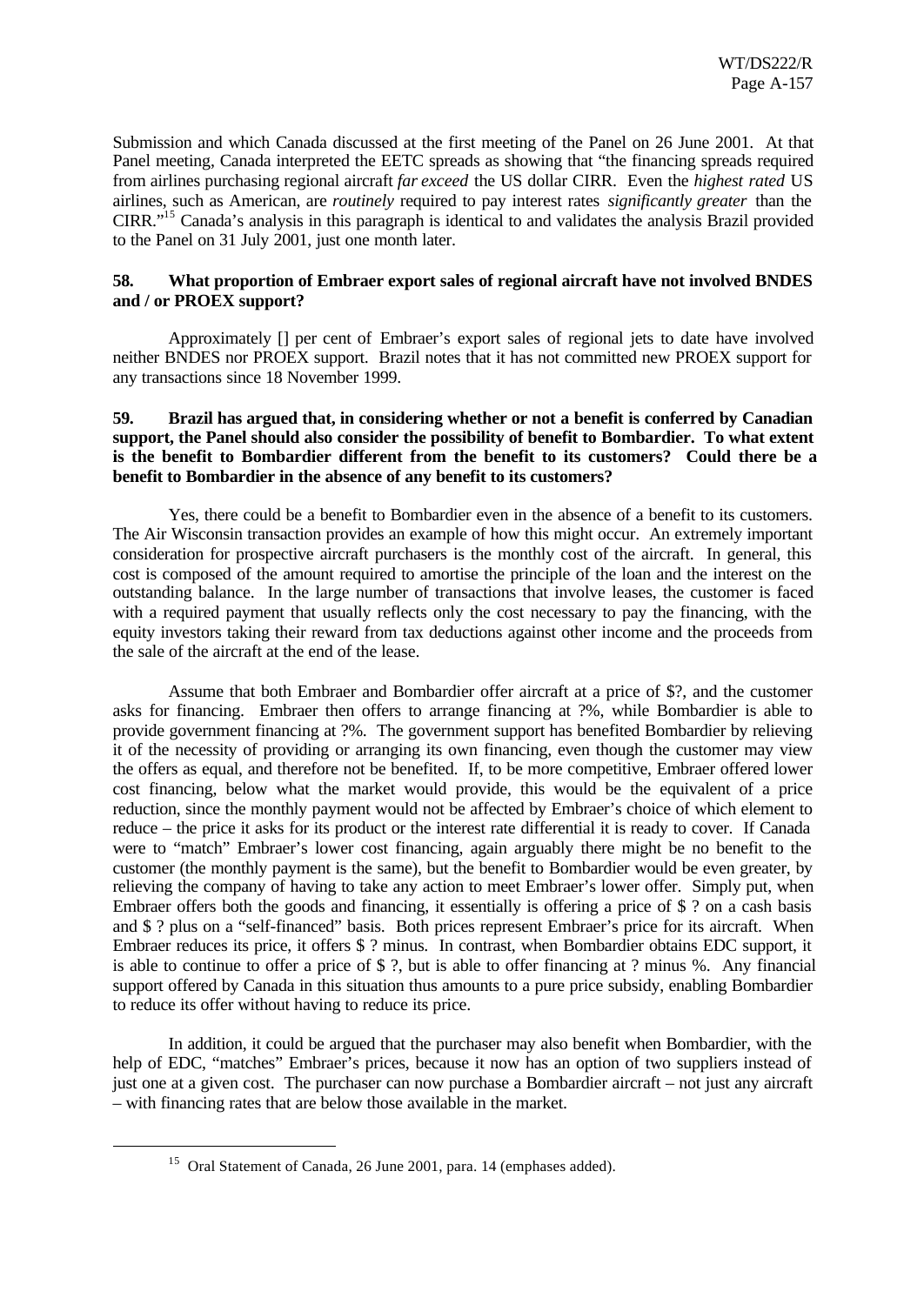In any event, Brazil notes that this case is about Canadian subsidies that provide Bombardier with financing terms that it could not otherwise obtain in the commercial market for financing. This financing confers a benefit on Bombardier by enabling it to sell more aircraft, as in the Air Wisconsin and other transactions.<sup>16</sup>

#### **60. In response to Question 25 from the Panel, Brazil asserted that it is seeking findings in respect of specific EDC / IQ transactions. Is that still Brazil's position?**

Yes. Brazil has challenged three Canadian measures or programmes – EDC (Corporate Account), Canada Account, and Investissement Quebec – "as such" and "as applied." In order for Brazil to prevail on its "as applied" claims, the Panel must find that the challenged programmes have been *applied in specific transactions* in a manner that is inconsistent with the SCM Agreement. Brazil does not see how it could prevail on its "as applied" claims *without* a finding that specific transactions were financed under the challenged programmes in a manner that was inconsistent with the SCM Agreement. No matter whether this dependence of an "as applied" claim on findings regarding specific transactions is viewed as a legal or an evidentiary prerequisite to prevailing on an "as applied" challenge, the Panel must make findings regarding the specific transactions in order for Brazil to prevail on its "as applied" claim. This is especially the case here, where the challenged measures are designed to provide financing and guarantees *for specific transactions*.

Canada has suggested that Brazil has broken new ground by referring to its "as applied" claim as well as specific transactions in its submissions. Brazil disagrees, and sees its references to its "as applied" claims and specific transactions as simply reflecting the dependence of its "as applied" claims on findings regarding specific transactions as described above. Brazil's response to question 25 is consistent with this position. Indeed, Brazil suspects that, had Brazil not referred to specific transactions, Canada would have argued that Brazil had failed to satisfy the legal and evidentiary bases for an "as applied" challenge.

Brazil could have challenged a single transaction as constituting an "as applied" violation of the SCM Agreement. For example, Brazil could simply have challenged the Air Wisconsin transaction itself, without bringing any broader challenge to Canada's programmes either "as such" or "as applied." The *Norway - Procurement of Toll Collection Equipment for the City of Trondheim*<sup>17</sup> and Australia - Subsidies Provided to Producers and Exporters of Automotive Leather,<sup>18</sup> cases are examples of limited challenges to a single incidence of a Member's application of a particular measure. In this case, Brazil's challenge is to how the measures are applied generally, the evidence of which is found in specific transactions.

Brazil also notes that the evidence regarding particular transactions also illustrates how Canada's programmes constitute "as such" violations of the SCM Agreement. For example, information from specific transactions before the Panel shows that IQ provides guarantees backed by its A+ credit rating to [] rated companies, enabling those companies to obtain better financing terms than they would otherwise obtain, and thereby conferring a benefit on those companies.

<sup>16</sup> See *Brazil – Export Financing Programme for Aircraft, Second Recourse by Canada to Article 21.5 of the DSU*, WT/DS46/RW/2, 10 July 2001, para. 5.28 and n. 42 ("We note that PROEX III payments are made in support of export credits extended to the *purchaser*, and not to the *producer*, of Brazilian regional aircraft. In our view, however, to the extent that Canada can establish that PROEX III payments allow the purchasers of a product to obtain export credits on terms more favourable than those available to them in the market, this will, at a minimum, represent a *prima facie* case that the payments confer a benefit on the *producers* of that product as well, as it lowers the cost of the product to their purchasers and thus makes their product more attractive relative to competing products. We do not understand the parties to dispute this proposition.") (italics in original; underlining added).

<sup>17</sup> GPR/DS.2/R, adopted on 13 May 1992.

<sup>18</sup> WT/DS126/R (25 May 1999)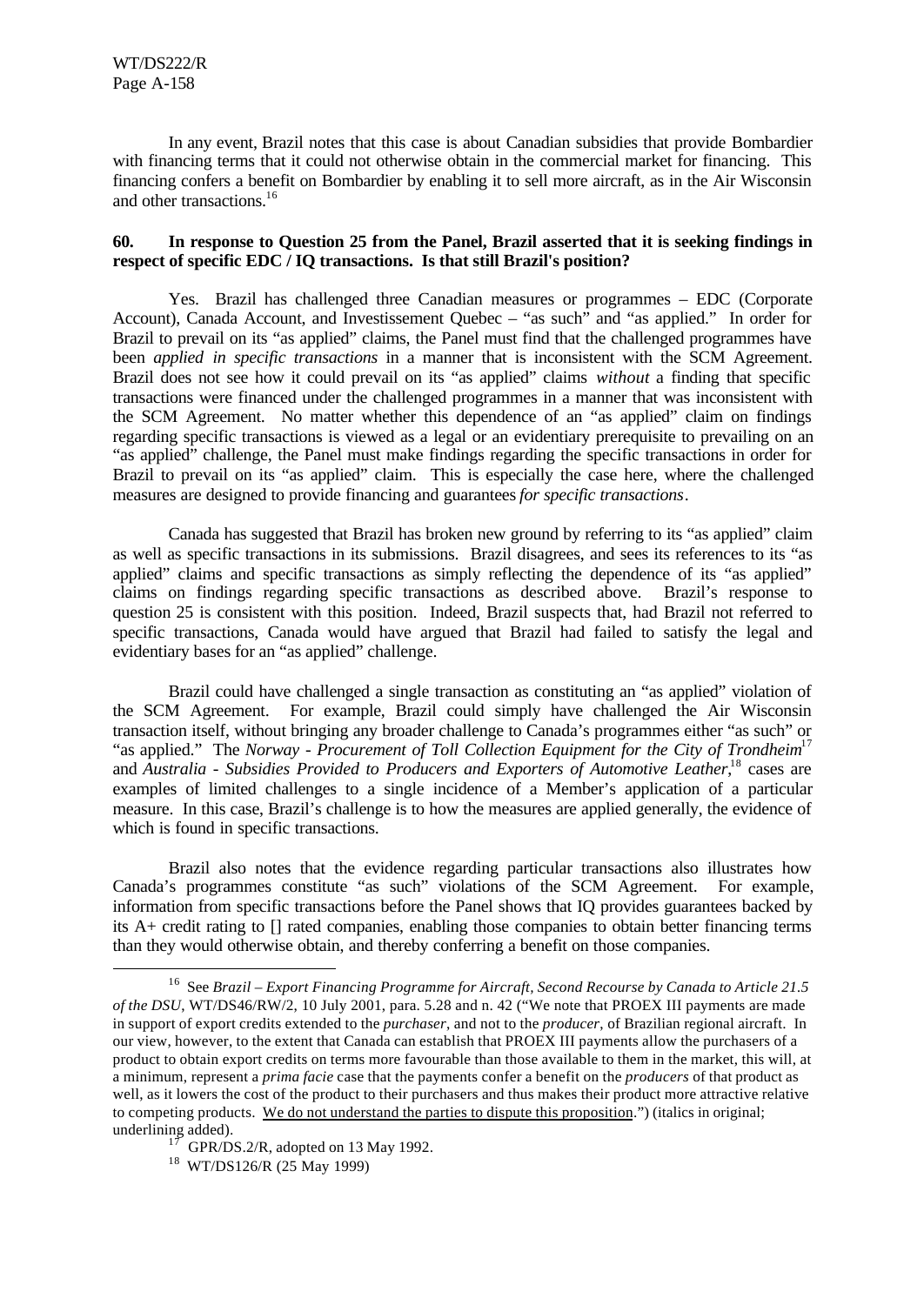#### **61. If one assumes that the second Embraer offer to Air Wisconsin was not officially supported, and that the offer was available in the market, how would the Canada Account offer to Air Wisconsin confer a benefit on Air Wisconsin?**

Canada has provided government support that it claims "matches" Embraer's offer to Air Wisconsin. However, Canada's offer to Air Wisconsin differs in a number of important respects from Embraer's offer. (*See* response to Question 56, above). To take simply one element, Canada has provided a [] per cent government equity guarantee to "match" []. Canada's is the better guarantee.

In addition, Canada's financing is for [] years with an average life of [] years, against []. Thus, Canada's official financing terms are on their face better that those offered by Embraer.

Canada claims that Embraer's offer is superior in some respects (e.g., amount financed) but the degree to which superiority in one area should be weighed against inferiority in another has not been established by Canada. Since Canada is the Member claiming these non-identical offers are equal, it is Canada's burden to prove that this is the case. When a Member provides government support to match a non-supported offer, and when those offers are not identical, it is the burden of that Member, not the complaining Member, to show that they are equal, for purposes of establishing that no benefit has been conferred.

Moreover, Canada cannot seriously argue that no benefit was conferred by Canada's offer to Air Wisconsin. First, Minister Tobin himself admitted that Canada's support to Bombardier in the Air Wisconsin transaction conferred a benefit. In his view, Embraer was "able to secure preferential, below commercial rates of interest in providing financing on the sale of aircraft, and that is something that Bombardier cannot do on its own."<sup>19</sup> Thus, Minister Tobin specifically stated that Canada's support to Bombardier conferred a benefit on Bombardier by providing it with something Bombardier was not able to secure on its own in the market: "What we're doing is using the borrowing strength and the capacity of the government to give a better rate of interest on a loan than could otherwise be secured by Bombardier."<sup>20</sup> Brazil notes that while Canada claimed in its answers to the Panel's questions to have followed a pricing methodology designed to reflect market terms, Canada does not claim to have used the same methodologies in the Air Wisconsin transaction. Canada made no effort whatsoever – other than to claim PROEX support was being given by Brazil – to determine whether or not the financing terms it was offering Air Wisconsin actually reflected commercial market terms.

Second, Canada's own statements speak to the fact that Bombardier received a benefit. Canada argues that, in case there was no Brazil government support for the Embraer offer to Air Wisconsin, all Canada did was offer terms available in the market. But Canada's argument misses the point. Bombardier was clearly not able to secure in the commercial marketplace the terms of financing it received through EDC Canada Account. As noted above, the relevant market is the market for financing terms, not the sales price at which the aircraft are available. Canada argues that no benefit was conferred on Air Wisconsin because, with EDC's support, Bombardier matched Embraer's offer. But a benefit was conferred on Bombardier because, by Canada's own admission, Bombardier was not able to obtain such terms of financing in the commercial marketplace.

 $19$  Exhibit Bra-21, para. 15.

<sup>20</sup> Exhibit Bra-21, para. 20.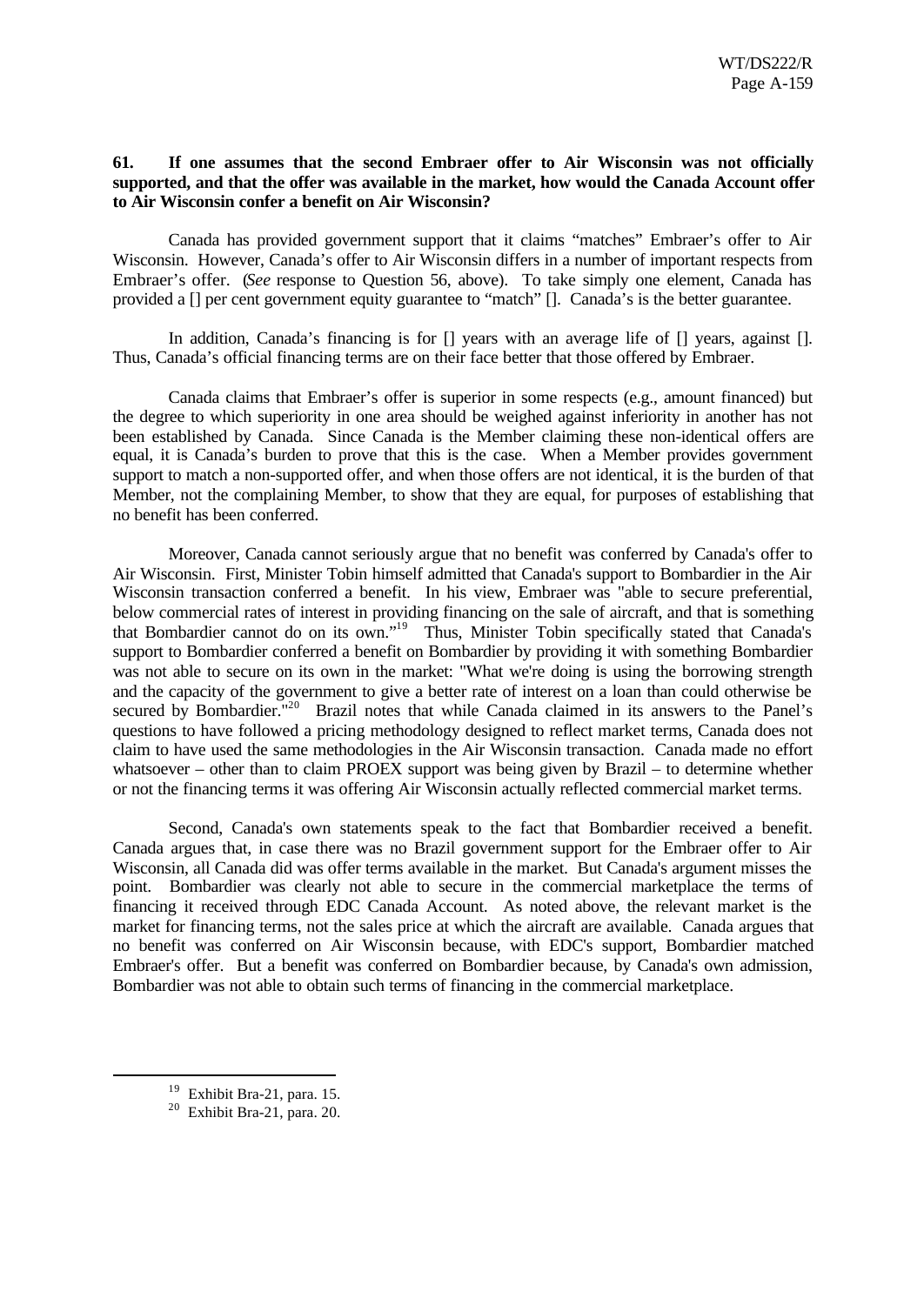Moreover, a benefit was also conferred on Air Wisconsin because, again according to Minister Tobin, Canada provided a "better rate than one would normally get on a commercial lending basis." $^{21}$ 

## **62. The second page of the [] contained in Exhibit BRA-56 refers to []. It also refers to a []. Please confirm that [].**

The []. The reference to [] refers to the [].

<sup>&</sup>lt;sup>21</sup> Exhibit Bra-21, para. 66.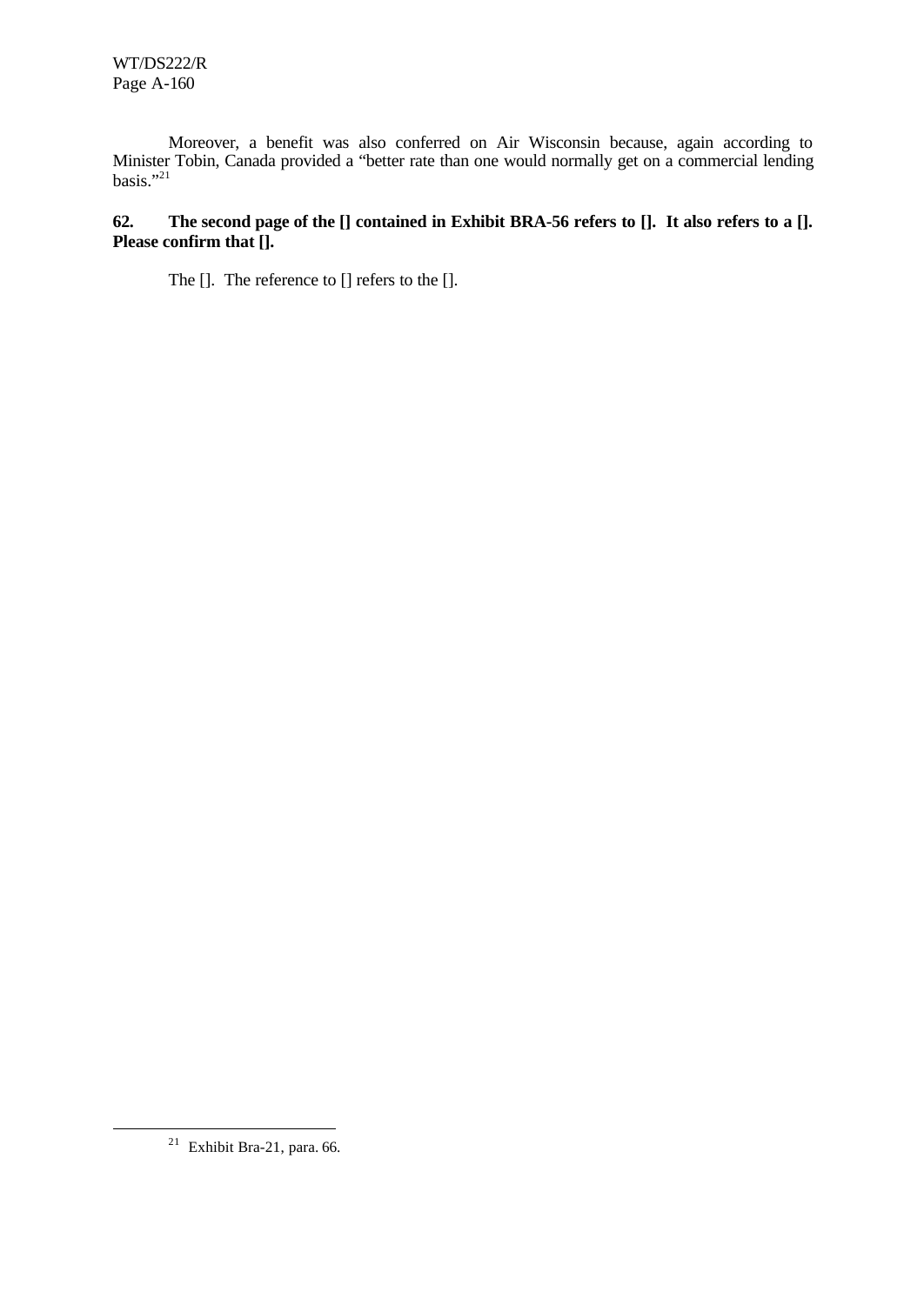# **ANNEX A-15**

# RESPONSES OF BRAZIL TO ADDITIONAL QUESTIONS FROM THE PANEL FOLLOWING THE SECOND MEETING OF THE PANEL

#### (15 August 2001)

Additional Questions to the Parties Following the Second Meeting of the Panel

10 August 2001

#### **Brazil**

l

#### **73. In Canada's answer to the Panel's question 56, with respect to repayment term, Canada argues that []. Please comment, taking into account Brazil's statement (in response to the Panel's question 56) that "[]".**

Canada appears to have misread the [] that was provided as Exhibit Bra-56. While the faxed copy of the term sheet is a little difficult to read, the second page of the term sheet, under the heading "[]." Canada may have read the figure []." Nevertheless, the statement in Brazil's answer to question 56 that [].

The reference to [].

### **Please also explain Brazil's contention that under the Bombardier offer there would be significantly lower semi-annual payments. Please demonstrate this, assuming a loan amount of \$1 billion and an interest rate of 6 per cent for both offers. Please also assume, in the case of Embraer's offer, that 20 per cent of the loan amount would be [].**

In its response to question 57, Brazil explained that Canada's  $[]$  with a term of  $[]$  years and an average life of [] years would result in a lower semi-annual payment than [], for the same amount financed. Brazil determined this by making a sample calculation of the monthly loan factor payable by the borrower under the various financing terms offered by the two parties. Brazil has re-produced this calculation in the worksheet attached as Exhibit Bra-72.

This worksheet shows four calculations of monthly payments based on the Panel's assumptions. Boxes 1 and 2 on the left side of the sheet show the calculation of the total average monthly payment for Embraer's offer, based on the Panel's assumptions of a total value of \$1 billion, with \$200 million financed as a straight loan [] at a rate of 6 per cent, and the remaining terms as per [], provided as Exhibit Bra-56. The remaining \$800 million would be  $[]$ <sup>1</sup>. The rate remains 6 per cent. This results in a average monthly payment of [] for the \$200 million portion of the transaction and [] for the \$800 million portion of the transaction. Thus, the total average monthly payment for the \$1 billion transaction would be [].

<sup>&</sup>lt;sup>1</sup> Brazil notes that the Panel's assumption of a price of \$200 million [] and \$800 million [] values the planes at different prices. This does not, however, affect the outcome of the Panel's hypothetical.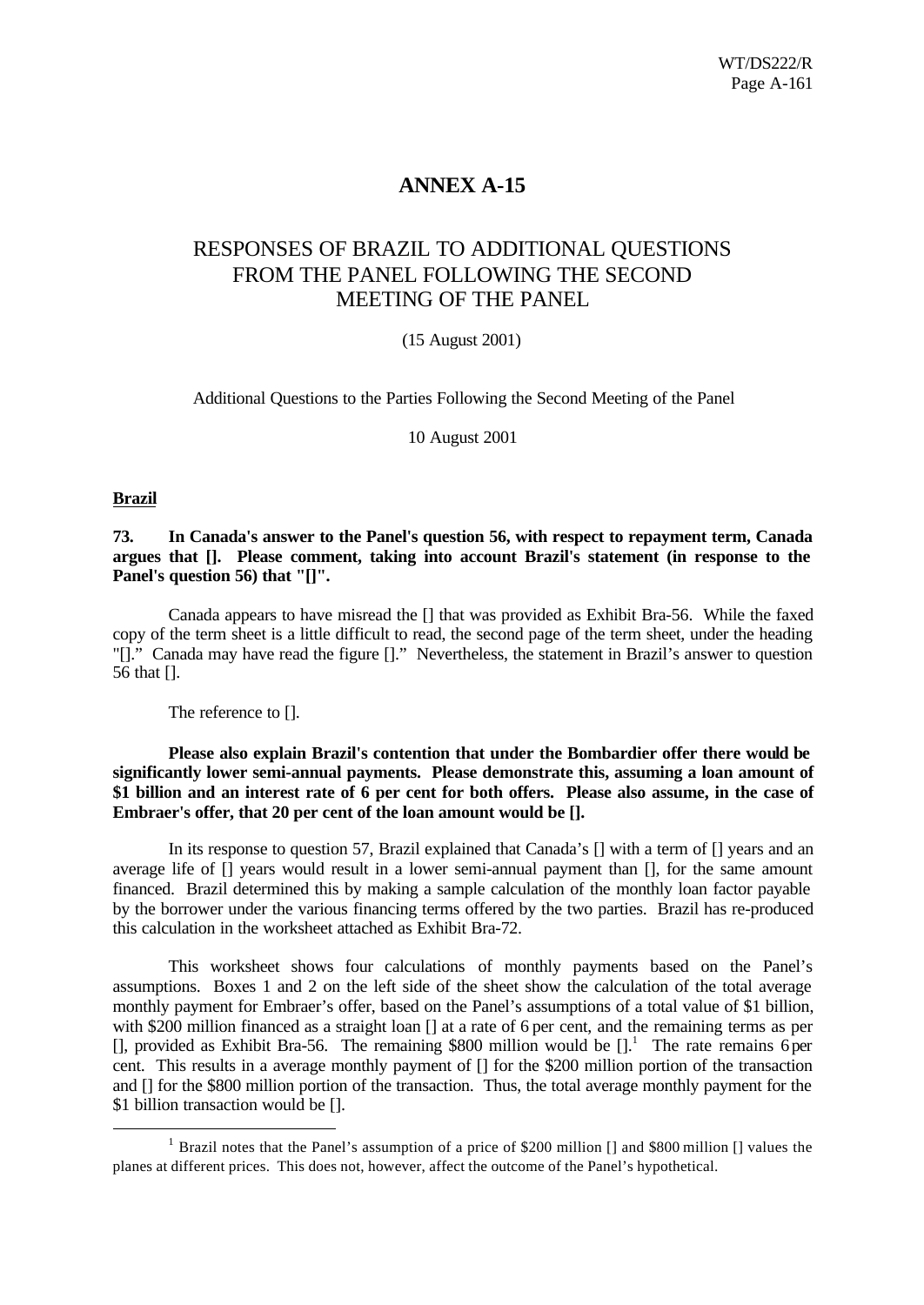Boxes 3 and 4 on the right side of the sheet show the calculation of the monthly payment for Canada's terms. Box 3 shows the amount calculated for a straight loan of \$1 billion, with [] per cent financed at an interest rate 6 per cent, for a term of [] years with a maximum average life of [] years. When structured as a  $\lceil \cdot \rceil$ , this results in an average monthly payment of  $\lceil \cdot \rceil$ . Box 4 shows the calculation when the same transaction is structured as a [], which results in an average monthly payment of []. In both cases, Canada's terms result in a significantly lower monthly payment than Embraer's offer –[] per month less in the case of Canada's [] option and [] per month less in the case of Canada's [].

Brazil calculated the amounts in Boxes 1 and 3 (the straight loan calculations) using the assumptions stated and the Excel function Goal Seek. Brazil calculated the amounts in Boxes 2 and 4 (the USLL calculations) using the Goal Seek function and, in order to determine the monthly payment factor, the ABC software programme, which generates a flow of payments that is consistent with the interest rate under the loan and the average life constraint. This software is well known in the market and is used by [] (see Exhibit Cda-70) and others.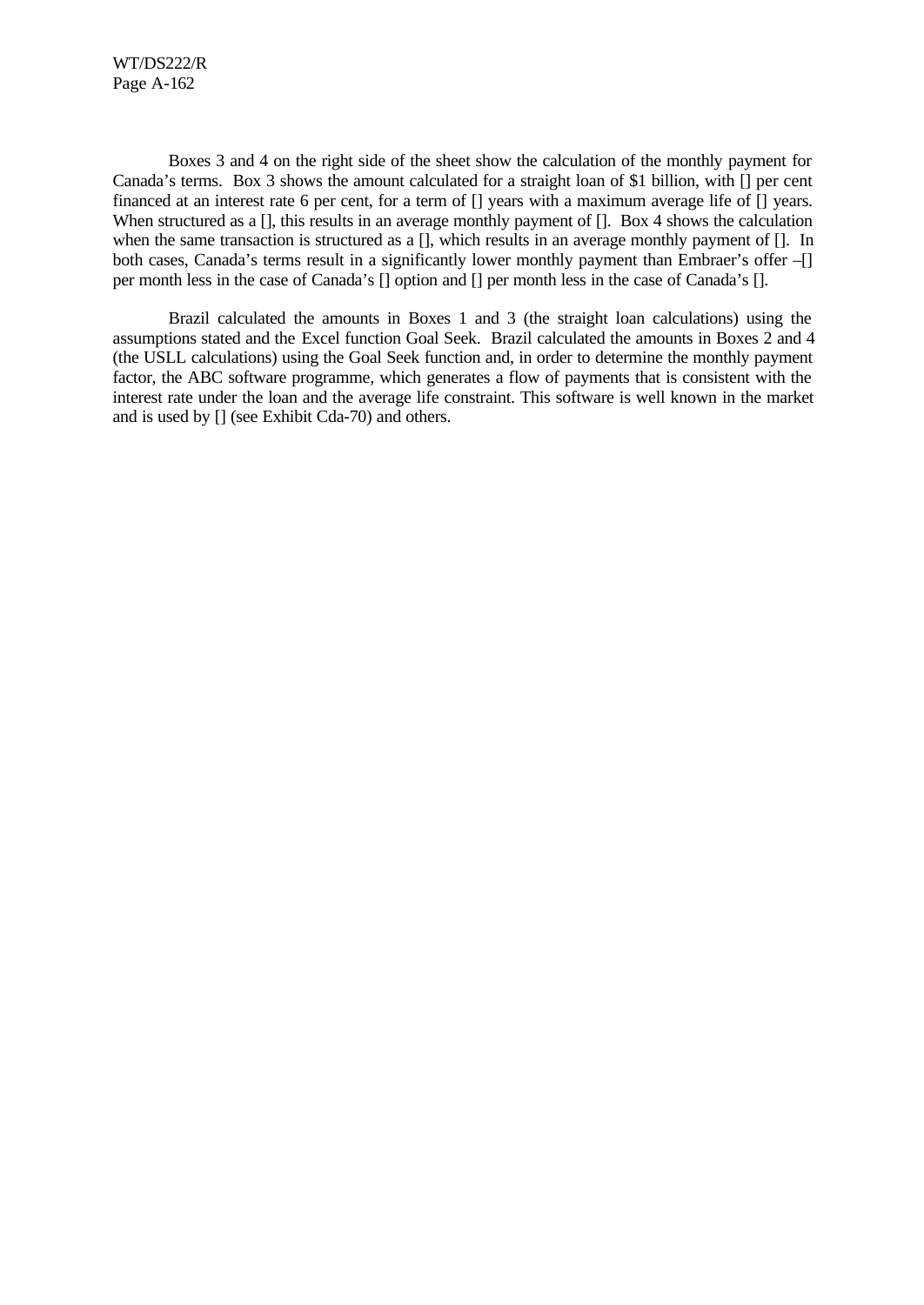# **ANNEX A-16**

# COMMENTS OF BRAZIL ON RESPONSES OF CANADA TO QUESTIONS AND ADDITIONAL QUESTIONS FROM THE PANEL FOLLOWING THE SECOND MEETING OF THE PANEL

## (20 August 2001)

#### **Questions to the Parties Following the Second Meeting of the Panel - 8 August 2001**

### **Both parties**

l

#### **54. In situations in which there are several commercial transactions, at a range of prices, how does one determine the "market price"?**

Brazil notes that Canada has, in effect, agreed that the relevant market is the market for financing terms available to a specific borrower for similar terms and with similar security. In addition to the terms available to that borrower, however, Brazil considers that the market also includes financing terms that Bombardier has obtained in the commercial market, in the [] per cent of its transactions that did not include any government participation, for similar borrowers and similar transactions for the sale of regional aircraft.

#### **55. If it is commercial practice to engage in transactions at a short-term loss for long-term commercial reasons, should such transactions be treated as "market" transactions? Please explain.**

In paragraph 6 of its answer to this question, Canada suggests that any offer made by a private party is *per se* a "market transaction." This is unduly simplistic, in that it compels the conclusion that *no* offer can ever be "below market." This does not make sense as a matter of either logic or law, and would permit a "race to the bottom" in the field of export credits where every offer by a private entity, no matter how low, would justify yet another, lower offer by a government that was simply matching the "market" established by the previous offer by a private party. Brazil does not believe that this is the purpose of the disciplines of either the *OECD Arrangement* or, more importantly, the SCM Agreement. As the Panel in the Article 21.5 proceedings of the first *Canada – Aircraft* case noted, if "matching of derogations no matter how low the interest rate or how generous the other terms" would be permitted, "there would be no real disciplines of any kind on export credits."<sup>1</sup>

#### **56. Please analyse the significant elements of Embraer's second offer, and the Canada Account / Bombardier offer, to Air Wisconsin, and indicate how the significant elements demonstrate that such offers were, or were not, comparable.**

In its Response to Question 56, Canada mischaracterizes the terms of Embraer's offer to Air Wisconsin. Canada then uses this mischaracterization to summarily conclude that "Canada's financing offer was not more favourable to Air Wisconsin than Embraer's." Canada's analysis of the

<sup>&</sup>lt;sup>1</sup> Canada – Measures Affecting the Export of Civilian Aircraft – Recourse by Brazil to Article 21.5 of the DSU, WT/DS70/RW (Adopted as modified by the Appellate Body 4 August 2000), para. 5.137.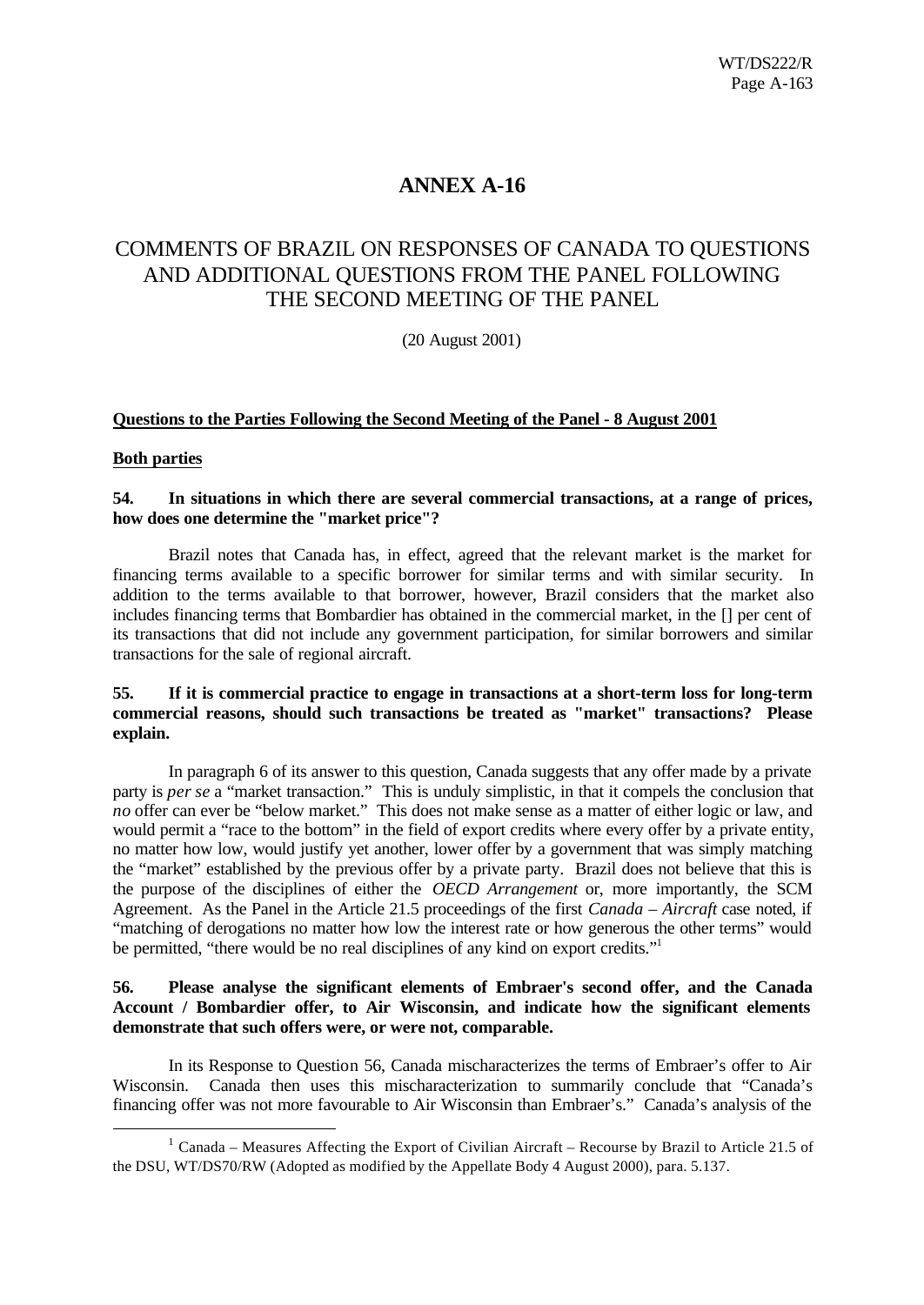Air Wisconsin transaction does not establish that Bombardier's offer, supported by the full faith and credit of the Canadian treasury, was either equal to, or less favourable than Embraer's offer.

Before turning to specific examples of Canada's mischaracterization of Embraer's offer to Air Wisconsin, Brazil wishes to address the eleventh-hour letter solicited by Canada from Air Wisconsin on 7 August 2001 (Exhibit Cda-68). It is worth noting that this letter from Air Wisconsin, which states that "the terms of the financing support" of the two offers were equally favourable contradicts a previous letter, contained in Exhibit Cda-2, which states that Canada's offer was "no more favourable than" Embraer's offer, "*viewed in its entirety* ." (Emphasis added.) Embraer's offer "in its entirety," the Panel will recall, includes []. Contrary to what Canada seems to imply in section 7 of its response to Question 62 from the Panel, this [] was not part of the financing terms of the offer.

Given this apparent contradiction between the two Air Wisconsin letters, the Panel should disregard the statement in the second letter. That letter was clearly prepared at the request of Canada or Bombardier *after* Brazil pointed out that it is the financing terms of the offers, not the offers in their entirety, that matter. The letter is, therefore, of dubious evidentiary value. Brazil has previously noted that Air Wisconsin is contractually mandated to state that the terms of support provided by Canada/Bombardier were no more favourable than those offered by Embraer. As such, the Panel should view any statements by Air Wisconsin officials, including the new Exhibit Cda-68, with extreme suspicion.

Brazil now turns to examples of Canada's mischaracterization of Embraer's offer to Air Wisconsin.

#### Number of Aircraft

Apart from two statements by Air Wisconsin officials, discussed above, Canada has yet to produce evidence showing that an offer premised on a firm order for [] aircraft, [] Bombardier CRJ-200s, is equal to or superior to Canada/Bombardier's offer to support the purchase of [], fifty-seat CRJ-200s.

#### Financed Amounts

Canada asserts that Embraer's financing offer must have been superior to Canada/Bombardier's because Canada offered to finance [] per cent of the purchase price of [] fiftyseat aircraft, while Embraer offered []. Canada arrives at this conclusion by claiming that, based on these figures, Embraer offered []. This conclusion is, again, faulty.

The mere fact that Embraer may have offered [] of each aircraft while Canada "only" offered to finance [] per cent does not mean that the total amount of financing Canada supplied was somehow less than the total amount of financing offered by Embraer. The reason for this is relatively straightforward. The [] per cent financed by Canada was the result of the [] per cent equity guarantee also provided by Canada through IQ. Embraer's offer contained [].

#### Repayment Term

Brazil refers the Panel to the response of Brazil to Question 73 from the Panel, and Brazil's comments below on Canada's response to Question 74 from the Panel.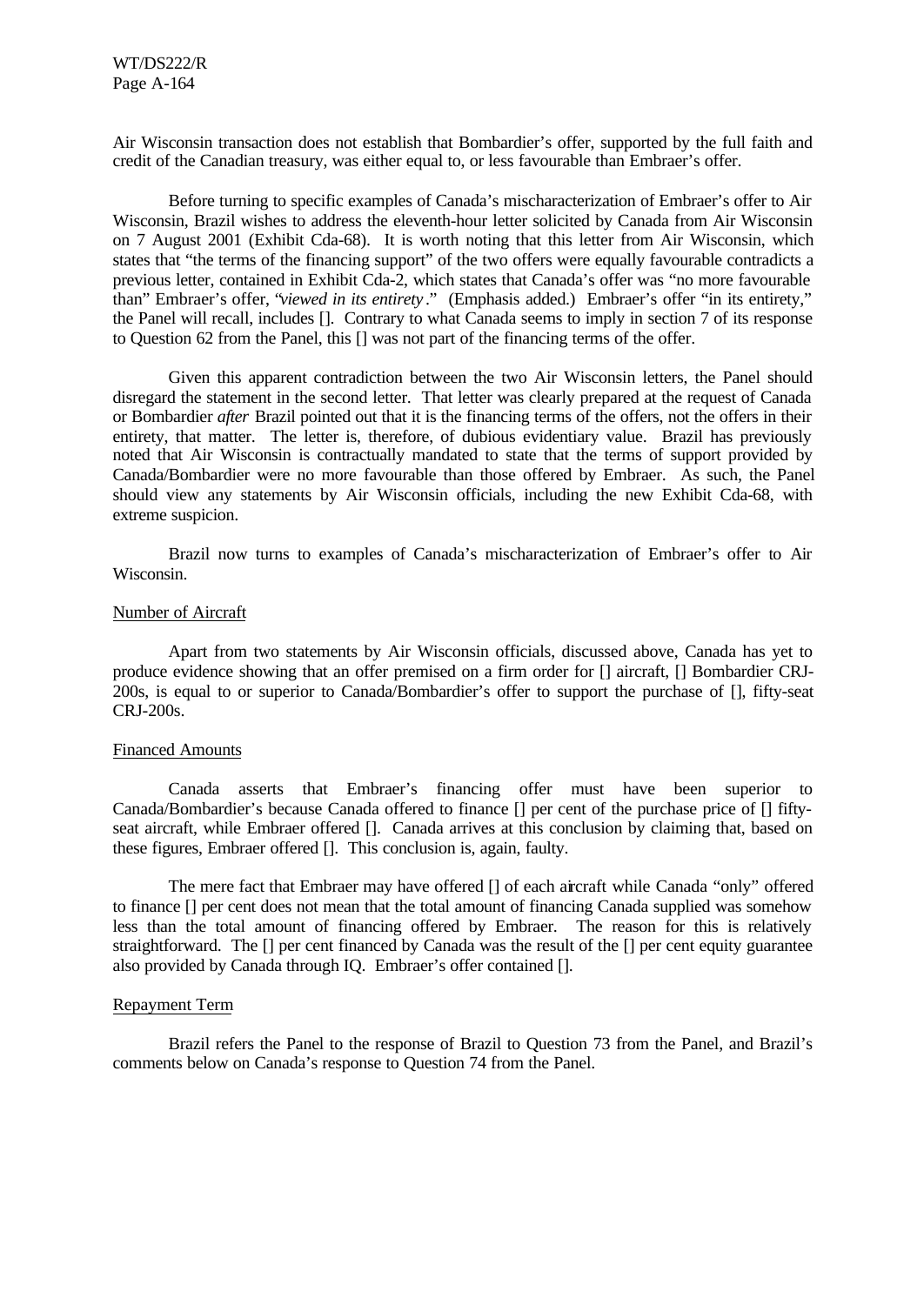#### Interest Rate

In response to Question 56 Canada admits that it did not quite understand the interest rates that Embraer offered and that a comparison of this term cannot be made. Specifically, Canada states that it "is not clear what is meant" by "[].'" Yet Canada nevertheless concludes that the interest rate terms of both offers are equally favourable. It is worth clarifying that Embraer's offer of [].

#### Administration Fee

In its response to Question 56, Canada states that "Canada's offer requires payment of an upfront administration fee equal to [] per cent of the financed amount payable at the time of financing of each aircraft." Canada then intimates that, because "Embraer's offer does not include any administration or similar up front fees," in this respect, Embraer's offer was more favourable to Air Wisconsin than Canada's offer.

Brazil readily admits that [] does not contain every possible fee and term that one would normally expect to find in a contract for the sale of regional aircraft. As Brazil has previously stated, however, the reason for this is simple – Embraer did not enter into a contract to sell aircraft to Air Wisconsin, Bombardier/Canada did. Thus, it is only logical to expect that the terms of Bombardier/Canada's offer to Air Wisconsin are more fully developed than Embraer's. After all, Bombardier/Canada executed a purchase agreement with Air Wisconsin that set forth every conceivable fee and term of the arrangement. Embraer did not execute such an agreement. As Canada itself notes in its discussion under the subheading titled "Security," even though "[]," had Embraer won the sale, such provisions would have been incorporated in the final loan agreements.

Contrary to Canada's assertion, the mere fact that Embraer's offer does not refer to certain terms that likely would have been included in a final purchase agreement does not thus mean that Embraer's offer was more favourable than Canada's. Indeed, as Brazil has previously stated, when the offers are compared as whole, it is clear that Embraer and Bombardier/Canada offered Air Wisconsin different aircraft packages and different financing packages.

#### Security

In its discussion under the subheading titled "Security," Canada correctly notes that "[]. . . ." Canada admits, however, that had Embraer won the sale, those provisions would have been added to the final loan agreements. Not knowing what those terms would have been, Canada still somehow concludes that those terms would have been "comparable to those included in Canada's offer."

Canada assumes, without any support, that any provisions added by Embraer to the final loan agreements would have been "comparable to those included in Canada's offer." Moreover, even though Canada acknowledges that such provisions would have been included in the final loan agreements had Embraer won the sale, it makes the surprising statement that the absence of those provisions from Embraer's term sheet render Embraer's offer more favourable than Canada's.

#### Other Financing Support

Under the heading "Other Financing Support," Canada states that, because Bombardier/Canada's offer does not include [] in the event Embraer won the contract, in "this respect the Embraer offer is more favourable to Air Wisconsin." This argument is also flawed.

Embraer indeed offered a []. Contrary to what Canada seems to assert, however, []. Embraer, a private aircraft manufacturer, made an offer at what would likely have been a short-term loss in order to win the contract and develop a new market. What Bombardier did was resort to the Canadian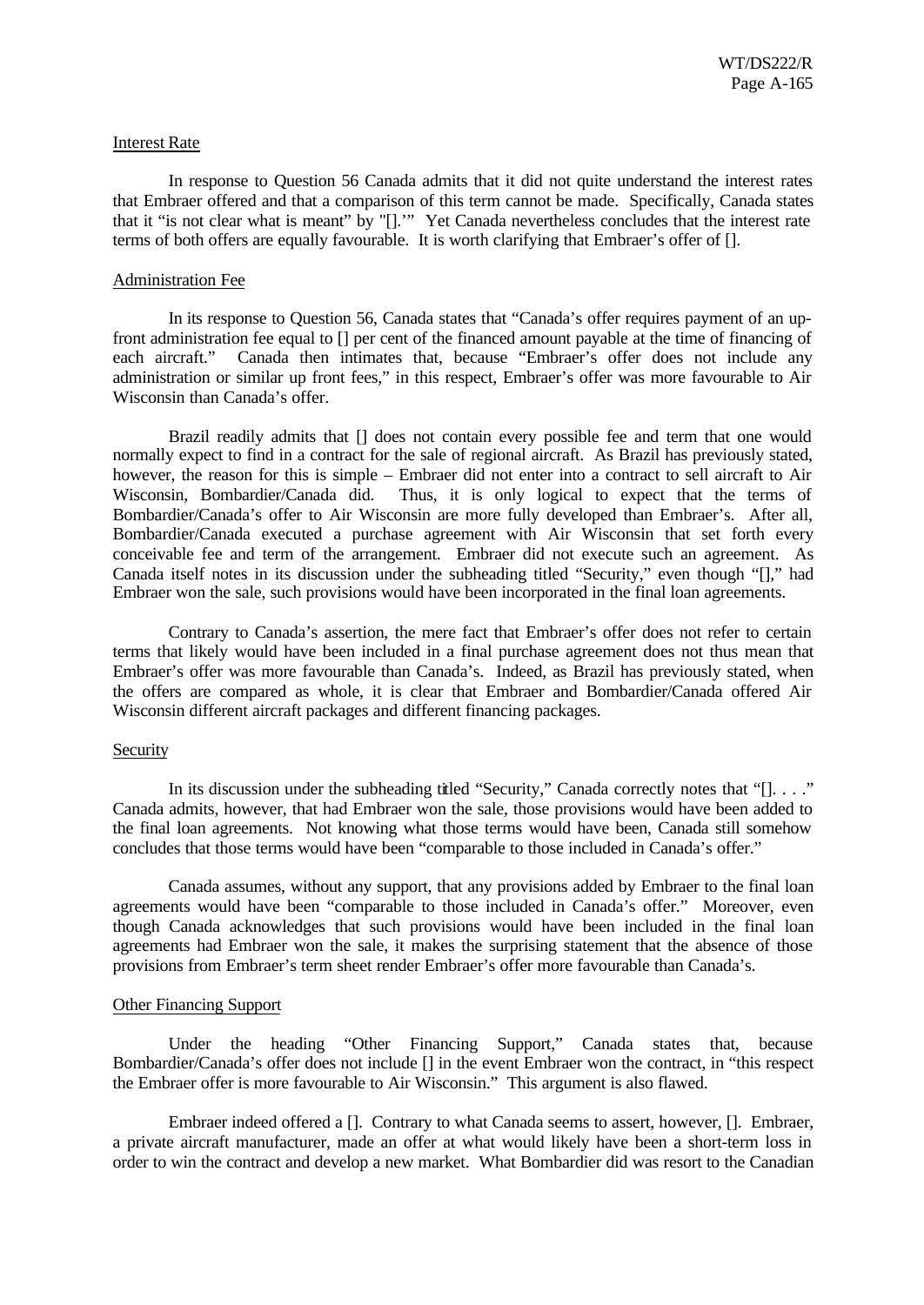treasury to beat Embraer's offer. It did not try to beat the offer by securing better financing from a financing institution in the market or providing the financing itself. It did not offer lower financing or price reductions at its own expense. Canadian government support made it unnecessary for Bombardier to make the type of  $\left[ \right]$ . Bombardier decided to remove any risk of losing the deal by making sure that it made an unbeatable offer with the support of the Canadian government.

#### **Canada**

#### **66. Has the LA Encore programme used by the EDC been adapted for specific EDC considerations, or is it identical to the programme used by Lloyds Bank, Barclays Bank, and ABN-Amro?**

Brazil notes that the US Comptroller of the Currency has stated that most credit scoring models are either "statistical" systems or "expert" systems.<sup>3</sup> A statistical system is one that relies on quantitative factors that are indicators of default, while an expert system is one that "attempts to duplicate a credit analyst's decision making."<sup>4</sup> The Comptroller of the Currency describes LA Encore as an "expert" type of system.<sup>5</sup> Thus, LA Encore requires that its operator use qualitative or subjective factors to determine credit ratings.

In its response to this question, at paragraph 5, Canada admits that EDC has customised LA Encore to take into account these qualitative or subjective factors, or to "reflect EDC's own corporate risk methodologies." Canada provides no information on how this was done other than to say that it takes into account a database of "more than 900 S&P rated industrials." Canada asserts that its customisation has been reviewed by external consultants, but Canada has still not provided any precise information regarding the subjective factors used in obtaining LA Encore ratings.

Nevertheless, based on Canada's answer, it appears that EDC does not make any attempt to consider issues particular to the aircraft sector in general, or specifically the regional aircraft sector, in developing its ratings. As Brazil explained in its response to Question 57, there are several reasons why the average spreads for general industrials may not be applicable to the regional aircraft sector. EDC's customised LA Encore system seems to eschew any consideration of those factors and, as discussed in more detail in Brazil's comments on Canada's submission of 13 August 2001, produces ratings that are completely at odds with those published by Standard & Poor's.

Brazil refers the Panel to the 20 August 2001 Comments by Brazil on Canada's Submission of 13 August 2001 for a more detailed analysis of the flaws of the LA Encore programme as used by EDC.

#### **67. With reference to paragraph 5 of Canada's oral statement of 31 July 2001, please identify the "strong evidence" of Brazilian Government support for Embraer's offers to Air Wisconsin.**

In its response to Question 67 Canada repeats previous statements relating to the evidence it allegedly has that Embraer's offer to Air Wisconsin was supported by the Brazilian government. All those previous statements and the Canadian response to Question 67 can be summarized as follows:

<sup>&</sup>lt;sup>2</sup> See Exhibit Bra-56 []. Pursuant to Article 16 of the Panel's Working Procedures, Brazil requests that the confidential, bracketed information included in this footnote and the above paragraph be excluded from the version of the submission attached to the Panel Report.

<sup>3</sup> *Rating Credit Risk – Comptroller's Handbook, Section A, Assets,* Comptroller of the Currency, Administrator of National Banks, April 2001, available at http://www.occ.treas.gov/handbook/S&S.htm.

 $4$  Id.

 $<sup>5</sup>$  Id.</sup>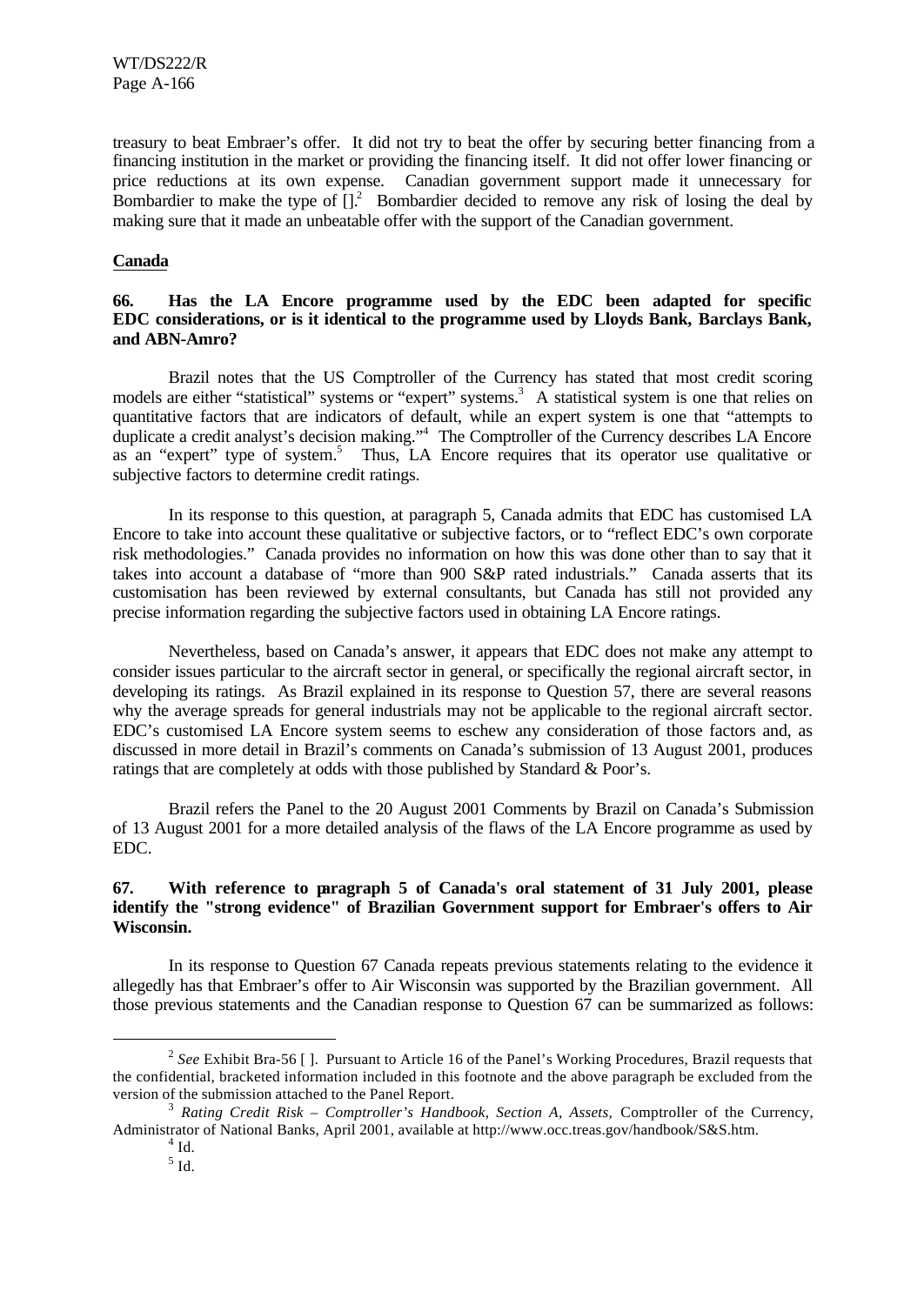(i) Canada does not believe that Embraer could have provided the terms of financing it offered without support from the Brazilian government; (ii) Canada relies on statements by Air Wisconsin and Bombardier officials that Embraer "expected" to secure the support of the Brazilian government; and, (iii) Canada purports to have identified some "general pattern" of conduct by Embraer that Embraer must have followed in the Air Wisconsin transaction. None of this is "strong evidence." In fact, none of this is reliable evidence at all.

Canada itself begins its response by admitting that the "strongest evidence" of what Embraer's offer involved – [].

It is worth noting that Canada's assertions contradict its own evidence. Canada has submitted information that its own terms of financing in five transactions varied between [] and [] years and has argued that those terms did not confer a benefit.<sup>6</sup> Similarly, Canada has stated that "it has, on occasion, provided export credits, on commercial terms, at interest rates below the CIRR."<sup>7</sup> Thus, such terms are not necessarily below the market. Either way, however, Canada did not merely meet the terms of Embraer's offer: []. Nor did it merely meet the market. But even assuming, *arguendo*, that Canada did meet the terms of Embraer's offer or the market, it still conferred a benefit on Bombardier, providing to Bombardier terms that Bombardier was not able to secure by itself in the market.

Canada makes much of the  $[]$  declaration and of its new Exhibit Cda-68.<sup>8</sup> But all Exhibit Cda-68 claims is that Embraer allegedly said to Air Wisconsin that it "expected its offer to be supported by the Government of Brazil through BNDES." Embraer may have expected or hoped that it would get the Brazilian Government to support its offer through BNDES, but it never did get that support. As Brazil has stated, the Brazilian Government neither offered nor provided support to Embraer or Air Wisconsin for this transaction. That Embraer expected or hoped to get the support of the Brazilian Government for its Air Wisconsin offer is not "strong evidence" – and is, in fact, no evidence whatsoever – that there was support by Government of Brazil to Embraer for the Air Wisconsin transaction.

Canada relies heavily on alleged "similar offers of government support made by Brazil" in other transactions, on general statements that Embraer relied on Brazil government support, and on Embraer's "practice" of seeking and receiving government support. Brazil would like to make several points with respect to those assertions.

First, as Brazil responded to Question 58 from the Panel, approximately  $\Box$  per cent of Embraer's export sales of regional jets to date have involved neither BNDES financing nor PROEX support. In addition, Brazil has not committed new PROEX support for any transactions since 18 November 1999.<sup>9</sup> Thus, all Canada's arguments about some "pattern," "routine," or "practice" are baseless. In [] per cent of the cases since 1995 Embraer has not relied on Brazilian Government support, whether from PROEX or from any other agency or programme.

Second, Canada speculates that, because Embraer, according to an SEC filing, does not conduct its own self-financing, and "[]," (emphasis supplied) the only other option was Brazilian

<sup>&</sup>lt;sup>6</sup> First Submission of Canada, 18 June 2001, para. 75.

<sup>7</sup> *Id*., para. 71.

 $8$  It is worth pointing out that the [] declaration (Exhibit Cda-1) where Mr.[], states that he was informed by Air Wisconsin of some particulars of Embraer's offer, contradicts the letter of Air Wisconsin (Exhibit Cda-2) stating that "Confidentiality commitments to Embraer preclude Air Wisconsin from providing more detailed information" regarding Embraer's offer. The only information contained in that letter is that Air Wisconsin valued Canada's offer as "no more favourable than that offered by Embraer, viewed in its entirety."

 $9^9$  Brazil Response to Question 58 from the Panel, 8 August 2001.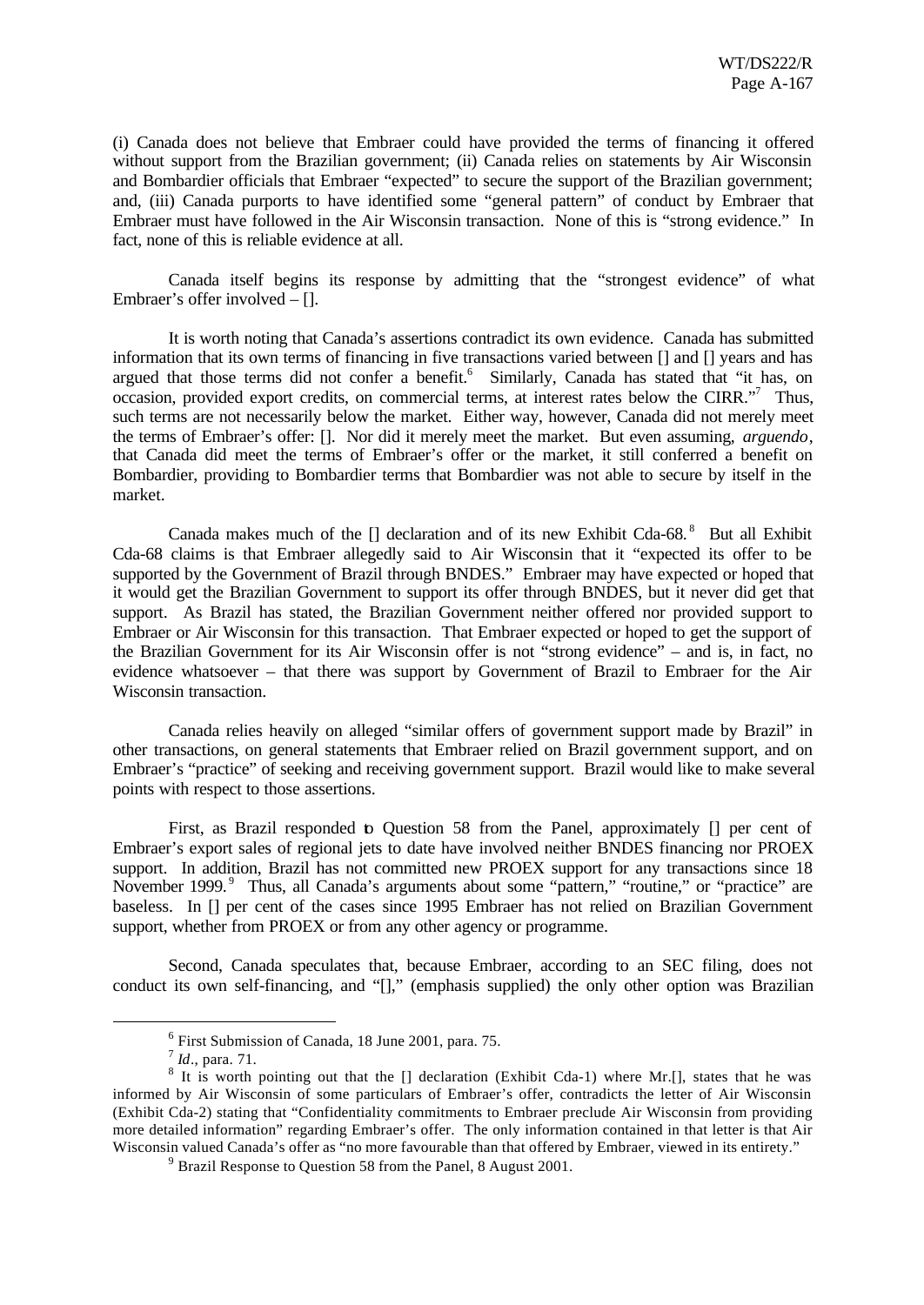Government support. This is pure speculation on the part of Canada, not "strong evidence." Neither Brazil nor Canada can say whether or not  $\lceil \cdot \rceil$  was available or would have been available to Embraer, or whether Embraer would have changed its practice and made an exception in this case, where it was making an exceptional effort to capture a sale.

Canada is constructing what it refers to as "strong evidence" on the basis of the assumption that [] was not available. There is no evidence to support this assumption. In addition, Canada argues that Embraer could not have intended to finance the Air Wisconsin offer directly. As Brazil pointed out in its response to Questions 31 and 32 from the Panel, one can speculate what Embraer hoped to do or would have done, but this is certainly not "strong evidence."

Third, even if Canada's arguments about some general practice of Embraer to rely on government support had merit, this would be no more than circumstantial evidence about Brazilian government support in any specific transaction, such as the Air Wisconsin transaction. It would not be "strong" evidence.

Fourth, Canada's assertions regarding Brazilian Government support "in the context" of the campaigns for the sale of regional aircraft to SA Airlink and Japan Air Systems are factually incorrect. There was no support whatsoever from either PROEX or BNDES in the SA Airlink transaction, nor has there been any commitment for any support of any kind made to Embraer by either PROEX or BNDES in the JAS offer.

Finally, Brazil would like to make a very important, systemic point. Canada's approach to this issue in general, and Canada's response to Question 67 from the Panel, in particular, are based on Canada's assumption that Brazil bears the burden of proof that Embraer's offer to Air Wisconsin did not involve Brazilian Government support. Canada has been trying to turn the burden of proof issue in this matter upside down. The Panel should reject Canada's attempt.

The whole issue of whether Embraer's offer to Air Wisconsin involved Brazilian Government support is relevant to these proceedings only because Canada claimed, as an affirmative defence, that it matched Brazil's offer and that Canada is therefore covered by the "safe haven" of the second paragraph of item (k). Canada has the burden of establishing this affirmative defence. Canada has the burden of proving that Embraer's offer did involve Brazilian Government support, that Canada merely matched the terms of that support, and that its "matching" is consistent with the SCM Agreement.

What Canada has been doing instead is attempting to shift the burden of proof to Brazil to show that Embraer's offer to Air Wisconsin did not involve support from the Brazilian Government. For example, Canada states, in its response to Question 67, that "Brazil has offered no evidence whatsoever" for the proposition that Embraer may have made []. But Brazil does not have to offer any such evidence. All Brazil was doing was outlining some of the possible scenarios in order to illustrate that, contrary to Canada's assertion, government support was not the only option available to Embraer. Further, Canada argues that Brazil has failed to explain why "Embraer's offer to Air Wisconsin would have been any different than the practice" of Embraer to rely on some from of official government support. But Brazil, again, does not have to explain that. In fact, Brazil has stated that there may be several explanations for Embraer's strategy but has specifically pointed out that it does not know what Embraer's intentions, expectations, or hopes might have been. In fact, [].

Canada tries to shift the burden of proof to Brazil, then accuses Brazil of having failed to meet that burden, and on that basis concludes that Canada was therefore entitled to match Embraer's offer. The Panel should reject Canada's arguments. It is Canada's burden to establish that Embraer's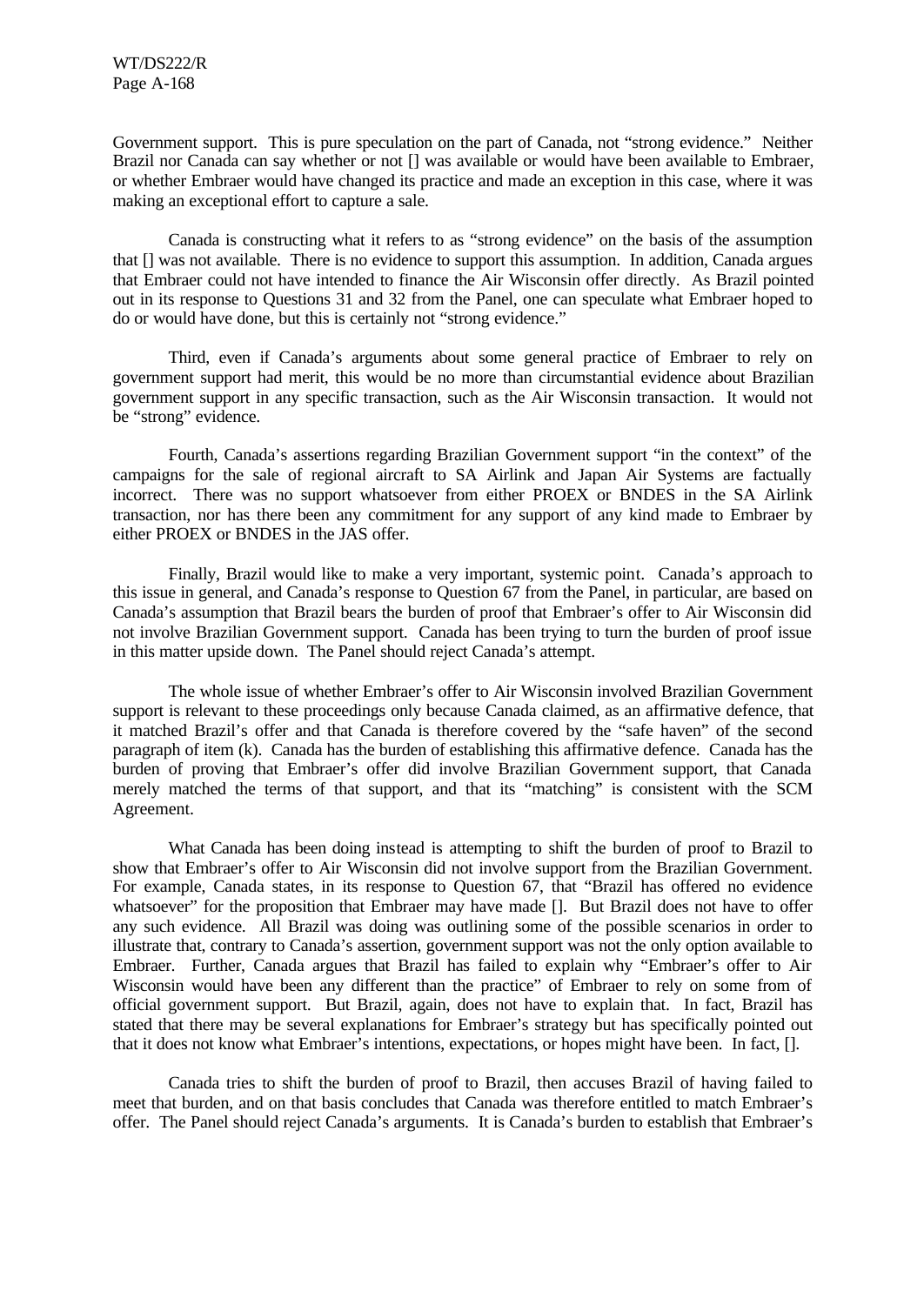offer involved Brazilian Government support. Canada had to "make every effort to verify"<sup>10</sup> that Embraer's offer involved government support before it supposedly "matched" it, yet it did not even attempt to contact Brazil. Now, Canada essentially claims that it has made a *prima facie* case because [], and because Embraer previously "routinely" obtained Brazilian Government support. None of these assertions can withstand scrutiny. Canada, therefore, has not met its burden of proving its affirmative defence. There is no "serious" evidence that Brazil provided support to Embraer for the Air Wisconsin transaction and there can be no such evidence because Brazil neither provided nor offered support.

### **68. Article 25 of the IQ Act refers to "export" activities. Is the term "export" defined in the IQ Act, or in some other legislative instrument? If so, please provide the relevant material. Does the term "export" mean export outside of Québec, export outside of Canada, or both?**

The term "export" is normally interpreted to refer to goods or services "sold by residents of one country to residents of another in return, usually for foreign exchange,"<sup>11</sup> or "to carry or send abroad."<sup>12</sup> Brazil understands that the Canadian courts have also interpreted "export" to refer to the transfer of goods outside Canada rather than between the Canadian provinces. Thus, the Supreme Court of Canada has stated that:

Generally speaking, export, no doubt, involves the idea of a severance of goods from the mass of things belonging to this country with the intention of uniting them with the mass of things belonging to some foreign country. It also involves the idea of transporting the thing exported beyond the boundaries of this country with the intention of effecting that.<sup>1</sup>

Similarly, courts of Ontario have determined that "export" refers to "export outside Canada," stating that:

"To export," in commercial usage, means to send out commodities of any kind from one country to another. The primary meaning of the words is "to carry out of" but one does not speak of "exporting" goods from Toronto to Montreal, for instance, although in the course of the voyage the vessel might pass outside the limits of  $Canada.<sup>14</sup>$ 

Thus, *i* appears that the Canadian courts apply the standard definition of the term. Canada admits that the term is not defined in its legislative instruments. Accordingly, the Panel should assume that the standard definition prevails.

Canada's reference to Decree 572-2000, which was issued under the IQ Act, is equally unavailing. The fact that the drafters of the Decree considered it necessary to define "export" to refer to "outside Québec" in that specific Decree only suggests that the term as used elsewhere, such as in the IQ Act itself, bore its normal meaning of "outside the country."

Finally, even if "export" means only "export from Québec," as Brazil has pointed out in paragraph 129 of its Second Written Submission, a requirement of export from Québec is tantamount to a requirement of export from Canada. If a government makes part of its territory ineligible for the

<sup>10</sup> 1998 *OECD Arrangement*, Article 53(a).

<sup>&</sup>lt;sup>11</sup> Walter Goode, *Dictionary of Trade Policy Terms*, Centre for International Economic Studies, University of Adelaide,  $2<sup>nd</sup>$  ed., 1998, page 103.

<sup>&</sup>lt;sup>12</sup> *Black's Law Dictionary*,  $5^{\text{th}}$  Ed. (1979), at 520.

 $13$  R. v. Carling Export Brewing & Malting Company, [1930] 2 D.L.R. 725 at 733.

<sup>&</sup>lt;sup>14</sup> Rex v. Gooderham and Worts Ltd., [1928] 3 D.L.R. 109.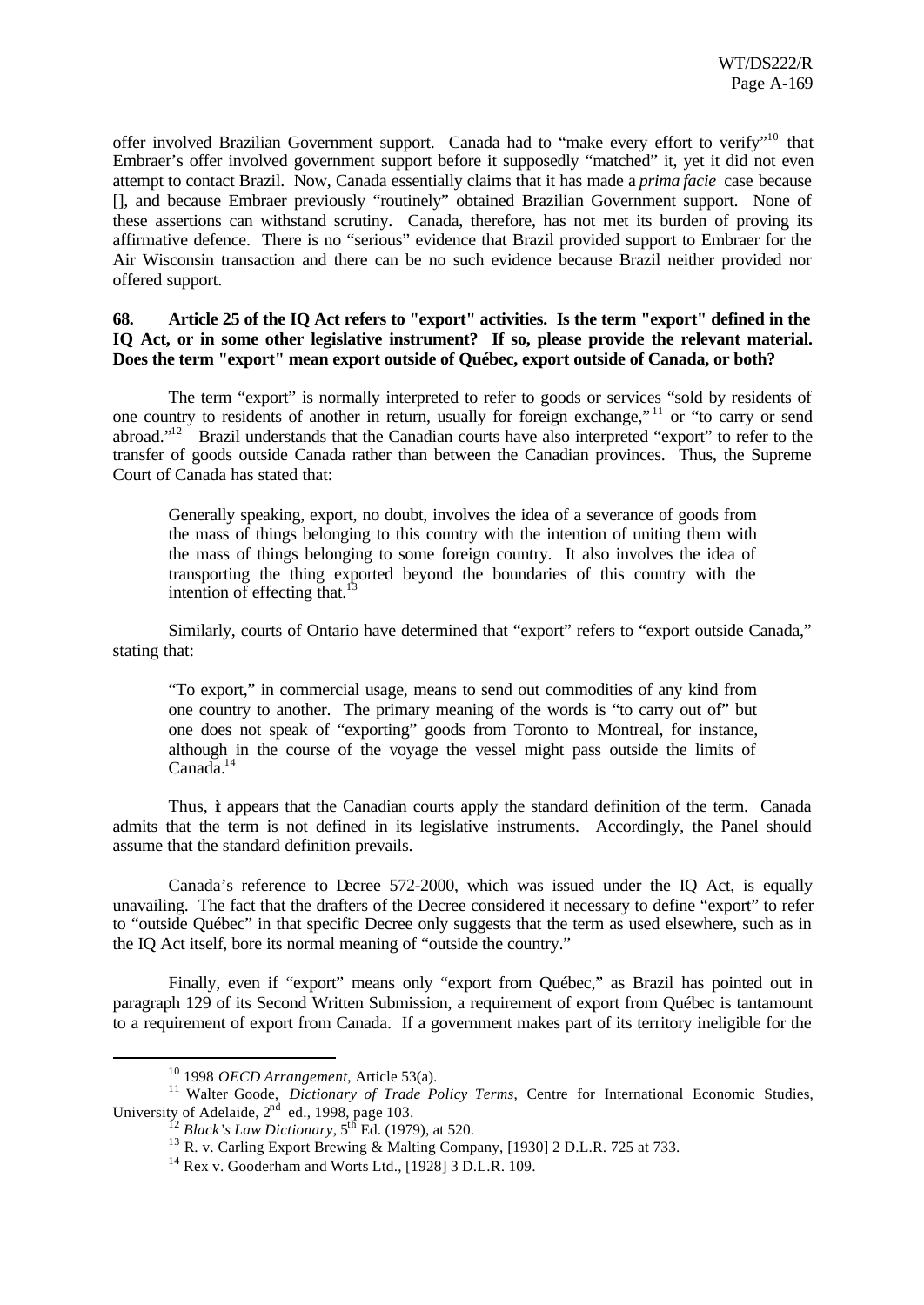subsidy and claims that, as a result, the subsidy is not contingent on export, many small, partial domestic eligibility designations are likely to follow rapidly. Such an outcome would be inconsistent with the letter and the spirit of the SCM Agreement.

### **69. Could IQ Decrees 572-2000 and 841-2000 apply in principle to financing regarding sales of Bombardier regional aircraft?**

Brazil disagrees with Canada's statement that "Decree 841-2000 could not apply to financing of Bombardier regional aircraft because it applies only to small enterprises." Canada fails to support this assertion. Canada points to no provision of Decree 841-2000 restricting the application of the Decree to small enterprises only.

In fact, nothing in Decree 841-2000 suggests that its application is restricted to small enterprises. The Decree approves a "Programme for Financial Assistance to Enterprises." Section 1 of the Programme, under the rubric "Objectives," states that the objective of the Programme is to promote the economic development of Quebéc by providing financial assistance to enterprises that are engaged in commercial activities ("en accordant une aide financière aux entreprises qui exercent une activité commerciale"). There is no restriction as to the size of the enterprise.

Further, Section 2 states that the assistance is provided for the purpose, *inter alia*, of realization of investment projects, technological innovation, development of markets, etc. Again, there is no restriction relating to the size of the enterprise. Brazil also notes that the definition of the term "development of markets" (Section 10 of Annex II of the Programme) includes development of new markets outside of Quebéc, the promotion of exports to existing markets, the financing of contracts, and the provision of bank guarantees, activities that are all quite relevant to the operations of Bombardier.

On the other hand, there are provisions of the Decree suggesting that it is not restricted to small enterprises. For example, Section 19 of the Programme states that the maximum term of the financial assistance provided by Garantie-Quebéc is 10 years; however, the maximum term is 15 years with respect to *major projects for the development of markets* ("projets majeurs de développement de marchés"). It is hard to reconcile that provision with the assertion that the assistance is provided to small enterprises only.

Further, certain provisions of the Programme address situations where the amount of the financial assistance could be significant. For example, Section 30 of the Programme envisages situations where the amount of the financial assistance is over \$10 million. These provisions hardly support Canada's assertion that the Decree applies to small enterprises only.

The only restriction relating to size appears in Section 8 of the Decree which restricts the financial assistance to "new economy" companies employing less than 100 persons and having an annual volume of sales of less than \$10 million. "New economy" companies are defined in Section 3 of Annex II as companies operating in several sectors, including the aeronautical sector. Section 8, however, restricts the assistance to "new economy" companies but *only* with respect to the "realization of a project of a new economy." *Nothing* restricts the application of the Decree to any company of any size with respect to other activities eligible for funding, such as major projects for the development of markets, the development of new markets, the expansion of existing markets, the provision of bank guarantees, the financing of a contract, all of which are activities listed in Section 10 of Annex II.

Finally, Brazil notes that Decree 841-2000 was adopted in June 2000. Only a month earlier, Decree 594-2000, which specifically adopts a programme for the assistance to small enterprises, was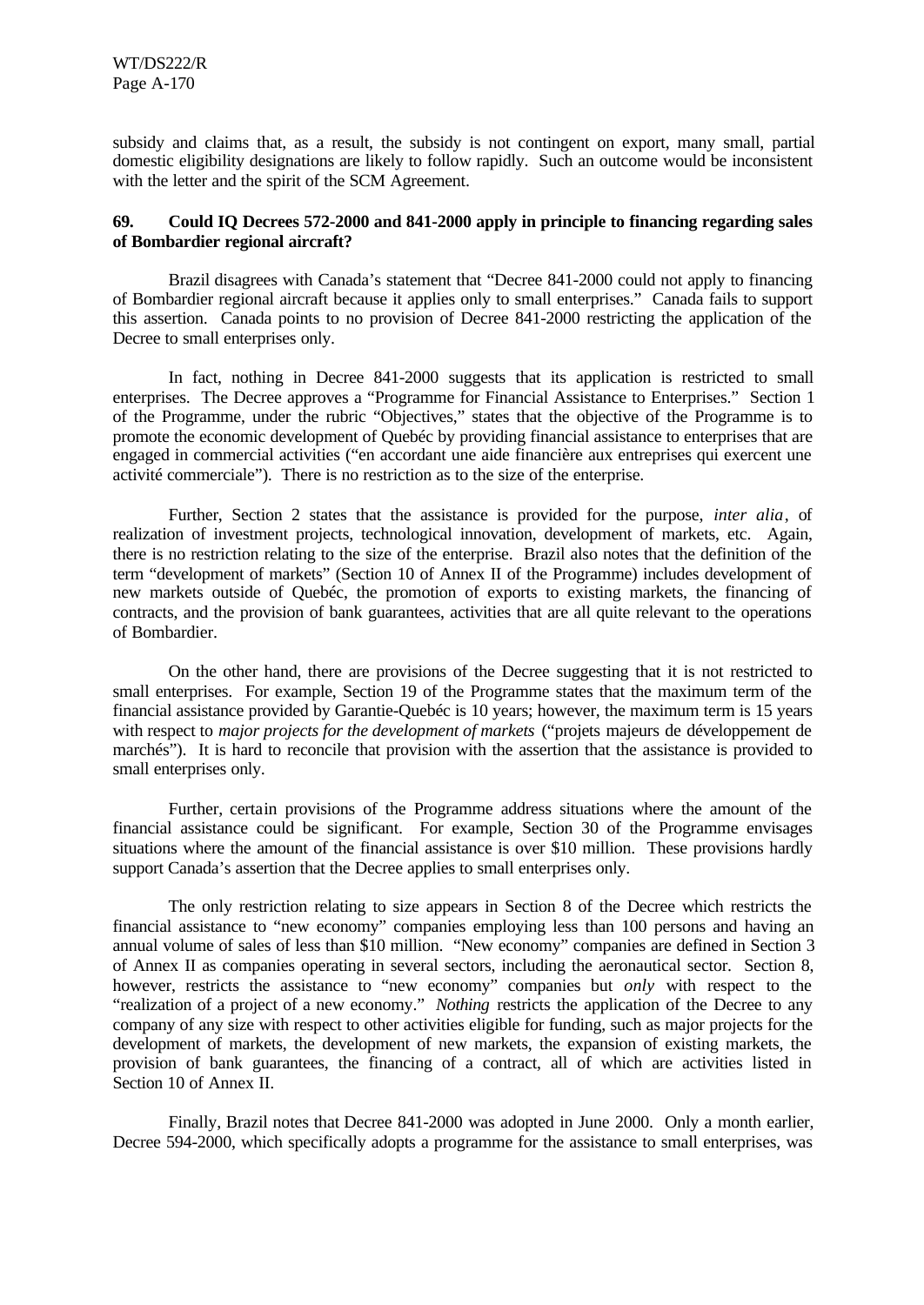adopted.<sup>15</sup> It is hard to explain why, given the adoption only a month earlier of a decree that explicitly targets small enterprises, Decree 841-2000, which provides no restrictions as to the size of the recipients of the assistance, should be interpreted to apply to small enterprises only.

Canada's response with respect to Decree 572-2000 is equally unpersuasive. Decree 572- 2000 promotes investment and employment in Quebéc by allowing IQ to provide financial support to encourage companies to engage in investment projects and exportation and to promote the emergence of new projects (Section 1, "Objectives"). The Decree specifically envisages financial assistance, *inter alia*, to investment projects over \$10 million (Section 6(a)) and the provision of credits and loan guarantees to buyers outside of Quebéc for the purchase of goods and services. Canada admits in its response that this measure could be used to finance the sale of Bombardier aircraft but asserts that Decree 572-2000 is "not well suited for financing regional aircraft sales" because of "the Quebéc content limitation and other restrictions."

As Canada notes, the Quebéc content limitation requires that a loan guarantee does not exceed 75 per cent of the Quebéc content of the products exported. Canada does not explain, however, why this limitation makes the Decree "not well suited" to financing Canadian regional aircraft. Canada does not specify what the "other restrictions" are that make the Decree "not well suited" to financing regional aircraft. Finally, Canada states that the Decree has not been used to finance regional aircraft. While this may be so, the Decree can be used to finance regional aircraft in the future.

<sup>&</sup>lt;sup>15</sup> Décret 594-2000, 17 mai 2000, Concernant la mise en place du Programme de financement des petites entreprises (Exhibit Bra-74).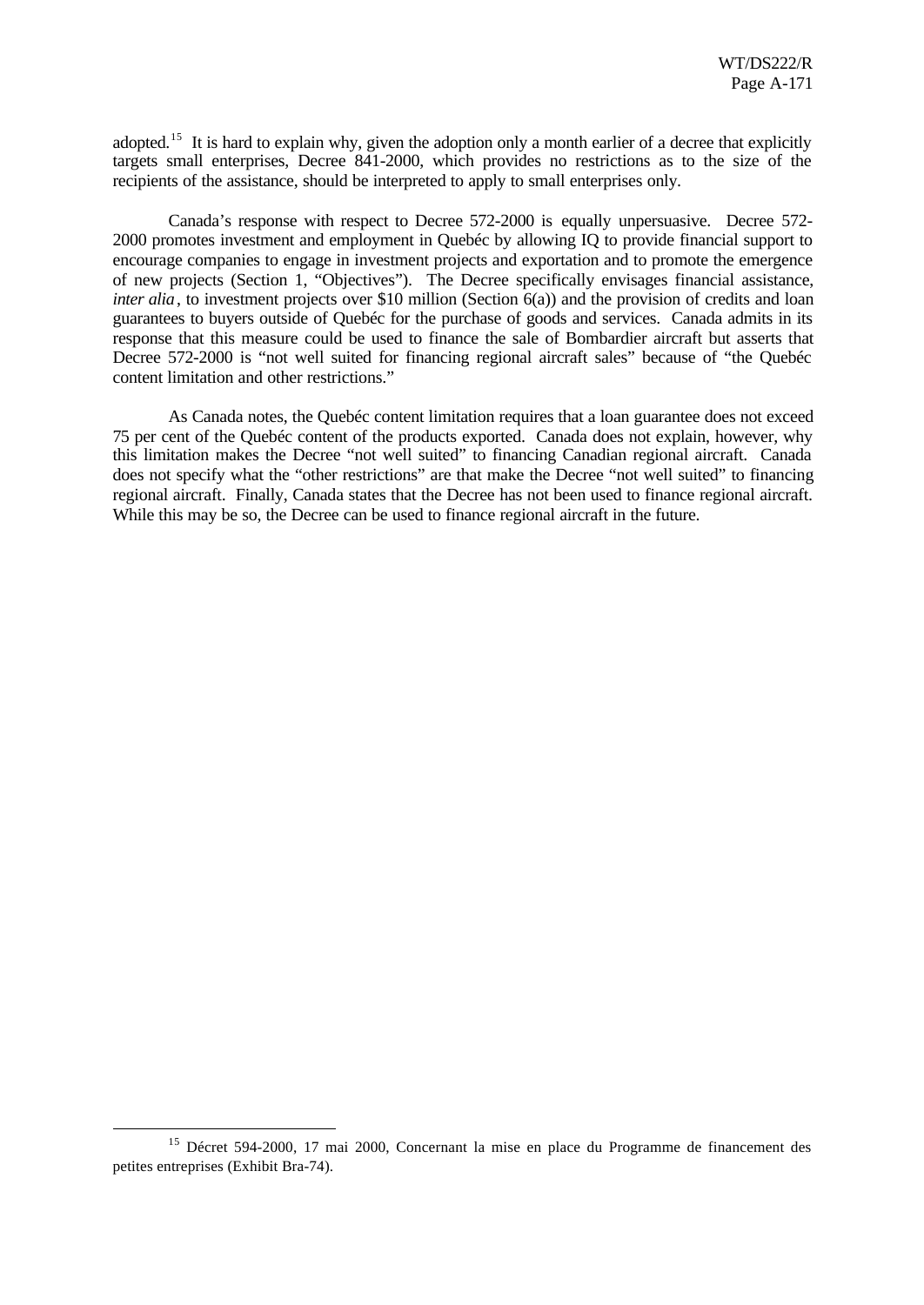**70. Canada has informed the Panel that equity guarantees have been provided by engine manufacturers such as Rolls-Royce, GE, and Pratt & Whitney. Is Canada aware of other instances where equity guarantees have been provided in respect of aircraft transactions? For example, are EETCs packaged with equity guarantees? If there is no market for equity guarantees outside of IQ and engine manufacturers, how should the Panel determine whether or not the equity guarantees provided by IQ confer a benefit? Is Article 14(c) of the SCM Agreement relevant in this regard?**

Canada does not directly dispute Brazil's argument, in its statement to the Panel on 31 July, that equity guarantees are not available in the market. Nor did Canada dispute that statement and provide any contrary evidence when it should have done so – in its rebuttal submission at the second meeting of the Panel. Belatedly, on 8 August, Canada submits information that it claims constitutes "clear evidence of a private sector market for the transfer of risk in a manner *similar* to the guarantees provided by IQ." (Emphasis added). According to Canada, "Financial instruments *similar* to IQ equity guarantees are, in fact, available in the market." (Emphasis added).

Canada does not, however, claim that it would be possible for Embraer to find a guarantee equal to that offered by IQ at any price. More importantly, even for what it claims are "similar" guarantees, Canada is remarkably silent on the price of those guarantees.

Canada's Exhibit Cda-74 purports to show an equity guarantee offered by a private insurer []. But this guarantee is only for [] per cent of the price of the aircraft for [] months, [], or the [] per cent for  $\lceil \rceil$  years that Canada provided to Air Wisconsin through IQ. Moreover, even though this was a  $\lceil \rceil$ transaction, Canada has deleted from the Exhibit the premium paid for the insurance. Thus, there is no way to determine how the premium charged for this guarantee compared to the apparent [] per cent premium charged by IQ.

This document, which is dated 21 February 2001, was obviously available to Canada prior to the preparation of its submission to the Panel. It is unfortunate that Canada saw fit not to submit this document as an exhibit to its first or second written submissions, as that would have given the Panel and Brazil an opportunity to discuss it at a meeting of the Panel and, perhaps, to ask Canada about the premium.

Canada claims that its Exhibit Cda-75 "shows that aircraft manufacturers can create innovative financing mechanisms centered around risk and remuneration." No doubt, but this Exhibit, too, covers only an apparent  $\iota$  per cent  $\iota$ , and does not disclose the cost of that guarantee.

Canada's Exhibit Cda-76 consists of letters from two insurance brokers claiming that there is a well-established market for equity guarantees. But apart from their claims, they offer no evidence to contradict Brazil's Exhibit Bra-50 to the contrary, and, moreover, they do not mention premiums for the guarantees.

Finally, Brazil would note that none of these purported equity guarantees discloses the *quality* of the guarantee offered. The Panel will recall that Embraer faced two difficulties in its equity guarantee competition with Canada: (1) the fact that Canada offered a [] per cent guarantee to []; and (2) the fact that Québec's superior credit rating gave its guarantee more value to the equity investors than did Embraer's. To show that Canada merely "matched" Embraer's offer, Canada would have to prove that, for the same premium Québec received, Embraer could have [] from the market that would have been of equivalent value to the equity investors. Canada has not done so.

**71. With reference to paragraph 105 of Brazil's oral statement of 31 July 2001, please clarify the dates of the Air Nostrum transaction.**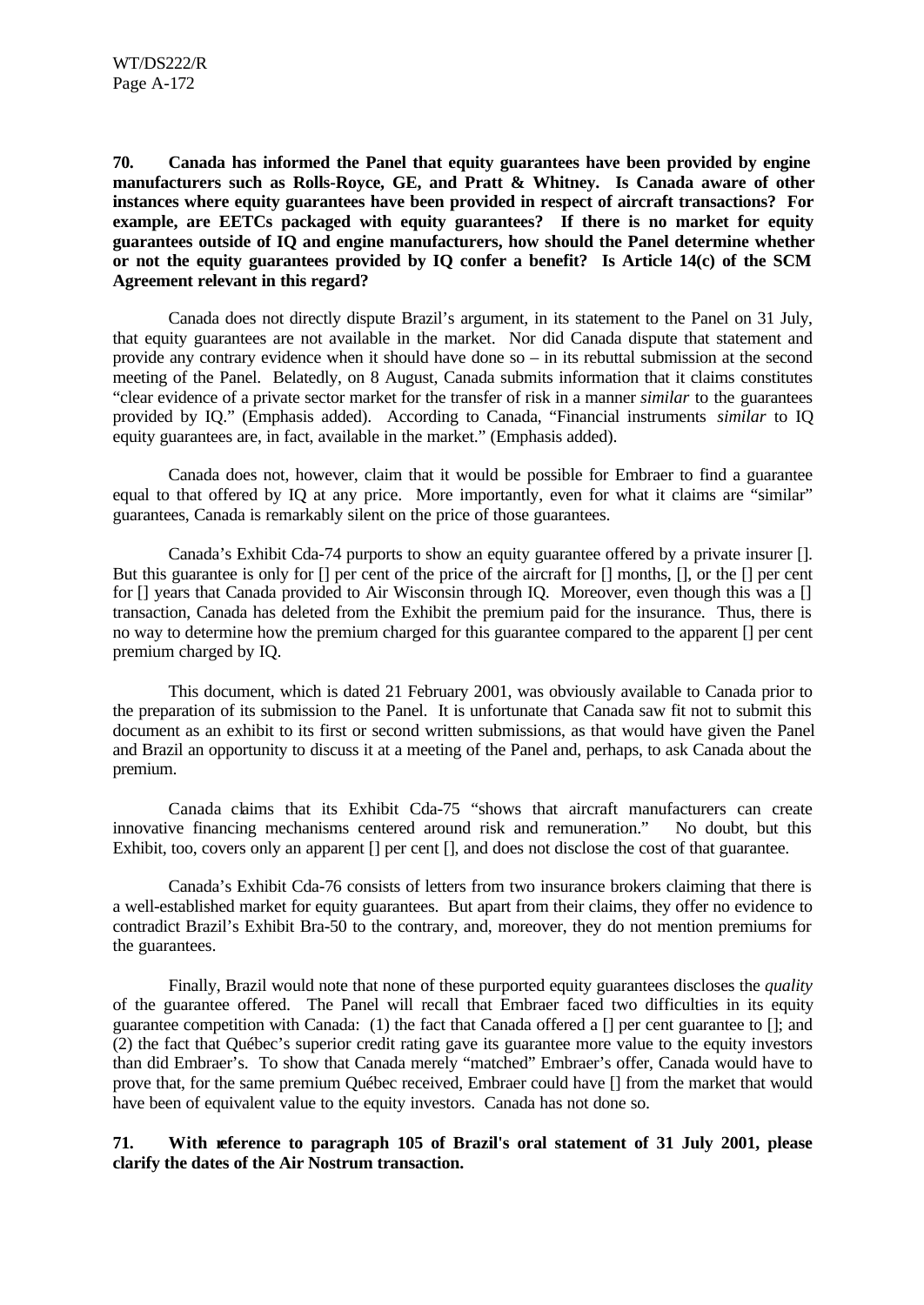Canada's clarifications have no bearing on the fact that EDC (Corporate and Canada Account) and IQ support for the Air Nostrum transaction was on terms below the market.

#### **72. Please comment on paragraph 135 of Brazil's second written submission.**

In its response to Question 72, Canada states that it "has provided all of the documentation that exists" regarding IQ's review of the Mesa, Midway, Air Littoral, Atlantic Coast Airlines, and Air Nostrum transactions. This response is highly suspect in light of the conflicting answers and documentation that Canada has produced to the Panel involving the Air Nostrum sale. Brazil asks the Panel to consider the following points.

On 29 June 2001, the Panel asked Canada, in Question 14, to "provide full details of the terms and conditions" of IQ's support for certain aircraft sales, and "all documentation regarding the review of these transactions by IQ." On 6 July 2001, Canada responded, in part, by firmly stating that IQ was only involved in the Air Nostrum deal to the extent that it provided an "'equity guarantee' of up to a maximum of  $\Box$  per cent of the aircraft purchase price." However this statement conflicts with the summary of the Air Nostrum transaction that appears in Exhibit Cda-64, a document that Canada withheld until 26 July 2001.

Exhibit Cda-64 contains a chart that is titled "Détails du Financement." This chart summarizes the terms of IQ's support of the Air Nostrum deal, and indicates that Air Nostrum was to make a []. Thus, Exhibit Cda-64 indicates that, contrary to Canada's suggestion that it only provided a simple "equity guarantee," IQ actually financed a significant portion of the Air Nostrum transaction through CQC, which is, of course, jointly owned by IQ and Bombardier.

Instead of disclosing to the Panel this discrepancy, Canada now simply states that Exhibit Cda-64 "did not reflect the final terms and conditions of the guarantee provided by IQ." Instead, in response to Question 71, Canada now provides a new document, Exhibit Cda-77, dated 18 June 1998. Canada states that this document contains IQ's "final recommendation and transaction summary" for Air Nostrum. The "Détails du Financement" chart provided with Exhibit Cda-77 indicates that the percentages contained in Exhibit Cda-64 have changed. The new chart still shows that [] provided debt financing for [] per cent of the "montant financé," but the percentages have changed, and are as follows:  $\lceil \cdot \rceil$ .<sup>16</sup> Moreover, Exhibit Cda-77 states that the separate SDI/IQ guarantee was for  $\lceil \cdot \rceil$  per cent, rather than [] per cent, of the transaction.

Although the percentages and terms contained in Exhibit Cda-77 differ from Exhibit Cda-64 only slightly, Brazil notes that they differ significantly from those in Canada's response to Question 14. More importantly, however, the appearance of Exhibit Cda-77 at this late stage in this dispute is extremely troubling, and casts a cloud on Canada's statement that "it has provided all of the documentation that exists regarding the review" of this and other transactions by IQ. Canada states that it "was not previously aware of the existence" of Exhibit Cda-77. If this is true, then one must question whether the documents that Canada has provided regarding IQ do, in fact, represent IQ's final recommendations for the Mesa, Midway, Air Littoral, Atlantic Coast Airlines, and Air Nostrum transactions. This is particularly true in light of Canada's initial statement in response to Question 14 that IQ only provided an "equity guarantee" to Air Nostrum. Brazil therefore asks the Panel to take adverse inferences and presume that other documents exist that show that subsidies contingent on export have been granted.

<sup>&</sup>lt;sup>16</sup> That the three entities provided support in the form of debt financing is confirmed by the "[]" provision included in Exhibit Cda-77. That provision refers to support by each of the three entities as debt.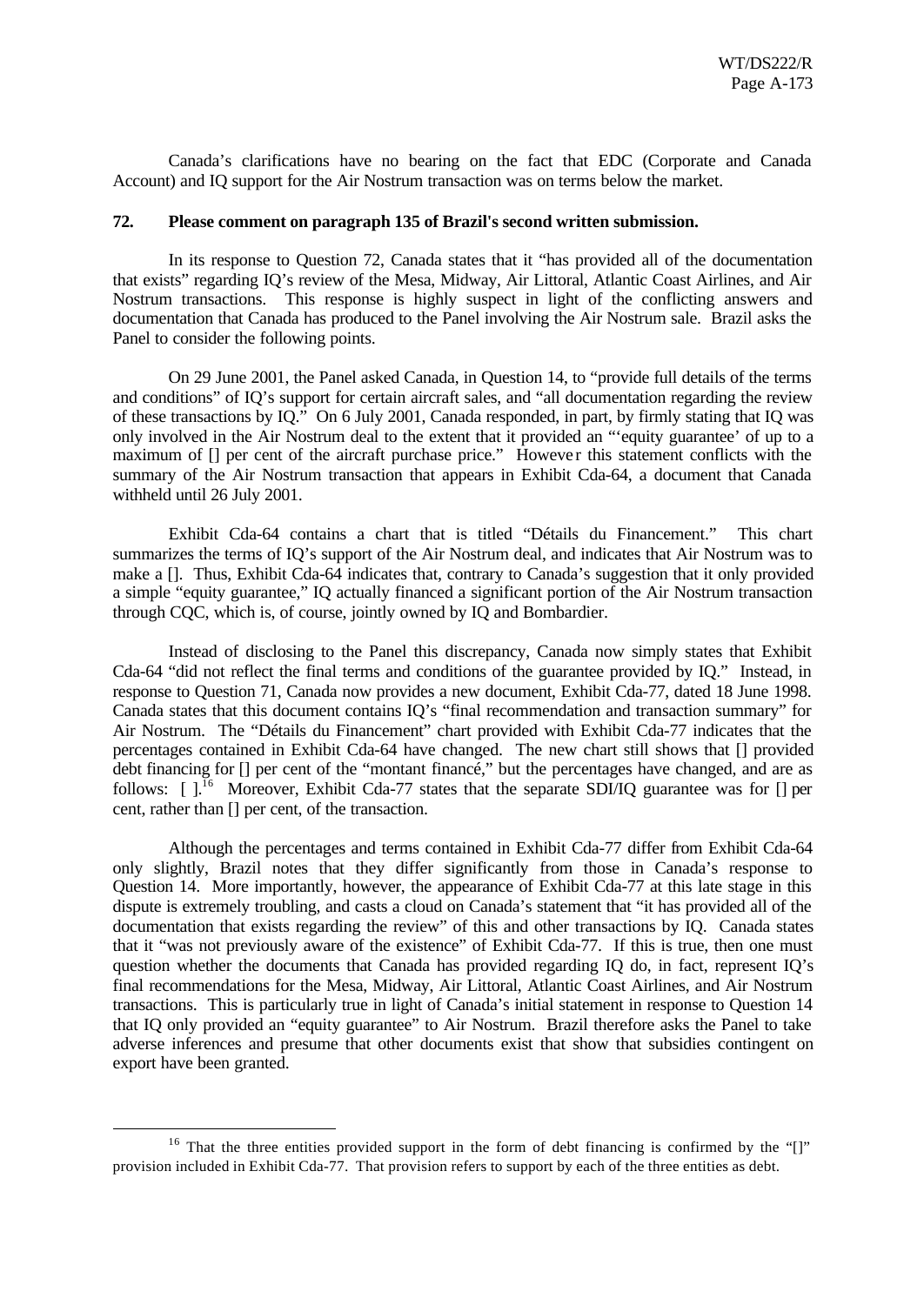### **Additional Questions to the Parties Following the Second Meeting of the Panel - 15 August 2001**

**74. Please comment on Brazil's contention (in response to Question 56) that under the Bombardier offer there would be "significantly lower semi-annual payments" than under the Embraer offer. Please calculate the amount of semi-annual payments for both offers, assuming a loan amount of \$1 billion and an interest rate of 6 per cent for both offers. Please also assume, in the case of Embraer's offer, [].**

Canada's answer shows that the financing terms of Embraer's offer and the offer by Bombardier/Canada are not equivalent. As Brazil understands the Panel's question, the purpose of the hypothetical is to demonstrate whether the financing terms of the two offers are different. Canada's conclusion that "it is impossible to directly compare semi-annual payments under the two offers on the basis of the Panel's assumptions" in effect is an acknowledgement of the fact that Embraer's offer and the offer by Bombardier/Canada are different. A further acknowledgement of this fact are the results of the calculations provided by [] in its model []. As Canada itself points out, the model shows "very different repayment profiles for the two offers." This completely contradicts Canada's previous position that the financing terms of the two offers are equivalent. Moreover, in its response to this Question Canada has failed to rebut Brazil's arguments that the semi-annual payments under Bombardier's offer would be significantly lower than those under Embraer's offer.

### **75. Relating to Canada's answer to panel question 67, is Canada of the view that the showing of the "possibility", "probability" or "expectation" of the future Brazilian government support would be sufficient to satisfy a legal element of "official support" under the OECD Arrangement in respect of "matching" provisions?**

Canada acknowledges that Article 53 of the *OECD Arrangement* requires a Participant to "make every effort to verify" whether official support is involved in an offer that that Participant seeks to match. Canada did not make "every effort to verify" whether official support from the Government of Brazil was involved in Embraer's offer to Air Wisconsin. Making "every effort" would have involved actually asking Brazil. Had Canada simply asked Brazil, it would have discovered that neither Embraer nor Air Wisconsin received Brazilian government support.

Canada has stated that asking Brazil whether Brazilian official support was involved in Embraer's offer would have been futile, because "Brazil is, even today, denying its involvement in the offer to Air Wisconsin."<sup>17</sup> This is true. Brazil is "denying" its "involvement in the offer to Air Wisconsin" precisely because there was no involvement, and Canada has provided no evidence to the contrary. Under Canada's logic, it is entitled to make an erroneous assumption because inquiry would have revealed an unwelcome truth. The obligation to "make every effort to verify" would be empty if it only required Canada to seek verification from sources it is certain will give it the answer it wants to hear.

### **76. In response to panel question 67, Canada states that "it is simply not credible that []." Does this mean that Embraer offered financing terms and conditions that were not available in the "market"? If so, could Embraer's offer be used as a "market benchmark" in determining the "benefit" issue? Please explain.**

In its answer to Question 76 from the Panel Canada again repeats its assertions that "Embraer's offer was to involve Brazilian government support." Canada's only actual response to the Panel's question is that "the only alternative" to Brazilian government support "however unlikely it may be, is that [] would have been arranged" which "would be, by definition, on terms available in the market." Canada does not provide any further explanation.

<sup>&</sup>lt;sup>17</sup> Second Submission of Canada, 13 July 2001, para. 92.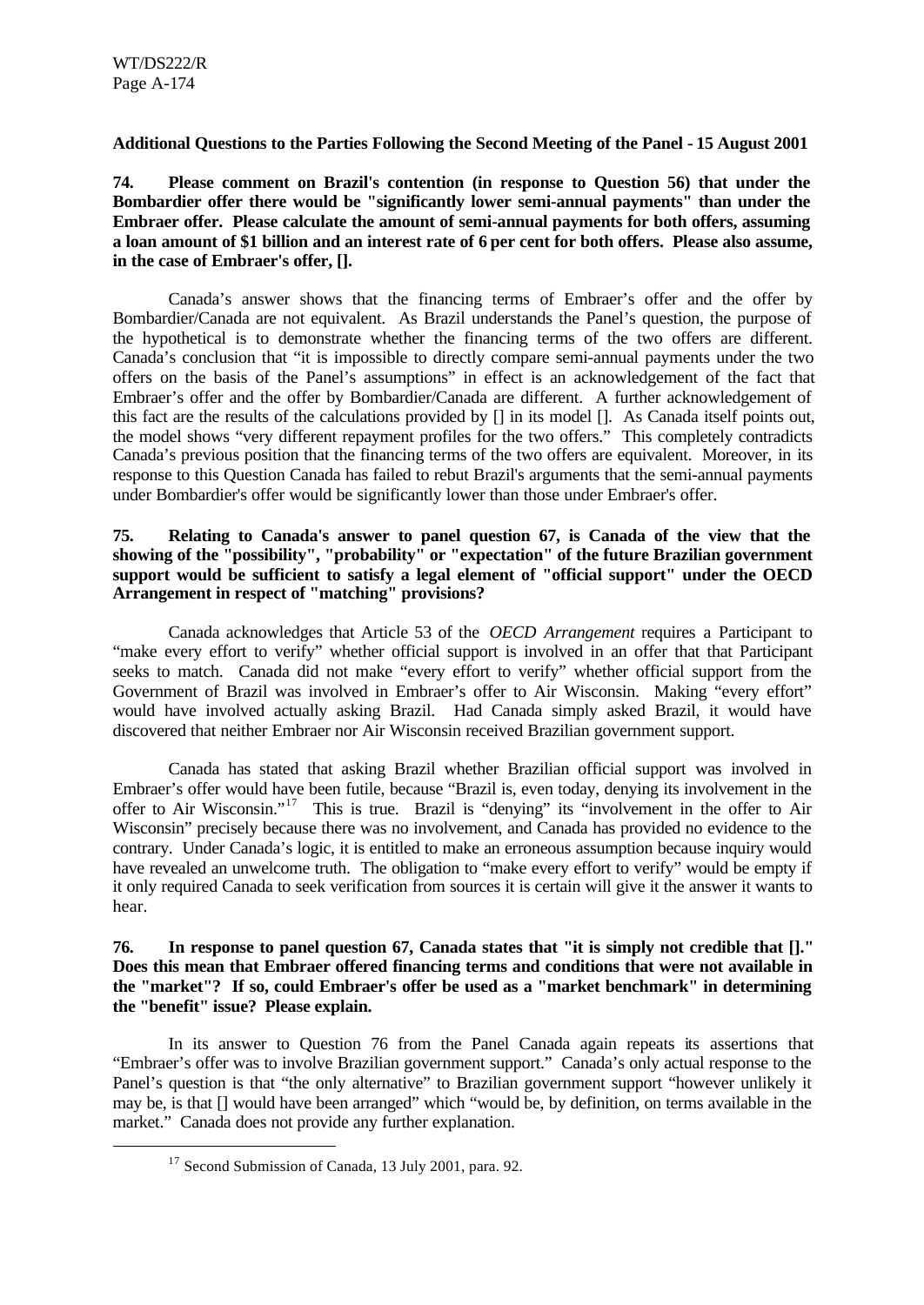As Brazil has explained above, in its comments to Canada's answer to Question 56 from the Panel, Embraer offered to Air Wisconsin [].<sup>18</sup> Moreover, in its response to Question 31 from the Panel<sup>19</sup> and in its Second Submission,<sup>20</sup> Brazil pointed out that Embraer could have [] for a variety of reasons. The point is, however, that Canada cannot show that Embraer's offer is equivalent to the market.

Canada wants to create for itself a win-win situation. Whether Embraer's offer was supported by the Brazilian government or not, Canada's position dictates that it wins: it either "matched" the offer or did not confer a benefit. Canada simply ignores the fact that, as Minister Tobin stated clearly, the Canadian treasury helped Bombardier offer terms that Bombardier could not otherwise obtain in the market.

<sup>&</sup>lt;sup>18</sup> See Exhibit Bra-56. Pursuant to Article 16 of the Panel's Working Procedures, Brazil requests that the confidential, bracketed information included in this footnote and the above paragraph be excluded from the version of the submission attached to the Panel Report.

<sup>&</sup>lt;sup>19</sup> Brazil Responses to Questions from the Panel, 6 July 2001.

<sup>&</sup>lt;sup>20</sup> Second Submission of Brazil, 13 July 2001, para. 106.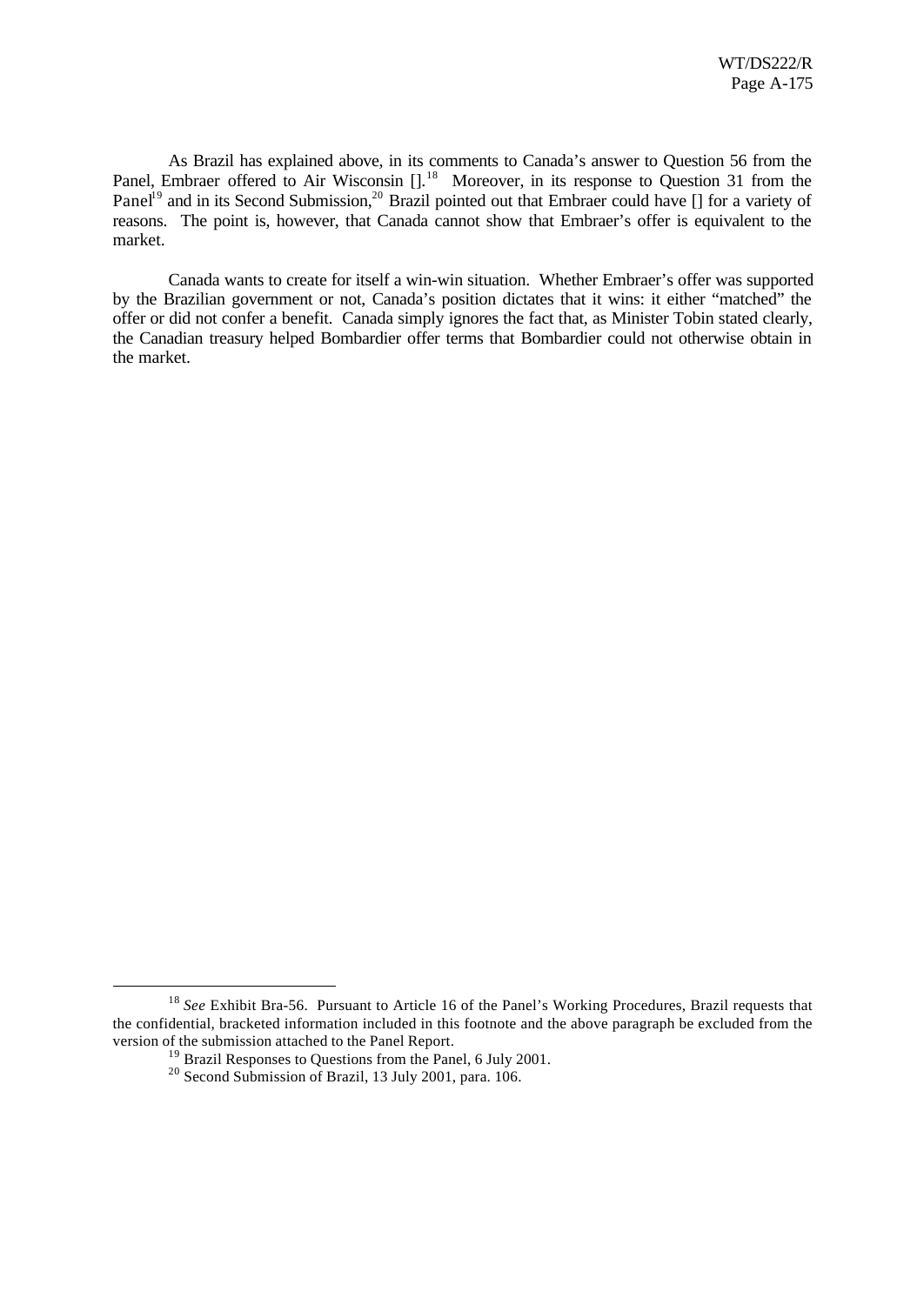# **ANNEX A-17**

# COMMENTS OF BRAZIL ON RESPONSE OF CANADA TO ORAL STATEMENT OF BRAZIL AT THE SECOND MEETING OF THE PANEL

(20 August 2001)

## TABLE OF CONTENTS

| I.   |           |                                                                            |
|------|-----------|----------------------------------------------------------------------------|
| Π.   |           |                                                                            |
|      | A.        | Brazil Simply Applied Canada's Own Methodology to EDC's Financing  A-171   |
|      | <b>B.</b> | Canada Relies on EETC Spreads as Market Benchmarks  A-172                  |
|      | C.        | Brazil Also Showed that EDC's Pricing Was Below General Industrial         |
|      | D.        | Canada's Attacks on Brazil's Methodology Are Contradictory  A-176          |
|      | E.        |                                                                            |
| III. |           | Canada's Methodology to Assign Credit Ratings is Unreliable and Overstates |
|      | A.        |                                                                            |
|      | <b>B.</b> | EDC's Credit Ratings for Its Customers Are Vastly Overstated  A-178        |
| IV.  |           |                                                                            |
|      | A.        |                                                                            |
|      | <b>B.</b> |                                                                            |
|      | C.        |                                                                            |
|      | D.        |                                                                            |
| V.   |           |                                                                            |
| VI.  |           |                                                                            |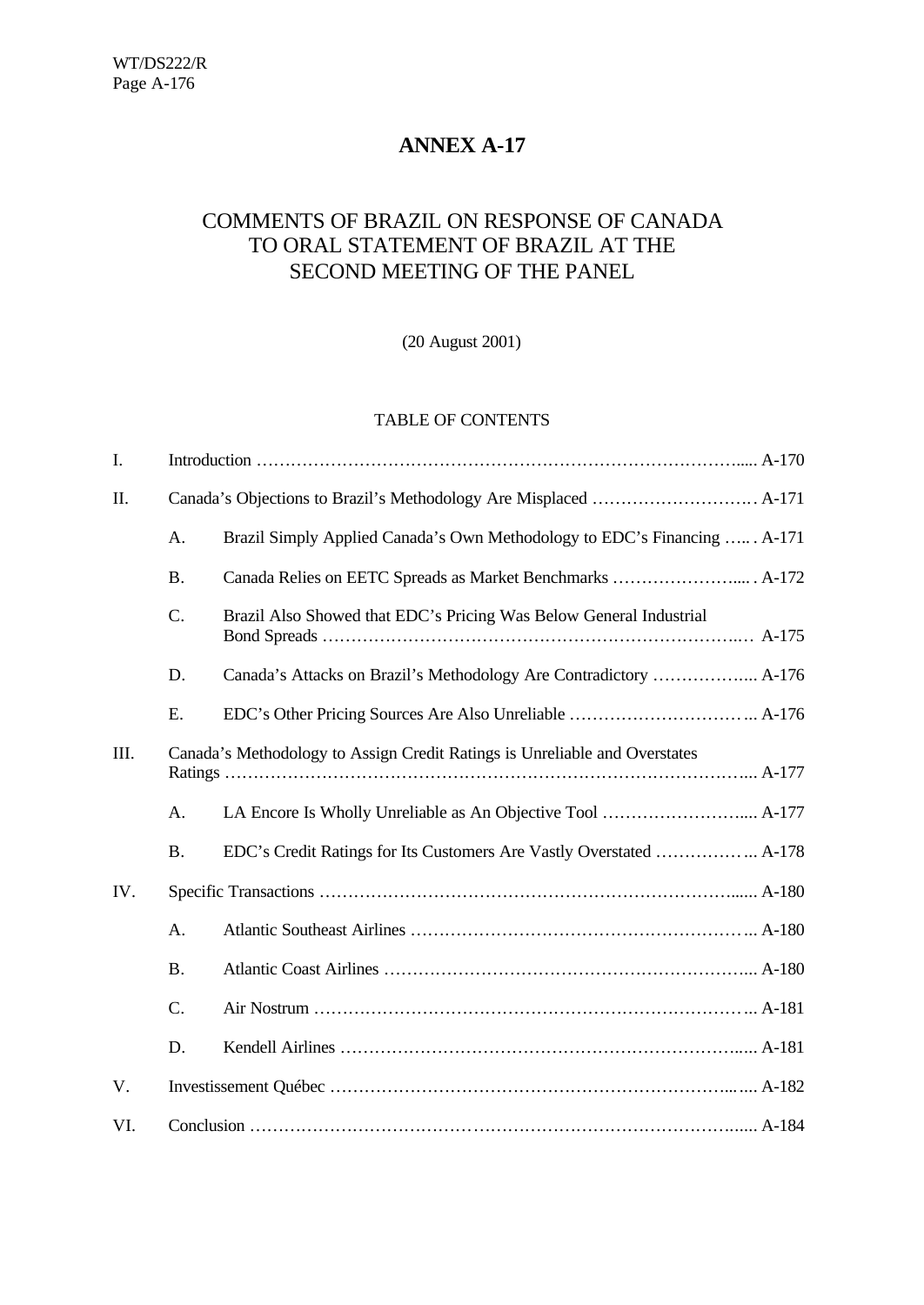## **I. Introduction**

l

1. This submission contains Brazil's comments on Canada's submission of 13 August 2001, titled "Canada's Response to New Arguments in Brazil's Second Oral Statement." As previously explained to the Panel, Brazil does not consider that its second oral statement, delivered on 31 July 2001, contained new arguments or information. Instead, at the second meeting of the Panel, Brazil simply applied the evidence concerning the measure of the market provided by Canada in previous statements in these and the *Brazil – Aircraft* proceedings to the information provided by Canada in its responses to the Panel's questions submitted on 26 July 2001.

2. In the short time available between the submission of Canada's data and the second meeting of the Panel, Brazil was able to construct reasonable proxies for the financing terms that would have been available in the market at the time of each of the Canadian transactions at issue. No matter which benchmark Brazil used, Canada's financing was below the market benchmark. In certain instances, Brazil also demonstrated that Canada's financing was provided at rates below the prevailing commercial interest reference rate (the "CIRR") established under the *OECD Arrangement on Guidelines for Officially Supported Export Credits* (the "*OECD Arrangement*"). Moreover, Brazil demonstrated that the credit ratings assigned by Canada to various Bombardier customers were inconsistent with both Canada's own statements regarding the creditworthiness of airlines and the published ratings of the major credit rating agencies.

3. In its response, Canada predictably attacks Brazil's proxy benchmarks as imperfect, and continues to defend its financing practices as in accordance with commercial principles. As Brazil explains below, however, Canada has failed to justify the credit ratings it assigns to its customers, failed to show that it relies on objective estimates of the market in providing officially supported export credits, and failed to rebut Brazil's evidence that particular transactions were financed at below market rates.

4. In paragraph 5 of its response, Canada states that the pricing of aircraft financing is a "highly technical and specialised exercise, requiring both objective and subjective consideration of a large number of factors." This is undoubtedly true, but neither the complexity of the issue nor Canada's subjectivity in this exercise removes the matter from the Panel's jurisdiction. Notwithstanding the complexity of the field, there are rules that must be followed. Brazil notes that Canada is a participant in the *OECD Arrangement*, a set of rules negotiated, and incorporated into the SCM Agreement, for the express purpose of regulating this field. Brazil notes also that in challenging Brazil's PROEX programmes, at times successfully, Canada did not consider that the technical and specialised nature of aircraft financing prevented it from arguing that Brazil was providing financing below clearly discernible market benchmark rates. Moreover, Canada never suggested that Brazil's subjective consideration of the large number of factors at play was in any way relevant to the issue.

5. Canada asserts that Brazil is asking the Panel to use Brazil's judgement on these matters in place of Canada's. To the contrary, Brazil asks the Panel to use the Panel's own judgement in place of Canada's own "subjective consideration of a large number of factors" to determine whether Canada has complied with rules that it negotiated and that it has been vigilant in enforcing against Brazil. For the reasons explained below, Canada's 13 August 2001 submission fails to rebut Brazil's showing at the second meeting of the Panel that Canada has failed to follow those rules in providing official support for export financing on below market terms.

 $<sup>1</sup>$  Canada's submission is cited to herein as "Canada's Response" or "Canada's 13 August response."</sup>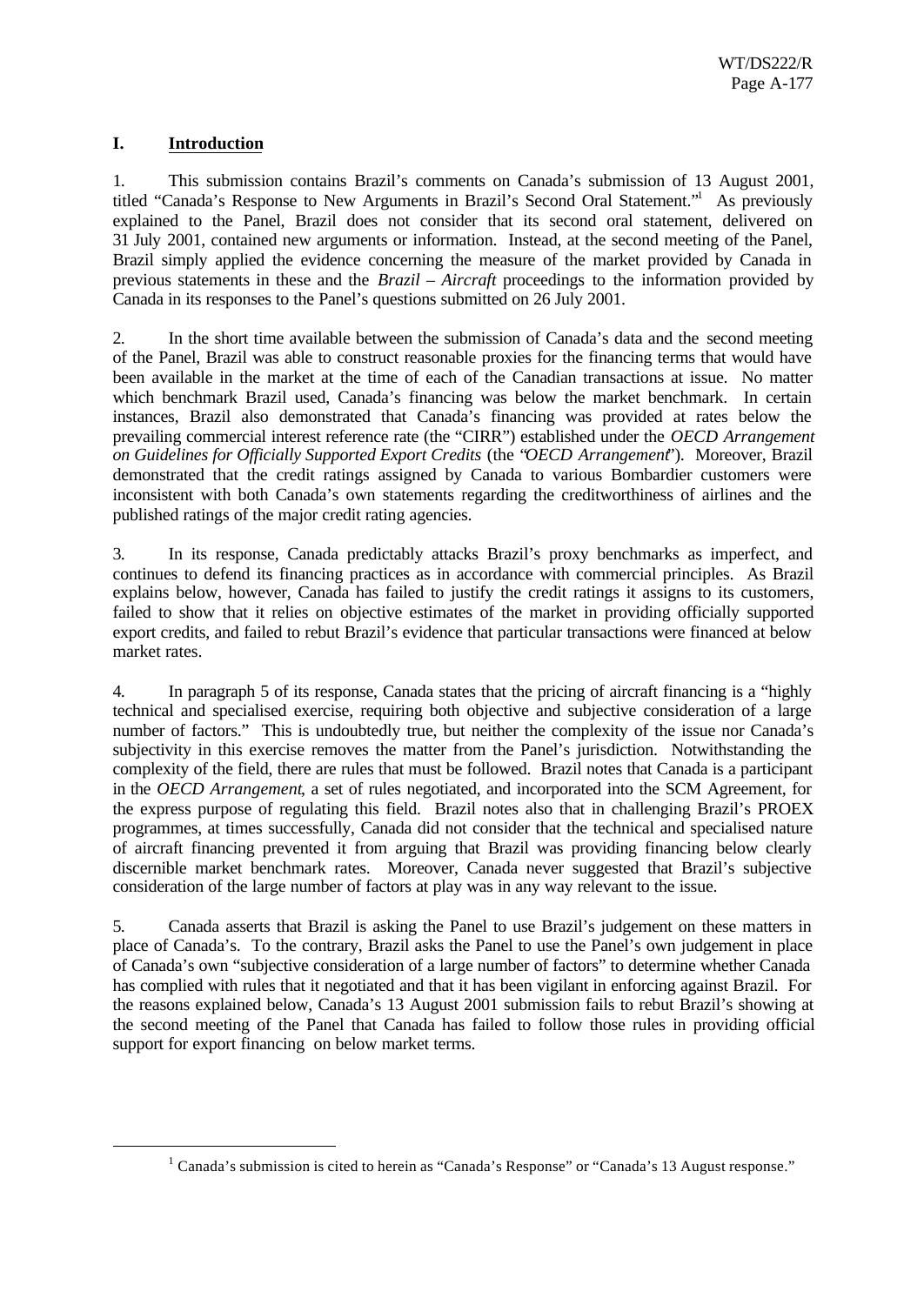## **II. Canada's Objections to Brazil's Methodology Are Misplaced**

### **A. Brazil Simply Applied Canada's Own Methodology to EDC's Financing**

6. Canada asserts that Brazil's challenge to EDC's pricing was based on "fundamentally flawed" methodologies. Despite Canada's disavowals, however, Brazil's statement at the second meeting of the Panel was based in large part on Canada's own evidence concerning the market and, moreover, accurately reflected Canada's evidence.

7. In paragraphs 21-25, Canada objects to Brazil's use of the same benchmarks previously used by Canada to challenge Brazil's PROEX II programme. As Canada notes in paragraph 22, it employed those benchmarks to demonstrate "that the rate offered under PROEX II, US Treasury plus 20 bps, was not available in the market." In paragraphs 47-50 of its 31 July statement to the Panel, Brazil used these benchmarks to demonstrate that by Canada's own measure, financing provided by EDC's Corporate and Canada Accounts, and IQ, are similarly not available on the market.

8. Canada objects to Brazil's characterization of the rates employed by Canada as indicative of the market. According to Canada, it was not using those rates in *Brazil – Aircraft* to "establish a hard limit for the international aircraft financing market."<sup>2</sup> This is not credible. As is illustrated in a Canadian exhibit from *Brazil – Aircraft* reproduced as Exhibit Bra-64, Canada was using financing rates secured by other airlines to demonstrate that the PROEX II T-bill + 20 bps benchmark would *always* be "massively *below* market." To do so, and to do so credibly, Canada needed to demonstrate the extent to which market financing rates would *always* be "massively" *above* T-bill + 20 bps. Canada's intent, in employing those market financing rates, was to lend credibility to its argument by showing *precisely where the market in fact is*. The Panel apparently considered Canada's argument to be both valid and persuasive, as it found that PROEX II did not comply with the "hard limit" against which Canada argued it should be measured.

9. It is entirely appropriate for Brazil now to use those same rates as one way (among several presented by Brazil in its 31 July statement to the Panel) to demonstrate that Canadian financing is below market.

10. Canada then criticizes two specific aspects of Brazil's argument. Canada first objects to Brazil's citation of Canada's statement in *Brazil – Aircraft* that representative airlines with credit ratings ranging from AAA to BBB- would have to pay spreads of up to 250 bps over US treasury. Brazil directly quoted a Canadian submission, however, which reads as follows: "in December 1999, a representative sample of airline companies operating in the US market obtained financing at T+110 to 250 basis points."<sup>3</sup>

11. Canada's objection appears to be with Brazil's assumption that when Canada referred to "representative" airlines, it was not referring to airlines with credit ratings ranging from AAA to BBB-. However, in stating that a "representative sample of airline companies operating in the US market obtained financing at T+110 to 250 basis points," Canada was referring to the chart now included as Exhibit Bra-64. That chart includes American Airlines, which was at that time rated BBB-, and which Canada described at the first meeting of this Panel as one of the "highest rated" US airlines. Presumably, the other airlines not among the "highest rated" would have had even higher spreads.

<sup>&</sup>lt;sup>2</sup> Canada's Response, para. 22.

<sup>3</sup> Brazilian 31 July statement to the Panel, para. 48, *citing Brazil – Export Financing Programme for Aircraft – Recourse by Canada to Article 21.5 of the DSU*, WT/DS46/RW (Adopted as modified by the Appellate Body 4 August 2000), Annex I-5, paras. 10-11.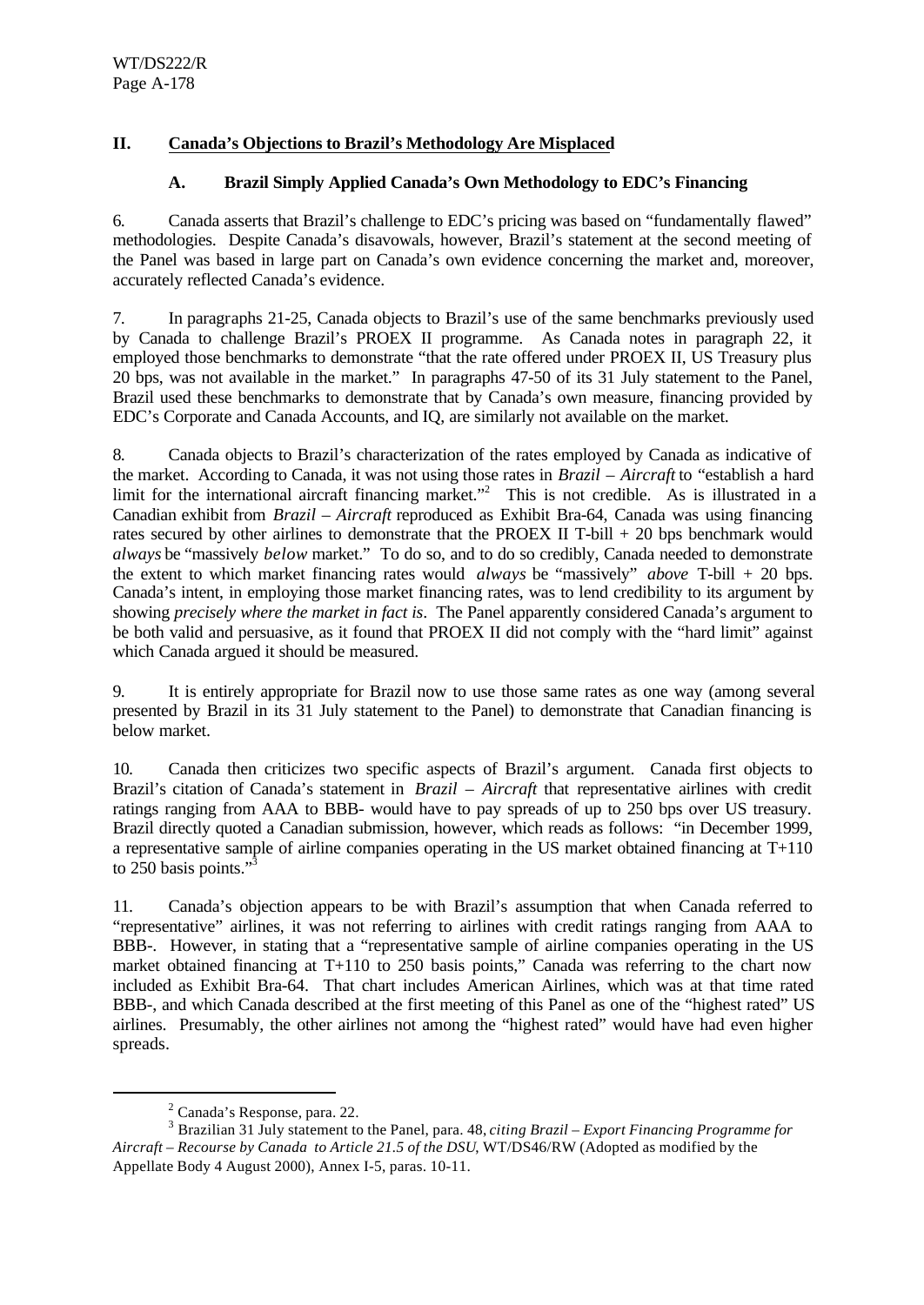12. Canada next states that it "did not argue that highly rated airlines would have to pay US Treasury plus 125 bps or more."<sup>4</sup> This is, quite simply, untrue. What Canada in fact said is even more forceful than that. Canada in fact said that the "*best rated* non-sovereign airline," which was at the time British Airways, would have to pay "US T-bill plus 105 to 120 basis points (125 to 150 for regional aircraft)."<sup>5</sup> Not just highly-rated airlines, but the *best-rated* airlines, would thus have to pay T-bill + 125-150 bps to finance regional aircraft. All other airlines would then have had higher spreads.

13. Canada now argues that it could not possibly have meant what it said, however, since it also argued in *Brazil-Aircraft* (again in the chart now attached as Exhibit Bra-64), that American Airlines, which was at the time rated BBB-, was paying  $T$ -bill + 111 bps.<sup>6</sup> According to Canada, this demonstrates that an airline rated below the "best-rated" airline would be able to obtain financing below T-bill + 125-150 bps. Canada neglects to point out, however, that the weighted average T-bill + 111 bps rate paid by American was for *large aircraft, rather than regional aircraft*. Specifically, Canada was citing financing by American for the purchase of two Boeing 777-200s, three 767-300s, and ten  $737-800s$ .<sup>7</sup> Canada itself stated that financing for regional aircraft requires an additional 20-30 basis points. Thus, for the purchase of regional aircraft, American, as a BBB- rated airline, would have paid T-bill + 131-141 bps. There is, therefore, a slight inconsistency between Canada's spreads of T-bill  $+$  125-150 bps for British Airways (rated BBB+) and of T-bill  $+$  131-141 bps for the lowerrated American Airlines (BBB-). Notwithstanding this inconsistency, it was Canada's position that any airline that was not one of the "highest rated" airlines would have to pay spreads in excess of 150 basis points over the T-bill for regional jet financing in January 2000. Brazil notes that the industrial spreads provided in Exhibit Bra-68 indicate that the spread for a BBB- grade investment in January 2000 was approximately 160 bps over T-bill.

### **B. Canada Relies on EETC Spreads as Market Benchmarks**

14. Canada's objections to Brazil's use of EETC spreads are equally unavailing. Canada suggests that Brazil made "exclusive use" of EETCs as a "sole benchmark" for establishing pricing for the regional aircraft industry.<sup>8</sup> This is surprising, given that, as Brazil has explained, Canada has itself previously relied on EETCs as a proxy for market rates for regional jet transactions.<sup>9</sup> Thus, on 2 March 2001, Canada told the second *Brazil – Aircraft* Article 21.5 Panel that:

1. As shown in the annexed Morgan Stanley Dean Witter Market Update (the "MSDW Report") the airline with the best credit rating (i.e., lowest risk) is American, whose debt currently trades between 135 to 200 basis points above Treasury rates. That is, even at the lowest end of the lowest risk airline, the 135 basis point spread is still 35 basis points higher than a rate achieved at CIRR alone.

2. The spread between the CIRR and market rates is higher - in some cases far higher - for other, less creditworthy airlines. As the MSDW Report shows, the spread paid by an airline above US Treasury rates can range up to 500 basis points. Thus,

<sup>4</sup> Canada's Response, para. 24.

<sup>&</sup>lt;sup>5</sup> WT/DS46/RW, Annex I-2, Rebuttal Submission Of Canada, 17 January 2000, para. 51, note 26 (emphasis added).

<sup>6</sup> Canada's Response, para. 24.

 $^7$  WT/DS46/RW, Annex I-4, Responses by Canada to Questions of the Panel, 3 February 2000, Reply to Question 11.

<sup>8</sup> Canada's Response, para. 34.

<sup>&</sup>lt;sup>9</sup> Brazil certainly did not use EETCs "exclusively" as the "sole benchmark." Brazil refers the Panel to paras. 46-61 of Brazil's Statement for the Second Meeting of the Panel, 31 July 2001, for Brazil's methodology.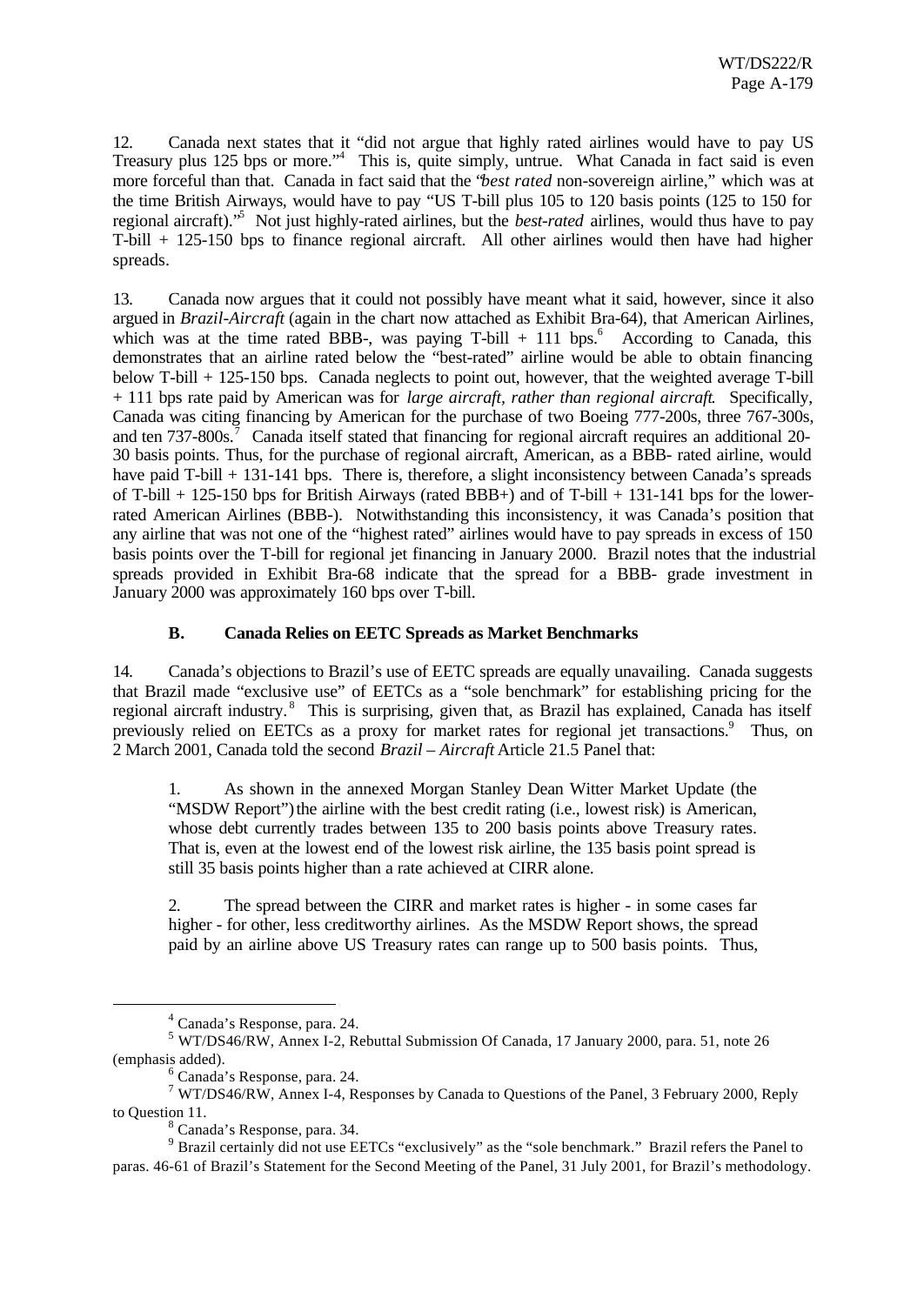l

even comparing PROEX III to market rates - without taking into consideration other terms and conditions - PROEX confers a material advantage.<sup>1</sup>

15. The MSDW Report to which Canada refers is of course the report showing the spreads for EETCs, on which Brazil based the charts in Exhibits Bra-65 and 66. In that proceeding, Canada also stated that:

1. As discussed in paragraphs 78-79 of Canada's First Submission, the financing spreads required from airlines purchasing regional aircraft (as shown in the MSDW Report in Exhibit CDA-17) far exceed the spread incorporated in the US dollar CIRR (a 100 basis point spread over the appropriate US Treasury average). The spreads shown in the MSDW Report are for Enhanced Equipment Trust Certificates (EETCs). EETCs are a secured form of financing that feature a number of tranches with a varying level of priority claim over the aircraft. Each tranche will carry a rating that reflects the seniority of the claim on the aircraft as well as other credit enhancements that are designed to reduce risk. As a result of these riskreducing attributes, EETCs are tranches [sic] are usually rated well above the airline's unsecured debt rating. This enables the airlines (particularly those with lower credit ratings) to achieve lower overall debt pricing on aircraft financing. The initial loanto-value ratios for the higher-rated EETC tranches are usually well below 70 per cent of the initial fair market value, further reducing the risk profile associated with EETCs when compared to PROEX III support. *In its First Submission, Canada refers to an American Airlines EETC tranche trading at 135 basis points above US Treasury rates. As the highest-rated EETC tranche for one of the highest rated US airlines, this EETC tranche is a conservative relative benchmark when compared against the spreads required for financing regional aircraft,* yet it is still 35 basis points higher than a rate achieved by the CIRR alone. A lender will certainly provide a borrower a material advantage if, by offering financing at the CIRR, it is permitted to offer a less credit-worthy borrower the same low interest rate as a more creditworthy borrower. $11$ 

Thus, in April of this year, Canada considered the highest-rated EETC tranche to be a "conservative relative benchmark when compared against the spreads required for financing regional aircraft." Now that its own transactions are being measured against this standard, however, Canada describes the use of this benchmark as "fundamentally flawed." Thus, in paragraph 36 of its response, Canada objects to Brazil's use of weighted average spreads for all tranches of an EETC issuance. Given that Canada has previously stated that the highest-rated tranche (with the lowest spread) was "conservative," there is no reason to believe that Brazil's use of weighted-average spreads led in any way to an unfair comparison.

16. Canada also states that Brazil used the weighted-average of all EETC issues for a particular year. However, as Brazil explained in its submission of source data, the graphs in Exhibit Bra-65 were not based on averages for a particular year, but on the spreads at which other EETCs in the market were trading in the month in which EDC offered or provided financing. By this measure, EDC's financing was consistently below the spreads at which EETCs were trading in that month. Exhibit Bra-66, provided as a cross-check,<sup>12</sup> took simple averages of all EETCs trading in that month, and reached similar conclusions.

<sup>&</sup>lt;sup>10</sup> Brazil – Export Financing Programme for Aircraft – Second Recourse by Canada to Article 21.5 of the DSU, WT/DS46/RW/2 (26 July 2001), Annex I-1, First Submission of Canada, 2 March 2001, paras. 78-79.

 $11$  WT/DS46/RW/2, Annex A-3, Oral Statement of Canada, 4 April 2001, para 88 (emphasis added).

<sup>&</sup>lt;sup>12</sup> *See* Brazil's 31 July statement to the second meeting of the Panel, para. 66.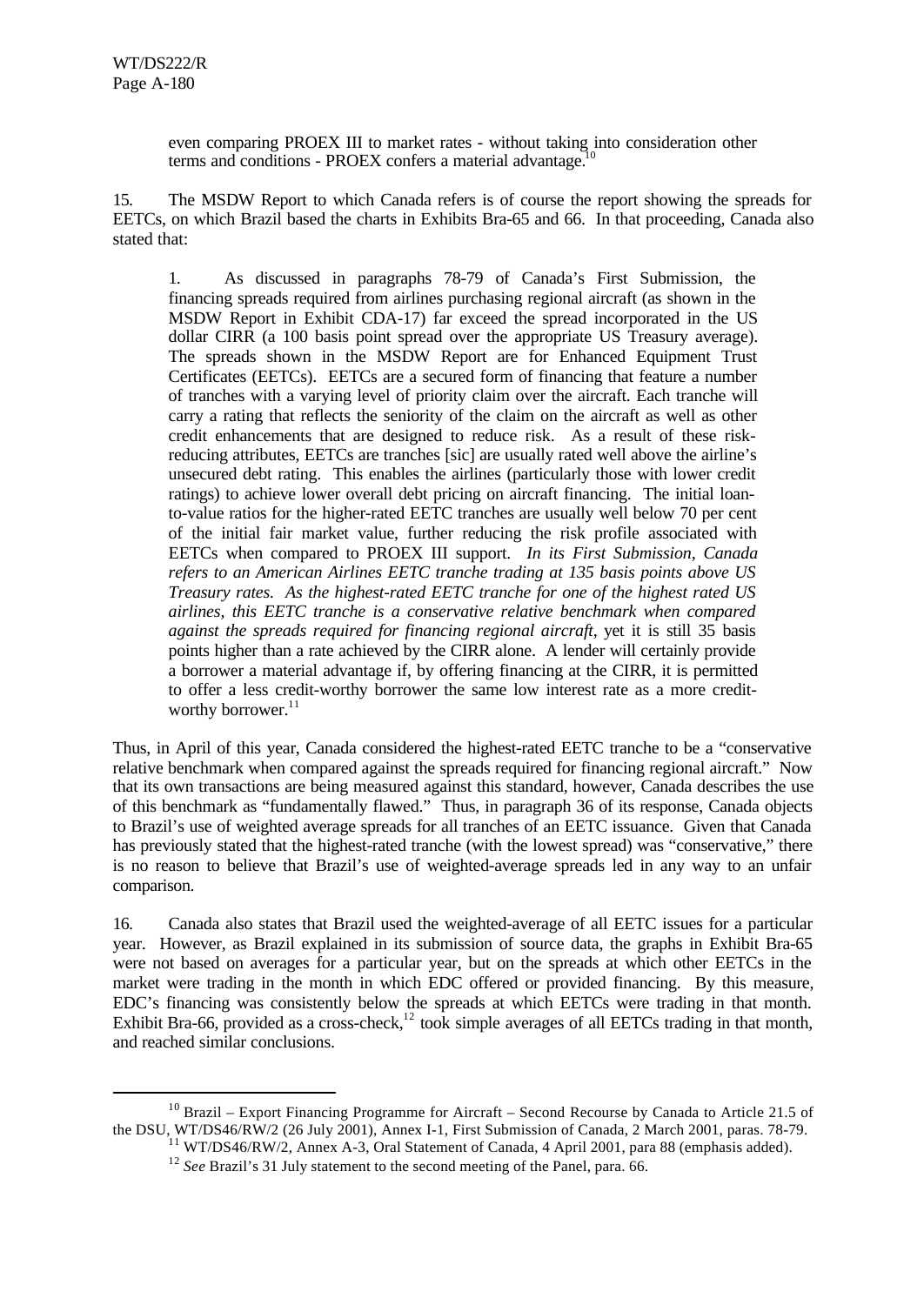17. At the first meeting of this Panel, on 27 June 2001, Canada continued to rely on the EETC spreads to question the veracity of Brazil's statement regarding the terms of Embraer's offer to Air Wisconsin. Canada asserted that "the financing spreads generally required from airlines purchasing regional aircraft far exceed the US dollar CIRR. Even the highest rated US airlines, such as American, are routinely required to pay interest rates significantly greater than the CIRR when financing aircraft even at loan to value ratios of below 70 per cent [citing MSDW's 10 February 2001 EETC market update, Exhibit Cda-14]."<sup>13</sup> Again, once this analysis is applied to Canada's transactions, Canada disavows the analysis. Nevertheless, the data provided in Canada's Response continues to show that Canada provides financing at rates that do not match the standard of "significantly greater than CIRR" that Canada propounded to the Panel at the end of June. For example, in Brazil's 31 July statement, at paragraphs 73-74, Brazil noted that EDC's 26 August 1998 offer to ASA []. At paragraphs 87-88 of the same statement, Brazil noted that EDC's 12 August 1997 offer to Comair [].

18. Canada correctly notes that Brazil objected to aspects of how Canada used EETCs in the second *Brazil – Aircraft* Article 21.5 proceedings. In paragraphs 31-32 of its 13 August response, Canada quotes from Brazil's comments on Canada's responses to questions in that proceeding. But Canada does not explain the context of Brazil's quoted remarks. In the *Brazil – Aircraft* proceeding, Canada sought to show that Brazil's PROEX III programme, which permitted buydowns of interest rates to the CIRR, thereby permitted Brazil to finance at below market rates. In response to question 18 from that Panel, Canada stated as follows:

5. Canada has presented detailed argument and evidence before this Panel at paragraphs 84 to 97 of its First Submission and at paragraphs 78 to 90 of its Rebuttal Submission demonstrating that CIRR is not an appropriate benchmark in regional aircraft transactions because it does not appropriately reflect the rates at which regional aircraft financing is generally offered in the marketplace.

6. The CIRR interest rate in most cases will be well below commercial rates available for regional aircraft transactions. For example, as demonstrated in paragraph 88 of Canada's Rebuttal Submission, the CIRR is 35 basis points lower than a rate achieved by the highest-rated EETC tranche for one of the highest rated US airlines (American Airlines). $14$ 

19. Thus, Canada itself relied on the EETCs, rather than evidence of rates provided by commercial banks in other regional jet financing transactions, to determine the "commercial rates available for regional jet transactions." In particular, Canada relied on the spread achieved by the highest tranche for the highest airline. Brazil's response, in addition to the passage quoted in paragraph 31 of Canada's 13 August Response, explained that for many of the same reasons pointed out in its statement to the second meeting of this Panel and its response to Question 18, EETCs are not a perfect proxy for bank-financed regional jet transactions. In particular, Brazil pointed out that the January 2001 spread for the American Airlines transaction may not be indicative of the issuing spread at that time. In conclusion, Brazil stated as follows:

Finally, simply taking Canada's analysis as it is given, Canada does not explain how it is possible for the debt of the airline with the best credit rating to trade at 35 to 100

<sup>&</sup>lt;sup>13</sup> Canada's 27 June statement to the first meeting of the Panel, para. 14 (bullet 2).

<sup>&</sup>lt;sup>14</sup> WT/DS46/RW/2, Annex A-4, Responses by Canada to Questions of the Panel, 17 April 2001, paras. 5-6.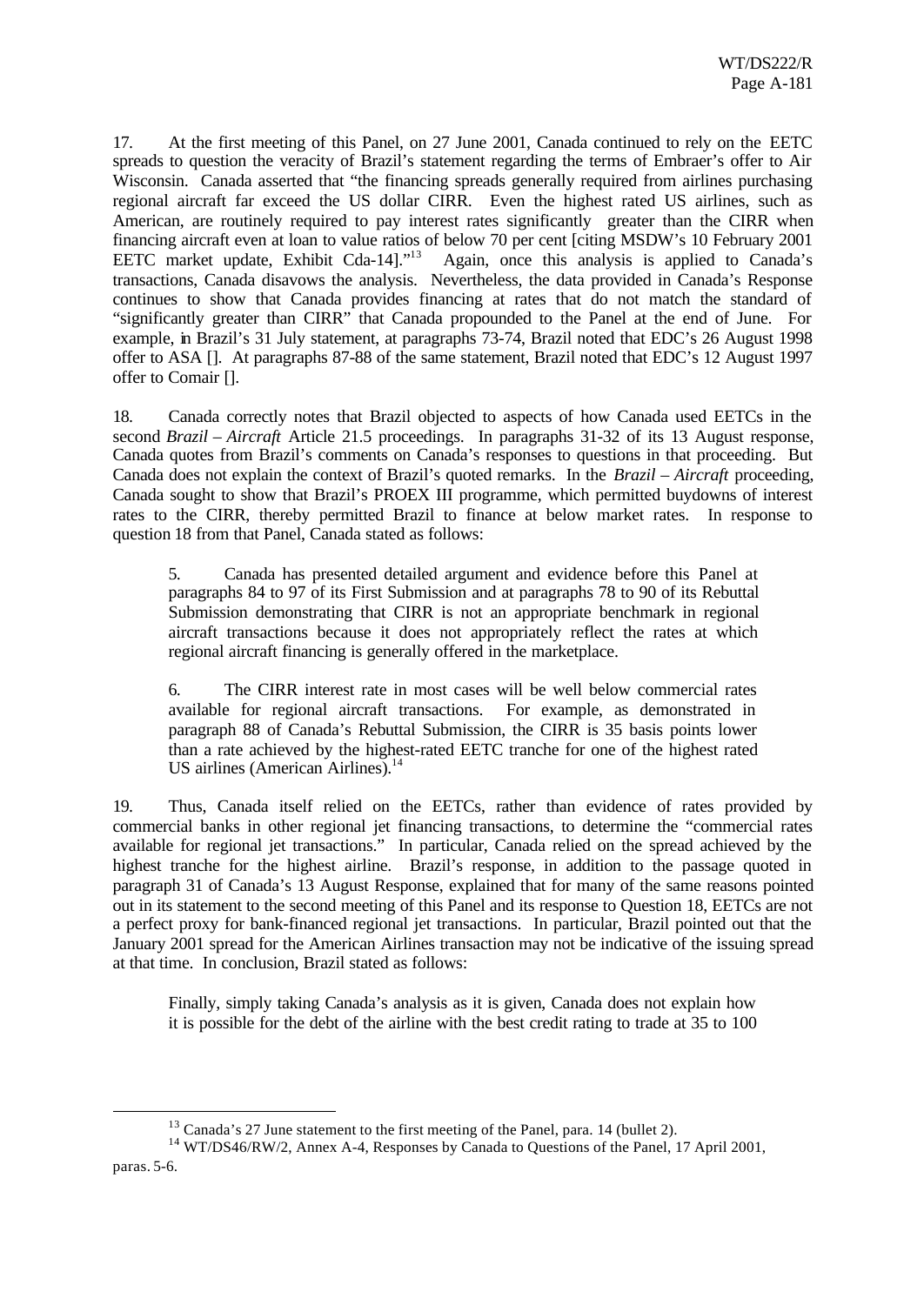basis points above the CIRR when, at the same time, its own lending to airlines *below* the CIRR is "commercial."<sup>15</sup>

20. This conclusion states precisely the issue before this Panel. Canada asserts here, as well as in *Brazil – Aircraft*, that its financing terms, though well below the debt of the airline with one of the highest credit ratings – are nevertheless consistent with the market. Canada cannot avoid this contradiction simply by changing its mind as to the appropriateness of the EETCs as a proxy for market rates.

21. Canada claims that in employing the market financing rates used by Canada in *Brazil – Aircraft*, Brazil has "failed to recognize that the market for the debt of these and other externally-rated airlines is dynamic," and has thus linked those rates neither "to the specifics of the EDC transactions nor to the time at which EDC made its offers."<sup>16</sup> To the contrary, Brazil's methods in this case were more precise than those used by Canada in *Brazil – Aircraft.* Brazil in this case attempted to compare Canada's pricing both to the contemporaneous spreads at which EETCs were trading in the month in which Canada made its commitments *and* the offering spreads at which EETCs were issued in each year. Thus, Exhibit Bra-65 compares EDC's pricing in the relevant month to the spreads at which EETCs were trading *in that month*. Brazil notes that because few or no new EETCs are issued in a given month, by using bid spreads rather than offer spreads for the comparison in Exhibit Bra-65, Brazil compared Canada's financing to a broader range of data than if Brazil attempted to rely solely on spreads for new offers.

22. Furthermore, in Exhibit Bra-66, Brazil compared EDC's pricing to the average *offer* spread for all new EETC offers in that year. Again, using an annual average spread provided a broader range of data against which to compare Canada's pricing. Moreover, by using annual averages, Brazil presumably "flattened" any spikes in spreads for particular issues and thus provided a more fair comparison for EDC's pricing. While Brazil has never claimed that either of these comparisons were statistically perfect,<sup>17</sup> Brazil believes that both methods of comparison are more accurate than the comparisons Canada itself made in *Brazil – Aircraft* and at the first meeting of this Panel and, more importantly, provide fair and consistent comparisons for Canada's pricing. Under both comparisons, the conclusion is stark – EDC's pricing is consistently below what the market would appear to suggest.

23. In any event, Canada's protestations that reliance on EETCs as a proxy benchmark is "fundamentally flawed" ring hollow in light of the fact that EDC itself relies on [].

## **C. Brazil Also Showed that EDC's Pricing Was Below General Industrial Bond Spreads**

24. Brazil's Exhibit Bra-68 showed that *even assuming Canada's credit ratings to be accurate*, EDC's pricing was below the spreads at which [] were trading at the time of EDC's offer for several of the transactions discussed in Brazil's statement. Canada does not rebut these conclusions.

25. Nevertheless, Canada continues to rely extensively on the [] to justify its pricing in the worksheets provided in pages 3-10 of Annex II to its submission. Brazil has previously explained that the industrial indices represent averages of general corporate debt that are further adjusted using fair market curves that are in themselves blunt averages across a wide array of sectors and debt. At least

<sup>&</sup>lt;sup>15</sup> WT/DS46/RW/2, Annex B-6, Brazil's Comments on Responses to Questions by Canada and Third Parties, para. 26.

<sup>16</sup> Canada's Response, para. 25.

<sup>&</sup>lt;sup>17</sup> Brazil notes again that it had only two business and two weekend days to prepare its comments on Canada's data, compared to the period of 9 business days and four weekend days Canada has had to respond.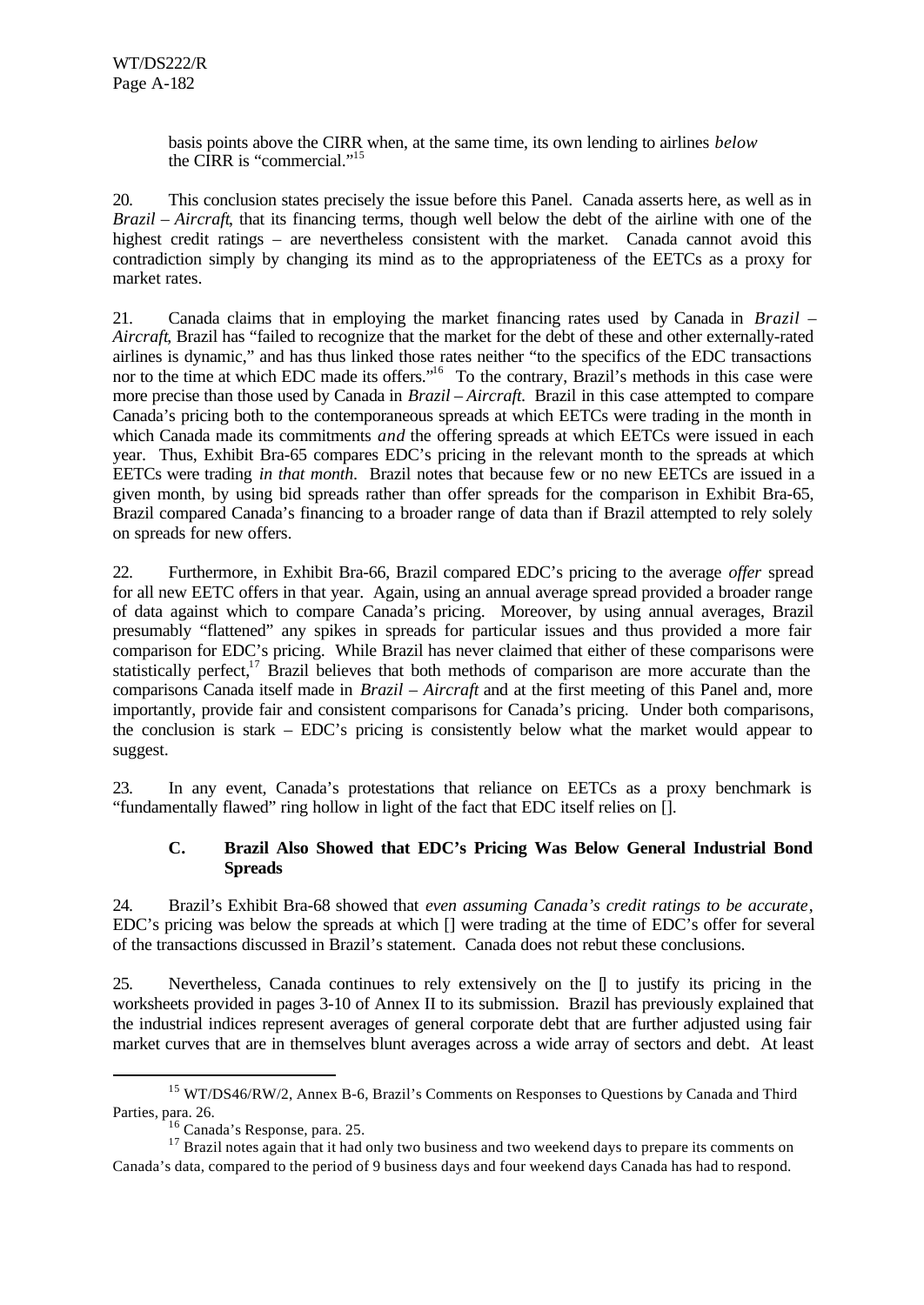the EETCs represent actual market rates on aircraft financing secured by aircraft. In several of the worksheets (see pages 7-10) provided in Annex II, however, the [] are the only factor supporting Canada's claim that its rates are at market. If the broad averages are not considered as representative of the regional jet sector (and Canada has failed to show that they are), Canada's pricing is well below market in each of these cases.

26. Canada has also attacked Brazil for using data from one time period as a comparable for transactions from a different period. As explained above, Brazil's methodology reasonably attempted to account for time factors. Despite this attack on Brazil, Canada itself uses data from one period to justify pricing in another. For example, in Annex II, Canada relies on the [] to support *every* comparison with the exception of the Atlantic Coast Airlines February 1996 and Kendell Airlines August 1999 offers. Canada uses these [] as representative comparisons in charts covering financing offered in July 1996 (a year before the []), March 1998, August 1998, February 1999, and March 1999. This suggests that Canada is simply cherry-picking data it considers favourable to support its own position. In contrast, the advantage of Brazil's use of EETC issues is that it gave Brazil a representative sample of over 30 different issues and over 100 different tranches on which to base reasonable estimates of the market pricing. <sup>18</sup>

## **D. Canada's Attacks on Brazil's Methodology Are Contradictory**

27. Canada's attacks on Brazil's methodology are also contradictory in other respects. For example, Canada states on page 1 of Annex I that there is a "large gap" between the EETC pricing and the pricing from *comparable corporate bond spreads* and the Fair Market Curve spreads" (emphasis added). However, Canada acknowledges on page 1 of Annex II that "there are not many unsecured airline corporate bonds. Moreover, to Canada's knowledge there have been *no corporate bonds issued by US regional airlines*" (emphasis added). Thus, Canada, while rejecting the use of EETC pricing, prefers instead a proxy that it acknowledges does not exist in the regional aircraft sector. Nevertheless, in justifying its pricing on a transaction-by-transaction basis on pages 3-11, Canada compares its pricing to "not many" corporate bonds in the large aircraft sector without any consideration of whether these spreads should be adjusted for the regional aircraft sector even though, as discussed above, Canada has said that spreads for the regional aircraft sector should be 20-30 points higher than in the large aircraft sector.<sup>1</sup>

## **E. EDC's Other Pricing Sources Are Also Unreliable**

28. Canada rejects Brazil's criticism of other aspects of its pricing for regional jet transactions. In paragraph 14, Canada states that EDC relies on its own past pricing not to determine whether those transactions are at "market" but simply to "ensure consistency and completeness." The distinction is hollow. In either case, EDC's pricing memos show that EDC follows its own subjective assessment, rather than prevailing market practices, in setting financing terms for its transactions.

29. In its statement Brazil noted that even though Canada asserts that over [] per cent of Bombardier's sales of regional jets were financed in the commercial market without any government support, EDC does not appear to measure its pricing against the pricing for those transactions. In response, Canada states that it is difficult for EDC to obtain information regarding the terms of those transactions. This does not make sense, as Bombardier is an interested party in both the commercial and officially supported transactions. Should EDC wish to compare its financing against the financing obtained by Bombardier in the commercial market, it need only ask Bombardier for the relevant information.

<sup>18</sup> *See, e.g.*, Exhibit Cda-14, which lists US airlines' EETC issues and tranches.

<sup>19</sup> *See* WT/DS46/RW, Annex I-2, Rebuttal Submission of Canada, 17 January 2000, para. 51 (note 26).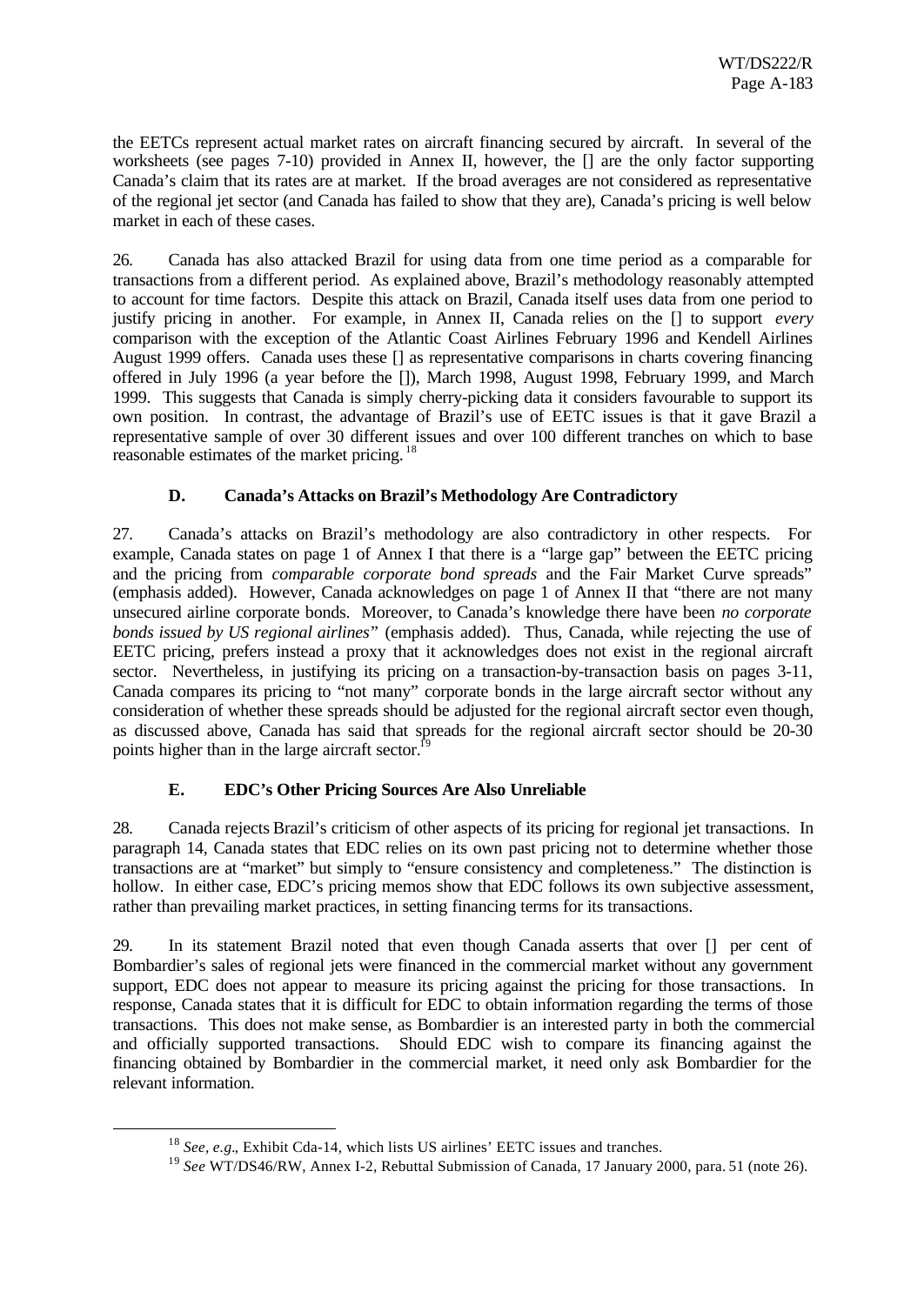30. Canada attempts to argue that the "importance of the transaction to Bombardier" is relevant to establishing the market rate for a given transaction.<sup>20</sup> This defies belief. Brazil doubts very much that the importance of a given transaction to Embraer would ever justify the government of Brazil providing whatever support it considered necessary for Embraer to make the sale. No commercial bank would ever consider the importance of a sale to Bombardier in setting its financing terms for a transaction.

31. Furthermore, it is no defence that the [] may have been "just one of several considerations for EDC." While Canada may consider that its efforts to ensure that Bombardier prevails in transactions that are important to it are, in Canada's own words, "just one" of the " subjective considerations" on which, again in Canada's words, it should not be "second guess[ed]," the issue before the Panel is whether EDC's financing was based on commercial market principles and terms.<sup>21</sup> The  $[$ ] cannot possibly be construed as either a commercial market principle or term.

## **III. Canada's Methodology to Assign Credit Ratings Is Unreliable and Overstates Ratings**

32. Canada's submission fails to justify either the manner in which EDC assigns credit ratings to borrowers or the actual ratings it has assigned. In its statement to the second meeting of the Panel, Brazil showed that the ratings assigned by Canada to various borrowers were consistently higher than the ratings published for better, more credit worthy airlines. Moreover, Brazil also showed that Canada's ratings for particular airlines frequently changed for no apparent reason, and seemed to be post hoc rationalisations for particular financing spreads.

33. In its 13 August response, Canada makes little effort to justify the credit ratings on which its financing terms are based, devoting only a single page of its submission to the issue. Canada attempts to defend its LA Encore system, but, as explained below, that system has no value as an independent or objective means to determine whether Canada's financing terms are at market. Canada simply assumes that the credit ratings it assigns to various airlines are valid, and, based on these ratings, attempts to justify the terms of its financing. However, the accuracy of the credit rating assigned to a borrower is crucial to determining the appropriate financing rate for that borrower. If Canada assigns a better credit rating to a company than the market would, then presumptively any financing provided on the basis of that rating is also better than the market would provide.

# **A. LA Encore Is Wholly Unreliable as An Objective Tool**

34. In its response to the Panel's question 66, Canada acknowledged that its LA Encore ratings system has been customised to use subjective factors. While Canada asserts that it provided additional documentation regarding LA Encore in its response to question 66 that establishes the programme's reliability, Brazil notes that Canada has not provided any information regarding the precise manner in which EDC has customised LA Encore or any description of the subjective factors used in the programme. Moreover, such information as Canada has placed on the record regarding LA Encore shows that the programme, as used by EDC, is totally unreliable for the purpose of verifying whether Canada's financing was at market rates.

35. For example, Canada acknowledges that LA Encore underwent a "recalibration of specific weighting," but does not explain how this was done. All that Brazil and the Panel know, for a fact, is that this recalibration upgraded previous ratings given by EDC itself by up to  $\prod^{22}$ . The flexibility and customisation of LA Encore seems to be one of the main characteristics of the software. Canada's Exhibit 72 refers repeatedly to the manner in which the software may be customised. According to

<sup>20</sup> Canada's Response, para. 26-28.

<sup>&</sup>lt;sup>21</sup> Canada's Response, paras. 28, 3, and 5, respectively.

 $^{22}$  Brazil's 31 July statement to the second meeting of the Panel, para. 54.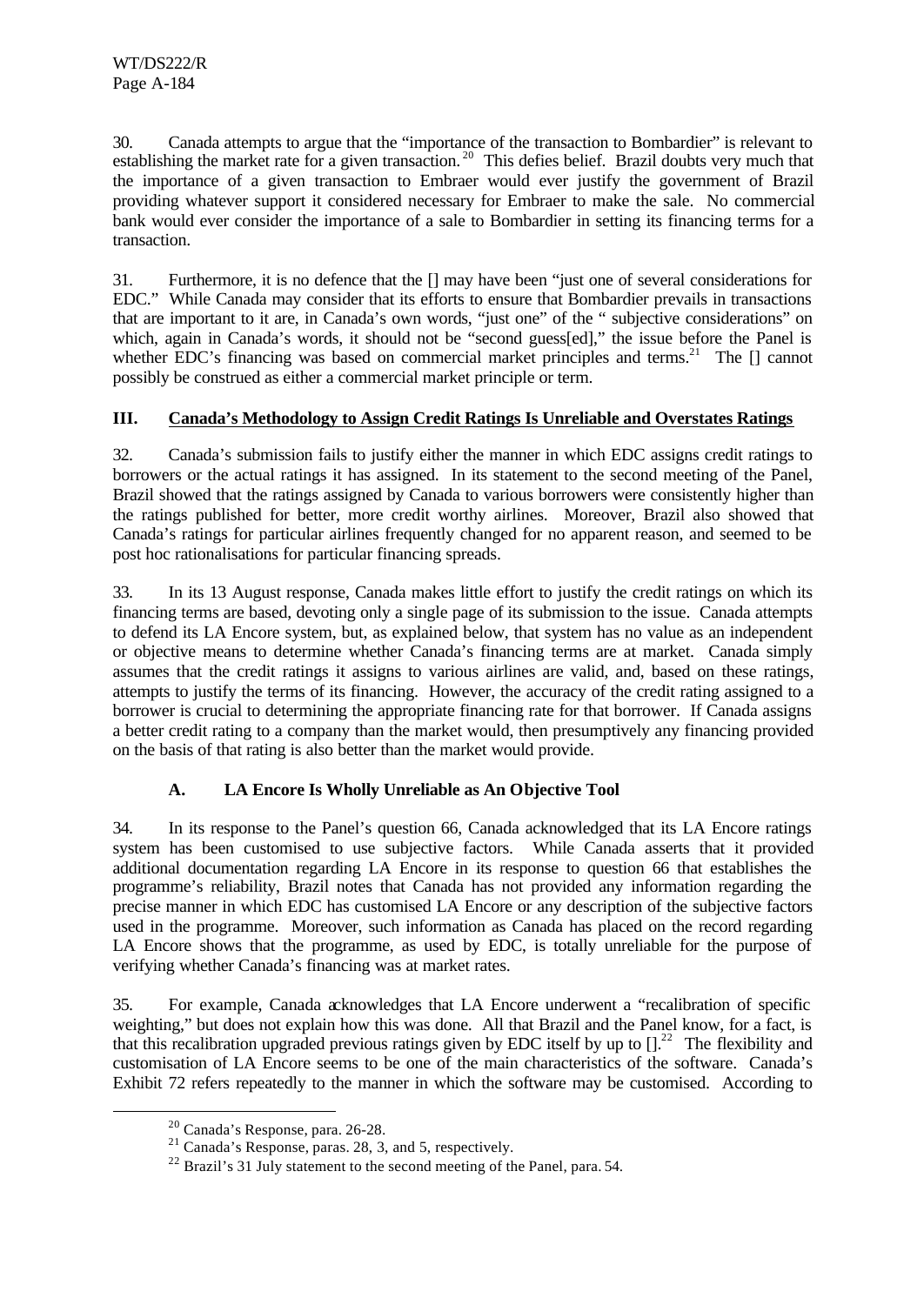that Exhibit, the software has "customisation tools" that allow the user to establish its "own credit practices, policy guidelines or internal ratings approach." Further, "[a] powerful set of support tools *makes customisation possible at every level*…" (emphasis added). In fact, the customisation of results is ensured, inter alia, by a "tuner," that allows the user to "reconfigure subjective questions and adjust their impacts throughout the assessment network. $\cdot^{23}$ 

36. Canada's Exhibit 73 provides further evidence of the lack of objectivity of the software. Sections 3.2 and 3.2.1 describe in detail how the user may establish its own "weight rule" and assign different weights to the various parameters it has selected to be examined. Again, Canada has provided no information as to how its own "weight rules" actually work. In fact, this software is so easy to customise that the results obtained with the programme are actually meaningless to anyone outside the institution that uses it. In the words of the expert cited by Canada, Mr. Kumra, "this flexibility generally precludes the outputs of the system from being used outside the organization. The very attributes that allow extensive customization of the knowledge base for specific credit environments prevent two organizations from being able to *objectively* use the measure as a basis for transactions since they cannot use the (differently) customized systems as a common basis for comparison."<sup>24</sup>

37. According to Canada's own exhibits, the LA Encore results obtained by EDC reflect EDC's own methodologies, its own culture, and the risk appetite of an official export credit agency. None of these factors is dependent on the commercial market for financing terms for regional jet transactions. It is no wonder, therefore, that EDC's use of LA Encore can improve the credit rating of an airline company by []. In these circumstances, the Panel should not consider EDC's use of its customised software as in any way supportive of Canada's claim that EDC finances at market rates. The Panel should not only consider particular transactions financed through EDC as violations of the SCM Agreement. It should also hold that EDC's use of the "market window" as such is a violation because the whole "market window" concept is based on significantly inflated credit ratings of the borrowers.

## **B. EDC's Credit Ratings for Its Customers Are Vastly Overstated**

38. In addition to, and because of, LA Encore's fundamental unreliability and subjectivity, the credit ratings assigned by EDC to its various customers are much better than agencies such as Standard & Poor's normally assigns to the airline industry. An analysis of EDC's ratings shows that EDC's customers consistently get better ratings than *all* airlines rated by Standard & Poor's, with the exception of British Airways (described by Canada in *Brazil – Aircraft* as the "best rated nonsovereign airline"), Southwest Airlines (considered to be the best managed large airline in the United States), and, in some instances, American Airlines (described by Canada at the first meeting of this Panel as one of the "highest rated" US airlines). Canada's Response makes no effort to show how its ratings bear any relationship to the published ratings for the airline industry. As noted above, overstating a customer's credit rating enables EDC to provide financing at spreads that may not be available based on an inferior credit rating.

39. The extent to which Canada overstates credit ratings may be seen from the chart attached as Exhibit Bra-73. This chart shows a comparison between the credit ratings assigned by EDC to various customers, taken from Canada's submission, and the ratings given by Standard & Poor's to various commercial airlines at the time of each EDC transaction. In the right hand columns of this chart, Brazil has calculated the difference in number of notches between the ratings provided by

 $23$  Exhibit Cda-72, page 3.

<sup>&</sup>lt;sup>24</sup> Exhibit Cda-73, page 16-17 (emphasis added). In addition, according to the same expert, part of LA Encore's "power derives from its extreme flexibility which allows users to directly modify the underwriting models that are used by the system by augmenting the KB with additional rules or by adjusting the weightings within the existing knowledge base." *Id.*, page 14.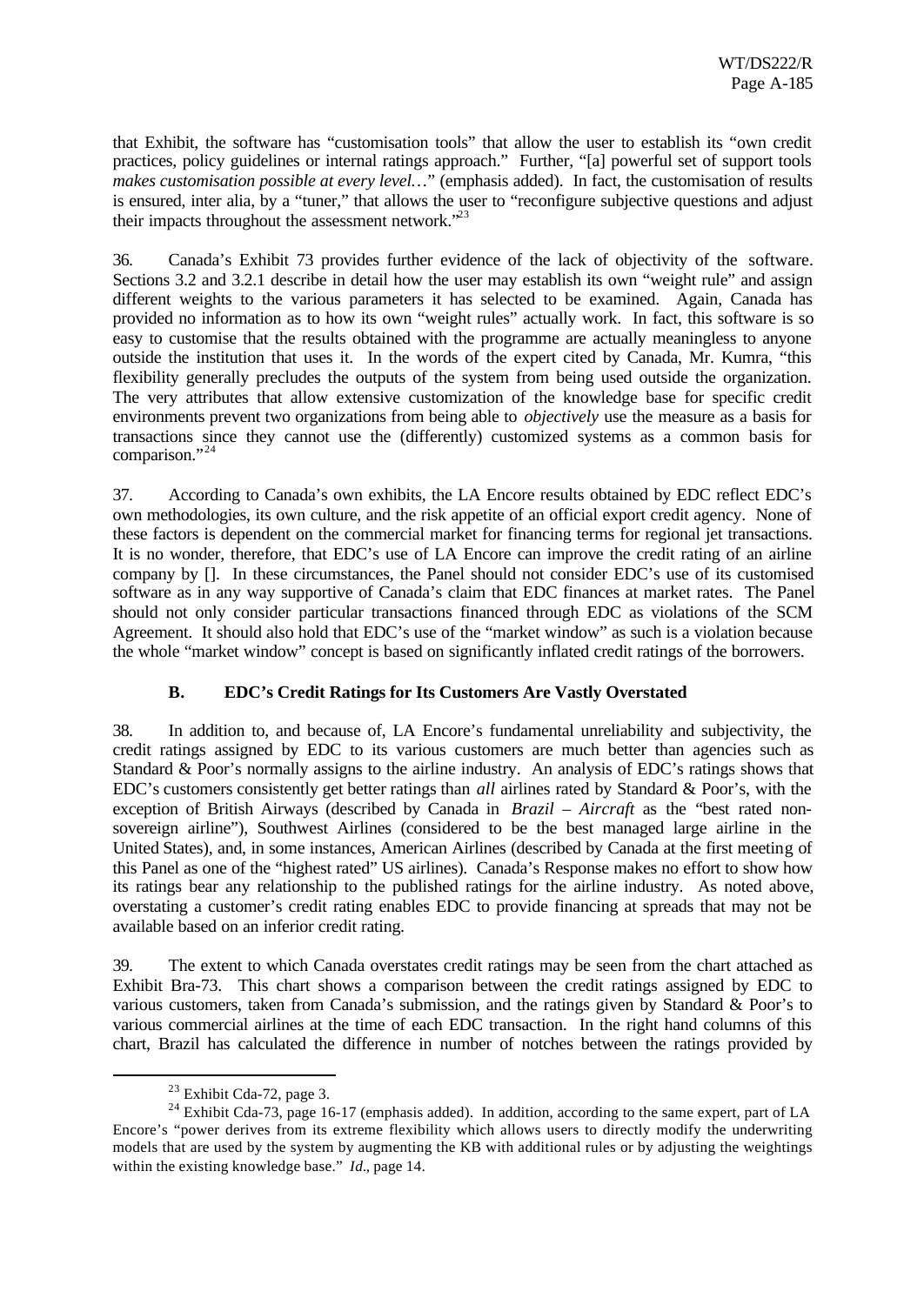Canada (using the ratings for both secured and unsecured debt) and the ratings published by Standard & Poor's for the relevant date.<sup>25</sup> A "+" symbol in the columns headed "Difference" indicates the number of notches by which EDC's customer has a *better* credit rating than the published Standard & Poor's airline for each company. A "-" symbol in those columns indicates the number of notches by which EDC's customer has a *worse* credit rating than the Standard & Poor's rating.

40. This analysis shows that, for example, Canada rated Atlantic Southeast Airlines (ASA) [], in August 1998. In March 1997, Canada rated ASA []. ASA's rating in both cases was []. The significance of this rating can be seen by reference to the spreads for [] for August 1998, provided in Exhibit Bra-68. The first page of this exhibit shows that the spread for an [] with the rating of [] (unsecured) [] was approximately [] bps above the 10-year US T-bill. The spread for [ ] with the rating of [] assigned by Standard & Poor's to American, in contrast, was over [] bps above the 10-year T-bill. Nothing in Canada's response comes even close to justifying these differences, or explaining how or why ASA came to have []. Nevertheless, Canada uses these ratings to provide terms to EDC customers such as ASA that would not apparently be available to Standard  $\&$  Poor's highest-rated airlines. Canada uses these inflated ratings, in other words, to release EDC from the requirements of the *OECD Arrangement* and to justify its foray into "market window" financing.

41. The story is the same for EDC's other customers. In both March 1998 and February 1999, for example, EDC gave Comair a  $[1]$ <sup>26</sup> Again, Canada has provided no explanation of why Comair merited []. However, the materials provided by Canada in Annex II to its 13 August 2001 submission illustrate the extent to which Canada's argument depends on these ratings. Page 10 of Annex II shows Canada's comparisons for Comair's February 1999 pricing of T-bill plus [] basis points, and states this was "well above" the market, including bond issues and the []. This may be so only if it is assumed that Comair's rating of [ ] is reasonable. If Comair were given the [].

42. The same contrast exists on page 9 of Annex II. This analysis gives Canada's comparisons for Comair's March 1998 pricing of T-bill plus [] basis points, which Canada claims was "within" market for that period. However, page 9 indicates that EDC's pricing was below all of the comparables Canada itself uses, except for []. Again, if Comair were given the same rating as [], EDC's pricing would be [] in addition to the other indices on which Canada relies.

43. The same analysis holds true for all of the customers for whom Canada has provided information in its 13 August 2001 submission, with the possible exception of Kendell.<sup>27</sup> For  $\hat{\Pi}$ , all the evidence indicates that the credit ratings for these companies are simply not consistent with credit ratings for other airlines in the market, and therefore are simply not a reliable market-consistent basis on which to determine market spreads for financing for these customers.

44. Finally, Brazil notes also that Canada's ratings are much better than the ratings Canada itself has said are normally found in the airline industry. In *Brazil – Aircraft*, Canada noted that as of January 2001, *no* airline had an "A" rating.<sup>28</sup> Yet, as shown in attached Exhibit Bra-73, [].

## **IV. Specific Transactions**

<sup>&</sup>lt;sup>25</sup> The Standard & Poor's ratings were provided in Exhibit Bra-67.

 $26$  Comair's rating of [].

<sup>&</sup>lt;sup>27</sup> Kendell is the only EDC customer in this analysis that obtained a []. Given that the Kendell transaction [], the credit rating assigned by EDC to Kendell may be said to be consistent with Standard & Poor's ratings. Rather than justifying EDC's practices, however, this further illustrates the anomalies in EDC's ratings of []. Brazil's comments regarding the specifics of the Kendell transaction are provided below.

<sup>28</sup> WT/DS46/RW/2, para. 5.36, n. 51.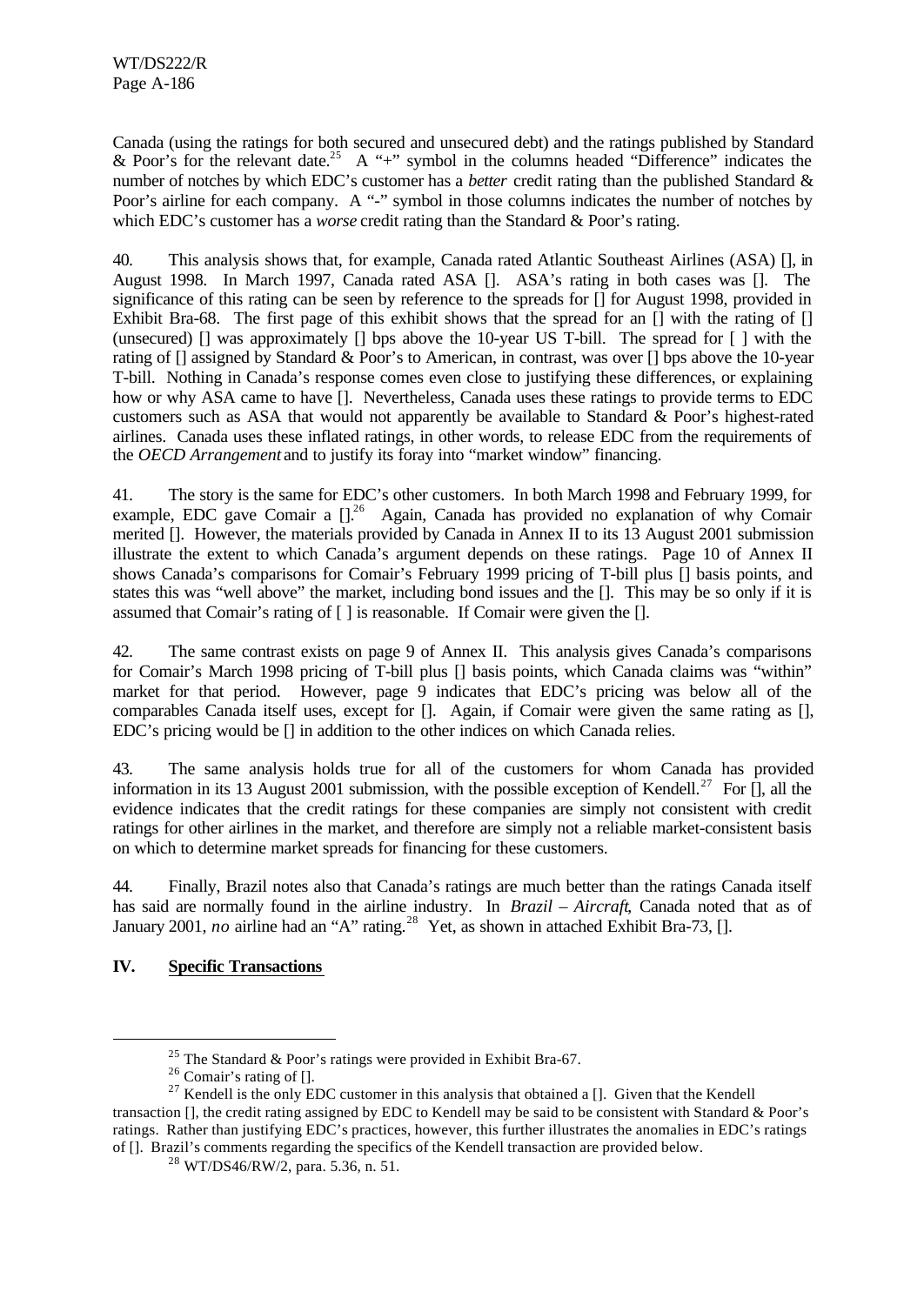45. Brazil has shown that Canada's response fails to rebut Brazil's allegations regarding the systemic manner in which Canada fails to adhere to market benchmarks in determining either credit ratings or spreads for particular transactions. In addition to these systemic issues and the specific ratings and spreads already discussed, Brazil has the following additional comments regarding the transactions discussed in Brazil's statement to the second Panel meeting and Canada's Response thereto. Brazil notes that these comments are limited to rebutting the arguments in Canada's Response. They are not comprehensive but complementary to the comments made in previous submissions and statements by Brazil.

## **A. Atlantic Southeast Airlines**

46. Brazil notes that while Canada provided pricing memos for the Comair and Kendell transactions, it never did so for the ASA transaction. Thus, when Canada refers in Annex II of its August 13 response to the different benchmarks EDC used to price the ASA transaction, the Panel has no way of knowing whether those were the actual benchmarks EDC used to price the transaction, or whether, instead, Canada searched for the specific purpose of this dispute for any benchmark that falls below the rates it offered ASA.

## **B. Atlantic Coast Airlines**

47. On page 5 of Annex II, Canada defends its pricing of offers to EDC in part on the ground that one of its offers was ultimately not accepted by ACA. Brazil notes that whether or not EDC's early offers were accepted, EDC appears to have relied on its February 1996 offer to ACA in pricing EDC support for the Comair transaction. The chart on page 5 of Exhibit Cda-59 specifically refers to the February 1996 offer to ACA as an example of "past EDC pricing to US airlines." Thus, these offers provide further evidence that EDC does not follow market principles.

48. Brazil also notes that, as with the ASA transaction, Canada never provided pricing memos for the ACA transaction. Brazil's comments above with respect to the ASA transaction are therefore also relevant to the ACA transaction.

## **C. Air Nostrum**

49. Brazil notes that Air Nostrum received [] loan from Canada Account, as well as []. As Brazil pointed out earlier, the weighted average of  $\left[\right]^{29}$  In addition, Air Nostrum received a  $\left[\right]$  per cent equity guarantee provided through IQ. In its separate comments on Canada's 8 August response to question 72, Brazil has addressed Exhibit Cda-77, and what Canada now states are different terms for the Air Nostrum transaction. For example, Exhibit Cda-77 indicates that IQ provided a [] per cent guarantee to Air Nostrum, rather than a [] per cent guarantee, as Canada previously stated. In any event, the terms in Exhibit Cda-77 (as with those in Exhibit Cda-64 before it), have been demonstrated elsewhere by Brazil not to be market terms of financing.<sup>30</sup>

50. Canada alleges, in paragraphs 100-103 of its 13 August response, that it was matching terms offered by the Brazilian government to Air Nostrum. The Panel has twice requested "all documentation regarding the review" of IQ transactions, including the Air Nostrum transaction.<sup>31</sup> Canada failed to provide information about this alleged "match" in response to either request from the Panel. It is unfortunate that Canada has chosen now, at this late date, to make this allegation. In any event, Canada's "matching" defence – which Brazil assumes to be recourse to the safe haven of item (k) – must fail. Canada has not provided *any* documentary evidence supporting its claim; nor has it

<sup>&</sup>lt;sup>29</sup> *See* Brazil's 31 July statement to the second meeting of the Panel, para. 109 and Exhibit Cda-64.

<sup>30</sup> *See*, *e.g.*, *Id*., paras. 105-113.

<sup>&</sup>lt;sup>31</sup> See Ouestions 14 and 41 from the Panel.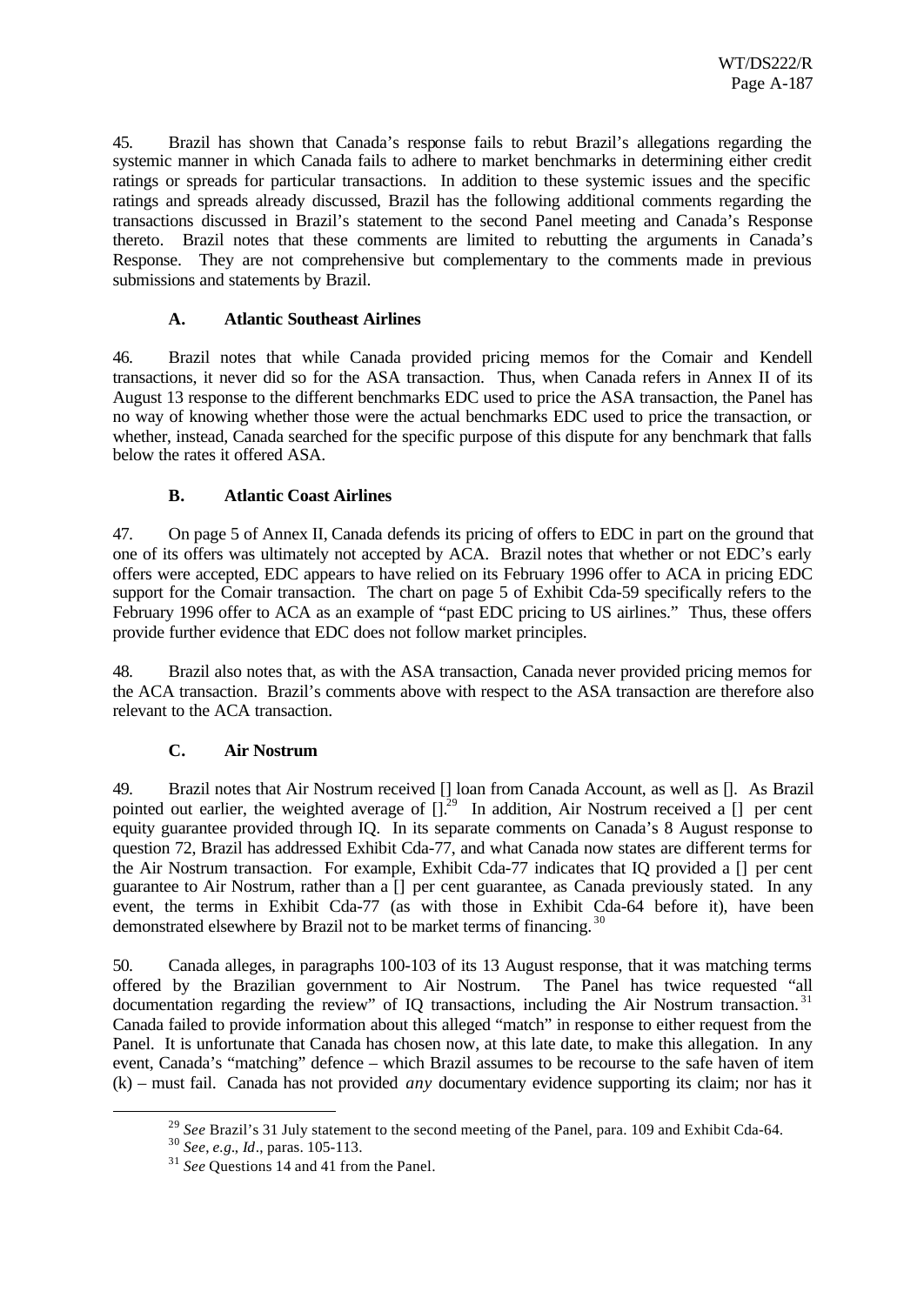demonstrated that it actually matched competing terms. Even on 8 August, when it provided, in Exhibit Cda-77, a revised version of the documentation regarding Canadian government support for Air Nostrum, Canada failed to provide any documentary information supporting its alleged match. Moreover, as the Panel is aware, Brazil does not consider that recourse to matching maintains "conformity with" the interest rates provisions of the *OECD Arrangement*.

## **D. Kendell Airlines**

51. Canada suggests that because commercial banks joined EDC in financing the Kendell transaction, this transaction must be considered as "by definition" a commercial transaction. This argument is flawed, for two reasons. First, the fact that EDC provided part – a large part – of the financing means that this is an officially supported transaction, not a commercial market transaction. Second, Canada asserts, without support, that EDC was a price taker not a price maker in this transaction. Given that EDC enjoys the highest possible credit rating, EDC's presence in the deal necessarily affected the financing terms. Whether EDC was the chicken or the egg in establishing the financing terms for this deal, the fact remains that this was an officially supported transaction, the terms of which were necessarily affected by the support of a AAA-rated ECA.

52. Brazil also notes that Canada accepts on page 11 of Annex II that the terms of the Kendell transaction were lower than the industrial curves would indicate.<sup>32</sup> Canada's defence is that the pricing was "driven" by the commercial banks. As noted above, there is no support for this assertion. Canada describes the Kendell transaction as "evidence that the commercial market can *in some circumstances* provide financing more competitive than certain benchmarks."<sup>33</sup> Canada does not appear to realise that the "circumstances" present in the Kendell transaction that enable the financing to be "more competitive than certain benchmarks" are no more than the involvement in the transaction of a major government export credit agency with a AAA rating. Whether or not EDC itself actually drafted the proposed terms, the reality is that its involvement means that this is not a commercial transaction, and does not provide a benchmark against which other transactions that are officially supported in whole or in part may be measured.

53. Brazil notes that Canada continues to assert that EDC participated in this transaction on a *pari passu* basis. In addition, Brazil notes that in its statement at the second meeting of the Panel, Canada asserted that EDC provided financing for [] per cent, rather than [] per cent of this transaction. Given that four other banks in addition to EDC participated in this transaction, it is not clear how EDC could have financed  $\Box$  per cent of the deal and still been on precisely the same terms as the other four banks. Moreover, Canada's assertion that EDC only financed  $\Box$  per cent of the transaction is inconsistent with the pricing strategy included in Exhibit Cda-39, which states that "[i]t is anticipated that EDC will fund up to  $\iint$  per cent of the notes while  $\iint$  together with 3 other identified underwriters, will hold the other [] per cent." Canada has failed to resolve this inconsistency.

54. Brazil also notes that even though Canada stated at the second meeting of the Panel<sup>34</sup> that only four banks participated in the Kendell transaction, on page 11 of Annex II, Canada continues to list seven banks as involved in the transaction.

## **V. Investissement Québec**

<sup>&</sup>lt;sup>32</sup> As noted above, the Kendell transaction is the only situation in which EDC's credit rating of the borrower seems to be in line with the ratings given by the commercial rating agencies. This may be a result of the presence of other commercial banks in the transaction and the resultant pressure on EDC in this instance to conform better to market practices.

 $33$  Canada's Response, Annex II, page 11 (emphasis added).

<sup>&</sup>lt;sup>34</sup> Canada's 31 July statement to the second meeting of the Panel, para. 49.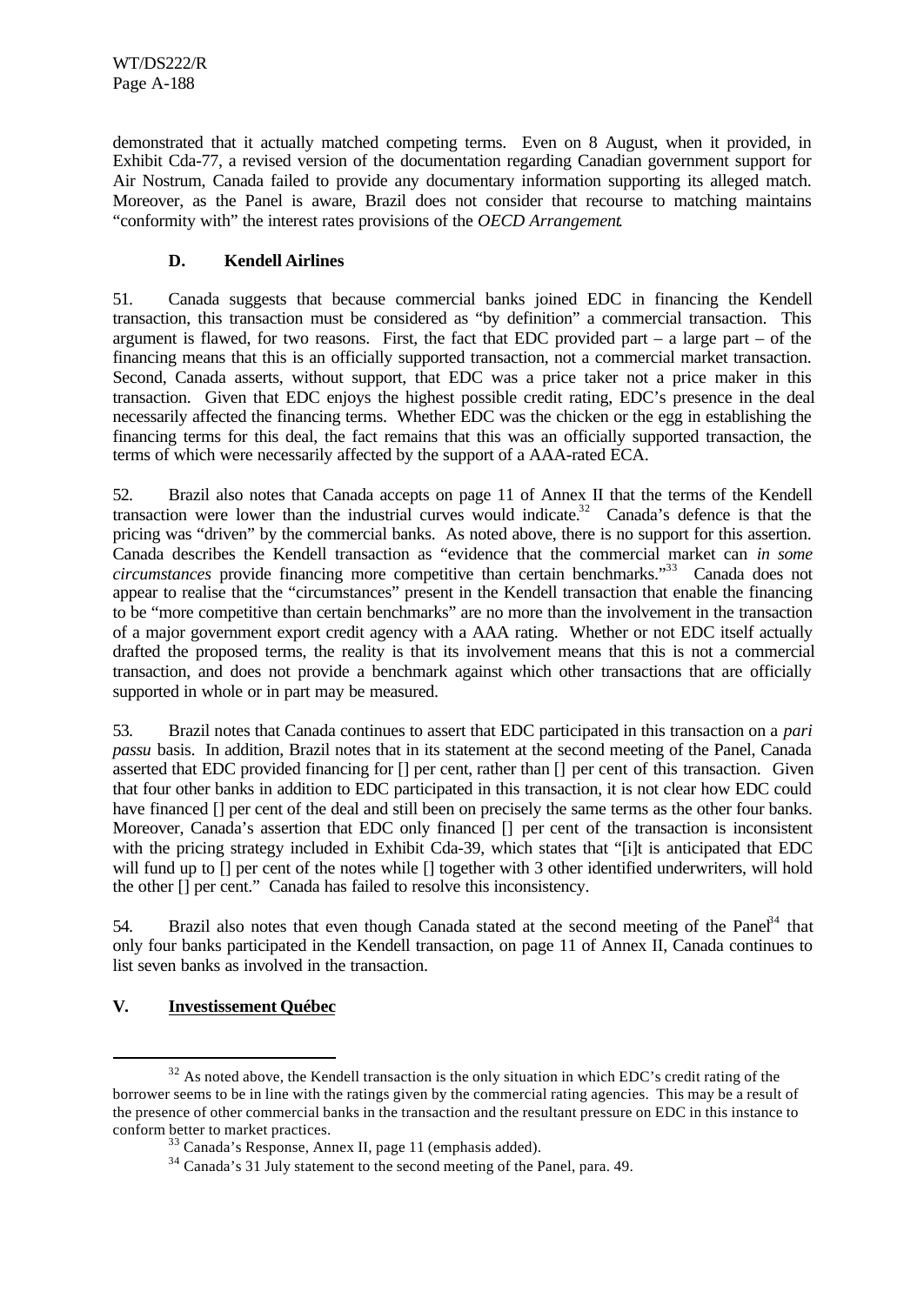55. Canada makes several assertions with respect to IQ support. First, although it continues to insist, in paragraph 111 of its submission, that IQ charges fees for its guarantees, it has provided no evidence of those fees whatsoever with respect to the Air Wisconsin transaction. In fact, Canada has failed altogether to provide documentation for the IQ guarantee to Air Wisconsin similar to that provided in Exhibits Cda-60 through Cda-64 for IQ guarantees to other Bombardier customers. With respect to other transactions for which Canada has shown evidence of a fee,<sup>35</sup> it has only shown the [] basis point "up-front fee," and not the [] basis point "annual fee" Canada claims is also charged.

56. Whether IQ charges no fees, a [] basis point up-front fee, or an additional [] basis point annual fee, however, is irrelevant, unless Canada can demonstrate that those fees are commensurate with what a commercial guarantor with an A+ credit rating would charge. An IO guarantee, backed by Québec's A+ credit rating, confers a benefit by allowing Bombardier or its customers to secure better financing or to make equity participation more attractive than in the absence of that guarantee. Since Canada has defended IQ guarantees by asserting that IQ charges "market" fees, it is Canada's burden to prove as much.<sup>36</sup> Canada has not done so.

57. Second, Canada claims that the Midway transaction, which involved an IQ equity guarantee, does not also include financing support from CQC. This is not credible. The "Détails du Financement" chart included with Exhibit Cda-61 indicates that  $\Box$  per cent of the "montant maximal" financé" for the Midway transaction came *via* an EETC, with the remaining [] per cent coming from CQC. The "Sommaire de transaction" also included in Exhibit Cda-61 states that the transaction was composed of [] per cent debt and [] per cent equity, corresponding to the [] EETC-CQC split discussed in the "Détails du Financement" chart. Canada has not provided full information regarding the terms of the CQC equity support for this transaction, despite the fact that the Panel has twice asked it to do so.<sup>37</sup> Brazil therefore requests that the Panel adopt adverse inferences, and presume that the information regarding CQC's equity support for the Midway transaction, if provided, would demonstrate export subsidization.

58. Separately, the "Sommaire de transaction" page states that [] per cent of that "montant financé" was subject to a guarantee, which is presumably the [] per cent equity guarantee discussed by Canada in its response to Question 14.

59. Exactly the same terms appear in Exhibit Cda-63, concerning the Atlantic Coast Airlines transaction. The "Détails du Financement" chart included with that exhibit indicates that [] per cent of the "montant financé" for the Midway transaction was financed as debt from an unspecified creditor, with the remaining [] per cent coming from CQC. The "Sommaire de transaction" also included in the exhibit states that the transaction was composed of [] per cent debt and [] per cent equity, corresponding to the [] Unnamed Creditor-CQC split discussed in the "Détails du Financement" chart. Once again, Brazil notes that Canada has not provided full information regarding the terms of the CQC equity support for this transaction, despite the fact that the Panel has twice asked it to do so.<sup>38</sup> Brazil again requests that the Panel adopt adverse inferences, and presume that the information regarding CQC's equity support for the ACA transaction, if provided, would demonstrate export subsidization.

<sup>35</sup> *See* Exhibits Cda-60 through Cda-64.

<sup>36</sup> *United States – Measure Affecting Imports of Woven Wool Shirts and Blouses from India*, WT/DS33/AB/R (23 May 1997), pg. 16 ("International tribunals, including the ICJ, have generally and consistently accepted and applied the rule that the party who asserts a fact, whether the claimant or the respondent, is responsible for providing proof.").

<sup>&</sup>lt;sup>37</sup> See Ouestions 14 and 41 from the Panel.

<sup>38</sup> *See* Questions 14 and 41 from the Panel.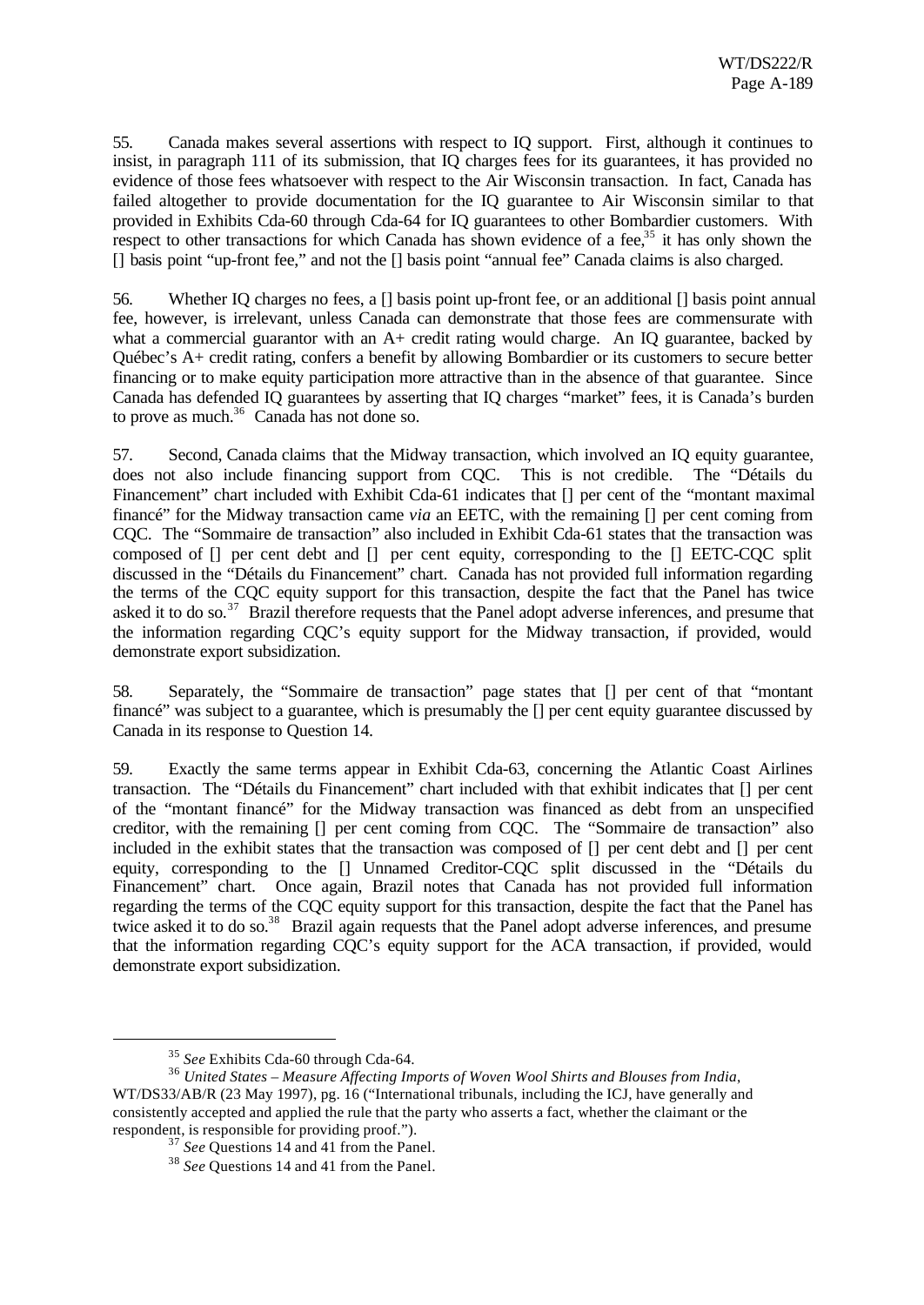60. Brazil notes that Canada does *not* deny that CQC provided debt financing support for the Air Nostrum transaction. As noted in paragraphs 106 of Brazil's 31 July statement for the second meeting of the Panel, the "Détails du Financement" chart included with Exhibit Cda-64 indicates that after Air Nostrum's []. The "Sommaire de transaction" included in the same Canadian exhibit states that SDI (now IQ) further guaranteed [] per cent of that "montant financé." With its new Exhibit Cda-77, discussed in more detail in Brazil's comments on Canada's 8 August response to question 72, Canada now states that Canadian government support came in the form of debt financing, with [].

61. Third, in paragraph 112 of its submission, Canada again resorts to the impact of alleged [], this time to rebut Brazil's claim that charging the same fee to recipients of IQ guarantees with varying credit ratings is inconsistent with market practices. According to Canada, [], IQ's risk that any particular purchaser will default is spread across the portfolio of all transactions. [].

62. Even assuming, *arguendo*, [] Canada's argument is without merit. [] and the way in which it [], may very well "greatly diminish" IQ's risk exposure, as Canada argued in its response to question 47. However, as Canada itself emphasized in its response to question 48, []. Those []. When an aircraft purchaser goes to a lender or looks for equity investors with an IQ guarantee, the lender or the investors see the full [] per cent guarantee backed by the superior, A+ credit rating of the Government of Québec. Whatever the effect of a [], Québec's A+ rating confers a benefit on the lower-rated purchasers receiving IQ guarantees, by allowing them to secure more favourable terms for debt or equity.<sup>39</sup> Moreover, charging the same fee for this benefit, regardless of the purchaser's credit rating, is not market-based.

63. Brazil also notes that []. The alleged []. Thus, IQ's risk exposure is not diminished with respect to the remaining [] per cent of its guarantee. Moreover, Finally, [] appear only to apply to IQ equity guarantees, and not IQ loan guarantees.

## **VI. Conclusion**

l

64. Using Canada's own data and Canada's own methodology, Brazil was able to show that Canada's financing through the challenged programmes is below the market. Canada's attacks against Brazil's data and methodology are therefore groundless. Moreover, Canada has not been able to justify the credit ratings it assigns to its customers and has failed to show that it relies on objective estimates of the market in providing government support. Canada's 13 August response, therefore, fails to rebut Brazil's showing that Canada provides export financing support on below market terms.

<sup>39</sup> *See* paragraph 143 of Brazil's 13 July rebuttal submission, and paragraphs 14-15 of Brazil's 31 July statement for the second meeting of the Panel.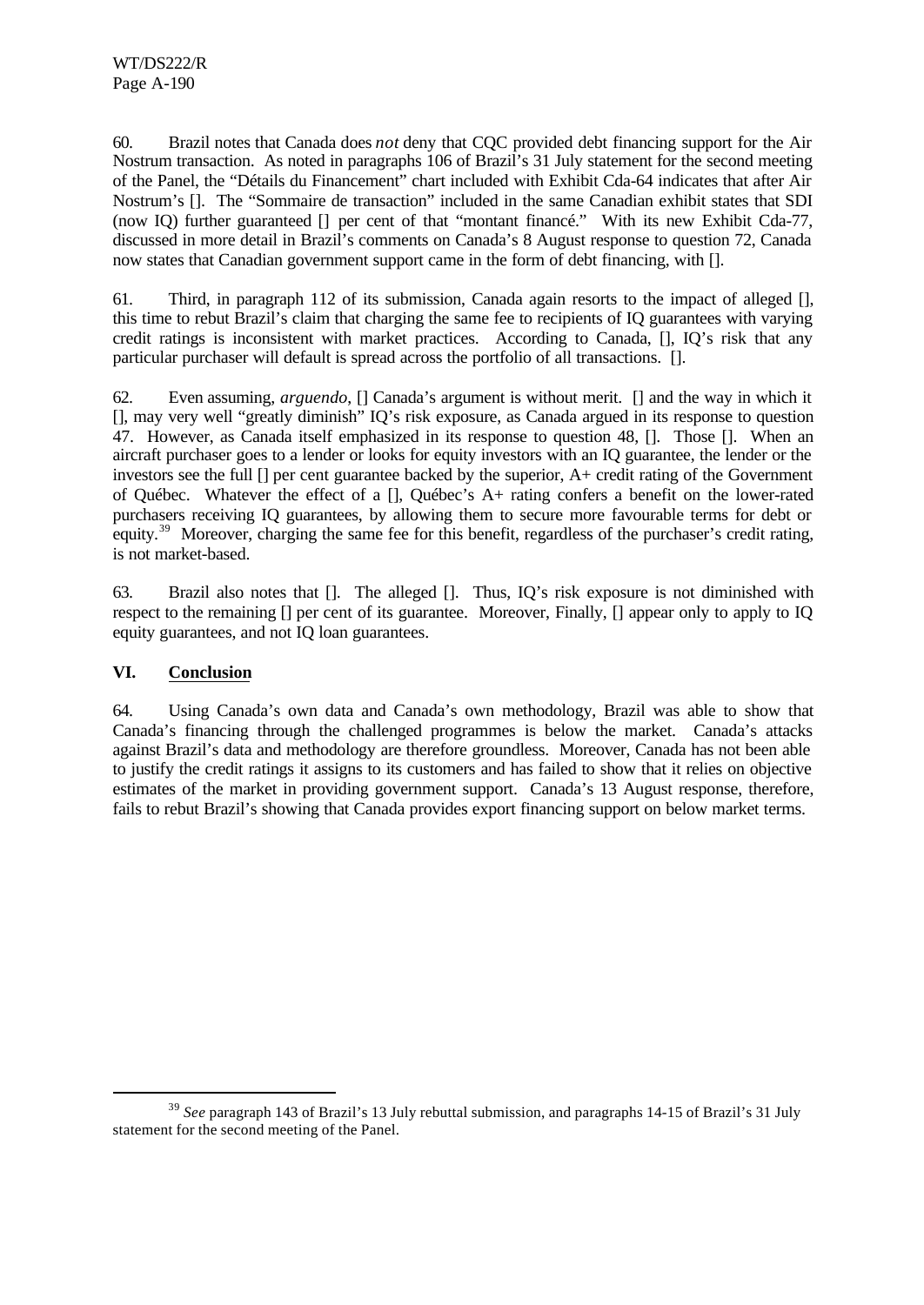# **ANNEX A-18**

# COMMENTS OF BRAZIL ON INTERIM REPORT OF THE PANEL

### (26 October 2001)

Brazil thanks the Panel and the Secretariat for their efforts in producing the Panel's interim report, dated 19 October 2001. Brazil is not requesting an additional meeting to discuss the interim report, but asks the Panel to consider the following comments:

1. Paragraph 7.18. Brazil notes a typographical error in the first sentence:

". . . we view the claims in this proceeding to be different and broader than those that were the subject of the *Canada – Aircraft* ruling."

2. Paragraph 7.106. Brazil notes some typographical errors in this paragraph:

"Leaving aside for the moment the issue of export contingency, we first address that of subsidization, in particular, whether Canada the Corporate Account mandates the conferral of benefits within the meaning of Article 1 of the SCM Agreement."

3. Paragraph 7.147. The Panel states that United Express is operated by Air Wisconsin. It would be more accurate to state that Air Wisconsin operates as United Express.<sup>1</sup>

4. Paragraph 7.221. Brazil believes that the Panel has misconstrued Brazil's argument in this paragraph. Referring to paragraph 15 of the Comments of Brazil on Responses of Canada to Questions from the Panel Following the Second Meeting of the Panel, 20 August 2001, the Panel states that Brazil purported to "use EETC data in the same manner as Canada used it [in the *Brazil – Aircraft – Second Article 21.5* proceeding]." However, nothing in paragraph 15 suggests that Brazil claimed that it was using the EETC data in exactly the same manner as Canada did in the *Second Article 21.5* proceeding. To the contrary, paragraph 15 states that since Canada considered the highest rated tranche of an EETC to be a conservative benchmark, there was no reason to believe that Brazil's use of weighted-average spreads – rather than a "conservative" spread – would provide an unfair comparison against which to measure EDC financing. In paragraph 15, Brazil quoted directly from Canada's submission in the *Brazil – Aircraft – Second Article 21.5* proceeding, without ever suggesting that Canada used weighted-average spreads in that phase of the *Brazil – Aircraft* proceedings. Several other statements by Brazil make clear that it did not "purport[] to use EETC data in the same manner as Canada." For example, Brazil explained, in paragraphs 19-22 of its 20 August 2001 submission, that it used the EETC data in several different ways in order to provide "fair and consistent comparisons" for Canada's pricing. Brazil notes, however, that it would be inaccurate for the Panel to imply that Canada has never previously used weighted average EETC spreads as a benchmark. Brazil's Exhibit Bra-64 shows that Canada in fact used weighted average spreads in the *Brazil – Aircraft – First Article 21.5* proceeding. <sup>2</sup>

<sup>1</sup> *See* http://www.airwis.com/

<sup>2</sup> Exhibit Bra-64 is a chart used by Canada in the first *Brazil – Aircraft* Article 21.5 proceeding, which shows weighted-average spreads for EETCs issued by various airlines.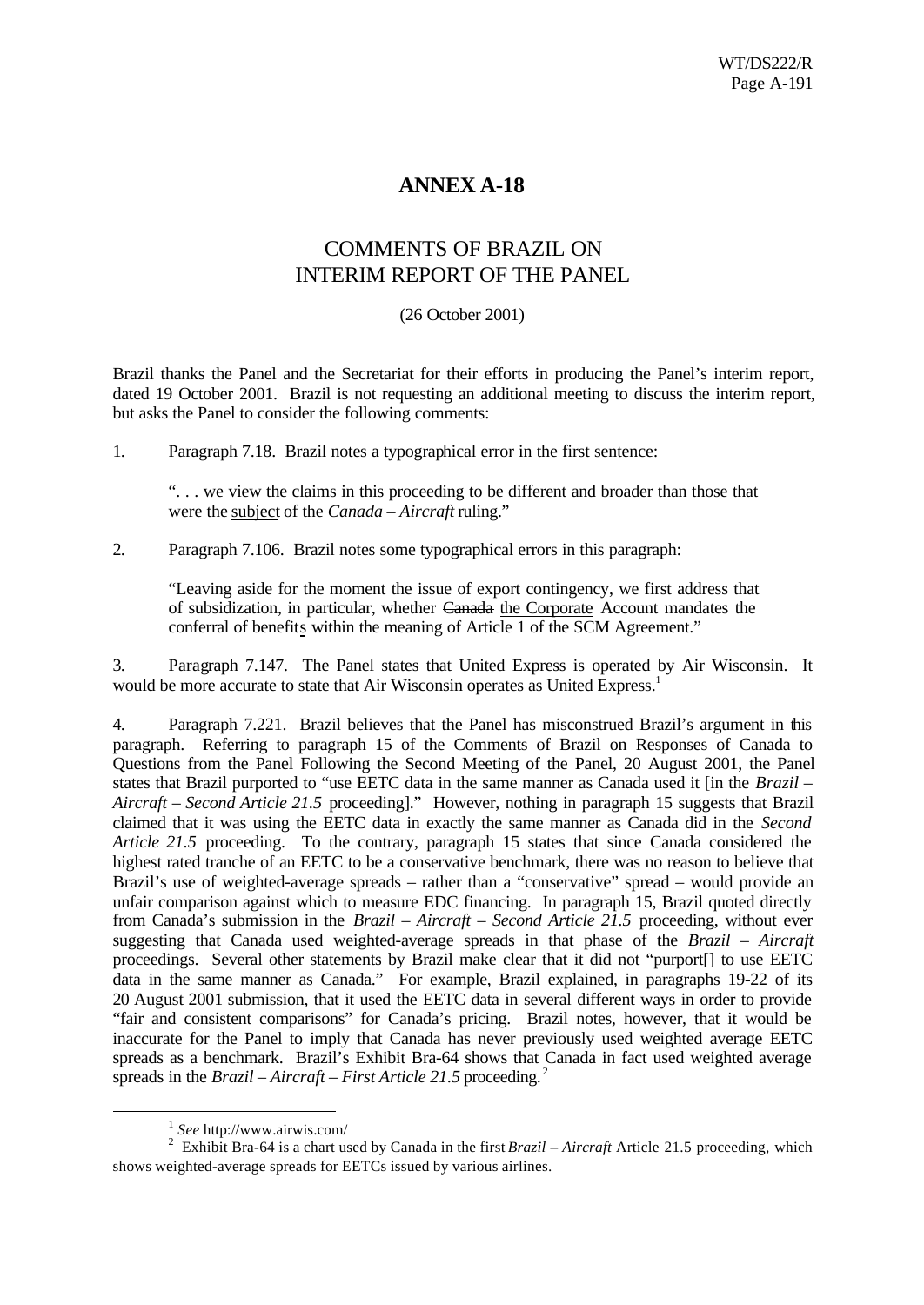5. Paragraph 7.226. The Panel states that it is "unrealistic" to expect EDC to have access to data regarding the [] per cent of Bombardier sales not receiving EDC support, since EDC was not party to those transactions. Brazil requests that the Panel add the following footnote, after the final sentence of the paragraph:

"We note, however, that Brazil was able to comply with the Panel's requests to provide details, [], regarding Embraer's offer to Air Wisconsin, although Brazil was not a party to that offer. *See* attachment to Brazil's letter of 25 June 2001 to the Panel. *See also* Response of Brazil to Question 33 and Exhibit BRA-56".

6. Paragraph 7.231. There appears to be a typographical error in the sixth sentence of this paragraph:

We find it difficult to accept that the existence of "benefit" (in the context of financing) is not determined on the basis of whether or not Bombardier provides internal or external financing.

7. Paragraph 7.232. The third sentence appears to include a typographical error. It should begin with "EDC," rather than "ASA."

8. Paragraph 7.294 (footnote 244). The second sentence of footnote 244 includes a typographical error. The reference should be to "Exhibit CAN-58."

9. Paragraph 7.304 (footnote 249). Footnote 249 appears to include several typographical errors.

10. Paragraph 7.352 (footnote 278). The Panel states that Exhibit CAN-61 does not indicate the existence of IQ financing to Midway. However, as Brazil noted in paragraphs 57-58 of its 20 August submission, the "Détails du Financement" chart included with Exhibit CAN-61 indicates that [] per cent of the "montant maximal financé" for the Midway transaction came *via* an EETC, with the remaining [] per cent coming from CQC. This corresponds to the indication in the "Sommaire de transaction" that the transaction was composed of [] per cent debt and [] per cent equity. The [] per cent CQC equity *guarantee* mentioned in the "Sommaire de transaction" is different from CQC's [] per cent equity *participation* in the transaction. Canada has denied that CQC provided "financing" to Midway; it has not denied that CQC participated in the transaction as an equity investor.

The Panel requested Canada to provide "full details of the terms and conditions" of IQ support, and "all documentation regarding the review" of IQ transactions.<sup>3</sup> Canada only provided information regarding the details of CQC's [] per cent equity *guarantee* for the Midway transaction, and not details of CQC's [] per cent equity *participation*. This is the reason for Brazil's request that the Panel adopt adverse inferences.

<sup>&</sup>lt;sup>3</sup> See Questions 14 and 41 from the Panel.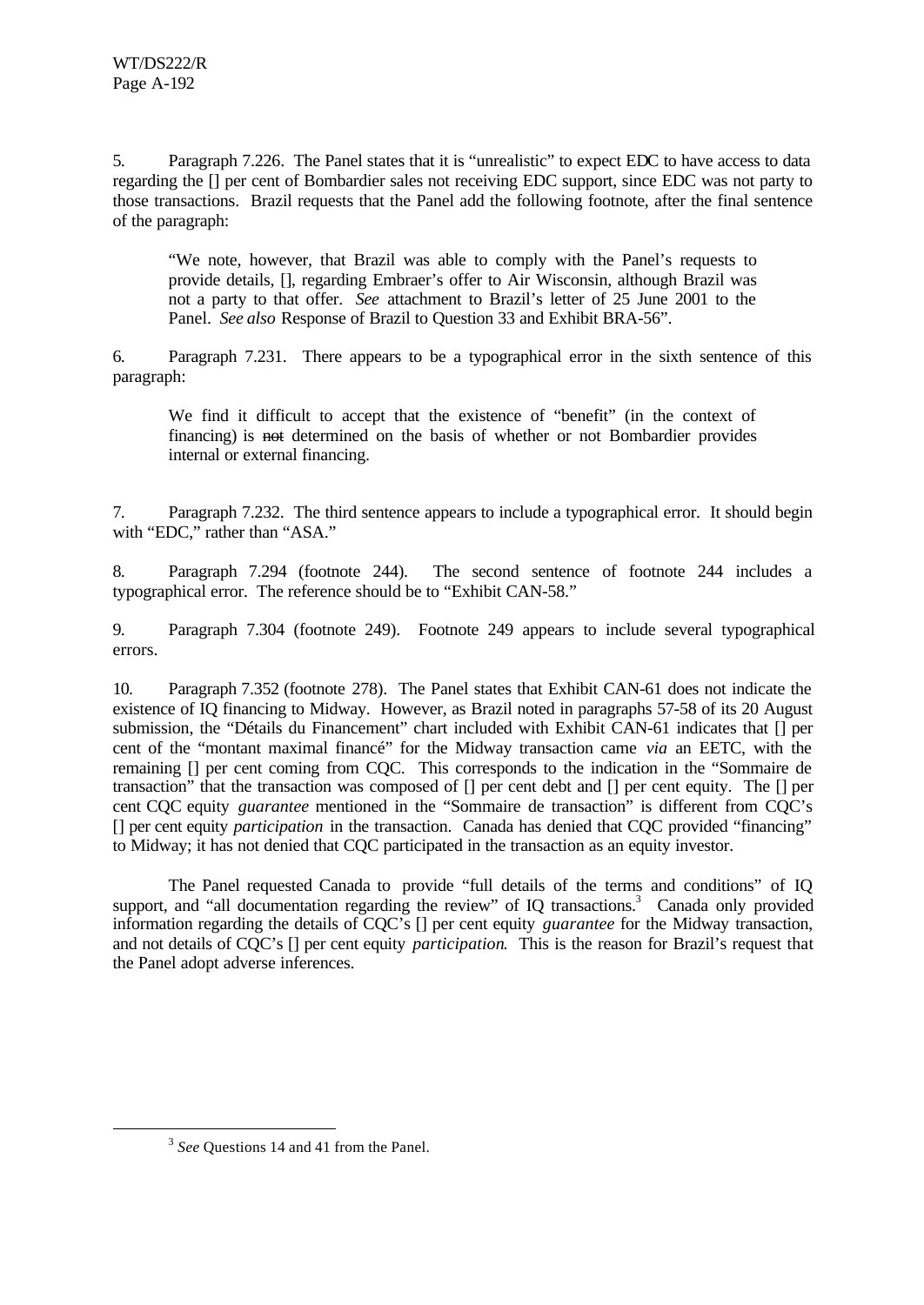# **ANNEX A-19**

# COMMENTS OF BRAZIL ON COMMENTS OF CANADA ON INTERIM REPORT OF THE PANEL

(2 November 2001)

### **Paragraph 7.18**

### **In its comment to Paragraph 7.18, Canada states that the legal framework under which the Canada Account is operated has "not changed."**

Brazil notes that the legal framework under which the Canada Account operates has, in fact, changed since the Panel's decision in the first *Canada - Aircraft* dispute. As a result of that Panel's ruling, Canada enacted a policy memorandum stating that Canada Account support would respect the terms of the *OECD Arrangement*. The Article 21.5 proceedings in that dispute centered on this policy memorandum. Although the Article 21.5 *Canada - Aircraft* Panel found that this policy memorandum did not bring Canada Account into consistency with its obligations under the SCM Agreement, this memorandum is apparently still in effect. Canada provided a copy of the memorandum to this Panel as Exhibit Cda – 50. The Panel should therefore reject Canada's comment.

### **Paragraph 7.145**

**Canada's comment to Paragraph 7.145 states that, "In the last sentence, '… Canada assumes that because the Embraer offer was not supported by the Brazilian Government …' should be changed to '…Canada assumes that if the Embraer offer was not supported by the Brazilian Government …'. This would more accurately reflect Canada's argument, which was made in the alternative to Canada's principal position that Embraer's offer was supported by the Brazilian Government."**

Brazil objects to this comment and the proposed amendment. In the preceding paragraphs the Panel discusses Canada's argument that Canada had "matched" Brazil's offer in compliance with the *OECD Arrangement*. In paragraph 7.145 the Panel refers to Canada's argument in the alternative: that because Canada's offer was extended on the same terms as Embraer's offer, Canada's offer was market-based. The purpose of the last sentence of paragraph 7.145 is thus not to reflect Canada's doubts on whether Embraer's offer was realistic without the support of Brazil. The word "because" is there to show a cause and effect relationship, a causal link. The point of that sentence is that Canada assumes that an offer not supported by the government is, for that reason alone, market-based. The Panel should therefore reject Canada's comment.

#### **Paragraph 7.152 & 7.316**

**In its comment to Paragraph 7.152 and Paragraph 7.316, Canada states that, "It is not correct that Canada Account (or Corporate Account) financing is only available for export transactions." Canada now claims that EDC may enter into "'domestic financial transactions' .**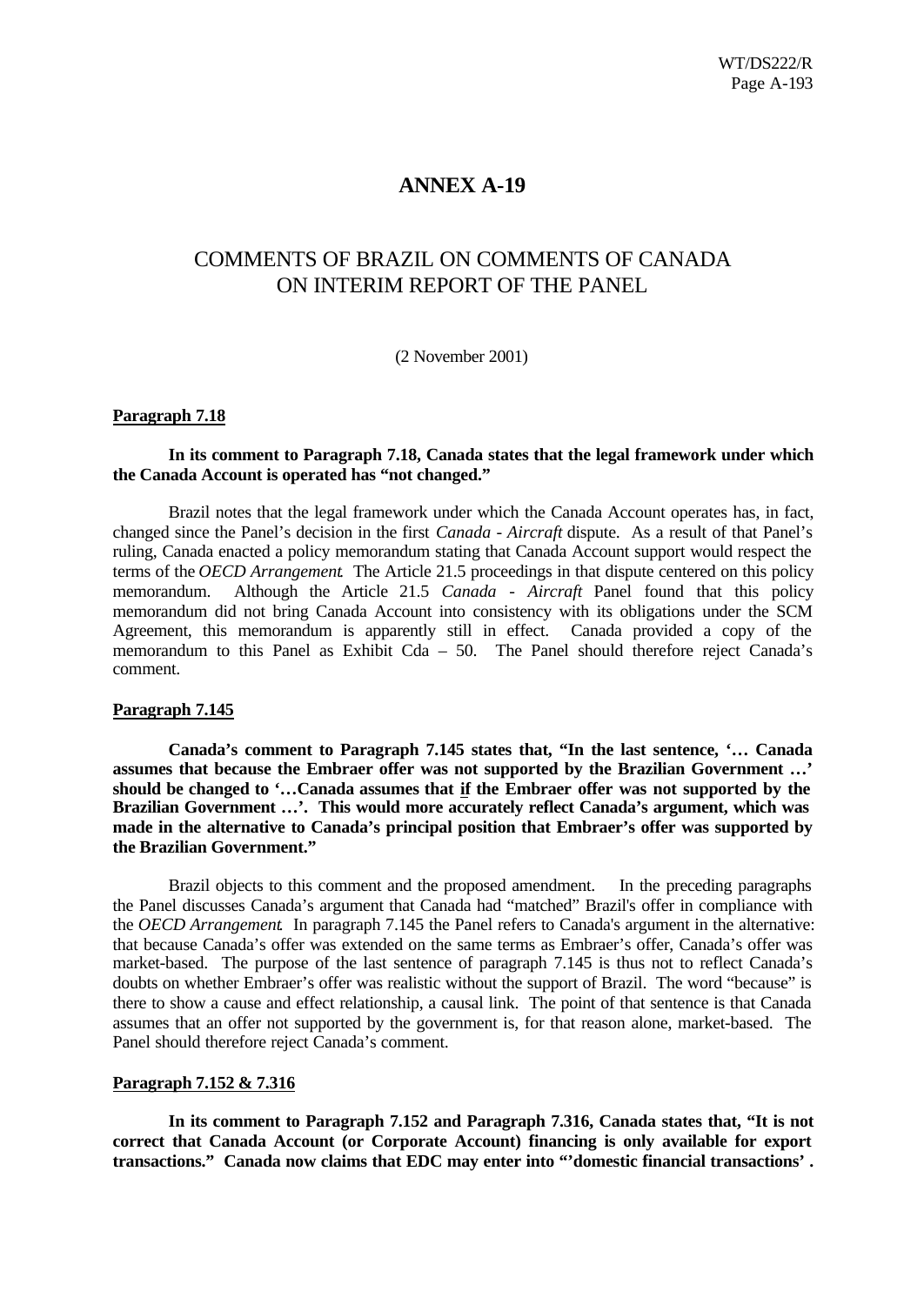### **. . provided that in doing so, EDC is supporting and developing . . . Canada's export trade and Canadian capacity to engage in that trade and to respond to international business opportunities."**

Brazil objects to this comment and notes that Canada chose not to make this argument to the Panel, despite having had ample opportunity to do so. Because Canada has waited until after the release of the Interim Report to present this claim, there is no information in the record supporting Canada's assertion. Throughout the course of this proceeding, Canada has constantly reminded the Panel of the importance of respecting a Member's right to due process. Because Canada's claim regarding EDC's alleged domestic support was not previously raised, Brazil did not have an opportunity to fully litigate the issue before the Panel. Consequently, Brazil's due process rights would be severely compromised if the Panel were to alter the Interim Report to reflect Canada's belated claim. In any event, even if the Panel were to consider this argument (which it should not), the *proviso* in the last sentence of Canada's comment proves that the Canada Account and Corporate Account can only be used to support and develop Canada's export trade. The Panel should therefore reject Canada's comment.

### **Paragraph 7.218, Footnote 177 & Paragraph 7.221, Footnote 179**

### **Canada's comment to these footnotes states that, "The reference should be to Comments of Brazil on Canada's Response to New Arguments in Brazil's Second Oral Statement."**

Brazil notes that this statement is incorrect. Brazil never submitted a document with this title to the Panel. Brazil did not consider that the information it presented at the Second Meeting of the Panel contained "new" arguments. The reference should therefore be to "Comments by Brazil on Canada's Submission of 13 August 2001," paragraph 15.

### **Paragraph 7.276**

l

**Canada's comment to Paragraph 7.276 states that, "On the basis of the [], the Panel has concluded, incorrectly, that EDC financing [] does not include []. To clarify, the [] provides that [] will include[]. The [] further allows for the lowering of the fixed margin for credit risk identified in the [] on the authority of the President or Senior Vice President Finance and Chief Financial Officer. Thus, an authorized margin below the identified fixed margin is the [] for that transaction."**

Brazil objects to this comment. The Panel found, correctly in Brazil's view, that EDC's [] would approximate the rate a commercial lender would seek, and that rates [] were indicative of a benefit, absent evidence to the contrary. Canada now argues that because EDC officials may authorize rates [], those rates are "appropriate." Brazil disagrees. The mere fact that someone at EDC authorizes a rate  $\Box$  does not in any way establish that the rate is in any way "appropriate" when measured against commercial rates. The "fixed margin" built into the [] presumably reflects the "commercial principles" upon which Canada has insisted EDC operates. The Panel is entitled to presume that anything [] does not reflect those same commercial principles.

In any event, Canada has not, either prior to issuance of the Panel's interim report or in its comments on that report, provided any support for the position that a rate [] could be an "[]". In response to Brazil's statements regarding support to Comair at rates  $[\ ]^1$ , Canada had ample opportunity to make this argument to the Panel in its 13 August submission, but voluntarily chose not to do so. Canada thus cannot now present, and the Panel cannot accept, this additional argument without violating Brazil's right to due process. The Panel should therefore reject Canada's comment.

<sup>&</sup>lt;sup>1</sup> See Statement of Brazil for the Second Meeting of the Panel, 31 July 2001, paras. 84-85.